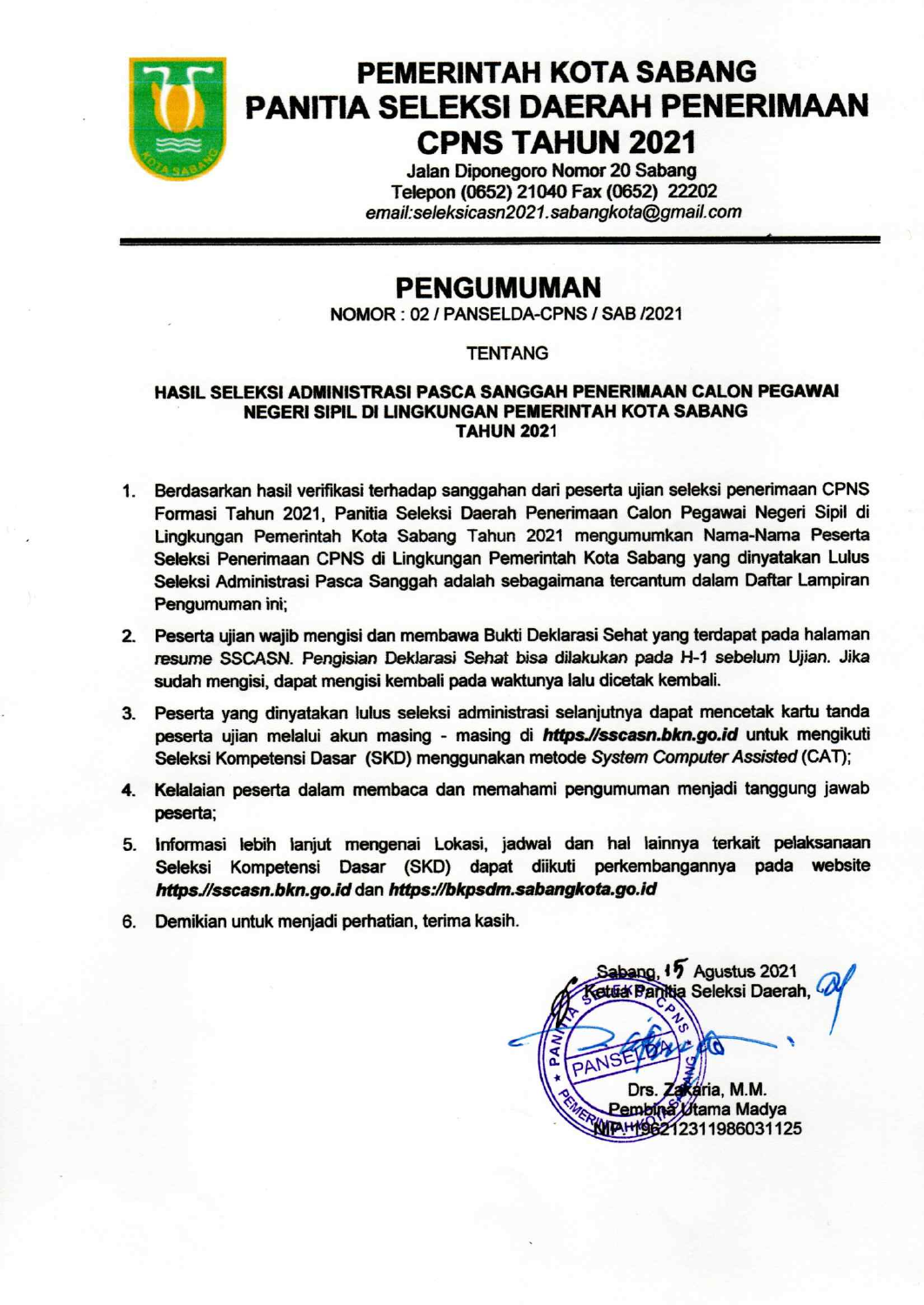#### LAMPIRAN PENGUMUMAN TANGGAL : 15 AGUSTUS 2021 NOMOR : 02/PANSELDA‐CPNS/SAB/2021

#### **HASIL YANG LULUS SELEKSI ADMINISTRASI CALON PEGAWAI NEGERI SIPIL PASCA SANGGAH DI LINGKUNGAN PEMERINTAH KOTA SABANG TAHUN ANGGARAN 2021**

| NO.            | <b>NO. REGISTRASI</b> | <b>NAMA</b>             | <b>NAMA JABATAN</b>                     | <b>JENIS KEBUTUHAN</b> |
|----------------|-----------------------|-------------------------|-----------------------------------------|------------------------|
| $\mathbf{1}$   | 62000688086228011     | PUTRI YUANDA SARI       | <b>TERAMPIL - BIDAN</b>                 | <b>UMUM</b>            |
| $\overline{2}$ | 61000497044202711     | <b>NOVA RENITA</b>      | TERAMPIL - PERAWAT                      | <b>UMUM</b>            |
| 3              | 21000897094617011     | PUTROE PHONNA           | <b>TERAMPIL - BIDAN</b>                 | <b>UMUM</b>            |
| 4              | 22000198054418011     | CUT SARISANTHIYA JUWITA | TERAMPIL - BIDAN                        | <b>UMUM</b>            |
| 5              | 82000293014606011     | <b>SITI MUNTARI</b>     | TERAMPIL - BIDAN                        | <b>UMUM</b>            |
| 6              | 22000293041807041     | RAMA ZANNATA            | TERAMPIL - PERAWAT                      | <b>UMUM</b>            |
| 7              | 92000794025617011     | ASRI NOVA               | <b>TERAMPIL - BIDAN</b>                 | <b>UMUM</b>            |
| 8              | 81000392005108011     | <b>MAULIDIANA</b>       | TERAMPIL - BIDAN                        | <b>UMUM</b>            |
| 9              | 81000093035301111     | ELLY YANTI              | TERAMPIL - BIDAN                        | <b>UMUM</b>            |
| 10             | 51000898060405011     | <b>UMAR JAILANI</b>     | TERAMPIL - PERAWAT                      | <b>UMUM</b>            |
| 11             | 71000890115611111     | SILFIA                  | TERAMPIL - BIDAN                        | <b>UMUM</b>            |
| 12             | 62000590102013011     | AMAR TAQWA              | TERAMPIL - PERAWAT                      | <b>UMUM</b>            |
| 13             | 62000993074501111     | <b>SUCI LIANA</b>       | TERAMPIL - BIDAN                        | <b>UMUM</b>            |
| 14             | 22000885046303011     | <b>FHITTRI</b>          | TERAMPIL - BIDAN                        | <b>UMUM</b>            |
| 15             | 11000290105101011     | <b>HASNA BAWI</b>       | AHLI PERTAMA - EPIDEMIOLOG<br>KESEHATAN | <b>UMUM</b>            |
| 16             | 83000792186203711     | <b>DESWARA PUTRI</b>    | <b>TERAMPIL - BIDAN</b>                 | <b>UMUM</b>            |
| 17             | 41000790136301111     | IRMAYANTI               | TERAMPIL - BIDAN                        | <b>UMUM</b>            |
| 18             | 51000494005101111     | RAHMI HAYATI            | <b>TERAMPIL - BIDAN</b>                 | <b>UMUM</b>            |
| 19             | 32000699086501111     | <b>MUTIA HAFNI</b>      | TERAMPIL - BIDAN                        | <b>UMUM</b>            |
| 20             | 23000790145611111     | <b>NURJANNAH</b>        | <b>TERAMPIL - BIDAN</b>                 | <b>UMUM</b>            |
| 21             | 41000993064404711     | <b>GARNIS SAKAWATI</b>  | TERAMPIL - PERAWAT                      | <b>UMUM</b>            |
| 22             | 91000492186501111     | <b>DESI HARMAYANTI</b>  | TERAMPIL - BIDAN                        | <b>UMUM</b>            |
| 23             | 93000295054506011     | <b>NURUL ISRA</b>       | TERAMPIL - BIDAN                        | <b>UMUM</b>            |
| 24             | 11000192117101711     | NURLIA HIKAMAH          | TERAMPIL - BIDAN                        | <b>UMUM</b>            |
| 25             | 12000690105417011     | EKA ZAHARA              | TERAMPIL - BIDAN                        | <b>UMUM</b>            |
| 26             | 93000792164127011     | <b>IRLIA</b>            | TERAMPIL - PERAWAT                      | <b>UMUM</b>            |
| 27             | 62000193026501111     | AIDA NOVIDAR            | TERAMPIL - BIDAN                        | <b>UMUM</b>            |
| 28             | 22000397064011111     | LINDA LESTARI           | TERAMPIL - PERAWAT                      | <b>UMUM</b>            |
| 29             | 32000592035102711     | FEBRIANI PERMATA SARI   | TERAMPIL - ASISTEN APOTEKER             | <b>UMUM</b>            |
| 30             | 73000495064206011     | NURUL JUMAITA           | TERAMPIL - PERAWAT                      | <b>UMUM</b>            |
| 31             | 11000495034017011     | ROSITA DEWI             | <b>TERAMPIL - BIDAN</b>                 | <b>UMUM</b>            |
| 32             | 61000785025817011     | <b>SITI HAWA</b>        | TERAMPIL - PERAWAT                      | <b>UMUM</b>            |
| 33             | 62300898006037011     | <b>NORA SUSANTI</b>     | TERAMPIL - PERAWAT                      | <b>UMUM</b>            |
| 34             | 81000692006102711     | FITRIANI                | TERAMPIL - PERAWAT                      | <b>UMUM</b>            |
| 35             | 21000695036427011     | <b>NURUL ALIYAH</b>     | TERAMPIL - PERAWAT                      | <b>UMUM</b>            |
| 36             | 21000895026707011     | <b>MAULISA</b>          | TERAMPIL - PERAWAT                      | <b>UMUM</b>            |
| 37             | 91000697075807011     | MARDHIAH                | TERAMPIL - PERAWAT                      | <b>UMUM</b>            |
| 38             | 61000002054817011     | <b>HUMAIRA</b>          | TERAMPIL - PERAWAT                      | <b>UMUM</b>            |
| 39             | 81000693017601111     | IQLIMA                  | <b>TERAMPIL - BIDAN</b>                 | <b>UMUM</b>            |
| 40             | 51000397040108011     | NAZARUL AHYAR           | TERAMPIL - TERAPIS GIGI DAN MULUT       | <b>UMUM</b>            |
| 41             | 91000798064317011     | JUMIATI                 | TERAMPIL - PERAWAT                      | <b>UMUM</b>            |
| 42             | 12000787005102711     | <b>NOVI ANDRIYANI</b>   | TERAMPIL - PERAWAT                      | <b>UMUM</b>            |
| 43             | 71000892174907011     | <b>DESI SAFITRI</b>     | TERAMPIL - PERAWAT                      | <b>UMUM</b>            |
| 44             | 91000795016201011     | FIRDANUL ULFA           | TERAMPIL - BIDAN                        | <b>UMUM</b>            |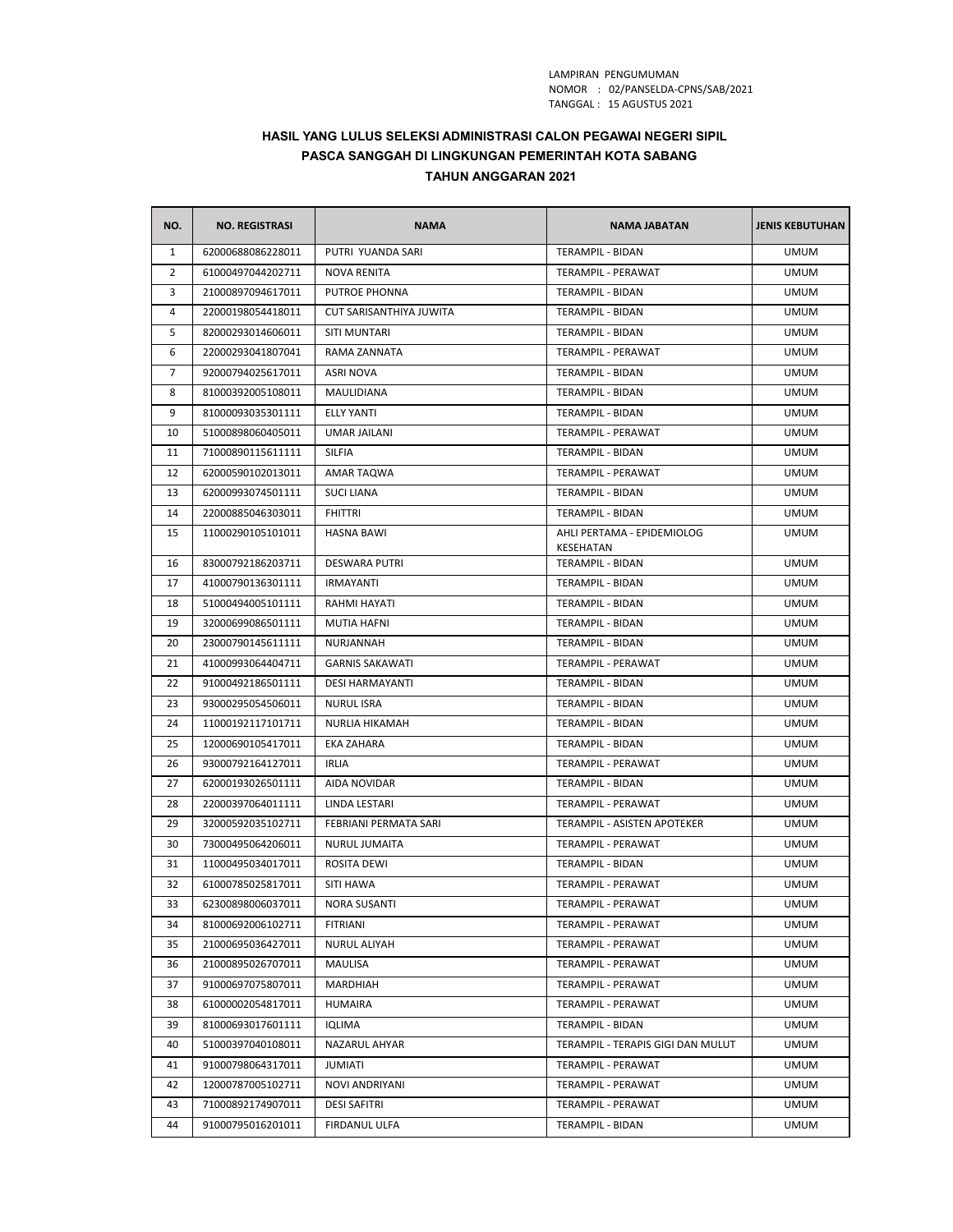| NO. | <b>NO. REGISTRASI</b> | <b>NAMA</b>              | <b>NAMA JABATAN</b>                     | <b>JENIS KEBUTUHAN</b> |
|-----|-----------------------|--------------------------|-----------------------------------------|------------------------|
| 45  | 82000495006011011     | <b>NESTRIA ANDINI</b>    | <b>TERAMPIL - PERAWAT</b>               | <b>UMUM</b>            |
| 46  | 87000988086101711     | <b>DERA SUKMA</b>        | TERAMPIL - BIDAN                        | <b>UMUM</b>            |
| 47  | 11000699006303011     | <b>SINTA MARIA PUTRI</b> | TERAMPIL - BIDAN                        | <b>UMUM</b>            |
| 48  | 51000982154206011     | PUTRI WULAN SARI         | <b>TERAMPIL - BIDAN</b>                 | <b>UMUM</b>            |
| 49  | 12000291016204711     | ZEHA SAHJANA             | TERAMPIL - BIDAN                        | <b>UMUM</b>            |
| 50  | 86000392105304711     | INTAN IRWANI, AMD. KEB   | TERAMPIL - BIDAN                        | <b>UMUM</b>            |
| 51  | 77000892006107041     | ULY AFNI SARAH           | <b>TERAMPIL - BIDAN</b>                 | <b>UMUM</b>            |
| 52  | 11000092086601111     | ZULFIATNI                | TERAMPIL - BIDAN                        | <b>UMUM</b>            |
| 53  | 53000195015304711     | YONA AQUA RISTHA         | <b>TERAMPIL - BIDAN</b>                 | <b>UMUM</b>            |
| 54  | 71000691042116011     | MUHAMMAD FAIZIN          | TERAMPIL - PERAWAT                      | <b>UMUM</b>            |
| 55  | 83000390116906011     | RINA JUMIATI             | TERAMPIL - PERAWAT                      | <b>UMUM</b>            |
| 56  | 82000983056707011     | <b>AZLY SAHARA</b>       | TERAMPIL - BIDAN                        | <b>UMUM</b>            |
| 57  | 44000697086305111     | SRIYANI MELYDAR          | TERAMPIL - BIDAN                        | <b>UMUM</b>            |
| 58  | 41000599020504111     | RAUDATUL AFTAL           | TERAMPIL - TEKNISI ELEKTROMEDIS         | <b>UMUM</b>            |
| 59  | 41000999046202711     | NADIA SEFRI ARDILLA      | TERAMPIL - PERAWAT                      | <b>UMUM</b>            |
| 60  | 71000197045718011     | YULISNASARI              | TERAMPIL - BIDAN                        | <b>UMUM</b>            |
| 61  | 71000398046511111     | <b>NANDA RAHMI</b>       | TERAMPIL - BIDAN                        | <b>UMUM</b>            |
| 62  | 11000796026711111     | SANTI WULANDARI          | <b>TERAMPIL - BIDAN</b>                 | <b>UMUM</b>            |
| 63  | 32000591175408011     | <b>TANTI YUSEFA</b>      | TERAMPIL - BIDAN                        | <b>UMUM</b>            |
| 64  | 31000597086107011     | <b>MAULISA</b>           | TERAMPIL - BIDAN                        | <b>UMUM</b>            |
| 65  | 31000592026608111     | <b>WULAN ZAHARI</b>      | TERAMPIL - BIDAN                        | <b>UMUM</b>            |
| 66  | 11000982126327011     | <b>MUTIA WATI</b>        | TERAMPIL - BIDAN                        | <b>UMUM</b>            |
| 67  | 63000882136304711     | SITI AMINAH              | TERAMPIL - BIDAN                        | <b>UMUM</b>            |
| 68  | 21000790125711111     | ELYA                     | TERAMPIL - BIDAN                        | <b>UMUM</b>            |
| 69  | 93000497016105011     | LISMARITA                | TERAMPIL - PERAWAT                      | <b>UMUM</b>            |
| 70  | 22000998076306011     | RAHMANITA                | TERAMPIL - BIDAN                        | <b>UMUM</b>            |
| 71  | 41000591115201711     | KHAIRUNNISA              | TERAMPIL - PERAWAT                      | <b>UMUM</b>            |
| 72  | 12000198020201111     | <b>DESY ZUHRAWATI</b>    | TERAMPIL - BIDAN                        | <b>UMUM</b>            |
| 73  | 73000886007203711     | MARZATI                  | TERAMPIL - BIDAN                        | <b>UMUM</b>            |
| 74  | 82000696024037011     | NURUL HASANAH            | TERAMPIL - BIDAN                        | <b>UMUM</b>            |
| 75  | 62000784015901111     | JULITA                   | TERAMPIL - BIDAN                        | <b>UMUM</b>            |
| 76  | 51000191166607011     | RAHMANIAH                | TERAMPIL - BIDAN                        | <b>UMUM</b>            |
| 77  | 91000692125102711     | <b>DESY NOVITA SARY</b>  | AHLI PERTAMA - EPIDEMIOLOG<br>KESEHATAN | <b>UMUM</b>            |
| 78  | 91000982064217011     | <b>IDA MULIANI</b>       | TERAMPIL - BIDAN                        | <b>UMUM</b>            |
| 79  | 71000796055217011     | MULIANI                  | <b>TERAMPIL - BIDAN</b>                 | <b>UMUM</b>            |
| 80  | 92000097025901111     | ROSLINA                  | TERAMPIL - BIDAN                        | <b>UMUM</b>            |
| 81  | 38000395076304711     | <b>NURIATI</b>           | TERAMPIL - BIDAN                        | <b>UMUM</b>            |
| 82  | 61000590155208111     | MAYA OKTAVIANI           | TERAMPIL - BIDAN                        | <b>UMUM</b>            |
| 83  | 91000992055501111     | LISNATUR RAHMI           | TERAMPIL - BIDAN                        | <b>UMUM</b>            |
| 84  | 71000193014208111     | RAHMA YANTI              | TERAMPIL - BIDAN                        | <b>UMUM</b>            |
| 85  | 52000294026601011     | <b>CUT AYUNI</b>         | TERAMPIL - PERAWAT                      | <b>UMUM</b>            |
| 86  | 31000892086127011     | <b>IHYA ULFIA</b>        | TERAMPIL - PERAWAT                      | <b>UMUM</b>            |
| 87  | 42000196084716011     | RUWAIDA                  | AHLI PERTAMA - BIDAN                    | <b>UMUM</b>            |
| 88  | 93000598086501111     | YUSLINDA                 | TERAMPIL - BIDAN                        | <b>UMUM</b>            |
| 89  | 42000196064016011     | RIHANATI                 | TERAMPIL - BIDAN                        | <b>UMUM</b>            |
| 90  | 51000193005406011     | <b>CUT PUTRI NIRAHAI</b> | TERAMPIL - BIDAN                        | <b>UMUM</b>            |
| 91  | 81000192084901711     | MUNADIA RIZEKI           | TERAMPIL - BIDAN                        | <b>UMUM</b>            |
| 92  | 31000881175203111     | ROSMAINI                 | TERAMPIL - PERAWAT                      | <b>UMUM</b>            |
| 93  | 91000798006301111     | MELDA                    | TERAMPIL - BIDAN                        | <b>UMUM</b>            |
| 94  | 82000794044707011     | FITRI YANI               | TERAMPIL - PERAWAT                      | <b>UMUM</b>            |
| 95  | 83000883054907011     | <b>CUT MARHAMAH</b>      | TERAMPIL - BIDAN                        | <b>UMUM</b>            |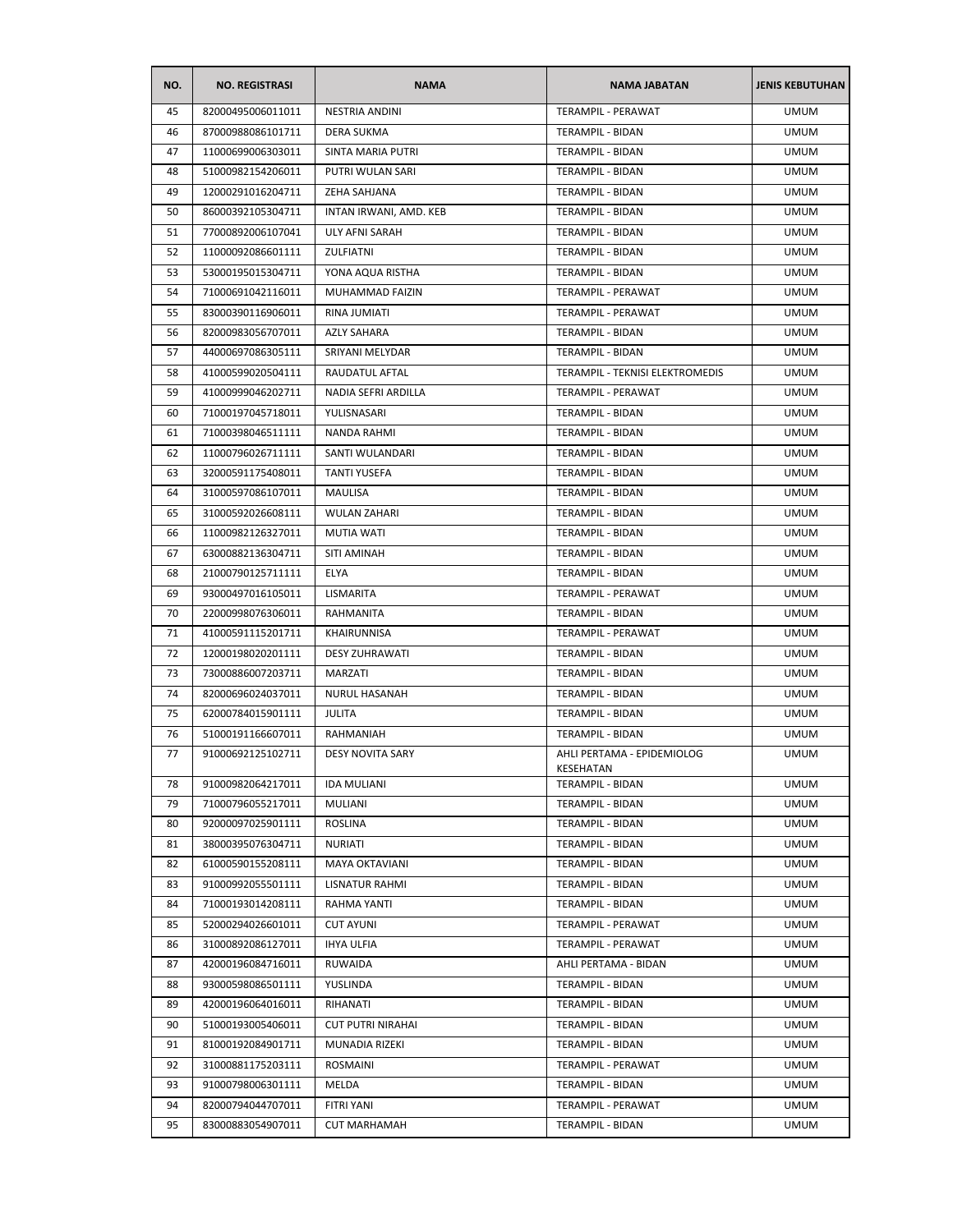| NO.        | <b>NO. REGISTRASI</b>                  | <b>NAMA</b>                  | <b>NAMA JABATAN</b>                  | <b>JENIS KEBUTUHAN</b>     |
|------------|----------------------------------------|------------------------------|--------------------------------------|----------------------------|
| 96         | 91000093024202111                      | <b>FITRI SURYANI</b>         | TERAMPIL - PERAWAT                   | <b>UMUM</b>                |
| 97         | 91000991005817011                      | NURLISMA                     | TERAMPIL - PERAWAT                   | <b>UMUM</b>                |
| 98         | 13000691007427011                      | <b>NURUL IMAN SARI</b>       | TERAMPIL - BIDAN                     | <b>UMUM</b>                |
| 99         | 61000090114801711                      | ENDANG ISDA MAULIYANTI       | <b>TERAMPIL - BIDAN</b>              | <b>UMUM</b>                |
| 100        | 61000894044202711                      | <b>AJIRNA</b>                | TERAMPIL - PERAWAT                   | <b>UMUM</b>                |
| 101        | 81000091155906011                      | RINA SAKINAH                 | TERAMPIL - PRANATA LABORATORIUM      | <b>UMUM</b>                |
| 102        | 61000696014601111                      | <b>RAHMI KHAIRANI</b>        | KESEHATAN<br>TERAMPIL - BIDAN        | <b>UMUM</b>                |
| 103        | 92000789096707011                      | SABARINA                     | TERAMPIL - BIDAN                     | <b>UMUM</b>                |
| 104        | 91000986046427011                      | <b>ISNA KHUDMA PUTRI</b>     | <b>TERAMPIL - BIDAN</b>              | <b>UMUM</b>                |
| 105        | 72000797054227011                      | <b>NUR ASYIAH</b>            | TERAMPIL - BIDAN                     | <b>UMUM</b>                |
| 106        | 11000899064407011                      | <b>KHAIRUN NISA</b>          | TERAMPIL - BIDAN                     | <b>UMUM</b>                |
| 107        | 23000597034216011                      | CUT RISKA AULIA FAJRI        | TERAMPIL - BIDAN                     | <b>UMUM</b>                |
| 108        | 21000497066501111                      | <b>JULINAR</b>               | TERAMPIL - BIDAN                     | <b>UMUM</b>                |
| 109        | 61000008036202711                      | OCHA NURSYAFIRANA            | TERAMPIL - BIDAN                     | <b>UMUM</b>                |
| 110        | 14000391030717011                      | MUHAMMAD RONA                | TERAMPIL - PERAWAT                   | <b>UMUM</b>                |
| 111        | 22000495044901711                      | SITI MAYA SARI               | TERAMPIL - BIDAN                     | <b>UMUM</b>                |
| 112        | 81000780156316011                      | AISYAH                       | TERAMPIL - PERAWAT                   | <b>UMUM</b>                |
| 113        | 62000882165908011                      | LINDA RAHMI                  | <b>TERAMPIL - PERAWAT</b>            | <b>UMUM</b>                |
| 114        | 13000781074101711                      | NIRMA YUSLIANTI              | TERAMPIL - BIDAN                     | <b>UMUM</b>                |
| 115        | 71000985054202711                      | <b>YUSNIDAR</b>              | <b>TERAMPIL - BIDAN</b>              | <b>UMUM</b>                |
| 116        | 61000291164717011                      | <b>HAYATUN RAHMI</b>         | TERAMPIL - PERAWAT                   | <b>UMUM</b>                |
| 117        | 21000190186717011                      | OKTIA ANDRIANI               | TERAMPIL - PERAWAT                   | <b>UMUM</b>                |
| 118        | 62000091080204111                      | YESI MARLINA                 | TERAMPIL - BIDAN                     | <b>UMUM</b>                |
| 119        | 11000291094807011                      | <b>FAUZIAH</b>               | TERAMPIL - PERAWAT                   | <b>UMUM</b>                |
| 120        | 23000991014317011                      | NURMAQFIRAH                  | TERAMPIL - PERAWAT                   | <b>UMUM</b>                |
| 121        | 41000985066817011                      | <b>NAZIA</b>                 | TERAMPIL - BIDAN                     | <b>UMUM</b>                |
| 122        | 21000097035202711                      | <b>SRI YANTI</b>             | TERAMPIL - BIDAN                     | <b>UMUM</b>                |
| 123        | 71000989055611111                      | ZURYATI                      | AHLI PERTAMA - BIDAN                 | <b>UMUM</b>                |
| 124        | 21000092194105111                      | FITRI YANI                   | TERAMPIL - BIDAN                     | <b>UMUM</b>                |
| 125        | 98000192117427011                      | <b>ROSMI</b>                 | TERAMPIL - PERAWAT                   | <b>UMUM</b>                |
| 126        | 41000492155817011                      | ZAKIA                        | TERAMPIL - BIDAN                     | <b>UMUM</b>                |
| 127        |                                        |                              | TERAMPIL - PERAWAT                   | <b>UMUM</b>                |
|            | 17000786060304711                      | RAHMAD HIDAYAT               |                                      | <b>UMUM</b>                |
| 128<br>129 | 11000291186302111<br>11000491054507111 | ELVINA RAHMAWATI<br>SARADIWA | TERAMPIL - BIDAN                     | <b>UMUM</b>                |
|            |                                        | NURLAILI                     | TERAMPIL - BIDAN                     |                            |
| 130<br>131 | 11000699054108111<br>71000982145927011 | <b>NUR HIDAYATI</b>          | TERAMPIL - BIDAN<br>TERAMPIL - BIDAN | <b>UMUM</b><br><b>UMUM</b> |
| 132        | 92000885074103711                      | <b>FITRIYANI</b>             | <b>TERAMPIL - PERAWAT</b>            | <b>UMUM</b>                |
| 133        | 31000097096107011                      | MUSLINA                      | TERAMPIL - BIDAN                     | <b>UMUM</b>                |
| 134        | 51000692134408111                      | NURRAHMAH                    | TERAMPIL - BIDAN                     | <b>UMUM</b>                |
| 135        | 21000596036716011                      | <b>IRWAHIDAH</b>             | TERAMPIL - PERAWAT                   | <b>UMUM</b>                |
| 136        | 12000090107201711                      | NAZARIAH                     | TERAMPIL - BIDAN                     | <b>UMUM</b>                |
| 137        | 11000699085407011                      | <b>CUT EKA TURSINA</b>       | TERAMPIL - BIDAN                     | <b>UMUM</b>                |
| 138        | 11000894046706011                      | WAHDAMUHARNI                 | AHLI PERTAMA - BIDAN                 | <b>UMUM</b>                |
| 139        | 51000691124807011                      | NISRINA                      | TERAMPIL - BIDAN                     | <b>UMUM</b>                |
| 140        | 61000190184303011                      | WINDA ELFERA DEWI            | TERAMPIL - BIDAN                     | <b>UMUM</b>                |
| 141        | 31000597015807011                      | JULIANA                      | TERAMPIL - BIDAN                     | <b>UMUM</b>                |
| 142        | 12000092146311111                      | ROKAIYAH                     | TERAMPIL - BIDAN                     | <b>UMUM</b>                |
| 143        | 83000091125606111                      | NOVRI RUKMALASARI            | TERAMPIL - BIDAN                     | <b>UMUM</b>                |
| 144        |                                        | RIA NOVELA                   | TERAMPIL - BIDAN                     | <b>UMUM</b>                |
|            | 81000692036716011                      |                              |                                      |                            |
| 145        | 81000695085706011                      | SABARINA                     | TERAMPIL - BIDAN                     | <b>UMUM</b>                |
| 146        | 81000195056117011                      | HUSNI                        | TERAMPIL - BIDAN                     | <b>UMUM</b>                |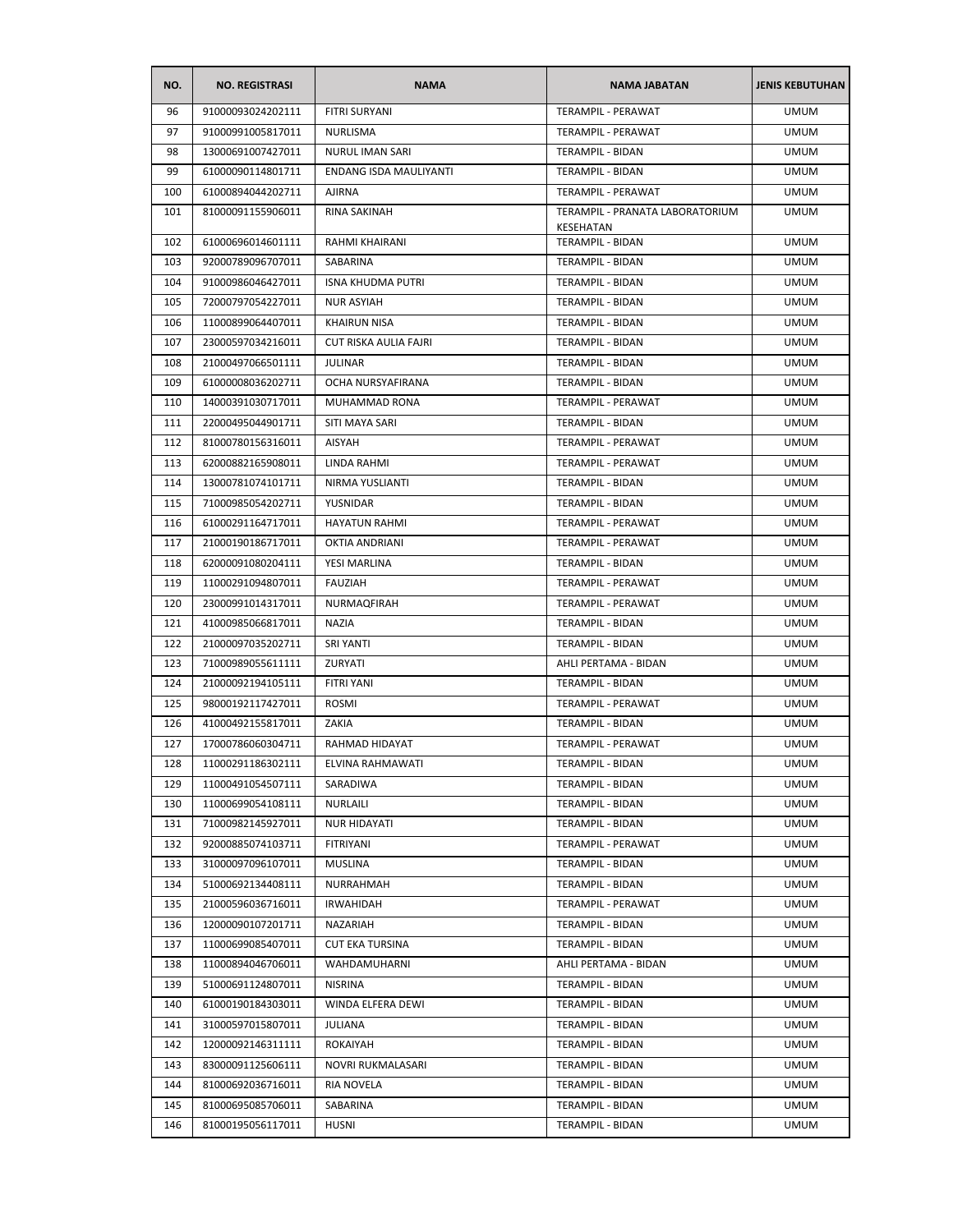| NO. | <b>NO. REGISTRASI</b> | <b>NAMA</b>                     | <b>NAMA JABATAN</b>       | <b>JENIS KEBUTUHAN</b> |
|-----|-----------------------|---------------------------------|---------------------------|------------------------|
| 147 | 42000887055413011     | <b>JULIANI</b>                  | <b>TERAMPIL - BIDAN</b>   | <b>UMUM</b>            |
| 148 | 54000792086617011     | ZAKIAH AQSA                     | TERAMPIL - BIDAN          | <b>UMUM</b>            |
| 149 | 22000090194105011     | <b>MASNIAR</b>                  | TERAMPIL - BIDAN          | <b>UMUM</b>            |
| 150 | 41000698095801711     | ILVANI MUCHTARI MAULIDA WANDIRA | TERAMPIL - BIDAN          | <b>UMUM</b>            |
| 151 | 21000498005117011     | SILVIA                          | TERAMPIL - BIDAN          | <b>UMUM</b>            |
| 152 | 22000497055102711     | RISA NOVIYANI                   | TERAMPIL - BIDAN          | <b>UMUM</b>            |
| 153 | 21000297005517011     | <b>EVI FITRIANI</b>             | <b>TERAMPIL - BIDAN</b>   | <b>UMUM</b>            |
| 154 | 22000292115714011     | MAULIDA                         | TERAMPIL - BIDAN          | <b>UMUM</b>            |
| 155 | 72000390171202711     | <b>INSAN RAPIANSYAH</b>         | TERAMPIL - RADIOGRAFER    | <b>UMUM</b>            |
| 156 | 41000899055727011     | LISNAWATI                       | TERAMPIL - BIDAN          | <b>UMUM</b>            |
| 157 | 32000789034018011     | <b>MUTIA DEWI</b>               | AHLI PERTAMA - BIDAN      | <b>UMUM</b>            |
| 158 | 52000492176117011     | NURSAFITRI                      | TERAMPIL - BIDAN          | <b>UMUM</b>            |
| 159 | 51000891054707011     | <b>WIRDA</b>                    | TERAMPIL - BIDAN          | <b>UMUM</b>            |
| 160 | 21000995045501711     | <b>KASFUR RAHMAH</b>            | TERAMPIL - PERAWAT        | <b>UMUM</b>            |
| 161 | 92000999064201711     | <b>NURUL ALIA</b>               | TERAMPIL - PERAWAT        | <b>UMUM</b>            |
| 162 | 11000989065017011     | <b>RAIHANNUR</b>                | TERAMPIL - BIDAN          | <b>UMUM</b>            |
| 163 | 91000690134301111     | RIZKA RAHMATI                   | TERAMPIL - BIDAN          | <b>UMUM</b>            |
| 164 | 21000096035408111     | <b>FITRIANI</b>                 | TERAMPIL - BIDAN          | <b>UMUM</b>            |
| 165 | 41000191035611111     | MAHLIANA                        | TERAMPIL - BIDAN          | <b>UMUM</b>            |
| 166 | 91000298026037011     | NAZARIAH                        | TERAMPIL - BIDAN          | <b>UMUM</b>            |
| 167 | 92000895084607011     | <b>NURUL FAZILLAH</b>           | TERAMPIL - PERAWAT        | <b>UMUM</b>            |
| 168 | 91000495014607011     | <b>INA HUMAIRA</b>              | TERAMPIL - PERAWAT        | <b>UMUM</b>            |
| 169 | 11000198005202011     | MASITAH                         | TERAMPIL - BIDAN          | <b>UMUM</b>            |
| 170 | 31000396054127011     | RISKA RAHAYU                    | TERAMPIL - BIDAN          | <b>UMUM</b>            |
| 171 | 21000397007716011     | RIVKA ADILLA                    | TERAMPIL - BIDAN          | <b>UMUM</b>            |
| 172 | 34000493045802023     | TIKA HASANAH                    | TERAMPIL - BIDAN          | <b>UMUM</b>            |
| 173 | 55000499024203711     | ANNISA ZUNNURAINI               | TERAMPIL - BIDAN          | <b>UMUM</b>            |
| 174 | 23000791125108111     | <b>CUT NURHAYATI</b>            | TERAMPIL - BIDAN          | <b>UMUM</b>            |
| 175 | 31000991086108111     | YULIA SUFIRA                    | TERAMPIL - BIDAN          | <b>UMUM</b>            |
| 176 | 81000791040927011     | NAZARUDDIN                      | TERAMPIL - PERAWAT        | <b>UMUM</b>            |
| 177 | 62000782145308011     | ERNAWATI                        | TERAMPIL - BIDAN          | <b>UMUM</b>            |
| 178 | 12000192024402011     | <b>NANU RAHMA</b>               | TERAMPIL - BIDAN          | <b>UMUM</b>            |
| 179 | 71000896046917011     | <b>CUT ZAHARA</b>               | <b>TERAMPIL - PERAWAT</b> | <b>UMUM</b>            |
| 180 | 91000393092617011     | MUHAMMAD AIDIL IRWANDI          | TERAMPIL - PERAWAT        | <b>UMUM</b>            |
| 181 | 11000798054818011     | LIA RAHMI                       | <b>TERAMPIL - BIDAN</b>   | <b>UMUM</b>            |
| 182 | 41000497015717011     | NURUL FIKA RITA                 | TERAMPIL - PERAWAT        | <b>UMUM</b>            |
| 183 | 61000880117907011     | SRI MAULINA                     | TERAMPIL - BIDAN          | <b>UMUM</b>            |
| 184 | 11000399066706011     | NANDA SEPTIANI JAYANTI          | TERAMPIL - SANITARIAN     | <b>UMUM</b>            |
| 185 | 43000699076203711     | ZAHRATUL AINA IS                | TERAMPIL - BIDAN          | <b>UMUM</b>            |
| 186 | 71000690174506011     | NISKA BAHAGIA                   | TERAMPIL - BIDAN          | <b>UMUM</b>            |
| 187 | 81000694085501111     | <b>ALIA NORA</b>                | TERAMPIL - BIDAN          | <b>UMUM</b>            |
| 188 | 21000991095101111     | HARDHANA FITRI ANANDA           | TERAMPIL - BIDAN          | <b>UMUM</b>            |
| 189 | 63000393005123011     | MULIANI                         | TERAMPIL - BIDAN          | <b>UMUM</b>            |
| 190 | 11000795056308011     | ERDIANA                         | TERAMPIL - PERAWAT        | <b>UMUM</b>            |
| 191 | 51000190126927011     | RIZA WAHYUNI                    | TERAMPIL - BIDAN          | <b>UMUM</b>            |
| 192 | 53000699064601111     | SALMIATI                        | TERAMPIL - BIDAN          | <b>UMUM</b>            |
| 193 | 83000598086408111     | NELLY RIDHAYANTI                | AHLI PERTAMA - BIDAN      | <b>UMUM</b>            |
| 194 | 31000891014501111     | CUT ADINDA WILLYA               | TERAMPIL - BIDAN          | <b>UMUM</b>            |
| 195 | 51000391145304111     | <b>SUTI NURMAIKA</b>            | TERAMPIL - BIDAN          | <b>UMUM</b>            |
| 196 | 12000690194311111     | AYU ANDIRA                      | TERAMPIL - BIDAN          | <b>UMUM</b>            |
| 197 |                       |                                 |                           | <b>UMUM</b>            |
|     | 43000097064617011     | NURMA YANTI                     | TERAMPIL - BIDAN          |                        |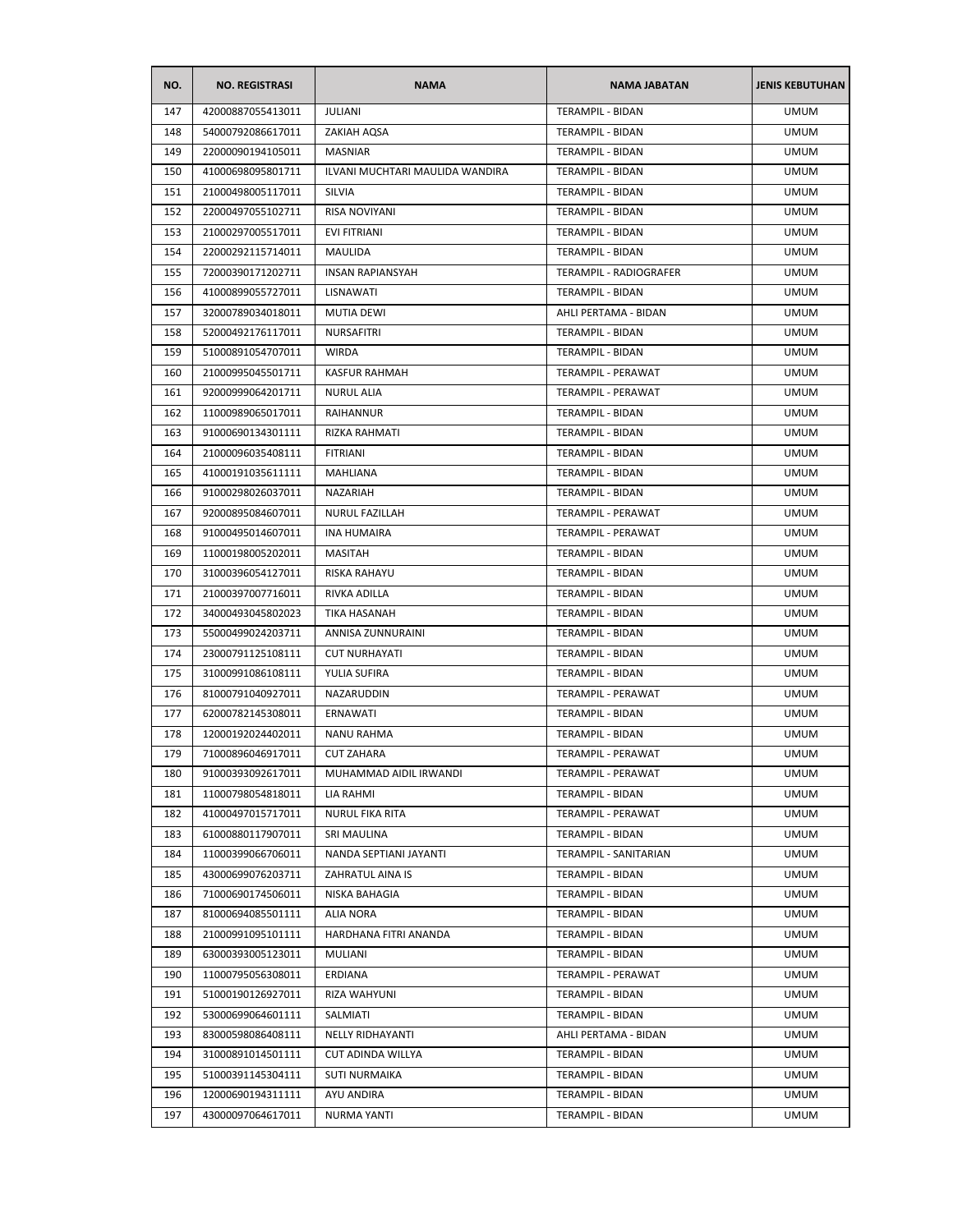| NO. | <b>NO. REGISTRASI</b> | <b>NAMA</b>               | <b>NAMA JABATAN</b>       | <b>JENIS KEBUTUHAN</b> |
|-----|-----------------------|---------------------------|---------------------------|------------------------|
| 198 | 82000797016816011     | <b>DURATUN NAFIS</b>      | <b>TERAMPIL - BIDAN</b>   | <b>UMUM</b>            |
| 199 | 81000493056517011     | NURMASYITAH               | TERAMPIL - BIDAN          | <b>UMUM</b>            |
| 200 | 72000299024613011     | <b>NURLINA</b>            | TERAMPIL - PERAWAT        | <b>UMUM</b>            |
| 201 | 53000197016617011     | <b>DEWIANA</b>            | TERAMPIL - BIDAN          | <b>UMUM</b>            |
| 202 | 72000290194707011     | DEVI ANDRIANI             | TERAMPIL - BIDAN          | <b>UMUM</b>            |
| 203 | 61000898014108111     | MIFTAHUR RAHMAH           | TERAMPIL - BIDAN          | <b>UMUM</b>            |
| 204 | 61000096065016011     | MAISARAH                  | TERAMPIL - BIDAN          | <b>UMUM</b>            |
| 205 | 32000097051801011     | <b>HALAL HABIBI</b>       | TERAMPIL - PERAWAT        | <b>UMUM</b>            |
| 206 | 91000494046908011     | <b>IRA RODHITA</b>        | <b>TERAMPIL - BIDAN</b>   | <b>UMUM</b>            |
| 207 | 81000888054901111     | <b>CUT MEUTIA RAHMI</b>   | AHLI PERTAMA - APOTEKER   | <b>UMUM</b>            |
| 208 | 62000194066601721     | <b>DWI AFRILLA</b>        | TERAMPIL - BIDAN          | <b>UMUM</b>            |
| 209 | 42000888035202131     | GUSLIANA, A.MD.KEB        | TERAMPIL - BIDAN          | <b>UMUM</b>            |
| 210 | 51000294095117011     | <b>SUSI SUSANTI</b>       | TERAMPIL - BIDAN          | <b>UMUM</b>            |
| 211 | 11000491174518011     | <b>RIVA' ATUL HUSNA</b>   | TERAMPIL - BIDAN          | <b>UMUM</b>            |
| 212 | 71000390136403011     | <b>SULASTRI</b>           | TERAMPIL - BIDAN          | <b>UMUM</b>            |
| 213 | 61000492024106111     | <b>MAHYUNI</b>            | TERAMPIL - BIDAN          | <b>UMUM</b>            |
| 214 | 34000982156303011     | <b>MAULIZA DEWI</b>       | TERAMPIL - BIDAN          | <b>UMUM</b>            |
| 215 | 55000191114706011     | EKA HERNAWATI             | TERAMPIL - BIDAN          | <b>UMUM</b>            |
| 216 | 25000986055427011     | <b>DIANA</b>              | TERAMPIL - BIDAN          | <b>UMUM</b>            |
| 217 | 41000792117108111     | SARAH NADIA               | TERAMPIL - PERAWAT        | <b>UMUM</b>            |
| 218 | 11000590144027011     | MAISARAH MELKA            | TERAMPIL - PERAWAT        | <b>UMUM</b>            |
| 219 | 41000697024508111     | JULIA                     | TERAMPIL - PERAWAT        | <b>UMUM</b>            |
| 220 | 34000793036508111     | MIA AKASIH TARIGAN        | TERAMPIL - PERAWAT        | <b>UMUM</b>            |
| 221 | 31000981135306011     | <b>SUFRATUN GHINA</b>     | TERAMPIL - BIDAN          | <b>UMUM</b>            |
| 222 | 91000199094102711     | DINI HARDIANTI            | TERAMPIL - PERAWAT        | <b>UMUM</b>            |
| 223 | 21000995007517011     | <b>NAILA SAFANA</b>       | TERAMPIL - PEREKAM MEDIS  | <b>UMUM</b>            |
| 224 | 11000897017208011     | <b>SRI WAHYUNI</b>        | TERAMPIL - BIDAN          | <b>UMUM</b>            |
| 225 | 73000397034707011     | SHINTA SHILVIA            | TERAMPIL - BIDAN          | <b>UMUM</b>            |
| 226 | 82000789095102711     | FERAYANI                  | <b>TERAMPIL - PERAWAT</b> | <b>UMUM</b>            |
| 227 | 41000798096317011     | <b>ANISATUN SENJA</b>     | TERAMPIL - BIDAN          | <b>UMUM</b>            |
| 228 | 53000198046501111     | ANGGI SOFLINA             | <b>TERAMPIL - BIDAN</b>   | <b>UMUM</b>            |
| 229 | 12000099024917011     | <b>CUT RITAFANI</b>       | TERAMPIL - PERAWAT        | <b>UMUM</b>            |
| 230 | 51000192014717011     | ERLINDA HANUM             | <b>TERAMPIL - PERAWAT</b> | <b>UMUM</b>            |
| 231 | 11000198014202711     | AGUSTINI. A.MD.KEP.       | TERAMPIL - PERAWAT        | <b>UMUM</b>            |
| 232 | 82000093054613011     | RIZA PURNAMA SARI, AM.KEB | TERAMPIL - BIDAN          | <b>UMUM</b>            |
| 233 | 73000985095317011     | ALFIANI                   | <b>TERAMPIL - BIDAN</b>   | <b>UMUM</b>            |
| 234 | 72000492045427011     | <b>NELLI FAUZIANA</b>     | TERAMPIL - BIDAN          | <b>UMUM</b>            |
| 235 | 12000192184037011     | MULIANI                   | TERAMPIL - BIDAN          | <b>UMUM</b>            |
| 236 | 41000292136208111     | AMELIA                    | TERAMPIL - NUTRISIONIS    | <b>UMUM</b>            |
| 237 | 71000294045707011     | DIANA SARI                | TERAMPIL - BIDAN          | <b>UMUM</b>            |
| 238 | 51000981024807011     | <b>DIANA</b>              | <b>TERAMPIL - BIDAN</b>   | <b>UMUM</b>            |
| 239 | 72000693086408011     | TRIE WAHYUNI              | TERAMPIL - BIDAN          | <b>UMUM</b>            |
| 240 | 21000797017305011     | YULI SANTRI DEWI          | TERAMPIL - PERAWAT        | <b>UMUM</b>            |
| 241 | 91000897015103711     | MAULIDYA TRIANDA          | TERAMPIL - BIDAN          | <b>UMUM</b>            |
| 242 | 13000398082203711     | <b>DEDDI SAPUTRA</b>      | TERAMPIL - PERAWAT        | <b>UMUM</b>            |
| 243 | 91000597084423011     | MARLINAH                  | TERAMPIL - BIDAN          | <b>UMUM</b>            |
| 244 | 91000894086817011     | ZAHRATUL JANNAH           | TERAMPIL - BIDAN          | <b>UMUM</b>            |
| 245 | 42000796026907011     | MIFTAHUL JANNAH           | TERAMPIL - BIDAN          | <b>UMUM</b>            |
| 246 | 41000490106711111     | <b>NUR AMALIA</b>         | TERAMPIL - BIDAN          | <b>UMUM</b>            |
| 247 | 11000796026907011     | RAUZATUL JANNAH           | TERAMPIL - BIDAN          | <b>UMUM</b>            |
| 248 | 81000780105907011     | <b>HUSNA</b>              | TERAMPIL - BIDAN          | <b>UMUM</b>            |
|     |                       |                           |                           |                        |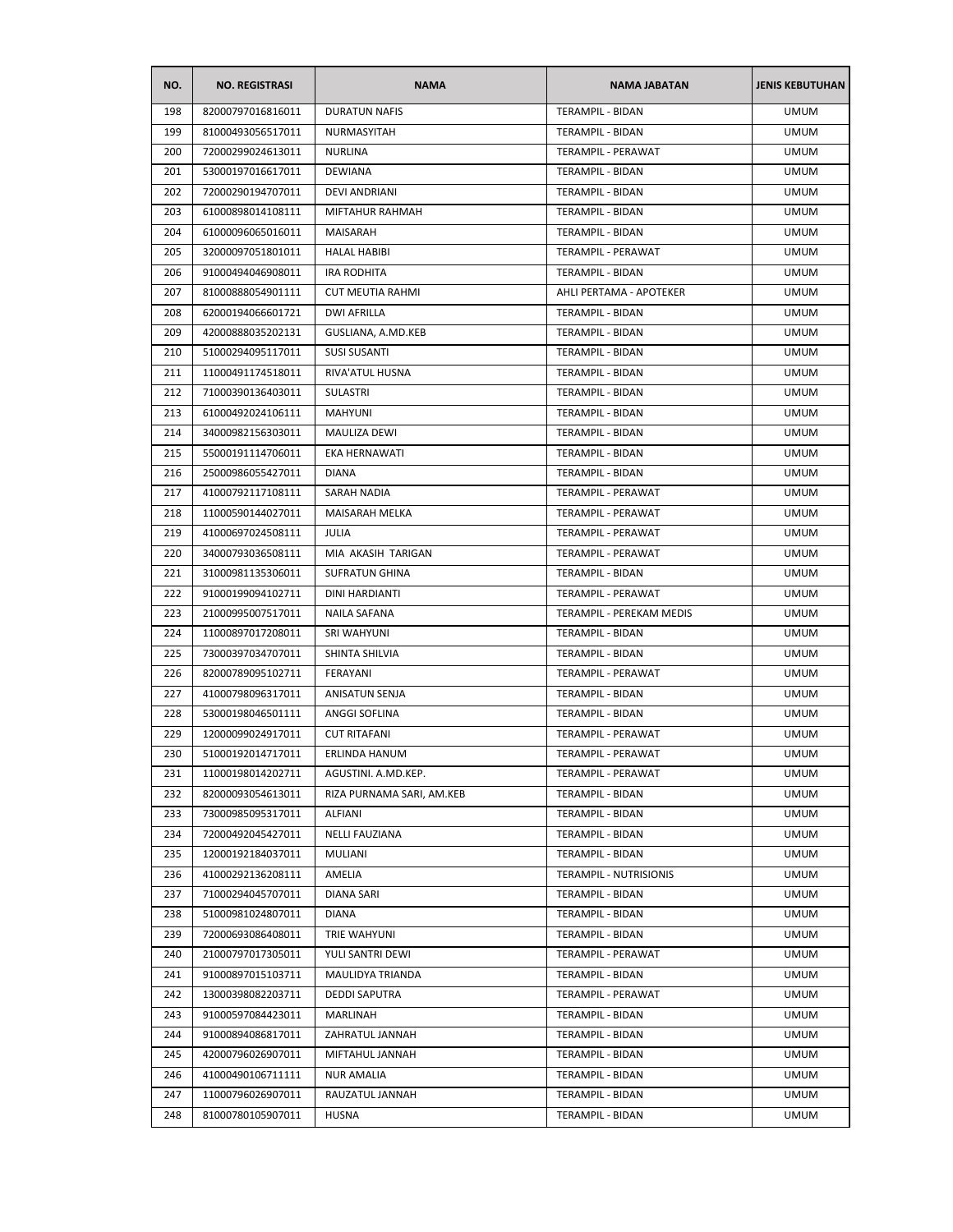| NO. | <b>NO. REGISTRASI</b> | <b>NAMA</b>                  | <b>NAMA JABATAN</b>                          | <b>JENIS KEBUTUHAN</b> |
|-----|-----------------------|------------------------------|----------------------------------------------|------------------------|
| 249 | 81000893045907011     | <b>EVA ISRATURRAHMI</b>      | <b>TERAMPIL - PERAWAT</b>                    | <b>UMUM</b>            |
| 250 | 52000192086311111     | YUSMA ELFITHRIYANI           | TERAMPIL - BIDAN                             | <b>UMUM</b>            |
| 251 | 31000887005607011     | FARIDAH, A.MD.KEP            | TERAMPIL - PERAWAT                           | <b>UMUM</b>            |
| 252 | 32000791060706011     | <b>DEDI RIZALDI</b>          | TERAMPIL - PERAWAT                           | <b>UMUM</b>            |
| 253 | 11000199044411111     | <b>IRMAYANTI</b>             | TERAMPIL - BIDAN                             | <b>UMUM</b>            |
| 254 | 11000782025506011     | <b>ROSI YANA</b>             | TERAMPIL - BIDAN                             | <b>UMUM</b>            |
| 255 | 31000599090115011     | <b>RUSWITA</b>               | TERAMPIL - PERAWAT                           | <b>UMUM</b>            |
| 256 | 11000691054508111     | <b>ISMATURRAHMI</b>          | TERAMPIL - BIDAN                             | <b>UMUM</b>            |
| 257 | 97310297014706011     | <b>NURUL AINI</b>            | TERAMPIL - BIDAN                             | <b>UMUM</b>            |
| 258 | 13000891045307011     | ARISKA FITRIA                | TERAMPIL - BIDAN                             | <b>UMUM</b>            |
| 259 | 81000998086104111     | <b>NURBAITI</b>              | TERAMPIL - PRANATA LABORATORIUM<br>KESEHATAN | <b>UMUM</b>            |
| 260 | 91000291195901711     | <b>EVI KARTIKA</b>           | TERAMPIL - BIDAN                             | <b>UMUM</b>            |
| 261 | 11000995017307011     | RATNA DEWI                   | TERAMPIL - BIDAN                             | <b>UMUM</b>            |
| 262 | 52000983064427011     | <b>YURITA</b>                | TERAMPIL - BIDAN                             | <b>UMUM</b>            |
| 263 | 11000291176017011     | <b>KHAIRUNI</b>              | TERAMPIL - BIDAN                             | <b>UMUM</b>            |
| 264 | 31000891040116011     | MUFTI RAMADANA               | TERAMPIL - TEKNISI ELEKTROMEDIS              | <b>UMUM</b>            |
| 265 | 51000392084901111     | ZUCHRAWATI                   | TERAMPIL - BIDAN                             | <b>UMUM</b>            |
| 266 | 71000596045501111     | AYUNITA                      | TERAMPIL - BIDAN                             | <b>UMUM</b>            |
| 267 | 51000881005716011     | ERVIZA YANTI                 | AHLI PERTAMA - EPIDEMIOLOG<br>KESEHATAN      | <b>UMUM</b>            |
| 268 | 83000986054408011     | <b>HERAYANI</b>              | TERAMPIL - BIDAN                             | <b>UMUM</b>            |
| 269 | 11000895064917011     | RAUZATUN NISA                | TERAMPIL - BIDAN                             | <b>UMUM</b>            |
| 270 | 81000492156916011     | SITI HAJAR                   | TERAMPIL - PERAWAT                           | <b>UMUM</b>            |
| 271 | 81000190186706011     | SRI WAHYUNI                  | TERAMPIL - PERAWAT                           | <b>UMUM</b>            |
| 272 | 72000787025917011     | PUTRIANI                     | TERAMPIL - BIDAN                             | <b>UMUM</b>            |
| 273 | 72000497025016011     | <b>HUMAIRAH</b>              | TERAMPIL - BIDAN                             | UMUM                   |
| 274 | 73000397024908121     | <b>GEBY MALDINA</b>          | TERAMPIL - BIDAN                             | <b>UMUM</b>            |
| 275 | 22000980172617011     | M.NASIR                      | TERAMPIL - PERAWAT                           | <b>UMUM</b>            |
| 276 | 49500497014401111     | <b>NUR ASMAH</b>             | TERAMPIL - BIDAN                             | <b>UMUM</b>            |
| 277 | 82000092136807011     | <b>DESI SUSANTI</b>          | TERAMPIL - BIDAN                             | <b>UMUM</b>            |
| 278 | 32000295024807011     | <b>NURIANI</b>               | TERAMPIL - BIDAN                             | <b>UMUM</b>            |
| 279 | 81000197026302111     | SRI YULIANI                  | <b>TERAMPIL - BIDAN</b>                      | <b>UMUM</b>            |
| 280 | 71000881115427011     | <b>MAULIANA</b>              | <b>TERAMPIL - BIDAN</b>                      | <b>UMUM</b>            |
| 281 | 81000292196506111     | DESSY RISKA HANDAYANI        | TERAMPIL - BIDAN                             | <b>UMUM</b>            |
| 282 | 91000885085501111     | NINA SAFITRI                 | TERAMPIL - BIDAN                             | <b>UMUM</b>            |
| 283 | 92000096044302111     | NISOL KHAIRIYAH              | TERAMPIL - BIDAN                             | <b>UMUM</b>            |
| 284 | 69000881014303711     | NASRIANA                     | TERAMPIL - BIDAN                             | <b>UMUM</b>            |
| 285 | 63000695054103711     | RIRIN MAYA HARDINA S         | TERAMPIL - BIDAN                             | <b>UMUM</b>            |
| 286 | 62000090105616011     | NURHAFNI OKTAVIA             | TERAMPIL - PERAWAT                           | <b>UMUM</b>            |
| 287 | 91000881044501111     | DEWI ELIYANA                 | TERAMPIL - BIDAN                             | <b>UMUM</b>            |
| 288 | 13000395096806111     | RINDA PERMATA SARI           | TERAMPIL - BIDAN                             | <b>UMUM</b>            |
| 289 | 58000982025204711     | NURUL PURNAMA LIZA, A.MD.KEP | TERAMPIL - PERAWAT                           | <b>UMUM</b>            |
| 290 | 21000490160603011     | T MUAMMAR SATARY             | TERAMPIL - PERAWAT                           | <b>UMUM</b>            |
| 291 | 71000495034807011     | MUNAWARAH                    | TERAMPIL - BIDAN                             | <b>UMUM</b>            |
| 292 | 11000984064117011     | ARIANTI                      | TERAMPIL - BIDAN                             | <b>UMUM</b>            |
| 293 | 81000594054806011     | LILIS INDRIANA DEWI          | TERAMPIL - PERAWAT                           | <b>UMUM</b>            |
| 294 | 84000788016203711     | MIRA AGUSTY                  | TERAMPIL - BIDAN                             | <b>UMUM</b>            |
| 295 | 71000591017027011     | NURUL ISMA VONNA             | TERAMPIL - BIDAN                             | <b>UMUM</b>            |
| 296 | 71000491126808111     | NURUL WARDAH                 | TERAMPIL - BIDAN                             | <b>UMUM</b>            |
| 297 | 75000098016606111     | IRMA IRAWATI                 | TERAMPIL - BIDAN                             | <b>UMUM</b>            |
| 298 | 91000590185717011     | RIZKA MAULIANA               | TERAMPIL - PERAWAT                           | <b>UMUM</b>            |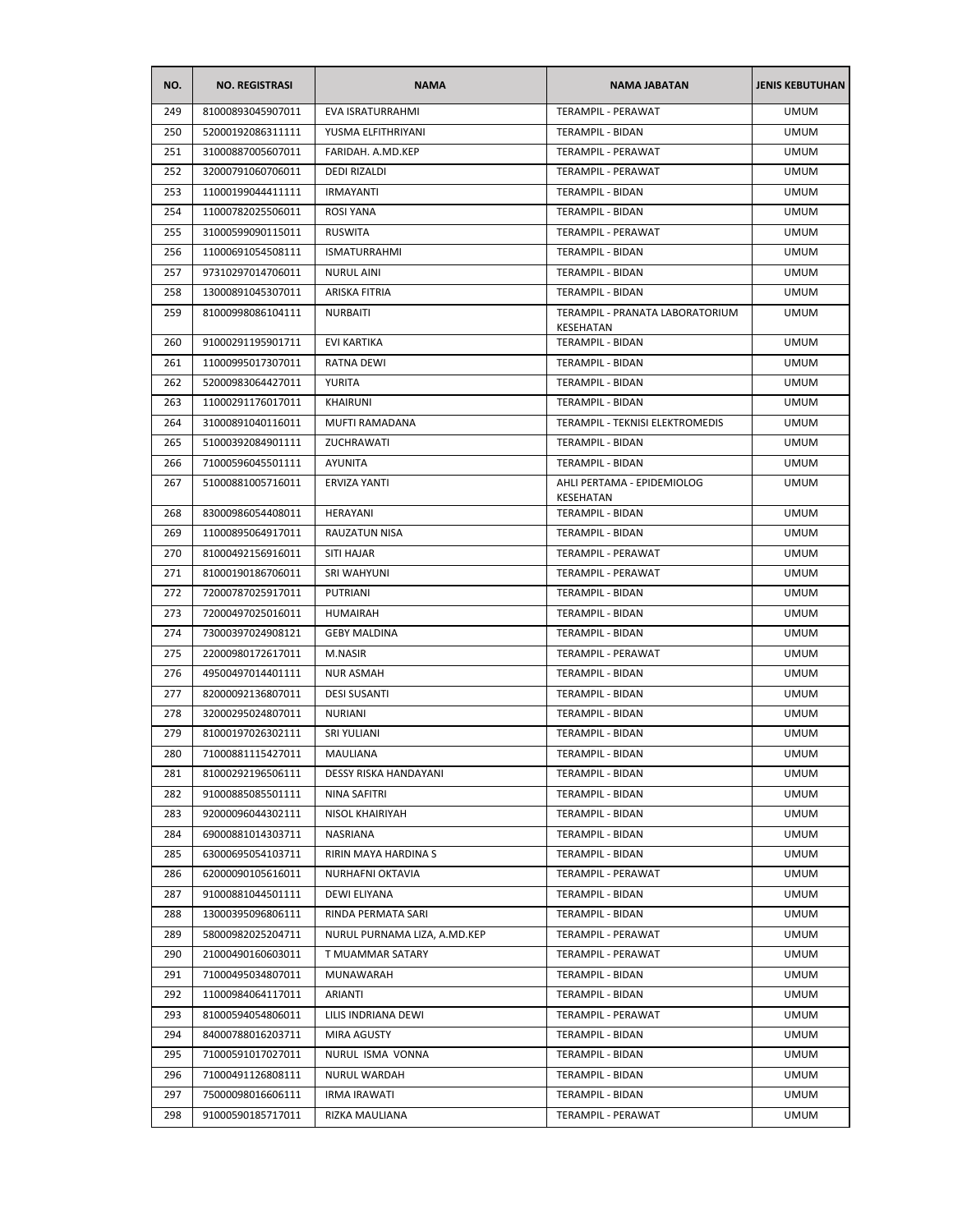| NO. | <b>NO. REGISTRASI</b> | <b>NAMA</b>             | <b>NAMA JABATAN</b>                          | <b>JENIS KEBUTUHAN</b> |
|-----|-----------------------|-------------------------|----------------------------------------------|------------------------|
| 299 | 91000898095401111     | <b>CUT MUTIA</b>        | <b>TERAMPIL - BIDAN</b>                      | <b>UMUM</b>            |
| 300 | 81000998017508111     | <b>WULAN ANIE DITA</b>  | TERAMPIL - PERAWAT                           | <b>UMUM</b>            |
| 301 | 64000999094202711     | <b>DWI ANJANI</b>       | TERAMPIL - PERAWAT                           | <b>UMUM</b>            |
| 302 | 76000889064203711     | SYAFRIZA DEVI           | TERAMPIL - BIDAN                             | <b>UMUM</b>            |
| 303 | 17000799006105011     | SILVI MULIANA           | TERAMPIL - BIDAN                             | <b>UMUM</b>            |
| 304 | 11000198006704011     | PURNAMA SARI            | TERAMPIL - BIDAN                             | UMUM                   |
| 305 | 11000499014501111     | <b>VIVI ARNIKA</b>      | TERAMPIL - BIDAN                             | <b>UMUM</b>            |
| 306 | 82000887065011111     | MULYANI                 | TERAMPIL - BIDAN                             | <b>UMUM</b>            |
| 307 | 51000392176717011     | <b>ROSNALIA</b>         | TERAMPIL - BIDAN                             | <b>UMUM</b>            |
| 308 | 41000296015108111     | <b>ROSDIANA</b>         | <b>TERAMPIL - BIDAN</b>                      | <b>UMUM</b>            |
| 309 | 52000894026606011     | MUQFIRAH DARA FHONNA    | TERAMPIL - PERAWAT                           | <b>UMUM</b>            |
| 310 | 13000094044012011     | FITRI SARAINI           | TERAMPIL - BIDAN                             | <b>UMUM</b>            |
| 311 | 11000792186518011     | DESI ANDRIANI           | TERAMPIL - BIDAN                             | <b>UMUM</b>            |
| 312 | 81000595014607011     | SRI WAHYUNI             | <b>TERAMPIL - BIDAN</b>                      | <b>UMUM</b>            |
| 313 | 21000899005102711     | GITA WIDYA NATASYAH     | TERAMPIL - BIDAN                             | UMUM                   |
| 314 | 81000292117807011     | <b>KHAIRUNNISA</b>      | TERAMPIL - BIDAN                             | <b>UMUM</b>            |
| 315 | 24000097036401111     | <b>INDA WARNI</b>       | <b>TERAMPIL - BIDAN</b>                      | <b>UMUM</b>            |
| 316 | 21000891135026011     | <b>FARAH NADIA</b>      | TERAMPIL - BIDAN                             | <b>UMUM</b>            |
| 317 | 31000991054116011     | <b>IRZA IZZATY</b>      | TERAMPIL - PERAWAT                           | <b>UMUM</b>            |
| 318 | 11000002085126011     | LINDA RAHMADHANI        | TERAMPIL - BIDAN                             | <b>UMUM</b>            |
| 319 | 91000981014217011     | <b>RUSLINI</b>          | TERAMPIL - BIDAN                             | UMUM                   |
| 320 | 41000093096117011     | RIKA YUNITA             | TERAMPIL - PERAWAT                           | <b>UMUM</b>            |
| 321 | 31000191126727011     | JANNATI                 | TERAMPIL - BIDAN                             | <b>UMUM</b>            |
| 322 | 91000694044116011     | REKA APRILYANA          | TERAMPIL - BIDAN                             | <b>UMUM</b>            |
| 323 | 51000697035317011     | <b>CUT ZAHRATUL ANA</b> | TERAMPIL - PERAWAT                           | <b>UMUM</b>            |
| 324 | 64000591044807011     | PUTRI MISNAR SARI       | TERAMPIL - PERAWAT                           | UMUM                   |
| 325 | 94000797056808011     | ULFA NURHAYANI          | TERAMPIL - BIDAN                             | <b>UMUM</b>            |
| 326 | 61000490154705011     | <b>NAILUS SAKDAH</b>    | TERAMPIL - PRANATA LABORATORIUM<br>KESEHATAN | <b>UMUM</b>            |
| 327 | 62000897086817011     | YUYUN ANGGRAINI         | TERAMPIL - PERAWAT                           | <b>UMUM</b>            |
| 328 | 23000599084206011     | NURMAISAL               | TERAMPIL - BIDAN                             | <b>UMUM</b>            |
| 329 | 81000893074202711     | RADHIPA UMARA           | TERAMPIL - PERAWAT                           | <b>UMUM</b>            |
| 330 | 11000998014102711     | TRISNA JUNIANTI         | TERAMPIL - PERAWAT                           | <b>UMUM</b>            |
| 331 | 11000095055117011     | YULISA                  | TERAMPIL - BIDAN                             | <b>UMUM</b>            |
| 332 | 91000391084017011     | NORATUL IQRAMAH         | TERAMPIL - BIDAN                             | <b>UMUM</b>            |
| 333 | 12000497046801711     | RISKI AMANDA            | TERAMPIL - BIDAN                             | <b>UMUM</b>            |
| 334 | 51000396070817011     | RIZKI MAULANA           | TERAMPIL - PERAWAT                           | <b>UMUM</b>            |
| 335 | 43000798095317011     | RAHMI ANDINI            | <b>TERAMPIL - BIDAN</b>                      | <b>UMUM</b>            |
| 336 | 92000595035309011     | ERA PURNAMA SARI        | TERAMPIL - BIDAN                             | <b>UMUM</b>            |
| 337 | 61000595017313011     | MEUTHIA AMIN            | TERAMPIL - BIDAN                             | <b>UMUM</b>            |
| 338 | 11000391195101111     | NIA NOVIANDA            | TERAMPIL - BIDAN                             | <b>UMUM</b>            |
| 339 | 61000892125108011     | MARZATILLAH             | TERAMPIL - BIDAN                             | <b>UMUM</b>            |
| 340 | 61000794005118011     | MINANI                  | TERAMPIL - BIDAN                             | <b>UMUM</b>            |
| 341 | 51000794084108011     | NURLAILI                | TERAMPIL - BIDAN                             | <b>UMUM</b>            |
| 342 | 71000299095817011     | RAHMIANA                | TERAMPIL - PERAWAT                           | <b>UMUM</b>            |
| 343 | 31000292185817011     | NURUL A'LIYAH           | AHLI PERTAMA - BIDAN                         | <b>UMUM</b>            |
| 344 | 23000498074501111     | <b>CUT INTAN EMELIA</b> | TERAMPIL - BIDAN                             | <b>UMUM</b>            |
| 345 | 31000199016808011     | AYA MAULIZA             | TERAMPIL - BIDAN                             | UMUM                   |
| 346 | 31000293074208011     | HARIANTI WAHYUNI        | TERAMPIL - BIDAN                             | UMUM                   |
| 347 | 33000193011615021     | DEDI FAISAL             | TERAMPIL - PERAWAT                           | <b>UMUM</b>            |
| 348 | 71000998085104711     | <b>CUT NYAK DHIN</b>    | TERAMPIL - BIDAN                             | <b>UMUM</b>            |
| 349 | 51000396036117011     | MARIATI                 | TERAMPIL - BIDAN                             | <b>UMUM</b>            |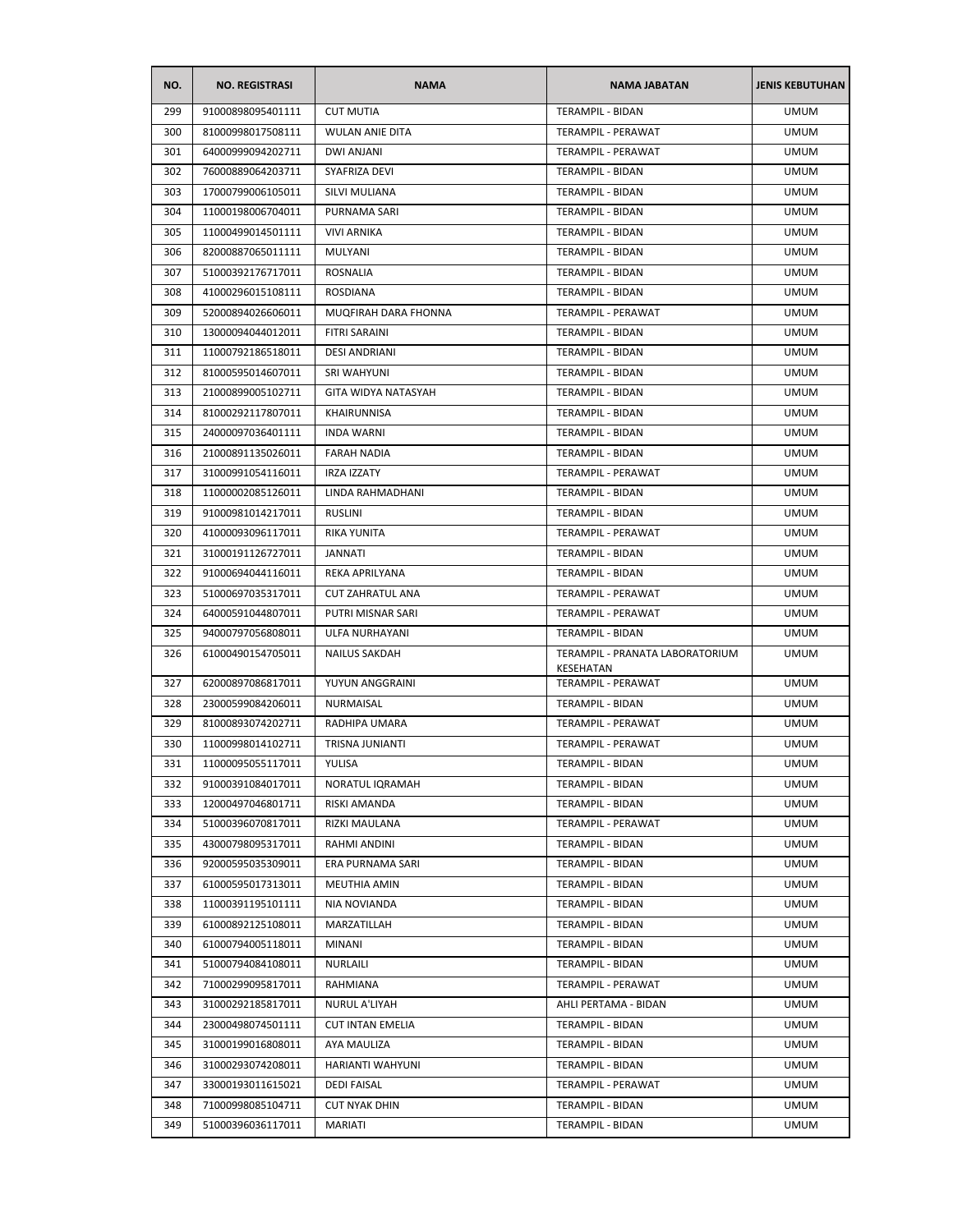| NO. | <b>NO. REGISTRASI</b> | <b>NAMA</b>            | <b>NAMA JABATAN</b>               | <b>JENIS KEBUTUHAN</b> |
|-----|-----------------------|------------------------|-----------------------------------|------------------------|
| 350 | 12000882065901711     | <b>ANDRI SAHPUTRI</b>  | <b>TERAMPIL - BIDAN</b>           | <b>UMUM</b>            |
| 351 | 52000292136501711     | SRI UTAMI HANAFI       | TERAMPIL - PERAWAT                | <b>UMUM</b>            |
| 352 | 71000595074417011     | <b>IRMAWATI</b>        | TERAMPIL - BIDAN                  | <b>UMUM</b>            |
| 353 | 11000598052307011     | HERI RINALDI           | TERAMPIL - PERAWAT                | <b>UMUM</b>            |
| 354 | 22000394064317011     | NURAIDA                | TERAMPIL - BIDAN                  | <b>UMUM</b>            |
| 355 | 51000298074308011     | AGUSTINA               | TERAMPIL - BIDAN                  | <b>UMUM</b>            |
| 356 | 71000198055717011     | RATNAWATI              | TERAMPIL - PERAWAT                | <b>UMUM</b>            |
| 357 | 23000782165418011     | <b>DARMIAH</b>         | TERAMPIL - BIDAN                  | <b>UMUM</b>            |
| 358 | 83000098084901111     | AGUSTILIA              | TERAMPIL - BIDAN                  | <b>UMUM</b>            |
| 359 | 11000099074711111     | <b>HAYATUN NUFUS</b>   | <b>TERAMPIL - BIDAN</b>           | <b>UMUM</b>            |
| 360 | 23000293095317011     | ZAHARA VONNA           | TERAMPIL - PERAWAT                | <b>UMUM</b>            |
| 361 | 11000392116227011     | NAZARIANA              | TERAMPIL - BIDAN                  | <b>UMUM</b>            |
| 362 | 41000190164101111     | YULIA RAHMI            | TERAMPIL - BIDAN                  | <b>UMUM</b>            |
| 363 | 71000491135027011     | NOVI AKMALIA           | TERAMPIL - BIDAN                  | <b>UMUM</b>            |
| 364 | 24000192054303011     | MURSYIDA               | TERAMPIL - BIDAN                  | UMUM                   |
| 365 | 41000896094208111     | ZAIRAHMI               | TERAMPIL - BIDAN                  | <b>UMUM</b>            |
| 366 | 83000785036518011     | <b>ISMAYANI</b>        | TERAMPIL - BIDAN                  | <b>UMUM</b>            |
| 367 | 31000397065017011     | <b>HAYATUN NUFUS</b>   | <b>TERAMPIL - BIDAN</b>           | <b>UMUM</b>            |
| 368 | 71000398002117011     | <b>SUHERI</b>          | <b>TERAMPIL - PERAWAT</b>         | <b>UMUM</b>            |
| 369 | 11000295064108111     | SAFARINA               | TERAMPIL - BIDAN                  | <b>UMUM</b>            |
| 370 | 61000598065408111     | RAHMATI                | TERAMPIL - BIDAN                  | UMUM                   |
| 371 | 66000984054617011     | <b>HAYATUN RAHMI</b>   | TERAMPIL - BIDAN                  | <b>UMUM</b>            |
| 372 | 81000881115917011     | HERDIANA               | TERAMPIL - PERAWAT                | <b>UMUM</b>            |
| 373 | 91000190114517011     | <b>FITRIANI</b>        | TERAMPIL - BIDAN                  | <b>UMUM</b>            |
| 374 | 53000008005617011     | USWATUN HASANAH        | TERAMPIL - PERAWAT                | <b>UMUM</b>            |
| 375 | 12000597026102711     | RETNO AYU PRASETYOWATI | TERAMPIL - PERAWAT                | <b>UMUM</b>            |
| 376 | 52000994095202711     | PUTRI RAIHAN           | TERAMPIL - BIDAN                  | <b>UMUM</b>            |
| 377 | 91000197056717011     | NURSAKDAH              | TERAMPIL - BIDAN                  | <b>UMUM</b>            |
| 378 | 11000983076404711     | <b>WILLIA RAISYAH</b>  | <b>TERAMPIL - BIDAN</b>           | <b>UMUM</b>            |
| 379 | 42000299035717011     | <b>RINA TARDIANA</b>   | TERAMPIL - BIDAN                  | <b>UMUM</b>            |
| 380 | 67000984014506111     | NURAINI GEA            | TERAMPIL - BIDAN                  | <b>UMUM</b>            |
| 381 | 92000897094317011     | MUNAWARAH              | TERAMPIL - PERAWAT                | <b>UMUM</b>            |
| 382 | 51000091024207011     | <b>EVA SUSANTI</b>     | <b>TERAMPIL - BIDAN</b>           | <b>UMUM</b>            |
| 383 | 41000395096308011     | RIA HARIANI            | TERAMPIL - BIDAN                  | <b>UMUM</b>            |
| 384 | 32000899076301111     | PUTRI RAHAYU           | TERAMPIL - BIDAN                  | <b>UMUM</b>            |
| 385 | 22000391017108011     | FAUZAWATI              | TERAMPIL - BIDAN                  | <b>UMUM</b>            |
| 386 | 82000091095202711     | <b>USWATUL HUSNA</b>   | TERAMPIL - PERAWAT                | <b>UMUM</b>            |
| 387 | 31000691135808051     | NURLELA                | TERAMPIL - BIDAN                  | <b>UMUM</b>            |
| 388 | 41000699016417011     | ROSMAYANI              | TERAMPIL - PERAWAT                | <b>UMUM</b>            |
| 389 | 91000891144401111     | <b>SUCI KHAIRUNA</b>   | <b>TERAMPIL - BIDAN</b>           | <b>UMUM</b>            |
| 390 | 61000794006601111     | <b>NURAINI</b>         | TERAMPIL - BIDAN                  | <b>UMUM</b>            |
| 391 | 11000092016202711     | ERLINA                 | TERAMPIL - PERAWAT                | <b>UMUM</b>            |
| 392 | 72000292022102711     | SYARIF AZIZ            | TERAMPIL - PERAWAT                | <b>UMUM</b>            |
| 393 | 81000890196427011     | RIZQA ZAHRA            | TERAMPIL - PERAWAT                | <b>UMUM</b>            |
| 394 | 62000988007102711     | TUTINAWATI             | TERAMPIL - TERAPIS GIGI DAN MULUT | <b>UMUM</b>            |
| 395 | 11000597094901111     | RIZA RAHMI             | TERAMPIL - PERAWAT                | <b>UMUM</b>            |
| 396 | 91000698065127011     | MARLINDA               | TERAMPIL - BIDAN                  | <b>UMUM</b>            |
| 397 | 42000982044102711     | MUNARATI               | TERAMPIL - PERAWAT                | <b>UMUM</b>            |
| 398 | 41000399094706111     | YULIA CHAIRUNISA       | TERAMPIL - BIDAN                  | <b>UMUM</b>            |
| 399 | 31000195075816011     | NURLAILI               | TERAMPIL - PERAWAT                | <b>UMUM</b>            |
| 400 | 12000796054517011     | <b>NAILIS SAADAH</b>   | TERAMPIL - BIDAN                  | <b>UMUM</b>            |
|     |                       |                        |                                   |                        |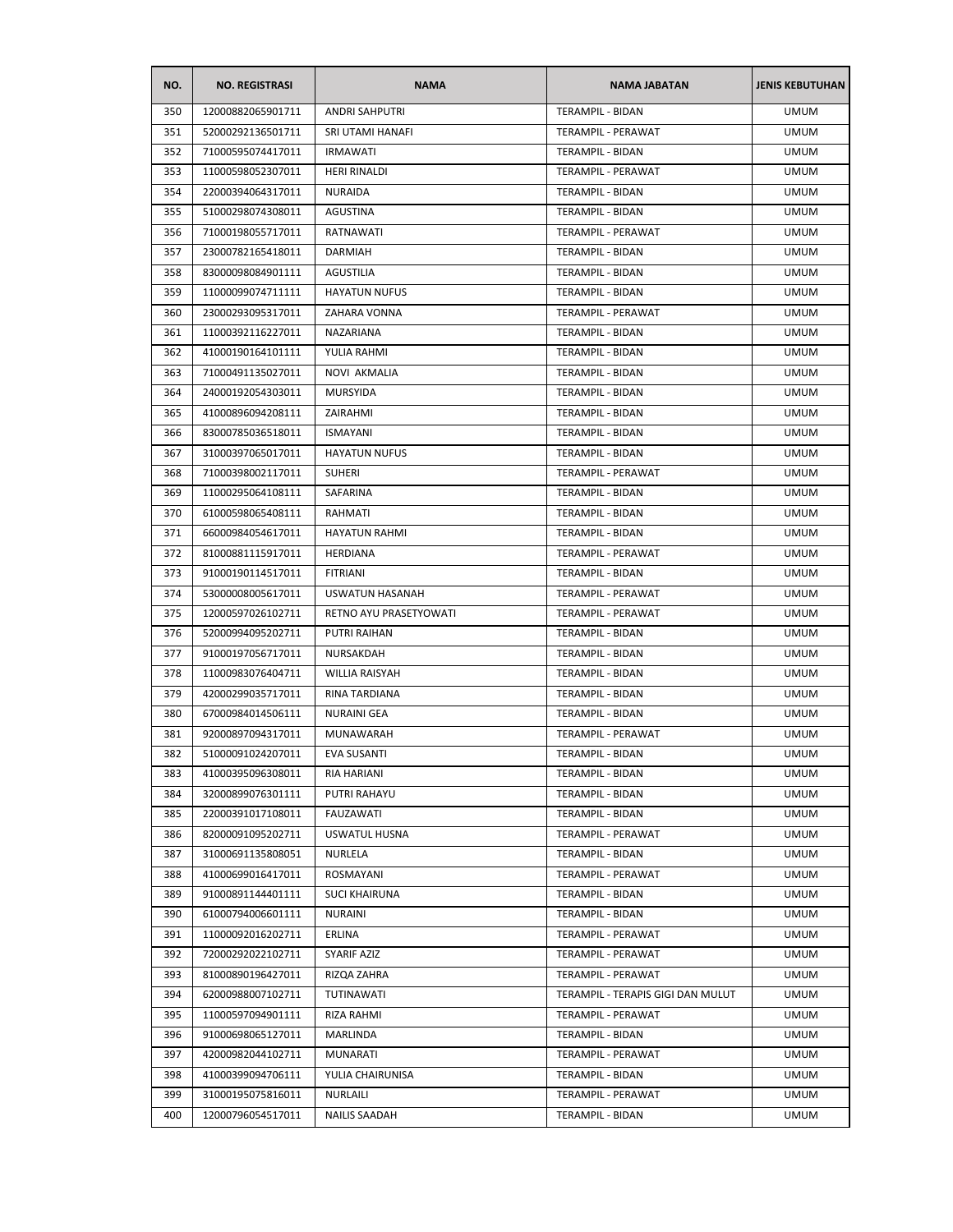| NO. | <b>NO. REGISTRASI</b> | <b>NAMA</b>              | <b>NAMA JABATAN</b>               | <b>JENIS KEBUTUHAN</b> |
|-----|-----------------------|--------------------------|-----------------------------------|------------------------|
| 401 | 41000591164407011     | <b>NANDA HAYATUNNISA</b> | <b>TERAMPIL - BIDAN</b>           | <b>UMUM</b>            |
| 402 | 73000592086407011     | <b>INES WIYANDHIKA</b>   | TERAMPIL - BIDAN                  | <b>UMUM</b>            |
| 403 | 41000296024707011     | MAULISA                  | TERAMPIL - BIDAN                  | <b>UMUM</b>            |
| 404 | 11000896095427011     | NANI DESISKA             | <b>TERAMPIL - BIDAN</b>           | <b>UMUM</b>            |
| 405 | 91000292035707011     | <b>OJA MAIMUNAH</b>      | TERAMPIL - BIDAN                  | <b>UMUM</b>            |
| 406 | 11000695086708111     | <b>IRMA SURYANI</b>      | TERAMPIL - BIDAN                  | <b>UMUM</b>            |
| 407 | 21000982114102711     | DARMAYANTI               | TERAMPIL - PERAWAT                | <b>UMUM</b>            |
| 408 | 72000092156706011     | SURIANI                  | TERAMPIL - BIDAN                  | <b>UMUM</b>            |
| 409 | 51000997065607011     | RAHMATIKA AYU            | TERAMPIL - PERAWAT                | <b>UMUM</b>            |
| 410 | 12000095065808111     | SALAWATI                 | TERAMPIL - BIDAN                  | <b>UMUM</b>            |
| 411 | 51000788060317011     | SUKARDI                  | TERAMPIL - PERAWAT                | <b>UMUM</b>            |
| 412 | 61000295014202711     | YETI MAILIZA             | TERAMPIL - PERAWAT                | <b>UMUM</b>            |
| 413 | 31000294056202711     | LATIFAH WATI             | TERAMPIL - PERAWAT                | <b>UMUM</b>            |
| 414 | 71000996056011111     | PUTRI MAULIDA RAHMI      | TERAMPIL - NUTRISIONIS            | <b>UMUM</b>            |
| 415 | 51000291065313011     | MARDALENA                | <b>TERAMPIL - BIDAN</b>           | <b>UMUM</b>            |
| 416 | 47000691144105011     | NOVA INDRIANI HARAHAP    | TERAMPIL - BIDAN                  | <b>UMUM</b>            |
| 417 | 15000690170303011     | ARI SANDI                | TERAMPIL - PERAWAT                | <b>UMUM</b>            |
| 418 | 31000590175907011     | REZEQI VONNA             | TERAMPIL - BIDAN                  | <b>UMUM</b>            |
| 419 | 81000194084502011     | <b>DEWI SISKA</b>        | TERAMPIL - BIDAN                  | <b>UMUM</b>            |
| 420 | 71000095044506011     | <b>KURFITA MAISARI</b>   | TERAMPIL - PERAWAT                | <b>UMUM</b>            |
| 421 | 21000296086101111     | <b>ERNITA</b>            | <b>TERAMPIL - BIDAN</b>           | UMUM                   |
| 422 | 21000986035404011     | EKA YULIASTUTI           | TERAMPIL - BIDAN                  | <b>UMUM</b>            |
| 423 | 91000792155101711     | RATIH ARUM SUKMA         | TERAMPIL - PERAWAT                | <b>UMUM</b>            |
| 424 | 31000881056409011     | LISA CAHYA PRATIWI       | TERAMPIL - FISIOTERAPIS           | <b>UMUM</b>            |
| 425 | 42000692135018011     | RIVA SAFERA WATI         | TERAMPIL - BIDAN                  | <b>UMUM</b>            |
| 426 | 42000695094501011     | MEILIA SUSANTI           | TERAMPIL - PERAWAT                | <b>UMUM</b>            |
| 427 | 31000898046513011     | NURMAWADDAH              | TERAMPIL - BIDAN                  | <b>UMUM</b>            |
| 428 | 82000599085807011     | MELISA                   | TERAMPIL - BIDAN                  | <b>UMUM</b>            |
| 429 | 91000199007427011     | NITA ULFA                | TERAMPIL - BIDAN                  | <b>UMUM</b>            |
| 430 | 92000193025202711     | SRI MARIATY, A.MD. KEP   | TERAMPIL - PERAWAT                | <b>UMUM</b>            |
| 431 | 13000891026206011     | FITRI ARHAMAH            | TERAMPIL - PERAWAT                | <b>UMUM</b>            |
| 432 | 51000986024202711     | NOERA EKA WAHYUNI        | TERAMPIL - BIDAN                  | <b>UMUM</b>            |
| 433 | 51000495011807011     | MUKSALMINA               | <b>TERAMPIL - PERAWAT</b>         | <b>UMUM</b>            |
| 434 | 91000592103137011     | <b>MUSLIADI</b>          | TERAMPIL - PERAWAT                | <b>UMUM</b>            |
| 435 | 22000192014501111     | <b>UKHRAWATI</b>         | TERAMPIL - BIDAN                  | <b>UMUM</b>            |
| 436 | 21000492085406011     | MANFARIZAH               | TERAMPIL - BIDAN                  | <b>UMUM</b>            |
| 437 | 12000696006917011     | PUTRI ASMIDIANA          | TERAMPIL - BIDAN                  | <b>UMUM</b>            |
| 438 | 31000192024927011     | RAUDHATUL JANNAH         | TERAMPIL - PERAWAT                | <b>UMUM</b>            |
| 439 | 71000591180903011     | ZULFAHMI                 | TERAMPIL - PERAWAT                | <b>UMUM</b>            |
| 440 | 41000291154601111     | ZULFAHNI                 | TERAMPIL - BIDAN                  | <b>UMUM</b>            |
| 441 | 69400297010415021     | ILHAM HABIB              | TERAMPIL - PERAWAT                | <b>UMUM</b>            |
| 442 | 81000496092527011     | MUHAMMAD BALIAN          | TERAMPIL - PERAWAT                | <b>UMUM</b>            |
| 443 | 51000881154417011     | NURAINI                  | TERAMPIL - PERAWAT                | <b>UMUM</b>            |
| 444 | 91000692194808111     | ZAHRA MUSTAFAFI          | TERAMPIL - PERAWAT                | <b>UMUM</b>            |
| 445 | 72000196002717011     | ZAINAL FAKRI             | TERAMPIL - TERAPIS GIGI DAN MULUT | <b>UMUM</b>            |
| 446 | 91000290116504111     | WINDA SAFITRI            | TERAMPIL - BIDAN                  | <b>UMUM</b>            |
| 447 |                       |                          | TERAMPIL - PERAWAT                |                        |
|     | 32000785030427011     | ANAND                    |                                   | <b>UMUM</b>            |
| 448 | 51000995056717011     | MELLI SAVIRA             | TERAMPIL - TERAPIS GIGI DAN MULUT | <b>UMUM</b>            |
| 449 | 81000781116304711     | <b>CUT AJA MAULIDA</b>   | TERAMPIL - BIDAN                  | <b>UMUM</b>            |
| 450 | 13000791154403011     | ARINI CHAERANI           | TERAMPIL - BIDAN                  | <b>UMUM</b>            |
| 451 | 51000999056307011     | DESI RIZKIYAH            | TERAMPIL - BIDAN                  | <b>UMUM</b>            |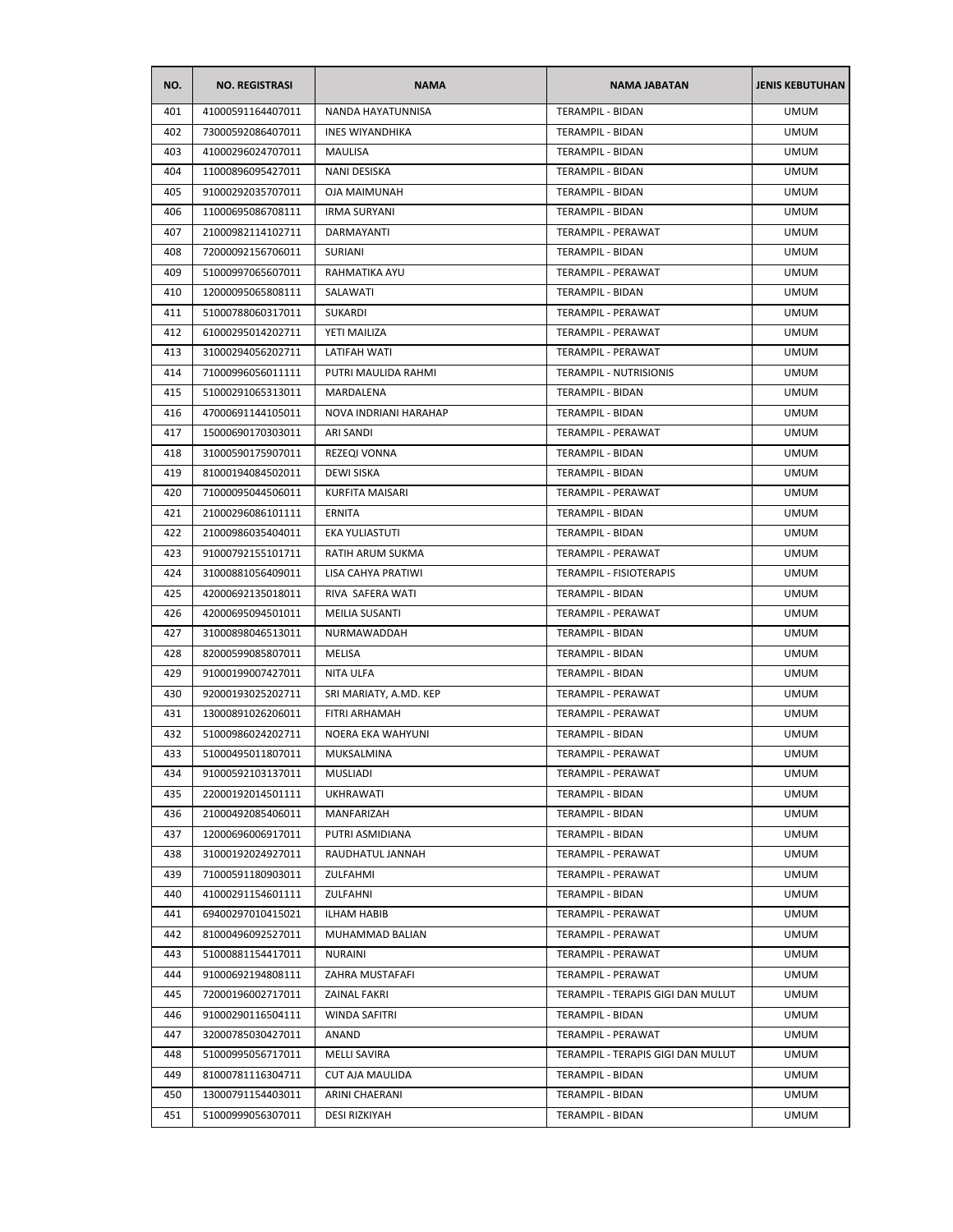| NO. | <b>NO. REGISTRASI</b> | <b>NAMA</b>                | <b>NAMA JABATAN</b>                          | <b>JENIS KEBUTUHAN</b> |
|-----|-----------------------|----------------------------|----------------------------------------------|------------------------|
| 452 | 62000887060408011     | MUHAMMAD KHAIDIR           | TERAMPIL - PERAWAT                           | <b>UMUM</b>            |
| 453 | 32000988066106111     | <b>INDAH JAUHARI</b>       | TERAMPIL - BIDAN                             | <b>UMUM</b>            |
| 454 | 61000988045607721     | RINA SARI                  | TERAMPIL - BIDAN                             | UMUM                   |
| 455 | 61000197034111111     | FITRI MAULIDA              | TERAMPIL - BIDAN                             | <b>UMUM</b>            |
| 456 | 24000396054406111     | WARDANIAH                  | TERAMPIL - BIDAN                             | <b>UMUM</b>            |
| 457 | 11000792166808111     | ASRI DINIYAH SYAFRI        | TERAMPIL - TERAPIS GIGI DAN MULUT            | <b>UMUM</b>            |
| 458 | 71000196034808111     | <b>DESI EVARINI</b>        | TERAMPIL - BIDAN                             | <b>UMUM</b>            |
| 459 | 54000692034806011     | NINA WULANDARI             | TERAMPIL - PERAWAT                           | UMUM                   |
| 460 | 12000791015504111     | FADHLIA LATIVA             | TERAMPIL - BIDAN                             | <b>UMUM</b>            |
| 461 | 18000093036306111     | NAHDATUL ULUM              | <b>TERAMPIL - BIDAN</b>                      | <b>UMUM</b>            |
| 462 | 44000290105208011     | SRI MALAHAYATI, AM.KEB     | TERAMPIL - BIDAN                             | <b>UMUM</b>            |
| 463 | 31000491054101711     | FATMA ZUHRA                | TERAMPIL - BIDAN                             | <b>UMUM</b>            |
| 464 | 51000093026127011     | <b>FITHRIANI</b>           | TERAMPIL - BIDAN                             | <b>UMUM</b>            |
| 465 | 52000397076037011     | MULINAWATI                 | TERAMPIL - BIDAN                             | <b>UMUM</b>            |
| 466 | 73000193065517011     | <b>ZAITUN RAHMI</b>        | TERAMPIL - BIDAN                             | <b>UMUM</b>            |
| 467 | 32000190185105111     | <b>WIRDA YUNITA</b>        | TERAMPIL - BIDAN                             | <b>UMUM</b>            |
| 468 | 11000593005411111     | RIKA MAIZA                 | TERAMPIL - BIDAN                             | <b>UMUM</b>            |
| 469 | 11000197066301711     | ROZA YULIANA               | TERAMPIL - BIDAN                             | <b>UMUM</b>            |
| 470 | 71000291085707011     | <b>NOVITA SARI</b>         | TERAMPIL - BIDAN                             | <b>UMUM</b>            |
| 471 | 11000091182717011     | <b>UBAIDILLAH SULAIMAN</b> | TERAMPIL - PERAWAT                           | <b>UMUM</b>            |
| 472 | 66000898075706011     | NADYA MUSTAQILLA           | TERAMPIL - BIDAN                             | <b>UMUM</b>            |
| 473 | 41000496065327011     | RAMAYANI                   | TERAMPIL - PERAWAT                           | <b>UMUM</b>            |
| 474 | 11000594024906011     | MURNI                      | TERAMPIL - BIDAN                             | <b>UMUM</b>            |
| 475 | 11000292005101111     | HERIDIANA                  | TERAMPIL - BIDAN                             | <b>UMUM</b>            |
| 476 | 61000090166317011     | LINDAWATI                  | TERAMPIL - BIDAN                             | <b>UMUM</b>            |
| 477 | 11000192116527011     | <b>IDA ERLIANI</b>         | TERAMPIL - PERAWAT                           | <b>UMUM</b>            |
| 478 | 32000894056617011     | <b>KHAIRUN NISA</b>        | TERAMPIL - BIDAN                             | <b>UMUM</b>            |
| 479 | 14000093056201711     | <b>NOVA WAHYUNI</b>        | TERAMPIL - PERAWAT                           | <b>UMUM</b>            |
| 480 | 81000491014501111     | PUTRI DAHLIANI             | TERAMPIL - PERAWAT                           | <b>UMUM</b>            |
| 481 | 12000095054101111     | <b>VERA SOFIANA</b>        | TERAMPIL - BIDAN                             | <b>UMUM</b>            |
| 482 | 91000692056913011     | MELI WIRDANI               | TERAMPIL - PEREKAM MEDIS                     | <b>UMUM</b>            |
| 483 | 52000697035816011     | AIMA MULIYANA              | TERAMPIL - PRANATA LABORATORIUM<br>KESEHATAN | <b>UMUM</b>            |
| 484 | 11000490161927011     | ADE FUADI                  | TERAMPIL - PERAWAT                           | <b>UMUM</b>            |
| 485 | 13000093005401711     | SOFIA MOURIZA              | TERAMPIL - BIDAN                             | <b>UMUM</b>            |
| 486 | 71000399090014011     | SAFRIJAL                   | TERAMPIL - PERAWAT                           | <b>UMUM</b>            |
| 487 | 71000988084417011     | YUSLINA                    | TERAMPIL - BIDAN                             | <b>UMUM</b>            |
| 488 | 31000981050717011     | MUHAMMAD FADIL             | <b>TERAMPIL - PERAWAT</b>                    | <b>UMUM</b>            |
| 489 | 11000390107137011     | <b>MAULIDAR</b>            | TERAMPIL - PERAWAT                           | <b>UMUM</b>            |
| 490 | 81000789045401011     | MIRA SENITA                | TERAMPIL - BIDAN                             | <b>UMUM</b>            |
| 491 | 62000290115101111     | MUTIA                      | TERAMPIL - BIDAN                             | <b>UMUM</b>            |
| 492 | 93000592034617011     | SARASAILA                  | TERAMPIL - BIDAN                             | <b>UMUM</b>            |
| 493 | 81000492056504111     | ZULIA FEBRINA              | TERAMPIL - PEREKAM MEDIS                     | <b>UMUM</b>            |
| 494 | 51000595074401711     | NURUL AMALIA               | TERAMPIL - PERAWAT                           | <b>UMUM</b>            |
| 495 | 13000886034606111     | SRI INTAN CRISTINA GINTING | TERAMPIL - BIDAN                             | <b>UMUM</b>            |
| 496 | 42000886086805021     | NOVITA SARI                | TERAMPIL - PERAWAT                           | <b>UMUM</b>            |
| 497 | 45000098040107011     | NASRUL RIZA                | TERAMPIL - PERAWAT                           | <b>UMUM</b>            |
| 498 | 63000989075202711     | <b>INTAN LISNAWATI</b>     | TERAMPIL - PERAWAT                           | <b>UMUM</b>            |
| 499 | 64000392117807011     | MUALISYAH                  | TERAMPIL - PERAWAT                           | <b>UMUM</b>            |
| 500 | 72000886055401711     | KASMAWATI                  | TERAMPIL - BIDAN                             | <b>UMUM</b>            |
| 501 | 51000690155717011     | KHAIRUNNISA                | TERAMPIL - PERAWAT                           | <b>UMUM</b>            |
| 502 | 43000987012617011     | M RIZAL                    | TERAMPIL - PERAWAT                           | <b>UMUM</b>            |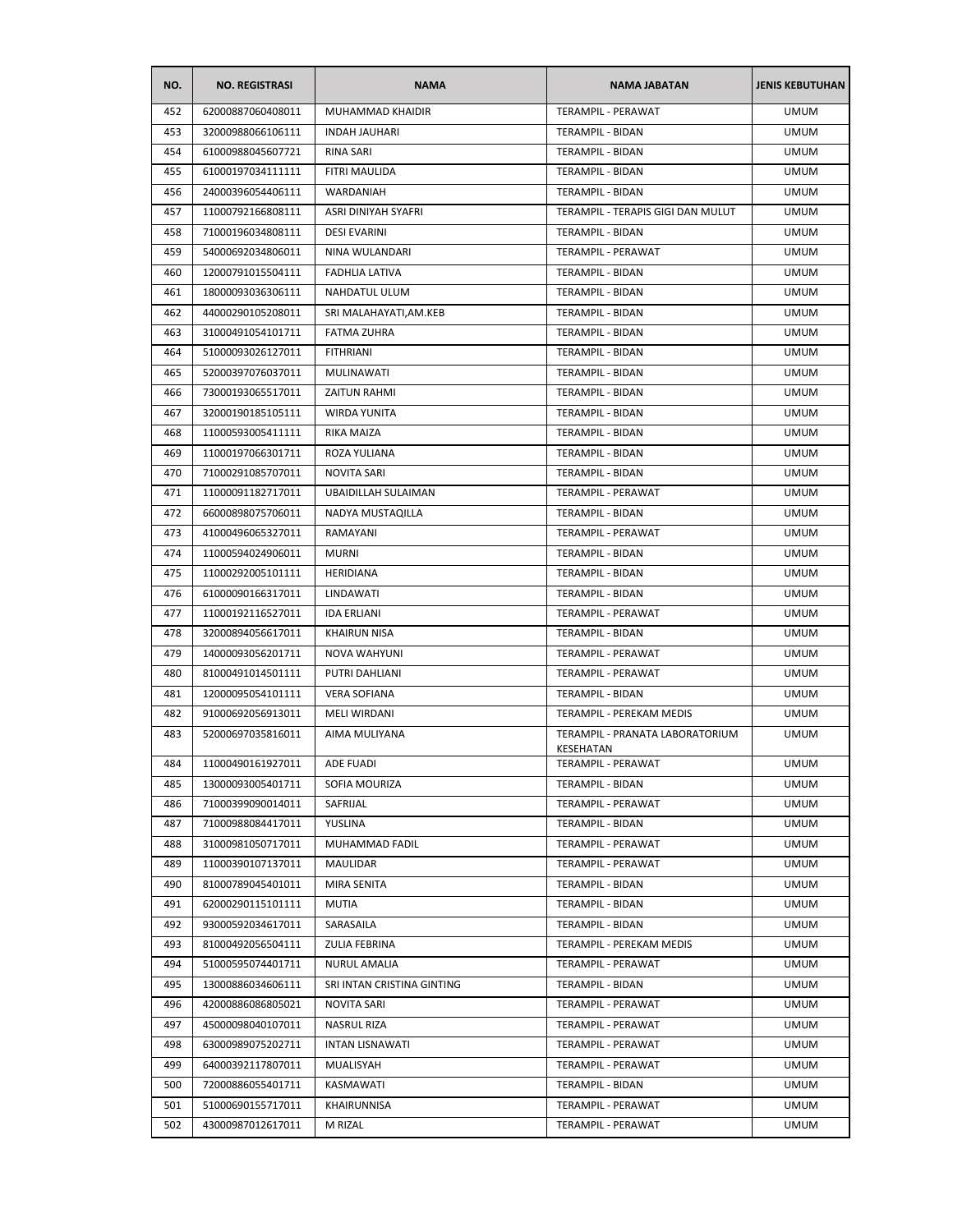| NO. | <b>NO. REGISTRASI</b> | <b>NAMA</b>              | <b>NAMA JABATAN</b>                     | <b>JENIS KEBUTUHAN</b> |
|-----|-----------------------|--------------------------|-----------------------------------------|------------------------|
| 503 | 85000591114104711     | <b>NOPITA SARI</b>       | TERAMPIL - PERAWAT                      | <b>UMUM</b>            |
| 504 | 61000980134701711     | ANITA ISMAYA             | TERAMPIL - BIDAN                        | <b>UMUM</b>            |
| 505 | 81000191074508111     | <b>NUR AZIZAH</b>        | TERAMPIL - BIDAN                        | <b>UMUM</b>            |
| 506 | 71000192084501111     | <b>ROSITA</b>            | <b>TERAMPIL - BIDAN</b>                 | <b>UMUM</b>            |
| 507 | 11000192166427011     | LISMAYANA                | TERAMPIL - BIDAN                        | <b>UMUM</b>            |
| 508 | 41000891007406011     | <b>INDRIANI SAFITRI</b>  | TERAMPIL - PERAWAT                      | <b>UMUM</b>            |
| 509 | 41000896036817011     | <b>IDA YANA</b>          | TERAMPIL - BIDAN                        | <b>UMUM</b>            |
| 510 | 61000393076107111     | RATNA WATI, A.MD.KEB     | TERAMPIL - BIDAN                        | UMUM                   |
| 511 | 11000982125803011     | <b>CUT MUTIA</b>         | TERAMPIL - BIDAN                        | <b>UMUM</b>            |
| 512 | 52000988046117011     | <b>NURUL SALIMNA</b>     | TERAMPIL - BIDAN                        | <b>UMUM</b>            |
| 513 | 13000889094427011     | <b>NORANDA</b>           | TERAMPIL - PERAWAT                      | <b>UMUM</b>            |
| 514 | 42000892022716011     | <b>HABIBI</b>            | TERAMPIL - PERAWAT                      | <b>UMUM</b>            |
| 515 | 63000291135203711     | <b>RIZKY MAULINA</b>     | TERAMPIL - BIDAN                        | <b>UMUM</b>            |
| 516 | 15000294014227011     | <b>NURASKIA</b>          | TERAMPIL - PERAWAT                      | <b>UMUM</b>            |
| 517 | 61000494045717011     | ASMAUL HUSNA             | TERAMPIL - BIDAN                        | <b>UMUM</b>            |
| 518 | 75000197064607011     | <b>SUSI SUSANTI</b>      | TERAMPIL - PERAWAT                      | <b>UMUM</b>            |
| 519 | 11000595056501111     | LUNA RAINI               | <b>TERAMPIL - BIDAN</b>                 | <b>UMUM</b>            |
| 520 | 81000099085501111     | <b>HARDIANTI</b>         | TERAMPIL - BIDAN                        | <b>UMUM</b>            |
| 521 | 12100296064617011     | SRI WAHYUNI              | TERAMPIL - BIDAN                        | <b>UMUM</b>            |
| 522 | 35200397014011111     | YUNITA                   | <b>TERAMPIL - BIDAN</b>                 | <b>UMUM</b>            |
| 523 | 81000782145707011     | <b>CUT ELIDAR</b>        | TERAMPIL - PERAWAT                      | <b>UMUM</b>            |
| 524 | 71000498065708111     | MUKHRAMATI               | TERAMPIL - SANITARIAN                   | UMUM                   |
| 525 | 32000798086302111     | SAFNIDAR                 | TERAMPIL - BIDAN                        | UMUM                   |
| 526 | 51000092115026011     | RATNA DEWI               | TERAMPIL - FISIOTERAPIS                 | <b>UMUM</b>            |
| 527 | 21000890114906011     | <b>KHAIRINA</b>          | AHLI PERTAMA - EPIDEMIOLOG<br>KESEHATAN | <b>UMUM</b>            |
| 528 | 91000490186307011     | <b>ANDRIANI</b>          | TERAMPIL - SANITARIAN                   | <b>UMUM</b>            |
| 529 | 14000296066427011     | AZIZAH                   | TERAMPIL - BIDAN                        | <b>UMUM</b>            |
| 530 | 31000699056301111     | <b>MOLITA SARI</b>       | TERAMPIL - BIDAN                        | <b>UMUM</b>            |
| 531 | 42000796025427011     | ANA SAFITRI              | TERAMPIL - BIDAN                        | <b>UMUM</b>            |
| 532 | 11000090126918011     | OKTA FERA                | TERAMPIL - BIDAN                        | <b>UMUM</b>            |
| 533 | 61000992066206011     | PUTRI SORAYA             | TERAMPIL - BIDAN                        | <b>UMUM</b>            |
| 534 | 31000881094203711     | JANIA SAHRIJA            | TERAMPIL - BIDAN                        | <b>UMUM</b>            |
| 535 | 11000795066806011     | ZULKHAIDAH               | TERAMPIL - BIDAN                        | UMUM                   |
| 536 | 12000199066617011     | RAHMAYANTI               | TERAMPIL - BIDAN                        | <b>UMUM</b>            |
| 537 | 51000491186325021     | RIDHA MENTARI            | TERAMPIL - BIDAN                        | <b>UMUM</b>            |
| 538 | 51000791055504711     | RAHMAYANI                | TERAMPIL - BIDAN                        | <b>UMUM</b>            |
| 539 | 73000982014216011     | <b>ISNANIAH ROZALINA</b> | TERAMPIL - PERAWAT                      | <b>UMUM</b>            |
| 540 | 82000297076326011     | RIKA YULIA               | TERAMPIL - BIDAN                        | <b>UMUM</b>            |
| 541 | 81000192044501111     | FEBI AFRINA              | TERAMPIL - BIDAN                        | <b>UMUM</b>            |
| 542 | 83000094030601111     | <b>MUNZIR</b>            | TERAMPIL - PERAWAT                      | <b>UMUM</b>            |
| 543 | 52000999054201011     | SHELLA SIMA RAUDHANA     | TERAMPIL - BIDAN                        | <b>UMUM</b>            |
| 544 | 41000292060511111     | MISBAL AYANI             | TERAMPIL - PERAWAT                      | <b>UMUM</b>            |
| 545 | 81000690165311111     | SITI AKLIMA              | TERAMPIL - BIDAN                        | <b>UMUM</b>            |
| 546 | 31000199062817011     | EKA MAULIZA ZAHARA       | TERAMPIL - BIDAN                        | <b>UMUM</b>            |
| 547 | 81000493054027011     | NUR ASMA                 | TERAMPIL - BIDAN                        | <b>UMUM</b>            |
| 548 | 32000393034401111     | ISMAYANTI                | TERAMPIL - BIDAN                        | <b>UMUM</b>            |
| 549 | 91000299056807011     | <b>NUR ISMI</b>          | TERAMPIL - BIDAN                        | <b>UMUM</b>            |
| 550 | 11000696086707011     | WARDIATI                 | TERAMPIL - PERAWAT                      | <b>UMUM</b>            |
| 551 | 31000199095901111     | MURSITA                  | TERAMPIL - BIDAN                        | UMUM                   |
| 552 | 41000295051502111     | ZULHELMI                 | TERAMPIL - PERAWAT                      | <b>UMUM</b>            |
| 553 | 61000198035907011     | NAZALIANA                | TERAMPIL - BIDAN                        | <b>UMUM</b>            |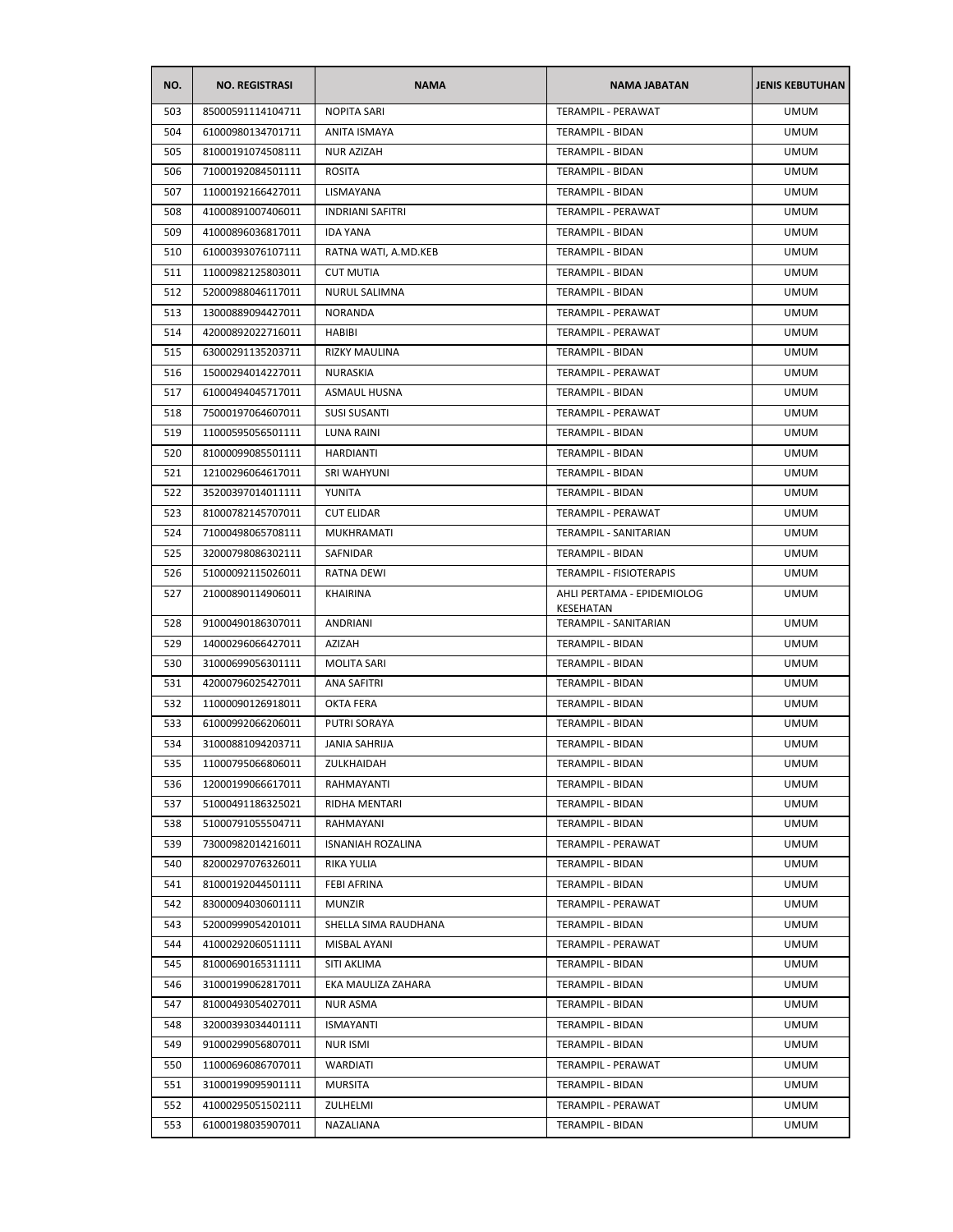| NO. | <b>NO. REGISTRASI</b> | <b>NAMA</b>               | <b>NAMA JABATAN</b>       | <b>JENIS KEBUTUHAN</b> |
|-----|-----------------------|---------------------------|---------------------------|------------------------|
| 554 | 42000397075203711     | SYARIFAH MUTIA            | <b>TERAMPIL - BIDAN</b>   | <b>UMUM</b>            |
| 555 | 41000196066117011     | YUNIAR                    | TERAMPIL - BIDAN          | <b>UMUM</b>            |
| 556 | 83000493014508011     | <b>HUSNIATI</b>           | TERAMPIL - BIDAN          | <b>UMUM</b>            |
| 557 | 91000996034817011     | LENI ZULHIJATURRAHMI      | TERAMPIL - PERAWAT        | <b>UMUM</b>            |
| 558 | 11000896094427011     | <b>NURUL ASMA</b>         | TERAMPIL - BIDAN          | <b>UMUM</b>            |
| 559 | 11000891136617011     | AYU ASYURA                | TERAMPIL - PERAWAT        | <b>UMUM</b>            |
| 560 | 22000898075407111     | <b>HUSNA YANI</b>         | TERAMPIL - BIDAN          | <b>UMUM</b>            |
| 561 | 94000591014508011     | NURFATANAH                | TERAMPIL - BIDAN          | <b>UMUM</b>            |
| 562 | 11000982014011111     | FERAWATI                  | TERAMPIL - BIDAN          | <b>UMUM</b>            |
| 563 | 91000293015717011     | SRI NURAYUNA              | TERAMPIL - BIDAN          | <b>UMUM</b>            |
| 564 | 91000199044701111     | KHAIRUNNISAK              | TERAMPIL - PERAWAT        | <b>UMUM</b>            |
| 565 | 62000791154101711     | <b>EKA MALIYA</b>         | TERAMPIL - BIDAN          | <b>UMUM</b>            |
| 566 | 52000499054213011     | <b>NURUL HUSNA</b>        | TERAMPIL - BIDAN          | <b>UMUM</b>            |
| 567 | 61000198045117011     | AGUSTINA                  | TERAMPIL - PERAWAT        | <b>UMUM</b>            |
| 568 | 42000681115202711     | AMNA LESTARI              | <b>TERAMPIL - PERAWAT</b> | <b>UMUM</b>            |
| 569 | 14000984046202711     | <b>NURTINA</b>            | TERAMPIL - PEREKAM MEDIS  | <b>UMUM</b>            |
| 570 | 23000691014517011     | KASMIRA                   | TERAMPIL - BIDAN          | <b>UMUM</b>            |
| 571 | 32000191114117011     | MAULIDAR                  | TERAMPIL - BIDAN          | <b>UMUM</b>            |
| 572 | 71000195034517011     | SRI MAWARNI               | TERAMPIL - BIDAN          | <b>UMUM</b>            |
| 573 | 32000093035816011     | <b>NURUL IZZATI</b>       | TERAMPIL - BIDAN          | <b>UMUM</b>            |
| 574 | 52000881054907011     | MARLIANA, AMD.KEB         | TERAMPIL - BIDAN          | <b>UMUM</b>            |
| 575 | 52000094045401111     | SUSI SOFIYANTI            | TERAMPIL - BIDAN          | <b>UMUM</b>            |
| 576 | 41000899034611111     | MUTIA ULFA                | TERAMPIL - BIDAN          | <b>UMUM</b>            |
| 577 | 91000692024327011     | ZAHRIANA                  | TERAMPIL - PERAWAT        | <b>UMUM</b>            |
| 578 | 11000294064117011     | <b>NURUL</b>              | TERAMPIL - BIDAN          | <b>UMUM</b>            |
| 579 | 67000294005306111     | NADIYATUN FITIRANIS       | TERAMPIL - BIDAN          | <b>UMUM</b>            |
| 580 | 31000792095427011     | <b>FERA SULASTRI</b>      | TERAMPIL - BIDAN          | <b>UMUM</b>            |
| 581 | 14000793096304711     | TIA AULIA                 | TERAMPIL - BIDAN          | <b>UMUM</b>            |
| 582 | 41000892075527011     | AL KAUTSARA               | TERAMPIL - PERAWAT        | <b>UMUM</b>            |
| 583 | 91000393066406011     | LIZA UMAMI                | TERAMPIL - BIDAN          | <b>UMUM</b>            |
| 584 | 17800097014106011     | YUNI IRNANDA              | <b>TERAMPIL - BIDAN</b>   | <b>UMUM</b>            |
| 585 | 71000786005117011     | LIA LESTARI               | TERAMPIL - PERAWAT        | <b>UMUM</b>            |
| 586 | 61000294015616011     | YUSNAWATI                 | <b>TERAMPIL - BIDAN</b>   | <b>UMUM</b>            |
| 587 | 23000492036306011     | <b>MAGHFIRAH</b>          | TERAMPIL - BIDAN          | <b>UMUM</b>            |
| 588 | 21000895007411111     | NURASMAWATI               | TERAMPIL - PERAWAT        | <b>UMUM</b>            |
| 589 | 12000981165306011     | KARTINI                   | <b>TERAMPIL - BIDAN</b>   | <b>UMUM</b>            |
| 590 | 41000595010101111     | MURSALIN                  | TERAMPIL - PERAWAT        | <b>UMUM</b>            |
| 591 | 12000190114505011     | <b>CUT OKA ASRIANI</b>    | TERAMPIL - PERAWAT        | <b>UMUM</b>            |
| 592 | 11000292005105011     | MAISYIZAH                 | TERAMPIL - BIDAN          | <b>UMUM</b>            |
| 593 | 51000981165601711     | ZAHARA FANI               | TERAMPIL - PERAWAT        | <b>UMUM</b>            |
| 594 | 81000982044102711     | WENI FEBRIYANTI, A.MD.KEP | TERAMPIL - PERAWAT        | <b>UMUM</b>            |
| 595 | 42000880136408011     | NURFALIZA                 | TERAMPIL - BIDAN          | <b>UMUM</b>            |
| 596 | 93000994044303011     | <b>INDAH AL MUNAWARAH</b> | TERAMPIL - BIDAN          | <b>UMUM</b>            |
| 597 | 83000692145808011     | ADE IRMAYANTI             | TERAMPIL - FISIOTERAPIS   | <b>UMUM</b>            |
| 598 | 31000593031707011     | FAJAR MISBAHUL FUADY      | TERAMPIL - PERAWAT        | <b>UMUM</b>            |
| 599 | 33000799055018011     | HANANDI                   | <b>TERAMPIL - BIDAN</b>   | <b>UMUM</b>            |
| 600 | 91000191044907011     | ELANDA SURYANA            | AHLI PERTAMA - BIDAN      | <b>UMUM</b>            |
| 601 | 22000694016905011     | ASNALYA MARFERA           | TERAMPIL - PERAWAT        | <b>UMUM</b>            |
| 602 | 91000591095501711     | REFI HUSNA                | TERAMPIL - PERAWAT        | <b>UMUM</b>            |
| 603 | 21000396036408011     | AIZA JUNITA               | TERAMPIL - BIDAN          | <b>UMUM</b>            |
| 604 |                       |                           |                           | <b>UMUM</b>            |
|     | 21000981146701111     | ISMI ANGGIA MURNI         | TERAMPIL - BIDAN          |                        |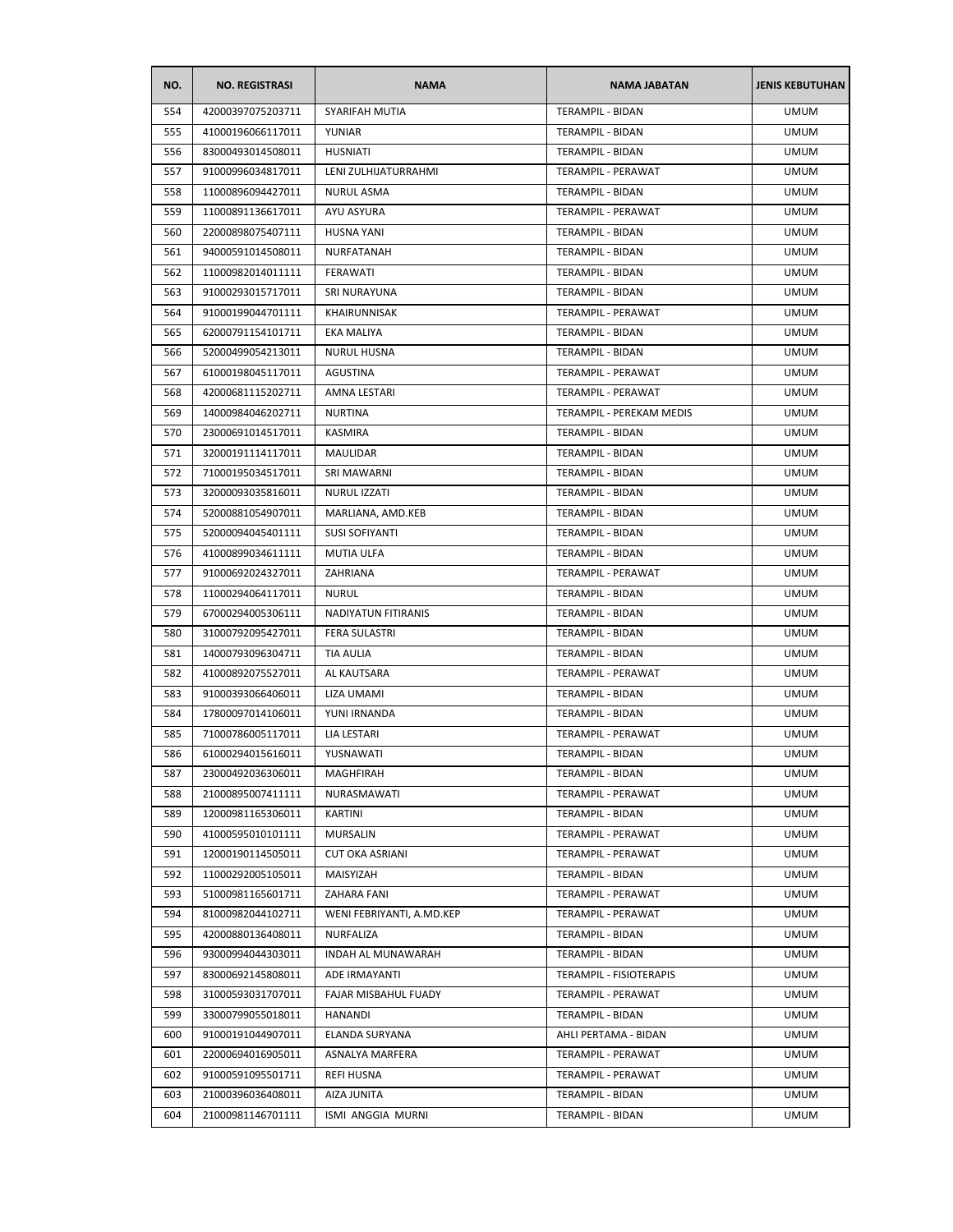| NO. | <b>NO. REGISTRASI</b> | <b>NAMA</b>             | <b>NAMA JABATAN</b>                          | <b>JENIS KEBUTUHAN</b> |
|-----|-----------------------|-------------------------|----------------------------------------------|------------------------|
| 605 | 35000194056907011     | <b>CUT NAISA</b>        | <b>TERAMPIL - BIDAN</b>                      | <b>UMUM</b>            |
| 606 | 71000891006808111     | AIRA ASYUNI             | TERAMPIL - PERAWAT                           | <b>UMUM</b>            |
| 607 | 92000798017706011     | ELFIYANA                | <b>TERAMPIL - BIDAN</b>                      | <b>UMUM</b>            |
| 608 | 22000497094016111     | LESTARI ANDRIANI        | TERAMPIL - BIDAN                             | <b>UMUM</b>            |
| 609 | 82000792185907011     | <b>ZAHRATUL YUFA</b>    | TERAMPIL - PERAWAT                           | <b>UMUM</b>            |
| 610 | 52000892075907011     | IKA RAFIQAH             | TERAMPIL - PERAWAT                           | <b>UMUM</b>            |
| 611 | 64000985075105011     | <b>CUT NITA</b>         | <b>TERAMPIL - BIDAN</b>                      | <b>UMUM</b>            |
| 612 | 11000895096601111     | <b>HAYATUL HUSNA</b>    | TERAMPIL - PERAWAT                           | <b>UMUM</b>            |
| 613 | 34000987001126011     | MIRZUANDA. R            | <b>TERAMPIL - NUTRISIONIS</b>                | <b>UMUM</b>            |
| 614 | 31000998005102711     | RAHMI MAULINA           | TERAMPIL - PERAWAT                           | <b>UMUM</b>            |
| 615 | 42000592174707011     | <b>EVA SILVIANI</b>     | TERAMPIL - PERAWAT                           | <b>UMUM</b>            |
| 616 | 61000782094517011     | RAHIMATUL MUNAWWARAH    | TERAMPIL - BIDAN                             | <b>UMUM</b>            |
| 617 | 81000099024517011     | <b>IRMA SARI</b>        | TERAMPIL - BIDAN                             | <b>UMUM</b>            |
| 618 | 53000197055617011     | <b>DAHNIAR</b>          | TERAMPIL - BIDAN                             | <b>UMUM</b>            |
| 619 | 92000782074517011     | <b>JULIANA</b>          | TERAMPIL - PERAWAT                           | <b>UMUM</b>            |
| 620 | 12000593024706111     | SAUMI FITRIYANA         | TERAMPIL - BIDAN                             | <b>UMUM</b>            |
| 621 | 82000798075206111     | NURHAYATI               | <b>TERAMPIL - BIDAN</b>                      | <b>UMUM</b>            |
| 622 | 16000996014706011     | RAMDHANA                | AHLI PERTAMA - BIDAN                         | <b>UMUM</b>            |
| 623 | 83000195064501711     | FARRADISAH FURQANI      | TERAMPIL - BIDAN                             | <b>UMUM</b>            |
| 624 | 21000599054508011     | RIZA MAULIZA            | <b>TERAMPIL - BIDAN</b>                      | <b>UMUM</b>            |
| 625 | 61000891014501711     | ULFA ZAYDA RAMADHANNA   | TERAMPIL - PERAWAT                           | <b>UMUM</b>            |
| 626 | 21000694040104111     | NURHADI                 | TERAMPIL - PERAWAT                           | <b>UMUM</b>            |
| 627 | 12000192115518011     | <b>KHAIRUN NISAK</b>    | TERAMPIL - BIDAN                             | <b>UMUM</b>            |
| 628 | 83000988075518011     | SETIAWATI               | TERAMPIL - BIDAN                             | <b>UMUM</b>            |
| 629 | 52000799025706011     | <b>MUNITA</b>           | TERAMPIL - PERAWAT                           | <b>UMUM</b>            |
| 630 | 71000895085707011     | CITRA SUMAYANTI         | TERAMPIL - BIDAN                             | <b>UMUM</b>            |
| 631 | 73000882046507111     | LISTIKA RAHAYU          | TERAMPIL - BIDAN                             | <b>UMUM</b>            |
| 632 | 41000689005701111     | <b>TRIA SEPTIANA</b>    | <b>TERAMPIL - BIDAN</b>                      | <b>UMUM</b>            |
| 633 | 72000696054102711     | YUNI ZAIRINA            | TERAMPIL - PERAWAT                           | <b>UMUM</b>            |
| 634 | 71000299035901111     | <b>ISAURA MAULIDA</b>   | <b>TERAMPIL - BIDAN</b>                      | <b>UMUM</b>            |
| 635 | 13000097074011111     | <b>IRHAMNI</b>          | <b>TERAMPIL - BIDAN</b>                      | <b>UMUM</b>            |
| 636 | 51000791174018011     | 'MAHDA DARATUN NAWA'    | TERAMPIL - BIDAN                             | <b>UMUM</b>            |
| 637 | 41000091106711111     | <b>RAHMI M NUR</b>      | TERAMPIL - BIDAN                             | <b>UMUM</b>            |
| 638 | 11000299094504011     | HASANAH, AMD.KEB        | TERAMPIL - BIDAN                             | <b>UMUM</b>            |
| 639 | 65000292195327021     | NUR SARTIKA DEWI GULTOM | TERAMPIL - BIDAN                             | <b>UMUM</b>            |
| 640 | 62000094064104711     | NURFIRDAUSYAH S TR KEB  | TERAMPIL - BIDAN                             | <b>UMUM</b>            |
| 641 | 91000999094601111     | <b>MELY SAPUTRI</b>     | TERAMPIL - PERAWAT                           | <b>UMUM</b>            |
| 642 | 21000998066306011     | RUHUL CHAIRANI          | TERAMPIL - PERAWAT                           | <b>UMUM</b>            |
| 643 | 91000195006505011     | <b>DESI MARLIA</b>      | TERAMPIL - PERAWAT                           | <b>UMUM</b>            |
| 644 | 21000787066102711     | JULIANA                 | <b>TERAMPIL - BIDAN</b>                      | <b>UMUM</b>            |
| 645 | 51000892075901111     | NISAUL FITRIA           | TERAMPIL - PRANATA LABORATORIUM<br>KESEHATAN | <b>UMUM</b>            |
| 646 | 12000688074816011     | RITA ZAHARA             | TERAMPIL - BIDAN                             | <b>UMUM</b>            |
| 647 | 41000098025201711     | NUR AFNI M SUFI HAMZAH  | TERAMPIL - BIDAN                             | <b>UMUM</b>            |
| 648 | 21000995066101111     | ILYA MAISARAH           | TERAMPIL - PERAWAT                           | <b>UMUM</b>            |
| 649 | 31000491186800121     | SRI ASTUTI              | TERAMPIL - PEREKAM MEDIS                     | <b>UMUM</b>            |
| 650 | 44000599035208011     | ASFARINA                | TERAMPIL - PERAWAT                           | <b>UMUM</b>            |
| 651 | 31000882171201711     | EDWAR RINALDI           | TERAMPIL - TEKNISI ELEKTROMEDIS              | <b>UMUM</b>            |
| 652 | 76000794045301711     | YENNI APRILIANI         | TERAMPIL - BIDAN                             | <b>UMUM</b>            |
| 653 | 51000692156102711     | NURLELI                 | TERAMPIL - PERAWAT                           | <b>UMUM</b>            |
| 654 | 82000798066608011     | <b>ASMAUL KHAIRA</b>    | TERAMPIL - PERAWAT                           | <b>UMUM</b>            |
| 655 | 12000699014617011     | <b>MULIANA</b>          | TERAMPIL - PERAWAT                           | <b>UMUM</b>            |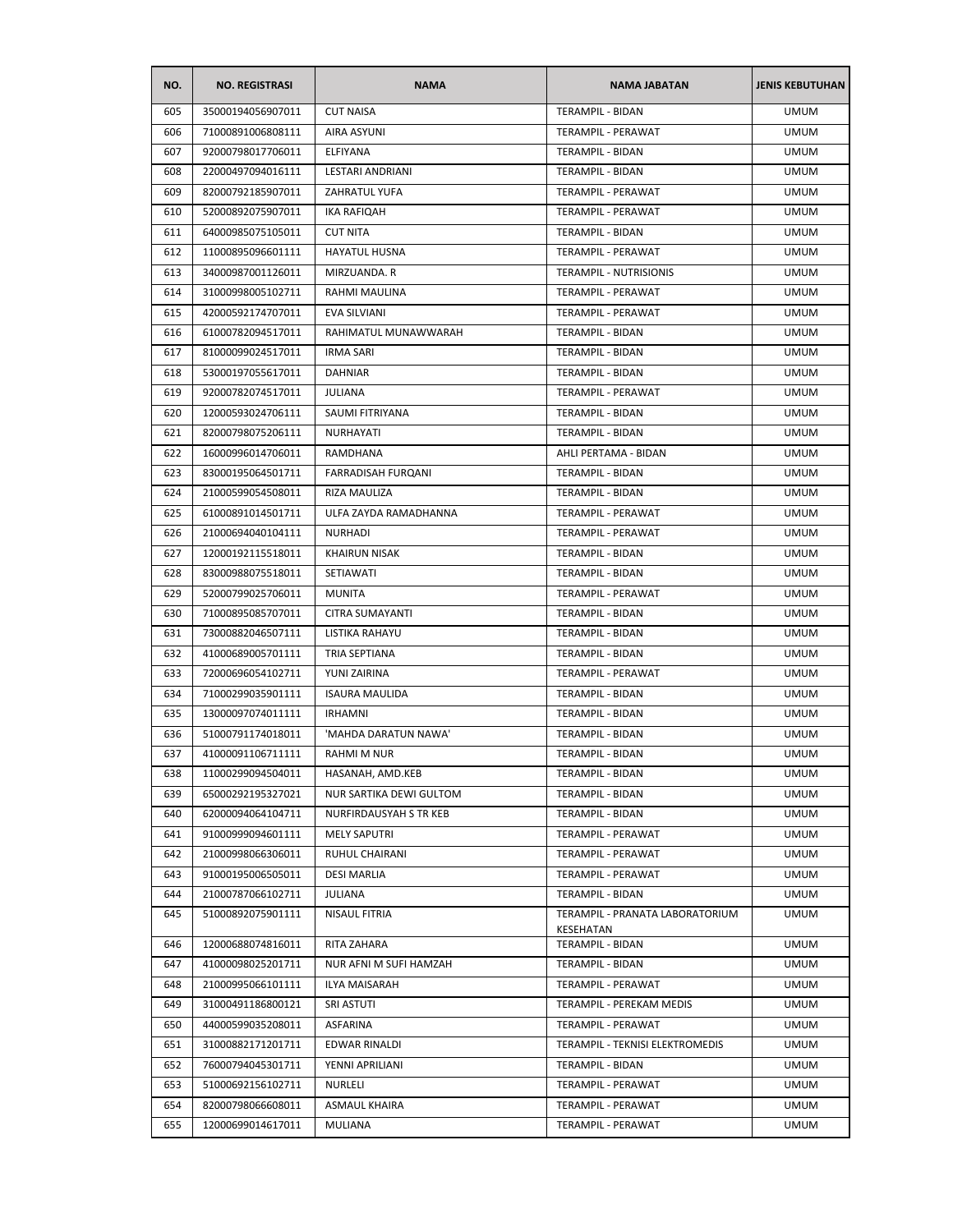| NO. | <b>NO. REGISTRASI</b> | <b>NAMA</b>                | <b>NAMA JABATAN</b>                     | <b>JENIS KEBUTUHAN</b> |
|-----|-----------------------|----------------------------|-----------------------------------------|------------------------|
| 656 | 73000783031103711     | <b>EMIL NASHAR</b>         | TERAMPIL - PERAWAT                      | <b>UMUM</b>            |
| 657 | 61000392186917011     | <b>NAJATUL MUJALIS</b>     | TERAMPIL - BIDAN                        | <b>UMUM</b>            |
| 658 | 43000296061408011     | 'DARMA PUTRA'              | AHLI PERTAMA - EPIDEMIOLOG<br>KESEHATAN | <b>UMUM</b>            |
| 659 | 11000490146816011     | RITA ZAHARA                | TERAMPIL - PERAWAT                      | <b>UMUM</b>            |
| 660 | 26000996054203711     | TARI PUTRI IRWANTI TARIGAN | TERAMPIL - PERAWAT                      | <b>UMUM</b>            |
| 661 | 83000697001606011     | MUHAMMAD RIANDI            | TERAMPIL - PERAWAT                      | <b>UMUM</b>            |
| 662 | 94000997040617011     | ARIEF MAULANA              | TERAMPIL - PERAWAT                      | <b>UMUM</b>            |
| 663 | 32000291076607011     | RITA MAILENI               | <b>TERAMPIL - BIDAN</b>                 | <b>UMUM</b>            |
| 664 | 31000392126137011     | SRI DEWI NOVI YANTI        | <b>TERAMPIL - BIDAN</b>                 | <b>UMUM</b>            |
| 665 | 72000296076311111     | ROSITA ZENIYATI            | TERAMPIL - BIDAN                        | <b>UMUM</b>            |
| 666 | 71000295024317011     | CUT ASMAUL HUSNA           | TERAMPIL - BIDAN                        | <b>UMUM</b>            |
| 667 | 81000091124304711     | DARA MAYASARI              | AHLI PERTAMA - DOKTER                   | <b>UMUM</b>            |
| 668 | 61000092175309011     | DESTRIANA                  | TERAMPIL - BIDAN                        | <b>UMUM</b>            |
| 669 | 65000798082802011     | HAFIZD YAZID PINIM         | <b>TERAMPIL - PERAWAT</b>               | <b>UMUM</b>            |
| 670 | 71000198016406011     | RONA TRISNAWATI            | TERAMPIL - BIDAN                        | UMUM                   |
| 671 | 13000396064208011     | <b>DEBBIE DEWANTARI</b>    | <b>TERAMPIL - BIDAN</b>                 | <b>UMUM</b>            |
| 672 | 71000292165117011     | <b>DELVINA</b>             | TERAMPIL - BIDAN                        | <b>UMUM</b>            |
| 673 | 31000191146501111     | AKLIMA                     | TERAMPIL - BIDAN                        | <b>UMUM</b>            |
| 674 | 63000398054701011     | RIMA WATI, A.MD.KEP        | TERAMPIL - PERAWAT                      | <b>UMUM</b>            |
| 675 | 71000781195011111     | HERAWATI                   | TERAMPIL - PERAWAT                      | <b>UMUM</b>            |
| 676 | 91000091085203711     | FIRDAUSI NUZULA            | TERAMPIL - BIDAN                        | <b>UMUM</b>            |
| 677 | 81000298066127011     | <b>FITRIANI</b>            | TERAMPIL - BIDAN                        | <b>UMUM</b>            |
| 678 | 11000097025108111     | MAISARAH                   | AHLI PERTAMA - PERAWAT                  | <b>UMUM</b>            |
| 679 | 33000887075303711     | ROSNAWATI                  | TERAMPIL - BIDAN                        | <b>UMUM</b>            |
| 680 | 41000398017427011     | <b>NURUL AINA</b>          | TERAMPIL - PERAWAT                      | <b>UMUM</b>            |
| 681 | 41000491035616011     | <b>BADRIATIN NAVIS</b>     | TERAMPIL - BIDAN                        | <b>UMUM</b>            |
| 682 | 92000196065427011     | ASNITA                     | TERAMPIL - BIDAN                        | <b>UMUM</b>            |
| 683 | 41000391195311111     | RISKA AMELIA               | TERAMPIL - BIDAN                        | <b>UMUM</b>            |
| 684 | 61000986015804011     | SAYUMI                     | TERAMPIL - BIDAN                        | <b>UMUM</b>            |
| 685 | 41000799050706011     | <b>RISKA MONTEZA</b>       | TERAMPIL - BIDAN                        | <b>UMUM</b>            |
| 686 | 82000980146408111     | OKTAVIA MAULIDA            | TERAMPIL - BIDAN                        | <b>UMUM</b>            |
| 687 | 11000991084917011     | <b>SUCI RAMADHANI</b>      | TERAMPIL - PERAWAT                      | <b>UMUM</b>            |
| 688 | 91000697075517011     | MAYA ULFA                  | TERAMPIL - BIDAN                        | <b>UMUM</b>            |
| 689 | 41000496046027011     | <b>CUT RISNA DEVIYANTI</b> | TERAMPIL - BIDAN                        | <b>UMUM</b>            |
| 690 | 81000493017501111     | ZAHRATI                    | TERAMPIL - BIDAN                        | <b>UMUM</b>            |
| 691 | 82000095065306111     | WINDA WAHYUNI              | TERAMPIL - BIDAN                        | <b>UMUM</b>            |
| 692 | 71000296044306011     | <b>NAURATUL RINI</b>       | TERAMPIL - BIDAN                        | <b>UMUM</b>            |
| 693 | 48000392117608011     | RAHMADHATUL FITRI          | TERAMPIL - BIDAN                        | <b>UMUM</b>            |
| 694 | 81000099055607011     | SRI WAHYUNI                | TERAMPIL - BIDAN                        | <b>UMUM</b>            |
| 695 | 51000192176717011     | <b>DESSY FONNA</b>         | <b>TERAMPIL - BIDAN</b>                 | <b>UMUM</b>            |
| 696 | 12000098005214011     | <b>JULIANA</b>             | TERAMPIL - BIDAN                        | <b>UMUM</b>            |
| 697 | 72000297096711111     | MEGAWATI                   | <b>TERAMPIL - BIDAN</b>                 | <b>UMUM</b>            |
| 698 | 12000093006913011     | SITI AISYAH                | TERAMPIL - BIDAN                        | <b>UMUM</b>            |
| 699 | 61000290134427011     | <b>BAIZUL JANNAH</b>       | TERAMPIL - PERAWAT                      | <b>UMUM</b>            |
| 700 | 32000193017104111     | <b>FIKRIANI B</b>          | TERAMPIL - BIDAN                        | <b>UMUM</b>            |
| 701 | 35000982117501111     | <b>TONI SUMARNI</b>        | TERAMPIL - BIDAN                        | <b>UMUM</b>            |
| 702 | 33000781186103711     | MAULINAR                   | TERAMPIL - PERAWAT                      | <b>UMUM</b>            |
| 703 | 45000096066103711     | TANIA NURUL FAJRI          | TERAMPIL - PRANATA LABORATORIUM         | <b>UMUM</b>            |
| 704 | 86000880125607011     | AINAL MARDHIAH             | KESEHATAN<br>TERAMPIL - BIDAN           | <b>UMUM</b>            |
| 705 | 81000497086317011     | JULI MAULIDASARI           | TERAMPIL - PERAWAT                      | <b>UMUM</b>            |
|     |                       |                            |                                         |                        |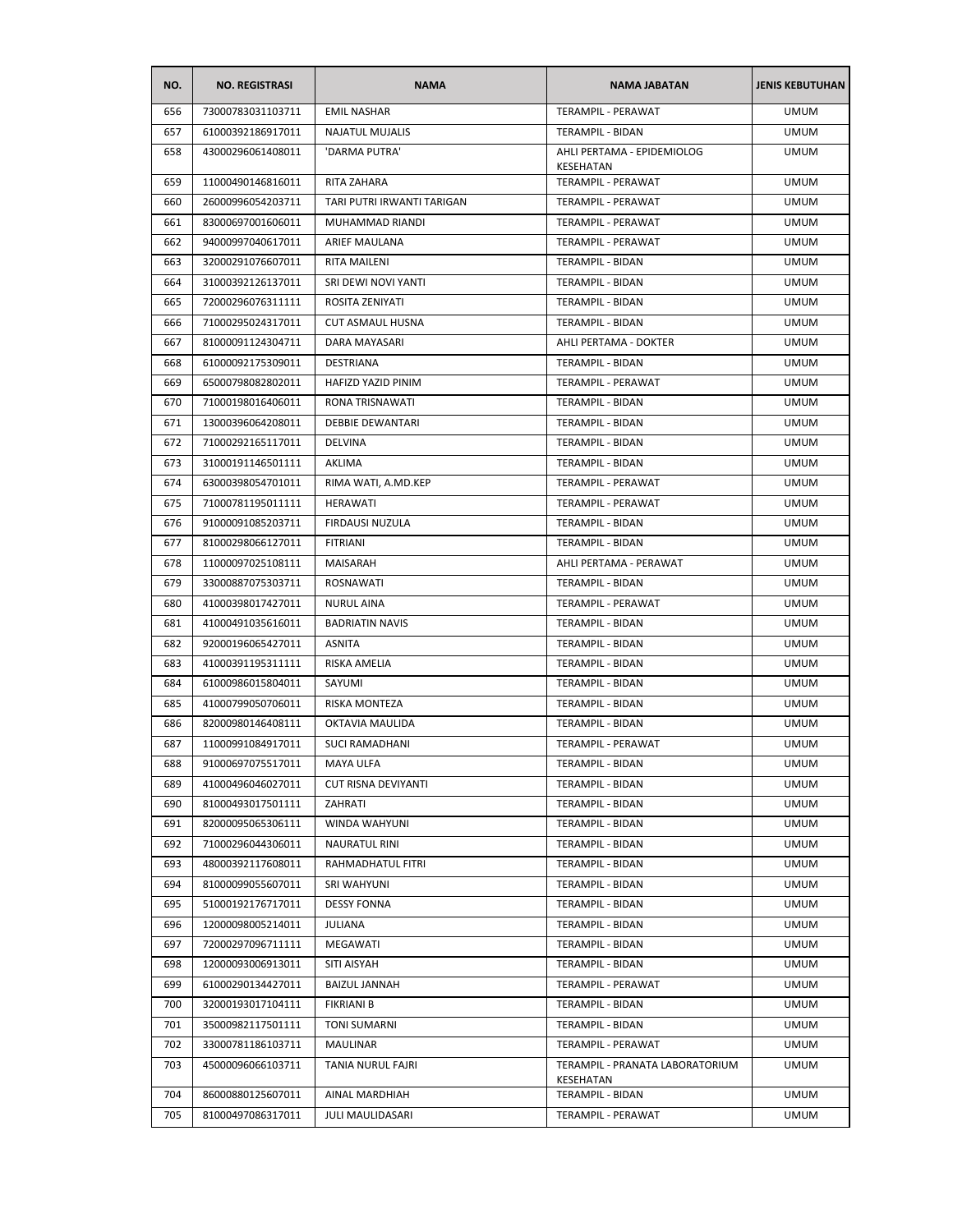| NO. | <b>NO. REGISTRASI</b> | <b>NAMA</b>              | <b>NAMA JABATAN</b>                          | <b>JENIS KEBUTUHAN</b> |
|-----|-----------------------|--------------------------|----------------------------------------------|------------------------|
| 706 | 61000692056011111     | <b>HASTUTI</b>           | <b>TERAMPIL - BIDAN</b>                      | <b>UMUM</b>            |
| 707 | 31000497003517011     | HENDRA GUNAWAN           | TERAMPIL - PERAWAT                           | <b>UMUM</b>            |
| 708 | 81000495026202711     | <b>ISNAWATI</b>          | TERAMPIL - PERAWAT                           | <b>UMUM</b>            |
| 709 | 12000295025427011     | SRI RIZKI                | TERAMPIL - BIDAN                             | <b>UMUM</b>            |
| 710 | 91000891166308111     | ZAHRATUL JANNAH          | TERAMPIL - PERAWAT                           | <b>UMUM</b>            |
| 711 | 61000392180202111     | <b>DERI PATRAS</b>       | TERAMPIL - SANITARIAN                        | <b>UMUM</b>            |
| 712 | 22000884085311111     | <b>NOVALIA</b>           | <b>TERAMPIL - BIDAN</b>                      | <b>UMUM</b>            |
| 713 | 51000984024206111     | <b>WILDA APRIANI</b>     | <b>TERAMPIL - BIDAN</b>                      | <b>UMUM</b>            |
| 714 | 89000191014101111     | <b>IRMA SURYANI</b>      | TERAMPIL - BIDAN                             | <b>UMUM</b>            |
| 715 | 81000881126111111     | <b>NOVIANTI</b>          | TERAMPIL - BIDAN                             | <b>UMUM</b>            |
| 716 | 31000292025804011     | <b>RAINI FITRI</b>       | TERAMPIL - BIDAN                             | <b>UMUM</b>            |
| 717 | 16000598026203711     | RITA MAULIDA             | TERAMPIL - PERAWAT                           | <b>UMUM</b>            |
| 718 | 11000399014506011     | <b>IRHAMNA</b>           | AHLI PERTAMA - EPIDEMIOLOG<br>KESEHATAN      | <b>UMUM</b>            |
| 719 | 74000791014104111     | SRI MAWARNI              | TERAMPIL - BIDAN                             | <b>UMUM</b>            |
| 720 | 63000292026011111     | EKA MAWAR SARI           | TERAMPIL - BIDAN                             | <b>UMUM</b>            |
| 721 | 61000591054616011     | EKA YANI                 | TERAMPIL - PERAWAT                           | <b>UMUM</b>            |
| 722 | 61000983015208011     | <b>NURFATIMAH</b>        | <b>TERAMPIL - BIDAN</b>                      | <b>UMUM</b>            |
| 723 | 34000984044501711     | <b>KHAIRUN NISAK</b>     | TERAMPIL - BIDAN                             | <b>UMUM</b>            |
| 724 | 81000987045701111     | <b>JULIA FONNA</b>       | <b>TERAMPIL - BIDAN</b>                      | <b>UMUM</b>            |
| 725 | 93000692025202711     | PUTRI INDAH RUSZAMADHANI | <b>TERAMPIL - BIDAN</b>                      | <b>UMUM</b>            |
| 726 | 61000590154308011     | LISNA SURYANI            | TERAMPIL - BIDAN                             | <b>UMUM</b>            |
| 727 | 11000298011518011     | <b>ISWANDI</b>           | TERAMPIL - PERAWAT                           | <b>UMUM</b>            |
| 728 | 31000195016311111     | LISA FARIYANI            | TERAMPIL - BIDAN                             | <b>UMUM</b>            |
| 729 | 54000092074016011     | DINA AYU RICHA LESTARI   | TERAMPIL - PRANATA LABORATORIUM<br>KESEHATAN | <b>UMUM</b>            |
| 730 | 81000988065103711     | AMANDA TAHWILA           | TERAMPIL - BIDAN                             | <b>UMUM</b>            |
| 731 | 42000599075417011     | PUTRI RAHMAYUNA          | TERAMPIL - BIDAN                             | <b>UMUM</b>            |
| 732 | 11000096064711111     | ALMUNADIA                | TERAMPIL - BIDAN                             | <b>UMUM</b>            |
| 733 | 14000192161201711     | <b>HIDAYATUL SAIFI</b>   | TERAMPIL - PERAWAT                           | <b>UMUM</b>            |
| 734 | 74000098075306011     | <b>NURDINA</b>           | TERAMPIL - PRANATA LABORATORIUM<br>KESEHATAN | <b>UMUM</b>            |
| 735 | 12000391065101111     | WARDHIAH                 | TERAMPIL - BIDAN                             | <b>UMUM</b>            |
| 736 | 32000094084717011     | YUNA ZAHARA              | TERAMPIL - BIDAN                             | <b>UMUM</b>            |
| 737 | 72000199054501111     | ZAIMA AMELIA             | TERAMPIL - BIDAN                             | UMUM                   |
| 738 | 41000693096306011     | <b>DEVI HARYATI</b>      | AHLI PERTAMA - EPIDEMIOLOG<br>KESEHATAN      | <b>UMUM</b>            |
| 739 | 13000299015607011     | <b>NURAFNI</b>           | TERAMPIL - BIDAN                             | <b>UMUM</b>            |
| 740 | 73000989084304711     | SRI ALUN                 | TERAMPIL - BIDAN                             | <b>UMUM</b>            |
| 741 | 81000691044717011     | WIRDATUL JANNAH          | <b>TERAMPIL - PERAWAT</b>                    | <b>UMUM</b>            |
| 742 | 11000982166707011     | NURMASYITHAH             | TERAMPIL - PERAWAT                           | <b>UMUM</b>            |
| 743 | 41000496065417011     | SAFARA DIANA             | TERAMPIL - BIDAN                             | <b>UMUM</b>            |
| 744 | 12000296006207011     | <b>ISMAFUR RAHMI</b>     | TERAMPIL - BIDAN                             | <b>UMUM</b>            |
| 745 | 11000988006037011     | FAJRIAH                  | TERAMPIL - PERAWAT                           | <b>UMUM</b>            |
| 746 | 31000892026311011     | WARASATUN RUPIANA        | TERAMPIL - FISIOTERAPIS                      | <b>UMUM</b>            |
| 747 | 31000299046427011     | SRI SATYA UTAMI          | TERAMPIL - BIDAN                             | <b>UMUM</b>            |
| 748 | 74000496040306011     | RISKI NANDA              | TERAMPIL - PERAWAT                           | <b>UMUM</b>            |
| 749 | 81000791084211111     | NURHALIMAH               | TERAMPIL - BIDAN                             | <b>UMUM</b>            |
| 750 | 71000490186203711     | SITTI HABSAH             | TERAMPIL - BIDAN                             | <b>UMUM</b>            |
| 751 | 12000696006608011     | <b>CUT PUTRI RAISAH</b>  | TERAMPIL - BIDAN                             | <b>UMUM</b>            |
| 752 | 11000192036501111     | ELISADAURA               | TERAMPIL - BIDAN                             | <b>UMUM</b>            |
| 753 | 21000985094019021     | FITRIANI DALIMUNTE       | TERAMPIL - BIDAN                             | <b>UMUM</b>            |
| 754 | 65000999095016011     | WIDIA WATI               | TERAMPIL - PERAWAT                           | <b>UMUM</b>            |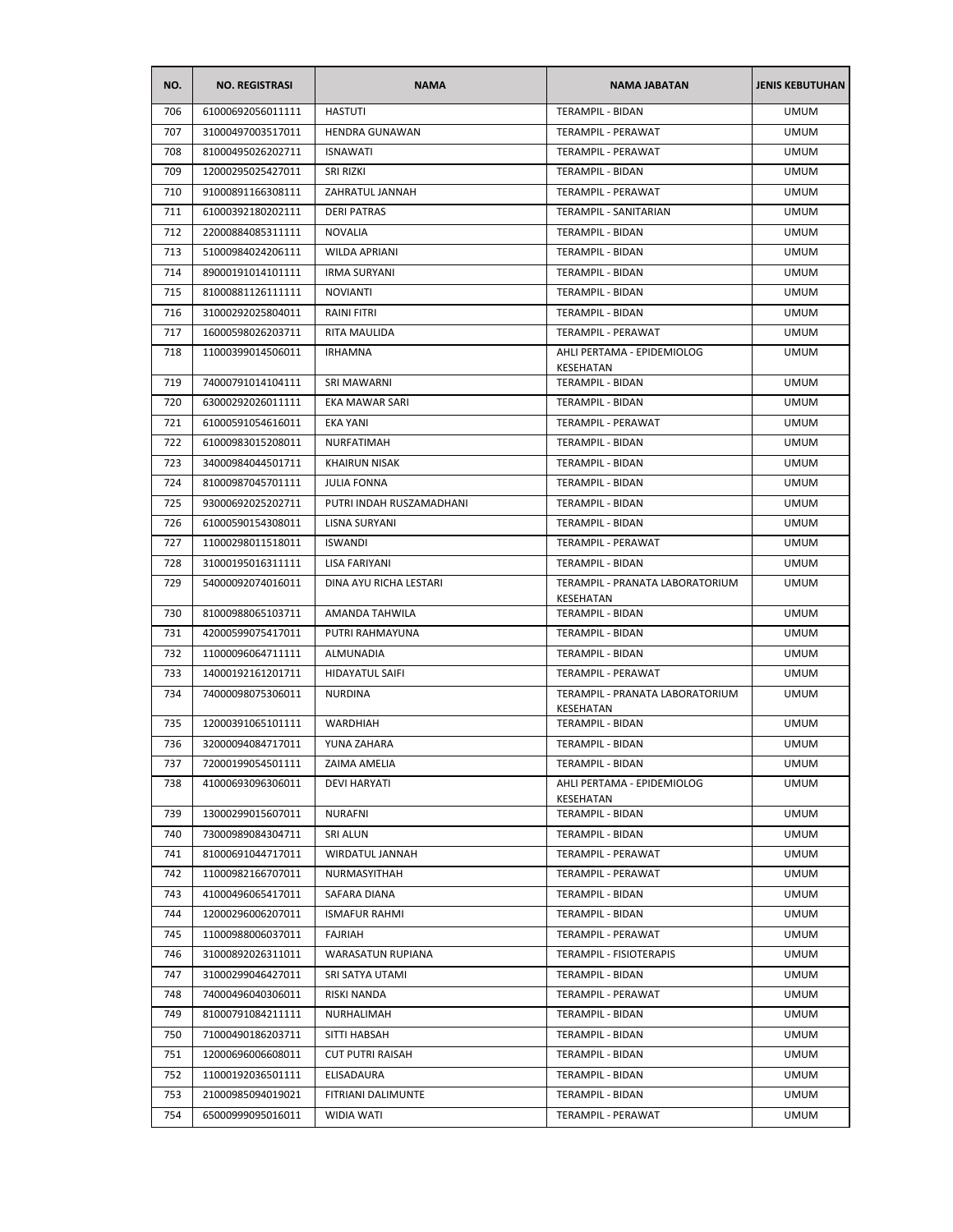| NO. | <b>NO. REGISTRASI</b> | <b>NAMA</b>              | <b>NAMA JABATAN</b>                          | <b>JENIS KEBUTUHAN</b> |
|-----|-----------------------|--------------------------|----------------------------------------------|------------------------|
| 755 | 11000882056317011     | EKA SAPUTRI, AMD. KEB    | TERAMPIL - BIDAN                             | <b>UMUM</b>            |
| 756 | 83000690175203711     | LENNY MAULINA TANJUNG    | TERAMPIL - BIDAN                             | <b>UMUM</b>            |
| 757 | 91000980146206011     | <b>MUSVIYANA</b>         | TERAMPIL - BIDAN                             | <b>UMUM</b>            |
| 758 | 42000880140102711     | AKHMAD YANI              | TERAMPIL - PERAWAT                           | <b>UMUM</b>            |
| 759 | 21000694086408011     | <b>HAJJATUN NAZIA</b>    | TERAMPIL - BIDAN                             | <b>UMUM</b>            |
| 760 | 91000097034427011     | AINAL MARDIAH            | TERAMPIL - BIDAN                             | <b>UMUM</b>            |
| 761 | 81000595064907011     | RAMADHANI                | TERAMPIL - PERAWAT                           | <b>UMUM</b>            |
| 762 | 64000692105203711     | YUNITA ZAHARA            | TERAMPIL - BIDAN                             | UMUM                   |
| 763 | 41000986007202711     | <b>DIAN WAHYUNI</b>      | TERAMPIL - PERAWAT                           | <b>UMUM</b>            |
| 764 | 41000194065402011     | FITRI APRILLIA           | TERAMPIL - BIDAN                             | <b>UMUM</b>            |
| 765 | 21000099007208111     | MAULIDAR                 | TERAMPIL - BIDAN                             | <b>UMUM</b>            |
| 766 | 61000295017107011     | <b>IRMAWATI</b>          | TERAMPIL - BIDAN                             | <b>UMUM</b>            |
| 767 | 42000797001217011     | YAFI MAULANA             | TERAMPIL - PERAWAT                           | <b>UMUM</b>            |
| 768 | 21000396006611111     | TITIEN YUSNITA           | TERAMPIL - BIDAN                             | <b>UMUM</b>            |
| 769 | 41000292034808111     | <b>WAHYUNI</b>           | TERAMPIL - BIDAN                             | <b>UMUM</b>            |
| 770 | 62000591045717011     | RAHMADANIAH              | <b>TERAMPIL - PERAWAT</b>                    | <b>UMUM</b>            |
| 771 | 61000781146402111     | TRISNA YANTI             | TERAMPIL - PERAWAT                           | <b>UMUM</b>            |
| 772 | 71000593076408111     | <b>HAYATUN NUFUS</b>     | TERAMPIL - PERAWAT                           | <b>UMUM</b>            |
| 773 | 32000190135501111     | RIZKIA NORA              | TERAMPIL - BIDAN                             | <b>UMUM</b>            |
| 774 | 81000599096107111     | EVI RANGGA YUNI          | TERAMPIL - BIDAN                             | <b>UMUM</b>            |
| 775 | 12000593084407011     | <b>NURLIA</b>            | <b>TERAMPIL - BIDAN</b>                      | <b>UMUM</b>            |
| 776 | 12000782115807011     | <b>CUT HAYATI</b>        | TERAMPIL - BIDAN                             | <b>UMUM</b>            |
| 777 | 11000196014202711     | DINA YUNITA, AMD.KEP     | TERAMPIL - PERAWAT                           | UMUM                   |
| 778 | 11000984016306011     | MIRNAWATI                | TERAMPIL - BIDAN                             | <b>UMUM</b>            |
| 779 | 83000993064213011     | <b>WARDATUL MISRA</b>    | TERAMPIL - PERAWAT                           | <b>UMUM</b>            |
| 780 | 52000396064501111     | LIZA MARYAM              | TERAMPIL - BIDAN                             | <b>UMUM</b>            |
| 781 | 81000793003306011     | ARI YADI                 | TERAMPIL - PERAWAT                           | <b>UMUM</b>            |
| 782 | 26000393034427011     | <b>NURFIDA</b>           | TERAMPIL - BIDAN                             | <b>UMUM</b>            |
| 783 | 23000886065311111     | <b>MELLISA YANTI</b>     | <b>TERAMPIL - BIDAN</b>                      | <b>UMUM</b>            |
| 784 | 82000591086516011     | TIA MUSTIKA RATNA        | TERAMPIL - PRANATA LABORATORIUM<br>KESEHATAN | <b>UMUM</b>            |
| 785 | 81000399015307111     | <b>IKHWA NOVA</b>        | TERAMPIL - BIDAN                             | <b>UMUM</b>            |
| 786 | 21000092014607011     | RAUDHATUL JANNAH         | TERAMPIL - BIDAN                             | <b>UMUM</b>            |
| 787 | 11000691126903011     | SYARIFAH MASTURA         | TERAMPIL - BIDAN                             | <b>UMUM</b>            |
| 788 | 93000099065401011     | YORI SEPTIANA, A.MD. KEB | <b>TERAMPIL - BIDAN</b>                      | <b>UMUM</b>            |
| 789 | 14000691184208011     | <b>NOVY YANTI</b>        | TERAMPIL - BIDAN                             | <b>UMUM</b>            |
| 790 | 31000696015906011     | <b>CUT MULIA ARISKA</b>  | TERAMPIL - PERAWAT                           | <b>UMUM</b>            |
| 791 | 81000098044403711     | RATNA DEWI               | TERAMPIL - BIDAN                             | <b>UMUM</b>            |
| 792 | 33000784016617011     | AFRIDAYANTI              | TERAMPIL - BIDAN                             | <b>UMUM</b>            |
| 793 | 82000791165504111     | NURWAHYUNI               | TERAMPIL - PERAWAT                           | <b>UMUM</b>            |
| 794 | 31000797074227011     | LINDA WATI               | TERAMPIL - PERAWAT                           | <b>UMUM</b>            |
| 795 | 96960887014617011     | SITI ZAHRAH              | TERAMPIL - PERAWAT                           | <b>UMUM</b>            |
| 796 | 82000899036906011     | FINI HERDANA             | TERAMPIL - PERAWAT                           | <b>UMUM</b>            |
| 797 | 22000397013216011     | <b>BIBIW SURGAWA</b>     | TERAMPIL - PERAWAT                           | <b>UMUM</b>            |
| 798 | 21000890124106011     | ROSMAWAR                 | TERAMPIL - PERAWAT                           | <b>UMUM</b>            |
| 799 | 71000395054101711     | HERLINAWATI              | TERAMPIL - BIDAN                             | <b>UMUM</b>            |
| 800 | 71000395096501111     | <b>HASTUTI</b>           | TERAMPIL - BIDAN                             | <b>UMUM</b>            |
| 801 | 21000695025016011     | EKA RAHMAWATI            | TERAMPIL - SANITARIAN                        | <b>UMUM</b>            |
| 802 | 12000392124117011     | MAULIDAR RAHMI           | TERAMPIL - BIDAN                             | <b>UMUM</b>            |
| 803 | 92000292086808011     | NURUL AIDA               | TERAMPIL - BIDAN                             | <b>UMUM</b>            |
| 804 | 71000791016906011     | <b>FITRIA</b>            | TERAMPIL - BIDAN                             | <b>UMUM</b>            |
| 805 | 61000593026216011     | RISKA YULIANDA           | TERAMPIL - BIDAN                             | <b>UMUM</b>            |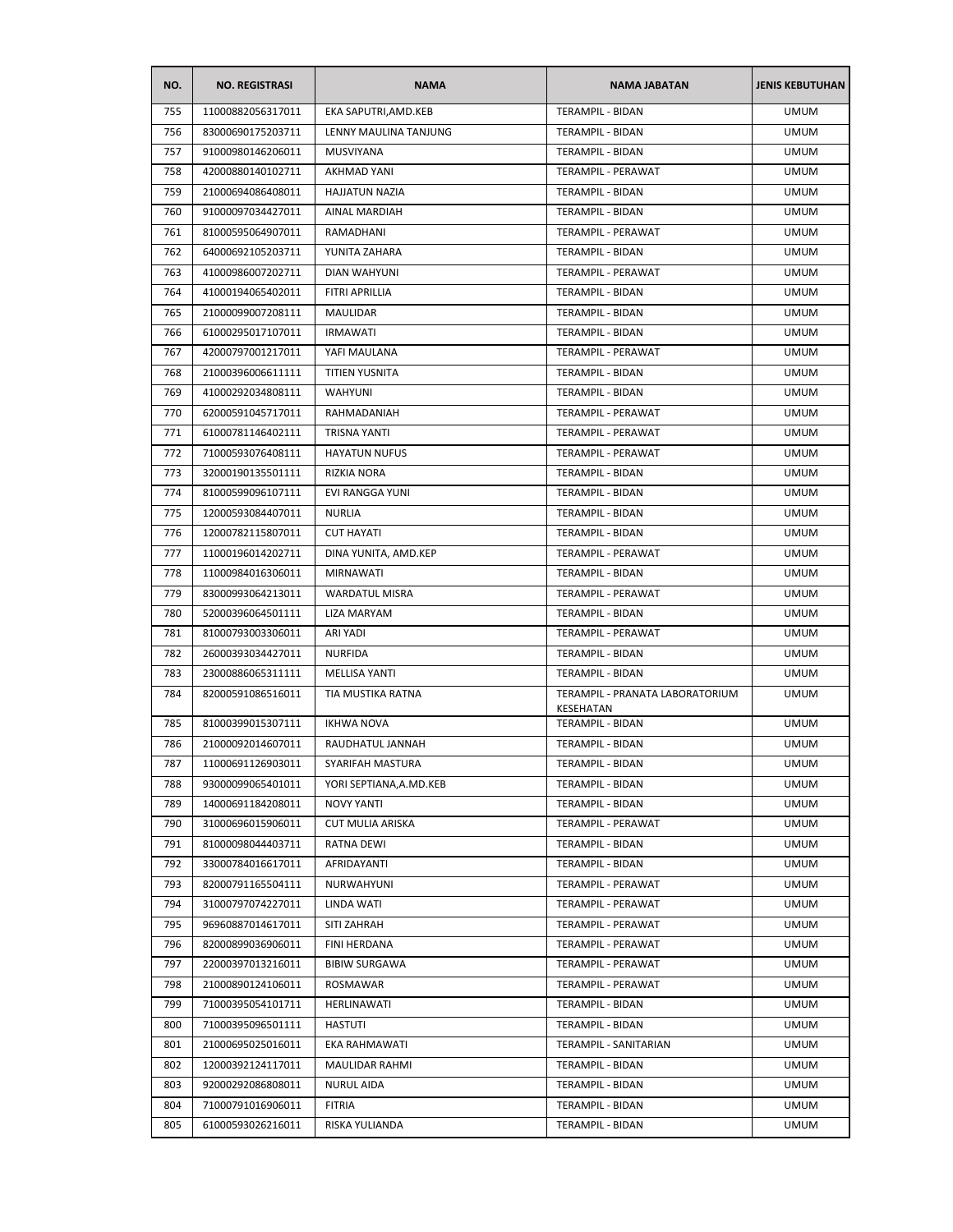| NO. | <b>NO. REGISTRASI</b> | <b>NAMA</b>              | <b>NAMA JABATAN</b>                          | <b>JENIS KEBUTUHAN</b> |
|-----|-----------------------|--------------------------|----------------------------------------------|------------------------|
| 806 | 13000192046806111     | <b>FEBRITRIANI</b>       | <b>TERAMPIL - BIDAN</b>                      | <b>UMUM</b>            |
| 807 | 62000994006517011     | <b>NAILUL MUNA</b>       | TERAMPIL - BIDAN                             | <b>UMUM</b>            |
| 808 | 82000199074304711     | MUTHYA ANGGRIANI         | TERAMPIL - BIDAN                             | <b>UMUM</b>            |
| 809 | 71000292091317011     | ARZANIL                  | TERAMPIL - PERAWAT                           | <b>UMUM</b>            |
| 810 | 42000396034205011     | EVA CHARMILA             | TERAMPIL - BIDAN                             | <b>UMUM</b>            |
| 811 | 81000091105116011     | LINDAWATI NURDIN         | TERAMPIL - BIDAN                             | <b>UMUM</b>            |
| 812 | 13000788086203711     | LYDIA SAPUTRI .Z         | TERAMPIL - PERAWAT                           | <b>UMUM</b>            |
| 813 | 71000997036817011     | ZAKIA AMNA               | <b>TERAMPIL - BIDAN</b>                      | <b>UMUM</b>            |
| 814 | 43000196064717011     | <b>MURSYIDA</b>          | TERAMPIL - BIDAN                             | <b>UMUM</b>            |
| 815 | 12000196084617011     | <b>ERNITA</b>            | <b>TERAMPIL - BIDAN</b>                      | <b>UMUM</b>            |
| 816 | 12000984075807011     | <b>FAUZIAH</b>           | TERAMPIL - BIDAN                             | <b>UMUM</b>            |
| 817 | 52000691005102711     | ATIKAH RESTY MAHENDRA    | TERAMPIL - PRANATA LABORATORIUM<br>KESEHATAN | <b>UMUM</b>            |
| 818 | 11000295025217011     | MULIANA M                | TERAMPIL - BIDAN                             | <b>UMUM</b>            |
| 819 | 41000594075127011     | PUTRI APRI HURAIRA       | <b>TERAMPIL - BIDAN</b>                      | <b>UMUM</b>            |
| 820 | 21000398086216111     | HIKMAH ZAHARA            | <b>TERAMPIL - BIDAN</b>                      | <b>UMUM</b>            |
| 821 | 51000094044016111     | RIKA GUSTINA             | TERAMPIL - PERAWAT                           | <b>UMUM</b>            |
| 822 | 23000792035306011     | AYU FAJARNA              | <b>TERAMPIL - BIDAN</b>                      | <b>UMUM</b>            |
| 823 | 22000994007427011     | AFRAH HANUM              | TERAMPIL - BIDAN                             | <b>UMUM</b>            |
| 824 | 15000782105608111     | <b>JUNAIDAH</b>          | <b>TERAMPIL - SANITARIAN</b>                 | <b>UMUM</b>            |
| 825 | 83000491115311111     | <b>OPEY DAHNIAR</b>      | TERAMPIL - BIDAN                             | <b>UMUM</b>            |
| 826 | 71000198075701711     | YUNI ASNIDAR             | TERAMPIL - PERAWAT                           | <b>UMUM</b>            |
| 827 | 91000391114506011     | HAYATUN WARDANI          | TERAMPIL - PERAWAT                           | <b>UMUM</b>            |
| 828 | 51000892026401111     | <b>NURMALIS</b>          | TERAMPIL - PERAWAT                           | <b>UMUM</b>            |
| 829 | 52000394054304711     | <b>HARTINI YS</b>        | TERAMPIL - BIDAN                             | <b>UMUM</b>            |
| 830 | 13000894084427011     | YENI RAHAYU              | TERAMPIL - PERAWAT                           | <b>UMUM</b>            |
| 831 | 51000192194427011     | <b>VERA MAULIDA</b>      | TERAMPIL - BIDAN                             | <b>UMUM</b>            |
| 832 | 91000299005127011     | NURJANNAH                | TERAMPIL - PERAWAT                           | <b>UMUM</b>            |
| 833 | 82000695024501111     | <b>CUT SHINTA EMILDA</b> | TERAMPIL - BIDAN                             | <b>UMUM</b>            |
| 834 | 21000197017204711     | DINA FADILA, AM.KEB      | TERAMPIL - BIDAN                             | <b>UMUM</b>            |
| 835 | 52000395054427011     | <b>NURAINI</b>           | TERAMPIL - PERAWAT                           | <b>UMUM</b>            |
| 836 | 21000992005305721     | RIZKA AFTHARI, A.MD.KEB  | TERAMPIL - BIDAN                             | <b>UMUM</b>            |
| 837 | 73000888024203711     | NITA ROSDIANA            | <b>TERAMPIL - BIDAN</b>                      | <b>UMUM</b>            |
| 838 | 32000992046427011     | MONARISKA                | TERAMPIL - PERAWAT                           | <b>UMUM</b>            |
| 839 | 42000191184311111     | <b>RIZKA NOVIANTI</b>    | TERAMPIL - BIDAN                             | <b>UMUM</b>            |
| 840 | 97000097054303011     | CHAIRIANI                | TERAMPIL - BIDAN                             | <b>UMUM</b>            |
| 841 | 16000091144203711     | MEUTIA SARI              | <b>TERAMPIL - BIDAN</b>                      | <b>UMUM</b>            |
| 842 | 54000591024116011     | <b>MIRANDA</b>           | TERAMPIL - PERAWAT                           | <b>UMUM</b>            |
| 843 | 11000797026102711     | SITI LAYA ADJARA         | TERAMPIL - ASISTEN APOTEKER                  | <b>UMUM</b>            |
| 844 | 33000985056203711     | JUHERA, AM. KEB          | TERAMPIL - BIDAN                             | <b>UMUM</b>            |
| 845 | 81000194096202711     | <b>WENNY FITRIA</b>      | TERAMPIL - RADIOGRAFER                       | <b>UMUM</b>            |
| 846 | 41000998024317011     | RISKA MENTARI            | TERAMPIL - PERAWAT                           | <b>UMUM</b>            |
| 847 | 91000192045011111     | DIRA JUANNA PUTRI        | TERAMPIL - BIDAN                             | <b>UMUM</b>            |
| 848 | 92000392134304711     | 'DEVI SAFRIDA'           | TERAMPIL - BIDAN                             | <b>UMUM</b>            |
| 849 | 81000191064011111     | MILA RISTINA             | TERAMPIL - BIDAN                             | <b>UMUM</b>            |
| 850 | 51000897007905011     | CUT DINDA MASTRI JULITA  | TERAMPIL - BIDAN                             | <b>UMUM</b>            |
| 851 | 12000883022016011     | <b>MUSLIMIN</b>          | TERAMPIL - PERAWAT                           | <b>UMUM</b>            |
| 852 | 11000981144508111     | RIZA FAHLAINI            | TERAMPIL - BIDAN                             | <b>UMUM</b>            |
| 853 | 32000796044508011     | <b>EMA YUNITA</b>        | TERAMPIL - PERAWAT                           | <b>UMUM</b>            |
| 854 | 81000988091202711     | AGUS MALA EFENDI         | TERAMPIL - PERAWAT                           | UMUM                   |
| 855 | 71000796026317011     | NISA NUR SAFITRI         | TERAMPIL - BIDAN                             | <b>UMUM</b>            |
| 856 | 21000099095105011     | MAULIDA SEPTIANA         | TERAMPIL - PERAWAT                           | <b>UMUM</b>            |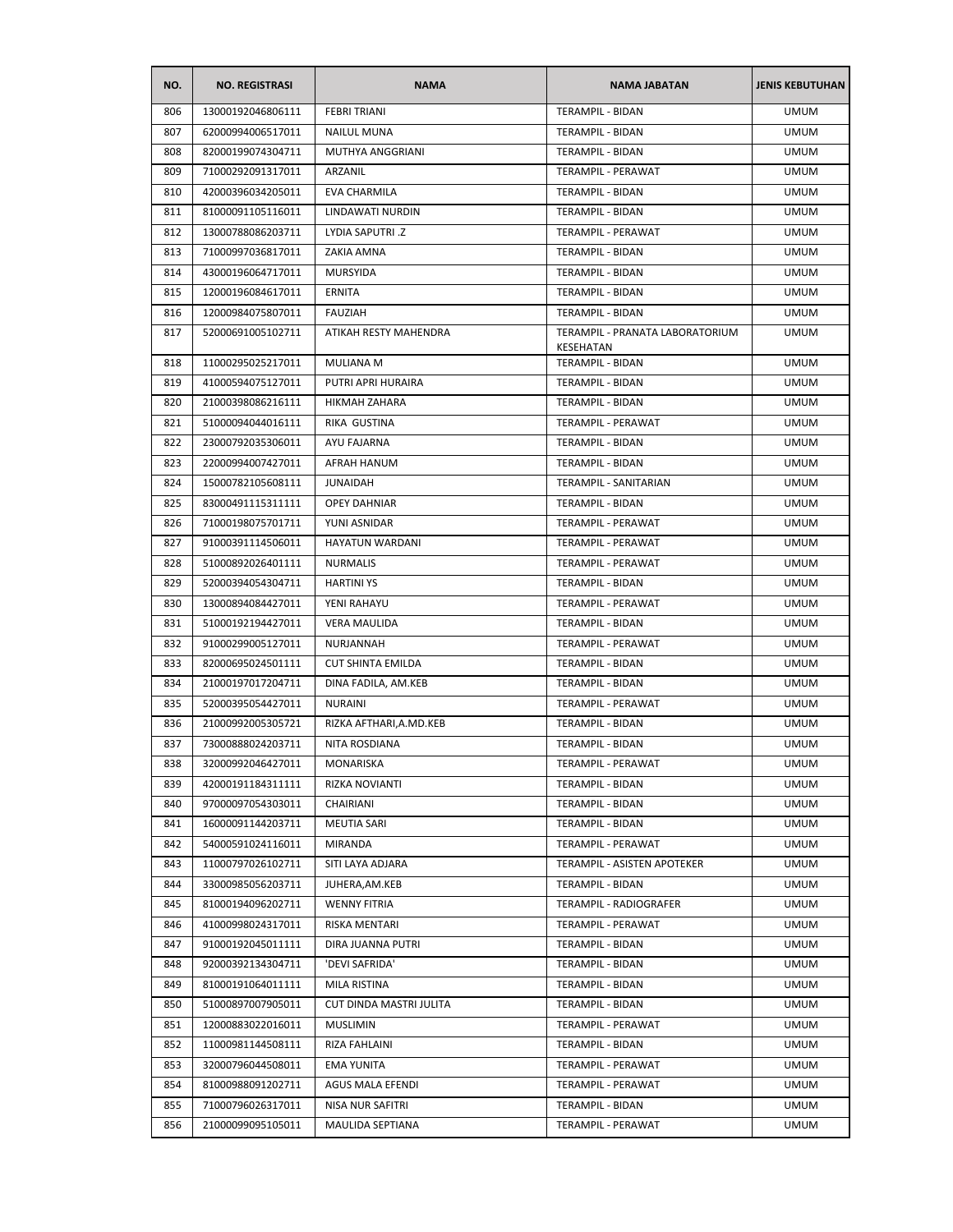| NO. | <b>NO. REGISTRASI</b> | <b>NAMA</b>              | <b>NAMA JABATAN</b>         | <b>JENIS KEBUTUHAN</b> |
|-----|-----------------------|--------------------------|-----------------------------|------------------------|
| 857 | 75000984066105011     | LIDIA FITRI ARI SANDI    | <b>TERAMPIL - BIDAN</b>     | <b>UMUM</b>            |
| 858 | 52100882024105011     | YUSDARIYANI              | TERAMPIL - BIDAN            | <b>UMUM</b>            |
| 859 | 91000497024705011     | DUSMALIDYA               | <b>TERAMPIL - BIDAN</b>     | <b>UMUM</b>            |
| 860 | 71000095096408011     | AGNES MEIDAR AYUNINGTYAS | TERAMPIL - BIDAN            | <b>UMUM</b>            |
| 861 | 55000794045412011     | WULANDARI ADAWIYAH       | TERAMPIL - BIDAN            | <b>UMUM</b>            |
| 862 | 81000690134218011     | RIZKI MAULIZA            | TERAMPIL - BIDAN            | <b>UMUM</b>            |
| 863 | 12000295086504111     | RITA MEILISA             | TERAMPIL - PERAWAT          | <b>UMUM</b>            |
| 864 | 71000690156717011     | YENI ISWITA              | <b>TERAMPIL - BIDAN</b>     | <b>UMUM</b>            |
| 865 | 11000982101707011     | MUSLIADI                 | TERAMPIL - PERAWAT          | <b>UMUM</b>            |
| 866 | 87800097010416011     | WIDAYAD, A.MD.KEP        | TERAMPIL - PERAWAT          | <b>UMUM</b>            |
| 867 | 13000196036403011     | SALMA                    | TERAMPIL - BIDAN            | <b>UMUM</b>            |
| 868 | 11000495025401111     | NURFAJRI                 | TERAMPIL - BIDAN            | <b>UMUM</b>            |
| 869 | 82000898094202711     | LIZA MAULIA              | TERAMPIL - ASISTEN APOTEKER | <b>UMUM</b>            |
| 870 | 51000391151305111     | HERMANSYAH PUTRA         | TERAMPIL - PERAWAT          | <b>UMUM</b>            |
| 871 | 71000004065107011     | SALSABILA HUMAIRAH       | TERAMPIL - BIDAN            | <b>UMUM</b>            |
| 872 | 22000194071403711     | MUHAMMAD FADHEL          | TERAMPIL - PERAWAT          | <b>UMUM</b>            |
| 873 | 74000693034218011     | <b>MEGA RAHAYU</b>       | TERAMPIL - BIDAN            | <b>UMUM</b>            |
| 874 | 12000396006106011     | RAFINA                   | TERAMPIL - PERAWAT          | <b>UMUM</b>            |
| 875 | 21000299024418011     | SRI HANDAYANI            | TERAMPIL - BIDAN            | <b>UMUM</b>            |
| 876 | 91000092164202711     | <b>DESI FITRIANI</b>     | TERAMPIL - PERAWAT          | <b>UMUM</b>            |
| 877 | 61000001054506011     | YUNI HIDAYANTI           | TERAMPIL - PERAWAT          | UMUM                   |
| 878 | 41000594007905011     | NILLIA RAHMA SARI        | TERAMPIL - BIDAN            | <b>UMUM</b>            |
| 879 | 81000198015027011     | <b>NURUL AULIANI</b>     | TERAMPIL - BIDAN            | <b>UMUM</b>            |
| 880 | 83000197055418011     | NURMALAYANTI             | TERAMPIL - BIDAN            | <b>UMUM</b>            |
| 881 | 11000882117427011     | ROSMAWAR                 | TERAMPIL - BIDAN            | <b>UMUM</b>            |
| 882 | 91000599091411111     | SULTAN AHMAD RIFAI       | TERAMPIL - PERAWAT          | <b>UMUM</b>            |
| 883 | 63000782115427011     | HERIYANTI                | TERAMPIL - BIDAN            | <b>UMUM</b>            |
| 884 | 84000889094427011     | FETRIANA                 | TERAMPIL - BIDAN            | <b>UMUM</b>            |
| 885 | 44000987064207011     | MAULIDA                  | <b>TERAMPIL - BIDAN</b>     | <b>UMUM</b>            |
| 886 | 91000297007101111     | ULLIYATUL JAZILA         | TERAMPIL - BIDAN            | <b>UMUM</b>            |
| 887 | 22000981121906011     | <b>TEUKU NOVIADI</b>     | TERAMPIL - PERAWAT          | <b>UMUM</b>            |
| 888 | 52000794090311111     | REZA AKBAR               | TERAMPIL - PERAWAT          | <b>UMUM</b>            |
| 889 | 91000092046807011     | RAISA HANIM              | <b>TERAMPIL - BIDAN</b>     | <b>UMUM</b>            |
| 890 | 51000988014102711     | MILA KARMILA             | TERAMPIL - PERAWAT          | <b>UMUM</b>            |
| 891 | 32000596014506011     | ROSITA YANI              | TERAMPIL - PERAWAT          | <b>UMUM</b>            |
| 892 | 12000095024202711     | FITRIANI                 | TERAMPIL - PERAWAT          | <b>UMUM</b>            |
| 893 | 14000597091311111     | VIQI AMALI MARZA         | TERAMPIL - BIDAN            | <b>UMUM</b>            |
| 894 | 92000192140807011     | NANDA RIZKA              | TERAMPIL - PERAWAT          | <b>UMUM</b>            |
| 895 | 63000097036617011     | RAHMAYANTI               | TERAMPIL - BIDAN            | <b>UMUM</b>            |
| 896 | 11000291114601111     | <b>ADISTI AMELIA</b>     | <b>TERAMPIL - BIDAN</b>     | <b>UMUM</b>            |
| 897 | 41000290194103711     | <b>ELVIANA</b>           | TERAMPIL - BIDAN            | UMUM                   |
| 898 | 61000090136504111     | TUTI ERLINDA             | TERAMPIL - PERAWAT          | <b>UMUM</b>            |
| 899 | 91000891134907011     | NOVITA SARI              | TERAMPIL - BIDAN            | <b>UMUM</b>            |
| 900 | 52000795084107111     | DINDA SAFITRI            | TERAMPIL - BIDAN            | <b>UMUM</b>            |
| 901 | 23000194046607011     | YUSRITA                  | TERAMPIL - BIDAN            | <b>UMUM</b>            |
| 902 | 53000297005102111     | NURUL FATRIA MAIZA       | TERAMPIL - BIDAN            | <b>UMUM</b>            |
| 903 | 12000293036216011     | MAISARAH SHALEH          | TERAMPIL - PERAWAT          | <b>UMUM</b>            |
| 904 | 41000492176707011     | DELSI EKA MULYANSA       | TERAMPIL - BIDAN            | <b>UMUM</b>            |
| 905 | 11000191154127011     | NORA MAULIDA             | TERAMPIL - BIDAN            | <b>UMUM</b>            |
| 906 | 62000791120505011     | TEUKU DEKNOVANDA         | TERAMPIL - PERAWAT          | <b>UMUM</b>            |
| 907 | 81000294096706011     | KIKI ANDASARI            | TERAMPIL - NUTRISIONIS      | <b>UMUM</b>            |
|     |                       |                          |                             |                        |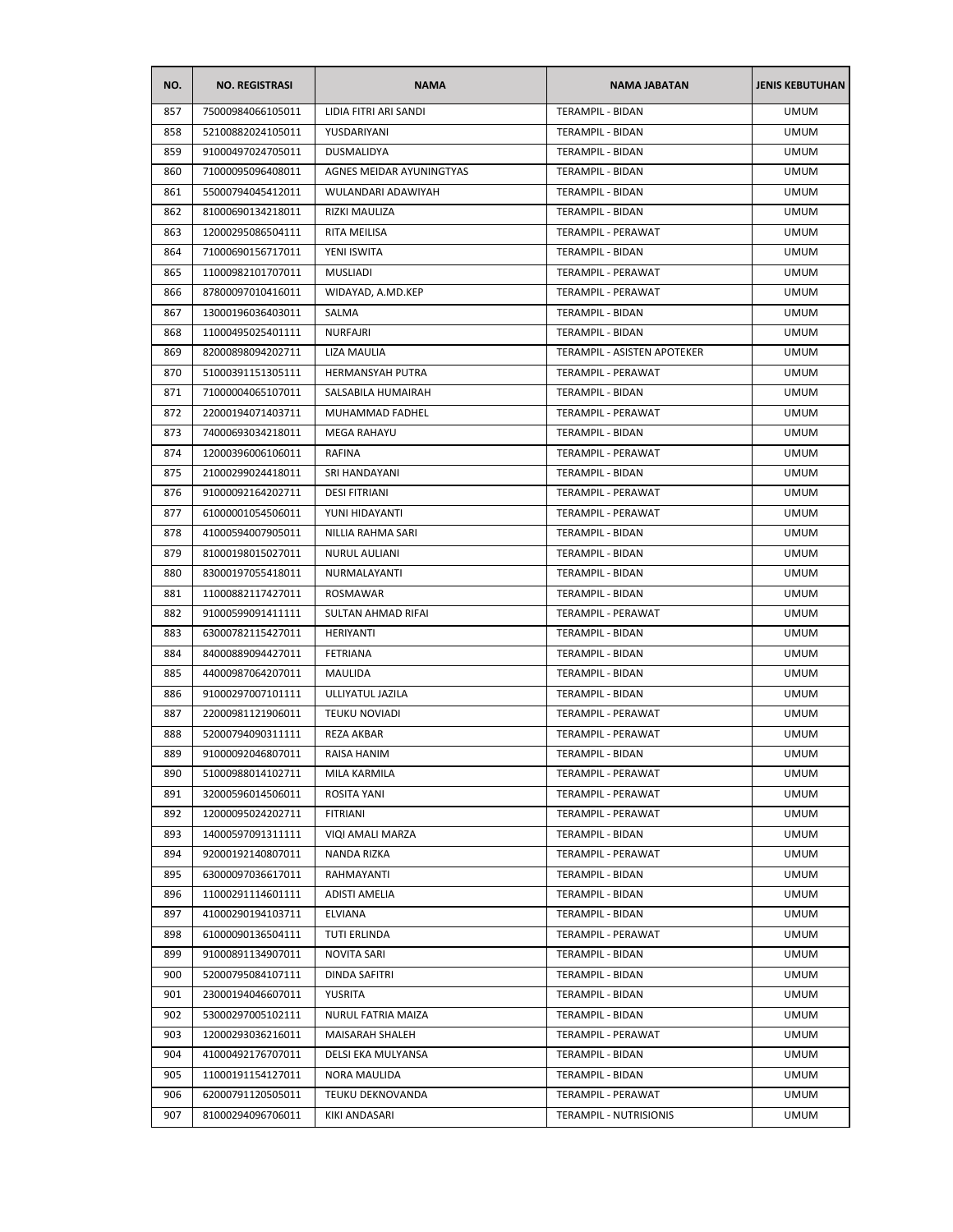| NO. | <b>NO. REGISTRASI</b> | <b>NAMA</b>                  | <b>NAMA JABATAN</b>        | <b>JENIS KEBUTUHAN</b> |
|-----|-----------------------|------------------------------|----------------------------|------------------------|
| 908 | 56000497006519021     | <b>IDA MARIANA PANJAITAN</b> | <b>TERAMPIL - BIDAN</b>    | <b>UMUM</b>            |
| 909 | 33000092046203711     | <b>BELLA NOORLIZA</b>        | TERAMPIL - PERAWAT         | <b>UMUM</b>            |
| 910 | 12000292056617011     | <b>ERNAWATI</b>              | TERAMPIL - PERAWAT         | <b>UMUM</b>            |
| 911 | 91000796054518011     | <b>MAULINA SUKMA</b>         | TERAMPIL - BIDAN           | <b>UMUM</b>            |
| 912 | 12000396056817011     | SAFIRATUDDINI                | TERAMPIL - PERAWAT         | <b>UMUM</b>            |
| 913 | 31000987080116011     | <b>BAHRUN NAZAR</b>          | TERAMPIL - PERAWAT         | <b>UMUM</b>            |
| 914 | 72000983055203011     | <b>DEWI MURNI</b>            | TERAMPIL - BIDAN           | <b>UMUM</b>            |
| 915 | 96000198026705021     | LUVITA ISLAMIAH              | TERAMPIL - PERAWAT         | <b>UMUM</b>            |
| 916 | 21000893015711111     | <b>RIKA FITRIA</b>           | TERAMPIL - BIDAN           | <b>UMUM</b>            |
| 917 | 12000896036501111     | <b>MAULIA RISKA</b>          | TERAMPIL - BIDAN           | <b>UMUM</b>            |
| 918 | 52000789081906011     | <b>INDRA DARMAWAN</b>        | TERAMPIL - PERAWAT         | <b>UMUM</b>            |
| 919 | 72000192174327011     | MUKHLISAH.A,MD.KEB           | TERAMPIL - BIDAN           | <b>UMUM</b>            |
| 920 | 21000093096907011     | YULISA                       | TERAMPIL - BIDAN           | <b>UMUM</b>            |
| 921 | 74000696007401711     | NIKEN HAJAR SULISTYO         | AHLI PERTAMA - BIDAN       | <b>UMUM</b>            |
| 922 | 81000193036517011     | NANDA SUKMAWATI              | TERAMPIL - BIDAN           | <b>UMUM</b>            |
| 923 | 20540397014618011     | NURHAJIAH                    | TERAMPIL - BIDAN           | <b>UMUM</b>            |
| 924 | 31000191184317011     | ZURRAHMAWATI                 | TERAMPIL - BIDAN           | <b>UMUM</b>            |
| 925 | 12000490134901111     | <b>MAYA SARI</b>             | TERAMPIL - PERAWAT         | <b>UMUM</b>            |
| 926 | 21000395046906011     | <b>SUCI LESTARI</b>          | <b>TERAMPIL - PERAWAT</b>  | <b>UMUM</b>            |
| 927 | 91000190156207011     | <b>MAULIZA</b>               | TERAMPIL - BIDAN           | <b>UMUM</b>            |
| 928 | 31000597034607011     | <b>FARHATI</b>               | TERAMPIL - PERAWAT         | UMUM                   |
| 929 | 52000296025026011     | AFSARI                       | TERAMPIL - PERAWAT         | <b>UMUM</b>            |
| 930 | 53000291014803011     | USNATUN HASANAH              | TERAMPIL - BIDAN           | <b>UMUM</b>            |
| 931 | 81000996007301011     | YUNI MAULIDA YUSNA           | TERAMPIL - BIDAN           | <b>UMUM</b>            |
| 932 | 81000592056617011     | FAHNI DEAS RAMADHANI         | TERAMPIL - BIDAN           | <b>UMUM</b>            |
| 933 | 21000694016501111     | DELLA AFRITA SARI            | TERAMPIL - BIDAN           | <b>UMUM</b>            |
| 934 | 47000092006501111     | <b>ERVINA</b>                | TERAMPIL - BIDAN           | <b>UMUM</b>            |
| 935 | 51000197055511111     | SRI WAHYUNI                  | TERAMPIL - PERAWAT         | <b>UMUM</b>            |
| 936 | 93000490105113011     | <b>SURYA FONNA</b>           | <b>TERAMPIL - BIDAN</b>    | <b>UMUM</b>            |
| 937 | 11000491046208011     | ERLIANI                      | TERAMPIL - BIDAN           | <b>UMUM</b>            |
| 938 | 12000981146102111     | DITHA MEUTHIA SARI. S        | TERAMPIL - BIDAN           | <b>UMUM</b>            |
| 939 | 41000094036327011     | <b>MARLINA</b>               | TERAMPIL - BIDAN           | <b>UMUM</b>            |
| 940 | 72000097006701111     | <b>JULIZAR</b>               | <b>TERAMPIL - BIDAN</b>    | <b>UMUM</b>            |
| 941 | 92000396026408111     | <b>HAYATUN NUFUS</b>         | TERAMPIL - BIDAN           | <b>UMUM</b>            |
| 942 | 31000886015605111     | SUNARTI                      | TERAMPIL - BIDAN           | <b>UMUM</b>            |
| 943 | 91000596064018011     | ERLINA PUTRI                 | TERAMPIL - PERAWAT         | <b>UMUM</b>            |
| 944 | 98000292117204711     | FIFI ISMAYANTI               | TERAMPIL - BIDAN           | <b>UMUM</b>            |
| 945 | 91000982015917011     | DESIANI                      | TERAMPIL - BIDAN           | <b>UMUM</b>            |
| 946 | 31000891015208111     | SARAH NADIA                  | TERAMPIL - PERAWAT         | <b>UMUM</b>            |
| 947 | 11000980124316011     | MUSHALLAWANI                 | TERAMPIL - BIDAN           | <b>UMUM</b>            |
| 948 | 61000192107117011     | <b>FATIMAH</b>               | <b>TERAMPIL - PERAWAT</b>  | <b>UMUM</b>            |
| 949 | 11000688005407011     | WAHYUNI                      | TERAMPIL - BIDAN           | <b>UMUM</b>            |
| 950 | 21000095011201711     | <b>ILHAM RISKI</b>           | TERAMPIL - PERAWAT         | <b>UMUM</b>            |
| 951 | 91000881186917011     | NOVI YANTI                   | TERAMPIL - BIDAN           | <b>UMUM</b>            |
| 952 | 71000395065701111     | AMALIA ZUHRA                 | TERAMPIL - BIDAN           | <b>UMUM</b>            |
| 953 | 81000981026507111     | WIDYARTI MAHRIZA             | AHLI PERTAMA - DOKTER GIGI | <b>UMUM</b>            |
| 954 | 24000093096204711     | MISTRINAWATI                 | TERAMPIL - BIDAN           | <b>UMUM</b>            |
|     | 92000291105608011     |                              |                            |                        |
| 955 |                       | DEWI PUTRI SARTIKA           | TERAMPIL - BIDAN           | <b>UMUM</b>            |
| 956 | 91000197046307011     | ANDARMIATI                   | TERAMPIL - BIDAN           | <b>UMUM</b>            |
| 957 | 73000190186101111     | SITI BARARAH                 | TERAMPIL - BIDAN           | <b>UMUM</b>            |
| 958 | 22000980165016011     | <b>CUT NURUL KHAIRI</b>      | AHLI PERTAMA - DOKTER GIGI | <b>UMUM</b>            |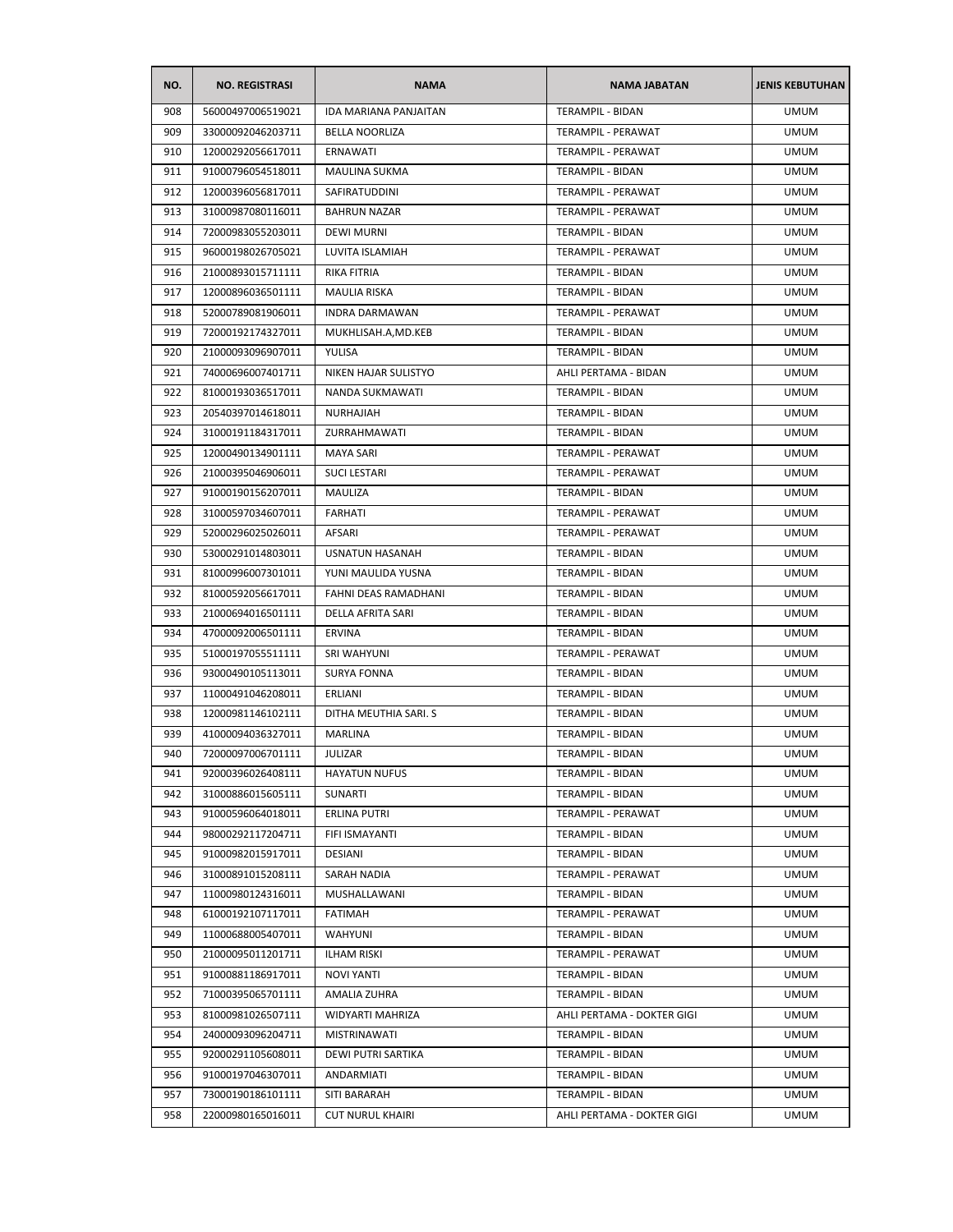| NO.  | <b>NO. REGISTRASI</b> | <b>NAMA</b>            | <b>NAMA JABATAN</b>               | <b>JENIS KEBUTUHAN</b> |
|------|-----------------------|------------------------|-----------------------------------|------------------------|
| 959  | 41000887005616011     | <b>FURIDAWATI</b>      | TERAMPIL - BIDAN                  | <b>UMUM</b>            |
| 960  | 62000591045228011     | YOSSI WIDIASTUTI       | TERAMPIL - BIDAN                  | <b>UMUM</b>            |
| 961  | 41000984054608111     | <b>IRMAWATI</b>        | TERAMPIL - BIDAN                  | <b>UMUM</b>            |
| 962  | 21000782066716011     | LISNAWATI              | TERAMPIL - BIDAN                  | <b>UMUM</b>            |
| 963  | 52000097035808111     | RIZKA FADHLITA         | TERAMPIL - BIDAN                  | <b>UMUM</b>            |
| 964  | 31000795064037011     | <b>BADRUN NAFIS</b>    | TERAMPIL - PERAWAT                | <b>UMUM</b>            |
| 965  | 62000098034102111     | <b>NELLY ELPIDA</b>    | <b>TERAMPIL - BIDAN</b>           | <b>UMUM</b>            |
| 966  | 51000191064307011     | <b>JAUHARI</b>         | TERAMPIL - PERAWAT                | <b>UMUM</b>            |
| 967  | 11000893006116011     | <b>HAYATUL AKMALIA</b> | TERAMPIL - PERAWAT                | <b>UMUM</b>            |
| 968  | 16000591116102711     | <b>NOVA ANDRIANI</b>   | TERAMPIL - TERAPIS GIGI DAN MULUT | <b>UMUM</b>            |
| 969  | 81000198076213011     | NORA TASNIM            | TERAMPIL - BIDAN                  | <b>UMUM</b>            |
| 970  | 21000591196427011     | EVA ULFIA              | TERAMPIL - BIDAN                  | <b>UMUM</b>            |
| 971  | 71000692195208011     | SARI RAHMAZANA         | TERAMPIL - BIDAN                  | <b>UMUM</b>            |
| 972  | 61000299035711111     | <b>DEA ANANDA</b>      | TERAMPIL - BIDAN                  | <b>UMUM</b>            |
| 973  | 61000796074608011     | RAUZATUL ILMIATI       | <b>TERAMPIL - BIDAN</b>           | <b>UMUM</b>            |
| 974  | 51000098085401111     | <b>MIMI YANTI</b>      | TERAMPIL - BIDAN                  | <b>UMUM</b>            |
| 975  | 81000392036501111     | CUT NUR ULA AULIANI    | <b>TERAMPIL - BIDAN</b>           | <b>UMUM</b>            |
| 976  | 42000782134401011     | <b>DESI HARNIZA</b>    | TERAMPIL - PERAWAT                | <b>UMUM</b>            |
| 977  | 12000599006427011     | <b>FAJRINA</b>         | TERAMPIL - PERAWAT                | <b>UMUM</b>            |
| 978  | 62000797065806011     | SAFITRI MAULIANA       | <b>TERAMPIL - PERAWAT</b>         | <b>UMUM</b>            |
| 979  | 51000098064427011     | NURJANNAH              | <b>TERAMPIL - BIDAN</b>           | <b>UMUM</b>            |
| 980  | 11000780134501111     | ANA MARYANTI           | TERAMPIL - PERAWAT                | <b>UMUM</b>            |
| 981  | 93000691185617011     | DIAN YUSTIKA RINI      | AHLI PERTAMA - NUTRISIONIS        | <b>UMUM</b>            |
| 982  | 59000981014016011     | MAULIDARMI             | TERAMPIL - NUTRISIONIS            | <b>UMUM</b>            |
| 983  | 62000394066107111     | YUSLIANA AFRILINI      | TERAMPIL - BIDAN                  | <b>UMUM</b>            |
| 984  | 83000782144401711     | DESVIRA WIRZA          | TERAMPIL - PERAWAT                | <b>UMUM</b>            |
| 985  | 12000986064202711     | YUNI INFUSARI          | TERAMPIL - FISIOTERAPIS           | <b>UMUM</b>            |
| 986  | 11000698035608011     | MUAZZINAH              | TERAMPIL - BIDAN                  | <b>UMUM</b>            |
| 987  | 12000984086204711     | SITI AMINAH, A.MD.KEB  | <b>TERAMPIL - BIDAN</b>           | <b>UMUM</b>            |
| 988  | 71000196007011111     | MELLIZA                | TERAMPIL - BIDAN                  | <b>UMUM</b>            |
| 989  | 41000298036927011     | KHAIRIAH               | TERAMPIL - BIDAN                  | <b>UMUM</b>            |
| 990  | 32000690114907011     | ADE SUWAIBA SYAFIRA    | TERAMPIL - PERAWAT                | <b>UMUM</b>            |
| 991  | 61000881084817011     | YUSNIA ALVI YANTI      | TERAMPIL - BIDAN                  | <b>UMUM</b>            |
| 992  | 57000592144617011     | <b>NURUL HAFIFAH</b>   | TERAMPIL - BIDAN                  | <b>UMUM</b>            |
| 993  | 51000895044037011     | MISRATUL MUAZZINAH     | TERAMPIL - PERAWAT                | <b>UMUM</b>            |
| 994  | 51000594064807011     | NORA DEVI PUTRIANI     | TERAMPIL - PERAWAT                | <b>UMUM</b>            |
| 995  | 71000391105217011     | <b>ITANIDAR</b>        | TERAMPIL - TERAPIS GIGI DAN MULUT | <b>UMUM</b>            |
| 996  | 91000892106717011     | RIZKA MUNIDAR          | TERAMPIL - PERAWAT                | <b>UMUM</b>            |
| 997  | 12000592166617011     | <b>OLA ANDIKA</b>      | TERAMPIL - BIDAN                  | <b>UMUM</b>            |
|      |                       |                        |                                   | <b>UMUM</b>            |
| 998  | 58000984046201711     | EKA SURIANI            | TERAMPIL - PERAWAT                | <b>UMUM</b>            |
| 999  | 21000796055306011     | RISKA MIRANDA          | TERAMPIL - PERAWAT                |                        |
| 1000 | 31000591135206111     | WINDA SARI             | TERAMPIL - PERAWAT                | <b>UMUM</b>            |
| 1001 | 32000985035317011     | SYARIFAH MAIFITRIA     | TERAMPIL - BIDAN                  | <b>UMUM</b>            |
| 1002 | 11000194076817011     | ZAHRINA                | TERAMPIL - BIDAN                  | <b>UMUM</b>            |
| 1003 | 91000797085116011     | MAULIDA FIRDANI        | TERAMPIL - PERAWAT                | <b>UMUM</b>            |
| 1004 | 21000989006611011     | NURHIDA SATRIA         | TERAMPIL - BIDAN                  | <b>UMUM</b>            |
| 1005 | 83000290114303011     | <b>NURUL IKRAM</b>     | <b>TERAMPIL - BIDAN</b>           | <b>UMUM</b>            |
| 1006 | 51000097054027011     | <b>JULIA ARMA</b>      | TERAMPIL - BIDAN                  | <b>UMUM</b>            |
| 1007 | 61000291116913011     | RAUDATUL JANNAH        | TERAMPIL - BIDAN                  | <b>UMUM</b>            |
| 1008 | 11000497046608111     | <b>WIDIA ASTUTI</b>    | TERAMPIL - BIDAN                  | <b>UMUM</b>            |
| 1009 | 91000095096408111     | SITI ASYIMAH           | TERAMPIL - BIDAN                  | <b>UMUM</b>            |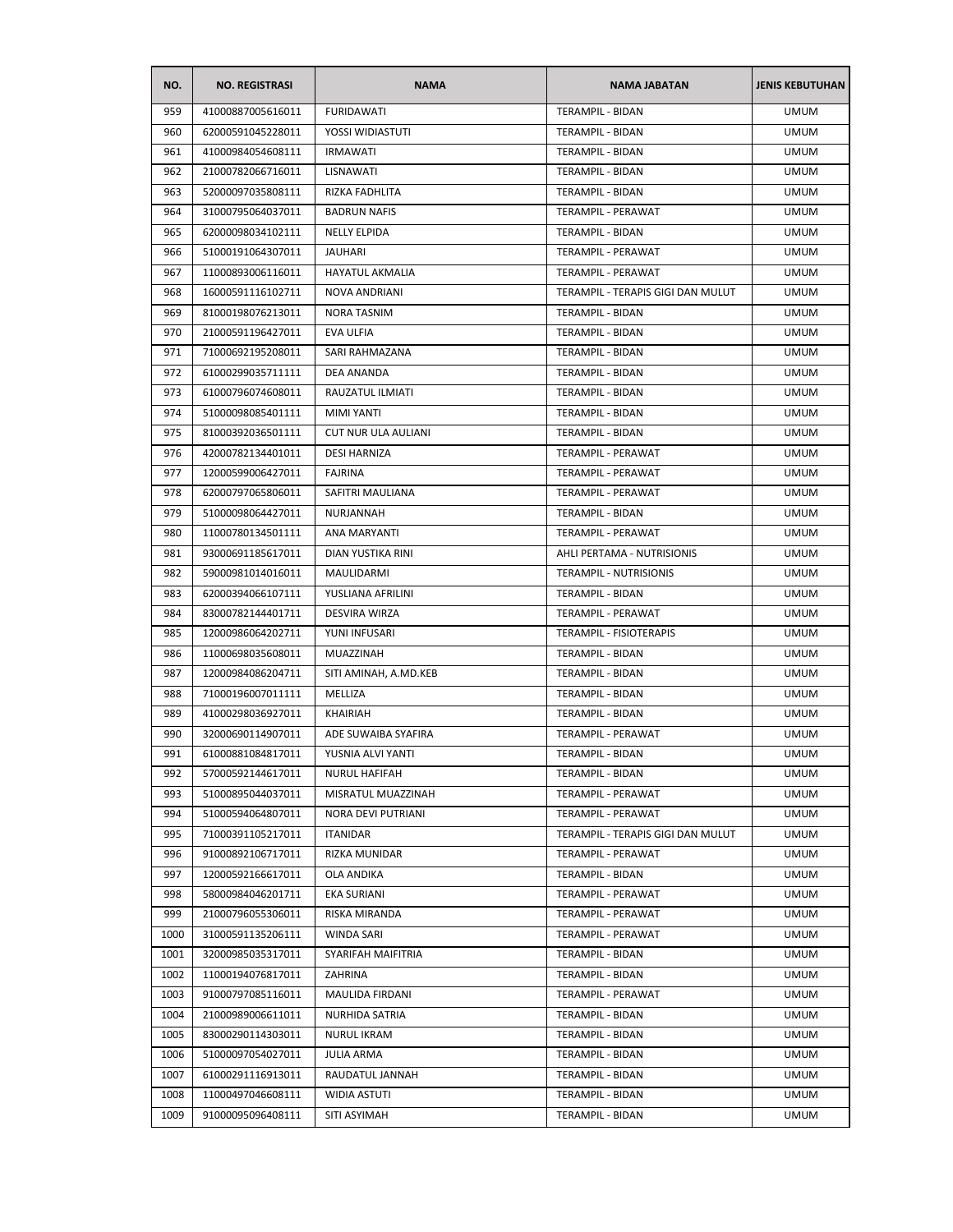| NO.  | <b>NO. REGISTRASI</b> | <b>NAMA</b>            | <b>NAMA JABATAN</b>             | <b>JENIS KEBUTUHAN</b> |
|------|-----------------------|------------------------|---------------------------------|------------------------|
| 1010 | 41000297086613011     | NURBAYANI              | TERAMPIL - BIDAN                | <b>UMUM</b>            |
| 1011 | 52000986025318011     | AYUANIDAR              | TERAMPIL - PERAWAT              | <b>UMUM</b>            |
| 1012 | 24000292124807011     | NURJANNAH              | TERAMPIL - BIDAN                | <b>UMUM</b>            |
| 1013 | 51000191195403011     | <b>MULIA SAFIRA</b>    | TERAMPIL - BIDAN                | <b>UMUM</b>            |
| 1014 | 21000697054326011     | MUKRAWATI              | TERAMPIL - PERAWAT              | <b>UMUM</b>            |
| 1015 | 11000691186717011     | MISBAHUL ILVI          | TERAMPIL - BIDAN                | <b>UMUM</b>            |
| 1016 | 41000395066606111     | <b>NURLIANI</b>        | TERAMPIL - BIDAN                | <b>UMUM</b>            |
| 1017 | 53000797084607011     | <b>ISDA HUSNAINI</b>   | TERAMPIL - BIDAN                | UMUM                   |
| 1018 | 81000692036611111     | FITRI ARIYANI          | <b>TERAMPIL - BIDAN</b>         | <b>UMUM</b>            |
| 1019 | 11000692002506011     | AIDIL FITRAH           | <b>TERAMPIL - SANITARIAN</b>    | <b>UMUM</b>            |
| 1020 | 12000199025102711     | RAHMAYANI              | TERAMPIL - BIDAN                | <b>UMUM</b>            |
| 1021 | 51000194056502011     | HABIAH                 | TERAMPIL - BIDAN                | <b>UMUM</b>            |
| 1022 | 91000091020111111     | AMINAH                 | TERAMPIL - BIDAN                | <b>UMUM</b>            |
| 1023 | 71000592155501111     | <b>JULIA</b>           | TERAMPIL - BIDAN                | <b>UMUM</b>            |
| 1024 | 71000292106102711     | <b>DESMI ZUHARIANI</b> | TERAMPIL - BIDAN                | <b>UMUM</b>            |
| 1025 | 51000780156605111     | FERAWATI               | TERAMPIL - PERAWAT              | <b>UMUM</b>            |
| 1026 | 91000799085408011     | <b>NURUL ANNISA</b>    | TERAMPIL - BIDAN                | <b>UMUM</b>            |
| 1027 | 41000392066311111     | <b>NURUL IKHWATI</b>   | TERAMPIL - BIDAN                | <b>UMUM</b>            |
| 1028 | 31000691085601111     | YULIANI                | TERAMPIL - BIDAN                | <b>UMUM</b>            |
| 1029 | 92000791151901111     | <b>FARHAN</b>          | <b>TERAMPIL - RADIOGRAFER</b>   | <b>UMUM</b>            |
| 1030 | 93000690107905011     | RINDA OKTARI NINGSIH   | TERAMPIL - PERAWAT              | <b>UMUM</b>            |
| 1031 | 91000897061407011     | <b>RICKY GUNAWAN</b>   | TERAMPIL - PERAWAT              | UMUM                   |
| 1032 | 91000892132201711     | RAMADHAN LUBIS         | TERAMPIL - PEREKAM MEDIS        | <b>UMUM</b>            |
| 1033 | 31000198014102711     | NURI ELSAFITRI         | TERAMPIL - PERAWAT              | <b>UMUM</b>            |
| 1034 | 31000691054907011     | SHOPIA NANDA AZIZAH    | TERAMPIL - BIDAN                | <b>UMUM</b>            |
| 1035 | 13000987074707011     | <b>IRNA</b>            | TERAMPIL - PERAWAT              | <b>UMUM</b>            |
| 1036 | 94000494075706011     | <b>NURUL KARTIKA</b>   | TERAMPIL - PERAWAT              | <b>UMUM</b>            |
| 1037 | 21000491125306011     | ASRI SANDRI YENIS      | TERAMPIL - PERAWAT              | <b>UMUM</b>            |
| 1038 | 49030987014118011     | SURYANI                | TERAMPIL - PERAWAT              | <b>UMUM</b>            |
| 1039 | 51000096066706011     | RAZAUNA AULIA          | TERAMPIL - BIDAN                | <b>UMUM</b>            |
| 1040 | 71000989044807011     | <b>NOFITA</b>          | TERAMPIL - BIDAN                | <b>UMUM</b>            |
| 1041 | 21000391036701111     | YUSLIDA                | TERAMPIL - BIDAN                | <b>UMUM</b>            |
| 1042 | 31000297045202711     | <b>FAIQAH HANIM</b>    | TERAMPIL - PERAWAT              | <b>UMUM</b>            |
| 1043 | 71000998056807011     | MARTINA                | TERAMPIL - BIDAN                | <b>UMUM</b>            |
| 1044 | 43000193014106111     | RIA YUSMANITA          | TERAMPIL - PERAWAT              | <b>UMUM</b>            |
| 1045 | 93000092114317011     | RISKA MAULIDAR         | TERAMPIL - BIDAN                | <b>UMUM</b>            |
| 1046 | 35000496034111111     | <b>ISNAWATI</b>        | TERAMPIL - BIDAN                | <b>UMUM</b>            |
| 1047 | 71000393026106011     | <b>NENA FITRIA</b>     | TERAMPIL - PERAWAT              | <b>UMUM</b>            |
| 1048 | 73000496006317011     | NURUL RISKA SAPUTRI    | TERAMPIL - PERAWAT              | <b>UMUM</b>            |
| 1049 | 21000698046201111     | NURUL FADHILAH         | AHLI PERTAMA - PERAWAT          | <b>UMUM</b>            |
| 1050 | 32000293096311111     | RAHMADANI LAILA FAZRI  | TERAMPIL - BIDAN                | <b>UMUM</b>            |
| 1051 | 91000392115427011     | ERNIDAWATI             | TERAMPIL - PERAWAT              | UMUM                   |
| 1052 | 85000191054317011     | SAFRIA                 | TERAMPIL - PERAWAT              | <b>UMUM</b>            |
| 1053 | 83000792034306011     | KHUSNUL KHATIMAH. N    | TERAMPIL - NUTRISIONIS          | <b>UMUM</b>            |
| 1054 | 61000095025227011     | ZULFANIDAR             | TERAMPIL - BIDAN                | <b>UMUM</b>            |
| 1055 | 32000697025608011     | DEVI KURNIANA          | TERAMPIL - BIDAN                | <b>UMUM</b>            |
| 1056 | 11000490185201711     | <b>DERISA OKTIFARI</b> | TERAMPIL - PERAWAT              | <b>UMUM</b>            |
| 1057 | 11000891124116011     | VIRDA ARMANITA         | TERAMPIL - PERAWAT              | <b>UMUM</b>            |
| 1058 | 41000795045906011     | ENI MAGHFIRAH          | TERAMPIL - PRANATA LABORATORIUM | <b>UMUM</b>            |
|      |                       |                        | KESEHATAN                       |                        |
| 1059 | 14000095025317011     | KARLINDA YANTI         | TERAMPIL - BIDAN                | <b>UMUM</b>            |
| 1060 | 33000898014417011     | MUJAHAZATUL INSAFI     | TERAMPIL - BIDAN                | <b>UMUM</b>            |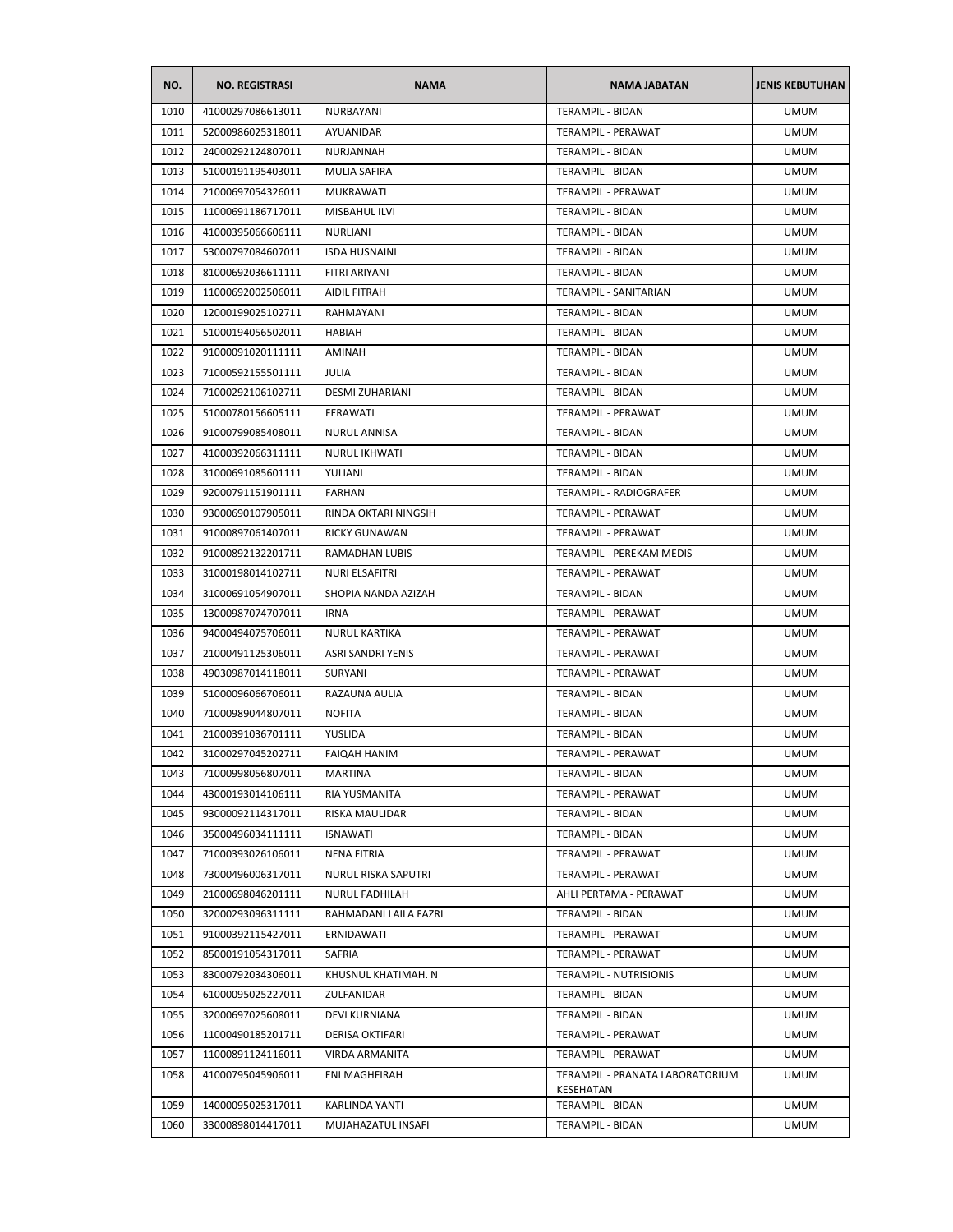| NO.  | <b>NO. REGISTRASI</b> | <b>NAMA</b>                | <b>NAMA JABATAN</b>               | <b>JENIS KEBUTUHAN</b> |
|------|-----------------------|----------------------------|-----------------------------------|------------------------|
| 1061 | 11000393086807011     | <b>NAZARIAH</b>            | TERAMPIL - PERAWAT                | <b>UMUM</b>            |
| 1062 | 51000985086717011     | <b>NURUL HUDA</b>          | TERAMPIL - TERAPIS GIGI DAN MULUT | <b>UMUM</b>            |
| 1063 | 73000890106301711     | CUT WIKASARI OKTAVIA       | <b>TERAMPIL - PERAWAT</b>         | <b>UMUM</b>            |
| 1064 | 82000192186511011     | <b>CUT MUTIA</b>           | TERAMPIL - PERAWAT                | <b>UMUM</b>            |
| 1065 | 61000194095106111     | ELVI HENDRI YETI, A MD.KEB | TERAMPIL - BIDAN                  | <b>UMUM</b>            |
| 1066 | 42100698001105011     | AGUS RINALDI RIANSYAH      | TERAMPIL - PERAWAT                | <b>UMUM</b>            |
| 1067 | 11000398030307011     | ZULFIKAR                   | TERAMPIL - PERAWAT                | <b>UMUM</b>            |
| 1068 | 12000492005117011     | FATLINAWATI                | TERAMPIL - BIDAN                  | <b>UMUM</b>            |
| 1069 | 44000398074907011     | SAFRINA RIZKI              | <b>TERAMPIL - BIDAN</b>           | <b>UMUM</b>            |
| 1070 | 74000881154206011     | <b>ADLINA</b>              | <b>TERAMPIL - PERAWAT</b>         | <b>UMUM</b>            |
| 1071 | 21000091194102711     | ERA DARMAWATI              | TERAMPIL - PERAWAT                | <b>UMUM</b>            |
| 1072 | 41000893095711111     | ELGIZIA                    | TERAMPIL - BIDAN                  | <b>UMUM</b>            |
| 1073 | 41000987005817011     | <b>FERA SUZAINA</b>        | TERAMPIL - PERAWAT                | <b>UMUM</b>            |
| 1074 | 52000695095105011     | WINDA RAHMANDA             | TERAMPIL - PERAWAT                | <b>UMUM</b>            |
| 1075 | 21000196056901711     | RAIHAN HARJIANI YUSRI      | TERAMPIL - PERAWAT                | <b>UMUM</b>            |
| 1076 | 11000096074011011     | NOVA SUSANTI               | <b>TERAMPIL - BIDAN</b>           | <b>UMUM</b>            |
| 1077 | 26000996054211721     | ATIQAH KEUMALA             | AHLI PERTAMA - BIDAN              | <b>UMUM</b>            |
| 1078 | 43000697025608011     | <b>DEVI KURNIANI</b>       | <b>TERAMPIL - BIDAN</b>           | <b>UMUM</b>            |
| 1079 | 11000887066408011     | JUMIATI, AMD. KEB          | <b>TERAMPIL - BIDAN</b>           | <b>UMUM</b>            |
| 1080 | 92000090155218011     | <b>CUT SAFRIANA</b>        | TERAMPIL - BIDAN                  | <b>UMUM</b>            |
| 1081 | 81000890195201711     | EKA MUTIA                  | TERAMPIL - PERAWAT                | <b>UMUM</b>            |
| 1082 | 92000880105105011     | ROSSY NURUL SAPUAN         | TERAMPIL - BIDAN                  | <b>UMUM</b>            |
| 1083 | 11000191035203711     | ANISOFIA                   | TERAMPIL - BIDAN                  | UMUM                   |
| 1084 | 91000984044401711     | <b>DEWI ROSITA</b>         | TERAMPIL - BIDAN                  | <b>UMUM</b>            |
| 1085 | 53000593094201011     | <b>MAHDA LAILA</b>         | TERAMPIL - PERAWAT                | <b>UMUM</b>            |
| 1086 | 81000392076037011     | REZITA ANIL                | TERAMPIL - BIDAN                  | <b>UMUM</b>            |
| 1087 | 51000397094905011     | RENA AFRIZA                | TERAMPIL - PERAWAT                | <b>UMUM</b>            |
| 1088 | 22000390102401711     | KHARISMA ANANDA            | TERAMPIL - PERAWAT                | <b>UMUM</b>            |
| 1089 | 41000295036714011     | MELA MEILISA               | TERAMPIL - BIDAN                  | <b>UMUM</b>            |
| 1090 | 83000292034326011     | <b>NURJANANI</b>           | <b>TERAMPIL - BIDAN</b>           | <b>UMUM</b>            |
| 1091 | 11000599085108011     | <b>DESI MAGFIRAH</b>       | TERAMPIL - BIDAN                  | <b>UMUM</b>            |
| 1092 | 12000496076216011     | RINA SARAH                 | TERAMPIL - PERAWAT                | <b>UMUM</b>            |
| 1093 | 31000792117517011     | <b>NANA MAQFIRAH</b>       | TERAMPIL - PERAWAT                | <b>UMUM</b>            |
| 1094 | 72000593035304111     | <b>CUT NURLIA</b>          | TERAMPIL - BIDAN                  | <b>UMUM</b>            |
| 1095 | 41000191065206111     | <b>KHAIRUN NISAK</b>       | TERAMPIL - BIDAN                  | <b>UMUM</b>            |
| 1096 | 61000785065202711     | <b>FATHIR WATI</b>         | AHLI PERTAMA - EPIDEMIOLOG        | <b>UMUM</b>            |
| 1097 | 42000498085717011     | ADE IRMA SURYANI           | KESEHATAN<br>TERAMPIL - PERAWAT   | <b>UMUM</b>            |
| 1098 | 54000093007401711     | WIDYA LESTARI              | TERAMPIL - BIDAN                  | <b>UMUM</b>            |
| 1099 | 31000096045704011     | <b>DARYUNI PUTRI</b>       | TERAMPIL - BIDAN                  | <b>UMUM</b>            |
| 1100 | 82000698015406011     | PUTRI WULANDARI            | <b>TERAMPIL - PERAWAT</b>         | <b>UMUM</b>            |
| 1101 | 31000494045808111     | NURMASYITAH                | TERAMPIL - BIDAN                  | <b>UMUM</b>            |
| 1102 | 12000999095206011     | URNIKA KHUSNA              | TERAMPIL - PERAWAT                | <b>UMUM</b>            |
| 1103 | 11000196025807011     | FITRI RISKI NANDA          | <b>TERAMPIL - BIDAN</b>           | <b>UMUM</b>            |
| 1104 | 81000198072701711     | MUHAMMAD ISVAN SARDI       | TERAMPIL - PERAWAT                | <b>UMUM</b>            |
| 1105 | 11000893024317011     | <b>NURUL FAIZA</b>         | TERAMPIL - BIDAN                  | <b>UMUM</b>            |
| 1106 | 12000796024506011     | <b>DESI ASTUTI</b>         | TERAMPIL - PERAWAT                | <b>UMUM</b>            |
| 1107 | 11000192174106111     | <b>MURSIDA</b>             | TERAMPIL - BIDAN                  | <b>UMUM</b>            |
| 1108 | 41000392105807011     | AYU ERNITA                 | TERAMPIL - BIDAN                  | <b>UMUM</b>            |
| 1109 | 11000989076517011     | FATIAH                     | TERAMPIL - BIDAN                  | <b>UMUM</b>            |
| 1110 | 11000090166100121     | NUR AISYAH LIA             | TERAMPIL - PERAWAT                | <b>UMUM</b>            |
| 1111 | 51000392040907011     | IRMALIA. M                 | TERAMPIL - BIDAN                  | <b>UMUM</b>            |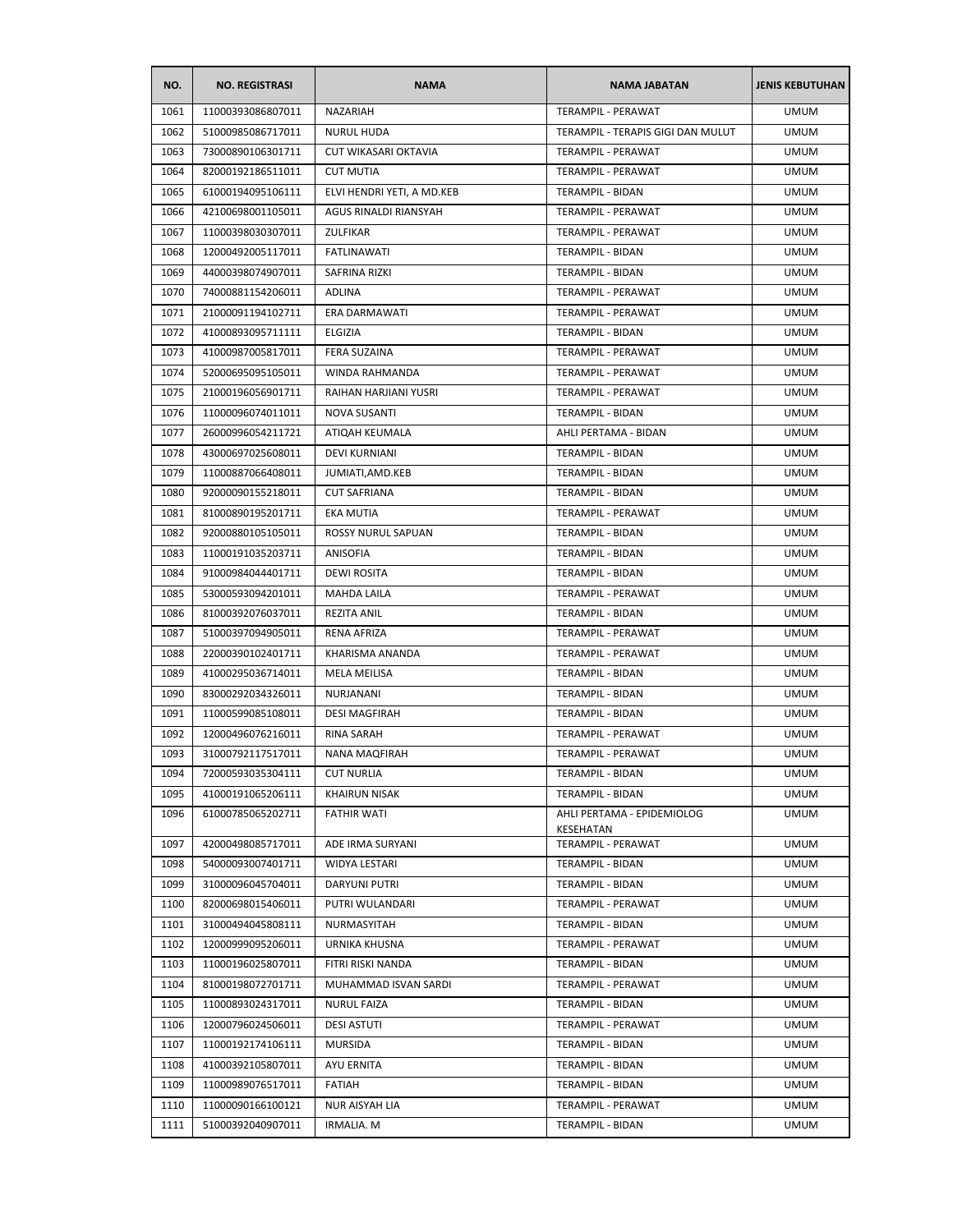| NO.  | <b>NO. REGISTRASI</b> | <b>NAMA</b>                  | <b>NAMA JABATAN</b>                          | <b>JENIS KEBUTUHAN</b> |
|------|-----------------------|------------------------------|----------------------------------------------|------------------------|
| 1112 | 81000292195305011     | <b>JUMAR DIANA</b>           | TERAMPIL - BIDAN                             | <b>UMUM</b>            |
| 1113 | 52000291135408111     | ZAHARA                       | TERAMPIL - BIDAN                             | <b>UMUM</b>            |
| 1114 | 61000898045906011     | NADIA FADHILLAH              | TERAMPIL - PERAWAT                           | UMUM                   |
| 1115 | 53000689055208011     | ADE PUTRI MAHARANI           | TERAMPIL - BIDAN                             | <b>UMUM</b>            |
| 1116 | 11000398016601011     | <b>SERI ANIKA</b>            | TERAMPIL - PERAWAT                           | <b>UMUM</b>            |
| 1117 | 41000098086506011     | <b>HERLIN HASTUTI</b>        | TERAMPIL - PERAWAT                           | <b>UMUM</b>            |
| 1118 | 61000888085027011     | AGUSTINI                     | TERAMPIL - BIDAN                             | <b>UMUM</b>            |
| 1119 | 61000991110615021     | HADDAD AL HAFIZ              | TERAMPIL - PERAWAT                           | <b>UMUM</b>            |
| 1120 | 92000390184516011     | SRI WAHYUNI                  | TERAMPIL - BIDAN                             | <b>UMUM</b>            |
| 1121 | 71000893054907011     | DHEA ULFA                    | TERAMPIL - PERAWAT                           | <b>UMUM</b>            |
| 1122 | 21000896054505011     | <b>RUSDIANI</b>              | TERAMPIL - BIDAN                             | <b>UMUM</b>            |
| 1123 | 11000789005202111     | <b>MARHAMAH</b>              | TERAMPIL - NUTRISIONIS                       | <b>UMUM</b>            |
| 1124 | 12000294015427011     | RIZA ZAHARA                  | TERAMPIL - PERAWAT                           | <b>UMUM</b>            |
| 1125 | 42000199084028011     | TRISNAWATI                   | <b>TERAMPIL - BIDAN</b>                      | <b>UMUM</b>            |
| 1126 | 82000095054818011     | <b>JULIANI</b>               | TERAMPIL - BIDAN                             | <b>UMUM</b>            |
| 1127 | 11000590107508111     | <b>INTAN ZULFIANA</b>        | TERAMPIL - BIDAN                             | UMUM                   |
| 1128 | 75000090164105011     | NABILA ULVA                  | TERAMPIL - BIDAN                             | <b>UMUM</b>            |
| 1129 | 51000880174102711     | <b>DEWI PARIANI</b>          | TERAMPIL - PERAWAT                           | <b>UMUM</b>            |
| 1130 | 41000897036011111     | ENIA NOVINZA                 | TERAMPIL - PERAWAT                           | <b>UMUM</b>            |
| 1131 | 31000795085816011     | <b>ELISA</b>                 | TERAMPIL - BIDAN                             | <b>UMUM</b>            |
| 1132 | 62000093035105011     | <b>RANTI APRILIA</b>         | <b>TERAMPIL - BIDAN</b>                      | <b>UMUM</b>            |
| 1133 | 31000782116202711     | MIRA ELFIRA                  | TERAMPIL - PRANATA LABORATORIUM<br>KESEHATAN | <b>UMUM</b>            |
| 1134 | 42000095094016011     | DEFI MAYA SARI               | TERAMPIL - BIDAN                             | <b>UMUM</b>            |
| 1135 | 81000490155702011     | MIA OKTAVERA FITRI, S.TR.KEB | TERAMPIL - BIDAN                             | <b>UMUM</b>            |
| 1136 | 62000499065501111     | <b>MAULIDA YANTI</b>         | TERAMPIL - BIDAN                             | <b>UMUM</b>            |
| 1137 | 92000987050827011     | <b>MISWAR</b>                | TERAMPIL - PERAWAT                           | <b>UMUM</b>            |
| 1138 | 31000392101511111     | TESAR ARIS MUNANDAR          | TERAMPIL - PERAWAT                           | UMUM                   |
| 1139 | 22000699094104711     | SYARIFAH WINDA               | TERAMPIL - BIDAN                             | UMUM                   |
| 1140 | 93000996054706011     | AFRA NABILA                  | TERAMPIL - PERAWAT                           | <b>UMUM</b>            |
| 1141 | 51000194064103011     | FITRI YANTI                  | TERAMPIL - BIDAN                             | <b>UMUM</b>            |
| 1142 | 91000491116711111     | RAHMATUL AHYA                | TERAMPIL - PERAWAT                           | <b>UMUM</b>            |
| 1143 | 21000196026206111     | SRI RAHIMA                   | <b>TERAMPIL - BIDAN</b>                      | <b>UMUM</b>            |
| 1144 | 72000390145501111     | LIA HAFSARI                  | TERAMPIL - BIDAN                             | <b>UMUM</b>            |
| 1145 | 11000399026901711     | DIAN ISLAMI                  | TERAMPIL - BIDAN                             | <b>UMUM</b>            |
| 1146 | 22000691024105011     | DEDEK SUMA                   | TERAMPIL - PERAWAT                           | <b>UMUM</b>            |
| 1147 | 11000982065827011     | IGUSTIANI                    | TERAMPIL - BIDAN                             | <b>UMUM</b>            |
| 1148 | 72000299045103011     | ZULFADHILAH                  | TERAMPIL - BIDAN                             | <b>UMUM</b>            |
| 1149 | 41000394045711111     | SITI RAHMAWATI               | <b>TERAMPIL - BIDAN</b>                      | <b>UMUM</b>            |
| 1150 | 81000891174427011     | <b>FITRIANA</b>              | TERAMPIL - PERAWAT                           | <b>UMUM</b>            |
| 1151 | 81000892082137011     | TAWABBURRAHIM                | TERAMPIL - SANITARIAN                        | <b>UMUM</b>            |
| 1152 | 11000894046901111     | <b>IRSA RAIHANAH</b>         | TERAMPIL - PERAWAT                           | <b>UMUM</b>            |
| 1153 | 52500497014200111     | YULIANA                      | AHLI PERTAMA - BIDAN                         | UMUM                   |
| 1154 | 82000799086306011     | MAHDA LENA                   | TERAMPIL - PERAWAT                           | <b>UMUM</b>            |
| 1155 | 41000497035807011     | YULIA MAWARNI                | TERAMPIL - BIDAN                             | <b>UMUM</b>            |
| 1156 | 91000997075501111     | HUSNA                        | TERAMPIL - BIDAN                             | <b>UMUM</b>            |
| 1157 | 61000497026901711     | MAISARAH                     | TERAMPIL - PERAWAT                           | <b>UMUM</b>            |
| 1158 | 41000680156404111     | MAWADDAH HALIANSA            | TERAMPIL - PERAWAT                           | <b>UMUM</b>            |
| 1159 | 91000296015307111     | ERMAWATI                     | TERAMPIL - BIDAN                             | UMUM                   |
| 1160 | 51000783022202711     | TOMI                         | TERAMPIL - PERAWAT                           | <b>UMUM</b>            |
| 1161 | 91000695096401711     | ZHULIANI FHONNA              | TERAMPIL - PERAWAT                           | <b>UMUM</b>            |
| 1162 | 42000292044715021     | RINA WULANDARI               | TERAMPIL - BIDAN                             | <b>UMUM</b>            |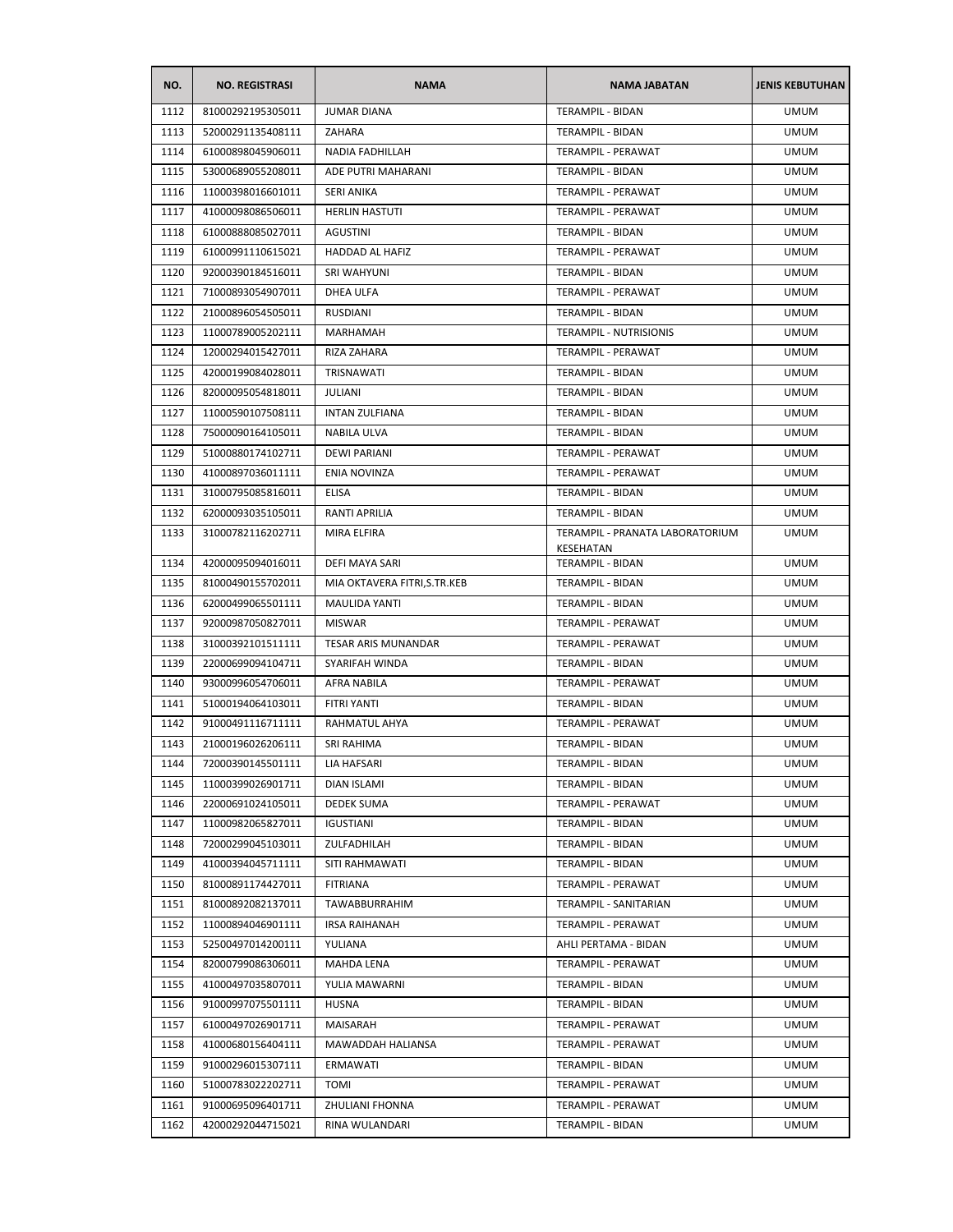| NO.  | <b>NO. REGISTRASI</b> | <b>NAMA</b>                  | <b>NAMA JABATAN</b>                          | <b>JENIS KEBUTUHAN</b> |
|------|-----------------------|------------------------------|----------------------------------------------|------------------------|
| 1163 | 22000691017306011     | FIKI AMALIA RAHMATI          | <b>TERAMPIL - PERAWAT</b>                    | <b>UMUM</b>            |
| 1164 | 71000094085228011     | <b>AGUSTINA FITRI</b>        | TERAMPIL - BIDAN                             | <b>UMUM</b>            |
| 1165 | 52000981034201011     | <b>RULI SUNARTI</b>          | TERAMPIL - PERAWAT                           | <b>UMUM</b>            |
| 1166 | 42000493016706011     | FITRIYA MUTIARA DEWI SIREGAR | TERAMPIL - PRANATA LABORATORIUM<br>KESEHATAN | <b>UMUM</b>            |
| 1167 | 11000092175711111     | RAHMI                        | TERAMPIL - BIDAN                             | <b>UMUM</b>            |
| 1168 | 93000093024427011     | <b>RENI YUNITA</b>           | TERAMPIL - PERAWAT                           | <b>UMUM</b>            |
| 1169 | 51000693035204711     | <b>HERVINA</b>               | TERAMPIL - BIDAN                             | <b>UMUM</b>            |
| 1170 | 34000692145204711     | SOVIA VAZILAH                | TERAMPIL - BIDAN                             | <b>UMUM</b>            |
| 1171 | 95000792116304711     | FITRIYANI RAHMADANI          | TERAMPIL - BIDAN                             | <b>UMUM</b>            |
| 1172 | 71000896054913011     | NURHASANAH                   | TERAMPIL - BIDAN                             | <b>UMUM</b>            |
| 1173 | 81000882145202711     | <b>DESI SUSILAWATI</b>       | TERAMPIL - PERAWAT                           | <b>UMUM</b>            |
| 1174 | 52000986075202711     | HERAWATI                     | TERAMPIL - PERAWAT                           | <b>UMUM</b>            |
| 1175 | 62000491105427011     | ELVITIA                      | TERAMPIL - BIDAN                             | <b>UMUM</b>            |
| 1176 | 91000882156427011     | ZULHIJJAH                    | <b>TERAMPIL - BIDAN</b>                      | <b>UMUM</b>            |
| 1177 | 93000394045204711     | MULIANA                      | <b>TERAMPIL - BIDAN</b>                      | <b>UMUM</b>            |
| 1178 | 92000397096102711     | <b>ENDANG FITRIANINGSIH</b>  | TERAMPIL - PERAWAT                           | <b>UMUM</b>            |
| 1179 | 41000592016301111     | <b>FITRIANI</b>              | TERAMPIL - BIDAN                             | <b>UMUM</b>            |
| 1180 | 52000298002102711     | JEVO RIFAN SANDIKTA          | AHLI PERTAMA - DOKTER                        | <b>UMUM</b>            |
| 1181 | 33000097006427011     | <b>IIS ZULAIHA</b>           | TERAMPIL - BIDAN                             | <b>UMUM</b>            |
| 1182 | 11000098084202711     | RAFIANA ISNAIN               | AHLI PERTAMA - PERAWAT                       | <b>UMUM</b>            |
| 1183 | 26000490105304711     | <b>NATIA ULFA</b>            | TERAMPIL - BIDAN                             | <b>UMUM</b>            |
| 1184 | 33210197014301011     | EMA SURYANI, A.MD.KEB        | TERAMPIL - BIDAN                             | <b>UMUM</b>            |
| 1185 | 13000499054417011     | <b>FITRIANI</b>              | TERAMPIL - BIDAN                             | <b>UMUM</b>            |
| 1186 | 84000594060408011     | ADIL RIZQAN FAJARNA          | TERAMPIL - PERAWAT                           | <b>UMUM</b>            |
| 1187 | 11000989005123011     | NURMAWATI, A.MD.KEB          | TERAMPIL - BIDAN                             | <b>UMUM</b>            |
| 1188 | 17000987054427011     | AMALYA FAJRIN                | TERAMPIL - PERAWAT                           | <b>UMUM</b>            |
| 1189 | 51000091176018011     | RIZA HASTUTI                 | TERAMPIL - BIDAN                             | <b>UMUM</b>            |
| 1190 | 12000592125108111     | <b>IKA RIANA</b>             | TERAMPIL - PERAWAT                           | <b>UMUM</b>            |
| 1191 | 71000881175504711     | RAHMANIAR                    | <b>TERAMPIL - BIDAN</b>                      | <b>UMUM</b>            |
| 1192 | 83000897016706011     | SITI RAHMAH                  | TERAMPIL - PERAWAT                           | <b>UMUM</b>            |
| 1193 | 91000399006101011     | <b>MURNILA</b>               | TERAMPIL - BIDAN                             | <b>UMUM</b>            |
| 1194 | 12000397055105011     | IKA RAHMITA SARI             | TERAMPIL - PERAWAT                           | <b>UMUM</b>            |
| 1195 | 92000891114506011     | ANNISA                       | TERAMPIL - PERAWAT                           | <b>UMUM</b>            |
| 1196 | 91000197007102711     | MARDIANA                     | TERAMPIL - PERAWAT                           | <b>UMUM</b>            |
| 1197 | 62000191174806111     | YEDITIA                      | TERAMPIL - BIDAN                             | <b>UMUM</b>            |
| 1198 | 53000494006204711     | AFRIDAYANTI                  | TERAMPIL - BIDAN                             | <b>UMUM</b>            |
| 1199 | 72000391194607011     | RISNA RAMAZAYANTI            | <b>TERAMPIL - PERAWAT</b>                    | <b>UMUM</b>            |
| 1200 | 71000790124901711     | RAHMAH AZ-ZURRA              | TERAMPIL - BIDAN                             | <b>UMUM</b>            |
| 1201 | 56000192106201711     | WINDA FARISAH                | TERAMPIL - PERAWAT                           | <b>UMUM</b>            |
| 1202 | 81000297006801711     | IRNA YANTI KANDE             | TERAMPIL - BIDAN                             | <b>UMUM</b>            |
| 1203 | 42000195075518011     | KHUFNANIAH                   | TERAMPIL - BIDAN                             | <b>UMUM</b>            |
| 1204 | 32000007065216011     | IRA ELVIRA                   | TERAMPIL - PERAWAT                           | <b>UMUM</b>            |
| 1205 | 71000796044201711     | <b>NUR NAFISAH</b>           | TERAMPIL - BIDAN                             | <b>UMUM</b>            |
| 1206 | 61000191082214011     | FATWA MUNTALA                | TERAMPIL - PERAWAT                           | <b>UMUM</b>            |
| 1207 | 51000898005506011     | ZARA ZAKIRA                  | TERAMPIL - PERAWAT                           | <b>UMUM</b>            |
| 1208 | 72000789054427011     | SAFRINA, SKM                 | AHLI PERTAMA - EPIDEMIOLOG<br>KESEHATAN      | <b>UMUM</b>            |
| 1209 | 72000593085303011     | <b>INTAN FITRIA</b>          | TERAMPIL - BIDAN                             | <b>UMUM</b>            |
| 1210 | 11000491076101111     | ZUHRA                        | TERAMPIL - BIDAN                             | <b>UMUM</b>            |
| 1211 | 32000794084306011     | ZULFHIRA AULIANI             | TERAMPIL - PERAWAT                           | <b>UMUM</b>            |
| 1212 | 12000392084518011     | NURUL HIKMAH                 | TERAMPIL - BIDAN                             | <b>UMUM</b>            |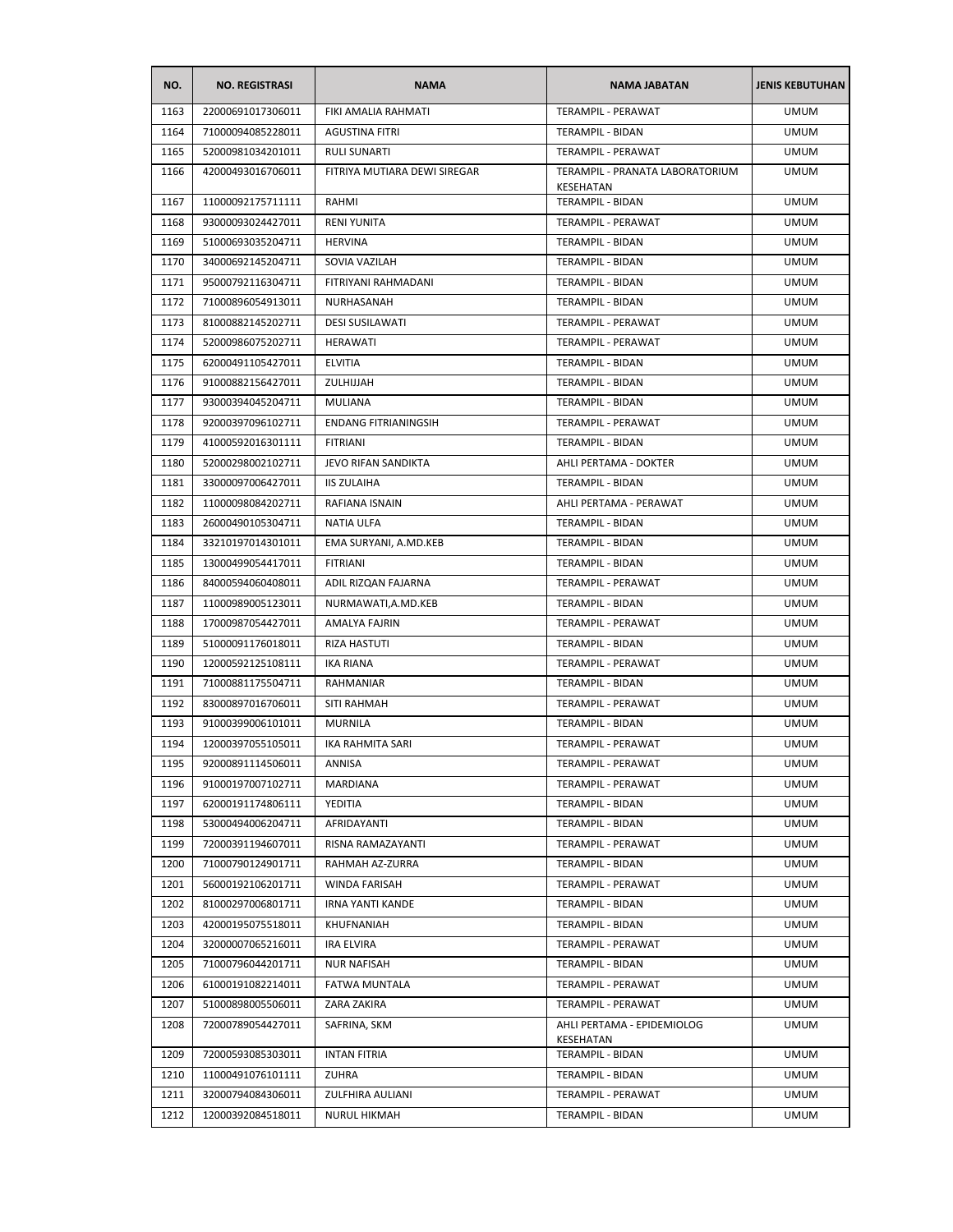| NO.  | <b>NO. REGISTRASI</b> | <b>NAMA</b>              | <b>NAMA JABATAN</b>         | <b>JENIS KEBUTUHAN</b> |
|------|-----------------------|--------------------------|-----------------------------|------------------------|
| 1213 | 61000491035408011     | WIDYA ARISTA JORA        | TERAMPIL - PERAWAT          | <b>UMUM</b>            |
| 1214 | 51000391075501711     | MEUTHIA IKMA LESTARI     | TERAMPIL - BIDAN            | <b>UMUM</b>            |
| 1215 | 22000195045326011     | DEVI OKTYA NURIZA        | AHLI PERTAMA - DOKTER       | <b>UMUM</b>            |
| 1216 | 11000192070206011     | AIDIL FITRA              | TERAMPIL - PERAWAT          | <b>UMUM</b>            |
| 1217 | 21000391116808111     | <b>NOFI APRIANI</b>      | TERAMPIL - BIDAN            | <b>UMUM</b>            |
| 1218 | 91000199054011111     | <b>ASFINA</b>            | TERAMPIL - BIDAN            | <b>UMUM</b>            |
| 1219 | 91000290130903011     | FATTAHILLAH              | TERAMPIL - PERAWAT          | <b>UMUM</b>            |
| 1220 | 41000291134202711     | <b>NOFA MUTIARA SARI</b> | TERAMPIL - BIDAN            | UMUM                   |
| 1221 | 41000297024114011     | <b>KENANG BUNGE</b>      | TERAMPIL - BIDAN            | <b>UMUM</b>            |
| 1222 | 71000298056307011     | <b>INDRIANI</b>          | TERAMPIL - PERAWAT          | <b>UMUM</b>            |
| 1223 | 12000789007103711     | HERAWATI                 | TERAMPIL - BIDAN            | <b>UMUM</b>            |
| 1224 | 52000591194517011     | RISKA NUSRIAH            | TERAMPIL - PERAWAT          | <b>UMUM</b>            |
| 1225 | 12000693065603011     | <b>INTAN PANDINI</b>     | TERAMPIL - BIDAN            | <b>UMUM</b>            |
| 1226 | 11000096002916011     | AHMAD NAZAR              | TERAMPIL - PERAWAT          | <b>UMUM</b>            |
| 1227 | 71000394051202711     | <b>ARDIAN</b>            | TERAMPIL - PERAWAT          | <b>UMUM</b>            |
| 1228 | 91000390194016111     | <b>JUMAIDAH</b>          | <b>TERAMPIL - BIDAN</b>     | <b>UMUM</b>            |
| 1229 | 11000499015201711     | MAULIDAR                 | TERAMPIL - BIDAN            | <b>UMUM</b>            |
| 1230 | 42000983034501111     | <b>CUT DIKA MARDIANA</b> | TERAMPIL - BIDAN            | <b>UMUM</b>            |
| 1231 | 11000690114311111     | AULIA OCTAVIANTI         | <b>TERAMPIL - BIDAN</b>     | <b>UMUM</b>            |
| 1232 | 91000391076102711     | MELA TEMASMI             | TERAMPIL - BIDAN            | <b>UMUM</b>            |
| 1233 | 11000980117227011     | EVA NOVERITA             | TERAMPIL - BIDAN            | <b>UMUM</b>            |
| 1234 | 13000597096617011     | NURRIDQA                 | TERAMPIL - PERAWAT          | UMUM                   |
| 1235 | 21000693001608011     | <b>MUHAMMAR</b>          | TERAMPIL - PERAWAT          | UMUM                   |
| 1236 | 31000491014227011     | ERITA                    | TERAMPIL - BIDAN            | <b>UMUM</b>            |
| 1237 | 72000094084202711     | <b>HETTI RAMAZANI</b>    | TERAMPIL - PERAWAT          | <b>UMUM</b>            |
| 1238 | 44000780156501111     | MARLINA                  | TERAMPIL - PERAWAT          | <b>UMUM</b>            |
| 1239 | 91000890165313011     | <b>SELLY OVELIA</b>      | TERAMPIL - PERAWAT          | <b>UMUM</b>            |
| 1240 | 34000881014118011     | 'MULIANI'                | TERAMPIL - BIDAN            | <b>UMUM</b>            |
| 1241 | 21000892116404111     | <b>NUR HARSINTA</b>      | TERAMPIL - BIDAN            | <b>UMUM</b>            |
| 1242 | 61000498050405111     | <b>SAMSUL BAHRI</b>      | TERAMPIL - PERAWAT          | <b>UMUM</b>            |
| 1243 | 11000694014408111     | NITA KHUZIANA            | TERAMPIL - BIDAN            | <b>UMUM</b>            |
| 1244 | 81000595052606011     | HIDAYATULLAH             | TERAMPIL - PERAWAT          | <b>UMUM</b>            |
| 1245 | 23000591014227011     | MIFTAHUL JANNAH          | TERAMPIL - BIDAN            | <b>UMUM</b>            |
| 1246 | 11000996026317011     | <b>CHAIRUN NISA</b>      | TERAMPIL - PERAWAT          | <b>UMUM</b>            |
| 1247 | 11000590117317011     | <b>MIRZA WATI</b>        | TERAMPIL - PERAWAT          | <b>UMUM</b>            |
| 1248 | 61000691124506011     | ROVA INDRIYANI           | TERAMPIL - BIDAN            | <b>UMUM</b>            |
| 1249 | 12000393006301111     | <b>FITRIANI</b>          | TERAMPIL - BIDAN            | <b>UMUM</b>            |
| 1250 | 91000991116517011     | MAGHFIRAH                | TERAMPIL - PERAWAT          | <b>UMUM</b>            |
| 1251 | 52000492136706011     | <b>IRHAMNI</b>           | TERAMPIL - PERAWAT          | <b>UMUM</b>            |
| 1252 | 71000499044801111     | SRI WAHYUNI              | TERAMPIL - ASISTEN APOTEKER | <b>UMUM</b>            |
| 1253 | 11000094080314011     | JAMRIN                   | TERAMPIL - PERAWAT          | <b>UMUM</b>            |
| 1254 | 71000293084427011     | <b>IRMAYANI</b>          | TERAMPIL - BIDAN            | <b>UMUM</b>            |
| 1255 | 91000593074108111     | ROSNADIA                 | <b>TERAMPIL - BIDAN</b>     | <b>UMUM</b>            |
| 1256 | 11000499015527011     | CUT MAULISA MARDIANDA    | TERAMPIL - PERAWAT          | <b>UMUM</b>            |
| 1257 | 91000892086116011     | NANDA FAIZATIL KHAIRI    | AHLI PERTAMA - EPIDEMIOLOG  | <b>UMUM</b>            |
|      |                       |                          | KESEHATAN                   |                        |
| 1258 | 36000299024203711     | JAMILATISYAH             | TERAMPIL - BIDAN            | <b>UMUM</b>            |
| 1259 | 41000999030027011     | <b>CHALID</b>            | TERAMPIL - PERAWAT          | <b>UMUM</b>            |
| 1260 | 12000496016111111     | MARIA ULFA               | TERAMPIL - PERAWAT          | <b>UMUM</b>            |
| 1261 | 21000596015037011     | MARHAMAH                 | TERAMPIL - BIDAN            | <b>UMUM</b>            |
| 1262 | 22000590106204711     | MASYITAH, A.MD.KEP       | TERAMPIL - PERAWAT          | <b>UMUM</b>            |
| 1263 | 72000294044203711     | DINDA SAFITRI RAMADANI   | TERAMPIL - BIDAN            | <b>UMUM</b>            |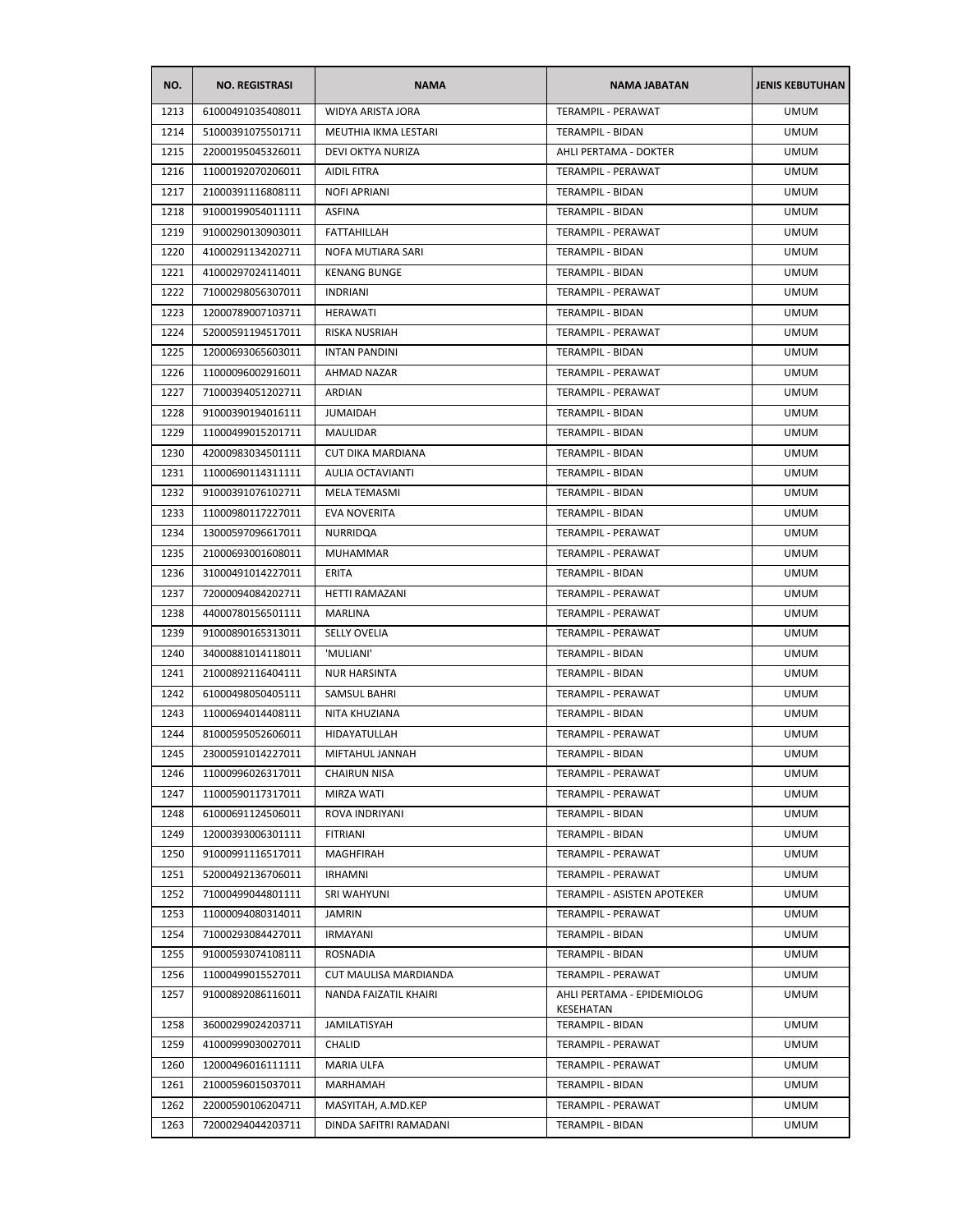| NO.          | <b>NO. REGISTRASI</b>                  | <b>NAMA</b>                         | <b>NAMA JABATAN</b>                           | <b>JENIS KEBUTUHAN</b>     |
|--------------|----------------------------------------|-------------------------------------|-----------------------------------------------|----------------------------|
| 1264         | 61000195045106111                      | <b>IKA RAHAYU</b>                   | <b>TERAMPIL - BIDAN</b>                       | <b>UMUM</b>                |
| 1265         | 61000887007307011                      | NURLINA, AMD.KEB                    | TERAMPIL - BIDAN                              | <b>UMUM</b>                |
| 1266         | 14000096055218011                      | <b>MIRNAWATI</b>                    | <b>TERAMPIL - BIDAN</b>                       | <b>UMUM</b>                |
| 1267         | 44000097055706011                      | SILVIA DEVI YANTI                   | TERAMPIL - BIDAN                              | <b>UMUM</b>                |
| 1268         | 51000491195037011                      | EKA MULIAWATI                       | TERAMPIL - BIDAN                              | <b>UMUM</b>                |
| 1269         | 31000696066501111                      | PUTRI NARISA                        | TERAMPIL - BIDAN                              | <b>UMUM</b>                |
| 1270         | 31000392175107011                      | KHAIRUNNISA                         | TERAMPIL - PRANATA LABORATORIUM               | <b>UMUM</b>                |
| 1271         | 53000894045201711                      | <b>PUTRI APRILLA</b>                | KESEHATAN<br>TERAMPIL - BIDAN                 | <b>UMUM</b>                |
| 1272         | 91000592186406011                      | PUTRI SAJATUDDUR                    | TERAMPIL - PERAWAT                            | <b>UMUM</b>                |
|              |                                        |                                     |                                               |                            |
| 1273<br>1274 | 11000987084202711<br>11000192026607011 | <b>MARLINA</b><br><b>RATNA SARI</b> | TERAMPIL - PERAWAT<br><b>TERAMPIL - BIDAN</b> | <b>UMUM</b><br><b>UMUM</b> |
|              |                                        |                                     |                                               |                            |
| 1275         | 11000699011717011                      | IKHSAN                              | TERAMPIL - PERAWAT                            | <b>UMUM</b>                |
| 1276         | 31000296036127011                      | NURLAILI                            | TERAMPIL - BIDAN                              | <b>UMUM</b>                |
| 1277         | 31000091176202711                      | RAHMANIZA                           | TERAMPIL - BIDAN                              | <b>UMUM</b>                |
| 1278         | 11000997094101011                      | ELVIZA MULIYANA                     | TERAMPIL - BIDAN                              | <b>UMUM</b>                |
| 1279         | 31000091110402111                      | YULIZAR. M                          | AHLI PERTAMA - EPIDEMIOLOG<br>KESEHATAN       | <b>UMUM</b>                |
| 1280         | 45000892146203711                      | REZA RAHMAWATI                      | <b>TERAMPIL - PERAWAT</b>                     | <b>UMUM</b>                |
| 1281         | 21000983026202711                      | MONA ANGGRAINI                      | TERAMPIL - PERAWAT                            | <b>UMUM</b>                |
| 1282         | 33000492046208011                      | <b>AFNIDAR</b>                      | <b>TERAMPIL - BIDAN</b>                       | <b>UMUM</b>                |
| 1283         | 83000880105301711                      | NURLAILI                            | TERAMPIL - PEREKAM MEDIS                      | <b>UMUM</b>                |
| 1284         | 61000292166227011                      | <b>KHAIRUN NISA</b>                 | TERAMPIL - BIDAN                              | <b>UMUM</b>                |
| 1285         | 71000690146302011                      | SITI HARTINA                        | TERAMPIL - PERAWAT                            | <b>UMUM</b>                |
| 1286         | 12000195075311111                      | <b>IKA MONIKA</b>                   | TERAMPIL - BIDAN                              | <b>UMUM</b>                |
| 1287         | 42000397076102711                      | <b>KAMELIA</b>                      | TERAMPIL - BIDAN                              | <b>UMUM</b>                |
| 1288         | 43000699054907011                      | LIZA NOVIANA                        | TERAMPIL - PERAWAT                            | <b>UMUM</b>                |
| 1289         | 71000982126317011                      | <b>ASMAWATI</b>                     | TERAMPIL - PERAWAT                            | <b>UMUM</b>                |
| 1290         | 51000980195516011                      | <b>FARRAH DIANA</b>                 | TERAMPIL - PERAWAT                            | <b>UMUM</b>                |
| 1291         | 34000494094101711                      | NANDA FITRIA                        | TERAMPIL - PEREKAM MEDIS                      | <b>UMUM</b>                |
| 1292         | 41000095085304711                      | <b>DEBY GEMI NASTITI</b>            | <b>TERAMPIL - BIDAN</b>                       | <b>UMUM</b>                |
| 1293         | 52000294044427011                      | SITI RAHMAH                         | TERAMPIL - BIDAN                              | <b>UMUM</b>                |
| 1294         | 14000393064427011                      | YUNA TIANA                          | TERAMPIL - BIDAN                              | <b>UMUM</b>                |
| 1295         | 11000292175027011                      | <b>EKA SUSANTI</b>                  | <b>TERAMPIL - BIDAN</b>                       | <b>UMUM</b>                |
| 1296         | 41000689026501011                      | ANIMUHERNI                          | TERAMPIL - PERAWAT                            | <b>UMUM</b>                |
| 1297         | 50100393050203711                      | <b>IRMA SUSANTI PUTRI</b>           | TERAMPIL - BIDAN                              | <b>UMUM</b>                |
| 1298         | 92100782117227011                      | NAZARIAH                            | <b>TERAMPIL - BIDAN</b>                       | <b>UMUM</b>                |
| 1299         | 22000990135617011                      | SALAWATI                            | TERAMPIL - PERAWAT                            | <b>UMUM</b>                |
| 1300         | 11000199084408111                      | ASMAH                               | TERAMPIL - BIDAN                              | <b>UMUM</b>                |
| 1301         | 61000292107208111                      | <b>IDA ROSIDA</b>                   | <b>TERAMPIL - BIDAN</b>                       | <b>UMUM</b>                |
| 1302         | 92000695096311111                      | MIRANZA                             | TERAMPIL - PERAWAT                            | <b>UMUM</b>                |
| 1303         | 11000592065706011                      | <b>INDA RIZKI</b>                   | TERAMPIL - PERAWAT                            | <b>UMUM</b>                |
| 1304         | 51000093076806111                      | WANDA RINI                          | <b>TERAMPIL - BIDAN</b>                       | <b>UMUM</b>                |
| 1305         | 12000591066228011                      | NISFIA RAHMI                        | TERAMPIL - BIDAN                              | <b>UMUM</b>                |
| 1306         | 21000192166407111                      | LESTARI                             | TERAMPIL - BIDAN                              | <b>UMUM</b>                |
| 1307         | 92000197076403711                      | <b>CUT INDAH</b>                    | TERAMPIL - BIDAN                              | <b>UMUM</b>                |
| 1308         | 21000290154808111                      | NURUL ANJANI                        | TERAMPIL - BIDAN                              | <b>UMUM</b>                |
| 1309         | 32000195044206011                      | SALWATI                             | TERAMPIL - PERAWAT                            | <b>UMUM</b>                |
| 1310         | 11000196044102711                      | WINDA ANGGRENI                      | TERAMPIL - PERAWAT                            | <b>UMUM</b>                |
| 1311         | 71000794002901711                      | M REZA ASWANDA                      | TERAMPIL - PERAWAT                            | <b>UMUM</b>                |
| 1312         | 61000992174706011                      | LAINA FAJRIANI                      | TERAMPIL - BIDAN                              | <b>UMUM</b>                |
| 1313         | 12000594086608111                      | ZAHARA MUTIA                        | TERAMPIL - BIDAN                              | <b>UMUM</b>                |
|              |                                        |                                     |                                               |                            |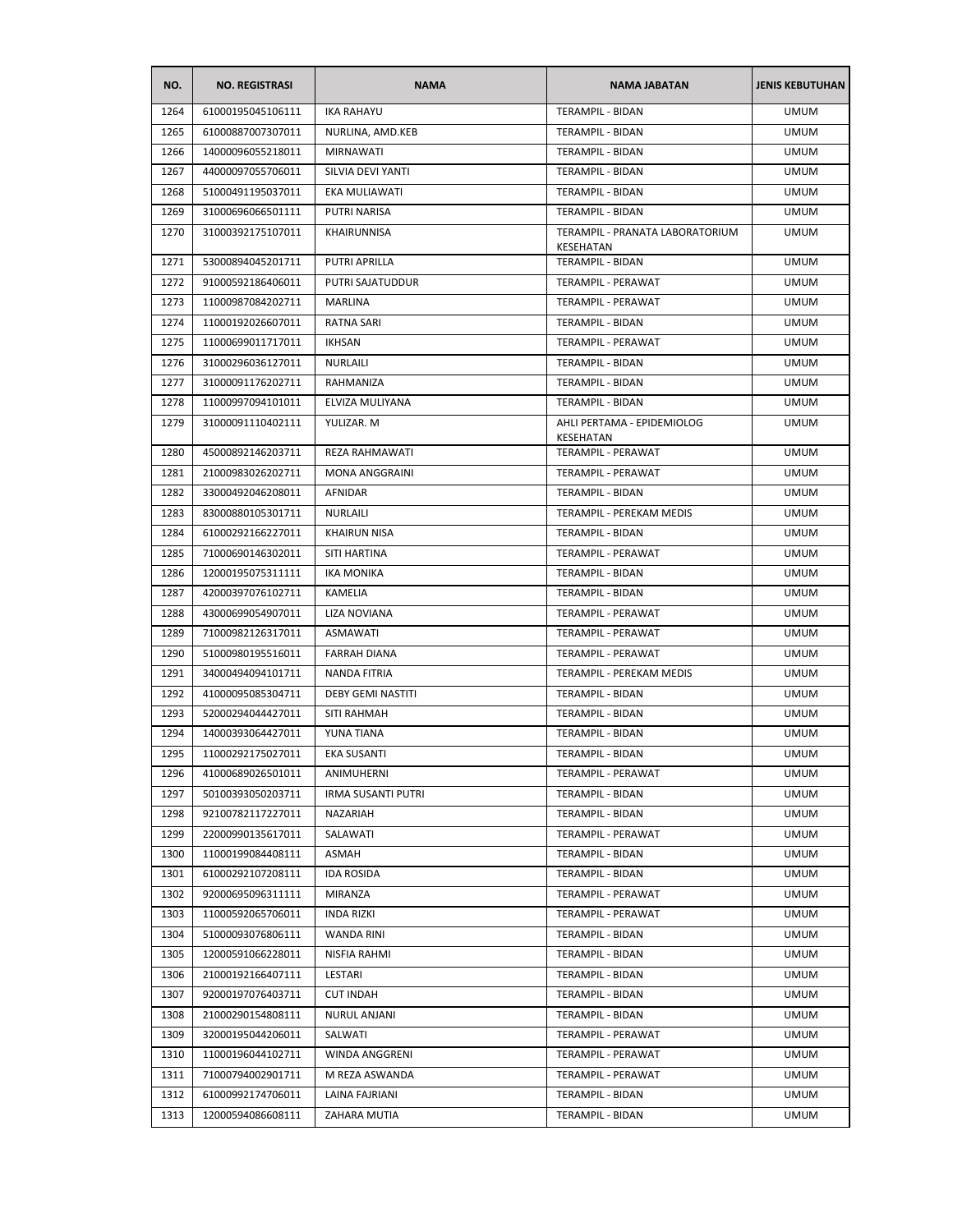| NO.          | <b>NO. REGISTRASI</b>                  | <b>NAMA</b>                | <b>NAMA JABATAN</b>                         | <b>JENIS KEBUTUHAN</b> |
|--------------|----------------------------------------|----------------------------|---------------------------------------------|------------------------|
| 1314         | 38000496016203711                      | <b>CITRA TIARA LESTARI</b> | <b>TERAMPIL - BIDAN</b>                     | <b>UMUM</b>            |
| 1315         | 11000596014411111                      | <b>IRMA YANI</b>           | TERAMPIL - BIDAN                            | <b>UMUM</b>            |
| 1316         | 91000097035307011                      | <b>KHAIRUL MAULIDAR</b>    | TERAMPIL - SANITARIAN                       | <b>UMUM</b>            |
| 1317         | 52000002014908011                      | <b>VINA ANNISA</b>         | TERAMPIL - TERAPIS GIGI DAN MULUT           | <b>UMUM</b>            |
| 1318         | 92000592025205111                      | <b>CUT MELLIJAR</b>        | TERAMPIL - BIDAN                            | <b>UMUM</b>            |
| 1319         | 51000992134201711                      | DESTRI KHAIRUN NAZIYA      | TERAMPIL - TERAPIS GIGI DAN MULUT           | <b>UMUM</b>            |
| 1320         | 71000298034716011                      | <b>SISKA MENTARI</b>       | <b>TERAMPIL - BIDAN</b>                     | <b>UMUM</b>            |
| 1321         | 91000496034608111                      | <b>WAHYUNI</b>             | <b>TERAMPIL - BIDAN</b>                     | <b>UMUM</b>            |
| 1322         | 51000883095506011                      | YULIANA                    | TERAMPIL - PERAWAT                          | <b>UMUM</b>            |
| 1323         | 74000392015506111                      | ANNISA CHAIRAZ             | TERAMPIL - BIDAN                            | <b>UMUM</b>            |
| 1324         | 81000690107917011                      | SARJULIS MIRDHANI          | TERAMPIL - PERAWAT                          | <b>UMUM</b>            |
| 1325         | 56000092105617011                      | NANDA NASRINA              | TERAMPIL - BIDAN                            | <b>UMUM</b>            |
| 1326         | 72000095046104711                      | FITRIA MAISARAH AMD. KEB   | TERAMPIL - BIDAN                            | <b>UMUM</b>            |
| 1327         | 21000792064501111                      | <b>NURAHMI</b>             | TERAMPIL - BIDAN                            | <b>UMUM</b>            |
| 1328         | 81000394042701011                      | ARIF MIZALMAN              | TERAMPIL - PERAWAT                          | <b>UMUM</b>            |
| 1329         | 12000198064102711                      | AL MUNAWARAH               | TERAMPIL - PERAWAT                          | <b>UMUM</b>            |
| 1330         | 42000093094208111                      | RAUZAH                     | TERAMPIL - BIDAN                            | <b>UMUM</b>            |
| 1331         | 63000888005208011                      | <b>IRYANI</b>              | TERAMPIL - BIDAN                            | <b>UMUM</b>            |
| 1332         | 31000691031116011                      | RYANDA MAGHFIRAH           | TERAMPIL - TERAPIS GIGI DAN MULUT           | <b>UMUM</b>            |
| 1333         | 33000094086227011                      | AIDA FITRIANA              | TERAMPIL - BIDAN                            | <b>UMUM</b>            |
| 1334         | 32000695056501111                      | <b>SITI RAIHAN</b>         | TERAMPIL - BIDAN                            | <b>UMUM</b>            |
| 1335         | 61000796056411111                      | ULFATUL JAZILA             | TERAMPIL - BIDAN                            | <b>UMUM</b>            |
| 1336         | 23000793096427011                      | <b>RISKA</b>               | TERAMPIL - PERAWAT                          | <b>UMUM</b>            |
| 1337         | 71000291154304711                      | RAHMAYUNI                  | TERAMPIL - BIDAN                            | <b>UMUM</b>            |
| 1338         | 12000987066706011                      | <b>FARIDA HANUM</b>        | TERAMPIL - BIDAN                            | <b>UMUM</b>            |
| 1339         | 81000090170011111                      | DIAN TAUFIQ                | TERAMPIL - TERAPIS GIGI DAN MULUT           | <b>UMUM</b>            |
| 1340         | 81000797070137011                      | MAULANA SAMSURI            | TERAMPIL - PERAWAT                          | <b>UMUM</b>            |
| 1341         | 41000096025304711                      | KIKI RISKI ANANDA          | TERAMPIL - BIDAN                            | <b>UMUM</b>            |
| 1342         | 13000782014307011                      | <b>MARIANI</b>             | TERAMPIL - BIDAN                            | <b>UMUM</b>            |
| 1343         | 21000891134501111                      | CUT NOVIA PUTRI MAGHFIRAH  | <b>TERAMPIL - BIDAN</b>                     | <b>UMUM</b>            |
| 1344         | 81000989014037011                      | <b>FATMAWATI</b>           | TERAMPIL - BIDAN                            | <b>UMUM</b>            |
| 1345         | 42000981105917011                      | <b>JULIANA</b>             | TERAMPIL - BIDAN                            | <b>UMUM</b>            |
| 1346         | 31000793050517011                      | <b>ZULFIKAR</b>            | <b>TERAMPIL - PERAWAT</b>                   | <b>UMUM</b>            |
| 1347         | 54000796021617011                      | RIZKY DEDYSAPUTRA          | TERAMPIL - PERAWAT                          | <b>UMUM</b>            |
| 1348         | 81000091025608111                      | FATMIATI                   | TERAMPIL - BIDAN                            | <b>UMUM</b>            |
| 1349         | 22000496005304711                      | <b>NUR FADILLAH</b>        | TERAMPIL - BIDAN                            | <b>UMUM</b>            |
| 1350         | 31000195064102711                      | SARI FITRIYANI             | TERAMPIL - BIDAN                            | <b>UMUM</b>            |
|              |                                        |                            |                                             | <b>UMUM</b>            |
| 1351<br>1352 | 11000291126511111<br>81000598055308011 | NORI ASFIKA<br>MAULIZA     | TERAMPIL - BIDAN<br><b>TERAMPIL - BIDAN</b> | <b>UMUM</b>            |
|              |                                        |                            | TERAMPIL - BIDAN                            |                        |
| 1353         | 83000491054617011                      | <b>MISNIAR</b>             |                                             | <b>UMUM</b>            |
| 1354         | 61000198036608111                      | <b>JUMMIATI</b>            | TERAMPIL - PERAWAT                          | <b>UMUM</b>            |
| 1355         | 91000692195707011                      | MASYITAH                   | TERAMPIL - PERAWAT                          | <b>UMUM</b>            |
| 1356         | 81000680165906011                      | NURHABIBI                  | TERAMPIL - PERAWAT                          | <b>UMUM</b>            |
| 1357         | 83000794056901711                      | RITA ZURRIATINA            | TERAMPIL - PERAWAT                          | <b>UMUM</b>            |
| 1358         | 71000895084901111                      | LIZA MAYZURA               | TERAMPIL - PERAWAT                          | <b>UMUM</b>            |
| 1359         | 41000791106227011                      | FERAWATI                   | TERAMPIL - PERAWAT                          | <b>UMUM</b>            |
| 1360         | 11000595086112011                      | NOPI IRAYANTI              | TERAMPIL - BIDAN                            | <b>UMUM</b>            |
| 1361         | 81000292105408011                      | DARA AKHIRNA               | TERAMPIL - BIDAN                            | <b>UMUM</b>            |
| 1362         | 21000398075037011                      | <b>NUR MEGAWATI</b>        | TERAMPIL - BIDAN                            | <b>UMUM</b>            |
| 1363         | 95240787014917011                      | NURLAILI                   | TERAMPIL - PERAWAT                          | <b>UMUM</b>            |
| 1364         | 11000981175616011                      | MOULIDA HAYANI             | TERAMPIL - PERAWAT                          | <b>UMUM</b>            |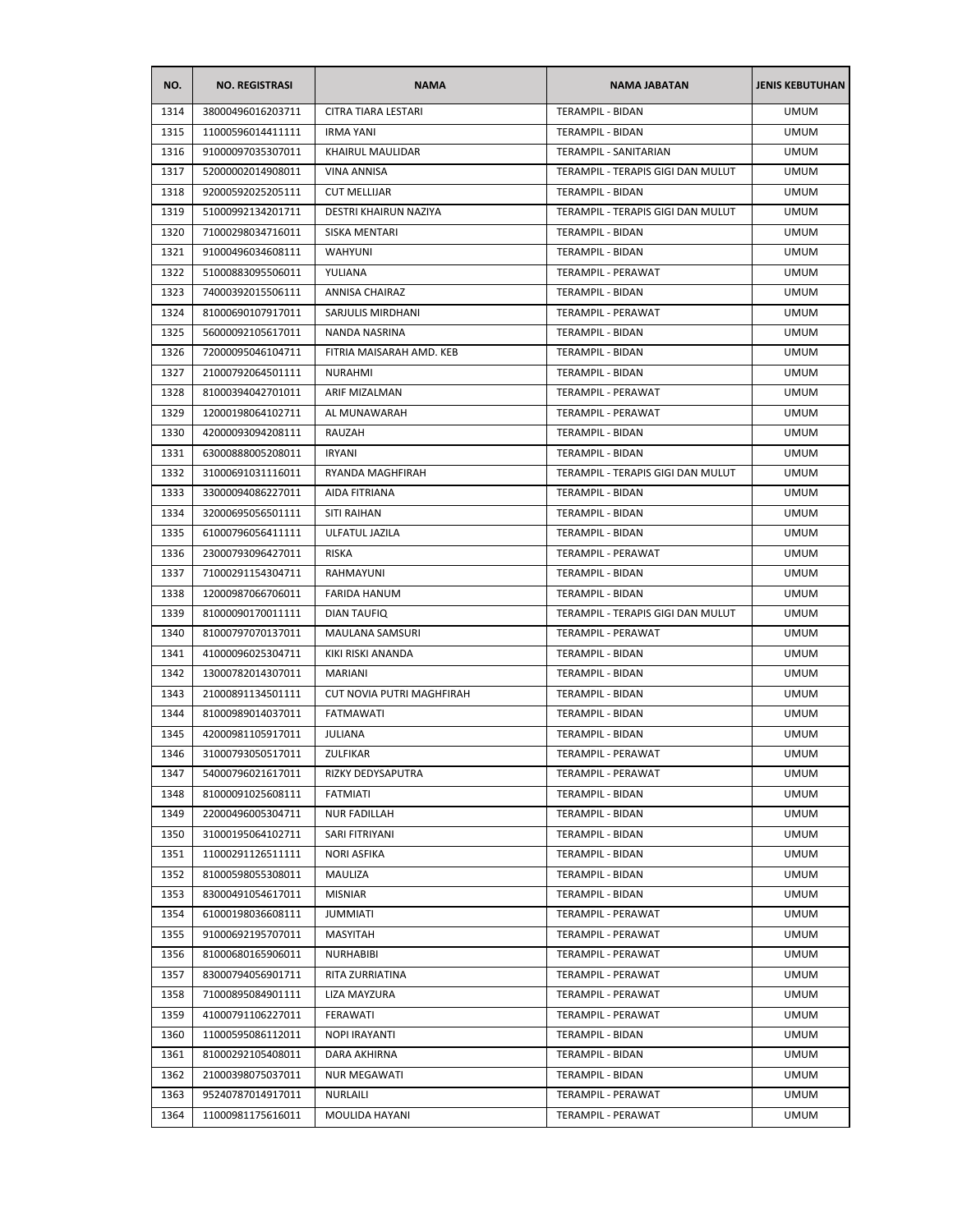| NO.  | <b>NO. REGISTRASI</b> | <b>NAMA</b>               | <b>NAMA JABATAN</b>                                 | <b>JENIS KEBUTUHAN</b> |
|------|-----------------------|---------------------------|-----------------------------------------------------|------------------------|
| 1365 | 61000191026427011     | <b>HANUMVIA</b>           | <b>TERAMPIL - PERAWAT</b>                           | <b>UMUM</b>            |
| 1366 | 41000291136701011     | <b>IRDA HERIYANTI</b>     | TERAMPIL - PERAWAT                                  | <b>UMUM</b>            |
| 1367 | 42000292117807011     | YENI SARTIKA              | TERAMPIL - BIDAN                                    | <b>UMUM</b>            |
| 1368 | 51000894095907011     | AINSYAH AMINI             | TERAMPIL - BIDAN                                    | <b>UMUM</b>            |
| 1369 | 11000991185202711     | <b>HAYATUN NUFUS</b>      | TERAMPIL - PERAWAT                                  | <b>UMUM</b>            |
| 1370 | 22000392055403011     | <b>INDAH RAHMA SARI</b>   | TERAMPIL - BIDAN                                    | <b>UMUM</b>            |
| 1371 | 11000296034601111     | NURSA'DAH                 | TERAMPIL - BIDAN                                    | <b>UMUM</b>            |
| 1372 | 44000290114208011     | MAULIDIA VONNA            | TERAMPIL - BIDAN                                    | <b>UMUM</b>            |
| 1373 | 34000881014037011     | MARHAMAH                  | <b>TERAMPIL - BIDAN</b>                             | <b>UMUM</b>            |
| 1374 | 81000491185404711     | <b>NOVI JULIANA</b>       | <b>TERAMPIL - BIDAN</b>                             | <b>UMUM</b>            |
| 1375 | 61000092024013011     | <b>EMA KURNIATI</b>       | TERAMPIL - BIDAN                                    | <b>UMUM</b>            |
| 1376 | 61000880124711111     | NANDA LIZA WATI           | AHLI PERTAMA - BIDAN                                | <b>UMUM</b>            |
| 1377 | 91000797095028011     | SITI NURHALIZA            | TERAMPIL - BIDAN                                    | <b>UMUM</b>            |
| 1378 | 62000697034402111     | JULIANI ANGGREINI         | TERAMPIL - PERAWAT                                  | <b>UMUM</b>            |
| 1379 | 71000997016607011     | NAILA FUAZA               | TERAMPIL - BIDAN                                    | <b>UMUM</b>            |
| 1380 | 91000392154317011     | MIFTAHUL ILMI             | TERAMPIL - BIDAN                                    | <b>UMUM</b>            |
| 1381 | 71000197084427011     | DEWI JULIANI              | TERAMPIL - BIDAN                                    | <b>UMUM</b>            |
| 1382 | 21000099014711111     | <b>ISRAK MUTIA</b>        | TERAMPIL - BIDAN                                    | <b>UMUM</b>            |
| 1383 | 62000988086607011     | <b>NOVIYANI</b>           | TERAMPIL - BIDAN                                    | <b>UMUM</b>            |
| 1384 | 11000293025209121     | THERA ZULAIKHA            | TERAMPIL - BIDAN                                    | <b>UMUM</b>            |
| 1385 | 44000782117513011     | <b>FITTRI</b>             | TERAMPIL - BIDAN                                    | UMUM                   |
| 1386 | 41000893007901711     | <b>GITA UTAMI DHUCHRY</b> | TERAMPIL - PRANATA LABORATORIUM                     | <b>UMUM</b>            |
| 1387 | 43000492184427011     | <b>MAISYURA</b>           | TERAMPIL - PERAWAT                                  | <b>UMUM</b>            |
| 1388 | 95000095025714011     | SRI ULINA NASUTION        | TERAMPIL - BIDAN                                    | <b>UMUM</b>            |
| 1389 | 31000190126601711     | MAHYATI                   | TERAMPIL - BIDAN                                    | <b>UMUM</b>            |
| 1390 | 81000990154318011     | SRI MAYSARAH              | TERAMPIL - TERAPIS GIGI DAN MULUT                   | <b>UMUM</b>            |
| 1391 | 71000792066427011     | <b>MISRA</b>              | TERAMPIL - PERAWAT                                  | <b>UMUM</b>            |
| 1392 | 51000697044118011     | IRA RIZKI RIANI           | TERAMPIL - BIDAN                                    | <b>UMUM</b>            |
| 1393 | 41000492014816011     | <b>NUR AFNI</b>           | TERAMPIL - PERAWAT                                  | <b>UMUM</b>            |
| 1394 | 51000292124418011     | NOVIHARYANTI              | TERAMPIL - BIDAN                                    | <b>UMUM</b>            |
| 1395 | 72000192185401721     | HAFIFAH KHAIRIYAH POHAN   | TERAMPIL - PERAWAT                                  | <b>UMUM</b>            |
| 1396 | 11000889046607011     | <b>NANI SAPUTRI</b>       | TERAMPIL - BIDAN                                    | <b>UMUM</b>            |
| 1397 | 71000395095407011     | <b>HAIYATUR RAHMI</b>     | TERAMPIL - PERAWAT                                  | <b>UMUM</b>            |
| 1398 | 58000785055203711     | KARMILA WATI              | TERAMPIL - BIDAN                                    | <b>UMUM</b>            |
| 1399 | 12000098075711111     | AGUSTINA                  | TERAMPIL - BIDAN                                    | <b>UMUM</b>            |
| 1400 | 21000895044111111     | ERI MAULINDA              | TERAMPIL - BIDAN                                    | <b>UMUM</b>            |
| 1401 | 55000494054607011     | <b>HUSNA</b>              | TERAMPIL - PERAWAT                                  | <b>UMUM</b>            |
| 1402 | 32000787065707011     | JULINA RITAWATI           | TERAMPIL - BIDAN                                    | <b>UMUM</b>            |
| 1403 | 71000887045406011     | RITA MUTIA                | TERAMPIL - BIDAN                                    | <b>UMUM</b>            |
| 1404 | 71000989006416011     | SAFRIA EKA HARTINI        | TERAMPIL - PERAWAT                                  | <b>UMUM</b>            |
| 1405 | 21000192011202711     | ZULKIFLI                  | TERAMPIL - PERAWAT                                  | <b>UMUM</b>            |
| 1406 | 32000681107401711     | RAHAYU NOVIANTI           | TERAMPIL - PRANATA LABORATORIUM<br><b>KESEHATAN</b> | <b>UMUM</b>            |
| 1407 | 42000092055407011     | <b>JUWAINI</b>            | TERAMPIL - BIDAN                                    | <b>UMUM</b>            |
| 1408 | 91000295074807011     | <b>NOVIANI</b>            | TERAMPIL - BIDAN                                    | <b>UMUM</b>            |
| 1409 | 31000492045427011     | SYAMSIDAR, AMD. KEP       | TERAMPIL - PERAWAT                                  | <b>UMUM</b>            |
| 1410 | 12000696055517011     | RINI WAHYUNI              | TERAMPIL - PERAWAT                                  | <b>UMUM</b>            |
| 1411 | 43000198065806111     | AGUSTIKA DWI PRATIWI      | TERAMPIL - BIDAN                                    | <b>UMUM</b>            |
| 1412 | 61000495046711111     | AULIA RAHMI               | TERAMPIL - BIDAN                                    | <b>UMUM</b>            |
| 1413 | 61000491007227011     | AFLIA WATI                | TERAMPIL - BIDAN                                    | <b>UMUM</b>            |
| 1414 | 51000892056506031     | YURITA                    | TERAMPIL - BIDAN                                    | <b>UMUM</b>            |
| 1415 | 81000297013104111     | T. IRWANSYAH PUTRA        | TERAMPIL - PERAWAT                                  | <b>UMUM</b>            |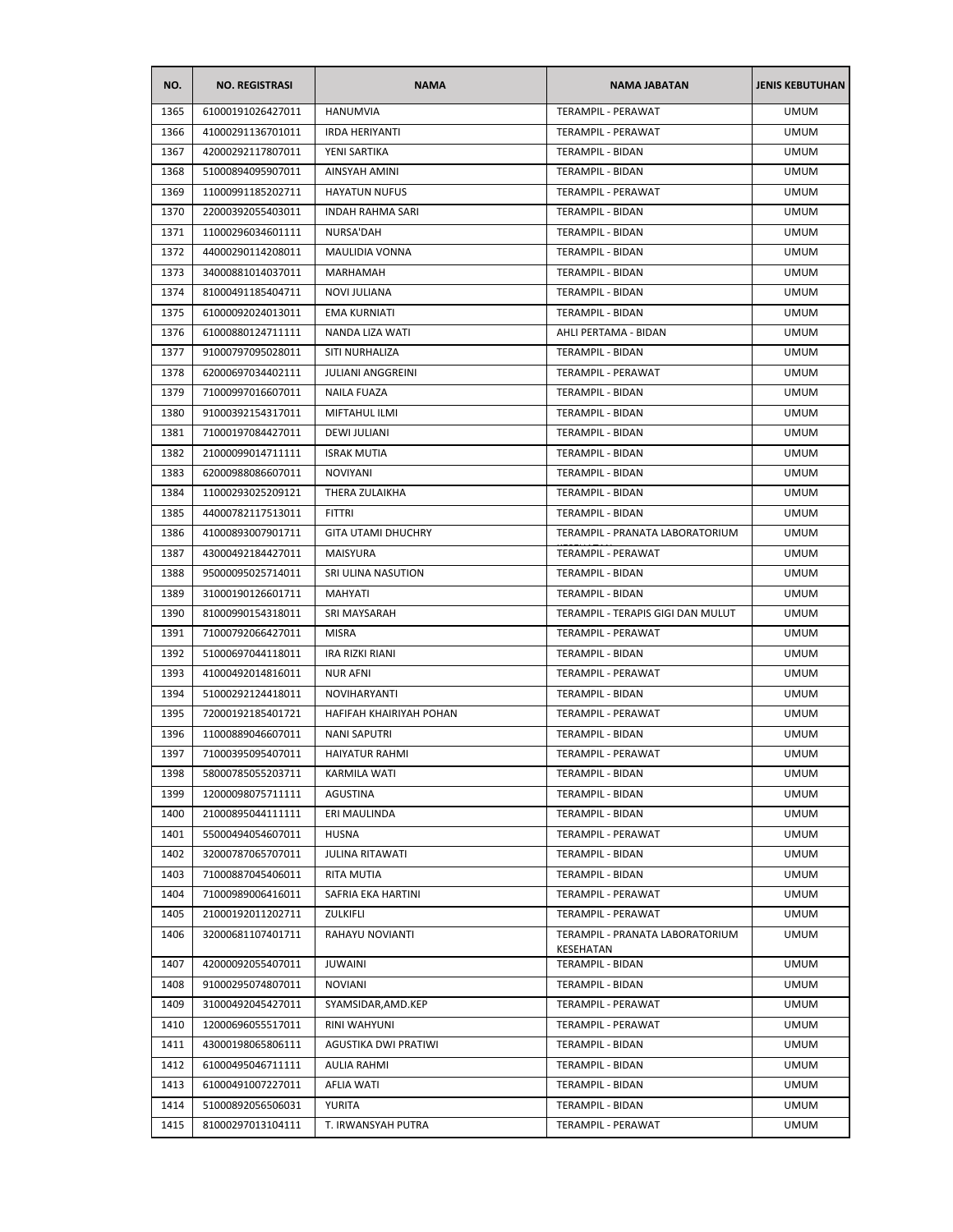| NO.  | <b>NO. REGISTRASI</b>                  | <b>NAMA</b>               | <b>NAMA JABATAN</b>                    | <b>JENIS KEBUTUHAN</b>     |
|------|----------------------------------------|---------------------------|----------------------------------------|----------------------------|
| 1416 | 92000391164711111                      | RIZQA AULIA               | TERAMPIL - TERAPIS GIGI DAN MULUT      | <b>UMUM</b>                |
| 1417 | 71000292064107111                      | <b>CUT DIAN RIANA</b>     | TERAMPIL - BIDAN                       | <b>UMUM</b>                |
| 1418 | 11000193085203711                      | RAHMI                     | <b>TERAMPIL - BIDAN</b>                | <b>UMUM</b>                |
| 1419 | 32000499044103711                      | <b>RIZKA</b>              | TERAMPIL - BIDAN                       | <b>UMUM</b>                |
| 1420 | 62000688044102711                      | RICA MARLENA              | TERAMPIL - PERAWAT                     | <b>UMUM</b>                |
| 1421 | 11000291094427011                      | <b>NORA SAFITRI</b>       | TERAMPIL - PERAWAT                     | <b>UMUM</b>                |
| 1422 | 41000981196611111                      | MIFTAHUL JANNAH           | TERAMPIL - BIDAN                       | <b>UMUM</b>                |
| 1423 | 71000190144323011                      | NURKAMALIAH               | TERAMPIL - BIDAN                       | <b>UMUM</b>                |
| 1424 | 51000293064808111                      | NURAZINAH                 | <b>TERAMPIL - BIDAN</b>                | <b>UMUM</b>                |
| 1425 | 30100090130215021                      | <b>MULKAN AZIZ</b>        | TERAMPIL - PERAWAT                     | <b>UMUM</b>                |
| 1426 | 62000399075706011                      | LINDAWATI                 | TERAMPIL - PERAWAT                     | <b>UMUM</b>                |
| 1427 | 71000290126227011                      | NURUL AQMAL               | TERAMPIL - BIDAN                       | <b>UMUM</b>                |
| 1428 | 81000496085717011                      | ASIYAH                    | TERAMPIL - PERAWAT                     | <b>UMUM</b>                |
| 1429 | 11000397086108111                      | <b>IRMA SURYANI</b>       | TERAMPIL - BIDAN                       | <b>UMUM</b>                |
| 1430 | 61000099084611111                      | <b>IDA ZULFIDA ZULFAN</b> | TERAMPIL - BIDAN                       | <b>UMUM</b>                |
| 1431 | 67000092117607011                      | RAUDATUL JANNAH           | TERAMPIL - BIDAN                       | <b>UMUM</b>                |
| 1432 | 12000983064306111                      | SARI SAFITRI, A.MD.KEB    | TERAMPIL - BIDAN                       | <b>UMUM</b>                |
| 1433 | 52000793002505011                      | <b>IKRAM</b>              | TERAMPIL - PERAWAT                     | <b>UMUM</b>                |
| 1434 | 12000797031506011                      | ANDRIANSYAH               | TERAMPIL - SANITARIAN                  | <b>UMUM</b>                |
| 1435 | 71000694016707011                      | <b>SARAH NADIA</b>        | <b>TERAMPIL - PERAWAT</b>              | <b>UMUM</b>                |
| 1436 | 81000091085711111                      | YUNIAR                    | TERAMPIL - BIDAN                       | <b>UMUM</b>                |
| 1437 | 33000690134606111                      | SRI WAHYUNI               | TERAMPIL - BIDAN                       | <b>UMUM</b>                |
| 1438 | 71000886055616011                      | EVI MAWARDANI             | TERAMPIL - PERAWAT                     | <b>UMUM</b>                |
| 1439 | 31000396036126011                      | <b>DEDEK MAISARAH</b>     | TERAMPIL - BIDAN                       | <b>UMUM</b>                |
| 1440 | 70100591005404721                      | PUTRI ARDIANA             | TERAMPIL - BIDAN                       | <b>UMUM</b>                |
| 1441 | 43000499094617011                      | <b>SRI RAHAYU</b>         | TERAMPIL - PERAWAT                     | <b>UMUM</b>                |
| 1442 | 21000199044501111                      | <b>EVARIANA</b>           | TERAMPIL - BIDAN                       | <b>UMUM</b>                |
| 1443 | 73000797051016011                      | <b>ANTONI</b>             | TERAMPIL - PERAWAT                     | <b>UMUM</b>                |
| 1444 | 61000195044501111                      | RISKA ZAIRA               | <b>TERAMPIL - BIDAN</b>                | <b>UMUM</b>                |
| 1445 | 92000899065608111                      | LISMANIDAR                | TERAMPIL - TERAPIS GIGI DAN MULUT      | <b>UMUM</b>                |
| 1446 | 71000983095611111                      | HASNIDAR                  | TERAMPIL - BIDAN                       | <b>UMUM</b>                |
| 1447 | 51000397025618011                      | YUSDIANA                  | TERAMPIL - BIDAN                       | <b>UMUM</b>                |
| 1448 | 41000599044608111                      | NANA RIZKI                | TERAMPIL - PERAWAT                     | <b>UMUM</b>                |
| 1449 | 32000689014707011                      | MILASARI                  | AHLI PERTAMA - BIDAN                   | <b>UMUM</b>                |
| 1450 | 71000797042705011                      | YUDA SALHENDI             | <b>TERAMPIL - PERAWAT</b>              | <b>UMUM</b>                |
| 1451 | 71000399007327011                      | <b>NURUL HUSNA</b>        | TERAMPIL - BIDAN                       | <b>UMUM</b>                |
| 1452 | 23000398005501111                      | LISA DAYANTI              | TERAMPIL - BIDAN                       | <b>UMUM</b>                |
| 1453 |                                        |                           |                                        | <b>UMUM</b>                |
| 1454 | 51000094016907011                      | <b>IRNA MULIANI</b>       | TERAMPIL - BIDAN<br>TERAMPIL - PERAWAT | <b>UMUM</b>                |
|      | 61000697066115021<br>81000691014717011 | <b>DHABITAH</b>           |                                        |                            |
| 1455 |                                        | MAULIDAR                  | TERAMPIL - PERAWAT                     | <b>UMUM</b><br><b>UMUM</b> |
| 1456 | 22000981176317011                      | SAFRIANI                  | TERAMPIL - BIDAN                       |                            |
| 1457 | 94000986044707011                      | ANDRIANI                  | TERAMPIL - PERAWAT                     | <b>UMUM</b>                |
| 1458 | 11000091134218011                      | NOVA MULIANI              | TERAMPIL - BIDAN                       | <b>UMUM</b>                |
| 1459 | 81000591016515021                      | YOSSY ROSELLA             | TERAMPIL - BIDAN                       | <b>UMUM</b>                |
| 1460 | 42000599024608011                      | FERA ULFA                 | TERAMPIL - BIDAN                       | <b>UMUM</b>                |
| 1461 | 21000599082618011                      | <b>NURUL AZMI</b>         | TERAMPIL - PERAWAT                     | <b>UMUM</b>                |
| 1462 | 43000390155203711                      | SISKA OKTAVIANI           | <b>TERAMPIL - BIDAN</b>                | <b>UMUM</b>                |
| 1463 | 21000694096408011                      | ERLINAWATI                | TERAMPIL - BIDAN                       | <b>UMUM</b>                |
| 1464 | 11000492146227011                      | NOLIZA FERNANZA           | TERAMPIL - BIDAN                       | <b>UMUM</b>                |
| 1465 | 51000492074206011                      | MARYANIS                  | AHLI PERTAMA - BIDAN                   | <b>UMUM</b>                |
| 1466 | 54000391184717011                      | RISKAYANA                 | <b>TERAMPIL - BIDAN</b>                | <b>UMUM</b>                |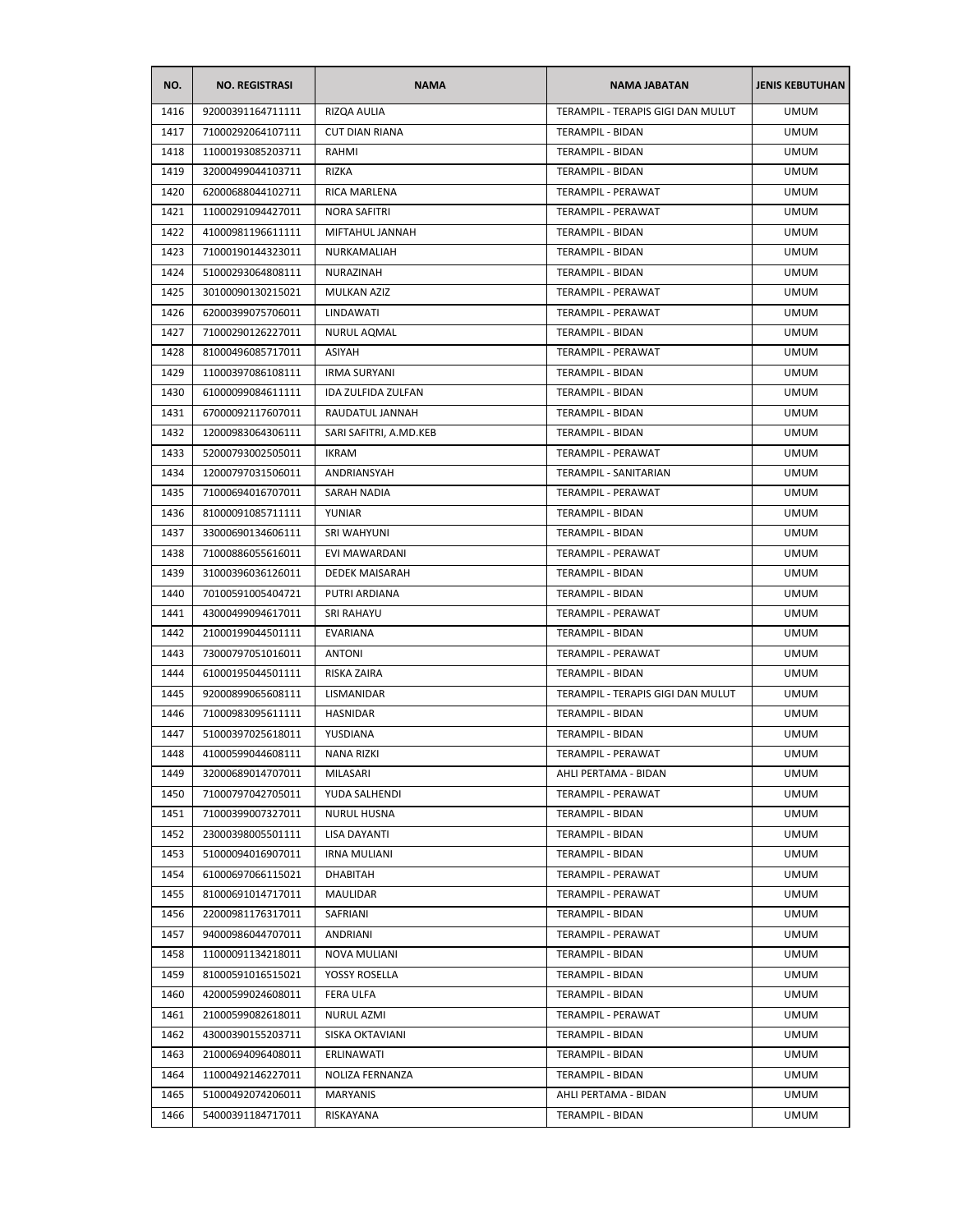| NO.  | <b>NO. REGISTRASI</b> | <b>NAMA</b>                       | <b>NAMA JABATAN</b>                                 | <b>JENIS KEBUTUHAN</b> |
|------|-----------------------|-----------------------------------|-----------------------------------------------------|------------------------|
| 1467 | 83000093075037011     | <b>IRNAWATI</b>                   | TERAMPIL - BIDAN                                    | <b>UMUM</b>            |
| 1468 | 21000390184306011     | SITI FATIMAH                      | TERAMPIL - BIDAN                                    | <b>UMUM</b>            |
| 1469 | 91000395036311111     | ULVA CHAIRUNNISA                  | TERAMPIL - BIDAN                                    | <b>UMUM</b>            |
| 1470 | 21000984074011111     | MAGHFIRAH                         | TERAMPIL - BIDAN                                    | <b>UMUM</b>            |
| 1471 | 12000885064617011     | <b>NURUL FAIZA</b>                | TERAMPIL - BIDAN                                    | <b>UMUM</b>            |
| 1472 | 44000199096208011     | NURMAULIDA                        | TERAMPIL - BIDAN                                    | <b>UMUM</b>            |
| 1473 | 61000882014026011     | <b>EKA SAPUTRI</b>                | TERAMPIL - PRANATA LABORATORIUM<br><b>KESEHATAN</b> | <b>UMUM</b>            |
| 1474 | 72000690155316011     | MUTIA EPISULITA                   | AHLI PERTAMA - BIDAN                                | <b>UMUM</b>            |
| 1475 | 61000988044104111     | CUT IMELDA GUSNI YANTI, A MD GIZI | <b>TERAMPIL - NUTRISIONIS</b>                       | <b>UMUM</b>            |
| 1476 | 43000984035115021     | KAMALIAH                          | TERAMPIL - BIDAN                                    | <b>UMUM</b>            |
| 1477 | 81000894006101111     | AFRILLA KHAIRA SUKMA              | TERAMPIL - BIDAN                                    | <b>UMUM</b>            |
| 1478 | 71000197045707011     | <b>ISNAINI</b>                    | TERAMPIL - BIDAN                                    | <b>UMUM</b>            |
| 1479 | 62000695061102711     | RIAN PUTRA NAZRDY                 | TERAMPIL - PERAWAT                                  | <b>UMUM</b>            |
| 1480 | 51000198056103711     | MASYITAH                          | TERAMPIL - BIDAN                                    | <b>UMUM</b>            |
| 1481 | 61000891044101111     | RAUDHATUL JANNAH                  | TERAMPIL - BIDAN                                    | UMUM                   |
| 1482 | 72000782085037011     | <b>IKHWANI</b>                    | <b>TERAMPIL - BIDAN</b>                             | <b>UMUM</b>            |
| 1483 | 22000699086427011     | <b>HASRIANTI</b>                  | TERAMPIL - BIDAN                                    | <b>UMUM</b>            |
| 1484 | 51000199054101711     | FINA FARADINA                     | AHLI PERTAMA - DOKTER                               | <b>UMUM</b>            |
| 1485 | 81000790156607011     | <b>MAULIDA RAHMI</b>              | TERAMPIL - PERAWAT                                  | <b>UMUM</b>            |
| 1486 | 63000595024418011     | AYU MELYSA                        | <b>TERAMPIL - BIDAN</b>                             | <b>UMUM</b>            |
| 1487 | 41000498054401011     | KHAIRUNNISA, A.MD.KEB             | TERAMPIL - BIDAN                                    | <b>UMUM</b>            |
| 1488 | 21000098085404111     | AGUS RINA MUTIA                   | TERAMPIL - BIDAN                                    | <b>UMUM</b>            |
| 1489 | 92000790146803011     | <b>ZULFATUL HUSNA</b>             | TERAMPIL - BIDAN                                    | <b>UMUM</b>            |
| 1490 | 62000392185707011     | <b>FADHLINA</b>                   | TERAMPIL - PERAWAT                                  | <b>UMUM</b>            |
| 1491 | 91000792091111111     | MISRAN MALASYI                    | TERAMPIL - PERAWAT                                  | <b>UMUM</b>            |
| 1492 | 72000592064101111     | <b>MAHYUNI</b>                    | TERAMPIL - BIDAN                                    | <b>UMUM</b>            |
| 1493 | 81000090106502111     | RIZKIAH ARIFAH                    | TERAMPIL - FISIOTERAPIS                             | <b>UMUM</b>            |
| 1494 | 81000984025227011     | SURI RAHMADANI                    | TERAMPIL - PERAWAT                                  | <b>UMUM</b>            |
| 1495 | 53000984024403011     | SRI HANDAYANI FITRI               | TERAMPIL - BIDAN                                    | <b>UMUM</b>            |
| 1496 | 22000884036617011     | <b>DESI RAMADANI</b>              | TERAMPIL - PERAWAT                                  | <b>UMUM</b>            |
| 1497 | 13000798005101711     | NANDA MAULIDARNI                  | <b>TERAMPIL - BIDAN</b>                             | <b>UMUM</b>            |
| 1498 | 21000290146601711     | NORA OCSTIRA JAS                  | TERAMPIL - BIDAN                                    | <b>UMUM</b>            |
| 1499 | 21000492044427011     | ERNIDA                            | TERAMPIL - PERAWAT                                  | <b>UMUM</b>            |
| 1500 | 94000091014607011     | IMILDA                            | TERAMPIL - PERAWAT                                  | <b>UMUM</b>            |
| 1501 | 51000594064507011     | RITAWAHYUNI                       | TERAMPIL - PERAWAT                                  | <b>UMUM</b>            |
| 1502 | 14000986016401011     | HERMIDAWATI, A.MD.KEB             | TERAMPIL - BIDAN                                    | <b>UMUM</b>            |
| 1503 | 91000095054427011     | SRI MIRNA                         | TERAMPIL - PERAWAT                                  | <b>UMUM</b>            |
| 1504 | 22000690105216011     | MAWADDAH                          | TERAMPIL - PERAWAT                                  | <b>UMUM</b>            |
| 1505 | 11000792136411111     | <b>MOLIA FONNA</b>                | TERAMPIL - PERAWAT                                  | <b>UMUM</b>            |
| 1506 | 51000490117217011     | <b>FARIDAH ROSDIATI</b>           | TERAMPIL - PERAWAT                                  | <b>UMUM</b>            |
| 1507 | 71000782045401011     | <b>SUSI MARDIANI</b>              | TERAMPIL - PERAWAT                                  | <b>UMUM</b>            |
| 1508 | 32000292094411111     | VINORITA                          | <b>TERAMPIL - BIDAN</b>                             | <b>UMUM</b>            |
| 1509 | 71000991065206111     | ADE YULIA DEFANI                  | TERAMPIL - BIDAN                                    | <b>UMUM</b>            |
| 1510 | 33000093050102711     | <b>MUCHLIS</b>                    | TERAMPIL - PERAWAT                                  | <b>UMUM</b>            |
| 1511 | 31000393096117011     | <b>CUT LISMIATI</b>               | TERAMPIL - PERAWAT                                  | <b>UMUM</b>            |
| 1512 | 82000899025900121     | 'DEWI INDAH ASTUTI'               | TERAMPIL - PERAWAT                                  | <b>UMUM</b>            |
| 1513 | 61000786084137011     | HASNIATI                          | TERAMPIL - PERAWAT                                  | <b>UMUM</b>            |
| 1514 | 81000094040302111     | MARWAN                            | TERAMPIL - PERAWAT                                  | <b>UMUM</b>            |
| 1515 | 93000092107013011     | NANDA FAZRIANI                    | TERAMPIL - BIDAN                                    | <b>UMUM</b>            |
| 1516 | 71000986085706011     | ARMELIA ARES                      | TERAMPIL - BIDAN                                    | <b>UMUM</b>            |
| 1517 | 31000789052102711     | RENDI MIRZA                       | TERAMPIL - PERAWAT                                  | <b>UMUM</b>            |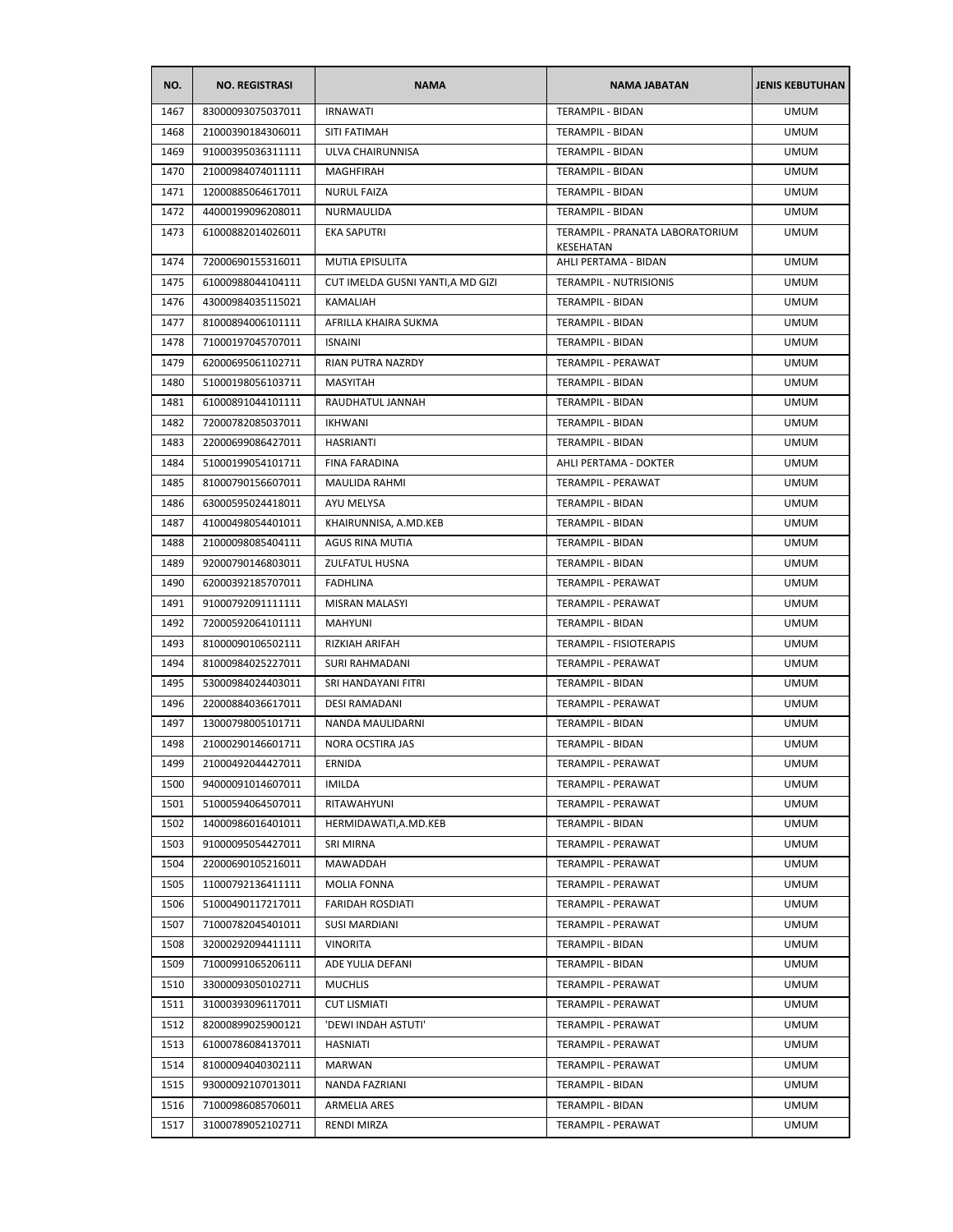| NO.  | <b>NO. REGISTRASI</b> | <b>NAMA</b>               | <b>NAMA JABATAN</b>                          | <b>JENIS KEBUTUHAN</b> |
|------|-----------------------|---------------------------|----------------------------------------------|------------------------|
| 1518 | 61000098036218011     | <b>EMIRISMA</b>           | TERAMPIL - BIDAN                             | <b>UMUM</b>            |
| 1519 | 42000391124217011     | RISKA NOVIZA              | TERAMPIL - PERAWAT                           | <b>UMUM</b>            |
| 1520 | 82000292064806011     | <b>NISWATI</b>            | TERAMPIL - BIDAN                             | <b>UMUM</b>            |
| 1521 | 32000598075601011     | MERLITA AGUSTINA          | TERAMPIL - TERAPIS GIGI DAN MULUT            | <b>UMUM</b>            |
| 1522 | 12000394064817011     | CHAIRUNNISA               | TERAMPIL - PERAWAT                           | <b>UMUM</b>            |
| 1523 | 12000695036501711     | <b>LOVI YANTI</b>         | TERAMPIL - BIDAN                             | <b>UMUM</b>            |
| 1524 | 61000889056601111     | <b>ULYA</b>               | TERAMPIL - BIDAN                             | <b>UMUM</b>            |
| 1525 | 11000993054604111     | <b>FITRIA</b>             | <b>TERAMPIL - BIDAN</b>                      | <b>UMUM</b>            |
| 1526 | 31000497051518011     | <b>KHAIRUL FARHAN</b>     | TERAMPIL - PERAWAT                           | <b>UMUM</b>            |
| 1527 | 91000792014204011     | FERA FITRI MONA           | TERAMPIL - BIDAN                             | <b>UMUM</b>            |
| 1528 | 53000691035501111     | ULAN MAULIZA              | TERAMPIL - BIDAN                             | <b>UMUM</b>            |
| 1529 | 22000885044608111     | ERNITA                    | TERAMPIL - BIDAN                             | <b>UMUM</b>            |
| 1530 | 11000291007016011     | <b>ISNA WIRDA</b>         | TERAMPIL - BIDAN                             | <b>UMUM</b>            |
| 1531 | 71000983026401011     | ASNARIKA, A.MD.KEB        | TERAMPIL - BIDAN                             | <b>UMUM</b>            |
| 1532 | 23000598054203011     | SRI HANDAYANI             | TERAMPIL - BIDAN                             | UMUM                   |
| 1533 | 51000595075203011     | KEMBANG SITTI MAGHFIRAH   | TERAMPIL - NUTRISIONIS                       | <b>UMUM</b>            |
| 1534 | 48000695074303011     | RIZKI SOFIANI             | <b>TERAMPIL - NUTRISIONIS</b>                | <b>UMUM</b>            |
| 1535 | 21000195066701711     | <b>MAHYUNINGSIH</b>       | TERAMPIL - PERAWAT                           | <b>UMUM</b>            |
| 1536 | 21000193035717011     | ZANNARYA ULFA             | TERAMPIL - BIDAN                             | <b>UMUM</b>            |
| 1537 | 11000492115106011     | YULIA SOFYANA             | TERAMPIL - BIDAN                             | <b>UMUM</b>            |
| 1538 | 61000692186203011     | LISA AGUSTINA             | TERAMPIL - BIDAN                             | UMUM                   |
| 1539 | 72000999054606011     | RIKA SYAFRINA             | TERAMPIL - PERAWAT                           | <b>UMUM</b>            |
| 1540 | 43000099086701111     | <b>NANDA SAPUTRI</b>      | TERAMPIL - BIDAN                             | <b>UMUM</b>            |
| 1541 | 93000294054016011     | FITRI MUNADYA             | TERAMPIL - BIDAN                             | <b>UMUM</b>            |
| 1542 | 61000984086611011     | FITRIANI ALI              | TERAMPIL - PERAWAT                           | <b>UMUM</b>            |
| 1543 | 11000199064816011     | NAJRAH HANUM              | TERAMPIL - BIDAN                             | <b>UMUM</b>            |
| 1544 | 81000293046116011     | <b>AMANATUL NAZRI</b>     | TERAMPIL - BIDAN                             | <b>UMUM</b>            |
| 1545 | 12000194046507111     | <b>USWAH</b>              | AHLI PERTAMA - DOKTER                        | <b>UMUM</b>            |
| 1546 | 13000395094401711     | <b>INTAN FITRIANI</b>     | TERAMPIL - BIDAN                             | <b>UMUM</b>            |
| 1547 | 41000295005301711     | NORA AFRIDA               | TERAMPIL - BIDAN                             | <b>UMUM</b>            |
| 1548 | 62000292095101711     | NISFU NANDA PURNAMA       | TERAMPIL - BIDAN                             | <b>UMUM</b>            |
| 1549 | 62000498015303011     | SYAFRIDAWATI              | TERAMPIL - BIDAN                             | <b>UMUM</b>            |
| 1550 | 42000397034708111     | <b>NURRAHMAH</b>          | <b>TERAMPIL - BIDAN</b>                      | <b>UMUM</b>            |
| 1551 | 91000691165203011     | FINA ARTIKA               | TERAMPIL - TERAPIS GIGI DAN MULUT            | <b>UMUM</b>            |
| 1552 | 24000095056801011     | LITA SAPUTRI              | TERAMPIL - BIDAN                             | <b>UMUM</b>            |
| 1553 | 53000796005306011     | <b>FINA YUNITA</b>        | TERAMPIL - BIDAN                             | <b>UMUM</b>            |
| 1554 | 67000787055401711     | ZAITUN HUMAIRA            | AHLI PERTAMA - DOKTER                        | <b>UMUM</b>            |
| 1555 | 11000981017707011     | MIRNA JUWITA              | TERAMPIL - BIDAN                             | <b>UMUM</b>            |
| 1556 | 72000193032918011     | RIZKI AKBAR               | TERAMPIL - PRANATA LABORATORIUM<br>KESEHATAN | <b>UMUM</b>            |
| 1557 | 13000880176102711     | DWI MAULINA WARDANI       | AHLI PERTAMA - DOKTER                        | <b>UMUM</b>            |
| 1558 | 32000196015304711     | EVI DAYANTI               | TERAMPIL - BIDAN                             | <b>UMUM</b>            |
| 1559 | 12000393025607011     | MARIANA                   | TERAMPIL - PERAWAT                           | <b>UMUM</b>            |
| 1560 | 92000694003807011     | <b>MURSALINS</b>          | TERAMPIL - PERAWAT                           | <b>UMUM</b>            |
| 1561 | 81000196007717011     | <b>ULFAH YUNITA</b>       | TERAMPIL - BIDAN                             | <b>UMUM</b>            |
| 1562 | 91000495014807011     | RIZKI RAHMAWATI           | TERAMPIL - PERAWAT                           | <b>UMUM</b>            |
| 1563 | 73000688017102711     | AIDA FITRIANI             | TERAMPIL - PERAWAT                           | <b>UMUM</b>            |
| 1564 | 71000008084617011     | <b>CUT MUTIA SAFIRA</b>   | TERAMPIL - BIDAN                             | <b>UMUM</b>            |
| 1565 | 21000594016102711     | AFRILIA RISKI             | TERAMPIL - NUTRISIONIS                       | <b>UMUM</b>            |
| 1566 | 91000290156227011     | MASYITHAH                 | TERAMPIL - BIDAN                             | <b>UMUM</b>            |
| 1567 | 51000897015116011     | <b>CUT PUTRI MAULIDIA</b> | TERAMPIL - BIDAN                             | <b>UMUM</b>            |
| 1568 | 42000988034617011     | AZRAMI                    | TERAMPIL - BIDAN                             | <b>UMUM</b>            |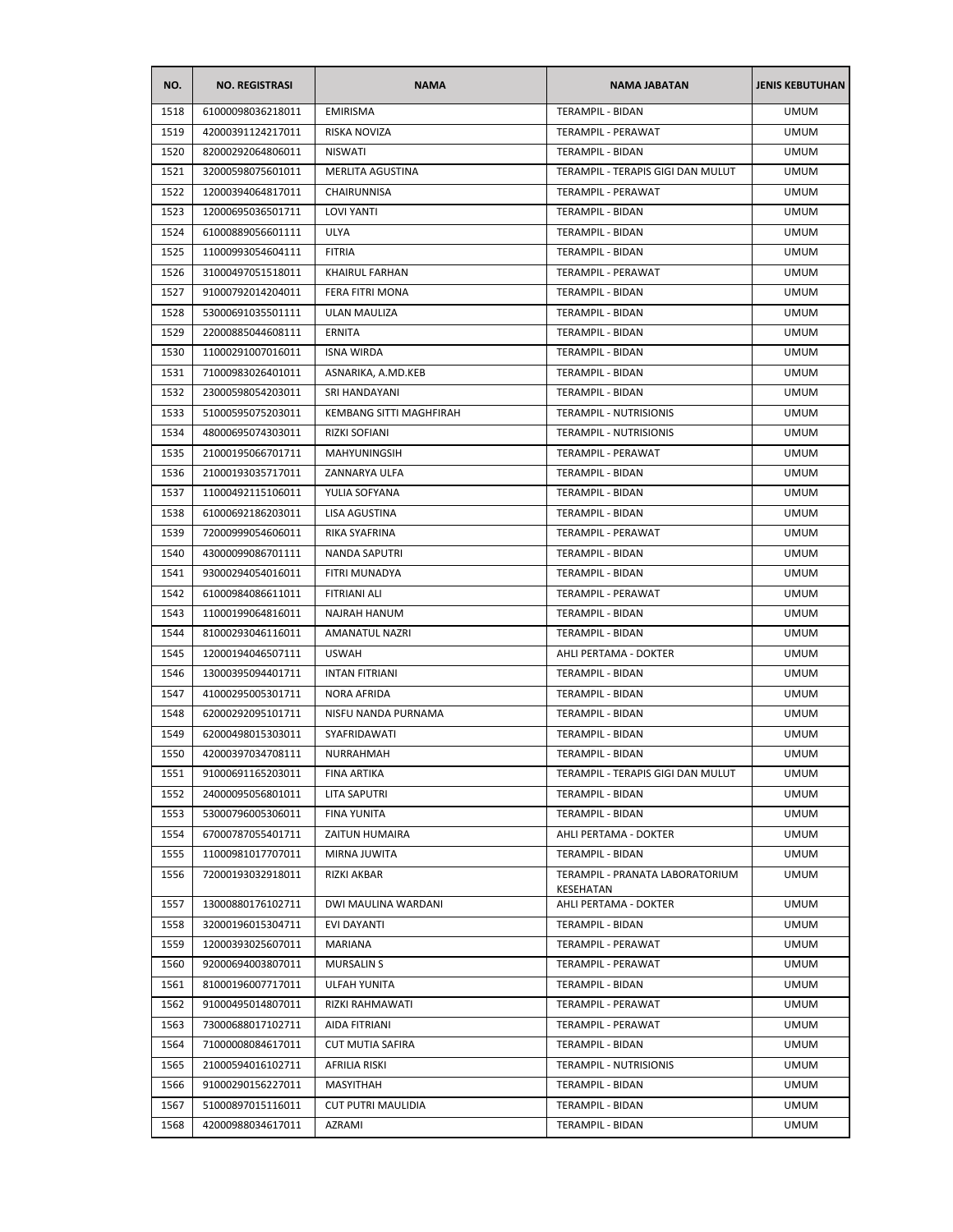| NO.  | <b>NO. REGISTRASI</b> | <b>NAMA</b>               | <b>NAMA JABATAN</b>          | <b>JENIS KEBUTUHAN</b> |
|------|-----------------------|---------------------------|------------------------------|------------------------|
| 1569 | 12000197005203011     | SILVIA MASYITAH           | <b>TERAMPIL - BIDAN</b>      | <b>UMUM</b>            |
| 1570 | 21000192192607011     | MUHAMMAD IKHSAN           | TERAMPIL - PERAWAT           | <b>UMUM</b>            |
| 1571 | 71000799096808011     | NURNABILAH                | TERAMPIL - PERAWAT           | <b>UMUM</b>            |
| 1572 | 43000391114501111     | <b>MURNI</b>              | TERAMPIL - BIDAN             | <b>UMUM</b>            |
| 1573 | 12000694045302111     | <b>MELIA FATMAWATI</b>    | TERAMPIL - PERAWAT           | <b>UMUM</b>            |
| 1574 | 11000797005106011     | <b>DEVI YULIANTI</b>      | TERAMPIL - PERAWAT           | <b>UMUM</b>            |
| 1575 | 84000985044427011     | AZIZAH                    | TERAMPIL - BIDAN             | <b>UMUM</b>            |
| 1576 | 81000390176711111     | <b>INTAN ZUHRA</b>        | TERAMPIL - BIDAN             | <b>UMUM</b>            |
| 1577 | 11000295054406011     | RISTYA HANDAYANA          | TERAMPIL - PERAWAT           | <b>UMUM</b>            |
| 1578 | 12000493054406011     | <b>DESSY PARAMUNITA</b>   | TERAMPIL - PERAWAT           | <b>UMUM</b>            |
| 1579 | 72000887096617011     | YULIANI AR                | TERAMPIL - BIDAN             | <b>UMUM</b>            |
| 1580 | 12000291054102711     | DIANA SAFRIANTI           | AHLI PERTAMA - BIDAN         | <b>UMUM</b>            |
| 1581 | 31000988002416011     | <b>HAZARUL HUDA</b>       | TERAMPIL - PERAWAT           | <b>UMUM</b>            |
| 1582 | 61000299016227011     | <b>RINA RIZKI</b>         | TERAMPIL - PERAWAT           | <b>UMUM</b>            |
| 1583 | 71000091006311111     | RINI ARIYANI              | <b>TERAMPIL - BIDAN</b>      | <b>UMUM</b>            |
| 1584 | 51000394055216011     | <b>MASTHURA NUR</b>       | TERAMPIL - BIDAN             | <b>UMUM</b>            |
| 1585 | 71000098075427011     | MIFTAHUL JANNAH           | <b>TERAMPIL - BIDAN</b>      | <b>UMUM</b>            |
| 1586 | 51000495055407011     | <b>CUT SALEHA</b>         | TERAMPIL - PERAWAT           | <b>UMUM</b>            |
| 1587 | 61000297054017011     | <b>HUSNA</b>              | TERAMPIL - BIDAN             | <b>UMUM</b>            |
| 1588 | 41000799006108111     | <b>NURATUL DINNI</b>      | <b>TERAMPIL - SANITARIAN</b> | <b>UMUM</b>            |
| 1589 | 31000099096906011     | <b>MUSLIMAH</b>           | TERAMPIL - BIDAN             | <b>UMUM</b>            |
| 1590 | 93000599086427011     | <b>BADRATUN NAFIS</b>     | TERAMPIL - PERAWAT           | <b>UMUM</b>            |
| 1591 | 81000096074511011     | <b>EVA SATRIANI</b>       | TERAMPIL - PERAWAT           | <b>UMUM</b>            |
| 1592 | 31000896025617011     | YOSSIA DINDA              | TERAMPIL - BIDAN             | <b>UMUM</b>            |
| 1593 | 31000992056908011     | NISA MARDHATILLAH         | TERAMPIL - BIDAN             | <b>UMUM</b>            |
| 1594 | 62000191196907011     | ZIA FAUZIANA              | TERAMPIL - BIDAN             | <b>UMUM</b>            |
| 1595 | 91000492026501111     | <b>CUT FITRIA</b>         | TERAMPIL - BIDAN             | <b>UMUM</b>            |
| 1596 | 61000291107511011     | <b>JUAIRIAH</b>           | TERAMPIL - PERAWAT           | <b>UMUM</b>            |
| 1597 | 12000092164817011     | SITTI ZAHRATI             | TERAMPIL - PERAWAT           | <b>UMUM</b>            |
| 1598 | 13000882034402011     | NURMALAWATI               | TERAMPIL - PERAWAT           | <b>UMUM</b>            |
| 1599 | 43000194056907011     | ASRIANI                   | <b>TERAMPIL - PERAWAT</b>    | <b>UMUM</b>            |
| 1600 | 31000992166101111     | DESY AZURRA               | TERAMPIL - BIDAN             | <b>UMUM</b>            |
| 1601 | 12000781056203711     | <b>NURUL AQLA</b>         | TERAMPIL - PERAWAT           | <b>UMUM</b>            |
| 1602 | 31000391055708111     | <b>CUT MARZATILLAH</b>    | TERAMPIL - PERAWAT           | <b>UMUM</b>            |
| 1603 | 21000986075806111     | SRI WAHYUNI               | AHLI PERTAMA - PERAWAT       | <b>UMUM</b>            |
| 1604 | 42000293024326011     | <b>IDA SAFRIANI</b>       | TERAMPIL - PERAWAT           | <b>UMUM</b>            |
| 1605 | 32000885005808111     | EKA SAFITRI               | TERAMPIL - BIDAN             | <b>UMUM</b>            |
|      |                       |                           |                              |                        |
| 1606 | 13000696066201111     | MARIA ULFA                | TERAMPIL - PERAWAT           | <b>UMUM</b>            |
| 1607 | 18000097026401711     | RIZKA VARIA               | AHLI PERTAMA - DOKTER        | <b>UMUM</b>            |
| 1608 | 11000392146504111     | RAHMATI                   | TERAMPIL - PERAWAT           | <b>UMUM</b>            |
| 1609 | 82000894064917011     | MELDY PRATAMI LESTARI     | TERAMPIL - PERAWAT           | <b>UMUM</b>            |
| 1610 | 31000296045607011     | <b>MELITA SARI</b>        | TERAMPIL - BIDAN             | <b>UMUM</b>            |
| 1611 | 31000689035137011     | MARLAINI                  | <b>TERAMPIL - BIDAN</b>      | <b>UMUM</b>            |
| 1612 | 91000490113813011     | MUHAMMAD ICHSAN           | TERAMPIL - PERAWAT           | <b>UMUM</b>            |
| 1613 | 91000092034103711     | <b>CUT SAIDATUL BUDUR</b> | TERAMPIL - BIDAN             | <b>UMUM</b>            |
| 1614 | 71000598045601111     | <b>HAYATUN NAFISAH</b>    | TERAMPIL - BIDAN             | <b>UMUM</b>            |
| 1615 | 31000896054016011     | ROSI AFRIZA               | TERAMPIL - BIDAN             | <b>UMUM</b>            |
| 1616 | 52000598024706011     | <b>USNUN HATIMAH</b>      | TERAMPIL - BIDAN             | <b>UMUM</b>            |
| 1617 | 12000792154606011     | NURHALIZA                 | TERAMPIL - PERAWAT           | <b>UMUM</b>            |
| 1618 | 12000594045706011     | YANA AFRIANA ULFA         | TERAMPIL - NUTRISIONIS       | <b>UMUM</b>            |
| 1619 | 24000491107403711     | NURIDAWATI                | TERAMPIL - BIDAN             | <b>UMUM</b>            |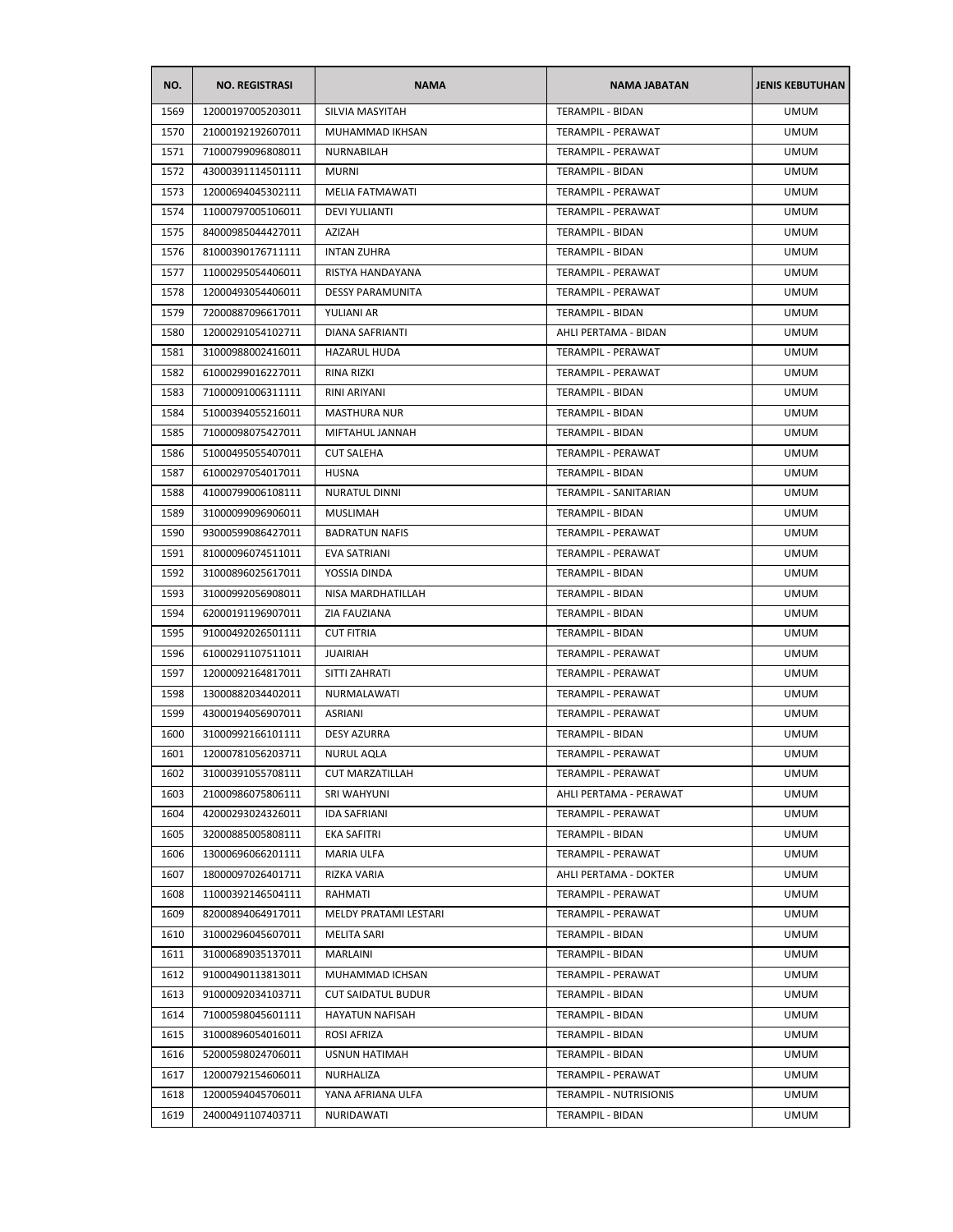| 71000096045206011<br>RATNA KARTIKA<br><b>TERAMPIL - BIDAN</b><br>1620<br>1621<br>TERAMPIL - PERAWAT<br>71000797086717011<br>YENNI MONITA<br>1622<br>61000796046202711<br>RIZALIA UTAMI IRAWAN<br>AHLI PERTAMA - NUTRISIONIS<br>1623<br>91000495071813011<br>ZULFAN HARDIANSYAH<br>TERAMPIL - PERAWAT<br>1624<br>11000897001115011<br>RIZA HASMI<br>TERAMPIL - PERAWAT<br>1625<br>51000191005706011<br>HIKMAH WIRDIANI<br>TERAMPIL - RADIOGRAFER<br>1626<br>11000895026123011<br><b>NUR IKHSAN</b><br>TERAMPIL - TERAPIS GIGI DAN MULUT | <b>JENIS KEBUTUHAN</b> |
|----------------------------------------------------------------------------------------------------------------------------------------------------------------------------------------------------------------------------------------------------------------------------------------------------------------------------------------------------------------------------------------------------------------------------------------------------------------------------------------------------------------------------------------|------------------------|
|                                                                                                                                                                                                                                                                                                                                                                                                                                                                                                                                        | <b>UMUM</b>            |
|                                                                                                                                                                                                                                                                                                                                                                                                                                                                                                                                        | <b>UMUM</b>            |
|                                                                                                                                                                                                                                                                                                                                                                                                                                                                                                                                        | <b>UMUM</b>            |
|                                                                                                                                                                                                                                                                                                                                                                                                                                                                                                                                        | <b>UMUM</b>            |
|                                                                                                                                                                                                                                                                                                                                                                                                                                                                                                                                        | <b>UMUM</b>            |
|                                                                                                                                                                                                                                                                                                                                                                                                                                                                                                                                        | <b>UMUM</b>            |
|                                                                                                                                                                                                                                                                                                                                                                                                                                                                                                                                        | <b>UMUM</b>            |
| 1627<br>94000398017802031<br>FITRIA HANDAYANI<br>TERAMPIL - BIDAN                                                                                                                                                                                                                                                                                                                                                                                                                                                                      | <b>UMUM</b>            |
| 1628<br>91000692135607011<br>TERAMPIL - PERAWAT<br>WILDA RAHMI                                                                                                                                                                                                                                                                                                                                                                                                                                                                         | <b>UMUM</b>            |
| 1629<br>14000494015502011<br><b>CICI TAMAYA</b><br>TERAMPIL - BIDAN                                                                                                                                                                                                                                                                                                                                                                                                                                                                    | <b>UMUM</b>            |
| 1630<br>71000191154917011<br>MONALISA<br>TERAMPIL - BIDAN                                                                                                                                                                                                                                                                                                                                                                                                                                                                              | <b>UMUM</b>            |
| 1631<br>91000296055617011<br><b>SRI RAHAYU</b><br>TERAMPIL - BIDAN                                                                                                                                                                                                                                                                                                                                                                                                                                                                     | <b>UMUM</b>            |
| 1632<br>81000981114601111<br><b>NOVI PRATIWI</b><br>TERAMPIL - BIDAN                                                                                                                                                                                                                                                                                                                                                                                                                                                                   | <b>UMUM</b>            |
| 1633<br>31000595025417011<br>SAHABADIAH<br>TERAMPIL - PERAWAT                                                                                                                                                                                                                                                                                                                                                                                                                                                                          | <b>UMUM</b>            |
| 1634<br>22000893036427011<br>SALMIATI<br>TERAMPIL - PERAWAT                                                                                                                                                                                                                                                                                                                                                                                                                                                                            | <b>UMUM</b>            |
| 1635<br>51000789086102711<br>SRI WINDARI SYAFRIANI<br>AHLI PERTAMA - DOKTER                                                                                                                                                                                                                                                                                                                                                                                                                                                            | <b>UMUM</b>            |
| 1636<br>52000981176601011<br>ELSI ELVITA<br>TERAMPIL - PERAWAT                                                                                                                                                                                                                                                                                                                                                                                                                                                                         | <b>UMUM</b>            |
| 1637<br>82000090145817011<br><b>MISLAIHA</b><br>TERAMPIL - PERAWAT                                                                                                                                                                                                                                                                                                                                                                                                                                                                     | <b>UMUM</b>            |
| 1638<br>31000092025117011<br>YETTI AQLIMA<br>TERAMPIL - BIDAN                                                                                                                                                                                                                                                                                                                                                                                                                                                                          | <b>UMUM</b>            |
| 1639<br>78100297014802011<br>ZAHARA MAYA SARI<br>TERAMPIL - BIDAN                                                                                                                                                                                                                                                                                                                                                                                                                                                                      | <b>UMUM</b>            |
| 1640<br>21000494055202711<br>RAHMAWATI<br>TERAMPIL - PERAWAT                                                                                                                                                                                                                                                                                                                                                                                                                                                                           | <b>UMUM</b>            |
| 1641<br>23000884014917011<br><b>BAIZATUL JANNAH</b><br>TERAMPIL - BIDAN                                                                                                                                                                                                                                                                                                                                                                                                                                                                | <b>UMUM</b>            |
| 1642<br>82000888064227011<br><b>NUR ASIAH</b><br>TERAMPIL - BIDAN                                                                                                                                                                                                                                                                                                                                                                                                                                                                      | <b>UMUM</b>            |
| NYAK SRI RIZKI WAHYUNI<br>1643<br>83000995054101111<br>TERAMPIL - SANITARIAN                                                                                                                                                                                                                                                                                                                                                                                                                                                           | <b>UMUM</b>            |
| 1644<br>75000596061505111<br>HERI<br>TERAMPIL - PERAWAT                                                                                                                                                                                                                                                                                                                                                                                                                                                                                | <b>UMUM</b>            |
| 1645<br>61000491116311111<br><b>CUT NOVA NOVIANTI</b><br>TERAMPIL - BIDAN                                                                                                                                                                                                                                                                                                                                                                                                                                                              | <b>UMUM</b>            |
| 81000396026202711<br>1646<br>RISKA BASFRIDA<br>TERAMPIL - BIDAN                                                                                                                                                                                                                                                                                                                                                                                                                                                                        | <b>UMUM</b>            |
| TERAMPIL - PRANATA LABORATORIUM<br>1647<br>91000982146202711<br>SYAFRINA MARLISA                                                                                                                                                                                                                                                                                                                                                                                                                                                       | <b>UMUM</b>            |
| KESEHATAN                                                                                                                                                                                                                                                                                                                                                                                                                                                                                                                              |                        |
| 1648<br>41000792146227011<br>YANTI DIA SAFITRI<br>TERAMPIL - PERAWAT                                                                                                                                                                                                                                                                                                                                                                                                                                                                   | <b>UMUM</b>            |
| TERAMPIL - BIDAN<br>1649<br>71000791065301111<br>RAHMA JUWITA                                                                                                                                                                                                                                                                                                                                                                                                                                                                          | <b>UMUM</b>            |
| 1650<br>21000098086608111<br>LISA SAPUTRI<br>TERAMPIL - BIDAN                                                                                                                                                                                                                                                                                                                                                                                                                                                                          | <b>UMUM</b>            |
| 1651<br>14000597061505111<br>YULIA PUTRA<br>TERAMPIL - PERAWAT                                                                                                                                                                                                                                                                                                                                                                                                                                                                         | <b>UMUM</b>            |
| 1652<br>22000595024301011<br>HELMIDA SARI<br>TERAMPIL - PERAWAT                                                                                                                                                                                                                                                                                                                                                                                                                                                                        | UMUM                   |
| 21000890154717011<br>TERAMPIL - PERAWAT<br>1653<br>NADIA ULFA                                                                                                                                                                                                                                                                                                                                                                                                                                                                          | <b>UMUM</b>            |
| 1654<br>TERAMPIL - PERAWAT<br>41000196085704011<br>IRNA YUNSARI                                                                                                                                                                                                                                                                                                                                                                                                                                                                        | <b>UMUM</b>            |
| 1655<br>81000899024717011<br><b>NURUL MAULIDA</b><br>TERAMPIL - PERAWAT                                                                                                                                                                                                                                                                                                                                                                                                                                                                | <b>UMUM</b>            |
| 1656<br>93000298054917011<br>TERAMPIL - BIDAN<br><b>ASMAUL HUSNA</b>                                                                                                                                                                                                                                                                                                                                                                                                                                                                   | <b>UMUM</b>            |
| 1657<br>63000194025216011<br>SYAHRI AKMALIA<br>TERAMPIL - PRANATA LABORATORIUM<br>KESEHATAN                                                                                                                                                                                                                                                                                                                                                                                                                                            | <b>UMUM</b>            |
| 1658<br>83000191066301111<br><b>FITRIANA</b><br>TERAMPIL - BIDAN                                                                                                                                                                                                                                                                                                                                                                                                                                                                       | <b>UMUM</b>            |
| 1659<br>82000795046204711<br><b>WANTI WAHYUNI</b><br>TERAMPIL - BIDAN                                                                                                                                                                                                                                                                                                                                                                                                                                                                  | <b>UMUM</b>            |
| 1660<br>84610997010506011<br>M HARIS AULIA PUTRA<br>TERAMPIL - PERAWAT                                                                                                                                                                                                                                                                                                                                                                                                                                                                 | <b>UMUM</b>            |
| 1661<br>41000982094227011<br><b>CUT MALA</b><br>TERAMPIL - BIDAN                                                                                                                                                                                                                                                                                                                                                                                                                                                                       | <b>UMUM</b>            |
| 1662<br>83000785054227011<br>AINSYAH<br>TERAMPIL - BIDAN                                                                                                                                                                                                                                                                                                                                                                                                                                                                               | <b>UMUM</b>            |
| 1663<br>51000882114917011<br>YUSRIDAWATI<br>TERAMPIL - BIDAN                                                                                                                                                                                                                                                                                                                                                                                                                                                                           | <b>UMUM</b>            |
| 1664<br>43000991180215011<br><b>MUKHLIS SURAHMAN</b><br>TERAMPIL - PERAWAT                                                                                                                                                                                                                                                                                                                                                                                                                                                             | <b>UMUM</b>            |
| ANISAH<br>TERAMPIL - BIDAN<br>1665<br>72000196014707011                                                                                                                                                                                                                                                                                                                                                                                                                                                                                | <b>UMUM</b>            |
| 1666<br>71000692016411111<br>FITRIA JANNAH<br>TERAMPIL - PERAWAT                                                                                                                                                                                                                                                                                                                                                                                                                                                                       | <b>UMUM</b>            |
| 1667<br>31000788003227011<br>TERAMPIL - PERAWAT<br>MAIZANNUR                                                                                                                                                                                                                                                                                                                                                                                                                                                                           | <b>UMUM</b>            |
| 1668<br>31000393066326011<br><b>NUR FITRIANA</b><br>TERAMPIL - TERAPIS GIGI DAN MULUT                                                                                                                                                                                                                                                                                                                                                                                                                                                  | <b>UMUM</b>            |
| 1669<br>81000895055616011<br>MAWADDATUN HUSNA<br>TERAMPIL - PERAWAT                                                                                                                                                                                                                                                                                                                                                                                                                                                                    | <b>UMUM</b>            |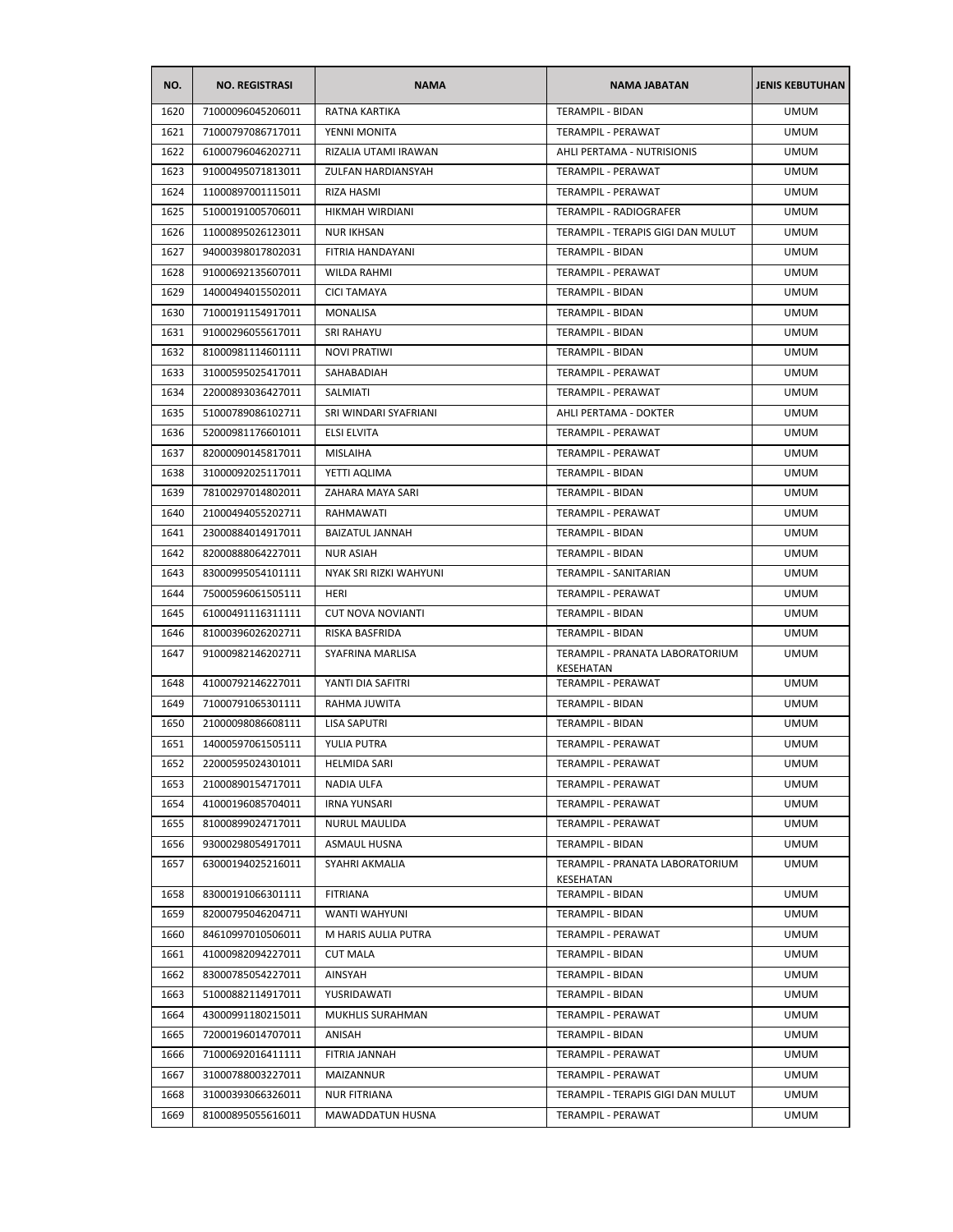| NO.  | <b>NO. REGISTRASI</b> | <b>NAMA</b>                | <b>NAMA JABATAN</b>           | <b>JENIS KEBUTUHAN</b> |
|------|-----------------------|----------------------------|-------------------------------|------------------------|
| 1670 | 31000390154101711     | <b>DWI SETIA NINGRUM</b>   | TERAMPIL - PERAWAT            | <b>UMUM</b>            |
| 1671 | 81000296007701711     | <b>DIAN RAHMAYUNI</b>      | TERAMPIL - PERAWAT            | <b>UMUM</b>            |
| 1672 | 32000397064717011     | <b>FITRIANI</b>            | TERAMPIL - BIDAN              | <b>UMUM</b>            |
| 1673 | 32000394094401111     | <b>MUNA FAHIRA</b>         | TERAMPIL - PERAWAT            | <b>UMUM</b>            |
| 1674 | 51000986074202711     | <b>NUR HAYATUN</b>         | TERAMPIL - PERAWAT            | <b>UMUM</b>            |
| 1675 | 62000690165401111     | <b>MIZANNA</b>             | TERAMPIL - PERAWAT            | <b>UMUM</b>            |
| 1676 | 11000793005906111     | RISNA RAHAYU               | TERAMPIL - PERAWAT            | <b>UMUM</b>            |
| 1677 | 72000494046117011     | LIZA YANI                  | TERAMPIL - PERAWAT            | <b>UMUM</b>            |
| 1678 | 92000092024202711     | LISA UMAMI                 | TERAMPIL - BIDAN              | <b>UMUM</b>            |
| 1679 | 55000782125418011     | MULINANDA                  | <b>TERAMPIL - BIDAN</b>       | <b>UMUM</b>            |
| 1680 | 62000989076817011     | NURHAFIDHAH                | TERAMPIL - PERAWAT            | <b>UMUM</b>            |
| 1681 | 61000492117906011     | AYU MURDIANA               | TERAMPIL - SANITARIAN         | <b>UMUM</b>            |
| 1682 | 31000892105301111     | RAYSA ZUWARNITA            | TERAMPIL - BIDAN              | <b>UMUM</b>            |
| 1683 | 62000982074516011     | <b>DIAN FEBRIANA</b>       | <b>TERAMPIL - NUTRISIONIS</b> | <b>UMUM</b>            |
| 1684 | 51000198086907011     | AGUSRINA                   | TERAMPIL - PERAWAT            | <b>UMUM</b>            |
| 1685 | 41000988075607011     | AGUSTINI, AMD. KEB         | TERAMPIL - BIDAN              | <b>UMUM</b>            |
| 1686 | 31000290145108111     | RAUDHATUL LISA             | AHLI PERTAMA - BIDAN          | <b>UMUM</b>            |
| 1687 | 81000390150807011     | AMIRULLAH                  | TERAMPIL - PERAWAT            | <b>UMUM</b>            |
| 1688 | 11000392075501111     | RAUDHATUL JANNAH           | TERAMPIL - PERAWAT            | <b>UMUM</b>            |
| 1689 | 12000196005427011     | <b>HAYATUN NUFUS</b>       | TERAMPIL - PERAWAT            | <b>UMUM</b>            |
| 1690 | 92000791096102711     | MARINA                     | TERAMPIL - PERAWAT            | <b>UMUM</b>            |
| 1691 | 91000591014326011     | <b>NUR AFNI</b>            | TERAMPIL - PERAWAT            | <b>UMUM</b>            |
| 1692 | 51000696025204111     | <b>MARHAMI</b>             | TERAMPIL - PERAWAT            | <b>UMUM</b>            |
| 1693 | 34000595085311111     | RIKA ANDRIA                | TERAMPIL - BIDAN              | <b>UMUM</b>            |
| 1694 | 31000696066501711     | <b>CUT HAURA NAYA</b>      | AHLI PERTAMA - NUTRISIONIS    | <b>UMUM</b>            |
| 1695 | 83000199084101111     | FARHANI                    | TERAMPIL - BIDAN              | <b>UMUM</b>            |
| 1696 | 52000396005916011     | <b>HUSNA</b>               | TERAMPIL - PERAWAT            | <b>UMUM</b>            |
| 1697 | 81000491155311111     | <b>ISTIA RAHMAH</b>        | AHLI PERTAMA - DOKTER         | <b>UMUM</b>            |
| 1698 | 31000197007808011     | MULU PURNAMA H.ZULKIFLI    | <b>TERAMPIL - BIDAN</b>       | <b>UMUM</b>            |
| 1699 | 21000988095518011     | <b>NURUL FITRIANI</b>      | <b>TERAMPIL - BIDAN</b>       | <b>UMUM</b>            |
| 1700 | 21000491196011111     | <b>CUT MAYA ULFA</b>       | TERAMPIL - BIDAN              | <b>UMUM</b>            |
| 1701 | 81000095071918011     | YUSRIADI                   | TERAMPIL - PERAWAT            | <b>UMUM</b>            |
| 1702 | 91000696044408111     | <b>MANNA FARHINA RAHMI</b> | <b>TERAMPIL - BIDAN</b>       | <b>UMUM</b>            |
| 1703 | 81000498064313011     | DENA AULIA                 | TERAMPIL - BIDAN              | <b>UMUM</b>            |
| 1704 | 33000494045401711     | LIA AFRIYANTI              | TERAMPIL - BIDAN              | <b>UMUM</b>            |
| 1705 | 42000991194205111     | INDRIANI                   | TERAMPIL - PERAWAT            | <b>UMUM</b>            |
| 1706 | 72000296074504111     | <b>JUNIDAR</b>             | TERAMPIL - PERAWAT            | <b>UMUM</b>            |
| 1707 | 71000296075227011     | <b>JULIANTI STR.KEB</b>    | TERAMPIL - BIDAN              | <b>UMUM</b>            |
| 1708 | 61000592185202711     | <b>NURBAITI</b>            | TERAMPIL - PERAWAT            | <b>UMUM</b>            |
| 1709 | 93000291034107111     | WARDIANA                   | TERAMPIL - BIDAN              | <b>UMUM</b>            |
| 1710 | 33000095074808011     | DARYANI                    | TERAMPIL - BIDAN              | <b>UMUM</b>            |
| 1711 | 81000895035018011     | MISKAWATI                  | TERAMPIL - PERAWAT            | <b>UMUM</b>            |
| 1712 | 51000197072807011     | KHAIRUL AZMI AMD.KEP       | TERAMPIL - PERAWAT            | <b>UMUM</b>            |
| 1713 | 14000998021505721     | ADDO PRASETYA              | TERAMPIL - PERAWAT            | <b>UMUM</b>            |
| 1714 | 81000696075501111     | NELI ANDRIANI              | TERAMPIL - BIDAN              | <b>UMUM</b>            |
| 1715 | 14000092117303711     | MARLINA                    | TERAMPIL - BIDAN              | <b>UMUM</b>            |
| 1716 | 42000980136206011     | AYU RAHAYU                 | TERAMPIL - BIDAN              | <b>UMUM</b>            |
| 1717 | 42000195046138021     | MEI MELVI HALOHO           | TERAMPIL - PERAWAT            | <b>UMUM</b>            |
| 1718 | 31000697007907011     | <b>CUT MIA MAULIDA</b>     | TERAMPIL - PERAWAT            | <b>UMUM</b>            |
| 1719 | 51000195056511011     | HAPIYAH                    | TERAMPIL - PERAWAT            | <b>UMUM</b>            |
| 1720 | 91000098054807011     | LIA ZAHARA                 | TERAMPIL - BIDAN              | <b>UMUM</b>            |
|      |                       |                            |                               |                        |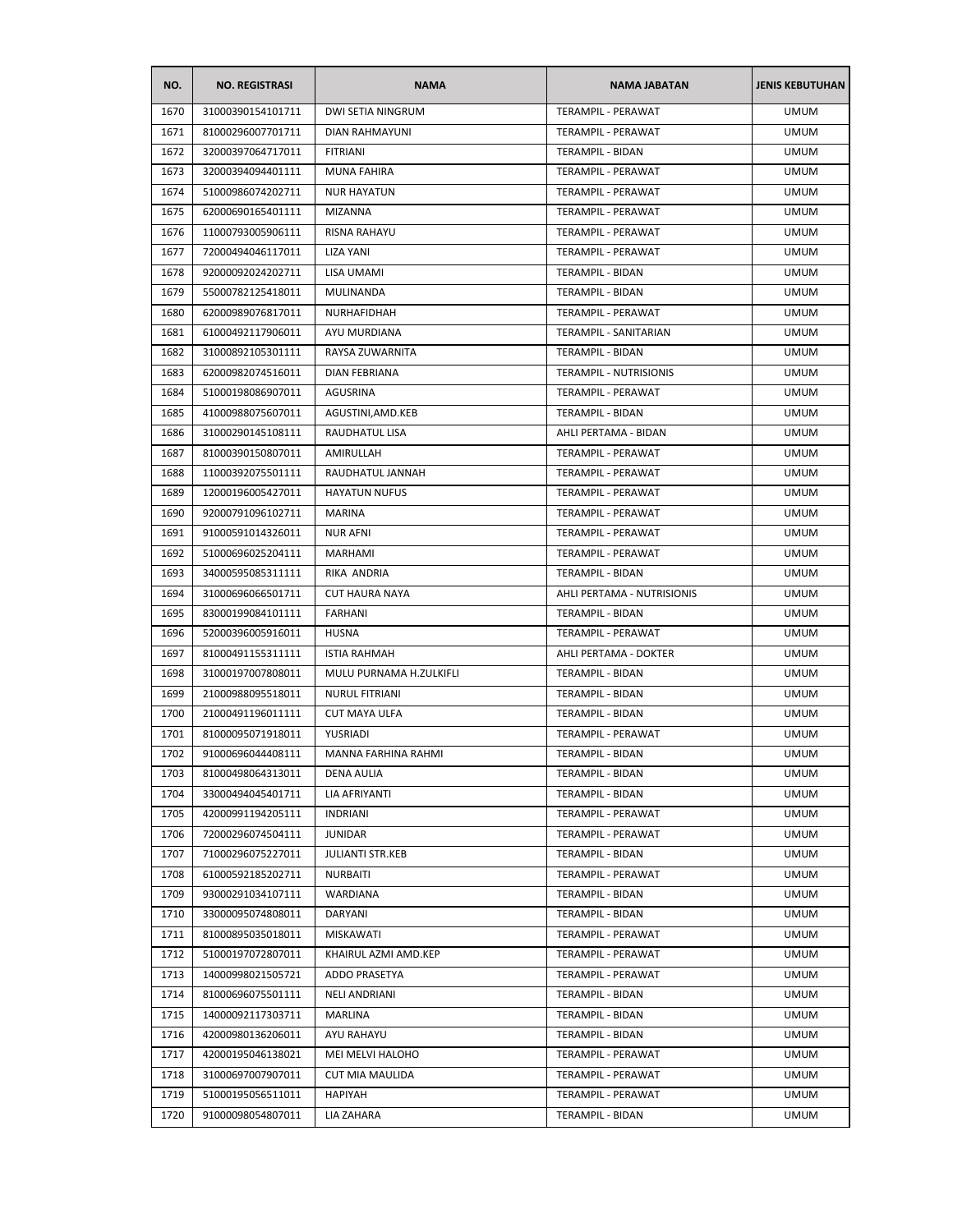| NO.  | <b>NO. REGISTRASI</b> | <b>NAMA</b>             | <b>NAMA JABATAN</b>                          | <b>JENIS KEBUTUHAN</b> |
|------|-----------------------|-------------------------|----------------------------------------------|------------------------|
| 1721 | 51000883065501111     | MAISYARAH               | <b>TERAMPIL - BIDAN</b>                      | <b>UMUM</b>            |
| 1722 | 11000492084717011     | DELFI MAULIANA          | <b>TERAMPIL - BIDAN</b>                      | <b>UMUM</b>            |
| 1723 | 63000985054701111     | <b>ITA UMAIRA</b>       | <b>TERAMPIL - BIDAN</b>                      | <b>UMUM</b>            |
| 1724 | 71000699045508011     | MAULIZA AULIA           | TERAMPIL - BIDAN                             | <b>UMUM</b>            |
| 1725 | 92000298065501111     | YENNI FITRIA            | TERAMPIL - BIDAN                             | <b>UMUM</b>            |
| 1726 | 84000696076202711     | LIA LESTARI             | TERAMPIL - PERAWAT                           | <b>UMUM</b>            |
| 1727 | 91000880107404111     | RAHMI MAULIDA           | TERAMPIL - BIDAN                             | <b>UMUM</b>            |
| 1728 | 61000395084206011     | MAHDALENA               | TERAMPIL - PERAWAT                           | <b>UMUM</b>            |
| 1729 | 32000398056504711     | DIAN FIRDAYANI, AMD.KEB | TERAMPIL - BIDAN                             | <b>UMUM</b>            |
| 1730 | 73000191066202711     | LAILA BIDA LAKZANA      | AHLI PERTAMA - DOKTER                        | <b>UMUM</b>            |
| 1731 | 12000898025328011     | NELISA                  | TERAMPIL - PEREKAM MEDIS                     | <b>UMUM</b>            |
| 1732 | 11000499086717011     | <b>RAHMATUN</b>         | TERAMPIL - BIDAN                             | <b>UMUM</b>            |
| 1733 | 31000893034201711     | ANNISA                  | TERAMPIL - PEREKAM MEDIS                     | <b>UMUM</b>            |
| 1734 | 52000892044202711     | <b>FERRALIA KIRANTI</b> | TERAMPIL - TERAPIS GIGI DAN MULUT            | <b>UMUM</b>            |
| 1735 | 21000499015807011     | <b>NOVITA</b>           | <b>TERAMPIL - BIDAN</b>                      | <b>UMUM</b>            |
| 1736 | 32000885082917011     | <b>AUVI MAULANA</b>     | TERAMPIL - PERAWAT                           | <b>UMUM</b>            |
| 1737 | 71000491007711111     | MULYANA                 | TERAMPIL - BIDAN                             | <b>UMUM</b>            |
| 1738 | 82000496074102711     | WIDYA ANGGRIANI         | TERAMPIL - BIDAN                             | <b>UMUM</b>            |
| 1739 | 12000095055517011     | <b>EKA NOVARITA</b>     | TERAMPIL - BIDAN                             | <b>UMUM</b>            |
| 1740 | 75000882036501711     | NURHASANAH              | TERAMPIL - PERAWAT                           | <b>UMUM</b>            |
| 1741 | 71000392194011111     | <b>RINA RAMONA</b>      | TERAMPIL - PRANATA LABORATORIUM<br>KESEHATAN | <b>UMUM</b>            |
| 1742 | 53000293006401111     | AULA IRHAMNA            | TERAMPIL - BIDAN                             | <b>UMUM</b>            |
| 1743 | 92000981126201711     | MIFTAHUL JANNAH         | TERAMPIL - BIDAN                             | <b>UMUM</b>            |
| 1744 | 13000980117606111     | WIWIK HARIKARTIKA, AMK  | TERAMPIL - BIDAN                             | <b>UMUM</b>            |
| 1745 | 82000887014217011     | <b>FITRIANI</b>         | TERAMPIL - PERAWAT                           | <b>UMUM</b>            |
| 1746 | 31000882135817011     | <b>ROSTINA</b>          | TERAMPIL - PERAWAT                           | <b>UMUM</b>            |
| 1747 | 11000593034317011     | <b>MUNIRA</b>           | TERAMPIL - PERAWAT                           | <b>UMUM</b>            |
| 1748 | 91000698015102711     | <b>RIKA</b>             | TERAMPIL - PERAWAT                           | <b>UMUM</b>            |
| 1749 | 12000291056518011     | YULIAR                  | TERAMPIL - BIDAN                             | <b>UMUM</b>            |
| 1750 | 11000795062527011     | <b>KHAIRIL MUTADIR</b>  | TERAMPIL - PERAWAT                           | <b>UMUM</b>            |
| 1751 | 32000194055208011     | <b>IDAWATI</b>          | <b>TERAMPIL - BIDAN</b>                      | <b>UMUM</b>            |
| 1752 | 61000199025606111     | LINDA PURNAMA SARI      | TERAMPIL - BIDAN                             | <b>UMUM</b>            |
| 1753 | 61000790124202711     | <b>ENY SULASTRI</b>     | TERAMPIL - PERAWAT                           | <b>UMUM</b>            |
| 1754 | 63000004007413081     | APRILIA WAHYUNINGSIH    | TERAMPIL - PERAWAT                           | <b>UMUM</b>            |
| 1755 | 71000291180511011     | <b>ARMIKA</b>           | TERAMPIL - PERAWAT                           | <b>UMUM</b>            |
| 1756 | 61000789066202711     | ELLY SEPTRIANI, AMD.KEP | TERAMPIL - PERAWAT                           | <b>UMUM</b>            |
| 1757 | 91000689090102711     | DONI SEPRIANSYAH        | <b>TERAMPIL - PERAWAT</b>                    | <b>UMUM</b>            |
| 1758 | 31000195034701111     | HUSNA                   | TERAMPIL - BIDAN                             | <b>UMUM</b>            |
| 1759 | 32000197006217011     | SAFRIANA                | TERAMPIL - PERAWAT                           | <b>UMUM</b>            |
| 1760 | 72000096084816011     | ZURAIDA                 | TERAMPIL - PERAWAT                           | <b>UMUM</b>            |
| 1761 | 41000499065611111     | JUMIATI                 | TERAMPIL - BIDAN                             | <b>UMUM</b>            |
| 1762 | 11000894075201711     | DINDA LESTARI           | TERAMPIL - BIDAN                             | <b>UMUM</b>            |
| 1763 | 14000883074227011     | <b>CUT ANA FITRI</b>    | AHLI PERTAMA - EPIDEMIOLOG                   | <b>UMUM</b>            |
| 1764 | 41000987055717011     | ANISATURRAHMI           | KESEHATAN<br>TERAMPIL - BIDAN                | <b>UMUM</b>            |
| 1765 | 31000595066202711     | NANDA YUNITA RUSLI      | TERAMPIL - BIDAN                             | <b>UMUM</b>            |
| 1766 | 85000780146203711     | TURIANTI DWI PUTRI      | TERAMPIL - BIDAN                             | <b>UMUM</b>            |
| 1767 | 41000194021202711     | APRIAN NUR RAMADHAN     | AHLI PERTAMA - DOKTER GIGI                   | <b>UMUM</b>            |
| 1768 | 21000493066011111     | <b>FITRIA FONNA</b>     | TERAMPIL - BIDAN                             | <b>UMUM</b>            |
| 1769 | 31000493044317011     |                         | TERAMPIL - BIDAN                             | <b>UMUM</b>            |
|      |                       | LISA ANDRIANI           |                                              |                        |
| 1770 | 51000296076200221     | YUNITA SARI SIREGAR     | TERAMPIL - BIDAN                             | <b>UMUM</b>            |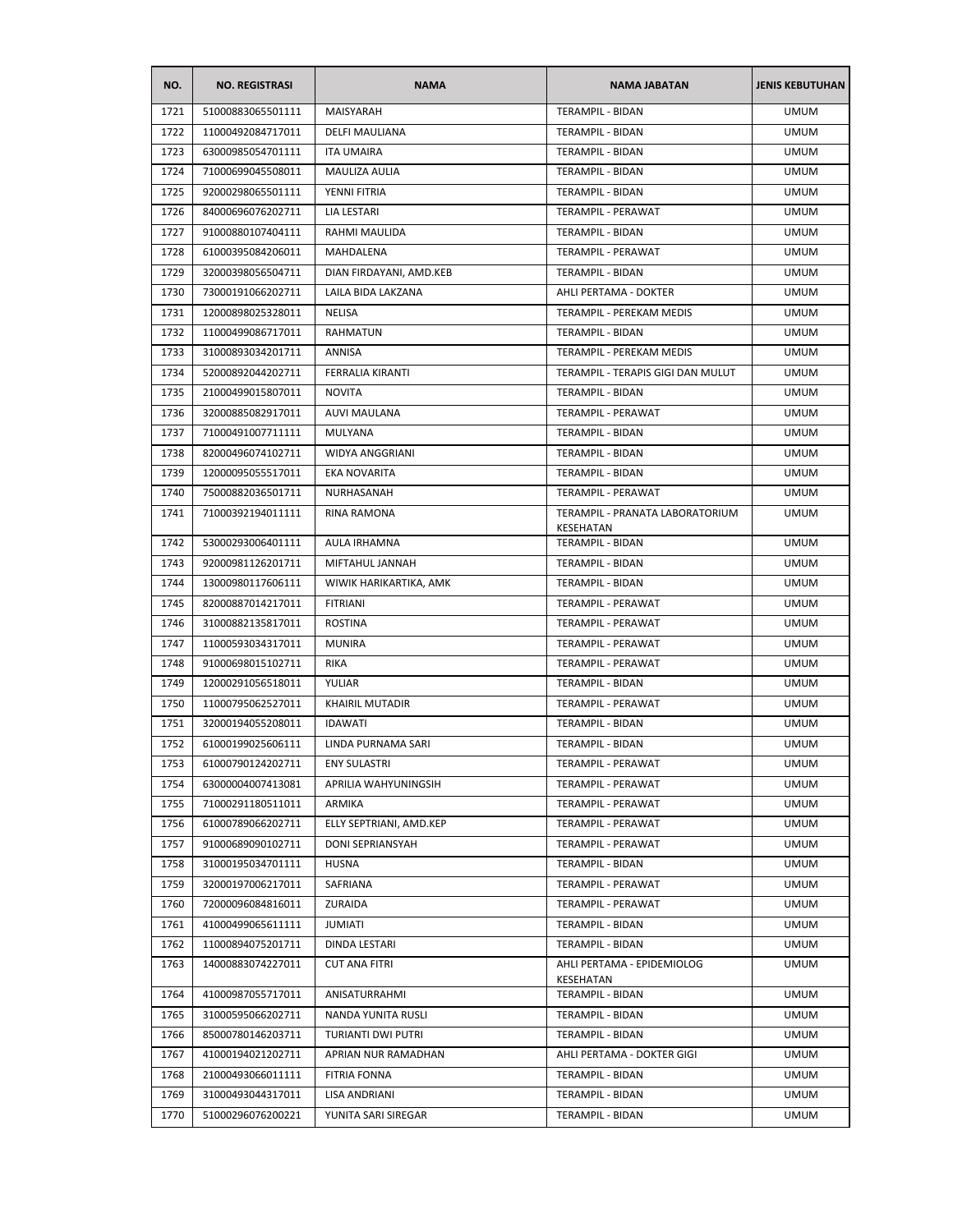| NO.  | <b>NO. REGISTRASI</b> | <b>NAMA</b>              | <b>NAMA JABATAN</b>                          | <b>JENIS KEBUTUHAN</b> |
|------|-----------------------|--------------------------|----------------------------------------------|------------------------|
| 1771 | 43000783096304711     | <b>MERI HANDAYANI</b>    | TERAMPIL - PERAWAT                           | <b>UMUM</b>            |
| 1772 | 71000194035518011     | NURMALIA                 | TERAMPIL - BIDAN                             | <b>UMUM</b>            |
| 1773 | 63000599044102711     | YOHANA MARTANTINA        | <b>TERAMPIL - PERAWAT</b>                    | <b>UMUM</b>            |
| 1774 | 11000098007906011     | YUSNITA                  | TERAMPIL - BIDAN                             | <b>UMUM</b>            |
| 1775 | 11000896014326011     | MIFTAHUL JANNAH          | TERAMPIL - PERAWAT                           | <b>UMUM</b>            |
| 1776 | 71000098026701711     | SISCA AMALIA             | TERAMPIL - BIDAN                             | <b>UMUM</b>            |
| 1777 | 92000493066306011     | MIFTAHUL JANNAH          | <b>TERAMPIL - PERAWAT</b>                    | <b>UMUM</b>            |
| 1778 | 62000095025016111     | MAHFUZAH                 | TERAMPIL - BIDAN                             | <b>UMUM</b>            |
| 1779 | 12000193076608011     | ZUMARA                   | TERAMPIL - BIDAN                             | <b>UMUM</b>            |
| 1780 | 32000098056606111     | SUSANTI                  | <b>TERAMPIL - BIDAN</b>                      | <b>UMUM</b>            |
| 1781 | 81000590146907011     | NURUL IDEKI              | TERAMPIL - PERAWAT                           | <b>UMUM</b>            |
| 1782 | 51000895024406011     | <b>MAINUR NIZAR</b>      | TERAMPIL - BIDAN                             | <b>UMUM</b>            |
| 1783 | 81000199015108111     | <b>MAULIDA YANTI</b>     | TERAMPIL - BIDAN                             | <b>UMUM</b>            |
| 1784 | 41000294024018011     | <b>SAFRIATUN</b>         | TERAMPIL - BIDAN                             | <b>UMUM</b>            |
| 1785 | 22000296074028011     | SAFRIANA                 | <b>TERAMPIL - BIDAN</b>                      | <b>UMUM</b>            |
| 1786 | 73000097005217011     | SRI WAHYUNI              | TERAMPIL - BIDAN                             | <b>UMUM</b>            |
| 1787 | 32000495075405721     | DARA MAYSARA             | TERAMPIL - BIDAN                             | <b>UMUM</b>            |
| 1788 | 11000096075327011     | KHAIRUNNISA              | TERAMPIL - BIDAN                             | <b>UMUM</b>            |
| 1789 | 83000195056418011     | FITRIA ANANDA            | TERAMPIL - BIDAN                             | <b>UMUM</b>            |
| 1790 | 95000695025204711     | MARSHANDA RAHMI          | TERAMPIL - PERAWAT                           | <b>UMUM</b>            |
| 1791 | 41000297094102711     | SAFRINA                  | TERAMPIL - PERAWAT                           | <b>UMUM</b>            |
| 1792 | 65000199055311111     | RITA HASRI MAULITA       | TERAMPIL - PERAWAT                           | <b>UMUM</b>            |
| 1793 | 43000791164021721     | TRIA NOVRIKA SARI        | TERAMPIL - BIDAN                             | <b>UMUM</b>            |
| 1794 | 67000091014501711     | YESI MANDASARI           | TERAMPIL - TERAPIS GIGI DAN MULUT            | <b>UMUM</b>            |
| 1795 | 72000687095102711     | RINA HARTINI, A.MD.KEP   | TERAMPIL - PERAWAT                           | <b>UMUM</b>            |
| 1796 | 44000293086303011     | <b>NURUL A'LA</b>        | TERAMPIL - BIDAN                             | <b>UMUM</b>            |
| 1797 | 12000892006101711     | AMINATUL WAHYUDA         | TERAMPIL - PERAWAT                           | <b>UMUM</b>            |
| 1798 | 62000096064202711     | USMAWATI                 | TERAMPIL - PERAWAT                           | <b>UMUM</b>            |
| 1799 | 22000591182102711     | <b>WAHYUDI</b>           | TERAMPIL - PERAWAT                           | <b>UMUM</b>            |
| 1800 | 11000198035217011     | <b>ISMAWATI</b>          | TERAMPIL - PERAWAT                           | <b>UMUM</b>            |
| 1801 | 34000695005301111     | FITRIHANUM               | TERAMPIL - PERAWAT                           | <b>UMUM</b>            |
| 1802 | 11000191164202711     | <b>ELIYANA</b>           | TERAMPIL - PERAWAT                           | <b>UMUM</b>            |
| 1803 | 51330987014218011     | LIA ISNANDA              | TERAMPIL - BIDAN                             | <b>UMUM</b>            |
| 1804 | 12000296066208121     | HALIDAH SIYAH LUBIS      | TERAMPIL - BIDAN                             | <b>UMUM</b>            |
| 1805 | 22000597054406011     | ZAIDATUN NISAK           | TERAMPIL - PRANATA LABORATORIUM<br>KESEHATAN | <b>UMUM</b>            |
| 1806 | 11000296074028011     | SAFRIANI                 | TERAMPIL - BIDAN                             | <b>UMUM</b>            |
| 1807 | 84000196074427011     | <b>NURUL FAJRI</b>       | TERAMPIL - BIDAN                             | <b>UMUM</b>            |
| 1808 | 71000884066102711     | <b>SUSANTI RAHMADINI</b> | TERAMPIL - PERAWAT                           | <b>UMUM</b>            |
| 1809 | 11000697096527011     | YULI SANTIA DARMA        | TERAMPIL - BIDAN                             | <b>UMUM</b>            |
| 1810 | 21000793044706011     | CUT TESHA RIZKIA ALIFA   | <b>TERAMPIL - ASISTEN APOTEKER</b>           | PENYANDANG             |
| 1811 | 51000796024317011     | HALIMATUSSA'DIAH         | <b>TERAMPIL - BIDAN</b>                      | <b>UMUM</b>            |
| 1812 | 61000690186708011     | <b>MUTIA ULFA</b>        | <b>TERAMPIL - BIDAN</b>                      | <b>UMUM</b>            |
| 1813 | 81000393055102711     | RISKI MARFIRAH           | TERAMPIL - PERAWAT                           | <b>UMUM</b>            |
| 1814 | 12000197046711111     | FATMAWATI                | TERAMPIL - BIDAN                             | <b>UMUM</b>            |
| 1815 | 81000498054501711     | SARAH RIZKIAH            | TERAMPIL - PERAWAT                           | <b>UMUM</b>            |
| 1816 | 33000295025701011     | SALMIATI                 | TERAMPIL - BIDAN                             | <b>UMUM</b>            |
| 1817 | 91000094025117011     | MULIANA                  | TERAMPIL - PERAWAT                           | <b>UMUM</b>            |
| 1818 | 11000498005318011     | INAYANTI                 | TERAMPIL - BIDAN                             | <b>UMUM</b>            |
| 1819 | 71000691156301111     | RIKA HAYATUNNUFUS        | TERAMPIL - BIDAN                             | <b>UMUM</b>            |
| 1820 | 11000691015108011     | IRMAYANTI                | TERAMPIL - BIDAN                             | <b>UMUM</b>            |
| 1821 | 11000590144601111     | RATNASARI                | TERAMPIL - BIDAN                             | <b>UMUM</b>            |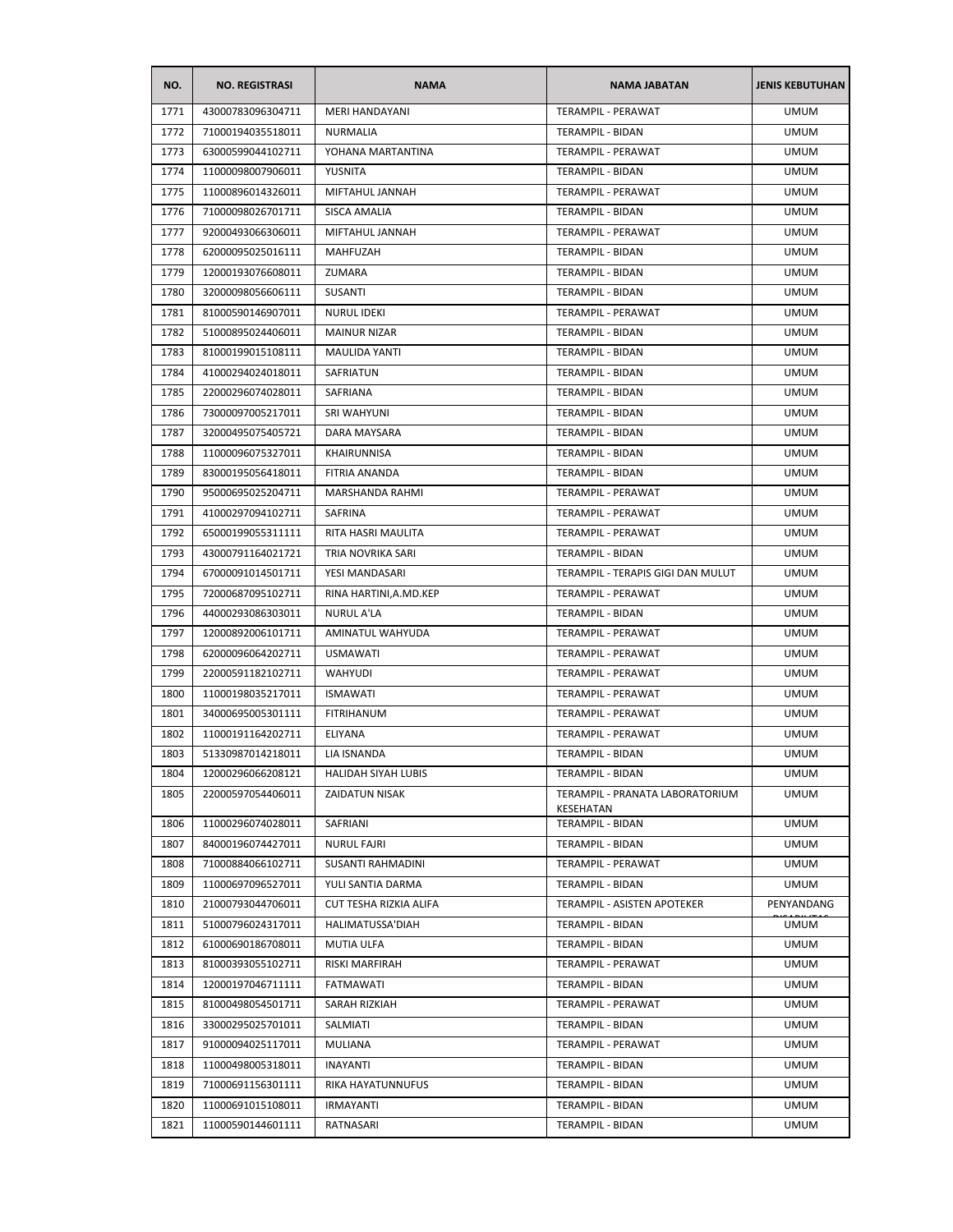| NO.  | <b>NO. REGISTRASI</b> | <b>NAMA</b>                      | <b>NAMA JABATAN</b>                     | <b>JENIS KEBUTUHAN</b> |
|------|-----------------------|----------------------------------|-----------------------------------------|------------------------|
| 1822 | 41000394025311111     | LIA SUWARNI                      | TERAMPIL - BIDAN                        | <b>UMUM</b>            |
| 1823 | 51000785044202711     | RISKAWANI                        | TERAMPIL - FISIOTERAPIS                 | <b>UMUM</b>            |
| 1824 | 12000594006018011     | <b>SUFLI YETY</b>                | TERAMPIL - BIDAN                        | <b>UMUM</b>            |
| 1825 | 71000293065204111     | MAYA ULFAHMI                     | TERAMPIL - BIDAN                        | <b>UMUM</b>            |
| 1826 | 34000895056706011     | <b>BUNGA ANNISA</b>              | TERAMPIL - PERAWAT                      | <b>UMUM</b>            |
| 1827 | 71000096026907011     | KHAIRUNNISA                      | TERAMPIL - BIDAN                        | <b>UMUM</b>            |
| 1828 | 42000891005107011     | <b>ANISA UTAIRAH</b>             | TERAMPIL - BIDAN                        | <b>UMUM</b>            |
| 1829 | 51000982175307011     | <b>JUMMIATI</b>                  | TERAMPIL - BIDAN                        | <b>UMUM</b>            |
| 1830 | 11000881165808011     | MELANI                           | TERAMPIL - BIDAN                        | <b>UMUM</b>            |
| 1831 | 41000798066708111     | <b>MASNUR</b>                    | TERAMPIL - BIDAN                        | <b>UMUM</b>            |
| 1832 | 71000092066716011     | <b>HIDAYATI</b>                  | TERAMPIL - PERAWAT                      | <b>UMUM</b>            |
| 1833 | 11000986066326011     | <b>NORA</b>                      | TERAMPIL - BIDAN                        | <b>UMUM</b>            |
| 1834 | 31000099042211111     | AZIZI                            | TERAMPIL - PERAWAT                      | <b>UMUM</b>            |
| 1835 | 54000780176105011     | MUTIA RASMILA                    | TERAMPIL - PERAWAT                      | <b>UMUM</b>            |
| 1836 | 21000297096403711     | DRG. FENNY FATMAWATI             | AHLI PERTAMA - DOKTER GIGI              | <b>UMUM</b>            |
| 1837 | 11000394015327011     | <b>MONA SARI</b>                 | TERAMPIL - BIDAN                        | <b>UMUM</b>            |
| 1838 | 52000093034517011     | <b>NURUL FAHMI</b>               | TERAMPIL - BIDAN                        | <b>UMUM</b>            |
| 1839 | 41000982175401111     | NORA IKHWANA                     | TERAMPIL - PRANATA LABORATORIUM         | <b>UMUM</b>            |
|      |                       |                                  | KESEHATAN                               |                        |
| 1840 | 11000884046027011     | RACHMI DARMIA                    | AHLI PERTAMA - DOKTER                   | <b>UMUM</b>            |
| 1841 | 11000196036317011     | RAIHAN NURAKMA                   | TERAMPIL - BIDAN                        | <b>UMUM</b>            |
| 1842 | 92000796016917011     | <b>NORA AMELIA</b>               | TERAMPIL - TERAPIS GIGI DAN MULUT       | <b>UMUM</b>            |
| 1843 | 33000192105703011     | NURFADILLAH, A. MD. KEB          | TERAMPIL - BIDAN                        | <b>UMUM</b>            |
| 1844 | 61000197074711111     | <b>IKLIMA</b>                    | TERAMPIL - BIDAN                        | <b>UMUM</b>            |
| 1845 | 15220987014103711     | <b>MELA OKTA DEWI</b>            | TERAMPIL - BIDAN                        | <b>UMUM</b>            |
| 1846 | 32000099094808011     | ANITA ZAHARA                     | TERAMPIL - BIDAN                        | <b>UMUM</b>            |
| 1847 | 61000091107717011     | DIATUL MUNA                      | TERAMPIL - BIDAN                        | <b>UMUM</b>            |
| 1848 | 91000199066707011     | MIFTAHUL JANNAH                  | TERAMPIL - PERAWAT                      | <b>UMUM</b>            |
| 1849 | 31000490154101111     | ASMAUL HUSNA                     | TERAMPIL - BIDAN                        | <b>UMUM</b>            |
| 1850 | 71000493046102111     | <b>WILYAM MURSYIDA</b>           | TERAMPIL - BIDAN                        | <b>UMUM</b>            |
| 1851 | 81000092074807011     | LIZA LAZWANI                     | TERAMPIL - BIDAN                        | <b>UMUM</b>            |
| 1852 | 91000992035511111     | NURUL HASMA                      | <b>TERAMPIL - BIDAN</b>                 | <b>UMUM</b>            |
| 1853 | 81000988024311111     | INTANI DWI AGUSTIN, S.FARM., APT | AHLI PERTAMA - APOTEKER                 | <b>UMUM</b>            |
| 1854 | 61000499014201711     | ULFAH MAULIDA                    | TERAMPIL - PERAWAT                      | UMUM                   |
| 1855 | 11000291194817011     | SRI SURYANI                      | TERAMPIL - PERAWAT                      | <b>UMUM</b>            |
| 1856 | 72000599012205111     | <b>DEDI MUNANDAR</b>             | TERAMPIL - PERAWAT                      | <b>UMUM</b>            |
| 1857 | 61000880135108011     | <b>NURITA</b>                    | TERAMPIL - BIDAN                        | <b>UMUM</b>            |
| 1858 | 84000397005202011     | YULI ASTUTI                      | TERAMPIL - BIDAN                        | <b>UMUM</b>            |
| 1859 | 71000290144801711     | RAUDHATUL JANNAH                 | TERAMPIL - BIDAN                        | <b>UMUM</b>            |
| 1860 | 10100592117427011     | ASLINDA                          | TERAMPIL - BIDAN                        | <b>UMUM</b>            |
| 1861 | 41000290154517011     | <b>NOVITA DEVI</b>               | TERAMPIL - PERAWAT                      | <b>UMUM</b>            |
| 1862 | 21000390176114011     | RATNA SARI                       | TERAMPIL - BIDAN                        | <b>UMUM</b>            |
| 1863 | 46000396054703011     | SARI WAHYUNI, AM.KEB             | TERAMPIL - BIDAN                        | <b>UMUM</b>            |
| 1864 | 72000889085917011     | FITRIANI                         | TERAMPIL - PERAWAT                      | <b>UMUM</b>            |
| 1865 | 11000092196708011     | MAUDI YUSMINA                    | TERAMPIL - PERAWAT                      | <b>UMUM</b>            |
| 1866 | 81000091034208011     | HANORA TUDDINIAATI, AM. KEB      | TERAMPIL - BIDAN                        | <b>UMUM</b>            |
| 1867 | 31000791094317011     | ANITA AULIA                      | TERAMPIL - PERAWAT                      | <b>UMUM</b>            |
| 1868 | 11000782175306011     | <b>NURISMI</b>                   | AHLI PERTAMA - EPIDEMIOLOG<br>KESEHATAN | <b>UMUM</b>            |
| 1869 | 61000096035501711     | SALMA YETI                       | TERAMPIL - BIDAN                        | <b>UMUM</b>            |
| 1870 | 32000395044101111     | IKHWANI                          | TERAMPIL - PERAWAT                      | <b>UMUM</b>            |
| 1871 | 21000391134711111     | NOFA SAFITRI                     | TERAMPIL - BIDAN                        | <b>UMUM</b>            |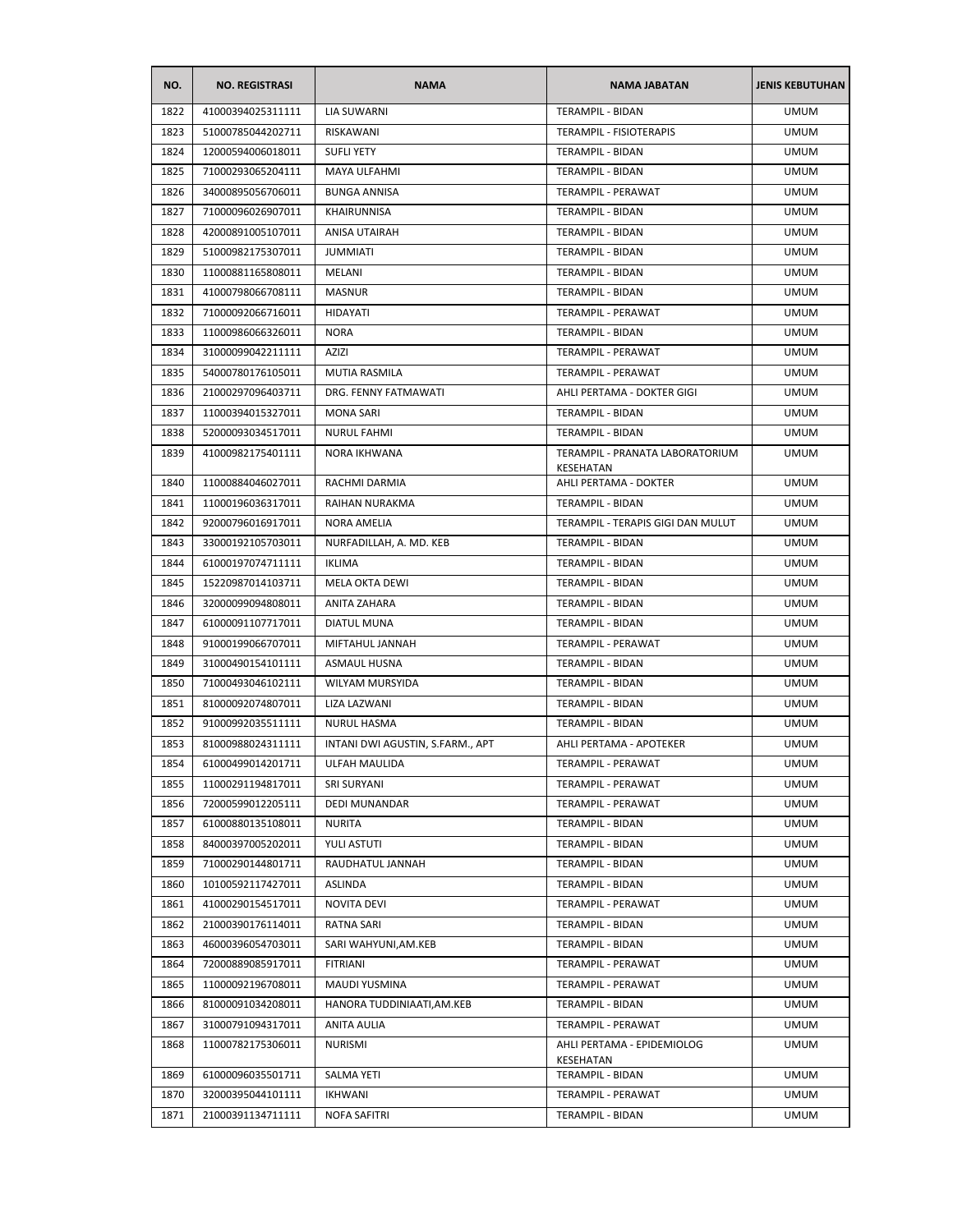| NO.  | <b>NO. REGISTRASI</b> | <b>NAMA</b>            | <b>NAMA JABATAN</b>               | <b>JENIS KEBUTUHAN</b> |
|------|-----------------------|------------------------|-----------------------------------|------------------------|
| 1872 | 51000497054404711     | <b>ELLY JULIANA</b>    | <b>TERAMPIL - BIDAN</b>           | <b>UMUM</b>            |
| 1873 | 91000795005108011     | HASMITA                | TERAMPIL - BIDAN                  | <b>UMUM</b>            |
| 1874 | 93000092106701111     | <b>ROSNITA</b>         | <b>TERAMPIL - BIDAN</b>           | <b>UMUM</b>            |
| 1875 | 82000291016208011     | NADIA IRAWATI          | TERAMPIL - BIDAN                  | <b>UMUM</b>            |
| 1876 | 43000999065317011     | NURMASYITAH            | TERAMPIL - BIDAN                  | <b>UMUM</b>            |
| 1877 | 51000981134202711     | ORSALADISA ABERLIN     | TERAMPIL - PERAWAT                | <b>UMUM</b>            |
| 1878 | 91000192074107111     | PUTRIANA ANJARSARI     | TERAMPIL - BIDAN                  | <b>UMUM</b>            |
| 1879 | 72000492124817011     | SRI RAHMAWATI          | TERAMPIL - PERAWAT                | <b>UMUM</b>            |
| 1880 | 32000984056407011     | MUTIA WAHYUNI          | TERAMPIL - PERAWAT                | <b>UMUM</b>            |
| 1881 | 61000697045807011     | LIA DARWITA            | TERAMPIL - BIDAN                  | <b>UMUM</b>            |
| 1882 | 71000090194927011     | ASMAWATI               | TERAMPIL - BIDAN                  | <b>UMUM</b>            |
| 1883 | 10300397014901111     | MELISA                 | TERAMPIL - PERAWAT                | <b>UMUM</b>            |
| 1884 | 92000891014506011     | <b>NURUL HUSNA</b>     | <b>TERAMPIL - PERAWAT</b>         | <b>UMUM</b>            |
| 1885 | 81000592146917011     | RITA FITRIA            | TERAMPIL - BIDAN                  | <b>UMUM</b>            |
| 1886 | 71000798055202711     | DINA RISKA AGUSTIA     | TERAMPIL - PERAWAT                | <b>UMUM</b>            |
| 1887 | 42000095045607011     | <b>MERISKA AYUNI</b>   | <b>TERAMPIL - BIDAN</b>           | <b>UMUM</b>            |
| 1888 | 91000880186906011     | MAULIZA HUSNA          | TERAMPIL - BIDAN                  | <b>UMUM</b>            |
| 1889 | 61000493094716011     | YENI MARLINA           | <b>TERAMPIL - PERAWAT</b>         | <b>UMUM</b>            |
| 1890 | 95000006086204711     | DEDA NUR SAJIDA HERZA  | TERAMPIL - PERAWAT                | <b>UMUM</b>            |
| 1891 | 82000690135202711     | FAREKHA AKHLIMA SHARA  | TERAMPIL - PERAWAT                | <b>UMUM</b>            |
| 1892 | 15000882014406011     | ERNA YUFLIANTI         | TERAMPIL - PERAWAT                | <b>UMUM</b>            |
| 1893 | 62000193014608111     | <b>IRIANTI</b>         | TERAMPIL - BIDAN                  | <b>UMUM</b>            |
| 1894 | 12000592015107111     | <b>ELSA DARA</b>       | TERAMPIL - BIDAN                  | <b>UMUM</b>            |
| 1895 | 34000193064311111     | <b>FAIRUZI SAPUTRI</b> | TERAMPIL - BIDAN                  | <b>UMUM</b>            |
| 1896 | 41000490156218011     | NURMASYITAH            | TERAMPIL - BIDAN                  | <b>UMUM</b>            |
| 1897 | 11000296065516011     | ARNILA JUNITA RAHMAH   | TERAMPIL - BIDAN                  | <b>UMUM</b>            |
| 1898 | 11000790165901711     | UKHTAH MAISARAH        | TERAMPIL - BIDAN                  | <b>UMUM</b>            |
| 1899 | 32000996007104711     | SRI SURYA WULAN SARI   | TERAMPIL - PERAWAT                | <b>UMUM</b>            |
| 1900 | 21000980174037011     | RAHMATUL AMANI         | TERAMPIL - BIDAN                  | <b>UMUM</b>            |
| 1901 | 22000498006706011     | PUTRI AGUSTINA         | TERAMPIL - PERAWAT                | <b>UMUM</b>            |
| 1902 | 12000494011706011     | MUHAMMAD ARKHAM        | TERAMPIL - PERAWAT                | <b>UMUM</b>            |
| 1903 | 91000790116508111     | RISTA ZAHARA           | <b>TERAMPIL - BIDAN</b>           | <b>UMUM</b>            |
| 1904 | 31000891046901111     | <b>WINA FITRI</b>      | <b>TERAMPIL - PERAWAT</b>         | <b>UMUM</b>            |
| 1905 | 41000795006808111     | NURZAHARA              | TERAMPIL - BIDAN                  | <b>UMUM</b>            |
| 1906 | 11000798086317011     | DARMI YANTI            | TERAMPIL - BIDAN                  | <b>UMUM</b>            |
| 1907 | 51000296025817011     | LILIS ANDRIANI         | TERAMPIL - BIDAN                  | <b>UMUM</b>            |
| 1908 | 97000497005617011     | ZAHRATUL MAWADDAH      | TERAMPIL - PERAWAT                | <b>UMUM</b>            |
| 1909 | 33000493025203711     | <b>NANDA SUKMA</b>     | TERAMPIL - BIDAN                  | <b>UMUM</b>            |
| 1910 | 31000394054802111     | MAILISSA               | TERAMPIL - PERAWAT                | <b>UMUM</b>            |
| 1911 | 42000982195506011     | NINDI FARADINA         | TERAMPIL - PERAWAT                | <b>UMUM</b>            |
| 1912 | 72000998055706011     | DINA AJRINA            | TERAMPIL - PERAWAT                | <b>UMUM</b>            |
| 1913 | 62000798075913011     | <b>PUSPITA SARI</b>    | TERAMPIL - BIDAN                  | <b>UMUM</b>            |
| 1914 | 71000980144204111     | LIA DEVIKA MUSLIANDA   | TERAMPIL - PERAWAT                | <b>UMUM</b>            |
| 1915 | 31000092006104111     | LAILA SARWATI          | TERAMPIL - PERAWAT                | <b>UMUM</b>            |
| 1916 | 94000292045507111     | MAHLINA                | TERAMPIL - BIDAN                  | <b>UMUM</b>            |
| 1917 | 51000983007501111     | <b>DEVI ARIESSA</b>    | TERAMPIL - BIDAN                  | <b>UMUM</b>            |
| 1918 | 71000697030108011     | MUHAMMAD IKHSAN        | TERAMPIL - TERAPIS GIGI DAN MULUT | <b>UMUM</b>            |
| 1919 | 62000981130418011     | <b>MARTUNIS</b>        | TERAMPIL - PERAWAT                | <b>UMUM</b>            |
| 1920 | 91000885066308011     | AMNA MARSA NOVA        | TERAMPIL - BIDAN                  | <b>UMUM</b>            |
| 1921 | 42000781116202711     | <b>NOVI YUSANTI</b>    | TERAMPIL - PERAWAT                | <b>UMUM</b>            |
| 1922 | 11000299046418011     | RICA ANDALIA           | TERAMPIL - BIDAN                  | <b>UMUM</b>            |
|      |                       |                        |                                   |                        |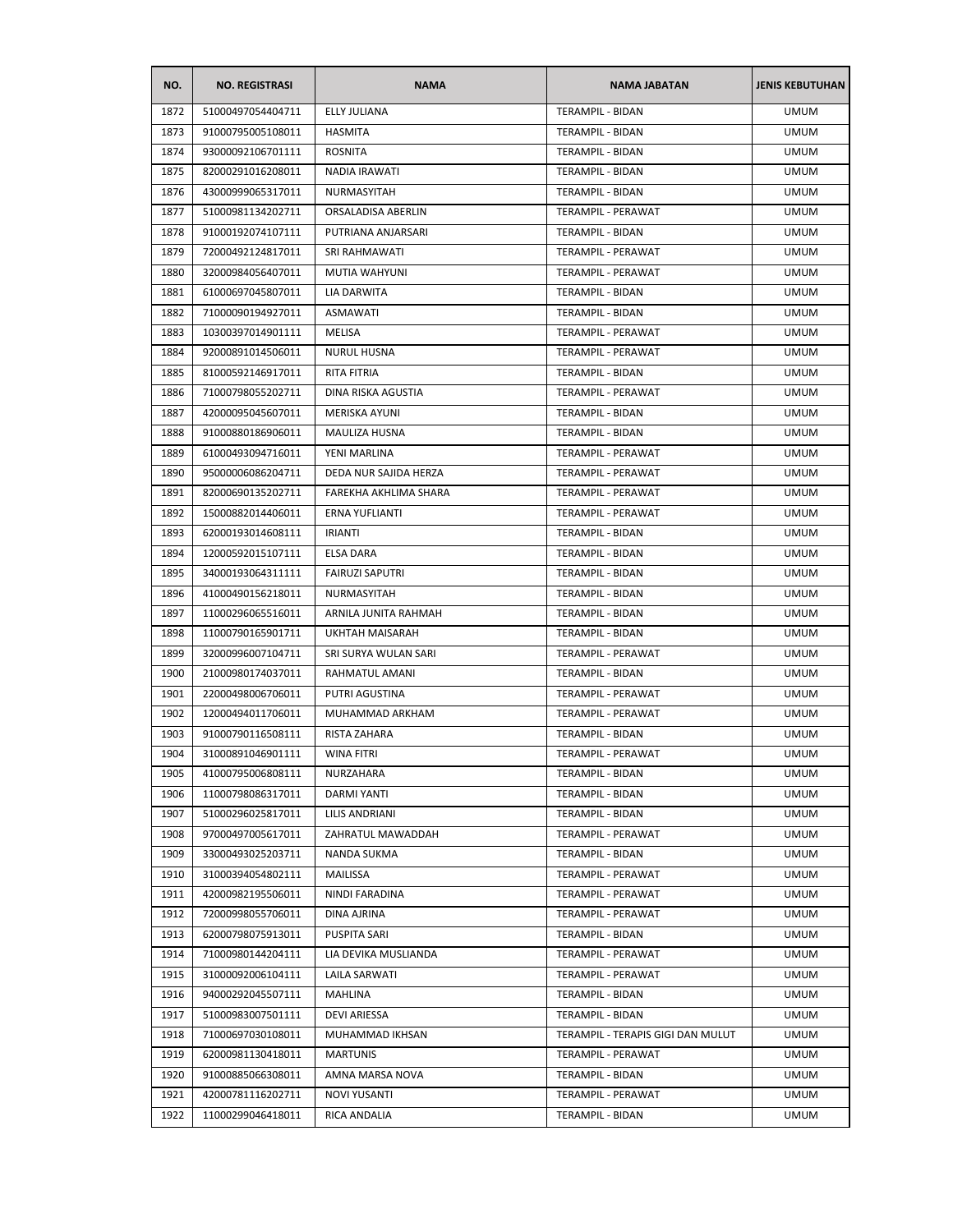| NO.  | <b>NO. REGISTRASI</b> | <b>NAMA</b>               | <b>NAMA JABATAN</b>           | <b>JENIS KEBUTUHAN</b> |
|------|-----------------------|---------------------------|-------------------------------|------------------------|
| 1923 | 31000493045901111     | <b>PUTRI MALINI</b>       | <b>TERAMPIL - BIDAN</b>       | <b>UMUM</b>            |
| 1924 | 11000093006901111     | <b>HUSNA</b>              | <b>TERAMPIL - BIDAN</b>       | <b>UMUM</b>            |
| 1925 | 52000398054808111     | <b>NURJANI</b>            | TERAMPIL - BIDAN              | <b>UMUM</b>            |
| 1926 | 61000296075101711     | SURIYATI                  | <b>TERAMPIL - BIDAN</b>       | <b>UMUM</b>            |
| 1927 | 11000098016311111     | RIZKA AFRIANI             | TERAMPIL - BIDAN              | <b>UMUM</b>            |
| 1928 | 91000793046202711     | TRI ADE MARVIRA           | TERAMPIL - BIDAN              | <b>UMUM</b>            |
| 1929 | 71000982086901711     | <b>DEVI YULIANA</b>       | <b>TERAMPIL - SANITARIAN</b>  | <b>UMUM</b>            |
| 1930 | 81000092026617011     | RENI ANDAYANI             | <b>TERAMPIL - BIDAN</b>       | <b>UMUM</b>            |
| 1931 | 52000293094408111     | <b>NUR ALIAH</b>          | TERAMPIL - BIDAN              | <b>UMUM</b>            |
| 1932 | 91000297006718011     | DITA KARINASARI           | TERAMPIL - BIDAN              | <b>UMUM</b>            |
| 1933 | 52000194044011111     | <b>DEWI SUSANTI</b>       | TERAMPIL - BIDAN              | <b>UMUM</b>            |
| 1934 | 44000982125527011     | NURMALAWATI               | TERAMPIL - BIDAN              | <b>UMUM</b>            |
| 1935 | 11000598074606011     | SARAH MUNADIA             | TERAMPIL - PERAWAT            | <b>UMUM</b>            |
| 1936 | 74000093054016011     | LILIS SURYANI             | <b>TERAMPIL - SANITARIAN</b>  | <b>UMUM</b>            |
| 1937 | 91000390132101711     | WAHYU ZUTIANDA            | AHLI PERTAMA - DOKTER         | <b>UMUM</b>            |
| 1938 | 52000688034102711     | MARDIANA                  | TERAMPIL - PERAWAT            | <b>UMUM</b>            |
| 1939 | 63000294085317011     | <b>NURUL FAJAR</b>        | TERAMPIL - BIDAN              | <b>UMUM</b>            |
| 1940 | 62000895006206111     | RIDHA MAUTIA              | TERAMPIL - BIDAN              | <b>UMUM</b>            |
| 1941 | 41000694092418011     | AL RAZI WARDIAN           | <b>TERAMPIL - PERAWAT</b>     | <b>UMUM</b>            |
| 1942 | 11000692176617011     | LINDA RAHMADANI           | TERAMPIL - PERAWAT            | <b>UMUM</b>            |
| 1943 | 51000097025716011     | <b>RIZA HARTATI</b>       | TERAMPIL - PERAWAT            | <b>UMUM</b>            |
| 1944 | 12000888094601111     | WARDANI                   | TERAMPIL - BIDAN              | <b>UMUM</b>            |
| 1945 | 31000192086617011     | SYAMSIDAR                 | TERAMPIL - BIDAN              | <b>UMUM</b>            |
| 1946 | 31000196084901711     | YUNI ULLYA                | TERAMPIL - PERAWAT            | <b>UMUM</b>            |
| 1947 | 42000195025203711     | NILAWATI                  | TERAMPIL - BIDAN              | <b>UMUM</b>            |
| 1948 | 11000097045016011     | DEVI NOVITA SARI          | TERAMPIL - BIDAN              | <b>UMUM</b>            |
| 1949 | 23000792185907011     | NURUL ZAHARAINI           | TERAMPIL - PERAWAT            | <b>UMUM</b>            |
| 1950 | 62000698006126011     | <b>NURAFNI</b>            | <b>TERAMPIL - NUTRISIONIS</b> | <b>UMUM</b>            |
| 1951 | 73000297016402011     | KARMILA NINGSIH           | TERAMPIL - BIDAN              | <b>UMUM</b>            |
| 1952 | 52000893055102711     | AYU PURNAMA NINGSIH       | TERAMPIL - PERAWAT            | <b>UMUM</b>            |
| 1953 | 82000895035307011     | RISKA HAFILDA             | TERAMPIL - PERAWAT            | <b>UMUM</b>            |
| 1954 | 11000799034607011     | MAULIDIA SEPTIANI         | TERAMPIL - PERAWAT            | <b>UMUM</b>            |
| 1955 | 81000693071217011     | <b>USMAN</b>              | <b>TERAMPIL - PERAWAT</b>     | <b>UMUM</b>            |
| 1956 | 64000789066216011     | NAINA ZULINDA             | TERAMPIL - PERAWAT            | <b>UMUM</b>            |
| 1957 | 21000391196608011     | <b>NOVA FITRIANI</b>      | TERAMPIL - PERAWAT            | <b>UMUM</b>            |
| 1958 | 91000691072905011     | T. FADWAN                 | TERAMPIL - PERAWAT            | <b>UMUM</b>            |
| 1959 | 32000895007501111     | RIKA SILVIA               | TERAMPIL - PERAWAT            | <b>UMUM</b>            |
| 1960 | 52000491050711111     | MUHAMMAD FAJRUL           | TERAMPIL - PERAWAT            | <b>UMUM</b>            |
| 1961 | 32000391125101111     | NURHASANAH                | TERAMPIL - BIDAN              | <b>UMUM</b>            |
| 1962 | 62000692185311111     | MASYITAH                  | TERAMPIL - PERAWAT            | <b>UMUM</b>            |
| 1963 | 44000795041307041     | KURNIAWAN SYAHPUTRA       | TERAMPIL - PERAWAT            | <b>UMUM</b>            |
| 1964 | 74000597045807011     | YULIA SARI                | <b>TERAMPIL - BIDAN</b>       | <b>UMUM</b>            |
| 1965 | 21000592151701111     | <b>DIMAS PUTRAYUNI</b>    | TERAMPIL - PERAWAT            | <b>UMUM</b>            |
| 1966 | 81000399044416011     | CUT RINA ALFIANI          | AHLI PERTAMA - DOKTER         | <b>UMUM</b>            |
| 1967 | 11000891046301011     | DIAN ANDRIANI             | AHLI PERTAMA - NUTRISIONIS    | <b>UMUM</b>            |
| 1968 | 12000398031714011     | RONNY TRI PUTRA PALENDENG | TERAMPIL - RADIOGRAFER        | <b>UMUM</b>            |
| 1969 | 16000594095111721     | AISYAH APRILIA BAKO       | TERAMPIL - BIDAN              | <b>UMUM</b>            |
| 1970 | 81000899006701111     | MURNIATI FATMA            | TERAMPIL - PERAWAT            | <b>UMUM</b>            |
| 1971 | 81000982054101111     | RITA HERIZA               | TERAMPIL - BIDAN              | <b>UMUM</b>            |
| 1972 | 11000881155902111     | SAMSINAR                  | TERAMPIL - PERAWAT            | <b>UMUM</b>            |
| 1973 | 61000695075303711     | RISDA MARDIANA            | TERAMPIL - BIDAN              | <b>UMUM</b>            |
|      |                       |                           |                               |                        |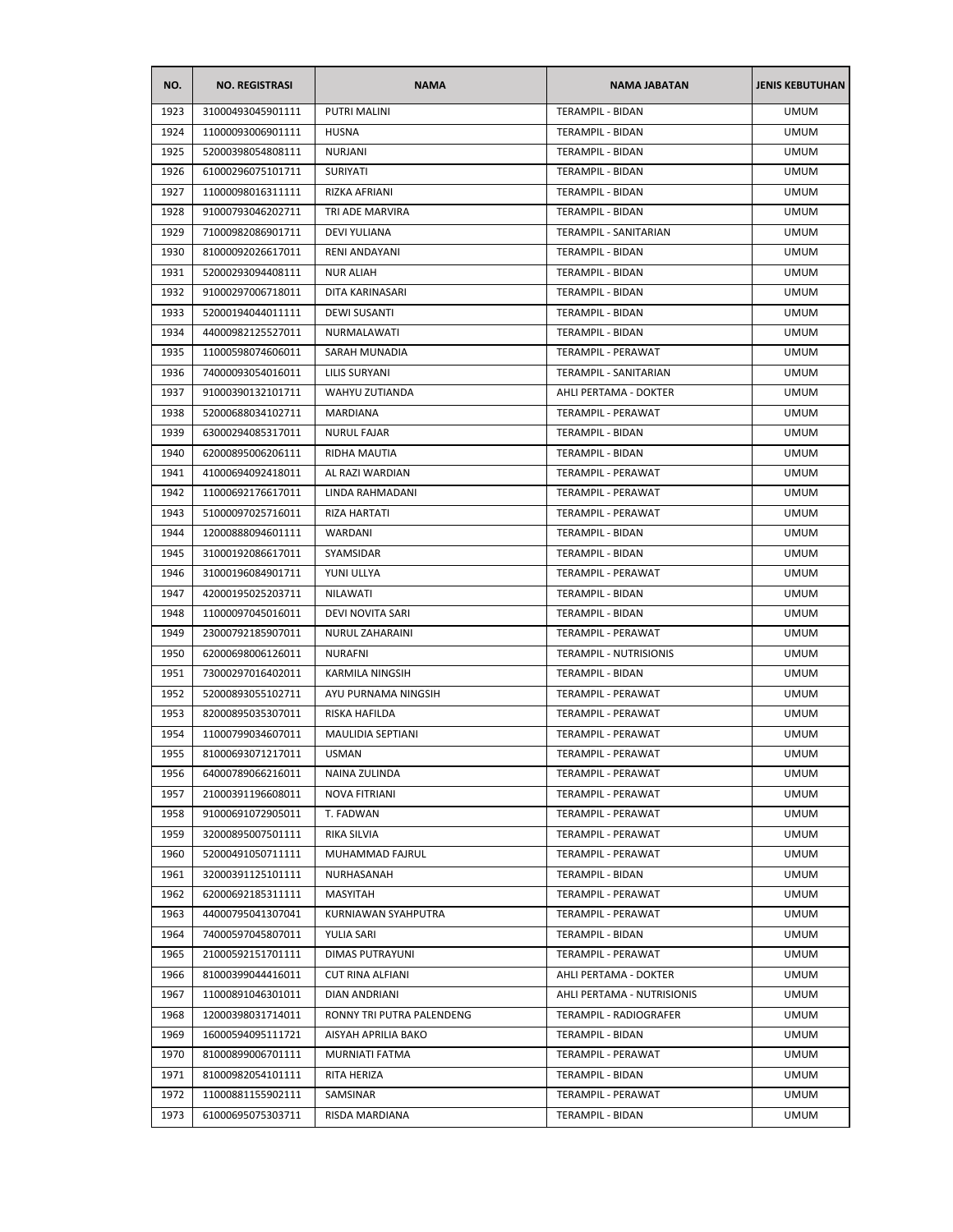| NO.  | <b>NO. REGISTRASI</b> | <b>NAMA</b>              | <b>NAMA JABATAN</b>                         | <b>JENIS KEBUTUHAN</b> |
|------|-----------------------|--------------------------|---------------------------------------------|------------------------|
| 1974 | 81000398026417011     | <b>INTAN ROVIANI</b>     | <b>TERAMPIL - BIDAN</b>                     | <b>UMUM</b>            |
| 1975 | 61000499036901111     | YUNITA                   | TERAMPIL - BIDAN                            | <b>UMUM</b>            |
| 1976 | 81000490135608011     | NIKMA HUMAIRA            | TERAMPIL - PERAWAT                          | <b>UMUM</b>            |
| 1977 | 21000691186711111     | <b>UCI SAFIRA</b>        | TERAMPIL - BIDAN                            | <b>UMUM</b>            |
| 1978 | 37000682117707011     | ELIDARWATI               | TERAMPIL - PERAWAT                          | <b>UMUM</b>            |
| 1979 | 61000099025204111     | <b>MAIMUNAH</b>          | TERAMPIL - PERAWAT                          | <b>UMUM</b>            |
| 1980 | 31000983024208111     | <b>MISNAIYAH</b>         | TERAMPIL - BIDAN                            | <b>UMUM</b>            |
| 1981 | 92000499095701711     | <b>HAFNIDAR</b>          | TERAMPIL - BIDAN                            | <b>UMUM</b>            |
| 1982 | 81000786007617011     | ERLINA                   | TERAMPIL - PERAWAT                          | <b>UMUM</b>            |
| 1983 | 21000399064201711     | SITI HUMAIRAH            | <b>TERAMPIL - NUTRISIONIS</b>               | <b>UMUM</b>            |
| 1984 | 51000991134201711     | NURHALIZA                | TERAMPIL - PERAWAT                          | <b>UMUM</b>            |
| 1985 | 56000980105011111     | NURATUL HUSNA            | TERAMPIL - BIDAN                            | <b>UMUM</b>            |
| 1986 | 81000190122203711     | M. ROZAMANJANI           | TERAMPIL - PERAWAT                          | <b>UMUM</b>            |
| 1987 | 81000493054106011     | WANTI MAULISAH           | TERAMPIL - PERAWAT                          | <b>UMUM</b>            |
| 1988 | 21000981045203711     | TRI MUTIA SARI           | <b>TERAMPIL - PERAWAT</b>                   | <b>UMUM</b>            |
| 1989 | 72000093025601711     | TIARA WATI               | <b>TERAMPIL - PERAWAT</b>                   | <b>UMUM</b>            |
| 1990 | 41000395065406011     | <b>MAGFIRAH</b>          | <b>TERAMPIL - BIDAN</b>                     | <b>UMUM</b>            |
| 1991 | 73000396026102711     | MUHARAMITA               | TERAMPIL - PERAWAT                          | <b>UMUM</b>            |
| 1992 | 81000594085727011     | <b>ARMA YANTI</b>        | <b>TERAMPIL - BIDAN</b>                     | <b>UMUM</b>            |
| 1993 | 31000390154404111     | ZAKIAH                   | <b>TERAMPIL - BIDAN</b>                     | <b>UMUM</b>            |
| 1994 | 33000191084306111     | RIA LESTARI              | TERAMPIL - BIDAN                            | <b>UMUM</b>            |
| 1995 | 11000199045501111     | NOVITA HERIANTI          | TERAMPIL - BIDAN                            | <b>UMUM</b>            |
| 1996 | 41000888056617011     | RAUZATUL JANNAH          | TERAMPIL - PERAWAT                          | <b>UMUM</b>            |
| 1997 | 92000798052617011     | <b>HARIS NASRIAN</b>     | TERAMPIL - PERAWAT                          | <b>UMUM</b>            |
| 1998 | 92000395007206011     | <b>NASLIATI</b>          | TERAMPIL - BIDAN                            | <b>UMUM</b>            |
| 1999 | 83000982126901711     | SONETA KEUMALA SARI      | TERAMPIL - BIDAN                            | <b>UMUM</b>            |
| 2000 | 11000898054137011     | <b>AZZURA</b>            | TERAMPIL - PERAWAT                          | <b>UMUM</b>            |
| 2001 | 62000983014102711     | ROSITA HARYATI           | TERAMPIL - PERAWAT                          | <b>UMUM</b>            |
| 2002 | 13000985075706011     | FITRI WAHYUNI            | <b>TERAMPIL - BIDAN</b>                     | <b>UMUM</b>            |
| 2003 | 11000988085109011     | YASNI FITRI DEWI         | TERAMPIL - PERAWAT                          | <b>UMUM</b>            |
| 2004 | 12000798082511111     | RAIHAN ZAKKI             | TERAMPIL - PERAWAT                          | <b>UMUM</b>            |
| 2005 | 74000691134302111     | <b>ASRIANI</b>           | TERAMPIL - PERAWAT                          | <b>UMUM</b>            |
| 2006 |                       |                          | TERAMPIL - PERAWAT                          |                        |
|      | 11000796001716011     | SADRI                    |                                             | <b>UMUM</b>            |
| 2007 | 21000196010901111     | MUCHLAS NAZIR            | TERAMPIL - PERAWAT                          | <b>UMUM</b>            |
| 2008 | 12000095025803011     | <b>FAJAR SARTIKA</b>     | TERAMPIL - BIDAN<br><b>TERAMPIL - BIDAN</b> | <b>UMUM</b>            |
| 2009 | 61000792095806011     | <b>VENNIKA ULFA</b>      |                                             | <b>UMUM</b>            |
| 2010 | 81000392085716011     | <b>IQLIMA</b>            | TERAMPIL - BIDAN                            | <b>UMUM</b>            |
| 2011 | 41000291105227011     | <b>IRAWATI</b>           | TERAMPIL - BIDAN                            | <b>UMUM</b>            |
| 2012 | 62000197044117011     | NISA IRHAMNI             | TERAMPIL - BIDAN                            | <b>UMUM</b>            |
| 2013 | 11000797054501111     | DINY JULISSUANTI         | <b>TERAMPIL - BIDAN</b>                     | <b>UMUM</b>            |
| 2014 | 11000784046608111     | FARIDAH                  | AHLI PERTAMA - EPIDEMIOLOG<br>KESEHATAN     | <b>UMUM</b>            |
| 2015 | 12000594095227011     | EKA SURYA ILMA           | TERAMPIL - PERAWAT                          | <b>UMUM</b>            |
| 2016 | 21000783051202711     | <b>MUKAHAR</b>           | TERAMPIL - PERAWAT                          | <b>UMUM</b>            |
| 2017 | 32000691026202711     | SRI RAMADHANI            | TERAMPIL - PERAWAT                          | <b>UMUM</b>            |
| 2018 | 72000495094717011     | <b>BADRATUL NAFIS</b>    | TERAMPIL - PERAWAT                          | <b>UMUM</b>            |
| 2019 | 31000393007106011     | <b>CUT FITRI NAWIRAH</b> | TERAMPIL - BIDAN                            | <b>UMUM</b>            |
| 2020 | 11000192144408011     | NURHAFIZA                | TERAMPIL - BIDAN                            | <b>UMUM</b>            |
| 2021 | 12000297017208111     | AGUSNIATI                | TERAMPIL - BIDAN                            | <b>UMUM</b>            |
| 2022 | 11000692160127011     | SARYULIS                 | TERAMPIL - PERAWAT                          | <b>UMUM</b>            |
| 2023 | 22000090176109011     | NERA SUTRISNA            | TERAMPIL - PERAWAT                          | <b>UMUM</b>            |
| 2024 | 81000492134203011     | <b>MARIA ULFA</b>        | TERAMPIL - BIDAN                            | <b>UMUM</b>            |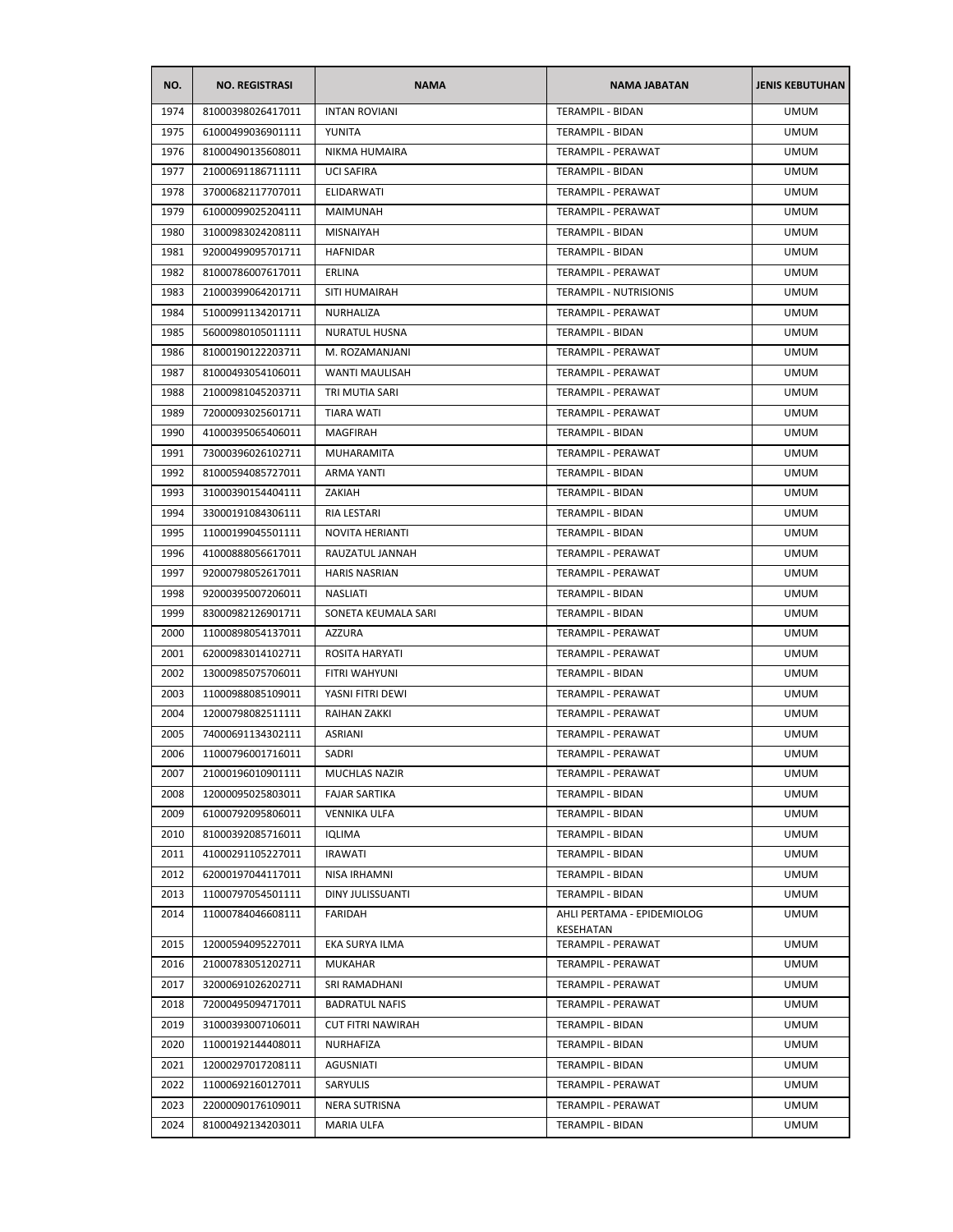| NO.  | <b>NO. REGISTRASI</b> | <b>NAMA</b>               | <b>NAMA JABATAN</b>                                 | <b>JENIS KEBUTUHAN</b> |
|------|-----------------------|---------------------------|-----------------------------------------------------|------------------------|
| 2025 | 43000791024501111     | <b>DESI MARISNA</b>       | TERAMPIL - BIDAN                                    | <b>UMUM</b>            |
| 2026 | 53000793036417011     | DARA MARFADILLA           | TERAMPIL - PERAWAT                                  | <b>UMUM</b>            |
| 2027 | 11000098007304711     | <b>SYAFRINA</b>           | AHLI PERTAMA - BIDAN                                | <b>UMUM</b>            |
| 2028 | 83000295054116011     | <b>NUR AZIZAH</b>         | TERAMPIL - BIDAN                                    | <b>UMUM</b>            |
| 2029 | 91000899007917011     | AYU ELISA                 | TERAMPIL - TERAPIS GIGI DAN MULUT                   | <b>UMUM</b>            |
| 2030 | 52000981194217011     | SAFRINA                   | TERAMPIL - BIDAN                                    | <b>UMUM</b>            |
| 2031 | 13000694054501111     | SUCI AULIA NANDA          | TERAMPIL - BIDAN                                    | <b>UMUM</b>            |
| 2032 | 40100888054409011     | RIANI ILMIA               | <b>TERAMPIL - FISIOTERAPIS</b>                      | UMUM                   |
| 2033 | 11000097095707111     | DIANTI SABRINA            | TERAMPIL - BIDAN                                    | <b>UMUM</b>            |
| 2034 | 41000394046217011     | <b>VIRA YURITA</b>        | <b>TERAMPIL - BIDAN</b>                             | <b>UMUM</b>            |
| 2035 | 31000891074311111     | NASHIRATUNNISA            | TERAMPIL - BIDAN                                    | <b>UMUM</b>            |
| 2036 | 22000882016707111     | <b>WAHYUNA</b>            | TERAMPIL - BIDAN                                    | <b>UMUM</b>            |
| 2037 | 91000696015517011     | ULFA RIANI                | TERAMPIL - BIDAN                                    | <b>UMUM</b>            |
| 2038 | 51000290126707011     | SRI OKTA FONNA            | TERAMPIL - PERAWAT                                  | <b>UMUM</b>            |
| 2039 | 83000393045217011     | HABSAH                    | TERAMPIL - BIDAN                                    | <b>UMUM</b>            |
| 2040 | 11000095064317011     | MARLINA                   | <b>TERAMPIL - PERAWAT</b>                           | <b>UMUM</b>            |
| 2041 | 81000194014206111     | <b>SUSI PUSPITASARI</b>   | <b>TERAMPIL - BIDAN</b>                             | <b>UMUM</b>            |
| 2042 | 82000091175706011     | NURKEMALA ANGKASAWATI     | TERAMPIL - BIDAN                                    | <b>UMUM</b>            |
| 2043 | 72000397095206111     | AISYAH                    | <b>TERAMPIL - BIDAN</b>                             | <b>UMUM</b>            |
| 2044 | 82000494046518011     | <b>NURAINI ISMAIL</b>     | TERAMPIL - PERAWAT                                  | <b>UMUM</b>            |
| 2045 | 41000681154301711     | NILAHAYATI                | <b>TERAMPIL - BIDAN</b>                             | <b>UMUM</b>            |
| 2046 | 91000595005506011     | DEKA ZULFINA              | TERAMPIL - PERAWAT                                  | <b>UMUM</b>            |
| 2047 | 44000597074308011     | <b>HERNITA</b>            | TERAMPIL - BIDAN                                    | <b>UMUM</b>            |
| 2048 | 92000292106106111     | DAHLIA                    | TERAMPIL - BIDAN                                    | <b>UMUM</b>            |
| 2049 | 43000098021101711     | <b>DEDI SAPUTRA</b>       | TERAMPIL - ASISTEN APOTEKER                         | <b>UMUM</b>            |
| 2050 | 32000885055026011     | <b>FITRIAH</b>            | TERAMPIL - PERAWAT                                  | <b>UMUM</b>            |
| 2051 | 24000298045409121     | EFRI SANGKOT BUTAR BUTAR  | TERAMPIL - BIDAN                                    | <b>UMUM</b>            |
| 2052 | 61000099085418011     | ELYANA                    | TERAMPIL - BIDAN                                    | <b>UMUM</b>            |
| 2053 | 31000194007304711     | MUTIARA SYAHPITRI         | TERAMPIL - BIDAN                                    | <b>UMUM</b>            |
| 2054 | 11000294006102711     | <b>NURUL AFRIDAH</b>      | TERAMPIL - PRANATA LABORATORIUM<br><b>KESEHATAN</b> | <b>UMUM</b>            |
| 2055 | 17000092113917011     | MUHAMMAD HANAFIAH         | <b>TERAMPIL - PERAWAT</b>                           | <b>UMUM</b>            |
| 2056 | 23000982174303011     | NUR ASMAUL HUSNA, AMD.KEB | TERAMPIL - BIDAN                                    | <b>UMUM</b>            |
| 2057 | 52000692015306011     | VIVI YUDELA FITRAH        | TERAMPIL - BIDAN                                    | <b>UMUM</b>            |
| 2058 | 73000491074415021     | NURHIDAYATI               | TERAMPIL - BIDAN                                    | <b>UMUM</b>            |
| 2059 | 32000880144501711     | KHAIRATI                  | TERAMPIL - BIDAN                                    | <b>UMUM</b>            |
| 2060 | 12000983024403711     | <b>NUR SORAYA</b>         | TERAMPIL - BIDAN                                    | <b>UMUM</b>            |
| 2061 | 61000097025607011     | <b>JAMALIAH</b>           | <b>TERAMPIL - BIDAN</b>                             | <b>UMUM</b>            |
| 2062 | 63000295054111111     | <b>MISNA</b>              | TERAMPIL - BIDAN                                    | <b>UMUM</b>            |
| 2063 | 52000981164427011     | <b>DEWI SARA</b>          | <b>TERAMPIL - BIDAN</b>                             | <b>UMUM</b>            |
| 2064 | 12000694055203711     | FANNISHA RIZKI AIDHILLA   | TERAMPIL - BIDAN                                    | <b>UMUM</b>            |
| 2065 | 21000790122617011     | MUHAMMAD JAMHUR SYAHPUTRA | TERAMPIL - PERAWAT                                  | <b>UMUM</b>            |
| 2066 | 11000985065204111     | ZURI FITRIANA             | <b>TERAMPIL - BIDAN</b>                             | <b>UMUM</b>            |
| 2067 | 31000396006106011     | FATIMAH ZUHRA             | TERAMPIL - PERAWAT                                  | <b>UMUM</b>            |
| 2068 | 51000593084817011     | NURUL HIDAYATI            | TERAMPIL - PERAWAT                                  | <b>UMUM</b>            |
| 2069 | 32000298024706011     | <b>TANTI DELISA</b>       | TERAMPIL - PERAWAT                                  | <b>UMUM</b>            |
| 2070 | 11000196025101111     | RITA AZMI                 | TERAMPIL - BIDAN                                    | <b>UMUM</b>            |
| 2071 | 92000997066204711     | ADE NURLIANA              | TERAMPIL - PERAWAT                                  | <b>UMUM</b>            |
| 2072 | 51000880121126011     | T.M.RIZKI RIZALDY         | TERAMPIL - PERAWAT                                  | <b>UMUM</b>            |
| 2073 | 81000096014807011     | NANDA MAULIA              | TERAMPIL - PERAWAT                                  | <b>UMUM</b>            |
| 2074 | 91000799035126011     | RAHMI PRATIWI             | TERAMPIL - BIDAN                                    | <b>UMUM</b>            |
| 2075 | 12000591105504111     | MAISARI                   | TERAMPIL - PERAWAT                                  | <b>UMUM</b>            |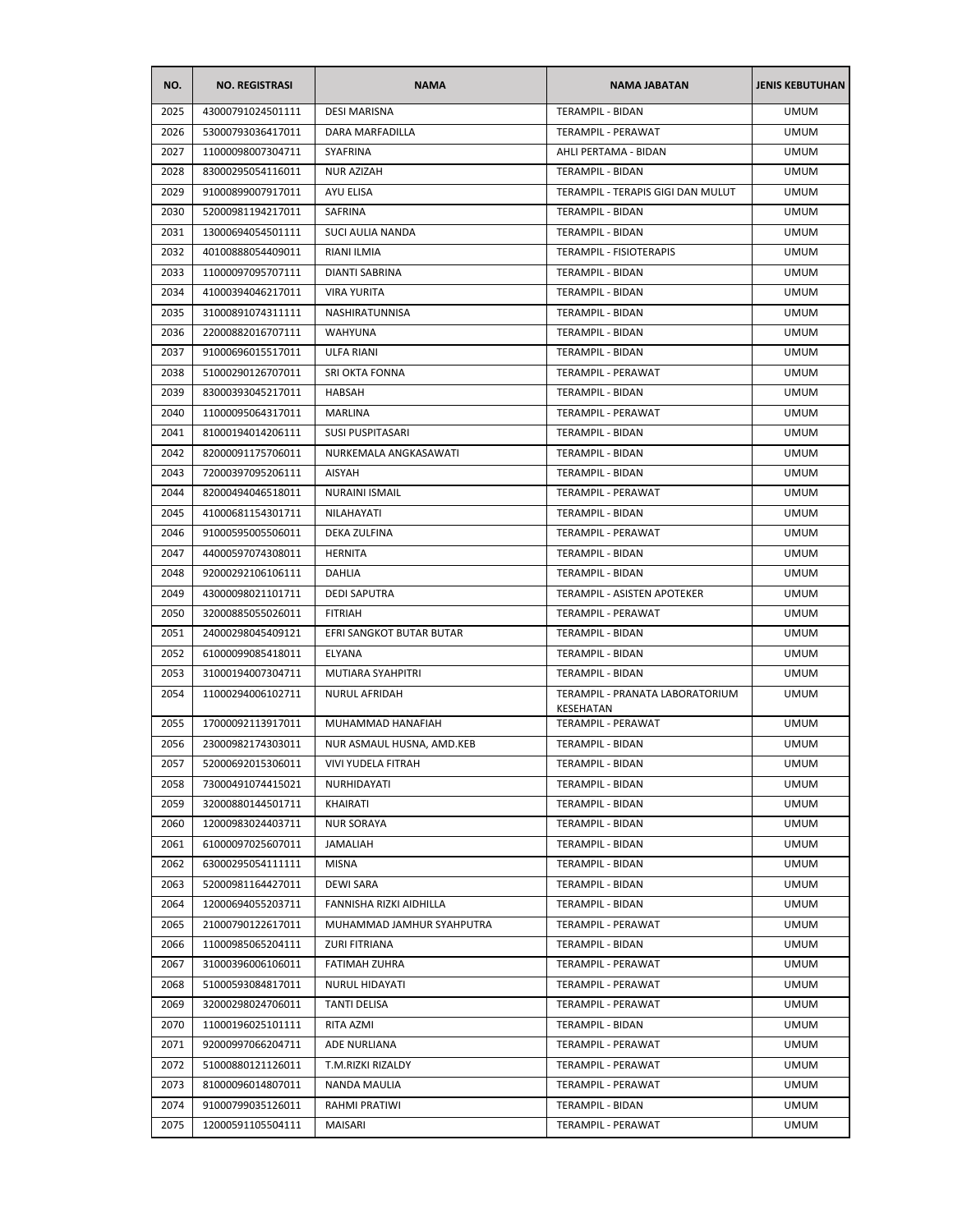| NO.  | <b>NO. REGISTRASI</b> | <b>NAMA</b>            | <b>NAMA JABATAN</b>                          | <b>JENIS KEBUTUHAN</b> |
|------|-----------------------|------------------------|----------------------------------------------|------------------------|
| 2076 | 11000987007102711     | SITI RAHMAH            | TERAMPIL - PERAWAT                           | <b>UMUM</b>            |
| 2077 | 92000791014606011     | DARISAH                | TERAMPIL - PERAWAT                           | <b>UMUM</b>            |
| 2078 | 42000781136506011     | EMA MUSTIKA SARI       | TERAMPIL - TERAPIS GIGI DAN MULUT            | <b>UMUM</b>            |
| 2079 | 63000197074226011     | <b>HAYATON WARDANI</b> | <b>TERAMPIL - PERAWAT</b>                    | <b>UMUM</b>            |
| 2080 | 31000897075908011     | FITRIA MAULINDA        | TERAMPIL - BIDAN                             | <b>UMUM</b>            |
| 2081 | 21000292134716011     | <b>DESI MARLINA</b>    | TERAMPIL - BIDAN                             | <b>UMUM</b>            |
| 2082 | 11000988014801711     | SALMA                  | TERAMPIL - PERAWAT                           | <b>UMUM</b>            |
| 2083 | 72000099086617011     | SARI ARIZKA            | TERAMPIL - BIDAN                             | <b>UMUM</b>            |
| 2084 | 51000898086306011     | EKA SERI ANANDA        | TERAMPIL - PERAWAT                           | <b>UMUM</b>            |
| 2085 | 11000698005102711     | YUSTI NUR UTAMI        | AHLI PERTAMA - DOKTER GIGI                   | <b>UMUM</b>            |
| 2086 | 13000293005427011     | <b>NURAINI</b>         | TERAMPIL - BIDAN                             | <b>UMUM</b>            |
| 2087 | 11000886066116011     | RINA WILDANI           | AHLI PERTAMA - EPIDEMIOLOG<br>KESEHATAN      | <b>UMUM</b>            |
| 2088 | 23000391116501711     | <b>MAULINA</b>         | TERAMPIL - NUTRISIONIS                       | <b>UMUM</b>            |
| 2089 | 11000193096402111     | <b>REVA ANANDA</b>     | TERAMPIL - BIDAN                             | <b>UMUM</b>            |
| 2090 | 71000888050906011     | MUHAMMAD FIRDAUS       | TERAMPIL - PERAWAT                           | <b>UMUM</b>            |
| 2091 | 82000490134806011     | <b>DIASARAH</b>        | TERAMPIL - PRANATA LABORATORIUM<br>KESEHATAN | <b>UMUM</b>            |
| 2092 | 11000592156408111     | IDA DELVINA            | TERAMPIL - PERAWAT                           | <b>UMUM</b>            |
| 2093 | 35000887085706011     | JULIYANTI              | TERAMPIL - PERAWAT                           | <b>UMUM</b>            |
| 2094 | 84000681174601711     | DARA PUDJI LESTARI     | TERAMPIL - BIDAN                             | <b>UMUM</b>            |
| 2095 | 51000595054406011     | <b>IRNAYANTI</b>       | TERAMPIL - BIDAN                             | <b>UMUM</b>            |
| 2096 | 11000291146427011     | SALMULIANI             | TERAMPIL - BIDAN                             | <b>UMUM</b>            |
| 2097 | 11000798095304711     | NASRATUL ULYA          | TERAMPIL - BIDAN                             | <b>UMUM</b>            |
| 2098 | 61000191096011111     | <b>FAUDHATUL HUSNA</b> | TERAMPIL - BIDAN                             | <b>UMUM</b>            |
| 2099 | 51000099094806011     | NURHAYATI              | TERAMPIL - PEREKAM MEDIS                     | <b>UMUM</b>            |
| 2100 | 51000392186316011     | ZULMIRA                | TERAMPIL - PERAWAT                           | <b>UMUM</b>            |
| 2101 | 11000094054917011     | <b>IDA ZAHARA</b>      | TERAMPIL - BIDAN                             | <b>UMUM</b>            |
| 2102 | 11000291125206011     | NOVA MUTIA             | TERAMPIL - BIDAN                             | <b>UMUM</b>            |
| 2103 | 73000982165116011     | SITI MAULIDAR SARI     | AHLI PERTAMA - BIDAN                         | <b>UMUM</b>            |
| 2104 | 12000596034506011     | PUTRI JUNAIRAH         | AHLI PERTAMA - EPIDEMIOLOG<br>KESEHATAN      | <b>UMUM</b>            |
| 2105 | 82000882117037011     | <b>RUKAIYAH</b>        | <b>TERAMPIL - BIDAN</b>                      | <b>UMUM</b>            |
| 2106 | 32000496056617011     | KHAIRUNNISA            | TERAMPIL - PERAWAT                           | <b>UMUM</b>            |
| 2107 | 31000981125117011     | RIZKIANI               | TERAMPIL - BIDAN                             | <b>UMUM</b>            |
| 2108 | 11000298024401111     | <b>ASFIATY</b>         | <b>TERAMPIL - BIDAN</b>                      | <b>UMUM</b>            |
| 2109 | 14000391020408011     | AZHAR ARIADI           | TERAMPIL - PERAWAT                           | <b>UMUM</b>            |
| 2110 | 11000095010707011     | FERDIAN                | TERAMPIL - PERAWAT                           | <b>UMUM</b>            |
| 2111 | 11000499035406011     | ROSLAINA               | <b>TERAMPIL - BIDAN</b>                      | <b>UMUM</b>            |
| 2112 | 94000090145101711     | FITRI SUSANA           | TERAMPIL - PERAWAT                           | <b>UMUM</b>            |
| 2113 | 32000690156216011     | <b>PUTRI MAULINA</b>   | TERAMPIL - PERAWAT                           | <b>UMUM</b>            |
| 2114 | 61000784014706011     | DESSY AFRIZA YANTI     | TERAMPIL - BIDAN                             | <b>UMUM</b>            |
| 2115 | 91000695045311111     | MAULIDYA FARAH DIBA    | TERAMPIL - TERAPIS GIGI DAN MULUT            | <b>UMUM</b>            |
| 2116 | 71000297035401711     | <b>HAYATUL AKMALIA</b> | AHLI PERTAMA - DOKTER                        | <b>UMUM</b>            |
| 2117 | 12000495016301011     | ADAWIYATUL ASDA        | TERAMPIL - BIDAN                             | <b>UMUM</b>            |
| 2118 | 62000996061716011     | AFDHALUZ ZIKRI         | TERAMPIL - PERAWAT                           | <b>UMUM</b>            |
| 2119 | 23000191155301111     | NURHAKAMAH             | TERAMPIL - BIDAN                             | <b>UMUM</b>            |
| 2120 | 61000497024807011     | LINDAWATI              | TERAMPIL - PERAWAT                           | <b>UMUM</b>            |
| 2121 | 21000291131918011     | AL AMIN                | TERAMPIL - PERAWAT                           | <b>UMUM</b>            |
| 2122 | 11000397034511011     | NUR FITRI              | TERAMPIL - PERAWAT                           | <b>UMUM</b>            |
| 2123 | 21000798094206011     | RAIHAN MAQFIRA         | TERAMPIL - PERAWAT                           | <b>UMUM</b>            |
| 2124 | 71000888075408111     | AISAH                  | TERAMPIL - BIDAN                             | <b>UMUM</b>            |
| 2125 | 72000294036617011     | <b>IDA SAFITRI</b>     | TERAMPIL - BIDAN                             | <b>UMUM</b>            |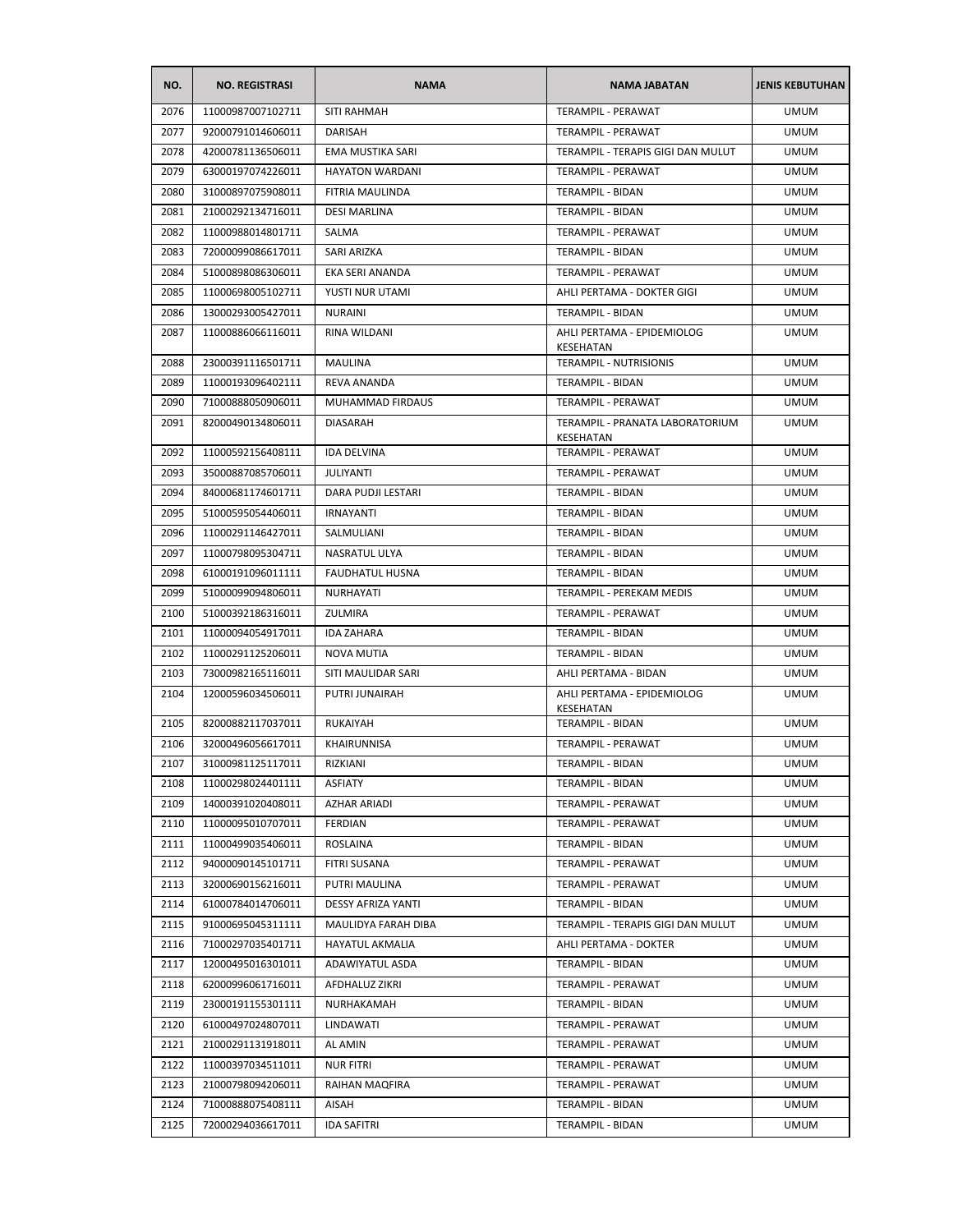| NO.  | <b>NO. REGISTRASI</b> | <b>NAMA</b>               | <b>NAMA JABATAN</b>                          | <b>JENIS KEBUTUHAN</b> |
|------|-----------------------|---------------------------|----------------------------------------------|------------------------|
| 2126 | 71000891024617011     | <b>DIVA SAFIRA</b>        | TERAMPIL - BIDAN                             | <b>UMUM</b>            |
| 2127 | 44000098005104711     | <b>DEWI HERAWATI</b>      | TERAMPIL - BIDAN                             | <b>UMUM</b>            |
| 2128 | 23000881064103111     | <b>IRAWATI</b>            | TERAMPIL - BIDAN                             | <b>UMUM</b>            |
| 2129 | 91000294035103711     | <b>CUT ASRINA MARTUAH</b> | TERAMPIL - PERAWAT                           | <b>UMUM</b>            |
| 2130 | 62000599075104711     | DINA SEPTIANI             | TERAMPIL - BIDAN                             | <b>UMUM</b>            |
| 2131 | 12000886014816011     | ELI SAPUTRI               | TERAMPIL - BIDAN                             | <b>UMUM</b>            |
| 2132 | 33000594044717011     | RAHMATULLISA              | TERAMPIL - PERAWAT                           | <b>UMUM</b>            |
| 2133 | 51000698014137011     | <b>ASMAUL HUSNA</b>       | TERAMPIL - BIDAN                             | <b>UMUM</b>            |
| 2134 | 11000688094906011     | SITI KAMALIAH             | <b>TERAMPIL - PERAWAT</b>                    | <b>UMUM</b>            |
| 2135 | 22000396006417011     | <b>NAILUL MUNA</b>        | TERAMPIL - PERAWAT                           | <b>UMUM</b>            |
| 2136 | 31000591065518011     | <b>FATIA</b>              | TERAMPIL - BIDAN                             | <b>UMUM</b>            |
| 2137 | 21000493035302111     | <b>SRI UTARI</b>          | TERAMPIL - PERAWAT                           | <b>UMUM</b>            |
| 2138 | 74000393024917011     | <b>NURUL KAMARIANTI</b>   | TERAMPIL - BIDAN                             | <b>UMUM</b>            |
| 2139 | 11000096056917011     | ELVI YUNASARI             | TERAMPIL - BIDAN                             | <b>UMUM</b>            |
| 2140 | 52000981025917011     | <b>CUT NUR HILAL</b>      | TERAMPIL - BIDAN                             | <b>UMUM</b>            |
| 2141 | 62000196025807011     | <b>NURAINI</b>            | TERAMPIL - BIDAN                             | <b>UMUM</b>            |
| 2142 | 11000297055801111     | PUTRI YULIANA             | TERAMPIL - BIDAN                             | <b>UMUM</b>            |
| 2143 | 92000294074504111     | <b>FITRIANA</b>           | TERAMPIL - PERAWAT                           | <b>UMUM</b>            |
| 2144 | 12000091016127011     | RAHMI ELISA               | <b>TERAMPIL - BIDAN</b>                      | <b>UMUM</b>            |
| 2145 | 57000897081403011     | FANI AFRIYAN PRASETYO     | TERAMPIL - PERAWAT                           | <b>UMUM</b>            |
| 2146 | 51000782170102711     | MAULIZAR                  | TERAMPIL - PERAWAT                           | <b>UMUM</b>            |
| 2147 | 14000691134202711     | SARAH NURULYATI           | TERAMPIL - PRANATA LABORATORIUM<br>KESEHATAN | <b>UMUM</b>            |
| 2148 | 81000393007311721     | RIRI KHAIRANI             | TERAMPIL - BIDAN                             | <b>UMUM</b>            |
| 2149 | 81000794042106011     | IVAN ADRIYANSYAH          | TERAMPIL - PERAWAT                           | <b>UMUM</b>            |
| 2150 | 51000987074817011     | NURUL AZMIATI             | TERAMPIL - BIDAN                             | <b>UMUM</b>            |
| 2151 | 53000092106104711     | SISKA WINDASARI           | TERAMPIL - BIDAN                             | <b>UMUM</b>            |
| 2152 | 31000591124411111     | <b>DESI NOVITA</b>        | TERAMPIL - PERAWAT                           | <b>UMUM</b>            |
| 2153 | 81000591174913011     | AZI MAKTUR MARHAMAH       | TERAMPIL - BIDAN                             | <b>UMUM</b>            |
| 2154 | 31000392045417011     | WISTINA YANTI             | <b>TERAMPIL - BIDAN</b>                      | <b>UMUM</b>            |
| 2155 | 11000098040901111     | RAHMATSYAH                | TERAMPIL - PERAWAT                           | <b>UMUM</b>            |
| 2156 | 82000198007801011     | <b>FANI RAHAYU</b>        | <b>TERAMPIL - NUTRISIONIS</b>                | <b>UMUM</b>            |
| 2157 | 22000292106401711     | RISA DESIKA               | TERAMPIL - BIDAN                             | <b>UMUM</b>            |
| 2158 | 11000699075611111     | EVI SUSANTI               | TERAMPIL - BIDAN                             | <b>UMUM</b>            |
| 2159 | 13000092102401711     | <b>HADYAN ADLI</b>        | AHLI PERTAMA - DOKTER                        | <b>UMUM</b>            |
| 2160 | 41000291003102711     | RISWANTO                  | TERAMPIL - PERAWAT                           | <b>UMUM</b>            |
| 2161 | 41000099015111111     | <b>USWATUL HASANAH</b>    | TERAMPIL - BIDAN                             | <b>UMUM</b>            |
| 2162 | 84000695006402111     | TIA ULFA                  | TERAMPIL - BIDAN                             | <b>UMUM</b>            |
| 2163 | 61000099091126011     | ZULFIKAR .R               | TERAMPIL - PERAWAT                           | <b>UMUM</b>            |
| 2164 | 52000598007617011     | MAULINAWATI               | TERAMPIL - BIDAN                             | <b>UMUM</b>            |
| 2165 | 46000985054304711     | FITRI CHAIRANI            | TERAMPIL - BIDAN                             | <b>UMUM</b>            |
| 2166 | 32000692131607011     | MUHAMMAD FAISAL           | TERAMPIL - PERAWAT                           | <b>UMUM</b>            |
| 2167 | 31000098036211111     | SAFRIANI                  | <b>TERAMPIL - BIDAN</b>                      | <b>UMUM</b>            |
| 2168 | 62000797074016011     | RISKA HANUM               | TERAMPIL - PERAWAT                           | <b>UMUM</b>            |
| 2169 | 82000899002311111     | ALMUZAMMIL                | TERAMPIL - PERAWAT                           | <b>UMUM</b>            |
| 2170 | 43000097095304711     | NURUL HUSNA               | TERAMPIL - BIDAN                             | <b>UMUM</b>            |
| 2171 | 92000197015901711     | SRI RISKI HANDAYANI       | TERAMPIL - PERAWAT                           | <b>UMUM</b>            |
| 2172 | 81000692054102711     | FEBI ULFA AYUNDA          | TERAMPIL - PERAWAT                           | <b>UMUM</b>            |
| 2173 | 52000792116617011     | NELLY NAZIRA              | TERAMPIL - PERAWAT                           | <b>UMUM</b>            |
| 2174 | 22000694065401111     | SAKDIAH                   | TERAMPIL - PERAWAT                           | <b>UMUM</b>            |
| 2175 | 51000795085307011     | <b>DESI YANTI</b>         | TERAMPIL - PERAWAT                           | <b>UMUM</b>            |
| 2176 | 22000296034607011     | NADIA ULFA                | TERAMPIL - BIDAN                             | <b>UMUM</b>            |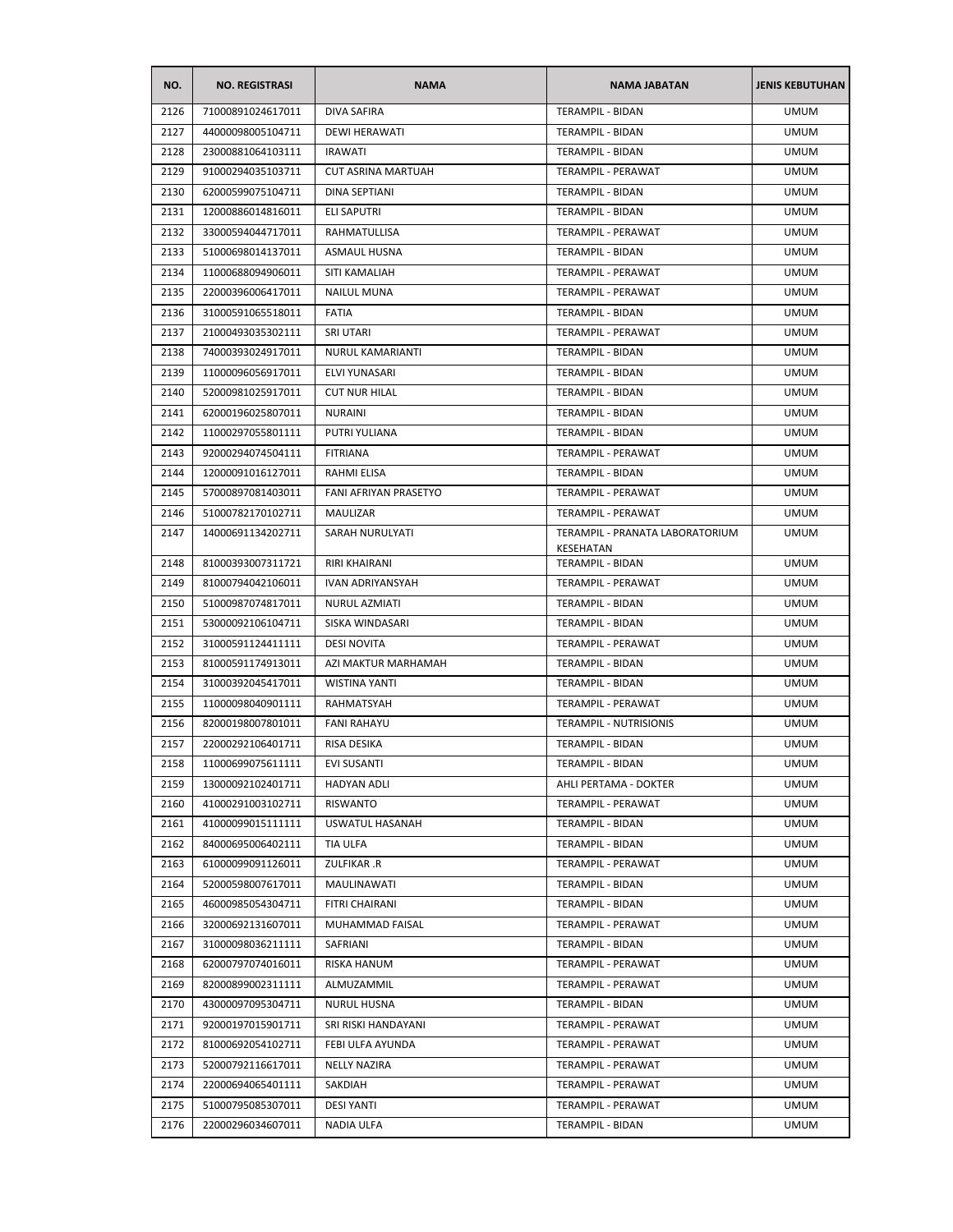| NO.  | <b>NO. REGISTRASI</b> | <b>NAMA</b>              | <b>NAMA JABATAN</b>                          | <b>JENIS KEBUTUHAN</b> |
|------|-----------------------|--------------------------|----------------------------------------------|------------------------|
| 2177 | 61000692036101111     | RIZKINA FITRIA           | <b>TERAMPIL - BIDAN</b>                      | <b>UMUM</b>            |
| 2178 | 51000198055501011     | SYARIFAH HERLIZA YUSMA   | TERAMPIL - BIDAN                             | <b>UMUM</b>            |
| 2179 | 31000693075406011     | MARLIANDA SAFITRI        | TERAMPIL - BIDAN                             | <b>UMUM</b>            |
| 2180 | 61000780125102711     | KANEKA PURNAMA SARI      | <b>TERAMPIL - PERAWAT</b>                    | <b>UMUM</b>            |
| 2181 | 44000697085105011     | <b>INDRI YULIANDA</b>    | TERAMPIL - PERAWAT                           | <b>UMUM</b>            |
| 2182 | 81000985074218011     | <b>MARYATI</b>           | TERAMPIL - BIDAN                             | UMUM                   |
| 2183 | 57120887014708011     | YUSNINDA                 | TERAMPIL - BIDAN                             | <b>UMUM</b>            |
| 2184 | 71000592006717011     | YUSRINY SANY             | TERAMPIL - PERAWAT                           | <b>UMUM</b>            |
| 2185 | 11000490144517011     | RINA FADHLINA            | TERAMPIL - BIDAN                             | <b>UMUM</b>            |
| 2186 | 41000492091917011     | <b>KHAIRUL RIZAL</b>     | TERAMPIL - PERAWAT                           | <b>UMUM</b>            |
| 2187 | 12000091034518011     | NURMADIANA PUTRI         | TERAMPIL - BIDAN                             | <b>UMUM</b>            |
| 2188 | 11000497082504111     | FAJRI                    | AHLI PERTAMA - EPIDEMIOLOG<br>KESEHATAN      | <b>UMUM</b>            |
| 2189 | 94000980135303011     | NOVY ANDA                | TERAMPIL - BIDAN                             | <b>UMUM</b>            |
| 2190 | 64000496007204711     | THAIFATUL JANNAH         | TERAMPIL - BIDAN                             | <b>UMUM</b>            |
| 2191 | 52000891154205111     | <b>NAILUR RAHMI</b>      | TERAMPIL - PERAWAT                           | <b>UMUM</b>            |
| 2192 | 92000194036406011     | NAJMUN MUNAWARAH         | TERAMPIL - BIDAN                             | <b>UMUM</b>            |
| 2193 | 11000694074803011     | MILNA NURUL KAMARI       | <b>TERAMPIL - PERAWAT</b>                    | <b>UMUM</b>            |
| 2194 | 21000001045701711     | <b>WIDYA SAFITRI</b>     | TERAMPIL - PERAWAT                           | <b>UMUM</b>            |
| 2195 | 73000392011101711     | MUHAMMAD FAJAR           | <b>TERAMPIL - NUTRISIONIS</b>                | <b>UMUM</b>            |
| 2196 | 31000190184513011     | <b>MUTIANA</b>           | TERAMPIL - BIDAN                             | <b>UMUM</b>            |
| 2197 | 34000495050116011     | MUHAMMAD FAJRI           | TERAMPIL - PERAWAT                           | <b>UMUM</b>            |
| 2198 | 52000881195513011     | <b>NUR AFNI</b>          | TERAMPIL - BIDAN                             | <b>UMUM</b>            |
| 2199 | 41000195052127011     | ANDI PRINANDA            | TERAMPIL - PERAWAT                           | <b>UMUM</b>            |
| 2200 | 71000292024011111     | <b>ISRAWATI</b>          | TERAMPIL - BIDAN                             | <b>UMUM</b>            |
| 2201 | 21000493006102711     | FINA DWI SHINTA          | TERAMPIL - BIDAN                             | <b>UMUM</b>            |
| 2202 | 42000395054401111     | RITA ZAHARA              | TERAMPIL - BIDAN                             | UMUM                   |
| 2203 | 12000098046116011     | HERA SAFRIYANTI          | TERAMPIL - PERAWAT                           | UMUM                   |
| 2204 | 11000196064907011     | SRI RIZKI                | AHLI PERTAMA - DOKTER                        | UMUM                   |
| 2205 | 23000096064417011     | <b>MAINURA</b>           | TERAMPIL - BIDAN                             | <b>UMUM</b>            |
| 2206 | 65000292024903011     | SYARIFAH FADLIZA ALATTAS | AHLI PERTAMA - DOKTER                        | <b>UMUM</b>            |
| 2207 | 71000899055118011     | NURRAUDHATUL JANNAH      | TERAMPIL - BIDAN                             | <b>UMUM</b>            |
| 2208 | 32000391155306011     | AMMALIA ULFA             | <b>TERAMPIL - PERAWAT</b>                    | <b>UMUM</b>            |
| 2209 | 71000192196105111     | ZAIRAH                   | TERAMPIL - BIDAN                             | <b>UMUM</b>            |
| 2210 | 11000890135506011     | SHINTA VARA UMAINA       | TERAMPIL - TERAPIS GIGI DAN MULUT            | <b>UMUM</b>            |
| 2211 | 51000982155117011     | LILIS MUNIRA             | TERAMPIL - PERAWAT                           | <b>UMUM</b>            |
| 2212 | 83000791145208011     | KHALISA                  | TERAMPIL - BIDAN                             | <b>UMUM</b>            |
| 2213 | 11000492125518011     | MONA SARIYANTI           | TERAMPIL - BIDAN                             | <b>UMUM</b>            |
| 2214 | 42000986065901711     | <b>EVI SUSANTI</b>       | TERAMPIL - BIDAN                             | <b>UMUM</b>            |
| 2215 | 61000290144311111     | MAULIZA                  | TERAMPIL - BIDAN                             | <b>UMUM</b>            |
| 2216 | 42000982020401711     | M ILHAM FARIZ            | AHLI PERTAMA - DOKTER                        | <b>UMUM</b>            |
| 2217 | 32000781107016011     | DEWI PUSPA RINI          | TERAMPIL - PERAWAT                           | <b>UMUM</b>            |
| 2218 | 42000895094202711     | IMANIAR                  | TERAMPIL - PRANATA LABORATORIUM<br>KESEHATAN | UMUM                   |
| 2219 | 41000494016913011     | <b>NURUL FAJRI</b>       | TERAMPIL - BIDAN                             | <b>UMUM</b>            |
| 2220 | 51000499006701711     | KHAIRUNNISAK             | TERAMPIL - PERAWAT                           | <b>UMUM</b>            |
| 2221 | 51000888094917011     | EKA DIANA                | TERAMPIL - BIDAN                             | <b>UMUM</b>            |
| 2222 | 42000882055308011     | MISRAWATI                | TERAMPIL - BIDAN                             | <b>UMUM</b>            |
| 2223 | 81000889003202711     | AHMAD YANI               | TERAMPIL - PERAWAT                           | <b>UMUM</b>            |
| 2224 | 71000692064913011     | <b>WAHYUNA</b>           | TERAMPIL - BIDAN                             | <b>UMUM</b>            |
| 2225 | 11000193006427011     | NURHELISA                | TERAMPIL - BIDAN                             | <b>UMUM</b>            |
| 2226 | 32000399005011111     | FARIDAH                  | TERAMPIL - BIDAN                             | <b>UMUM</b>            |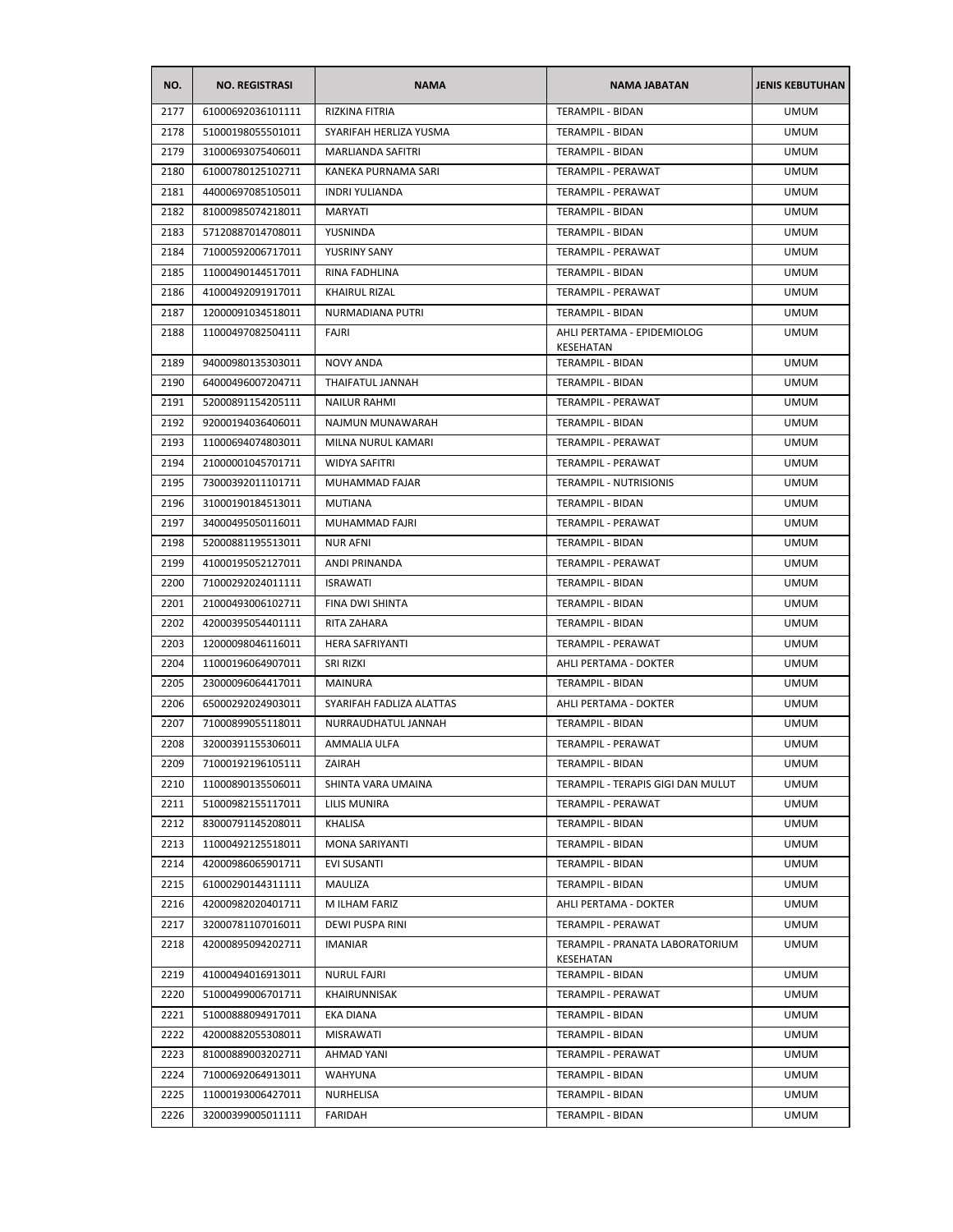| NO.  | <b>NO. REGISTRASI</b> | <b>NAMA</b>            | <b>NAMA JABATAN</b>                    | <b>JENIS KEBUTUHAN</b> |
|------|-----------------------|------------------------|----------------------------------------|------------------------|
| 2227 | 12000391154102711     | PUTRI MUSLIMAH AMIR    | AHLI PERTAMA - BIDAN                   | <b>UMUM</b>            |
| 2228 | 96000491006216011     | HUSNUL KHATIMAH        | TERAMPIL - PERAWAT                     | <b>UMUM</b>            |
| 2229 | 11000190172202711     | RAHMAD AMBIA           | TERAMPIL - PERAWAT                     | <b>UMUM</b>            |
| 2230 | 23000984074617011     | ANITA RAHMAZANA        | TERAMPIL - BIDAN                       | <b>UMUM</b>            |
| 2231 | 71000782055608111     | <b>DARIANI</b>         | TERAMPIL - BIDAN                       | <b>UMUM</b>            |
| 2232 | 71000981136101111     | SAFITRIANI             | TERAMPIL - BIDAN                       | <b>UMUM</b>            |
| 2233 | 21000391111407011     | MUHAMMAD IKRAMULLAH    | TERAMPIL - PERAWAT                     | <b>UMUM</b>            |
| 2234 | 33000591014504111     | <b>IRNANDA YUSMAR</b>  | TERAMPIL - PERAWAT                     | <b>UMUM</b>            |
| 2235 | 41000692065717011     | FITRI WARDAH           | <b>TERAMPIL - BIDAN</b>                | <b>UMUM</b>            |
| 2236 | 21000782054703011     | MERIATI                | TERAMPIL - BIDAN                       | <b>UMUM</b>            |
| 2237 | 33000884045706011     | <b>IIS SUPRIYANTI</b>  | TERAMPIL - FISIOTERAPIS                | <b>UMUM</b>            |
| 2238 | 72000292054917011     | <b>CUT NUR AKMALIA</b> | TERAMPIL - BIDAN                       | <b>UMUM</b>            |
| 2239 | 23000987054427011     | MIFTAHUL JANNAH        | TERAMPIL - BIDAN                       | <b>UMUM</b>            |
| 2240 | 11000787056608111     | <b>NURUL DIANA</b>     | TERAMPIL - BIDAN                       | <b>UMUM</b>            |
| 2241 | 42000095034216011     | <b>MONA MELIZA</b>     | TERAMPIL - BIDAN                       | <b>UMUM</b>            |
| 2242 | 41000395086217011     | RAHMAWATI              | TERAMPIL - PERAWAT                     | <b>UMUM</b>            |
| 2243 | 81000890130706011     | <b>IHSAN</b>           | TERAMPIL - PERAWAT                     | <b>UMUM</b>            |
| 2244 | 55000593034706011     | NONA FITRIA SARI       | <b>TERAMPIL - BIDAN</b>                | <b>UMUM</b>            |
| 2245 | 11000781076202711     | MELLYATI               | TERAMPIL - PERAWAT                     | <b>UMUM</b>            |
| 2246 | 52000190125311111     | <b>KEUMALA SARI</b>    | TERAMPIL - TERAPIS GIGI DAN MULUT      | <b>UMUM</b>            |
| 2247 | 71000092185508111     | RAHMANIAH              | <b>TERAMPIL - BIDAN</b>                | <b>UMUM</b>            |
| 2248 | 91000981116311111     | MEYVA YUANNA           | TERAMPIL - BIDAN                       | <b>UMUM</b>            |
| 2249 | 73000399072817011     | <b>INDRA MAULANA</b>   | TERAMPIL - PERAWAT                     | <b>UMUM</b>            |
| 2250 | 12000192107311111     | <b>SISKA</b>           | TERAMPIL - BIDAN                       | <b>UMUM</b>            |
| 2251 | 83000291080617011     | <b>RIAN BAKHRAZI</b>   | TERAMPIL - PERAWAT                     | <b>UMUM</b>            |
| 2252 | 92000192124401111     | MAULIZAR               | TERAMPIL - BIDAN                       | <b>UMUM</b>            |
| 2253 | 13000096084401111     | <b>ELLY ZAHARA</b>     | TERAMPIL - BIDAN                       | <b>UMUM</b>            |
| 2254 | 12000194015306011     | <b>MELDA SARI</b>      | <b>TERAMPIL - BIDAN</b>                | <b>UMUM</b>            |
| 2255 | 21000199030716011     | <b>HERI SATRIA</b>     | TERAMPIL - PERAWAT                     | <b>UMUM</b>            |
| 2256 | 71000190186427011     | NURJANNAH              | <b>TERAMPIL - BIDAN</b>                | <b>UMUM</b>            |
| 2257 | 31000594075401111     | RAUZATUL JANNAH        | <b>TERAMPIL - BIDAN</b>                | <b>UMUM</b>            |
| 2258 | 94000986075311111     | <b>ERNA SAUVIANA</b>   | TERAMPIL - BIDAN                       | <b>UMUM</b>            |
| 2259 | 51000093015116011     | <b>YUSRIKA</b>         | TERAMPIL - SANITARIAN                  | <b>UMUM</b>            |
|      | 84000198005427011     |                        |                                        | <b>UMUM</b>            |
| 2260 |                       | RAUDATUL JANNAH        | TERAMPIL - BIDAN                       |                        |
| 2261 | 15000880105608011     | NURHAYATI              | TERAMPIL - BIDAN<br>TERAMPIL - PERAWAT | <b>UMUM</b>            |
| 2262 | 81000099062017011     | IKHSANUDDIN            |                                        | <b>UMUM</b>            |
| 2263 | 22000888035706011     | AGUSTINAWATI           | TERAMPIL - BIDAN                       | <b>UMUM</b>            |
| 2264 | 61000594007901111     | <b>FIKA RAUZIA</b>     | TERAMPIL - BIDAN                       | <b>UMUM</b>            |
| 2265 | 91000193025318011     | MULIANA                | TERAMPIL - BIDAN                       | <b>UMUM</b>            |
| 2266 | 44000891014606011     | DESI ARI SANTI         | TERAMPIL - PERAWAT                     | <b>UMUM</b>            |
| 2267 | 14000095045709011     | YESSI PURWASI.M        | TERAMPIL - FISIOTERAPIS                | <b>UMUM</b>            |
| 2268 | 61000292196427011     | NURUL HUSNA            | TERAMPIL - PERAWAT                     | <b>UMUM</b>            |
| 2269 | 91000981185303011     | DWI NOVIANDA           | TERAMPIL - BIDAN                       | <b>UMUM</b>            |
| 2270 | 23000598024606011     | WIRDATUN JANNAH        | TERAMPIL - PERAWAT                     | <b>UMUM</b>            |
| 2271 | 81000190105517011     | YUMISRINA              | TERAMPIL - PERAWAT                     | <b>UMUM</b>            |
| 2272 | 42000293086901111     | RITA FITRIANI          | <b>TERAMPIL - BIDAN</b>                | <b>UMUM</b>            |
| 2273 | 51000097044608011     | <b>INTAN MULIANA</b>   | <b>TERAMPIL - BIDAN</b>                | <b>UMUM</b>            |
| 2274 | 41000695005917011     | PUTRI RAHAYU           | TERAMPIL - PERAWAT                     | <b>UMUM</b>            |
| 2275 | 61000092146016111     | ROHANI                 | TERAMPIL - PERAWAT                     | <b>UMUM</b>            |
| 2276 | 53000293024037011     | <b>JULIA RISAUNI</b>   | TERAMPIL - BIDAN                       | <b>UMUM</b>            |
| 2277 | 32000795015506011     | SAFRINA                | TERAMPIL - PERAWAT                     | <b>UMUM</b>            |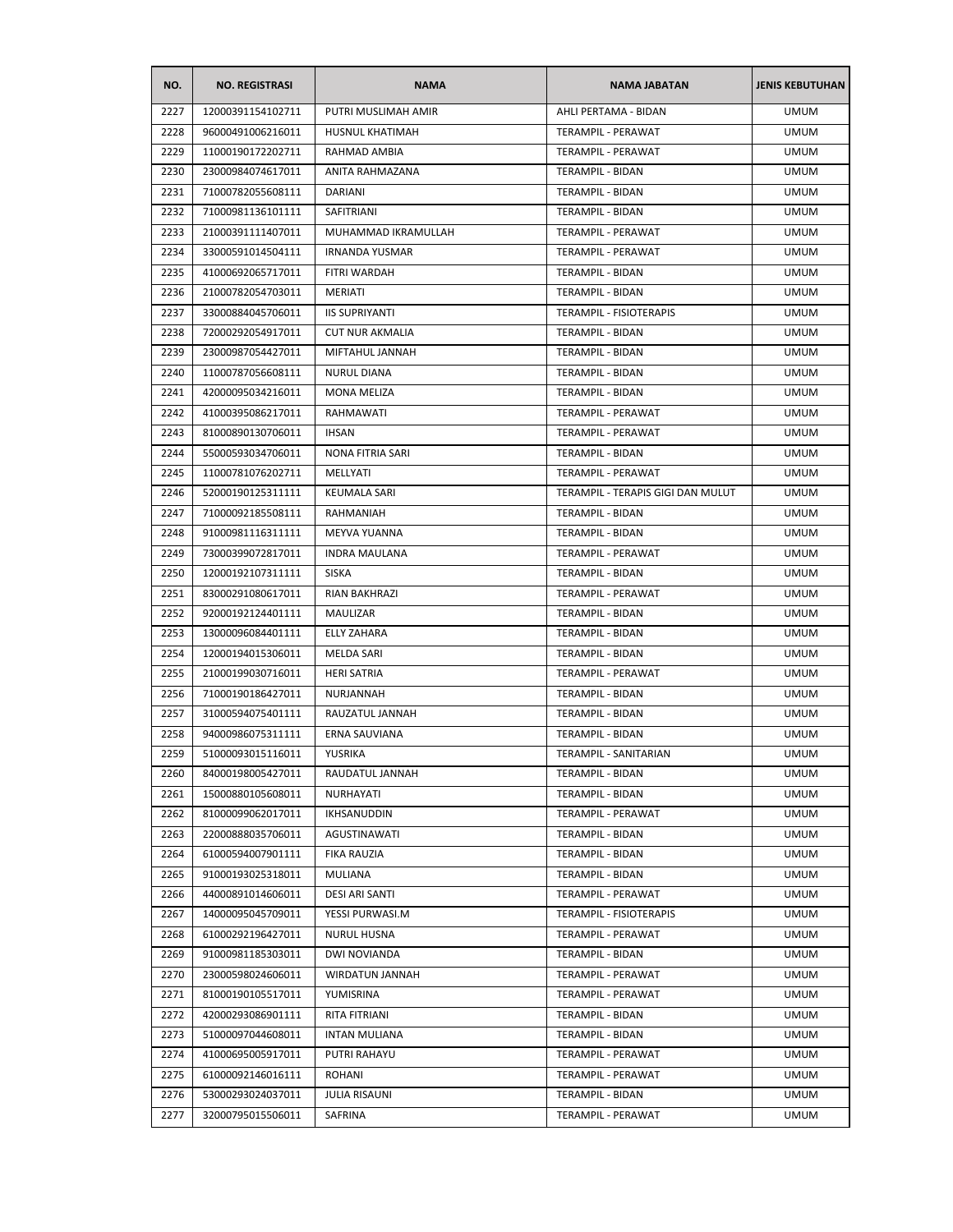| NO.  | <b>NO. REGISTRASI</b> | <b>NAMA</b>               | <b>NAMA JABATAN</b>                     | <b>JENIS KEBUTUHAN</b> |
|------|-----------------------|---------------------------|-----------------------------------------|------------------------|
| 2278 | 61000993036501711     | <b>MEGA SHAFIRA</b>       | TERAMPIL - SANITARIAN                   | <b>UMUM</b>            |
| 2279 | 11000091184111111     | NURFADHILAH               | AHLI PERTAMA - BIDAN                    | <b>UMUM</b>            |
| 2280 | 63000888001200121     | <b>HAJAIRIN ROHADI</b>    | TERAMPIL - PERAWAT                      | <b>UMUM</b>            |
| 2281 | 25000782101208011     | SUHENDRA                  | TERAMPIL - PERAWAT                      | <b>UMUM</b>            |
| 2282 | 71000592117716011     | PUTRI NAHRISAH            | TERAMPIL - PERAWAT                      | <b>UMUM</b>            |
| 2283 | 14000680165105011     | EMMA LESTARI DAUD         | TERAMPIL - PERAWAT                      | <b>UMUM</b>            |
| 2284 | 71000195084011111     | <b>MARDIANA</b>           | TERAMPIL - BIDAN                        | <b>UMUM</b>            |
| 2285 | 11000888016102711     | <b>INDAH PURNAMASARI</b>  | TERAMPIL - PERAWAT                      | <b>UMUM</b>            |
| 2286 | 11000090114427011     | MAISARATUL AMNA           | TERAMPIL - BIDAN                        | <b>UMUM</b>            |
| 2287 | 33000290154517011     | <b>CUT EVA SILVIANA</b>   | TERAMPIL - PERAWAT                      | <b>UMUM</b>            |
| 2288 | 41000197025101111     | <b>MAHBUBAH</b>           | TERAMPIL - BIDAN                        | <b>UMUM</b>            |
| 2289 | 11000881015105111     | <b>MURNIATI</b>           | TERAMPIL - PERAWAT                      | <b>UMUM</b>            |
| 2290 | 72000492044517011     | <b>GITA DEVI</b>          | TERAMPIL - PERAWAT                      | <b>UMUM</b>            |
| 2291 | 51000195016801011     | <b>SERLY MERISA PUTRI</b> | TERAMPIL - PERAWAT                      | <b>UMUM</b>            |
| 2292 | 61000392114607011     | NURJANNAH                 | TERAMPIL - BIDAN                        | <b>UMUM</b>            |
| 2293 | 12000498035102711     | LISA AGUS MAULINA         | TERAMPIL - PERAWAT                      | <b>UMUM</b>            |
| 2294 | 11000698065608111     | <b>CUT LINDAWATI</b>      | TERAMPIL - PERAWAT                      | <b>UMUM</b>            |
| 2295 | 22000984085311111     | <b>NURMALA</b>            | <b>TERAMPIL - BIDAN</b>                 | <b>UMUM</b>            |
| 2296 | 31000493065402011     | DESI MERISKA              | <b>TERAMPIL - BIDAN</b>                 | <b>UMUM</b>            |
| 2297 | 95000097075827021     | EMA NANDA SARI            | AHLI PERTAMA - DOKTER                   | <b>UMUM</b>            |
| 2298 | 11000092034202711     | SAMTI FERINA              | TERAMPIL - PERAWAT                      | <b>UMUM</b>            |
| 2299 | 11000887054011111     | <b>JULIA RAHMI</b>        | TERAMPIL - BIDAN                        | <b>UMUM</b>            |
| 2300 | 52000190124706111     | NANDA SUSPITA WARDANI     | TERAMPIL - BIDAN                        | UMUM                   |
| 2301 | 24000884005807011     | FITRIHAYANI               | TERAMPIL - BIDAN                        | <b>UMUM</b>            |
| 2302 | 63000491071401711     | M. FADHLUL AUZAN          | AHLI PERTAMA - DOKTER GIGI              | <b>UMUM</b>            |
| 2303 | 62000891134901711     | ASMAUL HUSNA              | TERAMPIL - FISIOTERAPIS                 | <b>UMUM</b>            |
| 2304 | 51000396035601111     | AMALIA SAFRINA            | TERAMPIL - BIDAN                        | <b>UMUM</b>            |
| 2305 | 61000391125407011     | <b>ASRINA SAPUTRI</b>     | TERAMPIL - PERAWAT                      | <b>UMUM</b>            |
| 2306 | 32000690154616011     | <b>MUNIRA</b>             | <b>TERAMPIL - PERAWAT</b>               | <b>UMUM</b>            |
| 2307 | 25000191010714011     | <b>MIRZA YANIS</b>        | TERAMPIL - ASISTEN APOTEKER             | <b>UMUM</b>            |
| 2308 | 21000980126016011     | <b>ISNAINI</b>            | TERAMPIL - TERAPIS GIGI DAN MULUT       | <b>UMUM</b>            |
| 2309 | 91000982106611111     | RITAWATI                  | AHLI PERTAMA - BIDAN                    | <b>UMUM</b>            |
| 2310 | 22000092186427011     | <b>JAMALINAH</b>          | TERAMPIL - BIDAN                        | <b>UMUM</b>            |
| 2311 | 91000097016317011     | FAJARIANI                 | TERAMPIL - BIDAN                        | <b>UMUM</b>            |
| 2312 | 91000997026511111     | MERIESA                   | TERAMPIL - PERAWAT                      | <b>UMUM</b>            |
| 2313 | 71000792054116011     | <b>SUCI FERIANA</b>       | <b>TERAMPIL - BIDAN</b>                 | <b>UMUM</b>            |
| 2314 | 21000391186807011     | NANDA RAIHAN              | TERAMPIL - BIDAN                        | <b>UMUM</b>            |
| 2315 | 33000392026016011     | ERNA TRISTINAWATI         | TERAMPIL - PERAWAT                      | <b>UMUM</b>            |
| 2316 | 71000794046606011     | RAUDHATUL JANNAH          | TERAMPIL - PEREKAM MEDIS                | <b>UMUM</b>            |
| 2317 | 11000091144617011     | NOVI AL RAHIMA            | TERAMPIL - BIDAN                        | <b>UMUM</b>            |
| 2318 | 52000091016501111     | LIZA                      | TERAMPIL - BIDAN                        | <b>UMUM</b>            |
| 2319 | 11000982105317011     | SALMIAH                   | TERAMPIL - BIDAN                        | <b>UMUM</b>            |
| 2320 | 11000198035037011     | RITA ZAHARA, A.MD.KEB     | TERAMPIL - BIDAN                        | <b>UMUM</b>            |
| 2321 | 11000294050103711     | MURDANI                   | TERAMPIL - PERAWAT                      | <b>UMUM</b>            |
| 2322 | 72000782145517011     | MAULIDAR                  | TERAMPIL - PERAWAT                      | <b>UMUM</b>            |
| 2323 | 12000787011418011     | ABDURRAHMAN               | TERAMPIL - PERAWAT                      | <b>UMUM</b>            |
| 2324 | 81000888095706011     | <b>INDAH SARI PRATIWI</b> | TERAMPIL - BIDAN                        | <b>UMUM</b>            |
| 2325 | 41000197074127011     | SADJIDAH THALFAH          | TERAMPIL - BIDAN                        | <b>UMUM</b>            |
| 2326 | 41000792174202711     | MUNAUWARAH                | AHLI PERTAMA - EPIDEMIOLOG<br>KESEHATAN | <b>UMUM</b>            |
| 2327 | 81000090126202711     | MULIANI                   | TERAMPIL - PERAWAT                      | <b>UMUM</b>            |
| 2328 | 71000595064727011     | <b>IKA MAISYURA</b>       | TERAMPIL - PERAWAT                      | <b>UMUM</b>            |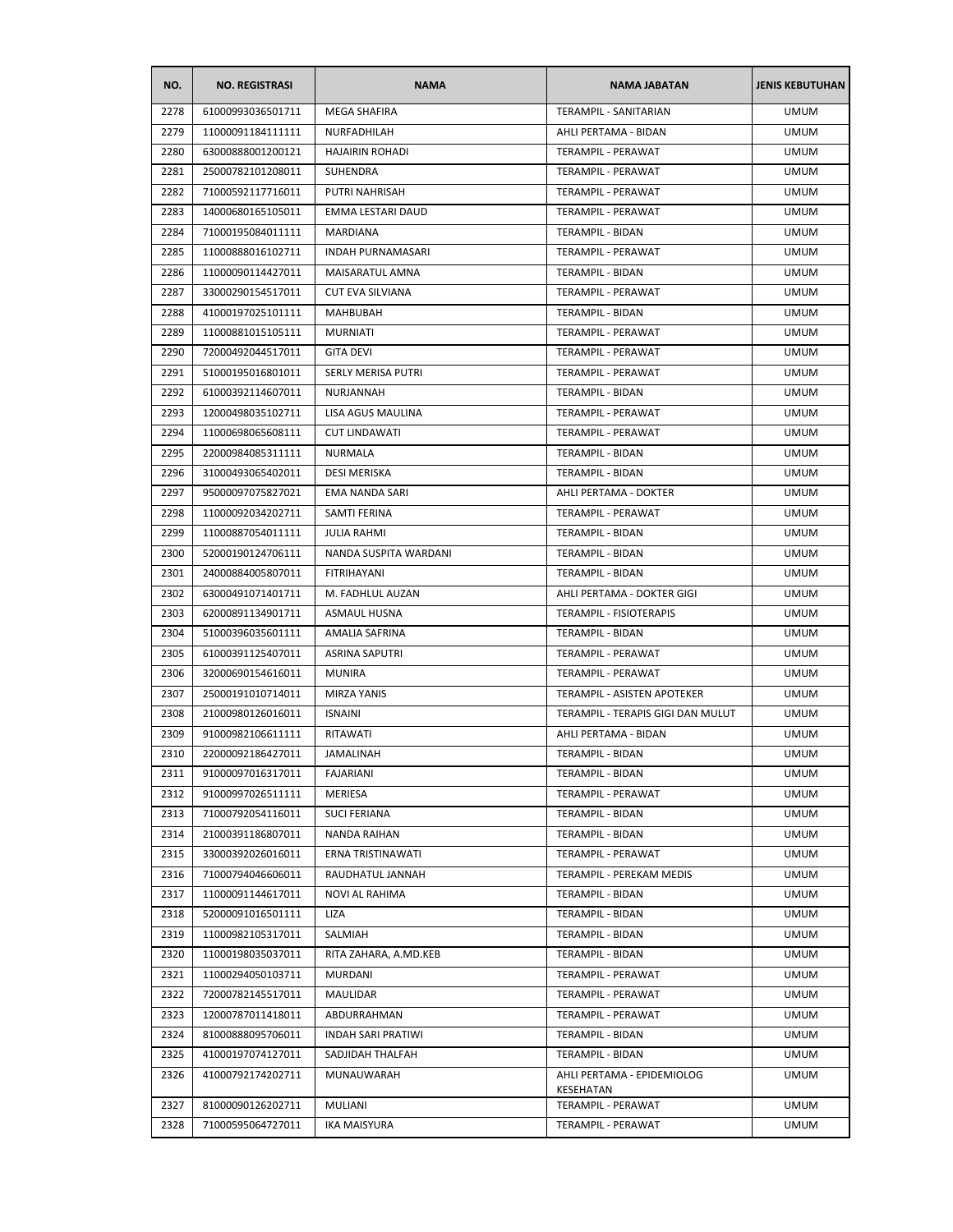| NO.  | <b>NO. REGISTRASI</b> | <b>NAMA</b>                 | <b>NAMA JABATAN</b>                | <b>JENIS KEBUTUHAN</b> |
|------|-----------------------|-----------------------------|------------------------------------|------------------------|
| 2329 | 41000981076202711     | RIA ANGGRIANA               | <b>TERAMPIL - PERAWAT</b>          | <b>UMUM</b>            |
| 2330 | 13000099014618011     | SAFARINA                    | TERAMPIL - BIDAN                   | <b>UMUM</b>            |
| 2331 | 72000988084608111     | RAHMAH                      | TERAMPIL - BIDAN                   | <b>UMUM</b>            |
| 2332 | 11000986086611011     | FITRIYANI, A.MD. KEB        | TERAMPIL - BIDAN                   | <b>UMUM</b>            |
| 2333 | 12000299086101711     | CUT SAFA FIRDHA CHAIRUNNISA | TERAMPIL - BIDAN                   | <b>UMUM</b>            |
| 2334 | 33000299086101711     | CUT MARWAH FIRDHA CHUMAIRA  | TERAMPIL - BIDAN                   | <b>UMUM</b>            |
| 2335 | 91000099076913011     | <b>INTAN FADILLAH</b>       | TERAMPIL - BIDAN                   | <b>UMUM</b>            |
| 2336 | 61000292156108111     | <b>HAYATUN MISNA</b>        | <b>TERAMPIL - BIDAN</b>            | <b>UMUM</b>            |
| 2337 | 33000694075808111     | SARA NADIA                  | TERAMPIL - TERAPIS GIGI DAN MULUT  | <b>UMUM</b>            |
| 2338 | 81000193074202711     | <b>IRMA IRHAMNA</b>         | TERAMPIL - PERAWAT                 | <b>UMUM</b>            |
| 2339 | 52000791075201711     | <b>SUCI RAMADHANI</b>       | TERAMPIL - PERAWAT                 | <b>UMUM</b>            |
| 2340 | 71000092085016011     | RIANA FEBRIATI              | TERAMPIL - BIDAN                   | <b>UMUM</b>            |
| 2341 | 31000199096208111     | RAHMAWATI                   | TERAMPIL - BIDAN                   | <b>UMUM</b>            |
| 2342 | 56100097014701111     | LELI TASYA RAHMADHANI       | <b>TERAMPIL - BIDAN</b>            | <b>UMUM</b>            |
| 2343 | 21000796005211111     | SAFARINA H.IDRIS            | TERAMPIL - BIDAN                   | <b>UMUM</b>            |
| 2344 | 31000197076127011     | RIKA JALINAR                | TERAMPIL - BIDAN                   | <b>UMUM</b>            |
| 2345 | 11000892156607011     | <b>PUTRI</b>                | TERAMPIL - BIDAN                   | <b>UMUM</b>            |
| 2346 | 82000195076208111     | SRI MULYANI                 | TERAMPIL - BIDAN                   | <b>UMUM</b>            |
| 2347 | 13000594076204711     | <b>DEWI ELVIANA</b>         | TERAMPIL - BIDAN                   | <b>UMUM</b>            |
| 2348 | 91000793076501111     | LISA MAULINA                | TERAMPIL - PERAWAT                 | <b>UMUM</b>            |
| 2349 | 63000886005717011     | <b>SHANTY NOVITA</b>        | TERAMPIL - BIDAN                   | <b>UMUM</b>            |
| 2350 | 91000295016501111     | NURUL HAYATUN NUFUS         | TERAMPIL - BIDAN                   | <b>UMUM</b>            |
| 2351 | 52000298024506011     | <b>SUCI RESTU ANUGERAH</b>  | TERAMPIL - PRANATA LABORATORIUM    | <b>UMUM</b>            |
| 2352 | 72000191096714011     | <b>SUZI RAHMATIKA</b>       | KESEHATAN<br>TERAMPIL - BIDAN      | <b>UMUM</b>            |
| 2353 | 52000794095216011     | <b>FITRIANI</b>             | TERAMPIL - PERAWAT                 | <b>UMUM</b>            |
| 2354 | 13000091014901011     | <b>MACHFIRAH</b>            | <b>TERAMPIL - ASISTEN APOTEKER</b> | <b>UMUM</b>            |
| 2355 | 82040787010607011     | MUHAMMAD EVENDI             | TERAMPIL - PERAWAT                 | <b>UMUM</b>            |
| 2356 | 53000092174427011     | <b>SRI WAHYUNI</b>          | TERAMPIL - BIDAN                   | <b>UMUM</b>            |
| 2357 | 71000785045104711     | TI SARAH                    | TERAMPIL - BIDAN                   | <b>UMUM</b>            |
| 2358 | 91000696095506011     | <b>MONITA</b>               | TERAMPIL - PERAWAT                 | <b>UMUM</b>            |
| 2359 | 71000898085306111     | <b>FINDI MULIASARI</b>      | <b>TERAMPIL - BIDAN</b>            | <b>UMUM</b>            |
| 2360 | 31000193036427011     | <b>DESI AGUSTANTI</b>       | TERAMPIL - BIDAN                   | <b>UMUM</b>            |
| 2361 | 11000982144601111     | NURSYIAH                    | TERAMPIL - BIDAN                   | <b>UMUM</b>            |
| 2362 | 42000797024501111     | JULIAN RESTIEANTY           | TERAMPIL - BIDAN                   | <b>UMUM</b>            |
| 2363 | 61000092084717011     | RATNAWATI                   | TERAMPIL - BIDAN                   | <b>UMUM</b>            |
| 2364 | 51000985025404721     | <b>HESTINA</b>              | TERAMPIL - BIDAN                   | <b>UMUM</b>            |
| 2365 | 41000197007701711     | RIKA ANANDA                 | TERAMPIL - PERAWAT                 | <b>UMUM</b>            |
| 2366 | 63000981145301711     | FANNY FRIESYA NOVA          | TERAMPIL - TERAPIS GIGI DAN MULUT  | <b>UMUM</b>            |
| 2367 | 91000091194204721     | HERA PERTIWI SINAGA         | TERAMPIL - BIDAN                   | <b>UMUM</b>            |
| 2368 | 41000791191401111     | REZA SAPUTRA                | TERAMPIL - PERAWAT                 | <b>UMUM</b>            |
| 2369 | 81000194014717011     | NURSADIDAH                  | <b>TERAMPIL - BIDAN</b>            | <b>UMUM</b>            |
| 2370 | 82000092176706011     | SITI FUANDA                 | TERAMPIL - PERAWAT                 | <b>UMUM</b>            |
| 2371 | 73000193005102711     | RATIH TRIANA                | TERAMPIL - PERAWAT                 | <b>UMUM</b>            |
| 2372 | 22000093045311111     | EVI SUFIANTI                | TERAMPIL - BIDAN                   | <b>UMUM</b>            |
| 2373 | 31000695016417011     | <b>MURSINAH</b>             | TERAMPIL - BIDAN                   | <b>UMUM</b>            |
| 2374 | 21000980176105111     | <b>CUT IDA</b>              | TERAMPIL - BIDAN                   | <b>UMUM</b>            |
| 2375 | 81000497025016011     | RIDHA RAHMAH SUFRI          | AHLI PERTAMA - DOKTER              | <b>UMUM</b>            |
| 2376 | 82000798044506011     | RIANA MAYA BEDARTI          | TERAMPIL - PERAWAT                 | <b>UMUM</b>            |
| 2377 | 23000095054408011     | RIDA YANTI, AM. KEB         | TERAMPIL - BIDAN                   | <b>UMUM</b>            |
| 2378 | 13000994044606011     | ELLY NOVIANTI               | TERAMPIL - TERAPIS GIGI DAN MULUT  | <b>UMUM</b>            |
| 2379 | 92000887094608011     | NURLAILI                    | <b>TERAMPIL - BIDAN</b>            | <b>UMUM</b>            |
|      |                       |                             |                                    |                        |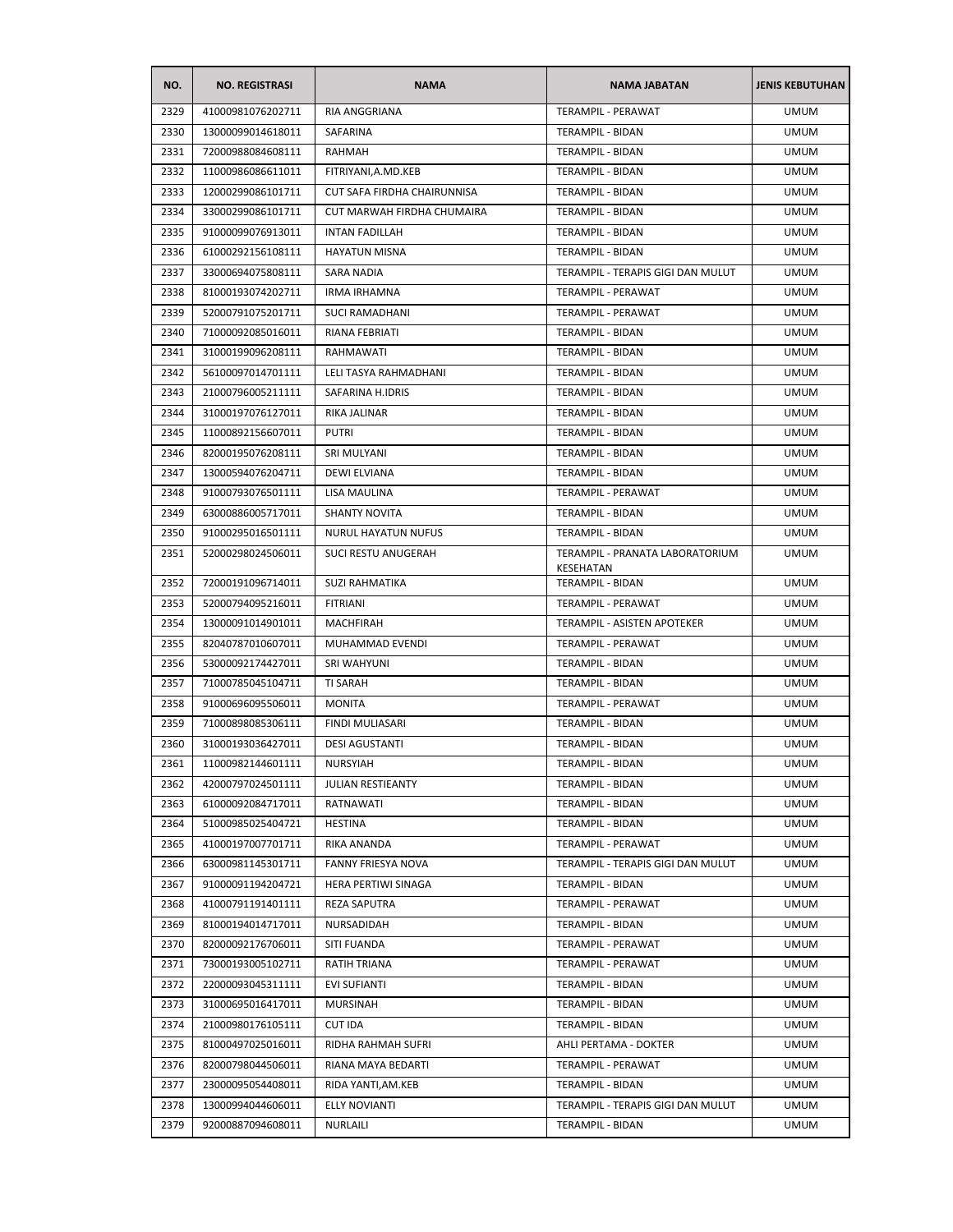| NO.          | <b>NO. REGISTRASI</b> | <b>NAMA</b>           | <b>NAMA JABATAN</b>                    | <b>JENIS KEBUTUHAN</b>     |
|--------------|-----------------------|-----------------------|----------------------------------------|----------------------------|
| 2380         | 31000984036617011     | <b>ASMAUL HUSNA</b>   | <b>TERAMPIL - BIDAN</b>                | <b>UMUM</b>                |
| 2381         | 12000897094201711     | NANDA RAHMAYANTI      | TERAMPIL - PERAWAT                     | <b>UMUM</b>                |
| 2382         | 73160787014427011     | ZURYATI               | <b>TERAMPIL - BIDAN</b>                | <b>UMUM</b>                |
| 2383         | 31000781076808111     | <b>IDATUL FAZLIAH</b> | TERAMPIL - PERAWAT                     | <b>UMUM</b>                |
| 2384         | 41000890174201711     | SAFIRA                | TERAMPIL - BIDAN                       | <b>UMUM</b>                |
| 2385         | 53000396026606111     | PALESAYANTI           | TERAMPIL - BIDAN                       | <b>UMUM</b>                |
| 2386         | 71000092081401111     | ADAMI                 | <b>TERAMPIL - PERAWAT</b>              | <b>UMUM</b>                |
| 2387         | 11000797034713011     | <b>FITRIANI</b>       | TERAMPIL - PERAWAT                     | <b>UMUM</b>                |
| 2388         | 21000893017411111     | <b>PUTRI BALQIS</b>   | <b>TERAMPIL - PERAWAT</b>              | <b>UMUM</b>                |
| 2389         | 12000099001501711     | FADLULLAH KHALIK      | TERAMPIL - PERAWAT                     | <b>UMUM</b>                |
| 2390         | 91000799034028011     | LENI MASTURA          | TERAMPIL - BIDAN                       | <b>UMUM</b>                |
| 2391         | 61000090156616011     | PUTRI RAIHAN          | TERAMPIL - BIDAN                       | <b>UMUM</b>                |
| 2392         | 71000296025308011     | MARZALENA             | TERAMPIL - BIDAN                       | <b>UMUM</b>                |
| 2393         | 31000899044508011     | <b>ROZANA</b>         | TERAMPIL - BIDAN                       | <b>UMUM</b>                |
| 2394         | 53000193090102711     | ZULFIKAR              | TERAMPIL - PERAWAT                     | <b>UMUM</b>                |
| 2395         | 91000298034427011     | <b>FITRIANI</b>       | TERAMPIL - BIDAN                       | <b>UMUM</b>                |
| 2396         | 31000981086818011     | SAIDARIHANA           | TERAMPIL - BIDAN                       | <b>UMUM</b>                |
| 2397         | 62000594016105011     | MELDA SARTIKA         | TERAMPIL - BIDAN                       | <b>UMUM</b>                |
| 2398         | 72000989046606011     | <b>UMMU HANIFAH</b>   | TERAMPIL - PERAWAT                     | <b>UMUM</b>                |
| 2399         | 41000984096325021     | FENI PITRIA AM.KEB    | TERAMPIL - BIDAN                       | <b>UMUM</b>                |
| 2400         | 62000095055608011     | <b>NUR AZIZAH</b>     | TERAMPIL - BIDAN                       | <b>UMUM</b>                |
| 2401         | 42000192034807011     | HUSNUL KHATIMAH       | TERAMPIL - PERAWAT                     | <b>UMUM</b>                |
| 2402         | 41000294014127011     | <b>CUT SUSIYANTI</b>  | TERAMPIL - BIDAN                       | <b>UMUM</b>                |
| 2403         | 21000591152813011     | SIRAJUL MUNIRA        | TERAMPIL - PERAWAT                     | <b>UMUM</b>                |
| 2404         | 11000391194325021     | RANTIKA               | TERAMPIL - BIDAN                       | <b>UMUM</b>                |
| 2405         | 11000292046325021     | LESTARI AFRIANI       | TERAMPIL - BIDAN                       | <b>UMUM</b>                |
| 2406         | 86000198085304011     | MAHTEMASMIKO          | TERAMPIL - BIDAN                       | <b>UMUM</b>                |
| 2407         | 63000196085303011     | <b>RITA SARI</b>      | TERAMPIL - BIDAN                       | <b>UMUM</b>                |
| 2408         | 53000594056711111     | LINA HASRINA          | TERAMPIL - BIDAN                       | <b>UMUM</b>                |
| 2409         | 81000191065908011     | ERLINA                | TERAMPIL - BIDAN                       | <b>UMUM</b>                |
| 2410         | 31000395005108111     | NURRAHMAH             | TERAMPIL - BIDAN                       | <b>UMUM</b>                |
| 2411         | 53000986044217011     | ZURAIDA               | <b>TERAMPIL - BIDAN</b>                | <b>UMUM</b>                |
| 2412         | 21000492044606011     | EKA MUTIA             | TERAMPIL - PEREKAM MEDIS               | <b>UMUM</b>                |
| 2413         | 51000987094718011     | JATI WIJAYANTI        | TERAMPIL - BIDAN                       | <b>UMUM</b>                |
|              |                       | MUHAMMAD MUNANDAR     |                                        |                            |
| 2414<br>2415 | 81000195041901111     |                       | TERAMPIL - PERAWAT                     | <b>UMUM</b><br><b>UMUM</b> |
|              | 73000789054817011     | UMMI KHADIJAH         | TERAMPIL - BIDAN<br>TERAMPIL - PERAWAT |                            |
| 2416         | 81000392194511721     | VERA RAHMAWATI        |                                        | <b>UMUM</b>                |
| 2417         | 51000393066901111     | RAHMA                 | TERAMPIL - BIDAN                       | <b>UMUM</b>                |
| 2418         | 43000190195311111     | <b>CUT ARNILA</b>     | TERAMPIL - BIDAN                       | <b>UMUM</b>                |
| 2419         | 43000884044201111     | RAMADHANIYANTI        | <b>TERAMPIL - BIDAN</b>                | <b>UMUM</b>                |
| 2420         | 53000296006308011     | MURSYIDAH AM.KEB      | TERAMPIL - BIDAN                       | <b>UMUM</b>                |
| 2421         | 11000690164101011     | ERNITA                | TERAMPIL - BIDAN                       | <b>UMUM</b>                |
| 2422         | 21000981184907011     | MAULIDAR              | TERAMPIL - BIDAN                       | <b>UMUM</b>                |
| 2423         | 14000894035026011     | AFRINA                | TERAMPIL - SANITARIAN                  | <b>UMUM</b>                |
| 2424         | 52000291095427011     | AKLIMATAN             | TERAMPIL - BIDAN                       | <b>UMUM</b>                |
| 2425         | 11000497016018011     | JULIANA               | TERAMPIL - TERAPIS GIGI DAN MULUT      | <b>UMUM</b>                |
| 2426         | 12000697015208011     | AYU NAZIRA            | TERAMPIL - BIDAN                       | <b>UMUM</b>                |
| 2427         | 41000292065501111     | <b>ISMIANA</b>        | TERAMPIL - BIDAN                       | <b>UMUM</b>                |
| 2428         | 91000695044611111     | HUSNATUL JANNAH       | TERAMPIL - BIDAN                       | <b>UMUM</b>                |
| 2429         | 51000593094504711     | <b>ENDANG LESTARI</b> | TERAMPIL - BIDAN                       | <b>UMUM</b>                |
| 2430         | 51000894065701111     | YENNI FAUZIANA        | TERAMPIL - PERAWAT                     | <b>UMUM</b>                |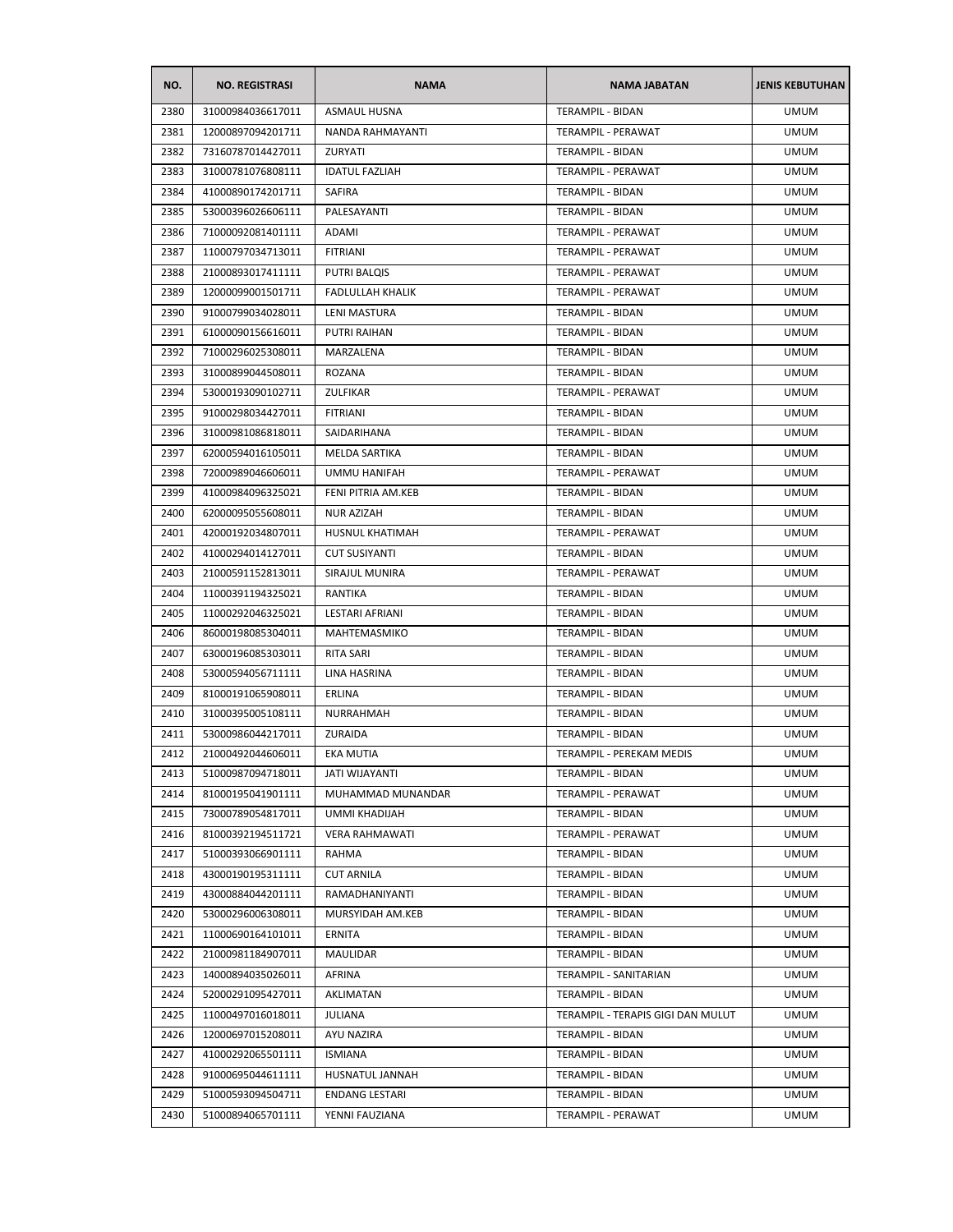| NO.  | <b>NO. REGISTRASI</b> | <b>NAMA</b>                    | <b>NAMA JABATAN</b>                          | <b>JENIS KEBUTUHAN</b> |
|------|-----------------------|--------------------------------|----------------------------------------------|------------------------|
| 2431 | 11000491134137011     | <b>CUT RISNAWATI</b>           | TERAMPIL - PERAWAT                           | <b>UMUM</b>            |
| 2432 | 41000196007203711     | ERMILAWATI, STR. KEB           | TERAMPIL - BIDAN                             | <b>UMUM</b>            |
| 2433 | 71000295015611111     | <b>NUR EKA</b>                 | TERAMPIL - BIDAN                             | <b>UMUM</b>            |
| 2434 | 31000293064201711     | <b>DESI FITRIANTI</b>          | TERAMPIL - BIDAN                             | <b>UMUM</b>            |
| 2435 | 62000792166202711     | ADELINA                        | TERAMPIL - PERAWAT                           | <b>UMUM</b>            |
| 2436 | 12000090106402111     | HERMALINDA ASTUTI              | TERAMPIL - BIDAN                             | <b>UMUM</b>            |
| 2437 | 11000988066728011     | <b>JULIANUR</b>                | TERAMPIL - BIDAN                             | <b>UMUM</b>            |
| 2438 | 81000986066013011     | <b>INTAN MUTIA</b>             | TERAMPIL - BIDAN                             | <b>UMUM</b>            |
| 2439 | 31000795054317011     | KHAIRUNNISA                    | <b>TERAMPIL - BIDAN</b>                      | <b>UMUM</b>            |
| 2440 | 71000790155617011     | <b>CUT DIANA</b>               | TERAMPIL - PERAWAT                           | <b>UMUM</b>            |
| 2441 | 71000294036203711     | <b>NURUL FITRI</b>             | TERAMPIL - BIDAN                             | <b>UMUM</b>            |
| 2442 | 41000398014306011     | LISA RIZKINA                   | TERAMPIL - BIDAN                             | <b>UMUM</b>            |
| 2443 | 71000294066701111     | <b>AFWINA</b>                  | TERAMPIL - BIDAN                             | <b>UMUM</b>            |
| 2444 | 85100197014611111     | <b>JAMALIAH</b>                | TERAMPIL - BIDAN                             | <b>UMUM</b>            |
| 2445 | 43000882117427011     | <b>ASNIWATI</b>                | TERAMPIL - BIDAN                             | <b>UMUM</b>            |
| 2446 | 73000392016311111     | DESI RISKINA                   | TERAMPIL - BIDAN                             | <b>UMUM</b>            |
| 2447 | 51000696061606011     | <b>DEDI IRFANDI</b>            | TERAMPIL - PERAWAT                           | <b>UMUM</b>            |
| 2448 | 52000895046706011     | MAISARAH                       | TERAMPIL - PERAWAT                           | <b>UMUM</b>            |
| 2449 | 11000495045202111     | <b>MERI YUNITA</b>             | TERAMPIL - BIDAN                             | <b>UMUM</b>            |
| 2450 | 81000987046407111     | SHELY PUTRI HANDAYANI          | TERAMPIL - BIDAN                             | <b>UMUM</b>            |
| 2451 | 81000691005026011     | <b>CUT IMELDA PUTRI</b>        | TERAMPIL - PERAWAT                           | <b>UMUM</b>            |
| 2452 | 71000599052901711     | KHALIL SAPUTRA                 | TERAMPIL - PERAWAT                           | <b>UMUM</b>            |
| 2453 | 91000093017206011     | <b>SUMARNI</b>                 | TERAMPIL - PERAWAT                           | UMUM                   |
| 2454 | 42000197015201711     | <b>IVANI ARDHIA CAHYA RANI</b> | TERAMPIL - BIDAN                             | <b>UMUM</b>            |
| 2455 | 82000293094704011     | RAHMADAINI                     | TERAMPIL - BIDAN                             | <b>UMUM</b>            |
| 2456 | 11000090186102711     | PUTRI OKTA SRIYANTI            | TERAMPIL - PERAWAT                           | <b>UMUM</b>            |
| 2457 | 14000395052606011     | AULIA MUNAJAR                  | TERAMPIL - PERAWAT                           | <b>UMUM</b>            |
| 2458 | 41000782082207011     | <b>IMRAN</b>                   | TERAMPIL - PERAWAT                           | <b>UMUM</b>            |
| 2459 | 11000597055013111     | SITI RAHMAH                    | TERAMPIL - BIDAN                             | <b>UMUM</b>            |
| 2460 | 53000982060202711     | <b>MUSTAQIM</b>                | TERAMPIL - PERAWAT                           | <b>UMUM</b>            |
| 2461 | 93000682144706011     | DARNIATI                       | TERAMPIL - BIDAN                             | <b>UMUM</b>            |
| 2462 | 32000895016016011     | LIZA JULAINI                   | TERAMPIL - PERAWAT                           | <b>UMUM</b>            |
| 2463 | 31000596051616011     | <b>MUHAJIR</b>                 | TERAMPIL - PRANATA LABORATORIUM<br>KESEHATAN | <b>UMUM</b>            |
| 2464 | 81000296046326011     | <b>IRA ROSITA</b>              | <b>TERAMPIL - BIDAN</b>                      | <b>UMUM</b>            |
| 2465 | 41000993010901711     | RIZQI RINALDI                  | TERAMPIL - PERAWAT                           | <b>UMUM</b>            |
| 2466 | 31000294036401711     | <b>MISRINA</b>                 | <b>TERAMPIL - BIDAN</b>                      | <b>UMUM</b>            |
| 2467 | 61000092134901111     | RINA SARI                      | TERAMPIL - BIDAN                             | <b>UMUM</b>            |
| 2468 | 71000097026011111     | <b>FATHMA</b>                  | TERAMPIL - TERAPIS GIGI DAN MULUT            | <b>UMUM</b>            |
| 2469 | 71000096074728011     | <b>AJIRNA</b>                  | TERAMPIL - PERAWAT                           | <b>UMUM</b>            |
| 2470 | 53000292064418011     | ELITA ZAHARA                   | TERAMPIL - PERAWAT                           | <b>UMUM</b>            |
| 2471 | 81000597066304111     | NURLAILI                       | <b>TERAMPIL - BIDAN</b>                      | <b>UMUM</b>            |
| 2472 | 41000392124406011     | <b>NURTINAH</b>                | TERAMPIL - PERAWAT                           | <b>UMUM</b>            |
| 2473 | 21000192114701111     | DESA ISNANI                    | TERAMPIL - BIDAN                             | <b>UMUM</b>            |
| 2474 | 13000884044217011     | MUTIA DEWI                     | TERAMPIL - BIDAN                             | <b>UMUM</b>            |
| 2475 | 82000988006103711     | NURMALA HAYATI                 | TERAMPIL - BIDAN                             | <b>UMUM</b>            |
| 2476 | 92000194064204011     | <b>IRICKE FITRIANI</b>         | TERAMPIL - BIDAN                             | <b>UMUM</b>            |
| 2477 | 21000094095603011     | YENI ZULVIYANTI                | TERAMPIL - BIDAN                             | <b>UMUM</b>            |
| 2478 | 61000693017906011     | FITRI ZAHARA                   | TERAMPIL - PERAWAT                           | <b>UMUM</b>            |
| 2479 | 41000893064102711     | NURMASYITAH                    | TERAMPIL - PERAWAT                           | <b>UMUM</b>            |
| 2480 | 23000695005403011     | ERAWATI                        | TERAMPIL - PERAWAT                           | <b>UMUM</b>            |
| 2481 | 91000986095402011     | CUT MAYDA PURNAMASARI          | TERAMPIL - BIDAN                             | <b>UMUM</b>            |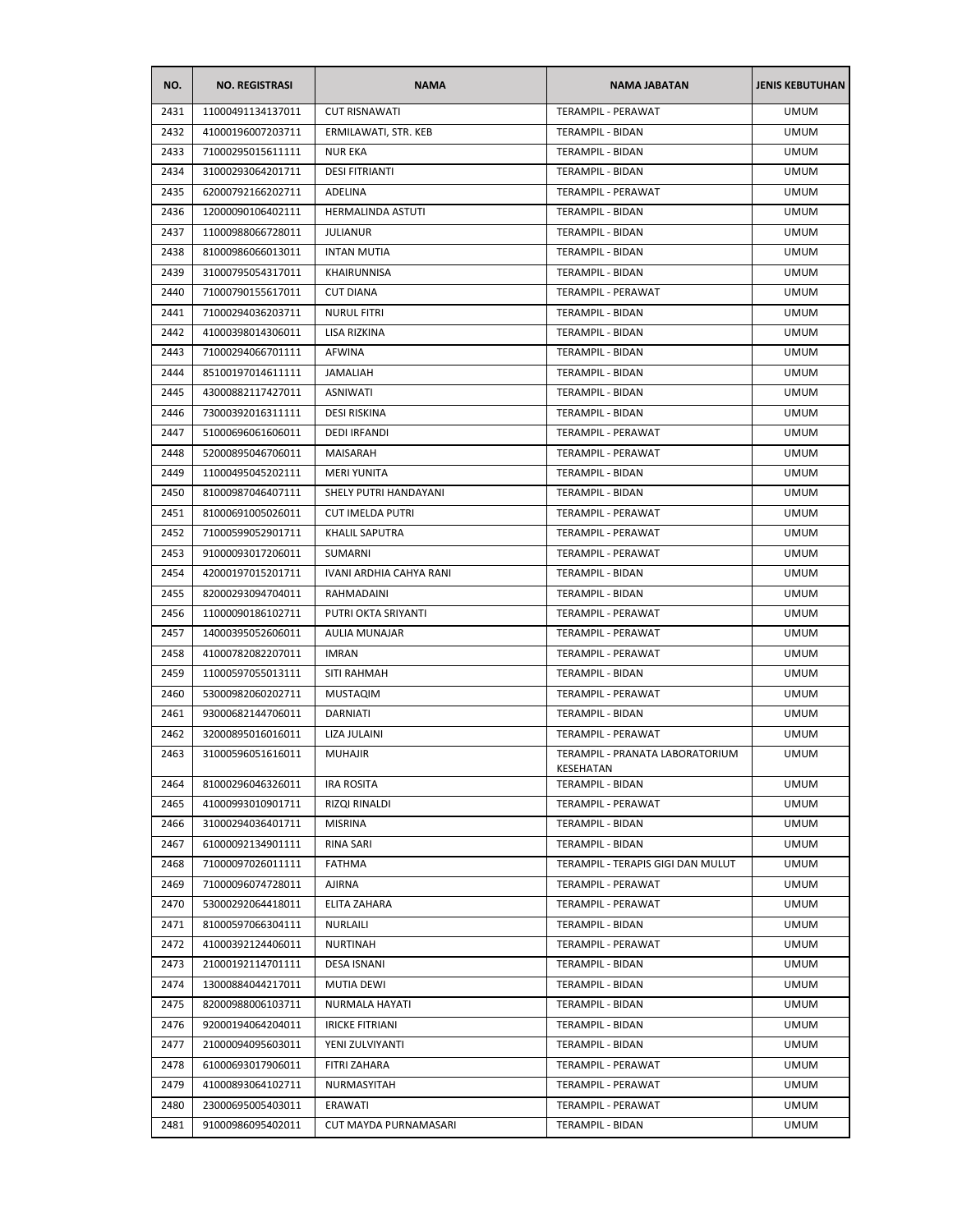| NO.  | <b>NO. REGISTRASI</b> | <b>NAMA</b>              | <b>NAMA JABATAN</b>                     | <b>JENIS KEBUTUHAN</b> |
|------|-----------------------|--------------------------|-----------------------------------------|------------------------|
| 2482 | 11000192075102711     | FEBRIYANTI               | TERAMPIL - PERAWAT                      | <b>UMUM</b>            |
| 2483 | 42000782184103711     | LIFYANA                  | AHLI PERTAMA - DOKTER                   | <b>UMUM</b>            |
| 2484 | 11000797065306011     | MAULIDATUL ULA           | <b>TERAMPIL - PERAWAT</b>               | UMUM                   |
| 2485 | 73000595005408111     | <b>MISRUL FAJRI</b>      | TERAMPIL - BIDAN                        | <b>UMUM</b>            |
| 2486 | 12000889056501111     | KHAIRUNNISAK             | TERAMPIL - BIDAN                        | <b>UMUM</b>            |
| 2487 | 11000699094408111     | RACHMAWATI               | TERAMPIL - BIDAN                        | <b>UMUM</b>            |
| 2488 | 21000695055037011     | MISBAHUL JANNAH          | <b>TERAMPIL - BIDAN</b>                 | <b>UMUM</b>            |
| 2489 | 74000782156501111     | YUSNITA BAHARUDDIN       | TERAMPIL - BIDAN                        | UMUM                   |
| 2490 | 31000599025806011     | <b>IRMA MAULIZA</b>      | <b>TERAMPIL - BIDAN</b>                 | <b>UMUM</b>            |
| 2491 | 90140797014103711     | ROUZATUL JANNAH          | <b>TERAMPIL - BIDAN</b>                 | <b>UMUM</b>            |
| 2492 | 72000697026901711     | <b>JULIANA</b>           | AHLI PERTAMA - BIDAN                    | <b>UMUM</b>            |
| 2493 | 61000293034216011     | RITA RAHMI               | TERAMPIL - BIDAN                        | <b>UMUM</b>            |
| 2494 | 91000992095317011     | MIA FARADILLA            | TERAMPIL - TERAPIS GIGI DAN MULUT       | <b>UMUM</b>            |
| 2495 | 21000294094311111     | YUSI FITRI YANTI         | TERAMPIL - BIDAN                        | <b>UMUM</b>            |
| 2496 | 23000001046501711     | <b>HUSNATUL QUFRA</b>    | <b>TERAMPIL - PERAWAT</b>               | <b>UMUM</b>            |
| 2497 | 67000295056417011     | MISRUL HAYATI            | TERAMPIL - BIDAN                        | <b>UMUM</b>            |
| 2498 | 22000097015026011     | FAIZAH                   | TERAMPIL - BIDAN                        | <b>UMUM</b>            |
| 2499 | 12000396030318011     | SAIFUL ANWAR             | TERAMPIL - PERAWAT                      | <b>UMUM</b>            |
| 2500 | 32000196035204711     | EVIE JUNIRDA             | TERAMPIL - BIDAN                        | <b>UMUM</b>            |
| 2501 | 31000199076901111     | <b>DIANI RISKI</b>       | TERAMPIL - PERAWAT                      | <b>UMUM</b>            |
| 2502 | 73000980114304011     | MAHYANI                  | <b>TERAMPIL - BIDAN</b>                 | <b>UMUM</b>            |
| 2503 | 82000397086103711     | SUCI ELISTA              | TERAMPIL - PERAWAT                      | UMUM                   |
| 2504 | 11000395017202711     | NANDA ANIZA              | AHLI PERTAMA - EPIDEMIOLOG<br>KESEHATAN | UMUM                   |
| 2505 | 32000003006306011     | ENI WIDIYAWATI           | TERAMPIL - PERAWAT                      | <b>UMUM</b>            |
| 2506 | 71000696064102711     | AYU SAPUTRI              | TERAMPIL - PERAWAT                      | <b>UMUM</b>            |
| 2507 | 21000391111904011     | <b>NOVIAR SYAH</b>       | TERAMPIL - PERAWAT                      | <b>UMUM</b>            |
| 2508 | 21000490165417011     | YUSMAWAR                 | TERAMPIL - PERAWAT                      | <b>UMUM</b>            |
| 2509 | 42000984025713011     | <b>HALIMATUN SAKDIAH</b> | TERAMPIL - PERAWAT                      | <b>UMUM</b>            |
| 2510 | 71000599006711111     | <b>SUHAILA</b>           | <b>TERAMPIL - BIDAN</b>                 | <b>UMUM</b>            |
| 2511 | 82000991174202711     | <b>NURAINA</b>           | <b>TERAMPIL - PERAWAT</b>               | <b>UMUM</b>            |
| 2512 | 92000199016916011     | ZIBMI RAHMI              | TERAMPIL - PERAWAT                      | <b>UMUM</b>            |
| 2513 | 21000889026218011     | LILIS SURYANI            | TERAMPIL - BIDAN                        | <b>UMUM</b>            |
| 2514 | 11000788076308011     | <b>NUR AINI</b>          | TERAMPIL - BIDAN                        | <b>UMUM</b>            |
| 2515 | 61000494080818011     | HENDRI WARDANA           | TERAMPIL - PERAWAT                      | <b>UMUM</b>            |
| 2516 | 32000694016816011     | RISKA MULIANA            | TERAMPIL - PERAWAT                      | <b>UMUM</b>            |
| 2517 | 71000292164011111     | NURUL HAJJAH             | TERAMPIL - BIDAN                        | <b>UMUM</b>            |
| 2518 | 61000290136308011     | DESI MOULIDA             | TERAMPIL - BIDAN                        | <b>UMUM</b>            |
| 2519 | 61000596064506011     | <b>CUT REVINAWATI</b>    | TERAMPIL - BIDAN                        | <b>UMUM</b>            |
| 2520 | 21000891114202711     | RIZKIA PUJI LESTARI      | TERAMPIL - PERAWAT                      | <b>UMUM</b>            |
| 2521 | 61000696074901111     | <b>MURINA</b>            | TERAMPIL - PERAWAT                      | <b>UMUM</b>            |
| 2522 | 32000398025901111     | MAULIZA                  | <b>TERAMPIL - PERAWAT</b>               | <b>UMUM</b>            |
| 2523 | 91000293007103711     | <b>HANNA FITRIA</b>      | <b>TERAMPIL - BIDAN</b>                 | <b>UMUM</b>            |
| 2524 | 52000291106708111     | RIZA AZLINA              | TERAMPIL - BIDAN                        | <b>UMUM</b>            |
| 2525 | 15000984021116011     | MIRWAN                   | TERAMPIL - PERAWAT                      | <b>UMUM</b>            |
| 2526 | 11000298017716011     | SITI ZALIKHA             | TERAMPIL - BIDAN                        | <b>UMUM</b>            |
| 2527 | 91000981021202711     | AQMAL SETIA BUDI         | AHLI PERTAMA - PERAWAT                  | <b>UMUM</b>            |
| 2528 | 51000198017917011     | RIZKI RAHMATIA PUTRI     | TERAMPIL - BIDAN                        | <b>UMUM</b>            |
| 2529 | 51000297085706111     | RAHMAULI                 | TERAMPIL - BIDAN                        | <b>UMUM</b>            |
| 2530 | 42000094056026011     | MASYITHAH                | TERAMPIL - BIDAN                        | <b>UMUM</b>            |
| 2531 | 65000693095401711     | KHAIRUNNISAK             | TERAMPIL - BIDAN                        | <b>UMUM</b>            |
| 2532 | 11000193055418011     | <b>SUSI ZULIYANTI</b>    | TERAMPIL - BIDAN                        | <b>UMUM</b>            |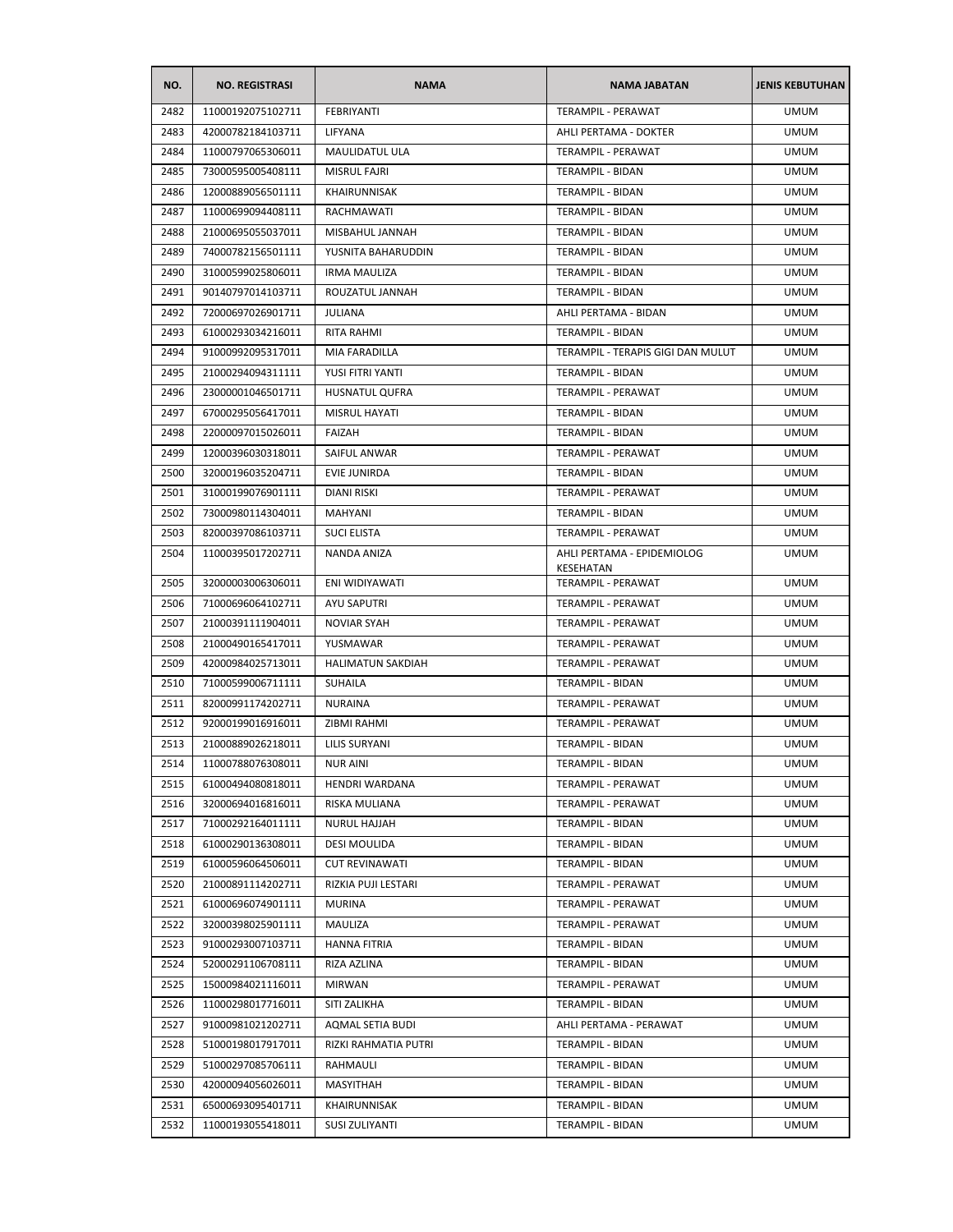| NO.  | <b>NO. REGISTRASI</b> | <b>NAMA</b>                | <b>NAMA JABATAN</b>                          | <b>JENIS KEBUTUHAN</b> |
|------|-----------------------|----------------------------|----------------------------------------------|------------------------|
| 2533 | 61000195094202711     | IKA MAYASARI AMD.KEP       | <b>TERAMPIL - PERAWAT</b>                    | <b>UMUM</b>            |
| 2534 | 61000692054037011     | <b>ULFA NADIRAH</b>        | TERAMPIL - BIDAN                             | <b>UMUM</b>            |
| 2535 | 31000391195813011     | <b>ISMAYANI</b>            | TERAMPIL - BIDAN                             | <b>UMUM</b>            |
| 2536 | 71000192107311111     | <b>DESI MENTARI</b>        | TERAMPIL - BIDAN                             | <b>UMUM</b>            |
| 2537 | 52000492074016011     | ANNLA ALSAQINA             | TERAMPIL - PRANATA LABORATORIUM<br>KESEHATAN | <b>UMUM</b>            |
| 2538 | 21000195046816011     | <b>MARDIANA</b>            | <b>TERAMPIL - PERAWAT</b>                    | <b>UMUM</b>            |
| 2539 | 11000791174111111     | <b>UNAZAHARA</b>           | TERAMPIL - PERAWAT                           | <b>UMUM</b>            |
| 2540 | 12000699040303711     | MAULANA AL-RASYID          | TERAMPIL - PERAWAT                           | <b>UMUM</b>            |
| 2541 | 82000297006118011     | <b>WITA ARDINA</b>         | TERAMPIL - BIDAN                             | <b>UMUM</b>            |
| 2542 | 11000786052906011     | FERDIANSYAH                | TERAMPIL - PERAWAT                           | <b>UMUM</b>            |
| 2543 | 61000391116921061     | DINA NOVI LESTARI          | TERAMPIL - PERAWAT                           | <b>UMUM</b>            |
| 2544 | 71000490155701111     | UTIA MAULIDA               | TERAMPIL - BIDAN                             | <b>UMUM</b>            |
| 2545 | 68000891010617011     | ABDILLAH                   | TERAMPIL - PEREKAM MEDIS                     | <b>UMUM</b>            |
| 2546 | 12000490166103711     | <b>CUT YULIANTI</b>        | TERAMPIL - BIDAN                             | <b>UMUM</b>            |
| 2547 | 22000098086201711     | <b>CUT AZRATUNNUR</b>      | <b>TERAMPIL - PERAWAT</b>                    | UMUM                   |
| 2548 | 51000494084202711     | SYIFA RISWANDA SIREGAR     | AHLI PERTAMA - DOKTER                        | <b>UMUM</b>            |
| 2549 | 13000981136601011     | MORINDA, A.MD.KEB          | TERAMPIL - BIDAN                             | <b>UMUM</b>            |
| 2550 | 72000094074608111     | <b>FIKRIANTI</b>           | TERAMPIL - BIDAN                             | <b>UMUM</b>            |
| 2551 | 11000981196506011     | RIKA SUSANTI               | <b>TERAMPIL - PERAWAT</b>                    | <b>UMUM</b>            |
| 2552 | 72000887015208011     | EVA HANDIANUR              | TERAMPIL - BIDAN                             | <b>UMUM</b>            |
| 2553 | 18000098064617011     | <b>CUT INTAN SRI RIZKI</b> | TERAMPIL - PERAWAT                           | <b>UMUM</b>            |
| 2554 | 31000987070504111     | MUHAMMAD NASIR             | TERAMPIL - TEKNISI ELEKTROMEDIS              | <b>UMUM</b>            |
| 2555 | 61000296024223011     | RAHMAWATI                  | TERAMPIL - BIDAN                             | <b>UMUM</b>            |
| 2556 | 61000595014102711     | ISNI FARADILLA HUMAIRAH    | TERAMPIL - ASISTEN APOTEKER                  | <b>UMUM</b>            |
| 2557 | 11000091125223011     | SAFRIANI, A.MD.KEB         | TERAMPIL - BIDAN                             | <b>UMUM</b>            |
| 2558 | 42000891064208011     | <b>KHAIRUN NISA</b>        | TERAMPIL - BIDAN                             | <b>UMUM</b>            |
| 2559 | 81000791135617011     | MISLIA NURFAZILLA          | TERAMPIL - PERAWAT                           | UMUM                   |
| 2560 | 31000194092711111     | ZULKARNAINI                | TERAMPIL - PERAWAT                           | UMUM                   |
| 2561 | 67000099001406111     | SYAHRIAL                   | TERAMPIL - PERAWAT                           | <b>UMUM</b>            |
| 2562 | 43000392040611111     | <b>LEDI SAPUTRA</b>        | TERAMPIL - PERAWAT                           | <b>UMUM</b>            |
| 2563 | 15000090105427011     | MAISYURA                   | TERAMPIL - PERAWAT                           | <b>UMUM</b>            |
| 2564 | 65000294040205011     | <b>FATHUL RIZAL</b>        | TERAMPIL - PERAWAT                           | <b>UMUM</b>            |
| 2565 | 51000690136018011     | YENI ELIZA                 | TERAMPIL - PERAWAT                           | <b>UMUM</b>            |
| 2566 | 92000399096306011     | NUR ISMI                   | TERAMPIL - PERAWAT                           | <b>UMUM</b>            |
| 2567 | 83000299006906011     | YENNI FAJRI                | TERAMPIL - BIDAN                             | <b>UMUM</b>            |
| 2568 | 61000798034907011     | <b>ZERA YASVIRA</b>        | TERAMPIL - PRANATA LABORATORIUM<br>KESEHATAN | <b>UMUM</b>            |
| 2569 | 81000099094706011     | UYUNUN NAZIRAH             | TERAMPIL - PRANATA LABORATORIUM<br>KESEHATAN | <b>UMUM</b>            |
| 2570 | 91000092035416011     | RITA SARTIKA               | <b>TERAMPIL - BIDAN</b>                      | <b>UMUM</b>            |
| 2571 | 62000390145706011     | ELLYA RAHMI                | TERAMPIL - BIDAN                             | <b>UMUM</b>            |
| 2572 | 62000192155401111     | <b>KHAIRUN NISA</b>        | TERAMPIL - BIDAN                             | <b>UMUM</b>            |
| 2573 | 22000092056901711     | <b>NURUL FAJRI</b>         | <b>TERAMPIL - BIDAN</b>                      | <b>UMUM</b>            |
| 2574 | 91000891154301111     | NOVALIA SAIDAR             | TERAMPIL - PERAWAT                           | <b>UMUM</b>            |
| 2575 | 21000794076504711     | NURHALIZA UL HUSNA         | TERAMPIL - BIDAN                             | <b>UMUM</b>            |
| 2576 | 86000791014404111     | RIANA SAFITRI              | TERAMPIL - BIDAN                             | <b>UMUM</b>            |
| 2577 | 12000492055707011     | NANDA FITRIA               | TERAMPIL - BIDAN                             | <b>UMUM</b>            |
| 2578 | 31000499064304111     | NIDA UL JANNAH             | TERAMPIL - BIDAN                             | <b>UMUM</b>            |
| 2579 | 31000097034927011     | <b>JULINA RAHMI</b>        | TERAMPIL - BIDAN                             | UMUM                   |
| 2580 | 44000597005606011     | <b>NUR SAFARINA</b>        | TERAMPIL - BIDAN                             | <b>UMUM</b>            |
| 2581 | 11000883076501711     | LINDA UKHRA                | TERAMPIL - TERAPIS GIGI DAN MULUT            | <b>UMUM</b>            |
| 2582 | 11000095005402111     | <b>RESKA SAPITRI</b>       | TERAMPIL - FISIOTERAPIS                      | <b>UMUM</b>            |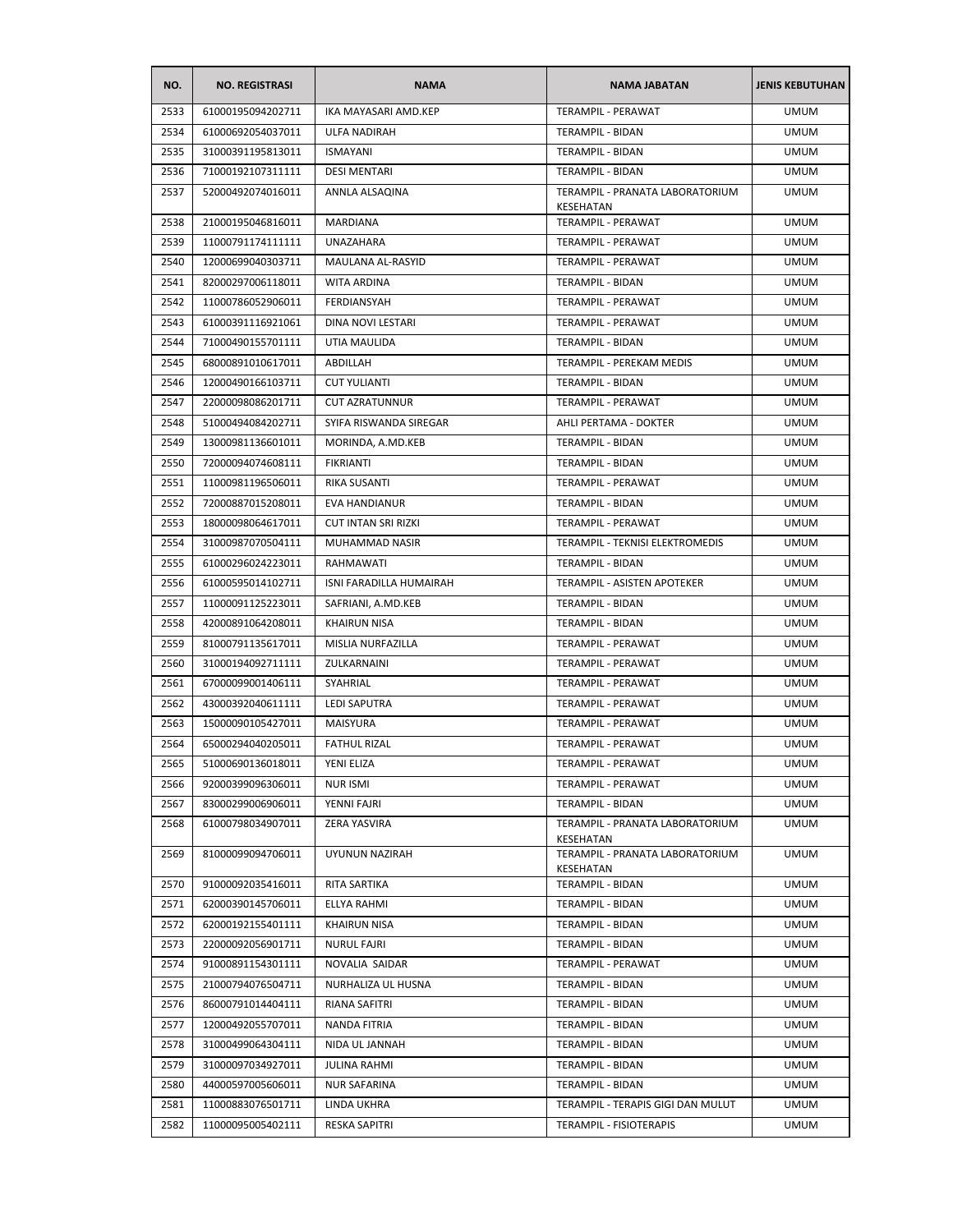| NO.  | <b>NO. REGISTRASI</b> | <b>NAMA</b>             | <b>NAMA JABATAN</b>                            | <b>JENIS KEBUTUHAN</b> |
|------|-----------------------|-------------------------|------------------------------------------------|------------------------|
| 2583 | 11000393007218011     | <b>SRI MAULIZA</b>      | <b>TERAMPIL - BIDAN</b>                        | <b>UMUM</b>            |
| 2584 | 73000782185617011     | <b>DESSY MARLIANDI</b>  | TERAMPIL - BIDAN                               | <b>UMUM</b>            |
| 2585 | 11000798082807011     | <b>AULIA RIZKI</b>      | TERAMPIL - PERAWAT                             | <b>UMUM</b>            |
| 2586 | 71000881094701111     | MEUTIA                  | TERAMPIL - TERAPIS GIGI DAN MULUT              | <b>UMUM</b>            |
| 2587 | 82000497074501711     | CHINDY REFITA BARARAH   | TERAMPIL - BIDAN                               | <b>UMUM</b>            |
| 2588 | 21000490102202711     | RENDI ARIOBIMO          | TERAMPIL - PRANATA LABORATORIUM<br>KESEHATAN   | <b>UMUM</b>            |
| 2589 | 31000590124901111     | <b>NUR ASRINA</b>       | TERAMPIL - PERAWAT                             | <b>UMUM</b>            |
| 2590 | 11000980155427011     | LISMAWATI               | TERAMPIL - BIDAN                               | <b>UMUM</b>            |
| 2591 | 53000996085817011     | <b>FAZLIAH</b>          | TERAMPIL - BIDAN                               | <b>UMUM</b>            |
| 2592 | 42000796054907011     | NURHAYATUN              | TERAMPIL - BIDAN                               | <b>UMUM</b>            |
| 2593 | 61000795065608111     | ZAITON                  | TERAMPIL - BIDAN                               | <b>UMUM</b>            |
| 2594 | 21000290196101711     | <b>INDRASTI LESTARI</b> | TERAMPIL - BIDAN                               | <b>UMUM</b>            |
| 2595 | 51000682102117011     | <b>DARWIS</b>           | TERAMPIL - PERAWAT                             | <b>UMUM</b>            |
| 2596 | 31000090106906011     | ASRIATI                 | <b>TERAMPIL - BIDAN</b>                        | <b>UMUM</b>            |
| 2597 | 32000985015202711     | RASYIDAH                | TERAMPIL - PERAWAT                             | <b>UMUM</b>            |
| 2598 | 72000099016501111     | <b>CUT RAHMA YANTI</b>  | AHLI PERTAMA - EPIDEMIOLOG                     | <b>UMUM</b>            |
| 2599 | 63000193072406011     | MUHAMMAD RAMADHAN       | KESEHATAN<br>AHLI PERTAMA - EPIDEMIOLOG        | <b>UMUM</b>            |
| 2600 | 71000398034213011     | DARA FATMA SRI AGUSTI   | KESEHATAN<br>TERAMPIL - TERAPIS GIGI DAN MULUT | <b>UMUM</b>            |
| 2601 | 92000093085202711     | YAUMIL MAGHFIRAH        | TERAMPIL - PERAWAT                             | <b>UMUM</b>            |
| 2602 | 11000392106616011     | <b>NUR ASKIA</b>        | TERAMPIL - PERAWAT                             | <b>UMUM</b>            |
| 2603 | 71000989054716011     | YENNILIA                | TERAMPIL - PERAWAT                             | <b>UMUM</b>            |
| 2604 | 35000691005705021     | NURUL FAJWAH DAULAY     | TERAMPIL - BIDAN                               | <b>UMUM</b>            |
| 2605 | 31000981124202711     | SOFIA ANIAR             | TERAMPIL - FISIOTERAPIS                        | <b>UMUM</b>            |
| 2606 | 72000790136506111     | TRI OKTAVIANTI          | TERAMPIL - PERAWAT                             | <b>UMUM</b>            |
| 2607 | 11000498046504111     | DIAN MUNAWARAH          | TERAMPIL - BIDAN                               | <b>UMUM</b>            |
| 2608 | 11000593055108111     | SILVINA RIZA            | TERAMPIL - PERAWAT                             | <b>UMUM</b>            |
| 2609 | 95000895095304711     | MASTURA                 | TERAMPIL - PERAWAT                             | <b>UMUM</b>            |
| 2610 | 18000980155203711     | <b>WAHYUNI</b>          | TERAMPIL - BIDAN                               | <b>UMUM</b>            |
| 2611 | 21000784066408011     | RITA ZAHARA             | TERAMPIL - PERAWAT                             | <b>UMUM</b>            |
| 2612 | 41000590181304711     | MIZANUL HAKIM           | TERAMPIL - PEREKAM MEDIS                       | <b>UMUM</b>            |
| 2613 | 61000592186917011     | DEVI PUTRI NURJANNAH    | TERAMPIL - BIDAN                               | <b>UMUM</b>            |
| 2614 | 11000882050418011     | FACHRUDDIN              | TERAMPIL - PERAWAT                             | UMUM                   |
| 2615 | 51000792035505011     | ZATIL KHAIRI            | TERAMPIL - PERAWAT                             | <b>UMUM</b>            |
| 2616 | 71000398071326011     | <b>BOBBY RAHMAN</b>     | TERAMPIL - PERAWAT                             | <b>UMUM</b>            |
| 2617 | 82000294001406011     | RIZKI HIDAYATULLAH      | TERAMPIL - PERAWAT                             | <b>UMUM</b>            |
| 2618 | 62000690154202711     | HILDA LASMITHA          | TERAMPIL - RADIOGRAFER                         | <b>UMUM</b>            |
| 2619 | 31000498074801711     | NURHIDAYATI             | TERAMPIL - BIDAN                               | <b>UMUM</b>            |
| 2620 | 32000884066106011     | YUSRA AFRIDA            | TERAMPIL - BIDAN                               | <b>UMUM</b>            |
| 2621 | 95000092014617011     | NURAIZA                 | TERAMPIL - PERAWAT                             | <b>UMUM</b>            |
| 2622 | 12000490124606011     | IRAMIATI                | TERAMPIL - BIDAN                               | <b>UMUM</b>            |
| 2623 | 43000895044703011     | NUR AYUDA               | TERAMPIL - PERAWAT                             | <b>UMUM</b>            |
| 2624 | 91000991105706011     | DWI RAHAYU R.           | TERAMPIL - PERAWAT                             | <b>UMUM</b>            |
| 2625 | 21000599007706011     | RIZA MAULINA            | TERAMPIL - PERAWAT                             | <b>UMUM</b>            |
| 2626 | 11000292031326011     | M.ANHAR                 | TERAMPIL - PERAWAT                             | <b>UMUM</b>            |
| 2627 | 11000984066601711     | RAGEL MANIK WIJALARAS   | AHLI PERTAMA - EPIDEMIOLOG                     | <b>UMUM</b>            |
|      |                       |                         | KESEHATAN                                      |                        |
| 2628 | 72000292064411111     | <b>WIRDATUL AHYA</b>    | TERAMPIL - BIDAN                               | <b>UMUM</b>            |
| 2629 | 11000392116201111     | KHALILIAH               | TERAMPIL - PERAWAT                             | <b>UMUM</b>            |
| 2630 | 94000096036617011     | DAHLIA                  | TERAMPIL - BIDAN                               | <b>UMUM</b>            |
| 2631 | 22000993045506011     | RAUZATUL JANNAH         | TERAMPIL - PERAWAT                             | <b>UMUM</b>            |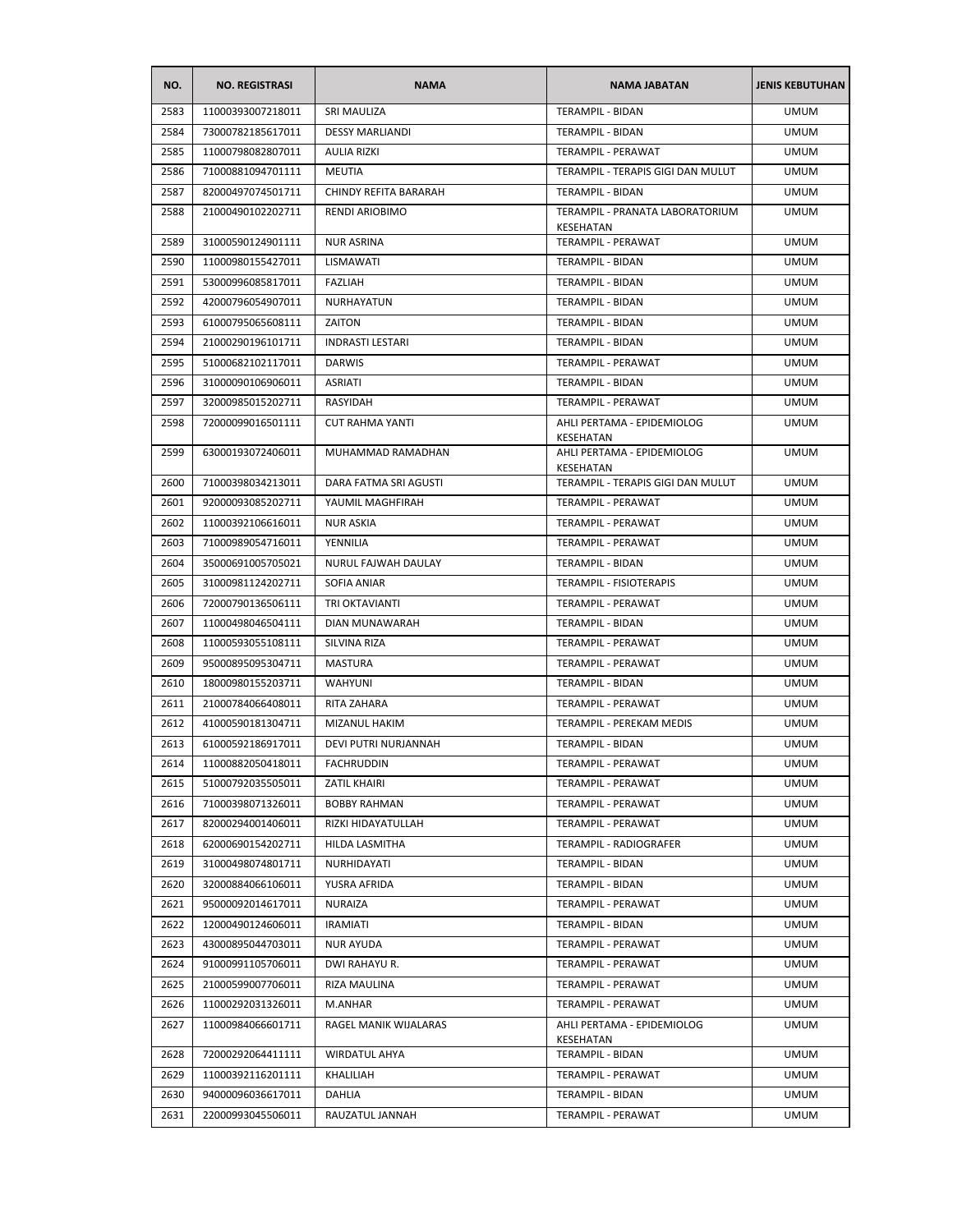| NO.  | <b>NO. REGISTRASI</b> | <b>NAMA</b>                | <b>NAMA JABATAN</b>                     | <b>JENIS KEBUTUHAN</b> |
|------|-----------------------|----------------------------|-----------------------------------------|------------------------|
| 2632 | 11000792044201721     | WAHYU IBTIHAL NUSANTARA    | TERAMPIL - BIDAN                        | <b>UMUM</b>            |
| 2633 | 11000780134202711     | <b>FAJRIAH LUBIS</b>       | TERAMPIL - PERAWAT                      | <b>UMUM</b>            |
| 2634 | 15000398024408011     | YUSMANIDAR, A.MD.KEB       | TERAMPIL - BIDAN                        | <b>UMUM</b>            |
| 2635 | 12000795090311111     | ZULBAHRI                   | TERAMPIL - PERAWAT                      | <b>UMUM</b>            |
| 2636 | 92000290175317011     | <b>NURFAJAR</b>            | TERAMPIL - BIDAN                        | <b>UMUM</b>            |
| 2637 | 31000794076202711     | PUTRI ASHIFA SAFIRA        | TERAMPIL - RADIOGRAFER                  | <b>UMUM</b>            |
| 2638 | 12000990175607011     | <b>ALFIA NIZMA</b>         | TERAMPIL - BIDAN                        | <b>UMUM</b>            |
| 2639 | 94000796036102711     | ADEK MUTIARA SARTIKA LAIYA | <b>TERAMPIL - PERAWAT</b>               | UMUM                   |
| 2640 | 11000995015506011     | RENNY                      | TERAMPIL - PERAWAT                      | <b>UMUM</b>            |
| 2641 | 11000091186718011     | <b>DEVI PUSPITA SARI</b>   | TERAMPIL - BIDAN                        | <b>UMUM</b>            |
| 2642 | 21000099005104711     | RIKA SUSANTI SIREGAR       | TERAMPIL - PERAWAT                      | <b>UMUM</b>            |
| 2643 | 12000394036108111     | ASRIANI                    | TERAMPIL - PERAWAT                      | <b>UMUM</b>            |
| 2644 | 81000993036416011     | DINDA FEBRILIA PUTRI       | TERAMPIL - BIDAN                        | <b>UMUM</b>            |
| 2645 | 91000897055037011     | <b>KHAIRUN NISAK</b>       | <b>TERAMPIL - BIDAN</b>                 | <b>UMUM</b>            |
| 2646 | 92000696031215011     | RIKI RINALDI               | TERAMPIL - PERAWAT                      | <b>UMUM</b>            |
| 2647 | 61000192086216011     | <b>QURRATA A'YUN</b>       | AHLI PERTAMA - DOKTER                   | <b>UMUM</b>            |
| 2648 | 31000899006608111     | NURFADHILLA.H              | TERAMPIL - TERAPIS GIGI DAN MULUT       | <b>UMUM</b>            |
| 2649 | 31000391025708111     | <b>MARSITA</b>             | TERAMPIL - BIDAN                        | <b>UMUM</b>            |
| 2650 | 92000698016606011     | <b>RIMA AGUSTIA</b>        | TERAMPIL - PERAWAT                      | <b>UMUM</b>            |
| 2651 | 81000193066311111     | <b>FITRIA</b>              | TERAMPIL - BIDAN                        | <b>UMUM</b>            |
| 2652 | 42000793007711111     | MUTIA WATI                 | TERAMPIL - BIDAN                        | <b>UMUM</b>            |
| 2653 | 74000980152017011     | <b>IBNU HAJAR</b>          | AHLI PERTAMA - EPIDEMIOLOG<br>KESEHATAN | <b>UMUM</b>            |
| 2654 | 92000392125706011     | DHEA SARA DIVA             | TERAMPIL - BIDAN                        | <b>UMUM</b>            |
| 2655 | 91000795035604111     | SUCI INDAH LESTARI         | TERAMPIL - BIDAN                        | <b>UMUM</b>            |
| 2656 | 82000795055313011     | <b>NURLISA</b>             | TERAMPIL - BIDAN                        | <b>UMUM</b>            |
| 2657 | 51000791095506011     | MAUIZATUL HASANAH          | TERAMPIL - TERAPIS GIGI DAN MULUT       | <b>UMUM</b>            |
| 2658 | 52000391115102711     | KANA KAUTSARINA            | AHLI PERTAMA - DOKTER GIGI              | <b>UMUM</b>            |
| 2659 | 41000980125418011     | HELMIATI                   | TERAMPIL - BIDAN                        | <b>UMUM</b>            |
| 2660 | 41000987096311111     | YULIA PUSPITA SARI         | <b>TERAMPIL - BIDAN</b>                 | <b>UMUM</b>            |
| 2661 | 61000394094816011     | RINA WAHYUNI               | TERAMPIL - BIDAN                        | <b>UMUM</b>            |
| 2662 | 73000590166203011     | <b>NUR EVA</b>             | <b>TERAMPIL - PERAWAT</b>               | <b>UMUM</b>            |
| 2663 | 43000398014617011     | <b>NOPI YANTI</b>          | <b>TERAMPIL - PERAWAT</b>               | <b>UMUM</b>            |
| 2664 | 43000695050703011     | MUHAMMAD SYAHRIAL          | TERAMPIL - PERAWAT                      | <b>UMUM</b>            |
| 2665 | 12000297006303011     | RAUDHATUL JANNAH           | TERAMPIL - BIDAN                        | <b>UMUM</b>            |
| 2666 | 82000092014706011     | <b>NURUL HUSNA</b>         | TERAMPIL - BIDAN                        | <b>UMUM</b>            |
| 2667 | 21000395046807011     | <b>FITRIANI</b>            | TERAMPIL - PERAWAT                      | <b>UMUM</b>            |
| 2668 | 73000197076506011     | SERI ASTUTI                | TERAMPIL - BIDAN                        | <b>UMUM</b>            |
| 2669 | 54000098014408111     | YANTI PURNAMA SARI         | TERAMPIL - BIDAN                        | <b>UMUM</b>            |
| 2670 | 51000092115101111     | IRMA YANTI, A.MD.KEB       | TERAMPIL - BIDAN                        | <b>UMUM</b>            |
| 2671 | 11000591175202711     | <b>NOVELIN TRIHARIYANI</b> | TERAMPIL - BIDAN                        | <b>UMUM</b>            |
| 2672 | 72000399066706011     | AYU MENTARI LIA SYAHRANI   | TERAMPIL - PERAWAT                      | <b>UMUM</b>            |
| 2673 | 52000093086601111     | RAHMI HAYATI               | <b>TERAMPIL - BIDAN</b>                 | <b>UMUM</b>            |
| 2674 | 74000090156505111     | YANTI NOVIDA               | TERAMPIL - PERAWAT                      | <b>UMUM</b>            |
| 2675 | 42000498082707011     | <b>MARTUNIS</b>            | TERAMPIL - PERAWAT                      | <b>UMUM</b>            |
| 2676 | 61000884095506011     | NOVIA OLIZA                | TERAMPIL - NUTRISIONIS                  | <b>UMUM</b>            |
| 2677 | 81000098026604111     | NURHABIBAH                 | TERAMPIL - BIDAN                        | <b>UMUM</b>            |
| 2678 | 11000991194706011     | REVA DISTA                 | TERAMPIL - PERAWAT                      | <b>UMUM</b>            |
| 2679 | 12000987085917011     | <b>HALIMATUN SAKDIAH</b>   | TERAMPIL - PERAWAT                      | <b>UMUM</b>            |
| 2680 | 23000191101202711     | <b>CHAIRUL SAMIN</b>       | TERAMPIL - PERAWAT                      | UMUM                   |
| 2681 | 92000492101101711     | FARA ANDRIANA              | TERAMPIL - PERAWAT                      | <b>UMUM</b>            |
| 2682 | 91000894056213011     | PUTRI RAHMASARI            | TERAMPIL - PERAWAT                      | <b>UMUM</b>            |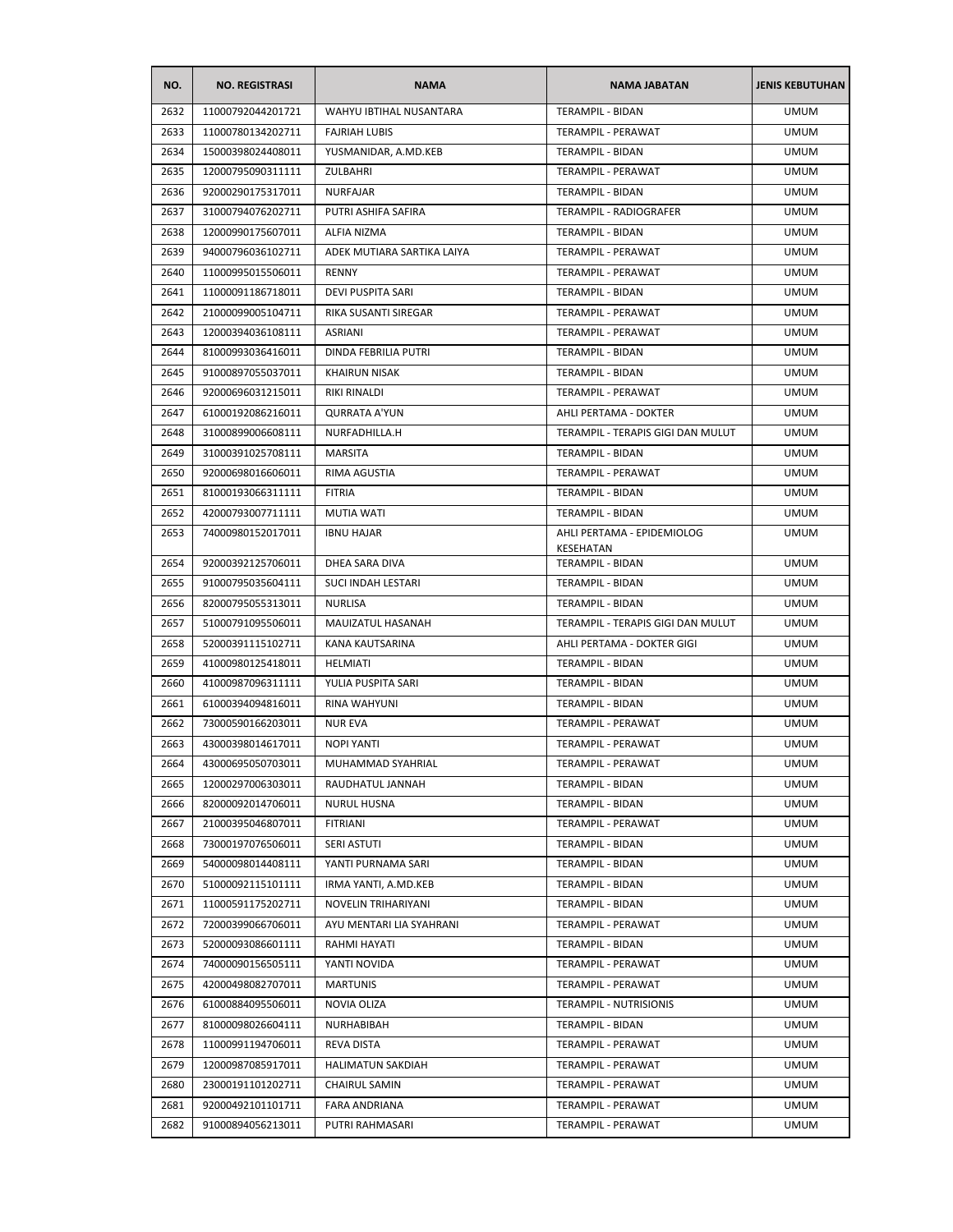| NO.  | <b>NO. REGISTRASI</b> | <b>NAMA</b>             | <b>NAMA JABATAN</b>                     | <b>JENIS KEBUTUHAN</b> |
|------|-----------------------|-------------------------|-----------------------------------------|------------------------|
| 2683 | 41000090194701111     | LINDAWATI               | TERAMPIL - BIDAN                        | <b>UMUM</b>            |
| 2684 | 61000190115717011     | SYARIFAH BAZLIAH        | TERAMPIL - BIDAN                        | <b>UMUM</b>            |
| 2685 | 41000197013616011     | SAB'AN AKHIR            | TERAMPIL - PERAWAT                      | <b>UMUM</b>            |
| 2686 | 12000692191517011     | ZAHRUL FUADI            | TERAMPIL - PERAWAT                      | <b>UMUM</b>            |
| 2687 | 81000494046505111     | KHALIDA OSI WARDANI     | TERAMPIL - BIDAN                        | <b>UMUM</b>            |
| 2688 | 21000297076806011     | SRI MUHARNI             | TERAMPIL - BIDAN                        | <b>UMUM</b>            |
| 2689 | 13000397055208011     | USWATUN HASANAH         | <b>TERAMPIL - PERAWAT</b>               | <b>UMUM</b>            |
| 2690 | 51000392056805111     | ALFI KARNILA SARI       | TERAMPIL - PERAWAT                      | UMUM                   |
| 2691 | 51000091195801711     | MISLINAWATI             | TERAMPIL - BIDAN                        | <b>UMUM</b>            |
| 2692 | 83000195074706011     | EKA INDAH RAHMANINGSIH  | TERAMPIL - TERAPIS GIGI DAN MULUT       | <b>UMUM</b>            |
| 2693 | 11000895026026011     | FARIMANDA               | TERAMPIL - BIDAN                        | <b>UMUM</b>            |
| 2694 | 15000291010608111     | <b>MISWARDI</b>         | TERAMPIL - PERAWAT                      | <b>UMUM</b>            |
| 2695 | 51000295032808111     | <b>JAMAL IKHSAN</b>     | TERAMPIL - PERAWAT                      | <b>UMUM</b>            |
| 2696 | 11000785017016011     | <b>MUHIDDAH</b>         | TERAMPIL - PERAWAT                      | <b>UMUM</b>            |
| 2697 | 51000999036617011     | FADHUL JANNAH           | TERAMPIL - BIDAN                        | <b>UMUM</b>            |
| 2698 | 13000291005102711     | MISNA ELVIRA, A.MD.KEP  | TERAMPIL - PERAWAT                      | <b>UMUM</b>            |
| 2699 | 61000881134901111     | <b>HAFNIATI</b>         | TERAMPIL - BIDAN                        | <b>UMUM</b>            |
| 2700 | 91000499001518011     | RAHMAT AKBAR            | TERAMPIL - PERAWAT                      | <b>UMUM</b>            |
| 2701 | 12000491051303011     | SYA'BAN SUBQI           | <b>TERAMPIL - PERAWAT</b>               | <b>UMUM</b>            |
| 2702 | 71000992165117011     | <b>NURTINI</b>          | <b>TERAMPIL - BIDAN</b>                 | <b>UMUM</b>            |
| 2703 | 82000982025317011     | <b>ISRA MULIANA</b>     | <b>TERAMPIL - BIDAN</b>                 | <b>UMUM</b>            |
| 2704 | 81000092165204711     | SYAFRINAWATI            | TERAMPIL - PERAWAT                      | UMUM                   |
| 2705 | 22000881165325021     | SRI DAMAYANTI           | TERAMPIL - BIDAN                        | UMUM                   |
| 2706 | 23000291064011111     | <b>ROHANA</b>           | TERAMPIL - BIDAN                        | <b>UMUM</b>            |
| 2707 | 91000495065501111     | MAIDA WULANDARI         | TERAMPIL - BIDAN                        | <b>UMUM</b>            |
| 2708 | 41000490140317011     | HABIBI HIBATULLAH       | AHLI PERTAMA - DOKTER                   | <b>UMUM</b>            |
| 2709 | 32000291026011111     | NURDIAH                 | TERAMPIL - BIDAN                        | <b>UMUM</b>            |
| 2710 | 79400097014011111     | NURJANNAH               | TERAMPIL - BIDAN                        | <b>UMUM</b>            |
| 2711 | 72000192125216011     | <b>SUSI SARINA</b>      | TERAMPIL - BIDAN                        | <b>UMUM</b>            |
| 2712 | 13000097076202711     | FITRI MULYANI           | AHLI PERTAMA - BIDAN                    | <b>UMUM</b>            |
| 2713 | 78000880106401711     | LIZA RACHMI             | TERAMPIL - PERAWAT                      | <b>UMUM</b>            |
| 2714 | 82000094054808111     | IRMA ASRIDA, A.MD. KEB  | TERAMPIL - BIDAN                        | <b>UMUM</b>            |
| 2715 | 83000893084204711     | <b>CUT FESTI RISMAN</b> | <b>TERAMPIL - BIDAN</b>                 | <b>UMUM</b>            |
| 2716 | 82000599066016011     | ATIA BILADINA           | AHLI PERTAMA - DOKTER                   | <b>UMUM</b>            |
| 2717 | 93000885045304111     | YENI                    | TERAMPIL - BIDAN                        | <b>UMUM</b>            |
| 2718 | 21000194007713011     | SAFRINA                 | TERAMPIL - BIDAN                        | <b>UMUM</b>            |
| 2719 | 51000892034727011     | SRI WAHYUNI             | TERAMPIL - PERAWAT                      | <b>UMUM</b>            |
| 2720 | 82000299036402111     | SUFRIANA LISA           | TERAMPIL - BIDAN                        | <b>UMUM</b>            |
| 2721 | 91000788066717011     | DAYANG MELANI           | AHLI PERTAMA - DOKTER                   | <b>UMUM</b>            |
| 2722 | 83000796005106111     | <b>MUTIA PRATIWI</b>    | TERAMPIL - PERAWAT                      | <b>UMUM</b>            |
| 2723 | 81000595044601111     | RAHMAWATI               | TERAMPIL - BIDAN                        | <b>UMUM</b>            |
| 2724 | 33000785075505011     | MITA LASMI              | TERAMPIL - PERAWAT                      | <b>UMUM</b>            |
| 2725 | 51000799035416011     | NADILA ULFA             | TERAMPIL - PERAWAT                      | <b>UMUM</b>            |
| 2726 | 71000398007202711     | KHAIRATUN AINI          | TERAMPIL - PERAWAT                      | <b>UMUM</b>            |
| 2727 | 12000494014427011     | SHARA YULISA            | TERAMPIL - PERAWAT                      | <b>UMUM</b>            |
| 2728 | 11000399086506011     | YANTI EKA PUTRI         | TERAMPIL - NUTRISIONIS                  | <b>UMUM</b>            |
| 2729 | 41000096075618011     | <b>INA MULYANI</b>      | TERAMPIL - BIDAN                        | <b>UMUM</b>            |
| 2730 | 81000093064111111     | AMRINA RUSLI            | TERAMPIL - BIDAN                        | <b>UMUM</b>            |
| 2731 | 11000090146017011     | DIAN IRYANI             | AHLI PERTAMA - EPIDEMIOLOG<br>KESEHATAN | <b>UMUM</b>            |
| 2732 | 31000298040816011     | <b>FIRDAUS</b>          | TERAMPIL - PERAWAT                      | <b>UMUM</b>            |
| 2733 | 41000495026801711     | MIA AMELIA SARI         | TERAMPIL - BIDAN                        | <b>UMUM</b>            |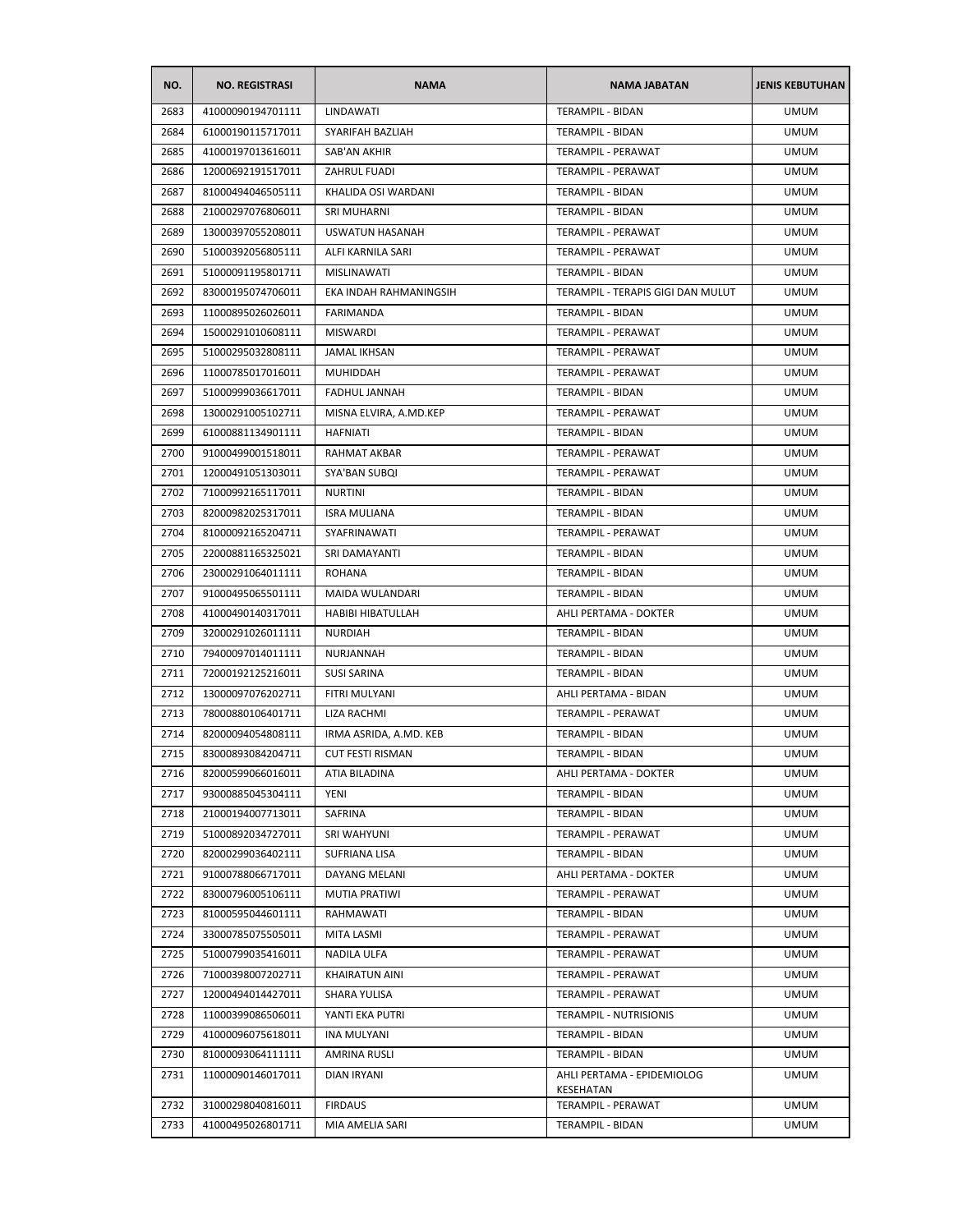| NO.  | <b>NO. REGISTRASI</b> | <b>NAMA</b>                      | <b>NAMA JABATAN</b>               | <b>JENIS KEBUTUHAN</b> |
|------|-----------------------|----------------------------------|-----------------------------------|------------------------|
| 2734 | 82000393056427011     | <b>RAHMANIAR</b>                 | <b>TERAMPIL - BIDAN</b>           | <b>UMUM</b>            |
| 2735 | 81000092005807011     | RIA WAHYUNI                      | TERAMPIL - PERAWAT                | <b>UMUM</b>            |
| 2736 | 51000495007717011     | <b>NURUL ITA</b>                 | TERAMPIL - PERAWAT                | <b>UMUM</b>            |
| 2737 | 92000996006617011     | <b>NURFITA</b>                   | <b>TERAMPIL - PERAWAT</b>         | <b>UMUM</b>            |
| 2738 | 21000393015508111     | FITRI RAHMAYANI                  | TERAMPIL - BIDAN                  | <b>UMUM</b>            |
| 2739 | 91000395095711111     | VIENOLA VARADHIELA               | <b>TERAMPIL - BIDAN</b>           | <b>UMUM</b>            |
| 2740 | 92000897095516011     | WILDANUN MUKHALLADUN             | <b>TERAMPIL - BIDAN</b>           | <b>UMUM</b>            |
| 2741 | 72000097036204711     | SHEVIE MARIENE MJ                | TERAMPIL - BIDAN                  | <b>UMUM</b>            |
| 2742 | 12000099066617011     | AINSYATURRADHIAH                 | TERAMPIL - BIDAN                  | <b>UMUM</b>            |
| 2743 | 11000891096716011     | RITA SAFITRI                     | TERAMPIL - PERAWAT                | <b>UMUM</b>            |
| 2744 | 61000697092917011     | <b>ISWANDI</b>                   | TERAMPIL - PERAWAT                | <b>UMUM</b>            |
| 2745 | 61000196036711111     | ERA NOVARYANI                    | TERAMPIL - BIDAN                  | <b>UMUM</b>            |
| 2746 | 21000491065502111     | <b>TRISNA SAWITRI</b>            | TERAMPIL - PERAWAT                | <b>UMUM</b>            |
| 2747 | 11000892065317011     | <b>PUTRI SURNA</b>               | TERAMPIL - BIDAN                  | <b>UMUM</b>            |
| 2748 | 83000496015706011     | PUTRI MULYANI                    | <b>TERAMPIL - PERAWAT</b>         | <b>UMUM</b>            |
| 2749 | 12000290105206111     | <b>FILAYATI</b>                  | TERAMPIL - BIDAN                  | <b>UMUM</b>            |
| 2750 | 31000194015506011     | <b>INA RAMAZANI</b>              | TERAMPIL - PERAWAT                | <b>UMUM</b>            |
| 2751 | 73000194040901711     | <b>NUZUL AFRIZAL</b>             | AHLI PERTAMA - DOKTER             | <b>UMUM</b>            |
| 2752 | 11000291154201111     | NANA SHAFUANA                    | <b>TERAMPIL - BIDAN</b>           | <b>UMUM</b>            |
| 2753 | 42000595006427011     | <b>NOVARINA</b>                  | TERAMPIL - BIDAN                  | <b>UMUM</b>            |
| 2754 | 91000198016907011     | <b>RISKA AGUSTINA</b>            | TERAMPIL - BIDAN                  | <b>UMUM</b>            |
| 2755 | 72000694066109121     | UMI ATIYAH DEWI                  | TERAMPIL - BIDAN                  | <b>UMUM</b>            |
| 2756 | 21000594006606011     | ULI DARNI                        | TERAMPIL - TERAPIS GIGI DAN MULUT | <b>UMUM</b>            |
| 2757 | 71000787064606011     | EVA DARMAYANI                    | TERAMPIL - PERAWAT                | <b>UMUM</b>            |
| 2758 | 84000690115303011     | <b>DESI ELIZA</b>                | TERAMPIL - BIDAN                  | <b>UMUM</b>            |
| 2759 | 36000398041105011     | YOYON ALENTA                     | TERAMPIL - PERAWAT                | <b>UMUM</b>            |
| 2760 | 63000682107018011     | ROHANA RAHMI                     | TERAMPIL - PERAWAT                | <b>UMUM</b>            |
| 2761 | 53000799005213011     | DESI MUNAWARAH                   | TERAMPIL - BIDAN                  | <b>UMUM</b>            |
| 2762 | 18000689026501711     | TRI ERNAWATI                     | TERAMPIL - PERAWAT                | <b>UMUM</b>            |
| 2763 | 33000294024407011     | AKMALIANI                        | TERAMPIL - PERAWAT                | <b>UMUM</b>            |
| 2764 | 43000092125203711     | <b>EMI ROSITA</b>                | TERAMPIL - BIDAN                  | <b>UMUM</b>            |
| 2765 | 62000680186801711     | <b>CUT CHAIRIAH</b>              | <b>TERAMPIL - BIDAN</b>           | <b>UMUM</b>            |
| 2766 | 21000992135306011     | <b>FATHIATUL IZZAH</b>           | <b>TERAMPIL - PERAWAT</b>         | <b>UMUM</b>            |
| 2767 | 52000495051518011     | MUHAMMAD ABRAR                   | TERAMPIL - PERAWAT                | <b>UMUM</b>            |
| 2768 | 32000298045104711     | MELLISA GUSTINA, AM.KEB          | TERAMPIL - BIDAN                  | <b>UMUM</b>            |
| 2769 | 11000898086501111     | MARIA ULFA                       | TERAMPIL - BIDAN                  | <b>UMUM</b>            |
| 2770 |                       |                                  | TERAMPIL - BIDAN                  | <b>UMUM</b>            |
|      | 41000393034117011     | DEVIANI                          |                                   |                        |
| 2771 | 81000093095308011     | NILAWATI                         | TERAMPIL - BIDAN                  | <b>UMUM</b>            |
| 2772 | 81000392074502011     | DENI CHARISMA DEWI BR TAMPUBOLON | TERAMPIL - BIDAN                  | <b>UMUM</b>            |
| 2773 | 91000890166901111     | ULYA ZAKIA                       | TERAMPIL - PERAWAT                | <b>UMUM</b>            |
| 2774 | 14000093061617011     | MUHAMMAD ALFIADI                 | TERAMPIL - PERAWAT                | <b>UMUM</b>            |
| 2775 | 42000492086201711     | SERI MAHARANI                    | TERAMPIL - PERAWAT                | <b>UMUM</b>            |
| 2776 | 31000492051716011     | MUHD IKHLAS                      | TERAMPIL - PERAWAT                | <b>UMUM</b>            |
| 2777 | 91000697095301711     | NANDA SORAYA                     | TERAMPIL - PERAWAT                | <b>UMUM</b>            |
| 2778 | 52000691155016011     | MAHARANI                         | TERAMPIL - BIDAN                  | <b>UMUM</b>            |
| 2779 | 21000495056103711     | HERNI                            | TERAMPIL - BIDAN                  | <b>UMUM</b>            |
| 2780 | 41000784084501711     | <b>GITA PUSVITA</b>              | TERAMPIL - PERAWAT                | <b>UMUM</b>            |
| 2781 | 71000195014401111     | EFI FAJRIANA                     | TERAMPIL - BIDAN                  | <b>UMUM</b>            |
| 2782 | 61000793061501111     | DEDI MISWAR                      | TERAMPIL - PERAWAT                | <b>UMUM</b>            |
| 2783 | 31000393070607011     | <b>BADRUDDIN</b>                 | TERAMPIL - PERAWAT                | <b>UMUM</b>            |
| 2784 | 81000791055727011     | OKA RAHMAYANI                    | TERAMPIL - PERAWAT                | <b>UMUM</b>            |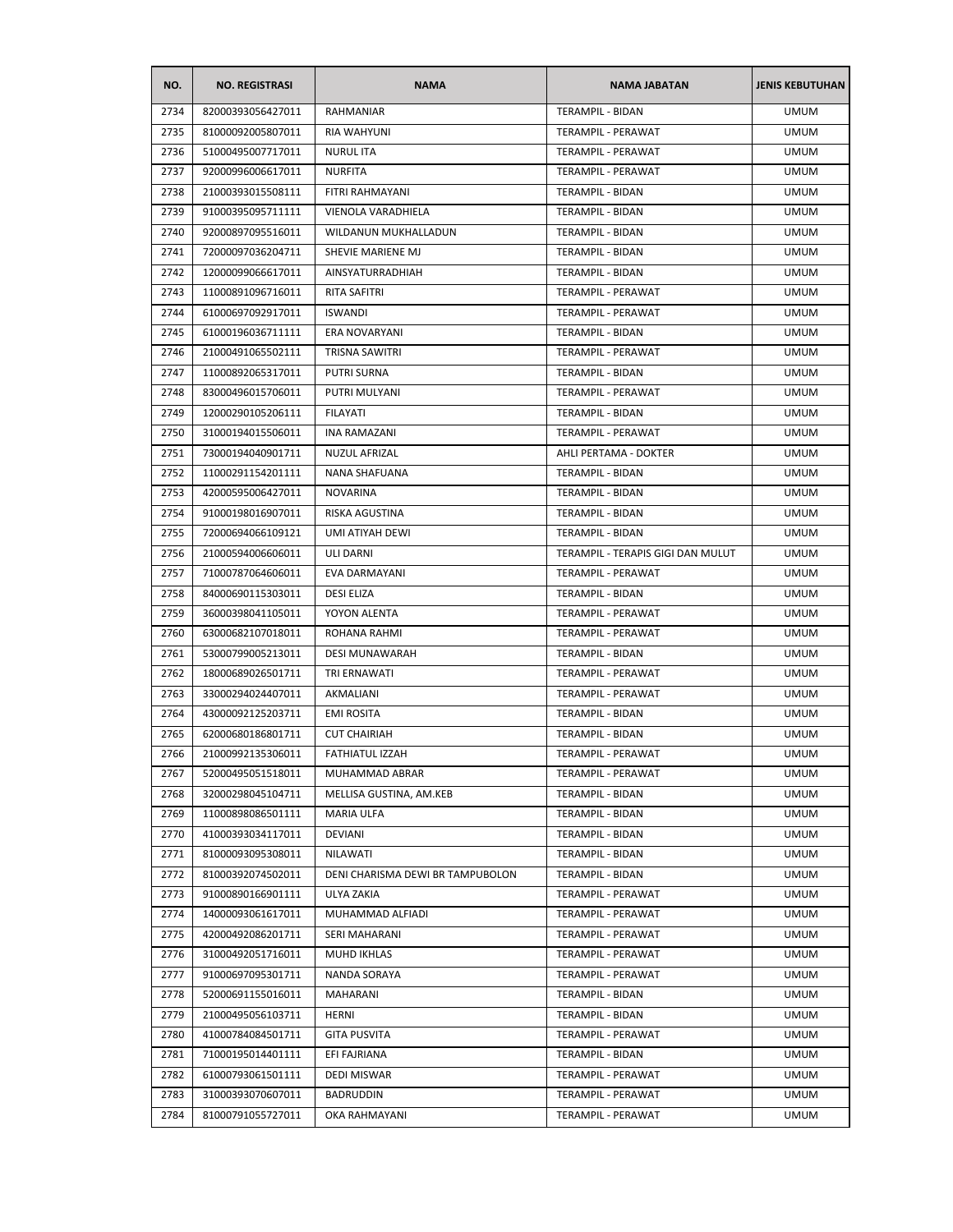| NO.  | <b>NO. REGISTRASI</b> | <b>NAMA</b>                | <b>NAMA JABATAN</b>                          | <b>JENIS KEBUTUHAN</b> |
|------|-----------------------|----------------------------|----------------------------------------------|------------------------|
| 2785 | 41000981025708011     | <b>NURIANTI</b>            | <b>TERAMPIL - BIDAN</b>                      | <b>UMUM</b>            |
| 2786 | 82000190166104111     | RISKI YANA                 | TERAMPIL - BIDAN                             | <b>UMUM</b>            |
| 2787 | 61000391105600111     | <b>HALIMATUS SA'DIYAH</b>  | AHLI PERTAMA - APOTEKER                      | <b>UMUM</b>            |
| 2788 | 21000298085404111     | KURNI SAFWATI              | TERAMPIL - PERAWAT                           | <b>UMUM</b>            |
| 2789 | 61000193014801711     | <b>IRA SAOURAYA</b>        | TERAMPIL - PERAWAT                           | <b>UMUM</b>            |
| 2790 | 92000492106018011     | ELLYA DEVRINA              | TERAMPIL - BIDAN                             | <b>UMUM</b>            |
| 2791 | 91000783005408111     | SALIMA                     | TERAMPIL - BIDAN                             | <b>UMUM</b>            |
| 2792 | 95000294054103711     | FITRI AFRIANI              | TERAMPIL - BIDAN                             | <b>UMUM</b>            |
| 2793 | 93000194036714011     | RENI FITRIA SAURA          | TERAMPIL - BIDAN                             | <b>UMUM</b>            |
| 2794 | 82000001035306011     | <b>IRNANDA</b>             | TERAMPIL - PERAWAT                           | <b>UMUM</b>            |
| 2795 | 83000299046713011     | <b>MAULIDAR SARI</b>       | TERAMPIL - BIDAN                             | <b>UMUM</b>            |
| 2796 | 51000884024511111     | WARDAH                     | TERAMPIL - BIDAN                             | <b>UMUM</b>            |
| 2797 | 71000897014117011     | RAQIL SASKIA               | TERAMPIL - BIDAN                             | <b>UMUM</b>            |
| 2798 | 11000698022901711     | MUHAMMAD RIKY KARTIA ROZA  | TERAMPIL - PERAWAT                           | <b>UMUM</b>            |
| 2799 | 41000191164311111     | YULI AFNIZAR               | TERAMPIL - BIDAN                             | UMUM                   |
| 2800 | 72000987076913011     | <b>IRMAYANI</b>            | TERAMPIL - PERAWAT                           | <b>UMUM</b>            |
| 2801 | 68200197014401111     | ZAHRA SOFIA                | TERAMPIL - BIDAN                             | <b>UMUM</b>            |
| 2802 | 41000290166311111     | RIKA ANDRIANI              | <b>TERAMPIL - BIDAN</b>                      | <b>UMUM</b>            |
| 2803 | 73000192154801011     | <b>CUT LYDIA MAYA SARI</b> | TERAMPIL - BIDAN                             | <b>UMUM</b>            |
| 2804 | 72000395036706011     | POPPY PAHLENI              | TERAMPIL - PERAWAT                           | <b>UMUM</b>            |
| 2805 | 72000896034506011     | <b>IRNA RAHAYU</b>         | TERAMPIL - PERAWAT                           | UMUM                   |
| 2806 | 41000991196206011     | NURVIRDA YANTI             | TERAMPIL - NUTRISIONIS                       | <b>UMUM</b>            |
| 2807 | 11000983041227011     | ANWAR                      | TERAMPIL - PERAWAT                           | <b>UMUM</b>            |
| 2808 | 91000499095406011     | USWATUL HASANAH            | TERAMPIL - BIDAN                             | <b>UMUM</b>            |
| 2809 | 51000595026116011     | RATNATUL FAJRI             | TERAMPIL - BIDAN                             | <b>UMUM</b>            |
| 2810 | 31000593090202711     | RACHMAT FAUZA              | AHLI PERTAMA - DOKTER                        | UMUM                   |
| 2811 | 73000795005411111     | <b>LIA FAUZANI</b>         | TERAMPIL - BIDAN                             | <b>UMUM</b>            |
| 2812 | 41000980165416011     | <b>HASLAINI</b>            | TERAMPIL - BIDAN                             | <b>UMUM</b>            |
| 2813 | 72000094036617011     | SUSI ZULFIANA              | TERAMPIL - PERAWAT                           | <b>UMUM</b>            |
| 2814 | 22000793006501111     | EKA MURSILA                | TERAMPIL - PERAWAT                           | <b>UMUM</b>            |
| 2815 | 15000594085303011     | SATRIANA D                 | <b>TERAMPIL - BIDAN</b>                      | <b>UMUM</b>            |
| 2816 | 12000990105617011     | MUTIA ZAHARA               | TERAMPIL - BIDAN                             | <b>UMUM</b>            |
| 2817 | 22000695064116011     | MASYKURAH                  | <b>TERAMPIL - BIDAN</b>                      | <b>UMUM</b>            |
| 2818 | 12000290136703011     | ZUHRA                      | TERAMPIL - BIDAN                             | <b>UMUM</b>            |
| 2819 | 91000887035101711     | EVI YULIANA                | TERAMPIL - PEREKAM MEDIS                     | <b>UMUM</b>            |
| 2820 | 21000190156311111     | RISMAYANTI.AM.KEB          | TERAMPIL - BIDAN                             | <b>UMUM</b>            |
| 2821 | 31000492072303711     | MASYKUR                    | TERAMPIL - PERAWAT                           | <b>UMUM</b>            |
| 2822 | 51000394032228011     | FAKHRIZAL                  | TERAMPIL - PERAWAT                           | <b>UMUM</b>            |
| 2823 | 11000981146306011     | AFRATURRAHMI               | TERAMPIL - PERAWAT                           | <b>UMUM</b>            |
| 2824 | 51000094025807011     | <b>NURLINA</b>             | <b>TERAMPIL - BIDAN</b>                      | <b>UMUM</b>            |
| 2825 | 31000980144609011     | SAILIANA                   | TERAMPIL - PERAWAT                           | <b>UMUM</b>            |
| 2826 | 22000199094701111     | <b>NOVERITA</b>            | TERAMPIL - BIDAN                             | <b>UMUM</b>            |
| 2827 | 13000982117513011     | HAWIYAH                    | TERAMPIL - BIDAN                             | <b>UMUM</b>            |
| 2828 | 71000796054701711     | DARA YUNA ZAHRATUL AINI    | TERAMPIL - PRANATA LABORATORIUM<br>KESEHATAN | <b>UMUM</b>            |
| 2829 | 71000791034917011     | <b>IQLIMA SARI</b>         | TERAMPIL - PERAWAT                           | <b>UMUM</b>            |
| 2830 | 11000597007317011     | NIAR RAHMI                 | TERAMPIL - PERAWAT                           | <b>UMUM</b>            |
| 2831 | 14000595046518011     | RIZKA HAYANI               | TERAMPIL - BIDAN                             | <b>UMUM</b>            |
| 2832 | 62000592040201711     | M OZI ASKADA               | AHLI PERTAMA - EPIDEMIOLOG<br>KESEHATAN      | <b>UMUM</b>            |
| 2833 | 62000799034201711     | RISDA YANTI                | TERAMPIL - PERAWAT                           | <b>UMUM</b>            |
| 2834 | 12000799054901711     | ELLY WAHYUNI               | TERAMPIL - PERAWAT                           | <b>UMUM</b>            |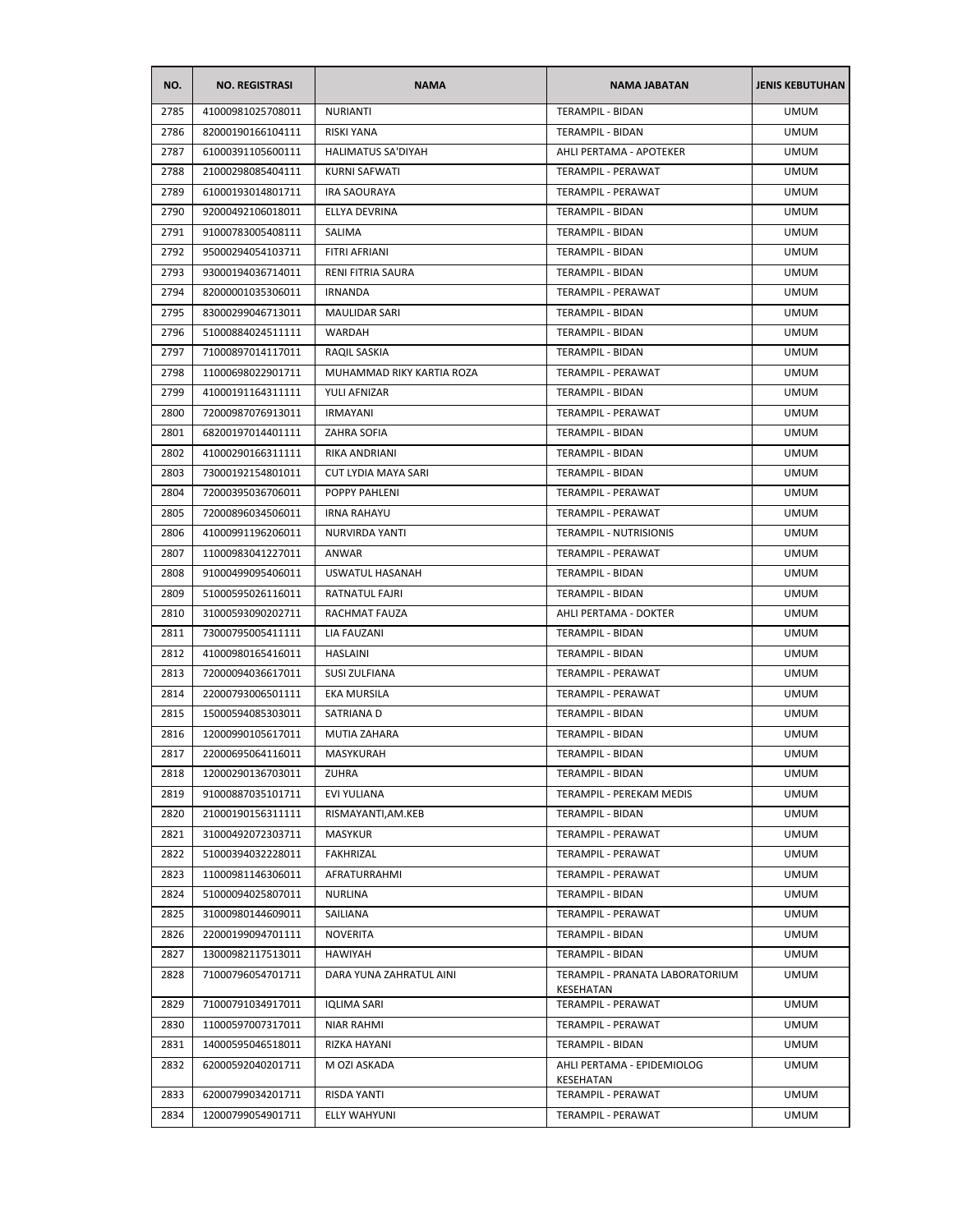| NO.  | <b>NO. REGISTRASI</b> | <b>NAMA</b>                  | <b>NAMA JABATAN</b>                          | <b>JENIS KEBUTUHAN</b> |
|------|-----------------------|------------------------------|----------------------------------------------|------------------------|
| 2835 | 51000290185501111     | RAHMANI                      | TERAMPIL - BIDAN                             | <b>UMUM</b>            |
| 2836 | 12000981106606011     | ARDIAH UTAMI                 | TERAMPIL - BIDAN                             | <b>UMUM</b>            |
| 2837 | 41000695096506011     | AIDA MASYURA                 | TERAMPIL - PERAWAT                           | <b>UMUM</b>            |
| 2838 | 61000898034606011     | ZAHRINA                      | TERAMPIL - PERAWAT                           | <b>UMUM</b>            |
| 2839 | 62000692024016011     | <b>MUJIATUN RAHMI</b>        | TERAMPIL - BIDAN                             | <b>UMUM</b>            |
| 2840 | 51000094046417011     | <b>CUT SILVIA</b>            | TERAMPIL - PERAWAT                           | <b>UMUM</b>            |
| 2841 | 91000794056317011     | <b>JULIA</b>                 | TERAMPIL - PERAWAT                           | <b>UMUM</b>            |
| 2842 | 61000593065102711     | META MINAMI RISTIARNI        | TERAMPIL - TERAPIS GIGI DAN MULUT            | <b>UMUM</b>            |
| 2843 | 51000297015701111     | <b>MAULIZA</b>               | TERAMPIL - BIDAN                             | <b>UMUM</b>            |
| 2844 | 81000292005808011     | RINA RIZKINA                 | TERAMPIL - BIDAN                             | <b>UMUM</b>            |
| 2845 | 93000297005801711     | YULISA HILDA                 | TERAMPIL - BIDAN                             | <b>UMUM</b>            |
| 2846 | 42000195032617011     | <b>NURJADI</b>               | TERAMPIL - PERAWAT                           | <b>UMUM</b>            |
| 2847 | 61000390186318011     | <b>DEWITRISAKTI</b>          | TERAMPIL - BIDAN                             | <b>UMUM</b>            |
| 2848 | 51000795054917011     | DEPI RISKA YANTI             | TERAMPIL - BIDAN                             | <b>UMUM</b>            |
| 2849 | 91000591014716011     | KHAIRUNNISAK                 | <b>TERAMPIL - PERAWAT</b>                    | <b>UMUM</b>            |
| 2850 | 52000196071901711     | <b>GUNAWAN</b>               | <b>TERAMPIL - NUTRISIONIS</b>                | <b>UMUM</b>            |
| 2851 | 33000297034813011     | RAUDHATUL JANNAH             | TERAMPIL - BIDAN                             | <b>UMUM</b>            |
| 2852 | 52000985016311111     | <b>ESSA FASRAH</b>           | TERAMPIL - TERAPIS GIGI DAN MULUT            | <b>UMUM</b>            |
| 2853 | 81000795040102711     | <b>FARID AKBAR</b>           | TERAMPIL - PERAWAT                           | <b>UMUM</b>            |
| 2854 | 13000298084501111     | <b>NABILA UKHRATI</b>        | TERAMPIL - BIDAN                             | <b>UMUM</b>            |
| 2855 | 61000992196907011     | KHALISATUN MUSLIMAH          | TERAMPIL - PERAWAT                           | <b>UMUM</b>            |
| 2856 | 43000098086317011     | ANISAH                       | TERAMPIL - BIDAN                             | <b>UMUM</b>            |
| 2857 | 11000099042406111     | <b>AHMAD FAUZI</b>           | TERAMPIL - PERAWAT                           | <b>UMUM</b>            |
| 2858 | 21000593015127011     | SURIANI                      | TERAMPIL - BIDAN                             | <b>UMUM</b>            |
| 2859 | 61000296086205111     | YUYUN ANDRIANI               | TERAMPIL - BIDAN                             | <b>UMUM</b>            |
| 2860 | 31000290124108111     | MAULIZA                      | TERAMPIL - BIDAN                             | <b>UMUM</b>            |
| 2861 | 16000692096105011     | ICHA FITRIA                  | TERAMPIL - PRANATA LABORATORIUM<br>KESEHATAN | <b>UMUM</b>            |
| 2862 | 81000191065018011     | 'NUR AKMAL, A.MD.KEB'        | TERAMPIL - BIDAN                             | <b>UMUM</b>            |
| 2863 | 12000194086517011     | <b>NURUL FITRI</b>           | TERAMPIL - BIDAN                             | <b>UMUM</b>            |
| 2864 | 21000292184326011     | HENNI MUSLIWAHYUNI           | <b>TERAMPIL - BIDAN</b>                      | <b>UMUM</b>            |
| 2865 | 14000097044203011     | EVAYANI                      | TERAMPIL - BIDAN                             | <b>UMUM</b>            |
| 2866 | 83000891005202711     | <b>CUTNAVY AULIA SASMITA</b> | TERAMPIL - PERAWAT                           | <b>UMUM</b>            |
| 2867 | 71000695026106111     | <b>CHAIRUL MUNA</b>          | TERAMPIL - PERAWAT                           | <b>UMUM</b>            |
| 2868 | 13000997007106111     | <b>KHADIJAH</b>              | TERAMPIL - PERAWAT                           | <b>UMUM</b>            |
| 2869 | 21000295006218011     | MEUTIA FAZLINA, AM.KEB       | TERAMPIL - BIDAN                             | <b>UMUM</b>            |
| 2870 | 31000880171817011     | IRWANSYAH                    | TERAMPIL - PERAWAT                           | <b>UMUM</b>            |
| 2871 | 61000590196102711     | RAUDHATUL JANNAH             | TERAMPIL - ASISTEN APOTEKER                  | <b>UMUM</b>            |
| 2872 | 13000091180026011     | <b>REKI SAPUTRA</b>          | TERAMPIL - PERAWAT                           | <b>UMUM</b>            |
| 2873 | 81000784025102111     | SURMI YESTI NANDALIA         | TERAMPIL - PERAWAT                           | <b>UMUM</b>            |
| 2874 | 41000892055418011     | ALFIATURRAHMI                | <b>TERAMPIL - BIDAN</b>                      | <b>UMUM</b>            |
| 2875 | 41000886094706011     | YATI LAKSAMI                 | <b>TERAMPIL - PERAWAT</b>                    | <b>UMUM</b>            |
| 2876 | 11000294096116011     | USWATUL HUSNA                | TERAMPIL - PRANATA LABORATORIUM<br>KESEHATAN | <b>UMUM</b>            |
| 2877 | 22000194051501111     | <b>FAJAR FAIZA</b>           | TERAMPIL - PRANATA LABORATORIUM<br>KESEHATAN | <b>UMUM</b>            |
| 2878 | 11000784096418011     | EKAWATI                      | TERAMPIL - BIDAN                             | <b>UMUM</b>            |
| 2879 | 51000091144117011     | MIRNAWATI                    | TERAMPIL - PERAWAT                           | <b>UMUM</b>            |
| 2880 | 43000092101118011     | 'NABHANI, A.MD.KEP'          | TERAMPIL - PERAWAT                           | <b>UMUM</b>            |
| 2881 | 21000981185816011     | NURZAHARA                    | TERAMPIL - BIDAN                             | <b>UMUM</b>            |
| 2882 | 91000498001303711     | ERI SAPUTRA                  | TERAMPIL - PERAWAT                           | <b>UMUM</b>            |
| 2883 | 42000984025102711     | NETI ARISANDI                | TERAMPIL - PERAWAT                           | <b>UMUM</b>            |
| 2884 | 21000896096301111     | VIRZA HUMAIRA                | TERAMPIL - PERAWAT                           | <b>UMUM</b>            |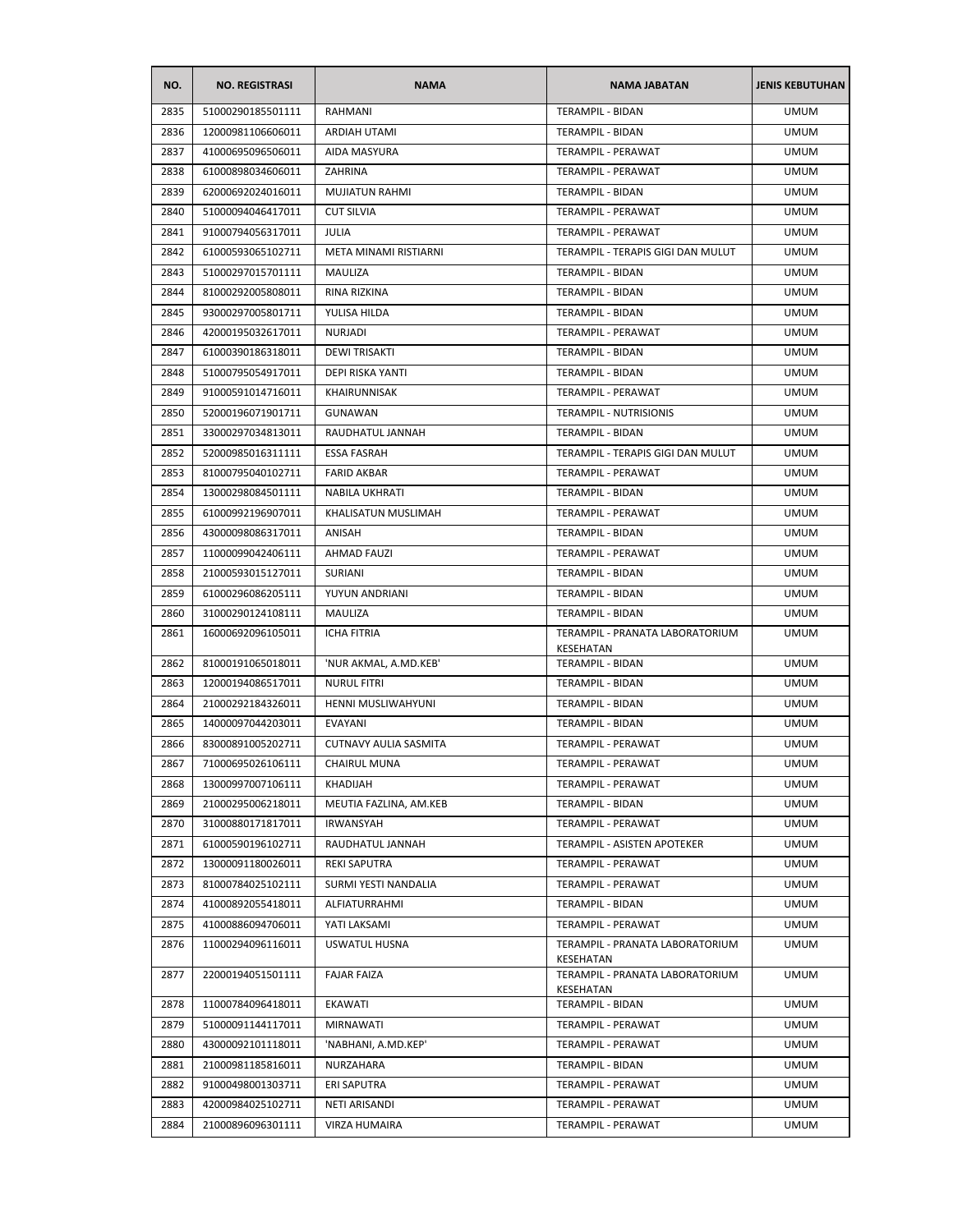| NO.  | <b>NO. REGISTRASI</b> | <b>NAMA</b>            | <b>NAMA JABATAN</b>                          | <b>JENIS KEBUTUHAN</b> |
|------|-----------------------|------------------------|----------------------------------------------|------------------------|
| 2885 | 11000783054807011     | <b>NURAINIATI</b>      | <b>TERAMPIL - BIDAN</b>                      | <b>UMUM</b>            |
| 2886 | 14000989024311111     | ULFA RAHMI             | TERAMPIL - BIDAN                             | <b>UMUM</b>            |
| 2887 | 81000497020203111     | <b>DEDE MAULANA</b>    | AHLI PERTAMA - DOKTER                        | <b>UMUM</b>            |
| 2888 | 41000094045717011     | <b>ISARA WATY</b>      | <b>TERAMPIL - BIDAN</b>                      | <b>UMUM</b>            |
| 2889 | 43000892071907011     | DEDY FIRDAUS RIDWAN    | TERAMPIL - PEREKAM MEDIS                     | <b>UMUM</b>            |
| 2890 | 51000194005607011     | AYUNDA RAUZATUL JANNAH | TERAMPIL - PERAWAT                           | <b>UMUM</b>            |
| 2891 | 81000981135311111     | <b>ULFA YANI</b>       | TERAMPIL - BIDAN                             | <b>UMUM</b>            |
| 2892 | 93000002094502111     | ERIJA ZULMA            | TERAMPIL - BIDAN                             | <b>UMUM</b>            |
| 2893 | 63000596085607011     | <b>MUTIA</b>           | <b>TERAMPIL - BIDAN</b>                      | <b>UMUM</b>            |
| 2894 | 82000896081201711     | RAIS AMIN UTOMO        | TERAMPIL - TERAPIS GIGI DAN MULUT            | <b>UMUM</b>            |
| 2895 | 84000791085504121     | ANITA LESTARI BULUARO  | TERAMPIL - BIDAN                             | <b>UMUM</b>            |
| 2896 | 11000598071506011     | <b>FAHRUL DIRJA</b>    | TERAMPIL - PERAWAT                           | <b>UMUM</b>            |
| 2897 | 91000881134317011     | MISRAYANTI             | TERAMPIL - PERAWAT                           | <b>UMUM</b>            |
| 2898 | 91000880195901111     | <b>IRMAYANI</b>        | TERAMPIL - PRANATA LABORATORIUM<br>KESEHATAN | <b>UMUM</b>            |
| 2899 | 83000790161311111     | <b>RIKI OVANNUR</b>    | TERAMPIL - PERAWAT                           | <b>UMUM</b>            |
| 2900 | 12000691076506011     | <b>WILDA JANNATI</b>   | TERAMPIL - BIDAN                             | <b>UMUM</b>            |
| 2901 | 11000093044418011     | YUSRAWATI              | TERAMPIL - BIDAN                             | <b>UMUM</b>            |
| 2902 | 91000292115118011     | <b>NURLAILI</b>        | TERAMPIL - BIDAN                             | <b>UMUM</b>            |
| 2903 | 12000394074617011     | FITRI WAHYUNA          | TERAMPIL - PERAWAT                           | <b>UMUM</b>            |
| 2904 | 11000491076808111     | <b>NONI ALIFA</b>      | TERAMPIL - BIDAN                             | <b>UMUM</b>            |
| 2905 | 13000298035203711     | SAFRINA                | TERAMPIL - BIDAN                             | <b>UMUM</b>            |
| 2906 | 92000985035506011     | SRI HANDAYANI          | TERAMPIL - PERAWAT                           | <b>UMUM</b>            |
| 2907 | 81000891116101711     | <b>NOVIA RIZKY</b>     | TERAMPIL - PERAWAT                           | <b>UMUM</b>            |
| 2908 | 21000989016717011     | RUSLAINI               | TERAMPIL - BIDAN                             | <b>UMUM</b>            |
| 2909 | 12000394036917011     | UCI MAULIANA           | TERAMPIL - BIDAN                             | <b>UMUM</b>            |
| 2910 | 12000096046101711     | <b>DIAN TAFRIANI</b>   | TERAMPIL - TERAPIS GIGI DAN MULUT            | <b>UMUM</b>            |
| 2911 | 32000796034506011     | RIZKA MURDALYA         | TERAMPIL - BIDAN                             | <b>UMUM</b>            |
| 2912 | 72000785034901711     | FITRI                  | TERAMPIL - PEREKAM MEDIS                     | <b>UMUM</b>            |
| 2913 | 51000591066608111     | NANA MAULINA           | TERAMPIL - BIDAN                             | <b>UMUM</b>            |
| 2914 | 23000794054016011     | ERIKA DIANA            | TERAMPIL - PERAWAT                           | <b>UMUM</b>            |
| 2915 | 81000492113211111     | T AULIA FURQAN         | TERAMPIL - PERAWAT                           | <b>UMUM</b>            |
| 2916 | 91000292085618011     | SRI ROYANI, S.TR.KEB   | <b>TERAMPIL - BIDAN</b>                      | <b>UMUM</b>            |
| 2917 | 11000391074808111     | KARMIATI               | TERAMPIL - BIDAN                             | <b>UMUM</b>            |
| 2918 | 22000698075216011     | NURFAJRI               | TERAMPIL - PERAWAT                           | <b>UMUM</b>            |
| 2919 | 53000390154206731     | <b>WELLY FEBRIANI</b>  | TERAMPIL - BIDAN                             | <b>UMUM</b>            |
| 2920 | 81000886085727011     | <b>CUT NURVITA</b>     | <b>TERAMPIL - BIDAN</b>                      | <b>UMUM</b>            |
| 2921 | 11000692036406011     | <b>SAIDAL UKHRA</b>    | <b>TERAMPIL - BIDAN</b>                      | <b>UMUM</b>            |
| 2922 | 12000983025517011     | ITA MUSTIKA            | TERAMPIL - BIDAN                             | <b>UMUM</b>            |
| 2923 | 81000392024307011     | RINI ASNITA            | TERAMPIL - BIDAN                             | <b>UMUM</b>            |
| 2924 | 81000794045406011     | SITI RAHIMAH           | TERAMPIL - PRANATA LABORATORIUM<br>KESEHATAN | <b>UMUM</b>            |
| 2925 | 13000498011427011     | HIZBULLAH              | TERAMPIL - PERAWAT                           | <b>UMUM</b>            |
| 2926 | 31000096044927011     | MUTIA MALASYI SAFITRI  | TERAMPIL - BIDAN                             | <b>UMUM</b>            |
| 2927 | 81000295055307011     | MUTIAWATI              | TERAMPIL - BIDAN                             | <b>UMUM</b>            |
| 2928 | 82000792085016011     | ARI WIDAYANTI          | TERAMPIL - BIDAN                             | <b>UMUM</b>            |
| 2929 | 11000599035817011     | <b>NURUL AKMALIA</b>   | AHLI PERTAMA - BIDAN                         | <b>UMUM</b>            |
| 2930 | 32000096074427011     | NURLAILA               | TERAMPIL - BIDAN                             | <b>UMUM</b>            |
| 2931 | 51000887084211111     | <b>DAHNIAR</b>         | TERAMPIL - BIDAN                             | <b>UMUM</b>            |
| 2932 | 12000982150307011     | <b>MUAZIR</b>          | TERAMPIL - PERAWAT                           | <b>UMUM</b>            |
| 2933 | 81000192114406011     | DESSI ANDRIYANI        | TERAMPIL - BIDAN                             | <b>UMUM</b>            |
| 2934 | 22000991185517011     | <b>VIRA FAJARNA</b>    | TERAMPIL - BIDAN                             | <b>UMUM</b>            |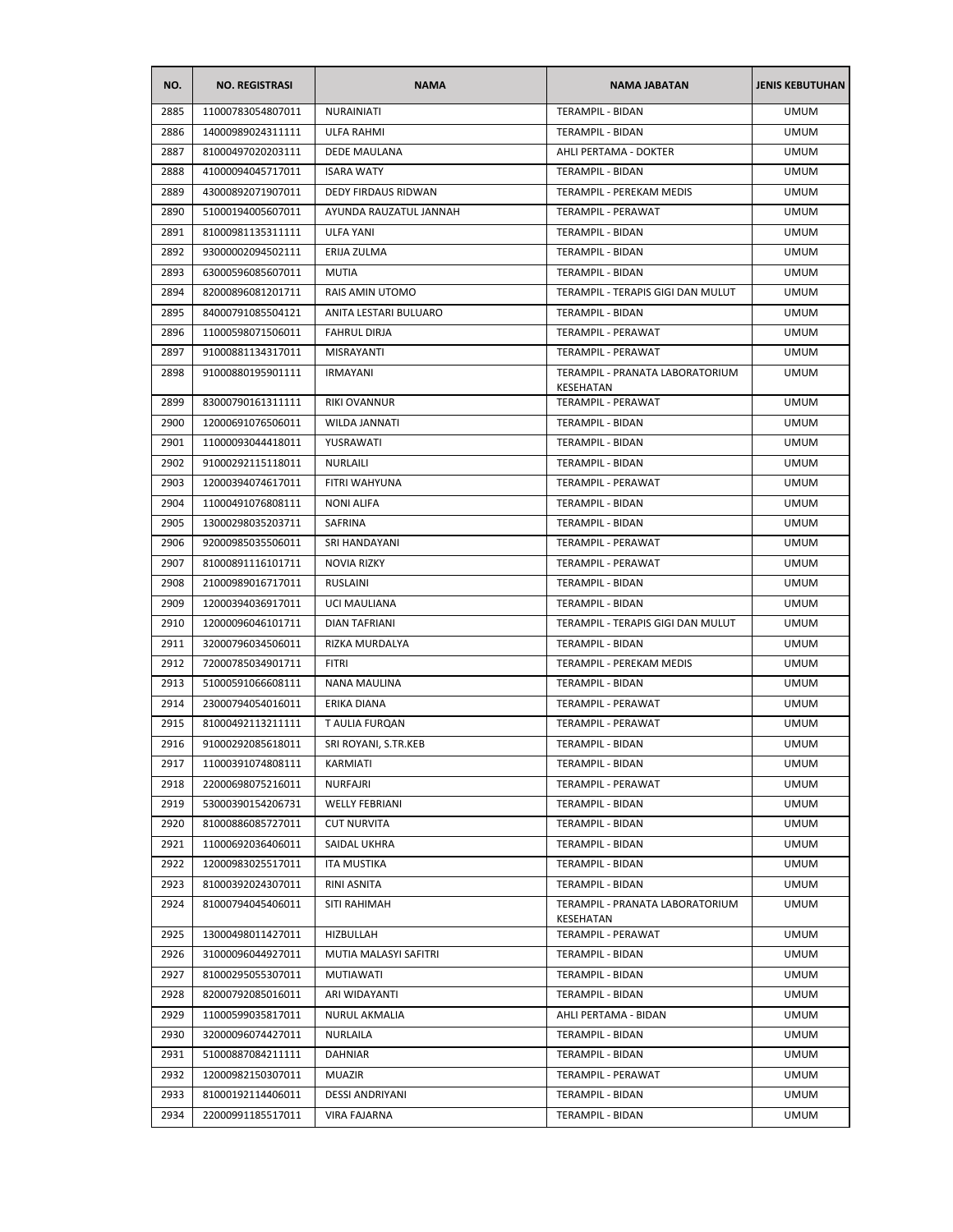| NO.  | <b>NO. REGISTRASI</b> | <b>NAMA</b>                      | <b>NAMA JABATAN</b>                            | <b>JENIS KEBUTUHAN</b> |
|------|-----------------------|----------------------------------|------------------------------------------------|------------------------|
| 2935 | 82000995064217011     | YUNI JIHAN MAHIRA                | TERAMPIL - BIDAN                               | <b>UMUM</b>            |
| 2936 | 41000390186701711     | MAGHFIRAH AMANDA                 | TERAMPIL - BIDAN                               | <b>UMUM</b>            |
| 2937 | 92000291112917011     | <b>MIFTAH QOIR</b>               | AHLI PERTAMA - EPIDEMIOLOG<br><b>KESEHATAN</b> | UMUM                   |
| 2938 | 51000298016306011     | RINA AGUSVINA                    | AHLI PERTAMA - BIDAN                           | <b>UMUM</b>            |
| 2939 | 71000190125226011     | <b>CUT ELIZA</b>                 | TERAMPIL - BIDAN                               | <b>UMUM</b>            |
| 2940 | 72000292025608111     | <b>NURHAMAH</b>                  | TERAMPIL - BIDAN                               | <b>UMUM</b>            |
| 2941 | 81000490144016011     | <b>CUT PUTRI FAUZIAH</b>         | TERAMPIL - BIDAN                               | <b>UMUM</b>            |
| 2942 | 41000597034111111     | <b>DEWIYANTI</b>                 | <b>TERAMPIL - BIDAN</b>                        | <b>UMUM</b>            |
| 2943 | 91000598064611111     | MAULIDAR                         | TERAMPIL - PERAWAT                             | <b>UMUM</b>            |
| 2944 | 51000692070102711     | <b>IRFANTRI</b>                  | TERAMPIL - TERAPIS GIGI DAN MULUT              | <b>UMUM</b>            |
| 2945 | 51000791054606011     | AYU AJIRNA                       | <b>TERAMPIL - PERAWAT</b>                      | <b>UMUM</b>            |
| 2946 | 23000491136306111     | NURJANAH, A,MD.KEB.              | TERAMPIL - BIDAN                               | <b>UMUM</b>            |
| 2947 | 61000194024326011     | <b>MUKSAL MINA</b>               | TERAMPIL - PRANATA LABORATORIUM<br>KESEHATAN   | <b>UMUM</b>            |
| 2948 | 71000984045906011     | <b>AFRIANI</b>                   | TERAMPIL - PERAWAT                             | <b>UMUM</b>            |
| 2949 | 11000197005801011     | YULIA MISNISA                    | TERAMPIL - BIDAN                               | <b>UMUM</b>            |
| 2950 | 23000796006505021     | FITRI PRATAMA SARI               | TERAMPIL - PERAWAT                             | <b>UMUM</b>            |
| 2951 | 31000782105226011     | ERNI JULITA                      | TERAMPIL - PERAWAT                             | <b>UMUM</b>            |
| 2952 | 31000192014504111     | WILDA RAHMI                      | <b>TERAMPIL - BIDAN</b>                        | <b>UMUM</b>            |
| 2953 | 21000098065427011     | SAFRIANI                         | <b>TERAMPIL - PERAWAT</b>                      | <b>UMUM</b>            |
| 2954 | 72000495086204711     | NETTY HERAWATI BATUBARA, AMD.KEB | TERAMPIL - BIDAN                               | <b>UMUM</b>            |
| 2955 | 21000195055417011     | NANDA FARADINA                   | TERAMPIL - BIDAN                               | <b>UMUM</b>            |
| 2956 | 92000797016201721     | DEA SYLVIA                       | TERAMPIL - TERAPIS GIGI DAN MULUT              | <b>UMUM</b>            |
| 2957 | 24000094035501111     | SURAIYA                          | TERAMPIL - BIDAN                               | <b>UMUM</b>            |
| 2958 | 72000792074427011     | AFFRA FITRYA                     | TERAMPIL - TERAPIS GIGI DAN MULUT              | <b>UMUM</b>            |
| 2959 | 31000891164102711     | NOVITA DINDA LESTARI             | TERAMPIL - BIDAN                               | <b>UMUM</b>            |
| 2960 | 81000091116226011     | MAULIDAR                         | TERAMPIL - PERAWAT                             | <b>UMUM</b>            |
| 2961 | 11000594064504011     | <b>VINA WATI</b>                 | TERAMPIL - PRANATA LABORATORIUM<br>KESEHATAN   | <b>UMUM</b>            |
| 2962 | 11000292001727011     | SARLAN SAPUTRA                   | TERAMPIL - PERAWAT                             | <b>UMUM</b>            |
| 2963 | 21200891164101751     | ALFA NURI KARAMA                 | <b>TERAMPIL - PERAWAT</b>                      | <b>UMUM</b>            |
| 2964 | 11000390134103711     | SRI RIZKI ANANDA                 | TERAMPIL - BIDAN                               | <b>UMUM</b>            |
| 2965 | 51000390136705111     | AYU AURIZA                       | TERAMPIL - BIDAN                               | <b>UMUM</b>            |
| 2966 | 81000887066102111     | <b>IRNATRISTANTI</b>             | TERAMPIL - BIDAN                               | <b>UMUM</b>            |
| 2967 | 78800197014313011     | LISTIA NINGSIH                   | TERAMPIL - BIDAN                               | <b>UMUM</b>            |
| 2968 | 22000992095105011     | RATU PRATIWI CHAN                | TERAMPIL - TEKNISI ELEKTROMEDIS                | <b>UMUM</b>            |
| 2969 | 82000699054408111     | ASNIWATI                         | TERAMPIL - BIDAN                               | <b>UMUM</b>            |
| 2970 | 11000994030504111     | MUZAKIR                          | <b>TERAMPIL - PERAWAT</b>                      | <b>UMUM</b>            |
| 2971 | 12000496080706011     | <b>INDRA MULIA</b>               | TERAMPIL - PERAWAT                             | <b>UMUM</b>            |
| 2972 | 21000393064218011     | <b>ISRAWATI</b>                  | TERAMPIL - BIDAN                               | <b>UMUM</b>            |
| 2973 | 81000795017102711     | WINI MAWADDAH                    | TERAMPIL - PERAWAT                             | <b>UMUM</b>            |
| 2974 | 72000591176102711     | <b>ASLEN KHARISMA</b>            | TERAMPIL - BIDAN                               | <b>UMUM</b>            |
| 2975 | 11000090114108111     | MULIANI                          | TERAMPIL - BIDAN                               | <b>UMUM</b>            |
| 2976 | 32000988066216011     | SALMIAH                          | TERAMPIL - PRANATA LABORATORIUM<br>KESEHATAN   | <b>UMUM</b>            |
| 2977 | 71000392065701111     | NURDEWI                          | TERAMPIL - BIDAN                               | <b>UMUM</b>            |
| 2978 | 23000796010205111     | T.M. AMIR                        | TERAMPIL - PERAWAT                             | <b>UMUM</b>            |
| 2979 | 21000791124702111     | RISKA MARIA ULFA                 | TERAMPIL - BIDAN                               | <b>UMUM</b>            |
| 2980 | 64000881044301721     | RAFIKA SARI                      | AHLI PERTAMA - APOTEKER                        | <b>UMUM</b>            |
| 2981 | 12000793025417011     | SAFRIANI                         | TERAMPIL - PERAWAT                             | <b>UMUM</b>            |
| 2982 | 41000392134311111     | UTARI RAHAYU                     | TERAMPIL - BIDAN                               | <b>UMUM</b>            |
| 2983 | 22000793021617011     | MUHAMMAD NAUVAL                  | TERAMPIL - PERAWAT                             | <b>UMUM</b>            |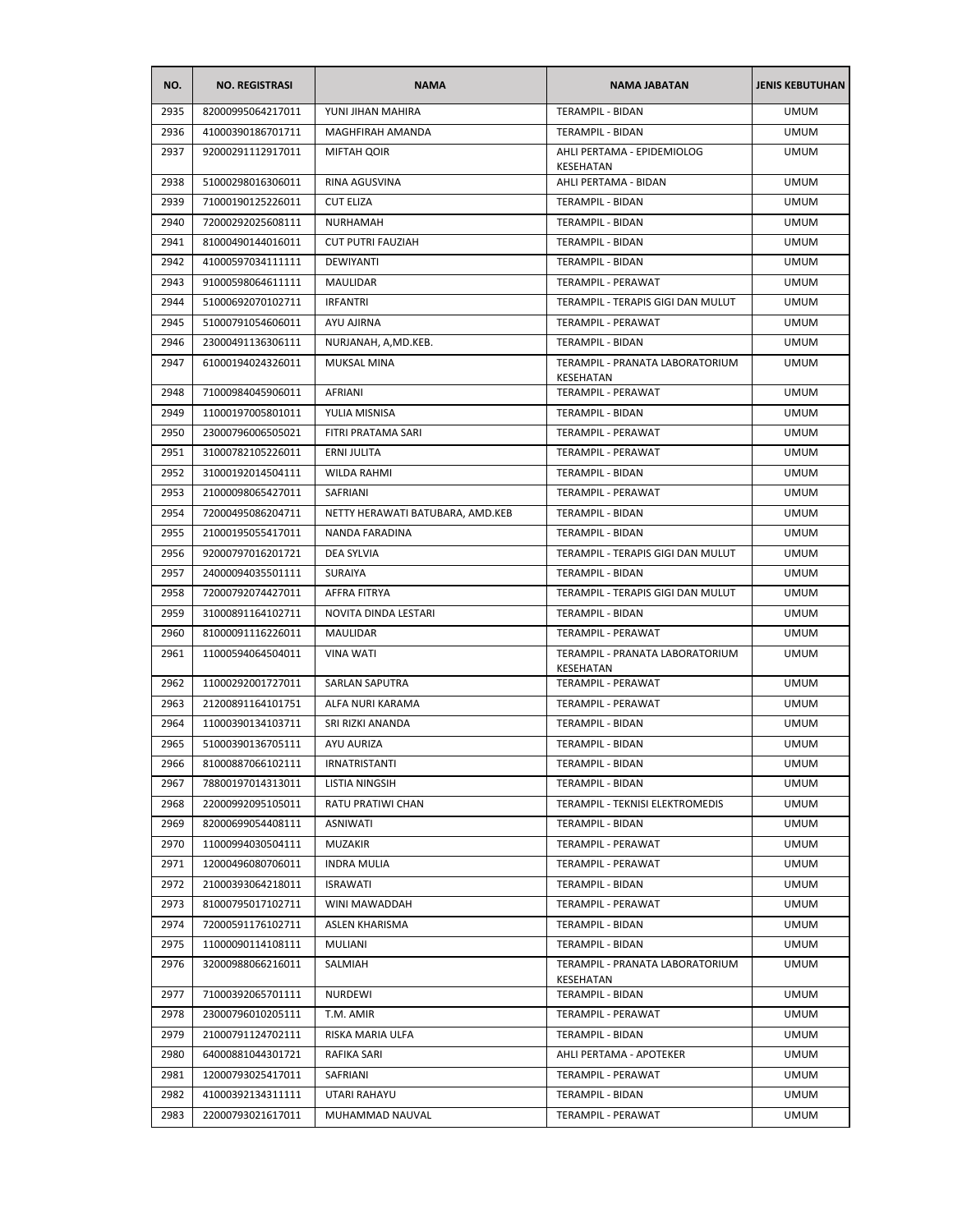| NO.  | <b>NO. REGISTRASI</b> | <b>NAMA</b>                | <b>NAMA JABATAN</b>                          | <b>JENIS KEBUTUHAN</b> |
|------|-----------------------|----------------------------|----------------------------------------------|------------------------|
| 2984 | 93000097055203011     | RIESKA NOVITA SARI         | AHLI PERTAMA - DOKTER                        | <b>UMUM</b>            |
| 2985 | 53000292124401711     | <b>FITRIANI</b>            | TERAMPIL - PERAWAT                           | <b>UMUM</b>            |
| 2986 | 14000291014303011     | SOFIA TUDDIN               | TERAMPIL - BIDAN                             | <b>UMUM</b>            |
| 2987 | 43000981095303011     | <b>VIRA ASWITA</b>         | TERAMPIL - BIDAN                             | <b>UMUM</b>            |
| 2988 | 72000097064037011     | NURNITA ANDRIANI           | TERAMPIL - PERAWAT                           | <b>UMUM</b>            |
| 2989 | 31000193095927011     | USWATUL HASANAH            | TERAMPIL - BIDAN                             | <b>UMUM</b>            |
| 2990 | 22000990174107111     | LISKA SAVERA               | TERAMPIL - PERAWAT                           | <b>UMUM</b>            |
| 2991 | 11000698084806011     | ZURAIDA FARSIA             | TERAMPIL - PERAWAT                           | <b>UMUM</b>            |
| 2992 | 91000598016317011     | NELLA AGUSTINA             | TERAMPIL - PERAWAT                           | <b>UMUM</b>            |
| 2993 | 52000593054202711     | ULFA MIRNA Z               | TERAMPIL - PRANATA LABORATORIUM<br>KESEHATAN | <b>UMUM</b>            |
| 2994 | 14000795017507111     | EVI ISOEARA REZKI          | TERAMPIL - PERAWAT                           | <b>UMUM</b>            |
| 2995 | 31000889006404711     | DIAN SULISTIA NINGSIH      | TERAMPIL - BIDAN                             | <b>UMUM</b>            |
| 2996 | 52000191065706011     | AFRIDA KAMISNA             | TERAMPIL - PERAWAT                           | <b>UMUM</b>            |
| 2997 | 51000791185617011     | <b>TUTIA RAHMI</b>         | TERAMPIL - PERAWAT                           | <b>UMUM</b>            |
| 2998 | 21000197054901711     | YUSNIDAR                   | TERAMPIL - BIDAN                             | <b>UMUM</b>            |
| 2999 | 61000981114406011     | RAHMAYANTI                 | TERAMPIL - BIDAN                             | <b>UMUM</b>            |
| 3000 | 11000984015401711     | <b>AYU FITRIA</b>          | TERAMPIL - BIDAN                             | <b>UMUM</b>            |
| 3001 | 81000497076611111     | <b>JULI MAULINA</b>        | <b>TERAMPIL - BIDAN</b>                      | <b>UMUM</b>            |
| 3002 | 62000090145616011     | YUSRINA                    | TERAMPIL - PERAWAT                           | <b>UMUM</b>            |
| 3003 | 81000493064801111     | FITRI RIZKAWATI            | TERAMPIL - BIDAN                             | <b>UMUM</b>            |
| 3004 | 10100897064504721     | INDAH KHAIRANI HASIBUAN    | TERAMPIL - BIDAN                             | <b>UMUM</b>            |
| 3005 | 61000696044037011     | NOVIMAYA SAPUTRI           | TERAMPIL - BIDAN                             | <b>UMUM</b>            |
| 3006 | 13000096014102711     | <b>ERNITA SARI</b>         | AHLI PERTAMA - DOKTER                        | <b>UMUM</b>            |
| 3007 | 81000097095407011     | <b>ASMAUL HUSNA</b>        | TERAMPIL - BIDAN                             | <b>UMUM</b>            |
| 3008 | 11000006054427011     | MUSHAWWIR AL-FANSHURI      | TERAMPIL - PERAWAT                           | <b>UMUM</b>            |
| 3009 | 92000797065206111     | AULIA DWI PRATIWI          | TERAMPIL - BIDAN                             | <b>UMUM</b>            |
| 3010 | 12000882164501011     | MARVIRA                    | TERAMPIL - BIDAN                             | <b>UMUM</b>            |
| 3011 | 51000699010506011     | MAULANA AGUSTI             | TERAMPIL - PERAWAT                           | <b>UMUM</b>            |
| 3012 | 13000691065104711     | CUT PUTRIYANTI, A.MD.KEP   | TERAMPIL - PERAWAT                           | <b>UMUM</b>            |
| 3013 | 94000995044304711     | CHAIRUN NISA AR            | TERAMPIL - PERAWAT                           | <b>UMUM</b>            |
| 3014 | 31000894086102711     | MELLA SYAHRIA              | TERAMPIL - PERAWAT                           | <b>UMUM</b>            |
| 3015 | 72000894056102711     | <b>SRI WAHYUNI</b>         | TERAMPIL - PERAWAT                           | <b>UMUM</b>            |
| 3016 | 11000593085501111     | YUSRA AINI                 | TERAMPIL - PERAWAT                           | <b>UMUM</b>            |
| 3017 | 91000794007102711     | SITI SARAH                 | TERAMPIL - PRANATA LABORATORIUM<br>KESEHATAN | <b>UMUM</b>            |
| 3018 | 42000694005606011     | RISKI ROSSALIA             | TERAMPIL - PERAWAT                           | <b>UMUM</b>            |
| 3019 | 61000490175903011     | <b>NIA AKLIMA</b>          | TERAMPIL - BIDAN                             | <b>UMUM</b>            |
| 3020 | 12000989025701711     | SAFRIKA                    | AHLI PERTAMA - DOKTER GIGI                   | <b>UMUM</b>            |
| 3021 | 41000692115206011     | DARLIANA                   | TERAMPIL - BIDAN                             | <b>UMUM</b>            |
| 3022 | 41000982045411721     | <b>FAIRINA</b>             | <b>TERAMPIL - BIDAN</b>                      | <b>UMUM</b>            |
| 3023 | 32000294080403711     | <b>MUTTAQIN</b>            | TERAMPIL - TERAPIS GIGI DAN MULUT            | <b>UMUM</b>            |
| 3024 | 42000681105202711     | FATIRAWATI                 | TERAMPIL - PERAWAT                           | <b>UMUM</b>            |
| 3025 | 81000696034025021     | ROSINTA PURBA              | TERAMPIL - BIDAN                             | <b>UMUM</b>            |
| 3026 | 42000989071126011     | SYAUQI KAMAL               | TERAMPIL - PERAWAT                           | <b>UMUM</b>            |
| 3027 | 41000198096716011     | <b>ASMAUL HUSNA</b>        | TERAMPIL - PERAWAT                           | <b>UMUM</b>            |
| 3028 | 82000782054211041     | CENDRA DEWI, A.MD. KEB     | <b>TERAMPIL - BIDAN</b>                      | <b>UMUM</b>            |
| 3029 | 41000498085301011     | FITRI DARMA                | TERAMPIL - BIDAN                             | <b>UMUM</b>            |
| 3030 | 93000293007401721     | SUCHI RAHMADHANY, A.M. KEB | TERAMPIL - BIDAN                             | <b>UMUM</b>            |
| 3031 | 61000392056411111     | AMNA ZHUHRA                | TERAMPIL - BIDAN                             | <b>UMUM</b>            |
| 3032 | 91000690105901711     | YUYUN AKLIMA               | TERAMPIL - PERAWAT                           | <b>UMUM</b>            |
| 3033 | 72000094056408011     | YANA FITRIA                | TERAMPIL - BIDAN                             | <b>UMUM</b>            |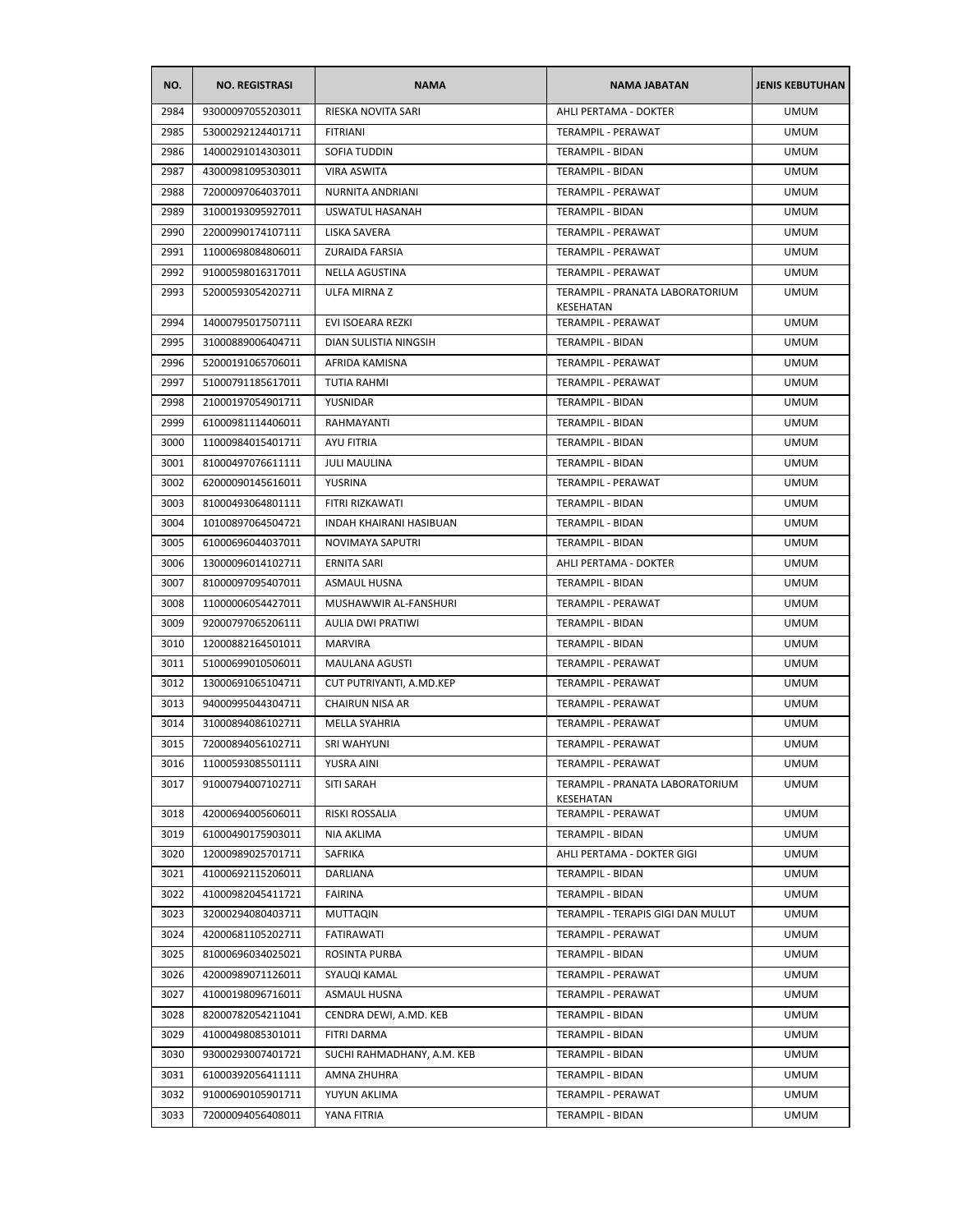| NO.  | <b>NO. REGISTRASI</b> | <b>NAMA</b>                | <b>NAMA JABATAN</b>                          | <b>JENIS KEBUTUHAN</b> |
|------|-----------------------|----------------------------|----------------------------------------------|------------------------|
| 3034 | 12000497074104111     | YUNI ENI KARNITA           | <b>TERAMPIL - PERAWAT</b>                    | <b>UMUM</b>            |
| 3035 | 45000785024427011     | <b>MISDAR</b>              | TERAMPIL - PERAWAT                           | <b>UMUM</b>            |
| 3036 | 42000395045018011     | <b>NORA RISKA</b>          | <b>TERAMPIL - BIDAN</b>                      | <b>UMUM</b>            |
| 3037 | 31000692155419021     | DELIATRI SINAGA            | TERAMPIL - BIDAN                             | <b>UMUM</b>            |
| 3038 | 51000796056717011     | UTIA SAFIRA                | TERAMPIL - BIDAN                             | <b>UMUM</b>            |
| 3039 | 24000004025406011     | <b>ITA MUTIA</b>           | <b>TERAMPIL - BIDAN</b>                      | <b>UMUM</b>            |
| 3040 | 65000983064411111     | RIDHA AFWINA               | TERAMPIL - BIDAN                             | <b>UMUM</b>            |
| 3041 | 83000496021903011     | MUHAMMAD ASYURA            | TERAMPIL - PERAWAT                           | <b>UMUM</b>            |
| 3042 | 21000196061801711     | DN. ADAMI                  | TERAMPIL - PERAWAT                           | <b>UMUM</b>            |
| 3043 | 71000491026501111     | <b>INTAN KIYA</b>          | TERAMPIL - BIDAN                             | <b>UMUM</b>            |
| 3044 | 51600591124701751     | <b>MEUTHIA DARA FONNA</b>  | TERAMPIL - BIDAN                             | <b>UMUM</b>            |
| 3045 | 44000984045311111     | <b>WILDATUN AHYA</b>       | TERAMPIL - BIDAN                             | <b>UMUM</b>            |
| 3046 | 32000598065317011     | WIWIEK FARADILLA           | TERAMPIL - PERAWAT                           | <b>UMUM</b>            |
| 3047 | 21000791166504111     | SITI RAHMAH                | TERAMPIL - BIDAN                             | <b>UMUM</b>            |
| 3048 | 56000893045406011     | <b>PUTRI RAIHAN</b>        | <b>TERAMPIL - PERAWAT</b>                    | <b>UMUM</b>            |
| 3049 | 18000191014518011     | RAHMIHAYATI                | TERAMPIL - BIDAN                             | <b>UMUM</b>            |
| 3050 | 31000392124807011     | <b>NOVITA</b>              | TERAMPIL - BIDAN                             | <b>UMUM</b>            |
| 3051 | 41000397061601711     | ABDUL HALIM                | TERAMPIL - PERAWAT                           | <b>UMUM</b>            |
| 3052 | 72000299076617011     | NOVA MAULIANA              | TERAMPIL - BIDAN                             | <b>UMUM</b>            |
| 3053 | 41000391056604111     | RAHMI MUTIA                | TERAMPIL - BIDAN                             | <b>UMUM</b>            |
| 3054 | 92000298020203711     | M. FAUZA                   | AHLI PERTAMA - DOKTER GIGI                   | <b>UMUM</b>            |
| 3055 | 21000696044116011     | <b>NADIATUL FIRDA</b>      | TERAMPIL - BIDAN                             | <b>UMUM</b>            |
| 3056 | 31000392155616011     | <b>SAIDATURRAHMI</b>       | <b>TERAMPIL - BIDAN</b>                      | <b>UMUM</b>            |
| 3057 | 41000691107211721     | DINNI TRI UTAMI            | TERAMPIL - BIDAN                             | <b>UMUM</b>            |
| 3058 | 41000880191311111     | <b>MUHAJIR TEZAR</b>       | TERAMPIL - PERAWAT                           | <b>UMUM</b>            |
| 3059 | 13000394001302111     | JOSLEDI ANDESMA            | AHLI PERTAMA - EPIDEMIOLOG                   | <b>UMUM</b>            |
| 3060 | 12000491126617011     | LISNA DEWI                 | KESEHATAN<br>TERAMPIL - PERAWAT              | <b>UMUM</b>            |
| 3061 | 62000391154325021     | MUTIARA SIREGAR            | TERAMPIL - BIDAN                             | <b>UMUM</b>            |
| 3062 | 35000196060303011     | <b>SULAIMAN</b>            | TERAMPIL - PERAWAT                           | <b>UMUM</b>            |
| 3063 | 32000897036701111     | AZIMAR                     | TERAMPIL - BIDAN                             | <b>UMUM</b>            |
| 3064 | 92000694045201711     | ANNISA                     | TERAMPIL - PERAWAT                           | <b>UMUM</b>            |
| 3065 | 94000494014202713     | <b>SRI NURLISA</b>         | AHLI PERTAMA - EPIDEMIOLOG                   | <b>UMUM</b>            |
|      |                       |                            | KESEHATAN                                    |                        |
| 3066 | 42000693064501111     | <b>SISKA YANI</b>          | TERAMPIL - TERAPIS GIGI DAN MULUT            | <b>UMUM</b>            |
| 3067 | 41000997045817011     | MUJIBATURRAHMI             | TERAMPIL - BIDAN                             | <b>UMUM</b>            |
| 3068 | 12000099007102711     | CANDRAWATI, AMD.KEP        | TERAMPIL - PERAWAT                           | <b>UMUM</b>            |
| 3069 | 62000998024208011     | YUNNI AGUSNA               | TERAMPIL - TERAPIS GIGI DAN MULUT            | <b>UMUM</b>            |
| 3070 | 52000098045616011     | RAUDHATUL JANNAH           | TERAMPIL - PRANATA LABORATORIUM<br>KESEHATAN | <b>UMUM</b>            |
| 3071 | 52000391146703021     | PUSPITA DEWI HARAHAP       | TERAMPIL - BIDAN                             | <b>UMUM</b>            |
| 3072 | 62000194086417011     | <b>NOVI MARLINA</b>        | TERAMPIL - BIDAN                             | <b>UMUM</b>            |
| 3073 | 12000499034606011     | ERIKA HANUM                | TERAMPIL - PERAWAT                           | <b>UMUM</b>            |
| 3074 | 91000098045707011     | <b>AGUS NOVIANTI</b>       | TERAMPIL - PERAWAT                           | <b>UMUM</b>            |
| 3075 | 34000292024208111     | <b>WAHYUNI</b>             | TERAMPIL - BIDAN                             | <b>UMUM</b>            |
| 3076 | 51000690124616011     | HERYANDA MAYA HATIMA       | TERAMPIL - PERAWAT                           | <b>UMUM</b>            |
| 3077 | 23000981107204711     | NOVI ELYZA PUTRI, A.MD.KEB | TERAMPIL - BIDAN                             | <b>UMUM</b>            |
| 3078 | 51000697017906011     | ROZATUL MONA               | TERAMPIL - PERAWAT                           | <b>UMUM</b>            |
| 3079 | 51000882161404031     | MIRSAL                     | TERAMPIL - PERAWAT                           | <b>UMUM</b>            |
| 3080 | 41000393014417011     | IMA MILDA                  | TERAMPIL - BIDAN                             | <b>UMUM</b>            |
| 3081 | 41000893010711111     | TAUFIQ WAHYUDI             | TERAMPIL - PERAWAT                           | <b>UMUM</b>            |
| 3082 | 51000497035101711     | RIZAYANA                   | TERAMPIL - PERAWAT                           | <b>UMUM</b>            |
| 3083 | 11000491007208111     | <b>NURUL AINI</b>          | TERAMPIL - PERAWAT                           | <b>UMUM</b>            |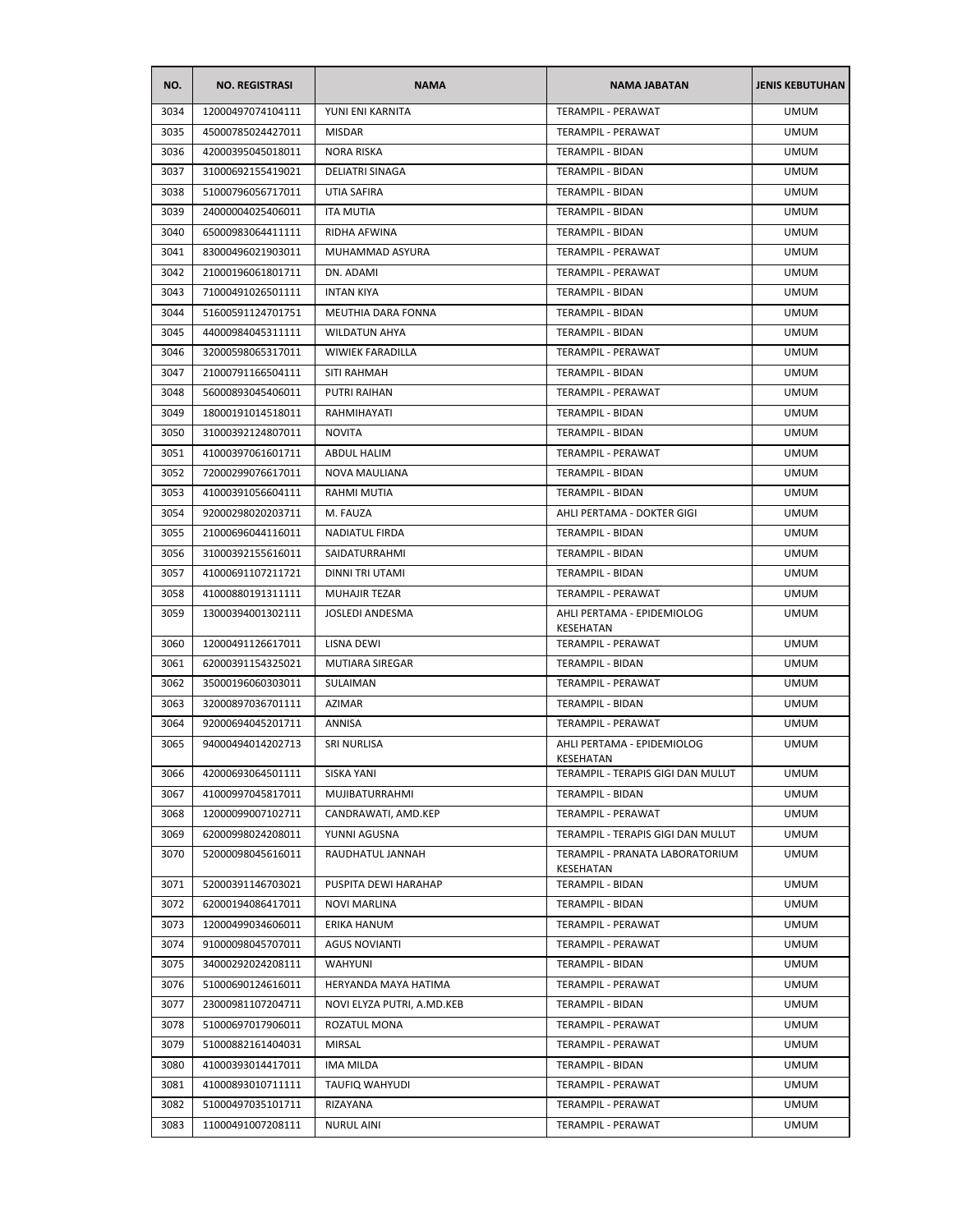| NO.  | <b>NO. REGISTRASI</b> | <b>NAMA</b>                   | <b>NAMA JABATAN</b>                          | <b>JENIS KEBUTUHAN</b> |
|------|-----------------------|-------------------------------|----------------------------------------------|------------------------|
| 3084 | 32000791024801111     | HUSNUL KHATIMAH               | <b>TERAMPIL - BIDAN</b>                      | <b>UMUM</b>            |
| 3085 | 33000290105417011     | <b>JULIA</b>                  | TERAMPIL - BIDAN                             | <b>UMUM</b>            |
| 3086 | 62000391107415021     | RICHA NOVIANI                 | <b>TERAMPIL - BIDAN</b>                      | <b>UMUM</b>            |
| 3087 | 72000491120306011     | <b>HARIS MAULANA</b>          | TERAMPIL - PERAWAT                           | <b>UMUM</b>            |
| 3088 | 52000697044021721     | TETRA JULITA ANGELIKA HUTAPEA | TERAMPIL - PERAWAT                           | <b>UMUM</b>            |
| 3089 | 91000794016707011     | THIFALENA                     | TERAMPIL - BIDAN                             | <b>UMUM</b>            |
| 3090 | 92000799046206011     | YUSWANDA RESTI                | TERAMPIL - BIDAN                             | <b>UMUM</b>            |
| 3091 | 31000999046102711     | <b>SEPTIA AFRIANTY</b>        | TERAMPIL - PERAWAT                           | <b>UMUM</b>            |
| 3092 | 24000699001606011     | <b>MUSLIMIN</b>               | TERAMPIL - PERAWAT                           | <b>UMUM</b>            |
| 3093 | 11000889086102711     | <b>NUR RIDHA</b>              | TERAMPIL - PRANATA LABORATORIUM<br>KESEHATAN | <b>UMUM</b>            |
| 3094 | 71000699022037011     | SAFTA MAULANA                 | TERAMPIL - PERAWAT                           | <b>UMUM</b>            |
| 3095 | 81000983034323011     | NURUL SYUHADA                 | TERAMPIL - BIDAN                             | <b>UMUM</b>            |
| 3096 | 11000896005806111     | AUDI EKA PUTRI                | TERAMPIL - BIDAN                             | <b>UMUM</b>            |
| 3097 | 42000599014701111     | <b>MILDA RAHMI</b>            | TERAMPIL - BIDAN                             | <b>UMUM</b>            |
| 3098 | 53000498017104111     | IRFIDAYANTI                   | TERAMPIL - PERAWAT                           | <b>UMUM</b>            |
| 3099 | 92000397085501711     | YULIANA RIZKI                 | TERAMPIL - PERAWAT                           | <b>UMUM</b>            |
| 3100 | 21000893007102711     | HASNITA AL SANNURA            | TERAMPIL - PERAWAT                           | <b>UMUM</b>            |
| 3101 | 71000880155600111     | ARMIATI                       | TERAMPIL - BIDAN                             | <b>UMUM</b>            |
| 3102 | 33000982074501111     | <b>FITRIYANTI</b>             | TERAMPIL - BIDAN                             | <b>UMUM</b>            |
| 3103 | 21000392035517011     | MAGHFIRAH                     | <b>TERAMPIL - BIDAN</b>                      | <b>UMUM</b>            |
| 3104 | 71000191050905011     | RANDI DELJAN MISWAY           | TERAMPIL - PERAWAT                           | <b>UMUM</b>            |
| 3105 | 61000499034102711     | MAYA SARI                     | TERAMPIL - PERAWAT                           | <b>UMUM</b>            |
| 3106 | 92000297056916011     | <b>IDARAWATI</b>              | TERAMPIL - ASISTEN APOTEKER                  | <b>UMUM</b>            |
| 3107 | 70200982117105011     | ADESTI VENI ULFA              | TERAMPIL - PERAWAT                           | <b>UMUM</b>            |
| 3108 | 61000492085216011     | NANDA LISA SAPUTRI            | TERAMPIL - BIDAN                             | <b>UMUM</b>            |
| 3109 | 61000199016504711     | VIVI INDAH SARI               | TERAMPIL - BIDAN                             | <b>UMUM</b>            |
| 3110 | 61000490136311111     | LISNA FITRIANA                | AHLI PERTAMA - NUTRISIONIS                   | <b>UMUM</b>            |
| 3111 | 21000994016102711     | DIAN PUTRI                    | TERAMPIL - ASISTEN APOTEKER                  | <b>UMUM</b>            |
| 3112 | 11000599016018011     | <b>ULFA WAHYUNI</b>           | <b>TERAMPIL - BIDAN</b>                      | <b>UMUM</b>            |
| 3113 | 72000983046528011     | RIPHATIN                      | TERAMPIL - BIDAN                             | <b>UMUM</b>            |
| 3114 | 12000881046207111     | RISKI SETIAWATI               | TERAMPIL - BIDAN                             | <b>UMUM</b>            |
| 3115 | 92000092170018011     | WAHYUDI ARISMUNANDAR          | AHLI PERTAMA - DOKTER                        | <b>UMUM</b>            |
| 3116 | 81000898025511111     | MONA DARA FONNA               | TERAMPIL - TERAPIS GIGI DAN MULUT            | <b>UMUM</b>            |
| 3117 | 82000593075217011     | PUTRI MARLISA                 | TERAMPIL - BIDAN                             | <b>UMUM</b>            |
| 3118 | 24000291005617011     | HERILNA ANDAYANI              | TERAMPIL - BIDAN                             | <b>UMUM</b>            |
| 3119 | 42000990166506011     | NURIZNI OKTAVIANA             | TERAMPIL - PERAWAT                           | <b>UMUM</b>            |
| 3120 | 71000889061211111     | MUHAMMAD NASRUDDIN            | TERAMPIL - PERAWAT                           | <b>UMUM</b>            |
| 3121 | 13000295084816011     | SUARNI LESTARI                | TERAMPIL - BIDAN                             | <b>UMUM</b>            |
| 3122 | 12000102045905011     | POPY MERSILU                  | TERAMPIL - PERAWAT                           | <b>UMUM</b>            |
| 3123 | 41000097052103711     | RIZKI AULIA PUTRA             | TERAMPIL - PERAWAT                           | <b>UMUM</b>            |
| 3124 | 51000694065606011     | NINA FITRIA                   | TERAMPIL - PERAWAT                           | <b>UMUM</b>            |
| 3125 | 91000888044513011     | YUSLINA                       | TERAMPIL - BIDAN                             | <b>UMUM</b>            |
| 3126 | 42000688085301711     | <b>GUSNITA YANTI</b>          | TERAMPIL - PERAWAT                           | <b>UMUM</b>            |
| 3127 | 21000396016026011     | ZAKIA ULFA                    | TERAMPIL - BIDAN                             | <b>UMUM</b>            |
| 3128 | 12000985005717011     | <b>NUR FITRIANI</b>           | TERAMPIL - BIDAN                             | <b>UMUM</b>            |
| 3129 | 31000594024801111     | RIZKA AFRIANA                 | TERAMPIL - BIDAN                             | <b>UMUM</b>            |
| 3130 | 14000000105606011     | SHOFIA RAUZAH                 | TERAMPIL - PERAWAT                           | <b>UMUM</b>            |
| 3131 | 12000681194706011     | NONI MAULINARNI               | TERAMPIL - PERAWAT                           | <b>UMUM</b>            |
| 3132 | 22000983085402111     | YETTI ARISMA                  | TERAMPIL - BIDAN                             | <b>UMUM</b>            |
| 3133 | 86000297061427011     | ZULFAHMI                      | TERAMPIL - PERAWAT                           | <b>UMUM</b>            |
| 3134 | 11000782094816011     | FERA HANDAYANI                | TERAMPIL - BIDAN                             | <b>UMUM</b>            |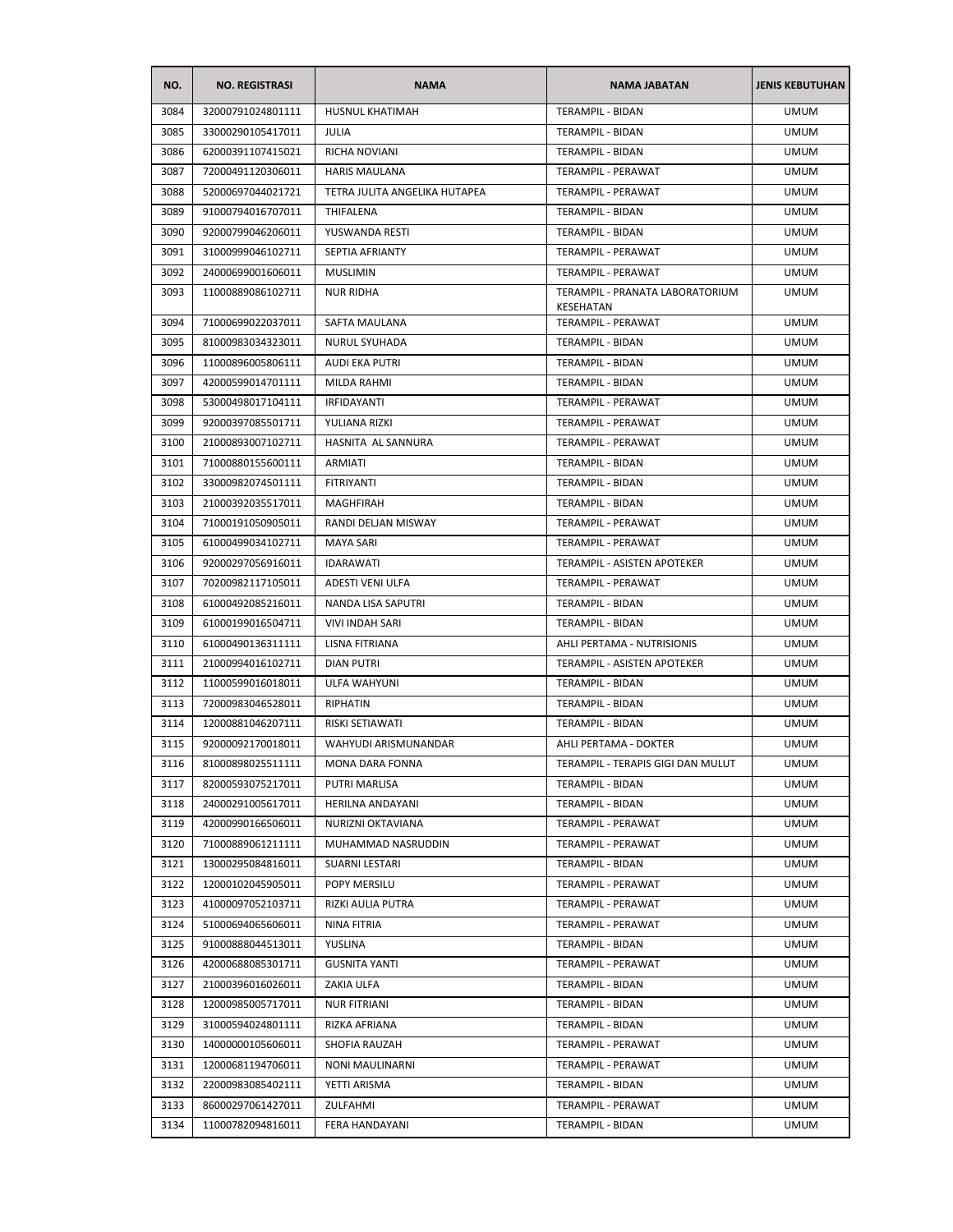| NO.  | <b>NO. REGISTRASI</b> | <b>NAMA</b>             | <b>NAMA JABATAN</b>             | <b>JENIS KEBUTUHAN</b> |
|------|-----------------------|-------------------------|---------------------------------|------------------------|
| 3135 | 93000394045208011     | <b>DEWI AFRANI</b>      | <b>TERAMPIL - BIDAN</b>         | <b>UMUM</b>            |
| 3136 | 72000099076406011     | <b>NUR ASNI</b>         | TERAMPIL - BIDAN                | <b>UMUM</b>            |
| 3137 | 82000983065817011     | <b>SRI WAHYUNI</b>      | TERAMPIL - BIDAN                | <b>UMUM</b>            |
| 3138 | 41000793085604011     | LAELA AISYAH AYUNI      | TERAMPIL - BIDAN                | <b>UMUM</b>            |
| 3139 | 92000491071418011     | ASARI                   | TERAMPIL - PEREKAM MEDIS        | <b>UMUM</b>            |
| 3140 | 62000682107018011     | ROHANI                  | TERAMPIL - PERAWAT              | <b>UMUM</b>            |
| 3141 | 71000994064325021     | <b>ESA NUR AZLIN</b>    | <b>TERAMPIL - BIDAN</b>         | <b>UMUM</b>            |
| 3142 | 81000299015901111     | ZURIATI                 | <b>TERAMPIL - BIDAN</b>         | <b>UMUM</b>            |
| 3143 | 14000596003504111     | RAHMAD FERDIAN          | <b>TERAMPIL - PEREKAM MEDIS</b> | <b>UMUM</b>            |
| 3144 | 51000396094401711     | NURUL HAYATI YUSRA      | AHLI PERTAMA - DOKTER           | <b>UMUM</b>            |
| 3145 | 54000492140201711     | ENDIKA MARLIANTO        | TERAMPIL - PERAWAT              | <b>UMUM</b>            |
| 3146 | 76000393010406011     | ANDI SYAHPUTRA          | TERAMPIL - PERAWAT              | <b>UMUM</b>            |
| 3147 | 81000591186301111     | <b>ISMA WAHYUNI</b>     | TERAMPIL - PERAWAT              | <b>UMUM</b>            |
| 3148 | 61000197045102711     | RIZA AYU PARLEFI        | TERAMPIL - PERAWAT              | <b>UMUM</b>            |
| 3149 | 43000981114308111     | NURLAILA                | TERAMPIL - BIDAN                | UMUM                   |
| 3150 | 11000099062608011     | MUHAMMAD YANIS          | TERAMPIL - PERAWAT              | <b>UMUM</b>            |
| 3151 | 61000690120216011     | T.AULIA RIZKY           | TERAMPIL - PERAWAT              | <b>UMUM</b>            |
| 3152 | 33000392156101711     | ELFI SUFIANA            | TERAMPIL - PERAWAT              | <b>UMUM</b>            |
| 3153 | 63000982101217011     | <b>FAKHRULLAZI</b>      | TERAMPIL - PERAWAT              | <b>UMUM</b>            |
| 3154 | 14000092006811721     | DR.SILFA AISA           | AHLI PERTAMA - DOKTER           | <b>UMUM</b>            |
| 3155 | 61000190122201711     | <b>KHUSNON</b>          | AHLI PERTAMA - DOKTER           | UMUM                   |
| 3156 | 71000696065111111     | RAHMAYANTI              | TERAMPIL - BIDAN                | <b>UMUM</b>            |
| 3157 | 51000495026404111     | <b>FATIMAH</b>          | TERAMPIL - PERAWAT              | <b>UMUM</b>            |
| 3158 | 61000390134601111     | MAWADDAH WARAHMAH       | TERAMPIL - BIDAN                | <b>UMUM</b>            |
| 3159 | 61000986095101711     | VENNYTASARI             | TERAMPIL - BIDAN                | <b>UMUM</b>            |
| 3160 | 61000791056416011     | <b>SUFINA</b>           | TERAMPIL - BIDAN                | UMUM                   |
| 3161 | 52000881114104111     | <b>MAILINAR</b>         | TERAMPIL - BIDAN                | <b>UMUM</b>            |
| 3162 | 51000290145304111     | RIA MASDIAH             | TERAMPIL - BIDAN                | <b>UMUM</b>            |
| 3163 | 62000094096504111     | WINDA MADARAHMI         | AHLI PERTAMA - DOKTER           | <b>UMUM</b>            |
| 3164 | 91000093055102711     | YAUMIL AKMALIA          | TERAMPIL - PERAWAT              | <b>UMUM</b>            |
| 3165 | 81000491044508011     | AYU ERVINA              | TERAMPIL - BIDAN                | <b>UMUM</b>            |
| 3166 | 92000694085407011     | NOVIYANTI               | TERAMPIL - PERAWAT              | <b>UMUM</b>            |
| 3167 | 11000398076711111     | <b>NURMALIZA</b>        | <b>TERAMPIL - BIDAN</b>         | <b>UMUM</b>            |
| 3168 | 11000982065601111     | MAULIDA                 | TERAMPIL - BIDAN                | <b>UMUM</b>            |
| 3169 | 91000592115601111     | RAUDHATUL JANNAH        | TERAMPIL - BIDAN                | <b>UMUM</b>            |
| 3170 | 41000008096108011     | <b>CUT INTAN HAYATI</b> | TERAMPIL - PERAWAT              | <b>UMUM</b>            |
| 3171 | 71000296056013011     | SRI WAHYUNI             | TERAMPIL - BIDAN                | <b>UMUM</b>            |
| 3172 | 62000699074316011     | MAULIDAR                | TERAMPIL - NUTRISIONIS          | <b>UMUM</b>            |
| 3173 | 91000984055602111     | MAWARNI                 | TERAMPIL - PERAWAT              | <b>UMUM</b>            |
| 3174 | 42000192066203711     | IKA NUR ASNITA          | TERAMPIL - BIDAN                | <b>UMUM</b>            |
| 3175 | 12000791126417011     | SAFRIDA                 | TERAMPIL - PERAWAT              | <b>UMUM</b>            |
| 3176 | 12000680190706011     | ZULFIKRI                | TERAMPIL - PRANATA LABORATORIUM | <b>UMUM</b>            |
|      |                       |                         | KESEHATAN                       |                        |
| 3177 | 31000399014604111     | SUSILAWATI              | TERAMPIL - PERAWAT              | <b>UMUM</b>            |
| 3178 | 42000293016402111     | LISTIA MUSFIRAHMY .YA   | TERAMPIL - BIDAN                | <b>UMUM</b>            |
| 3179 | 42000091145208011     | NIA MUSTIKA             | TERAMPIL - BIDAN                | <b>UMUM</b>            |
| 3180 | 91000986024403711     | RINA RISMAYANI          | TERAMPIL - BIDAN                | <b>UMUM</b>            |
| 3181 | 61000191136306111     | SITI UMI NADIROH        | TERAMPIL - BIDAN                | <b>UMUM</b>            |
| 3182 | 11000984084616011     | NADIA                   | TERAMPIL - BIDAN                | <b>UMUM</b>            |
| 3183 | 52000094034401111     | RUSDA                   | TERAMPIL - BIDAN                | <b>UMUM</b>            |
| 3184 | 51000091176401111     | <b>ISMA TURRAHMI</b>    | TERAMPIL - BIDAN                | <b>UMUM</b>            |
| 3185 | 41000092076601011     | ASRINUL SUFIRA          | TERAMPIL - PERAWAT              | <b>UMUM</b>            |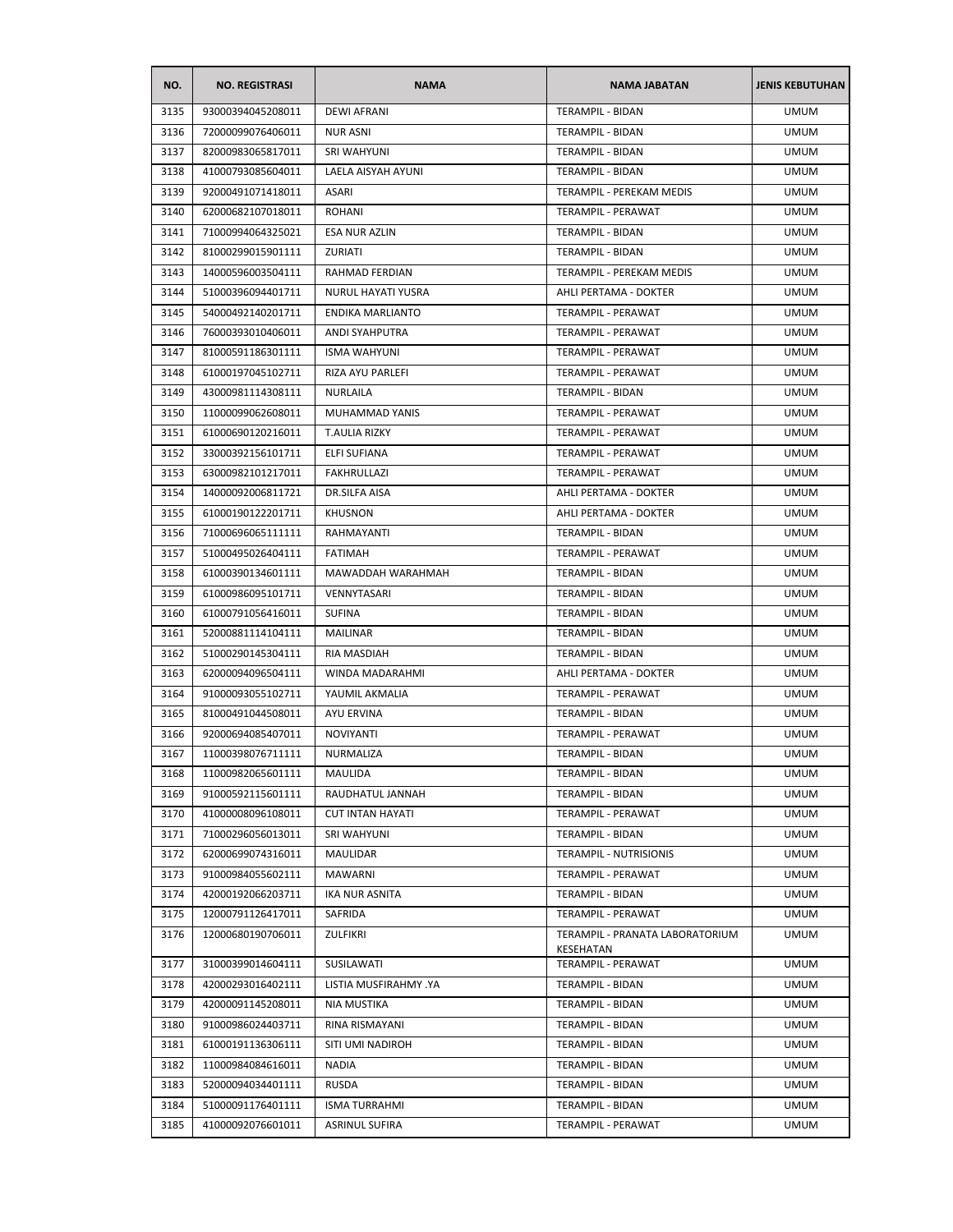| NO.  | <b>NO. REGISTRASI</b> | <b>NAMA</b>                | <b>NAMA JABATAN</b>                          | <b>JENIS KEBUTUHAN</b> |
|------|-----------------------|----------------------------|----------------------------------------------|------------------------|
| 3186 | 74000197011306111     | MUHAMMAD NAZIR             | <b>TERAMPIL - PERAWAT</b>                    | <b>UMUM</b>            |
| 3187 | 44000692084111071     | SHELLA YUNIANDA            | TERAMPIL - NUTRISIONIS                       | <b>UMUM</b>            |
| 3188 | 94000098012401711     | <b>IMAN RAKHMADIKA</b>     | AHLI PERTAMA - DOKTER GIGI                   | <b>UMUM</b>            |
| 3189 | 21000190105203011     | YUSRA                      | TERAMPIL - BIDAN                             | <b>UMUM</b>            |
| 3190 | 21000697026102711     | EGA DARA SUKMA             | TERAMPIL - PRANATA LABORATORIUM<br>KESEHATAN | <b>UMUM</b>            |
| 3191 | 61000099026216011     | <b>HAFNI CIA MASYITHAH</b> | AHLI PERTAMA - DOKTER                        | <b>UMUM</b>            |
| 3192 | 23000984005507111     | SASTRI DALILA              | <b>TERAMPIL - BIDAN</b>                      | <b>UMUM</b>            |
| 3193 | 71000980155308111     | NUR AFNI ZAHARA YANTI      | TERAMPIL - BIDAN                             | <b>UMUM</b>            |
| 3194 | 41000697054504711     | <b>JULIA PRASTIKA</b>      | TERAMPIL - BIDAN                             | <b>UMUM</b>            |
| 3195 | 21000494094026011     | AMIRA NANDA PUTRI          | TERAMPIL - PERAWAT                           | <b>UMUM</b>            |
| 3196 | 22000888017507111     | EKA KARTIKA DAMAYANTI      | TERAMPIL - BIDAN                             | <b>UMUM</b>            |
| 3197 | 91000498006227011     | NITA MAULIDA               | TERAMPIL - BIDAN                             | <b>UMUM</b>            |
| 3198 | 81000888055507111     | <b>ROSITAH</b>             | TERAMPIL - BIDAN                             | <b>UMUM</b>            |
| 3199 | 72000295096501711     | NANDA KARTIKA              | <b>TERAMPIL - BIDAN</b>                      | <b>UMUM</b>            |
| 3200 | 71000099075016111     | SITI JULITA                | TERAMPIL - BIDAN                             | <b>UMUM</b>            |
| 3201 | 11000094074402011     | RAMADIANA                  | <b>TERAMPIL - BIDAN</b>                      | <b>UMUM</b>            |
| 3202 | 57000688074301711     | <b>MURIDAH</b>             | TERAMPIL - PERAWAT                           | <b>UMUM</b>            |
| 3203 | 91000294036028011     | <b>AFRIANTI</b>            | TERAMPIL - BIDAN                             | <b>UMUM</b>            |
| 3204 | 51000796086326011     | AMELIA MIRANDA             | <b>TERAMPIL - PERAWAT</b>                    | <b>UMUM</b>            |
| 3205 | 61000999044817011     | TUNSARI MULYA ANJANI       | TERAMPIL - PERAWAT                           | <b>UMUM</b>            |
| 3206 | 51000292164616011     | FIRDAYANI                  | TERAMPIL - NUTRISIONIS                       | <b>UMUM</b>            |
| 3207 | 91000594055711111     | LIA FATMI                  | TERAMPIL - BIDAN                             | <b>UMUM</b>            |
| 3208 | 71000781175517011     | YULIDAR, AMD. KEB          | TERAMPIL - BIDAN                             | <b>UMUM</b>            |
| 3209 | 91000099072111111     | RIFKI RAIYANI              | TERAMPIL - PERAWAT                           | <b>UMUM</b>            |
| 3210 | 94000091011216011     | RIZKIA FAHMI               | AHLI PERTAMA - EPIDEMIOLOG<br>KESEHATAN      | <b>UMUM</b>            |
| 3211 | 12000596075326011     | SAFWATUL KHAIRI            | TERAMPIL - PERAWAT                           | <b>UMUM</b>            |
| 3212 | 42000789007111111     | SAFARATULLAILI             | TERAMPIL - BIDAN                             | <b>UMUM</b>            |
| 3213 | 11000199066913011     | NADIA                      | TERAMPIL - BIDAN                             | <b>UMUM</b>            |
| 3214 | 62000292105102711     | YENI DASELA                | TERAMPIL - PERAWAT                           | <b>UMUM</b>            |
| 3215 | 11000196055327011     | SALBIAH                    | TERAMPIL - BIDAN                             | <b>UMUM</b>            |
| 3216 | 56000299054427011     | LIA ANNURIA                | TERAMPIL - BIDAN                             | <b>UMUM</b>            |
| 3217 | 51000195045013011     | NIKMAH RIDHATI, A.MD.KEB   | <b>TERAMPIL - BIDAN</b>                      | <b>UMUM</b>            |
| 3218 | 41000599054407011     | <b>SRI MUNITA</b>          | TERAMPIL - BIDAN                             | <b>UMUM</b>            |
| 3219 | 42000692136501711     | PUTRI SRI WAHYUNI          | TERAMPIL - BIDAN                             | <b>UMUM</b>            |
| 3220 | 13000894014204711     | MASYITAH                   | TERAMPIL - PERAWAT                           | <b>UMUM</b>            |
| 3221 | 91000892006306011     | <b>AFRINA</b>              | TERAMPIL - PERAWAT                           | <b>UMUM</b>            |
| 3222 | 51000491062303711     | MUHAIMIN SYA'BAN           | TERAMPIL - PERAWAT                           | <b>UMUM</b>            |
| 3223 | 51000891116403711     | NAZLA FADHILLAH            | TERAMPIL - PERAWAT                           | <b>UMUM</b>            |
| 3224 | 12000093044407011     | DAHLIA                     | TERAMPIL - BIDAN                             | <b>UMUM</b>            |
| 3225 | 79530987014418011     | MASYITAH                   | TERAMPIL - BIDAN                             | <b>UMUM</b>            |
| 3226 | 11000296076917011     | RITA ZAHARA                | TERAMPIL - BIDAN                             | <b>UMUM</b>            |
| 3227 | 81000987084527011     | <b>INDAH WANA</b>          | TERAMPIL - BIDAN                             | <b>UMUM</b>            |
| 3228 | 44000292014304011     | SABARIAH                   | TERAMPIL - BIDAN                             | <b>UMUM</b>            |
| 3229 | 81000198006618011     | MAULIZAYANA                | TERAMPIL - BIDAN                             | <b>UMUM</b>            |
| 3230 | 71000393016716011     | RITA MAULANA               | TERAMPIL - BIDAN                             | <b>UMUM</b>            |
| 3231 | 36000985045203711     | <b>MAYA FITRI</b>          | TERAMPIL - BIDAN                             | <b>UMUM</b>            |
| 3232 | 61000194024907011     | RIKA AFRIANI               | TERAMPIL - BIDAN                             | <b>UMUM</b>            |
| 3233 | 32000896096501111     | <b>IMELDA PUTRI</b>        | TERAMPIL - RADIOGRAFER                       | <b>UMUM</b>            |
|      |                       |                            |                                              |                        |
| 3234 | 41000092186411011     | HANIDA                     | TERAMPIL - BIDAN                             | <b>UMUM</b>            |
| 3235 | 82000891034708011     | SRI WULAN SARI             | TERAMPIL - PERAWAT                           | <b>UMUM</b>            |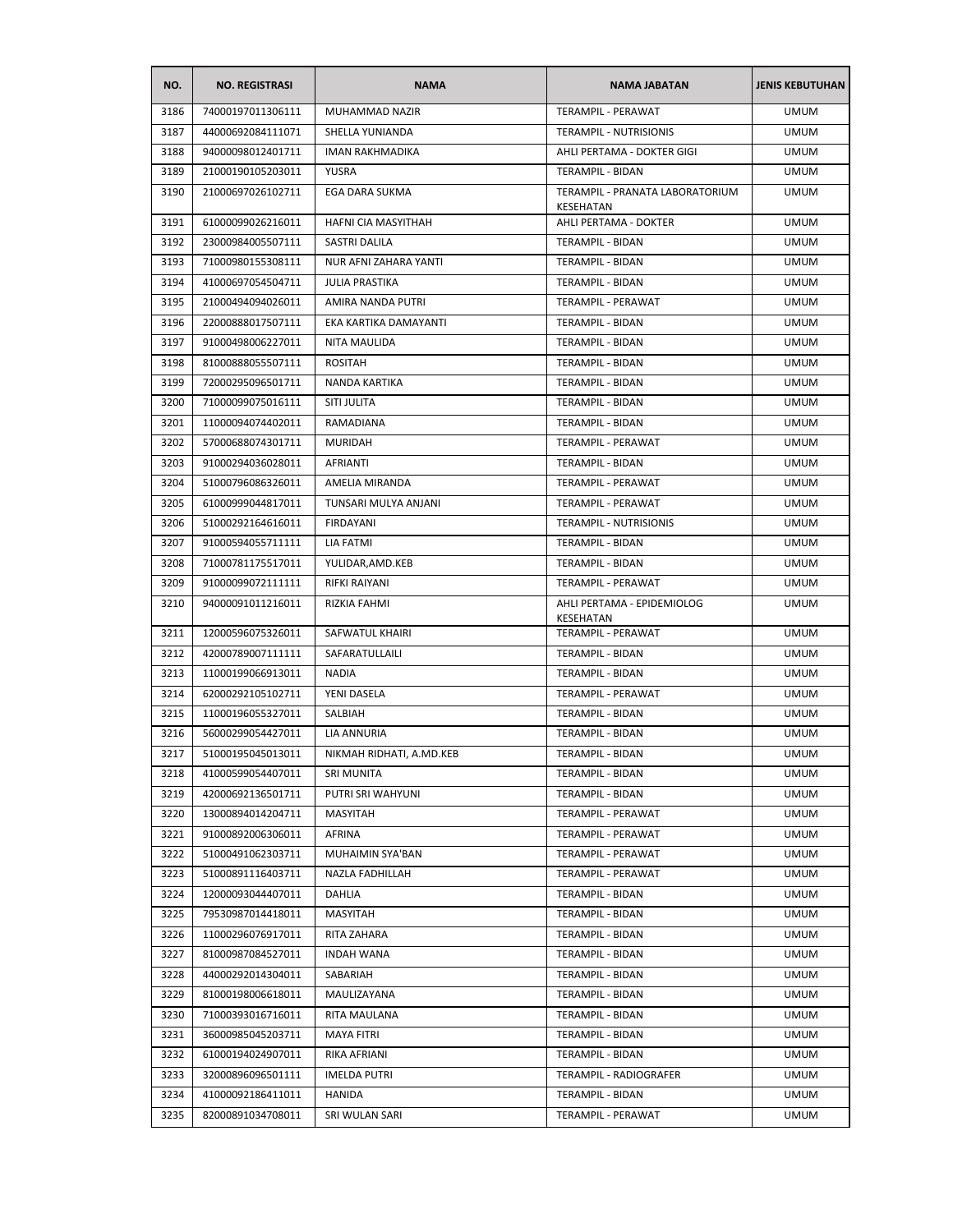| NO.  | <b>NO. REGISTRASI</b> | <b>NAMA</b>             | <b>NAMA JABATAN</b>                          | <b>JENIS KEBUTUHAN</b> |
|------|-----------------------|-------------------------|----------------------------------------------|------------------------|
| 3236 | 81000498036705111     | NURHAYATI               | <b>TERAMPIL - BIDAN</b>                      | <b>UMUM</b>            |
| 3237 | 31000591131427011     | RIZALMI PURNAWAN        | TERAMPIL - PERAWAT                           | <b>UMUM</b>            |
| 3238 | 91000499066418011     | MAULIZA HANUM           | TERAMPIL - BIDAN                             | <b>UMUM</b>            |
| 3239 | 42000989096916011     | <b>DEWI ROSITA</b>      | <b>TERAMPIL - PERAWAT</b>                    | <b>UMUM</b>            |
| 3240 | 11000095006313011     | MUTIA SARA              | TERAMPIL - BIDAN                             | <b>UMUM</b>            |
| 3241 | 51000882113517011     | <b>ZULFIKAR</b>         | TERAMPIL - PERAWAT                           | <b>UMUM</b>            |
| 3242 | 52000393014618011     | <b>IZA SURYANI</b>      | TERAMPIL - BIDAN                             | <b>UMUM</b>            |
| 3243 | 93000097016303011     | AYU AZHARI              | TERAMPIL - BIDAN                             | <b>UMUM</b>            |
| 3244 | 51000784064406011     | AMINAH                  | TERAMPIL - BIDAN                             | <b>UMUM</b>            |
| 3245 | 65000299024806111     | SULASTRI                | TERAMPIL - BIDAN                             | <b>UMUM</b>            |
| 3246 | 47000095076304711     | ANDRIYANI, A.MD.KEB     | TERAMPIL - BIDAN                             | <b>UMUM</b>            |
| 3247 | 31000390116413011     | <b>FITRIANI</b>         | TERAMPIL - BIDAN                             | <b>UMUM</b>            |
| 3248 | 81000595096013011     | <b>VONI ANJASARI</b>    | TERAMPIL - BIDAN                             | <b>UMUM</b>            |
| 3249 | 22000591036608011     | SAFITRI, A.MD.KEB       | TERAMPIL - BIDAN                             | <b>UMUM</b>            |
| 3250 | 44000597006101711     | NOERMA JULITA           | AHLI PERTAMA - EPIDEMIOLOG<br>KESEHATAN      | UMUM                   |
| 3251 | 31000891165116011     | SRI SUCI RAHMATILLAH    | TERAMPIL - PERAWAT                           | <b>UMUM</b>            |
| 3252 | 92000295016216011     | <b>NURFAJRI</b>         | <b>TERAMPIL - BIDAN</b>                      | <b>UMUM</b>            |
| 3253 | 24000987075203711     | ROSA PUSPITA            | TERAMPIL - BIDAN                             | <b>UMUM</b>            |
| 3254 | 72000780156317011     | EVA SUJASRI             | <b>TERAMPIL - PERAWAT</b>                    | <b>UMUM</b>            |
| 3255 | 53000291154917011     | <b>NOVA ANDRIANI</b>    | TERAMPIL - BIDAN                             | <b>UMUM</b>            |
| 3256 | 68000595044105111     | <b>NUR SAFRIAWAN</b>    | TERAMPIL - BIDAN                             | <b>UMUM</b>            |
| 3257 | 71000094064308111     | ASRIATI                 | TERAMPIL - PERAWAT                           | <b>UMUM</b>            |
| 3258 | 61000698056105111     | NILA SAWANI             | TERAMPIL - PERAWAT                           | <b>UMUM</b>            |
| 3259 | 31000499014711111     | RIZKA DEWI SAFARINA     | TERAMPIL - BIDAN                             | <b>UMUM</b>            |
| 3260 | 42000395036501111     | TIHAJAR                 | TERAMPIL - BIDAN                             | <b>UMUM</b>            |
| 3261 | 51000788085716011     | NIA VOVIKA              | TERAMPIL - PERAWAT                           | <b>UMUM</b>            |
| 3262 | 11000292024202711     | RIFAATUL NURUL HUSNA    | TERAMPIL - BIDAN                             | UMUM                   |
| 3263 | 71000290176616011     | <b>CUT RIKA</b>         | AHLI PERTAMA - DOKTER                        | UMUM                   |
| 3264 | 41000093065606011     | <b>MUSLINA</b>          | TERAMPIL - PEREKAM MEDIS                     | <b>UMUM</b>            |
| 3265 | 32000691196617011     | <b>ICHA AULIA</b>       | TERAMPIL - BIDAN                             | <b>UMUM</b>            |
| 3266 | 82000090194901111     | EKA WARDANI             | <b>TERAMPIL - BIDAN</b>                      | <b>UMUM</b>            |
| 3267 | 83000697094427011     | MAULIDAR                | TERAMPIL - BIDAN                             | <b>UMUM</b>            |
| 3268 | 14000001014106111     | ADES MARANI             | TERAMPIL - BIDAN                             | <b>UMUM</b>            |
| 3269 | 21000891146023011     | <b>WIRA NADA TRISIA</b> | TERAMPIL - BIDAN                             | <b>UMUM</b>            |
| 3270 | 71000292015607011     | FEFRIANA                | <b>TERAMPIL - BIDAN</b>                      | <b>UMUM</b>            |
| 3271 | 51000696036311111     | SRI FUJI ASTUTI         | TERAMPIL - BIDAN                             | <b>UMUM</b>            |
| 3272 | 81000499054127011     | LIZA MAULITA            | TERAMPIL - BIDAN                             | <b>UMUM</b>            |
| 3273 | 42000292025206011     | SAFRIDA                 | TERAMPIL - PRANATA LABORATORIUM<br>KESEHATAN | <b>UMUM</b>            |
| 3274 | 31000399054106111     | NOPITA WINDA            | TERAMPIL - BIDAN                             | <b>UMUM</b>            |
| 3275 | 60200997014501111     | PUTRI RAHMI             | TERAMPIL - BIDAN                             | <b>UMUM</b>            |
| 3276 | 62000092034806111     | FEBRYNA R               | TERAMPIL - BIDAN                             | <b>UMUM</b>            |
| 3277 | 64000693003105011     | <b>IMAM HUSWANDI</b>    | TERAMPIL - PERAWAT                           | <b>UMUM</b>            |
| 3278 | 91000092107607011     | <b>DESI MULIANTI</b>    | TERAMPIL - BIDAN                             | <b>UMUM</b>            |
| 3279 | 74000883075011111     | <b>CUT MISRINA</b>      | TERAMPIL - NUTRISIONIS                       | <b>UMUM</b>            |
| 3280 | 91000192005807011     | USWATUN HASANAH         | TERAMPIL - BIDAN                             | <b>UMUM</b>            |
| 3281 | 43000996082505011     | TEUKU ARIB MULTAZAM     | TERAMPIL - PERAWAT                           | <b>UMUM</b>            |
| 3282 | 21000790166102711     | FELEN ANJELINA          | TERAMPIL - ASISTEN APOTEKER                  | <b>UMUM</b>            |
| 3283 | 10100092045627021     | RIKA SAHROLINA          | TERAMPIL - BIDAN                             | <b>UMUM</b>            |
| 3284 | 11000692186508111     | MULYANI                 | TERAMPIL - BIDAN                             | <b>UMUM</b>            |
| 3285 | 32000096096801711     | DIAN KEMALA SARI        | AHLI PERTAMA - EPIDEMIOLOG<br>KESEHATAN      | <b>UMUM</b>            |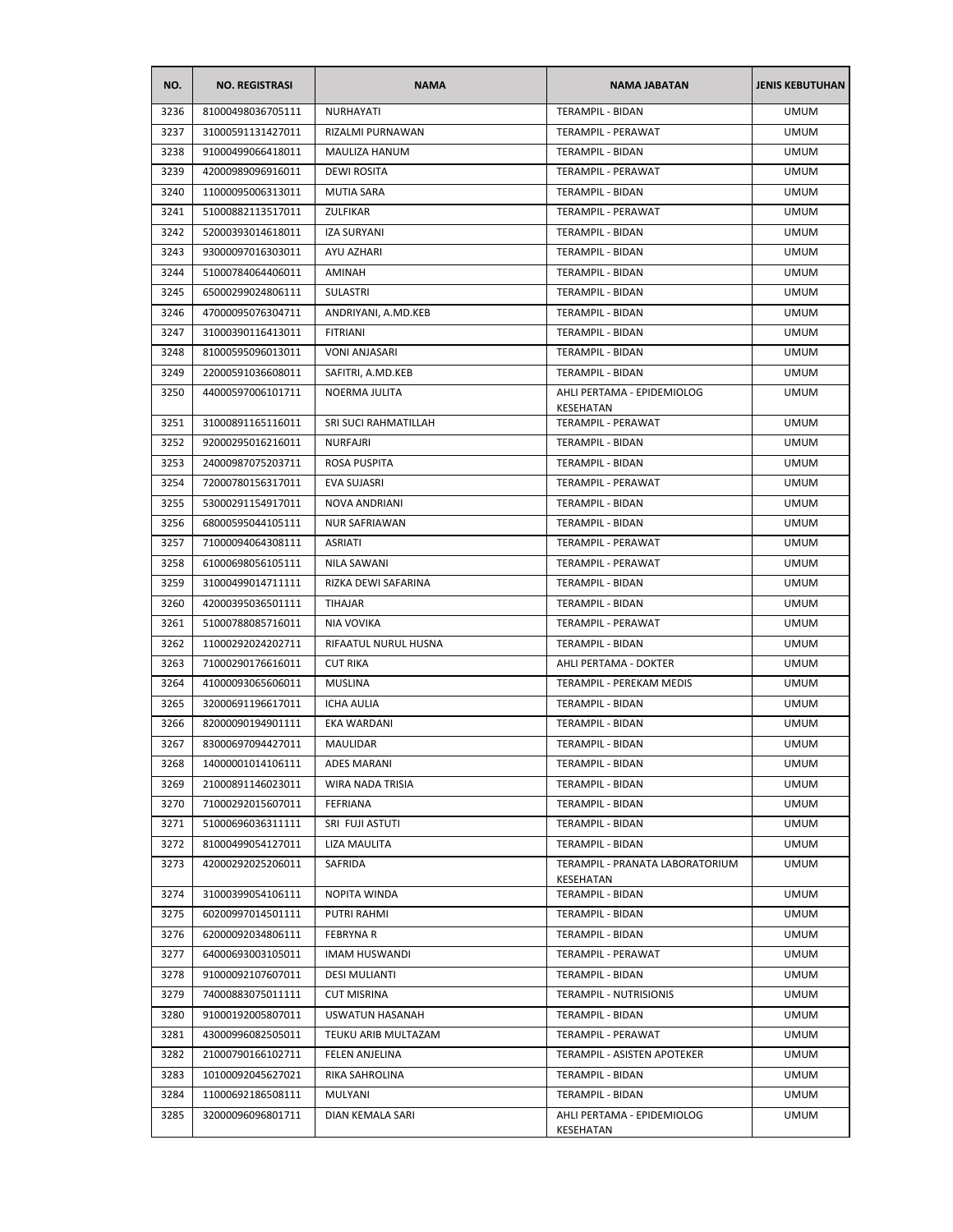| NO.  | <b>NO. REGISTRASI</b> | <b>NAMA</b>                 | <b>NAMA JABATAN</b>               | <b>JENIS KEBUTUHAN</b> |
|------|-----------------------|-----------------------------|-----------------------------------|------------------------|
| 3286 | 21000986031202711     | ZIA UL MUTTAQIN             | <b>TERAMPIL - PERAWAT</b>         | <b>UMUM</b>            |
| 3287 | 51000988024606011     | ARI PUSPITA SARI            | TERAMPIL - PERAWAT                | <b>UMUM</b>            |
| 3288 | 82000792005202711     | FITRI RAHMAWATI             | AHLI PERTAMA - PERAWAT            | <b>UMUM</b>            |
| 3289 | 91000882030411111     | ZULFIKAR                    | TERAMPIL - PERAWAT                | <b>UMUM</b>            |
| 3290 | 23000393007617011     | SAFRINA                     | TERAMPIL - PERAWAT                | <b>UMUM</b>            |
| 3291 | 71000885065326011     | ARI ZOHARI                  | TERAMPIL - PERAWAT                | <b>UMUM</b>            |
| 3292 | 87000391014102111     | <b>ELLAWATI</b>             | TERAMPIL - BIDAN                  | <b>UMUM</b>            |
| 3293 | 91000394046427011     | AIDAR FITRIA                | TERAMPIL - PERAWAT                | <b>UMUM</b>            |
| 3294 | 13000396054104111     | <b>SUCI ZAHHARA</b>         | TERAMPIL - BIDAN                  | <b>UMUM</b>            |
| 3295 | 61000293014103011     | ZATUL RAHMI                 | <b>TERAMPIL - BIDAN</b>           | <b>UMUM</b>            |
| 3296 | 11000599006206011     | RISA MAULIANA               | TERAMPIL - PERAWAT                | <b>UMUM</b>            |
| 3297 | 11000885034411721     | RIZKY RAHMADANI, S.ST       | TERAMPIL - BIDAN                  | <b>UMUM</b>            |
| 3298 | 72000897096417011     | <b>ANDIA PUTRI</b>          | TERAMPIL - BIDAN                  | <b>UMUM</b>            |
| 3299 | 91000394055516011     | NUR ELISA FITRI             | <b>TERAMPIL - NUTRISIONIS</b>     | <b>UMUM</b>            |
| 3300 | 91000295086117011     | YENI RESHA                  | TERAMPIL - PERAWAT                | <b>UMUM</b>            |
| 3301 | 11000994006527011     | <b>SUKMA DEWI</b>           | <b>TERAMPIL - BIDAN</b>           | <b>UMUM</b>            |
| 3302 | 58000191014717011     | SATRIANTI                   | TERAMPIL - PERAWAT                | <b>UMUM</b>            |
| 3303 | 82000598075406111     | <b>GUSTIN PURNAMA SARI</b>  | TERAMPIL - BIDAN                  | <b>UMUM</b>            |
| 3304 | 14000795035207721     | <b>DESI SAFITRI</b>         | TERAMPIL - TERAPIS GIGI DAN MULUT | <b>UMUM</b>            |
| 3305 | 81000690164203011     | <b>VIVI CHAIRANI</b>        | TERAMPIL - TERAPIS GIGI DAN MULUT | <b>UMUM</b>            |
| 3306 | 23000393034208111     | FITRI MAULIDA               | <b>TERAMPIL - BIDAN</b>           | <b>UMUM</b>            |
| 3307 | 51000696055617011     | MIRA DIANA                  | TERAMPIL - PERAWAT                | <b>UMUM</b>            |
| 3308 | 81000793045304111     | FITRIA INDRIANI             | TERAMPIL - PERAWAT                | <b>UMUM</b>            |
| 3309 | 61000098095102711     | SITTI KHAMARIAH             | AHLI PERTAMA - DOKTER             | <b>UMUM</b>            |
| 3310 | 84000499026105011     | FRISKA ADITYA               | TERAMPIL - BIDAN                  | <b>UMUM</b>            |
| 3311 | 31000695014608011     | RAUZATUL FAIZAH, A.MD.KEB   | TERAMPIL - BIDAN                  | <b>UMUM</b>            |
| 3312 | 61000591162813011     | DARUL QUTNI                 | TERAMPIL - TERAPIS GIGI DAN MULUT | <b>UMUM</b>            |
| 3313 | 31000591075202711     | AYU PURNAMA SARI EFFENRIANI | TERAMPIL - PERAWAT                | <b>UMUM</b>            |
| 3314 | 52000494006306011     | HILDA AINI SYIFAK           | TERAMPIL - SANITARIAN             | <b>UMUM</b>            |
| 3315 | 62000995075706011     | MISNA AKRAMA                | TERAMPIL - BIDAN                  | <b>UMUM</b>            |
| 3316 | 64000698017501011     | NASYWA HADAYA               | TERAMPIL - BIDAN                  | <b>UMUM</b>            |
| 3317 | 33000295014418011     | YULIA RISMAWATI             | <b>TERAMPIL - BIDAN</b>           | <b>UMUM</b>            |
| 3318 | 81000199025607011     | <b>SAFRINA</b>              | <b>TERAMPIL - BIDAN</b>           | <b>UMUM</b>            |
| 3319 | 62000597026903011     | EKA JULIA                   | TERAMPIL - BIDAN                  | <b>UMUM</b>            |
| 3320 | 53000786055403711     | ZUHRA                       | TERAMPIL - BIDAN                  | <b>UMUM</b>            |
| 3321 | 33000191034016011     | FETTI RAUZANA               | TERAMPIL - BIDAN                  | <b>UMUM</b>            |
| 3322 | 91000781086202741     | <b>SITI HAJAR</b>           | AHLI PERTAMA - BIDAN              | <b>UMUM</b>            |
| 3323 | 41000791195506111     | RAOZA PUTRI                 | TERAMPIL - BIDAN                  | <b>UMUM</b>            |
| 3324 | 12000190156901111     | HAWILAH                     | TERAMPIL - BIDAN                  | <b>UMUM</b>            |
| 3325 | 63000591005606111     | MASITAH                     | TERAMPIL - BIDAN                  | <b>UMUM</b>            |
| 3326 | 91000094006107011     | ADE AFRIANI                 | TERAMPIL - PERAWAT                | <b>UMUM</b>            |
| 3327 | 71000498025704011     | SAPRINA WAHYUNI             | TERAMPIL - BIDAN                  | <b>UMUM</b>            |
| 3328 | 62000298056108111     | EMA DIANA SARI              | TERAMPIL - BIDAN                  | <b>UMUM</b>            |
| 3329 | 71000995084306011     | <b>DURROTUL NASEHAH</b>     | TERAMPIL - TERAPIS GIGI DAN MULUT | <b>UMUM</b>            |
| 3330 | 81000999005311111     | LIZA SHAFIRA                | TERAMPIL - PERAWAT                | <b>UMUM</b>            |
| 3331 | 41000782024207011     | MITASARI                    | TERAMPIL - BIDAN                  | <b>UMUM</b>            |
| 3332 | 21000592014408111     | FERAWATI                    | TERAMPIL - BIDAN                  | <b>UMUM</b>            |
| 3333 | 81000294046406111     | MAISYARAH                   | TERAMPIL - BIDAN                  | <b>UMUM</b>            |
| 3334 | 12000296066227011     | NONING ELIZA                | TERAMPIL - BIDAN                  | <b>UMUM</b>            |
| 3335 | 53000499094102711     | AININYAL MARDHIAH           | TERAMPIL - PERAWAT                | <b>UMUM</b>            |
| 3336 | 73000005055213011     | MIRA ULFA                   | TERAMPIL - BIDAN                  | <b>UMUM</b>            |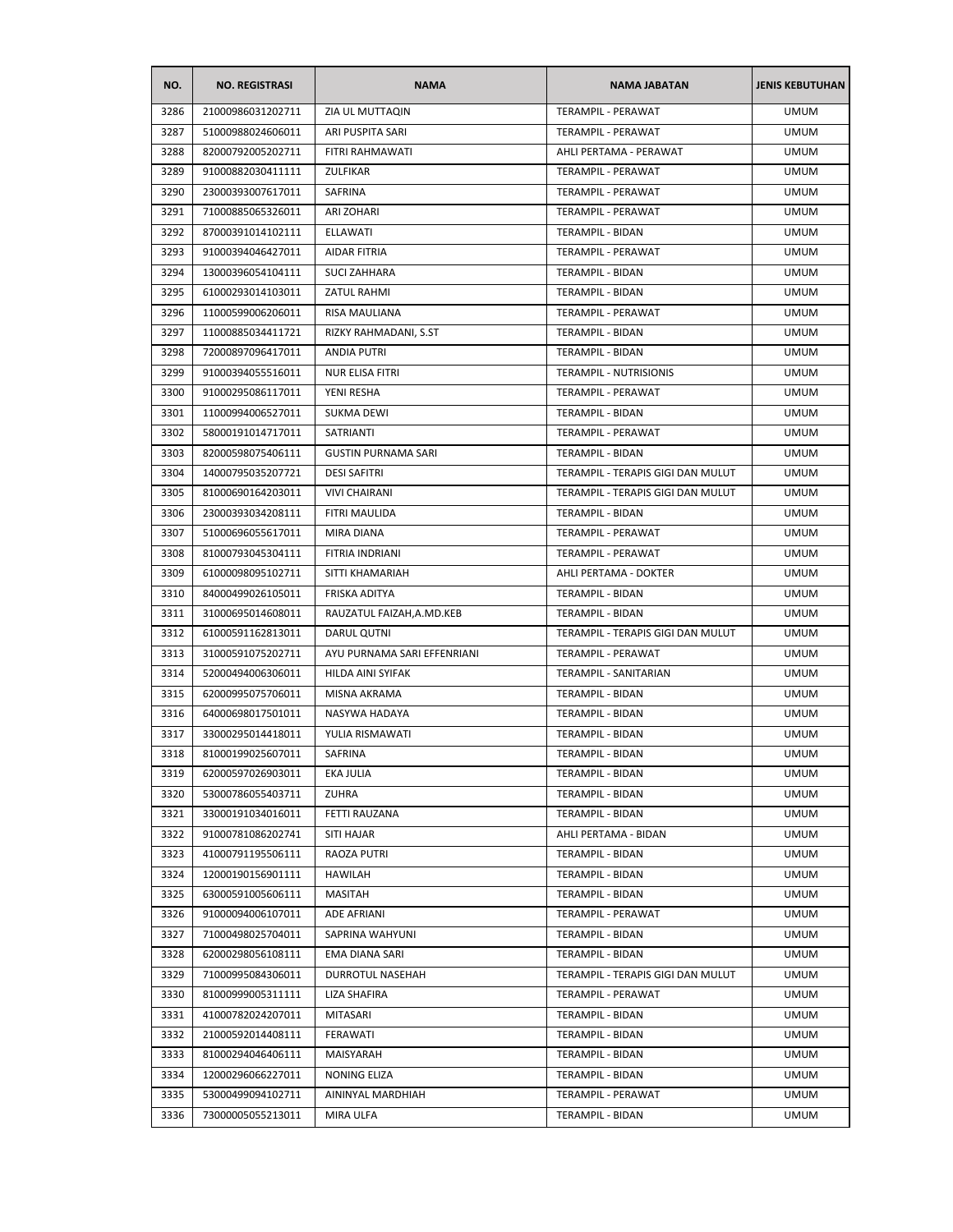| NO.  | <b>NO. REGISTRASI</b> | <b>NAMA</b>                    | <b>NAMA JABATAN</b>               | <b>JENIS KEBUTUHAN</b> |
|------|-----------------------|--------------------------------|-----------------------------------|------------------------|
| 3337 | 83000096024208121     | <b>NUR AULIYA RUSLI</b>        | <b>TERAMPIL - BIDAN</b>           | <b>UMUM</b>            |
| 3338 | 91000094003202711     | SONNY SETIAWAN A.MD.KEP        | TERAMPIL - PERAWAT                | <b>UMUM</b>            |
| 3339 | 31000898016706011     | <b>CUT AYUNIARA</b>            | TERAMPIL - PERAWAT                | <b>UMUM</b>            |
| 3340 | 92000298005016011     | SITI MARISA                    | TERAMPIL - PERAWAT                | <b>UMUM</b>            |
| 3341 | 72000499054407011     | <b>NUR HANIFAH</b>             | TERAMPIL - PERAWAT                | <b>UMUM</b>            |
| 3342 | 11000985034202711     | YUSNITA                        | TERAMPIL - PERAWAT                | <b>UMUM</b>            |
| 3343 | 11000990156706011     | JANNATI                        | <b>TERAMPIL - PERAWAT</b>         | <b>UMUM</b>            |
| 3344 | 31000792166202711     | KARLINA                        | TERAMPIL - PERAWAT                | <b>UMUM</b>            |
| 3345 | 55000092065706011     | ZULINA                         | TERAMPIL - PERAWAT                | <b>UMUM</b>            |
| 3346 | 11000394065707011     | LISA AFRIANI                   | <b>TERAMPIL - BIDAN</b>           | <b>UMUM</b>            |
| 3347 | 43000980107617011     | <b>ISNA DEWI</b>               | TERAMPIL - BIDAN                  | <b>UMUM</b>            |
| 3348 | 81000397096707011     | <b>NUR IKLIMA</b>              | TERAMPIL - BIDAN                  | <b>UMUM</b>            |
| 3349 | 61000995025606011     | AYATULLISSA                    | TERAMPIL - TERAPIS GIGI DAN MULUT | <b>UMUM</b>            |
| 3350 | 11000491054117011     | NOVA YANTI                     | TERAMPIL - PERAWAT                | <b>UMUM</b>            |
| 3351 | 13000884044606011     | <b>TATI ERMINA</b>             | <b>TERAMPIL - PERAWAT</b>         | <b>UMUM</b>            |
| 3352 | 31000592074501111     | RAHMA FITRIA                   | TERAMPIL - TERAPIS GIGI DAN MULUT | <b>UMUM</b>            |
| 3353 | 92000887055208111     | RAHMAYANI                      | <b>TERAMPIL - BIDAN</b>           | <b>UMUM</b>            |
| 3354 | 83000298066104711     | SUCI ARILLA PRANANDA           | TERAMPIL - BIDAN                  | <b>UMUM</b>            |
| 3355 | 21000297034511111     | LITA MISRA                     | TERAMPIL - BIDAN                  | <b>UMUM</b>            |
| 3356 | 31000092015801711     | IKA FEBRIANTI                  | TERAMPIL - BIDAN                  | <b>UMUM</b>            |
| 3357 | 32000091017601711     | ROSNA NISA                     | TERAMPIL - BIDAN                  | UMUM                   |
| 3358 | 12000792025705021     | <b>INDHA PRISTYA SYAHFITRI</b> | TERAMPIL - BIDAN                  | <b>UMUM</b>            |
| 3359 | 42400987014716011     | JAUHARLINA                     | TERAMPIL - PERAWAT                | <b>UMUM</b>            |
| 3360 | 11000882165311721     | SRI JAYANTI                    | TERAMPIL - BIDAN                  | <b>UMUM</b>            |
| 3361 | 91000191185714011     | <b>SARA PINTA</b>              | TERAMPIL - BIDAN                  | <b>UMUM</b>            |
| 3362 | 41000690107303061     | PUTRI OKTA SARI                | TERAMPIL - PERAWAT                | <b>UMUM</b>            |
| 3363 | 31000397044427011     | HARTATI                        | TERAMPIL - BIDAN                  | <b>UMUM</b>            |
| 3364 | 22000094084018011     | <b>BADRIANI</b>                | TERAMPIL - BIDAN                  | <b>UMUM</b>            |
| 3365 | 13000196036706111     | SITI HAJIJAH                   | TERAMPIL - BIDAN                  | <b>UMUM</b>            |
| 3366 | 21000797042418011     | MUHAMMAD AKBAR                 | TERAMPIL - PERAWAT                | <b>UMUM</b>            |
| 3367 | 32000196096703011     | ZAHARA                         | TERAMPIL - BIDAN                  | <b>UMUM</b>            |
| 3368 | 82000696025212011     | <b>GURNITA ANGGELA</b>         | <b>TERAMPIL - FISIOTERAPIS</b>    | <b>UMUM</b>            |
| 3369 | 31000799056701221     | SITI MUNAWAROH NASUTION        | <b>TERAMPIL - BIDAN</b>           | <b>UMUM</b>            |
| 3370 | 52000899086405721     | UCI KUSMALA DEWI               | TERAMPIL - BIDAN                  | <b>UMUM</b>            |
| 3371 | 11000192081503221     | AHMAD MUNAWIR                  | TERAMPIL - PERAWAT                | <b>UMUM</b>            |
| 3372 | 12000697030108011     | AFDAR HUSNI                    | TERAMPIL - PERAWAT                | <b>UMUM</b>            |
| 3373 | 11000690190014011     | <b>ALFIAN SYAHRI</b>           | TERAMPIL - ASISTEN APOTEKER       | <b>UMUM</b>            |
| 3374 | 94000393035706011     | NURULLAH                       | TERAMPIL - BIDAN                  | <b>UMUM</b>            |
| 3375 | 22000993085606011     | ELLA RISMA                     | TERAMPIL - PERAWAT                | <b>UMUM</b>            |
| 3376 | 12000191074108111     | HARIANI                        | <b>TERAMPIL - BIDAN</b>           | <b>UMUM</b>            |
| 3377 | 81000095095126011     | DIANA MURSITA                  | TERAMPIL - BIDAN                  | <b>UMUM</b>            |
| 3378 | 41000196034217011     | RAHMATUN AULA                  | TERAMPIL - BIDAN                  | <b>UMUM</b>            |
| 3379 | 81000290124303711     |                                | TERAMPIL - PERAWAT                |                        |
|      |                       | ROSITA                         |                                   | <b>UMUM</b>            |
| 3380 | 13000780184408111     | RAHMAYANTI                     | TERAMPIL - BIDAN                  | <b>UMUM</b>            |
| 3381 | 51000192185701711     | NURHANIFAH                     | TERAMPIL - BIDAN                  | <b>UMUM</b>            |
| 3382 | 71000797044717011     | <b>JUMINAR</b>                 | TERAMPIL - BIDAN                  | <b>UMUM</b>            |
| 3383 | 41000782125708011     | MARYANI                        | TERAMPIL - BIDAN                  | <b>UMUM</b>            |
| 3384 | 31000696092206011     | HILMY YASSAR                   | TERAMPIL - RADIOGRAFER            | <b>UMUM</b>            |
| 3385 | 11000997017307011     | VIRA MAULIZA VONNA             | TERAMPIL - PERAWAT                | <b>UMUM</b>            |
| 3386 | 83000196012427011     | TARWIYADI                      | TERAMPIL - PERAWAT                | <b>UMUM</b>            |
| 3387 | 72000794035518011     | RINA ZAHARA                    | TERAMPIL - PERAWAT                | <b>UMUM</b>            |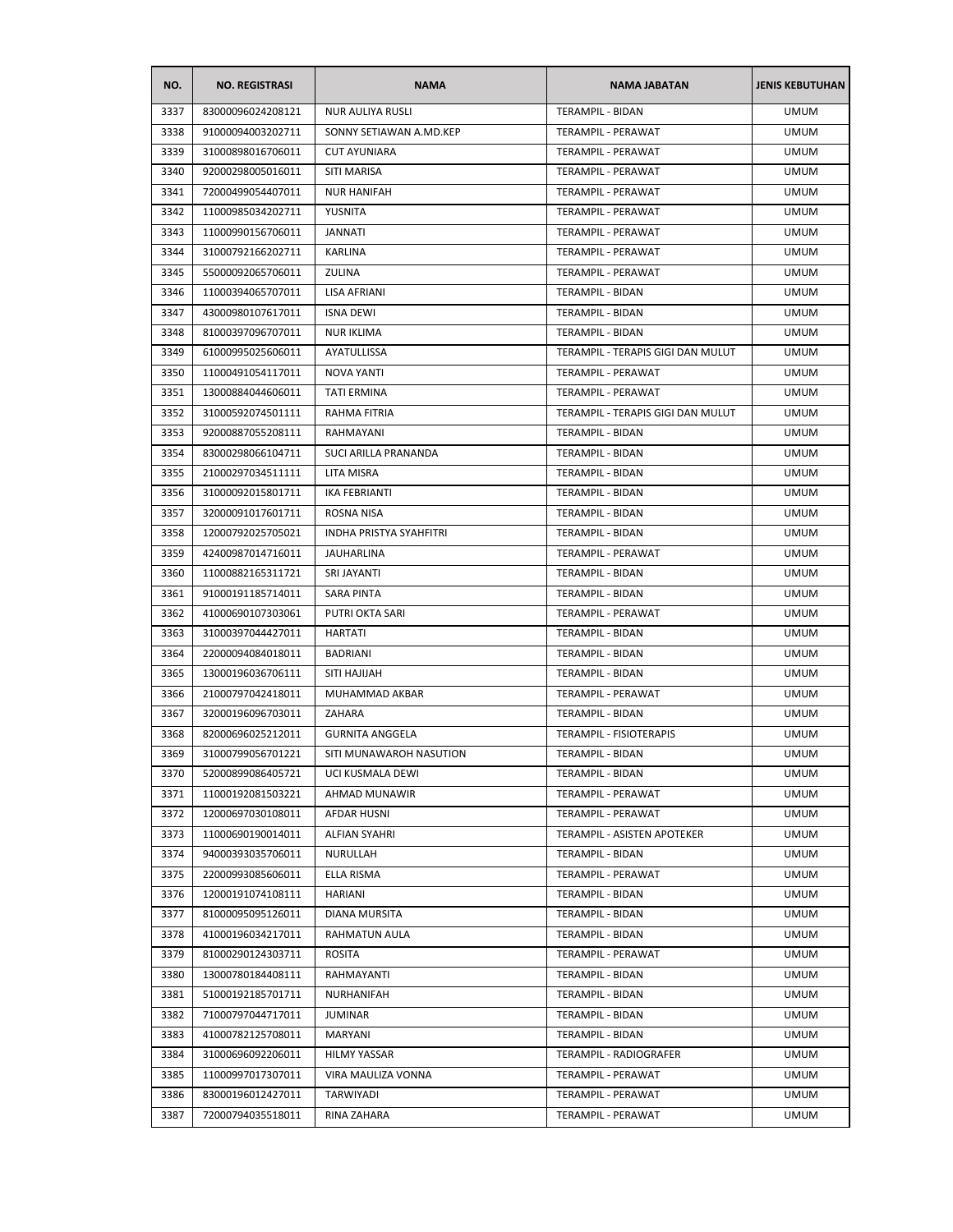| NO.  | <b>NO. REGISTRASI</b> | <b>NAMA</b>             | <b>NAMA JABATAN</b>                          | <b>JENIS KEBUTUHAN</b> |
|------|-----------------------|-------------------------|----------------------------------------------|------------------------|
| 3388 | 21000691112417011     | <b>NOUVAL RIFKAL</b>    | <b>TERAMPIL - PERAWAT</b>                    | <b>UMUM</b>            |
| 3389 | 71000097035104111     | <b>JULI SAFRINAWATI</b> | TERAMPIL - BIDAN                             | <b>UMUM</b>            |
| 3390 | 82000097007105111     | YENNI GUSNIDAR          | <b>TERAMPIL - BIDAN</b>                      | <b>UMUM</b>            |
| 3391 | 21000491055808111     | NIZARIANI               | AHLI PERTAMA - BIDAN                         | <b>UMUM</b>            |
| 3392 | 11000096065802011     | EMMA PERMATASARI        | TERAMPIL - BIDAN                             | <b>UMUM</b>            |
| 3393 | 54000291014506011     | <b>HERA NOVITA</b>      | TERAMPIL - BIDAN                             | <b>UMUM</b>            |
| 3394 | 61000982146707011     | <b>HAYATUN NUFUS</b>    | <b>TERAMPIL - BIDAN</b>                      | <b>UMUM</b>            |
| 3395 | 73000296094603221     | <b>SRI WAHYUNI</b>      | TERAMPIL - BIDAN                             | <b>UMUM</b>            |
| 3396 | 42000697072601111     | ARIZA MISWARI           | TERAMPIL - PERAWAT                           | <b>UMUM</b>            |
| 3397 | 92000095064102711     | MEUTIA MUNICADINATA     | TERAMPIL - PERAWAT                           | <b>UMUM</b>            |
| 3398 | 72000596080118011     | KHALIL                  | <b>TERAMPIL - PERAWAT</b>                    | <b>UMUM</b>            |
| 3399 | 42000097084011111     | <b>ROSNITA</b>          | TERAMPIL - BIDAN                             | <b>UMUM</b>            |
| 3400 | 63700987014401111     | <b>HAFRIANA</b>         | TERAMPIL - BIDAN                             | <b>UMUM</b>            |
| 3401 | 54000989065311111     | <b>DEWI PURWANTI</b>    | TERAMPIL - BIDAN                             | <b>UMUM</b>            |
| 3402 | 12000882024016011     | ERNITA                  | <b>TERAMPIL - NUTRISIONIS</b>                | <b>UMUM</b>            |
| 3403 | 63000392044501111     | <b>MAULISA</b>          | TERAMPIL - PERAWAT                           | <b>UMUM</b>            |
| 3404 | 11000695036102711     | <b>MEGA SELVIANA</b>    | AHLI PERTAMA - PERAWAT                       | <b>UMUM</b>            |
| 3405 | 41000594006102711     | <b>NURHAYATUN NISA</b>  | <b>TERAMPIL - SANITARIAN</b>                 | <b>UMUM</b>            |
| 3406 | 82000884021518011     | <b>HASFIANI</b>         | TERAMPIL - PERAWAT                           | <b>UMUM</b>            |
| 3407 | 61000090174302011     | SRI DAHNIAR             | TERAMPIL - BIDAN                             | <b>UMUM</b>            |
| 3408 | 32000691165517011     | <b>WIDIA NOVITA</b>     | TERAMPIL - BIDAN                             | <b>UMUM</b>            |
| 3409 | 63000095014204111     | MELLI YUSNIKA           | TERAMPIL - BIDAN                             | <b>UMUM</b>            |
| 3410 | 91000491154128011     | <b>NOVIANUR HAFNI</b>   | TERAMPIL - BIDAN                             | <b>UMUM</b>            |
| 3411 | 24000889085208011     | CUT ELVIRA USPITA SARI  | TERAMPIL - BIDAN                             | <b>UMUM</b>            |
| 3412 | 92000595086202711     | LITA RAHMALIA           | AHLI PERTAMA - APOTEKER                      | <b>UMUM</b>            |
| 3413 | 73000492024327021     | ARY RAMADHANI           | TERAMPIL - BIDAN                             | <b>UMUM</b>            |
| 3414 | 81000099075018011     | <b>CHAIRUNI</b>         | TERAMPIL - BIDAN                             | <b>UMUM</b>            |
| 3415 | 41000691031408111     | MUHAMMAD ALTAF ISLAMI   | TERAMPIL - PERAWAT                           | <b>UMUM</b>            |
| 3416 | 72000886051301111     | MURSAL                  | <b>TERAMPIL - PERAWAT</b>                    | <b>UMUM</b>            |
| 3417 | 41000192196527011     | RIDAWATI                | TERAMPIL - BIDAN                             | <b>UMUM</b>            |
| 3418 | 51000781034409011     | LIDIYATURRAHMI HANUR    | TERAMPIL - PERAWAT                           | <b>UMUM</b>            |
| 3419 | 93000293054516011     | DARMAWATI               | TERAMPIL - BIDAN                             | <b>UMUM</b>            |
| 3420 | 11000987045108111     | DEWI ANDAYANI           | <b>TERAMPIL - PERAWAT</b>                    | <b>UMUM</b>            |
| 3421 | 53000297095917021     | <b>IDA MAHYUNI</b>      | TERAMPIL - BIDAN                             | <b>UMUM</b>            |
| 3422 | 16000297055401711     | MAWADDATILLAH           | TERAMPIL - BIDAN                             | <b>UMUM</b>            |
| 3423 | 31000890181304111     | M. ADRI FALDI           | TERAMPIL - PERAWAT                           | <b>UMUM</b>            |
| 3424 | 11000498014607011     | YASRAH                  | TERAMPIL - PERAWAT                           | <b>UMUM</b>            |
| 3425 | 92000194014705021     | DIAN RAHMASARI          | TERAMPIL - BIDAN                             | <b>UMUM</b>            |
| 3426 | 12000894082116011     | <b>NISA FIRDAUSI</b>    | TERAMPIL - PERAWAT                           | <b>UMUM</b>            |
| 3427 | 21000781175708011     | KHAIRUNNISA             | TERAMPIL - PERAWAT                           | <b>UMUM</b>            |
| 3428 | 81000693036903111     | MAWADDAH                | TERAMPIL - PERAWAT                           | <b>UMUM</b>            |
| 3429 | 71000391136427011     | MULIANA ZAHRA           | AHLI PERTAMA - NUTRISIONIS                   | <b>UMUM</b>            |
| 3430 | 11000194001037011     | TAUFIKURRAHMAN          | TERAMPIL - TERAPIS GIGI DAN MULUT            | <b>UMUM</b>            |
| 3431 | 11000194003228011     | <b>MUHAJIR</b>          | TERAMPIL - PERAWAT                           | <b>UMUM</b>            |
| 3432 | 52000295055104111     | FATIMAH ZAHARA          | TERAMPIL - BIDAN                             | <b>UMUM</b>            |
| 3433 | 61000889055701711     | RITA ZAHARA             | AHLI PERTAMA - EPIDEMIOLOG                   | <b>UMUM</b>            |
|      |                       |                         | KESEHATAN                                    |                        |
| 3434 | 92000192044306011     | NURLAILI                | TERAMPIL - BIDAN                             | <b>UMUM</b>            |
| 3435 | 62000293031216011     | SYAHRUL MUBARAQ         | TERAMPIL - PRANATA LABORATORIUM<br>KESEHATAN | <b>UMUM</b>            |
| 3436 | 52000696036016011     | SYAFRINAWATI            | TERAMPIL - PERAWAT                           | <b>UMUM</b>            |
| 3437 | 32000297025506011     | EKA ZULFIANI            | TERAMPIL - PEREKAM MEDIS                     | <b>UMUM</b>            |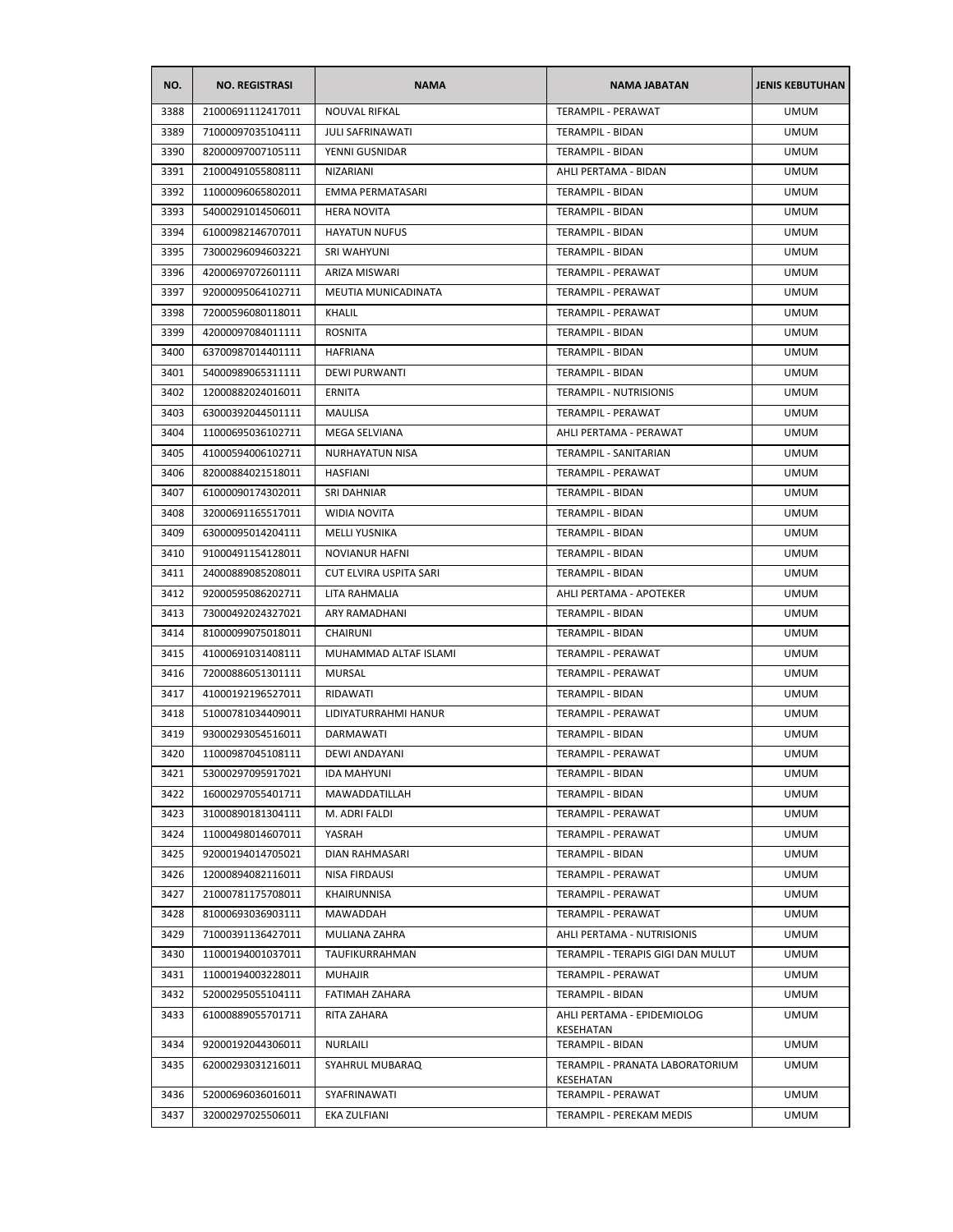| NO.  | <b>NO. REGISTRASI</b> | <b>NAMA</b>                | <b>NAMA JABATAN</b>                          | <b>JENIS KEBUTUHAN</b> |
|------|-----------------------|----------------------------|----------------------------------------------|------------------------|
| 3438 | 83000983085105011     | <b>RICA MURIASIH</b>       | <b>TERAMPIL - BIDAN</b>                      | <b>UMUM</b>            |
| 3439 | 31000093065403111     | SITI SALIJA                | TERAMPIL - BIDAN                             | <b>UMUM</b>            |
| 3440 | 13000190126303011     | PUTRI SRI DEWI AFRIANA     | TERAMPIL - BIDAN                             | <b>UMUM</b>            |
| 3441 | 21000495096317011     | RITA ZAHARA                | TERAMPIL - BIDAN                             | <b>UMUM</b>            |
| 3442 | 21000799007127011     | ROSMAWAR                   | TERAMPIL - BIDAN                             | <b>UMUM</b>            |
| 3443 | 91000199034506111     | RINI SYAFRIDA              | <b>TERAMPIL - BIDAN</b>                      | <b>UMUM</b>            |
| 3444 | 11000491136202711     | LIZA NOVIA                 | TERAMPIL - PERAWAT                           | <b>UMUM</b>            |
| 3445 | 41000094064118011     | <b>MISRI YANTI</b>         | TERAMPIL - BIDAN                             | <b>UMUM</b>            |
| 3446 | 11000191185504111     | <b>IRMA YANTI</b>          | <b>TERAMPIL - BIDAN</b>                      | <b>UMUM</b>            |
| 3447 | 32000096074506011     | MEILISA SARI               | <b>TERAMPIL - BIDAN</b>                      | <b>UMUM</b>            |
| 3448 | 83000291007101711     | <b>NUR INTAN SARI</b>      | TERAMPIL - BIDAN                             | <b>UMUM</b>            |
| 3449 | 51000593065707011     | RAUZATUL JANNAH            | TERAMPIL - BIDAN                             | <b>UMUM</b>            |
| 3450 | 41000194046128011     | SAUMIATI                   | AHLI PERTAMA - EPIDEMIOLOG<br>KESEHATAN      | <b>UMUM</b>            |
| 3451 | 94000992126817011     | RAUDHATUL JANNAH           | TERAMPIL - TERAPIS GIGI DAN MULUT            | <b>UMUM</b>            |
| 3452 | 32000592044116011     | NALIA RIZKA                | TERAMPIL - BIDAN                             | <b>UMUM</b>            |
| 3453 | 61000598076317011     | <b>MAWADDAH</b>            | TERAMPIL - BIDAN                             | <b>UMUM</b>            |
| 3454 | 42000984064403711     | <b>NURUL ASMAH</b>         | TERAMPIL - BIDAN                             | <b>UMUM</b>            |
| 3455 | 82000983064011111     | KARMILA MUTIA              | TERAMPIL - BIDAN                             | <b>UMUM</b>            |
| 3456 | 91000297006118011     | ASMANIDAR                  | TERAMPIL - BIDAN                             | <b>UMUM</b>            |
| 3457 | 91000691056501711     | RAUDHATUL AFDHAL           | TERAMPIL - PERAWAT                           | <b>UMUM</b>            |
| 3458 | 92000091124706011     | MASNA FARASNITA            | TERAMPIL - BIDAN                             | <b>UMUM</b>            |
| 3459 | 15000998040418011     | MUHAMMAD NAYYAR            | TERAMPIL - PERAWAT                           | <b>UMUM</b>            |
| 3460 | 62000297026011111     | <b>DESI SUSI YANTI</b>     | TERAMPIL - BIDAN                             | <b>UMUM</b>            |
| 3461 | 41000191186108011     | <b>LENI SARTIKA</b>        | TERAMPIL - BIDAN                             | <b>UMUM</b>            |
| 3462 | 11000492186117011     | <b>BELA SAFIRA</b>         | TERAMPIL - BIDAN                             | <b>UMUM</b>            |
| 3463 | 13000891046311111     | <b>MAQFIRAH</b>            | TERAMPIL - TERAPIS GIGI DAN MULUT            | <b>UMUM</b>            |
| 3464 | 91000392184518011     | HALIMAULIDA, AMD. KEB      | TERAMPIL - BIDAN                             | <b>UMUM</b>            |
| 3465 | 12000794006716011     | <b>USWAHTUN HASANAH</b>    | TERAMPIL - BIDAN                             | <b>UMUM</b>            |
| 3466 | 41000094014308111     | <b>SALMA FITRI</b>         | <b>TERAMPIL - BIDAN</b>                      | <b>UMUM</b>            |
| 3467 | 82000692175104111     | <b>MELI MAULIDA</b>        | TERAMPIL - NUTRISIONIS                       | <b>UMUM</b>            |
| 3468 | 51000593051202711     | MOEHAMMAD SYAWWALUR RIDHAA | AHLI PERTAMA - DOKTER                        | <b>UMUM</b>            |
| 3469 | 42000699055016011     | PUTRI MAULIDA              | TERAMPIL - PRANATA LABORATORIUM<br>KESEHATAN | <b>UMUM</b>            |
| 3470 | 11000299007801711     | WIWIK SAFRIYANA            | TERAMPIL - BIDAN                             | <b>UMUM</b>            |
| 3471 | 31000397076401111     | NASRIATI                   | TERAMPIL - BIDAN                             | <b>UMUM</b>            |
| 3472 | 21000090195607011     | KHAIRINA                   | TERAMPIL - BIDAN                             | <b>UMUM</b>            |
| 3473 | 11000493052037011     | MUNAWAR                    | TERAMPIL - PERAWAT                           | <b>UMUM</b>            |
| 3474 | 33000499006201011     | SRI PURNAMA LISA           | TERAMPIL - BIDAN                             | <b>UMUM</b>            |
| 3475 | 11000692014716011     | AMNA YUSRA                 | TERAMPIL - PERAWAT                           | <b>UMUM</b>            |
| 3476 | 13000983026617011     | SITI KOMALA SARI           | TERAMPIL - PERAWAT                           | <b>UMUM</b>            |
| 3477 | 51000991021113011     | MUHAMMAD RIZQI ANANDA      | TERAMPIL - PERAWAT                           | <b>UMUM</b>            |
| 3478 | 92000498075313011     | MELIA DAMAYANTI            | TERAMPIL - BIDAN                             | <b>UMUM</b>            |
| 3479 | 93000688005701711     | <b>MURNIATI</b>            | AHLI PERTAMA - EPIDEMIOLOG<br>KESEHATAN      | <b>UMUM</b>            |
| 3480 | 42000098020208111     | MAWARDI                    | TERAMPIL - PRANATA LABORATORIUM<br>KESEHATAN | <b>UMUM</b>            |
| 3481 | 52000291035202711     | NURUL AINI LAINA PUTRI     | AHLI PERTAMA - APOTEKER                      | <b>UMUM</b>            |
| 3482 | 11000691090111111     | HERDIANSYAH                | TERAMPIL - PERAWAT                           | <b>UMUM</b>            |
| 3483 | 71000290132201711     | MUHAMMAD IQBAL             | TERAMPIL - ASISTEN APOTEKER                  | <b>UMUM</b>            |
| 3484 | 11000982066402111     | YUNITA ANDRIANI            | TERAMPIL - BIDAN                             | <b>UMUM</b>            |
| 3485 | 11000293076613011     | <b>NUR AFNI</b>            | TERAMPIL - BIDAN                             | <b>UMUM</b>            |
| 3486 | 41000291125501111     | MUTIA FUZNA                | TERAMPIL - BIDAN                             | <b>UMUM</b>            |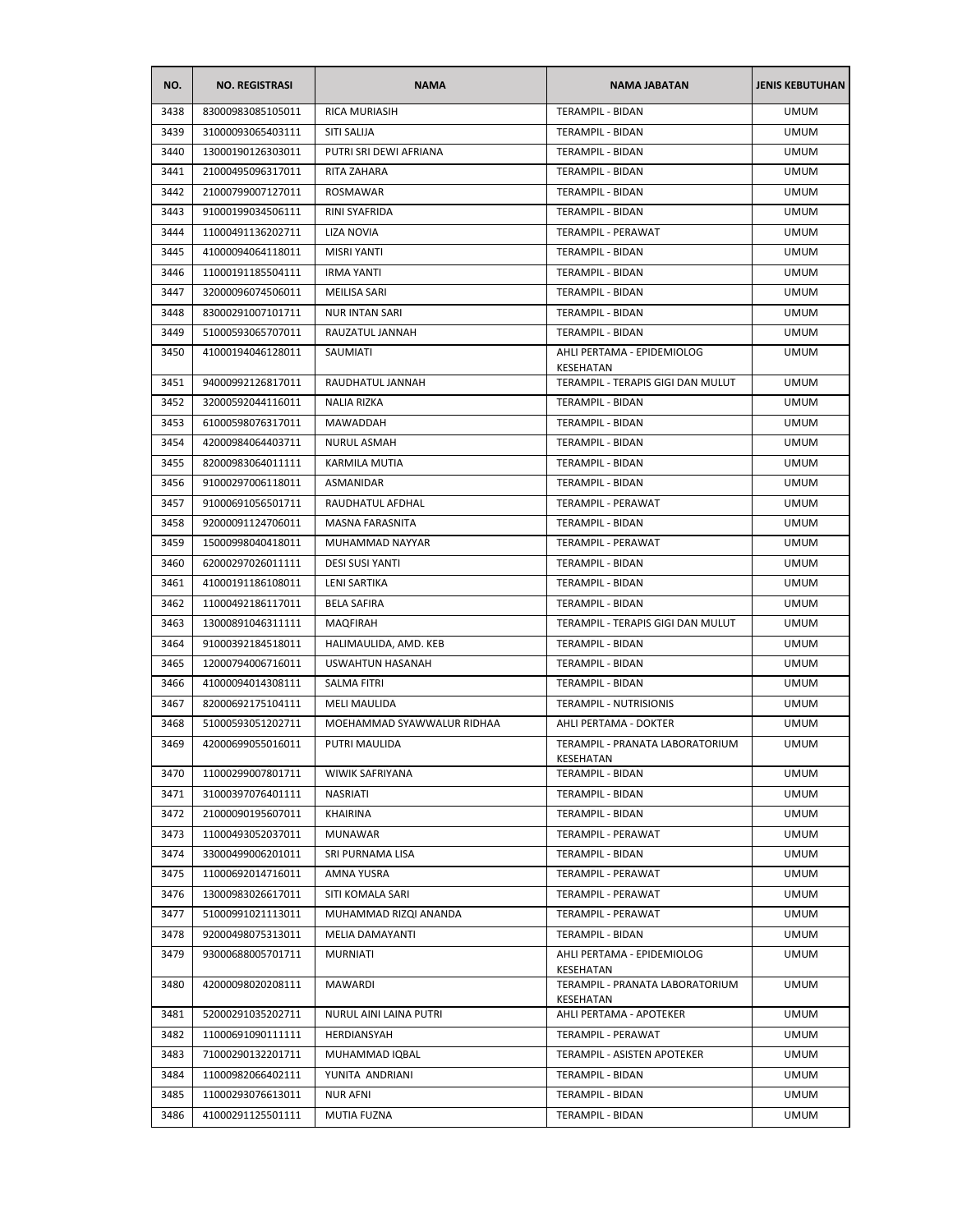| NO.  | <b>NO. REGISTRASI</b> | <b>NAMA</b>                 | <b>NAMA JABATAN</b>               | <b>JENIS KEBUTUHAN</b> |
|------|-----------------------|-----------------------------|-----------------------------------|------------------------|
| 3487 | 71000797052302111     | MUHAMMAD ARIEF              | <b>TERAMPIL - PERAWAT</b>         | <b>UMUM</b>            |
| 3488 | 32000190121202711     | RIZKI RAHMAWAN              | AHLI PERTAMA - DOKTER             | <b>UMUM</b>            |
| 3489 | 11000881130015021     | INDRA FAHREZA, A.MK         | TERAMPIL - PERAWAT                | <b>UMUM</b>            |
| 3490 | 21000296015103711     | <b>NURRIMA</b>              | TERAMPIL - BIDAN                  | <b>UMUM</b>            |
| 3491 | 11000498056816011     | <b>MUTIA</b>                | TERAMPIL - PERAWAT                | <b>UMUM</b>            |
| 3492 | 13000886024217011     | NANI YUSMAWATI              | TERAMPIL - BIDAN                  | <b>UMUM</b>            |
| 3493 | 62100880106201711     | <b>AIDA</b>                 | TERAMPIL - BIDAN                  | <b>UMUM</b>            |
| 3494 | 81000989034203011     | HERAWATI                    | TERAMPIL - BIDAN                  | <b>UMUM</b>            |
| 3495 | 28600297014804011     | RITA RAMADHANA              | <b>TERAMPIL - BIDAN</b>           | <b>UMUM</b>            |
| 3496 | 21000392055306721     | SITI AISYAH SINAGA          | TERAMPIL - PERAWAT                | <b>UMUM</b>            |
| 3497 | 22000591144204111     | NOVA YUNDA DEWI             | TERAMPIL - PERAWAT                | <b>UMUM</b>            |
| 3498 | 71000590125102711     | ADE INDRIHARYANTI PERTIWI   | TERAMPIL - SANITARIAN             | <b>UMUM</b>            |
| 3499 | 21000092022913011     | MUHAMMAD NADIR              | <b>TERAMPIL - PERAWAT</b>         | <b>UMUM</b>            |
| 3500 | 73000492135703011     | <b>HAYATUN NUFUS</b>        | TERAMPIL - BIDAN                  | <b>UMUM</b>            |
| 3501 | 62000696085703011     | <b>NURHAYATI</b>            | TERAMPIL - PERAWAT                | UMUM                   |
| 3502 | 11000390174217011     | <b>FARUNISSA</b>            | TERAMPIL - BIDAN                  | <b>UMUM</b>            |
| 3503 | 62000792044201711     | UFA MEUTIA                  | TERAMPIL - BIDAN                  | <b>UMUM</b>            |
| 3504 | 83000980120208011     | KHAIRUL AZMI                | <b>TERAMPIL - PERAWAT</b>         | <b>UMUM</b>            |
| 3505 | 32000390132807011     | RIZKI BUDI SETIANA          | TERAMPIL - PERAWAT                | <b>UMUM</b>            |
| 3506 | 21000882085101711     | <b>WAHYUNITA</b>            | AHLI PERTAMA - DOKTER             | <b>UMUM</b>            |
| 3507 | 91000491155427011     | ADE SURYA ZAHARA            | <b>TERAMPIL - BIDAN</b>           | UMUM                   |
| 3508 | 11000997025202711     | <b>FAJRINA</b>              | TERAMPIL - PERAWAT                | <b>UMUM</b>            |
| 3509 | 61000195075207011     | METIA EKAWATI               | TERAMPIL - BIDAN                  | <b>UMUM</b>            |
| 3510 | 11000398055711111     | SYARIFAH MAGHFIRAH          | TERAMPIL - PERAWAT                | <b>UMUM</b>            |
| 3511 | 51000986066801111     | ZUWAINA                     | AHLI PERTAMA - BIDAN              | <b>UMUM</b>            |
| 3512 | 12000981140105721     | ABDI MAULANA                | AHLI PERTAMA - DOKTER             | <b>UMUM</b>            |
| 3513 | 35000785030201711     | <b>FASTRA RIDO NASUTION</b> | TERAMPIL - PERAWAT                | <b>UMUM</b>            |
| 3514 | 21000884032203011     | DINUL ABRAR                 | TERAMPIL - PERAWAT                | <b>UMUM</b>            |
| 3515 | 11000191185102711     | SILVIA YOLANDA              | AHLI PERTAMA - APOTEKER           | <b>UMUM</b>            |
| 3516 | 11000889006202711     | UMRASITHAH                  | <b>TERAMPIL - PERAWAT</b>         | <b>UMUM</b>            |
| 3517 | 82000293045102711     | <b>NAILUL RAMADHILLA</b>    | AHLI PERTAMA - APOTEKER           | <b>UMUM</b>            |
| 3518 | 21000094074616011     | <b>DARMALISA</b>            | TERAMPIL - BIDAN                  | <b>UMUM</b>            |
| 3519 | 34000987075206011     | KHUSNA FADHILLAH            | <b>TERAMPIL - BIDAN</b>           | <b>UMUM</b>            |
| 3520 | 81000394006728011     | HENI MARDIANA               | TERAMPIL - BIDAN                  | <b>UMUM</b>            |
| 3521 | 21000292182608011     | M ABRAR                     | TERAMPIL - PERAWAT                | <b>UMUM</b>            |
| 3522 | 12000095044405011     | <b>NURITA</b>               | TERAMPIL - PERAWAT                | <b>UMUM</b>            |
| 3523 | 81000091005102711     | AIYU FARANISA               | TERAMPIL - TERAPIS GIGI DAN MULUT | <b>UMUM</b>            |
| 3524 | 11000191075606011     | RIZKI PURNAMA SARI          | TERAMPIL - BIDAN                  | <b>UMUM</b>            |
| 3525 | 71000886055227011     | SRI WAHYUNI                 | TERAMPIL - PERAWAT                | <b>UMUM</b>            |
| 3526 | 71000490154411111     | SITI AINSYAH                | TERAMPIL - BIDAN                  | <b>UMUM</b>            |
| 3527 | 31000497066223011     | <b>FITRIANI</b>             | TERAMPIL - PERAWAT                | <b>UMUM</b>            |
| 3528 | 42000092144208111     | <b>ASMAUL HUSNA</b>         | TERAMPIL - BIDAN                  | <b>UMUM</b>            |
| 3529 | 22000986051208111     | MUSDAR                      | TERAMPIL - PERAWAT                | <b>UMUM</b>            |
| 3530 | 12000397055202711     | <b>INDAH MULIA</b>          | TERAMPIL - SANITARIAN             | <b>UMUM</b>            |
| 3531 | 41000699052427011     | AULIA FHONNA                | TERAMPIL - PERAWAT                | <b>UMUM</b>            |
| 3532 | 33000290165402111     | SRI INTAN OCTAVIANI         | TERAMPIL - PRANATA LABORATORIUM   | <b>UMUM</b>            |
| 3533 | 61000295022701111     | YULIS SAPUTRA               | KESEHATAN<br>TERAMPIL - PERAWAT   | <b>UMUM</b>            |
| 3534 | 12000781146817011     | HERA HANNUM                 | TERAMPIL - BIDAN                  | <b>UMUM</b>            |
| 3535 | 53000697046104111     | OKA ANITA SARI              | TERAMPIL - PERAWAT                | <b>UMUM</b>            |
| 3536 | 41000887075705111     | <b>IDA PANDAWATI</b>        | TERAMPIL - BIDAN                  | <b>UMUM</b>            |
| 3537 | 53000899085706011     | NISWATUL HUSNA              | TERAMPIL - PERAWAT                | <b>UMUM</b>            |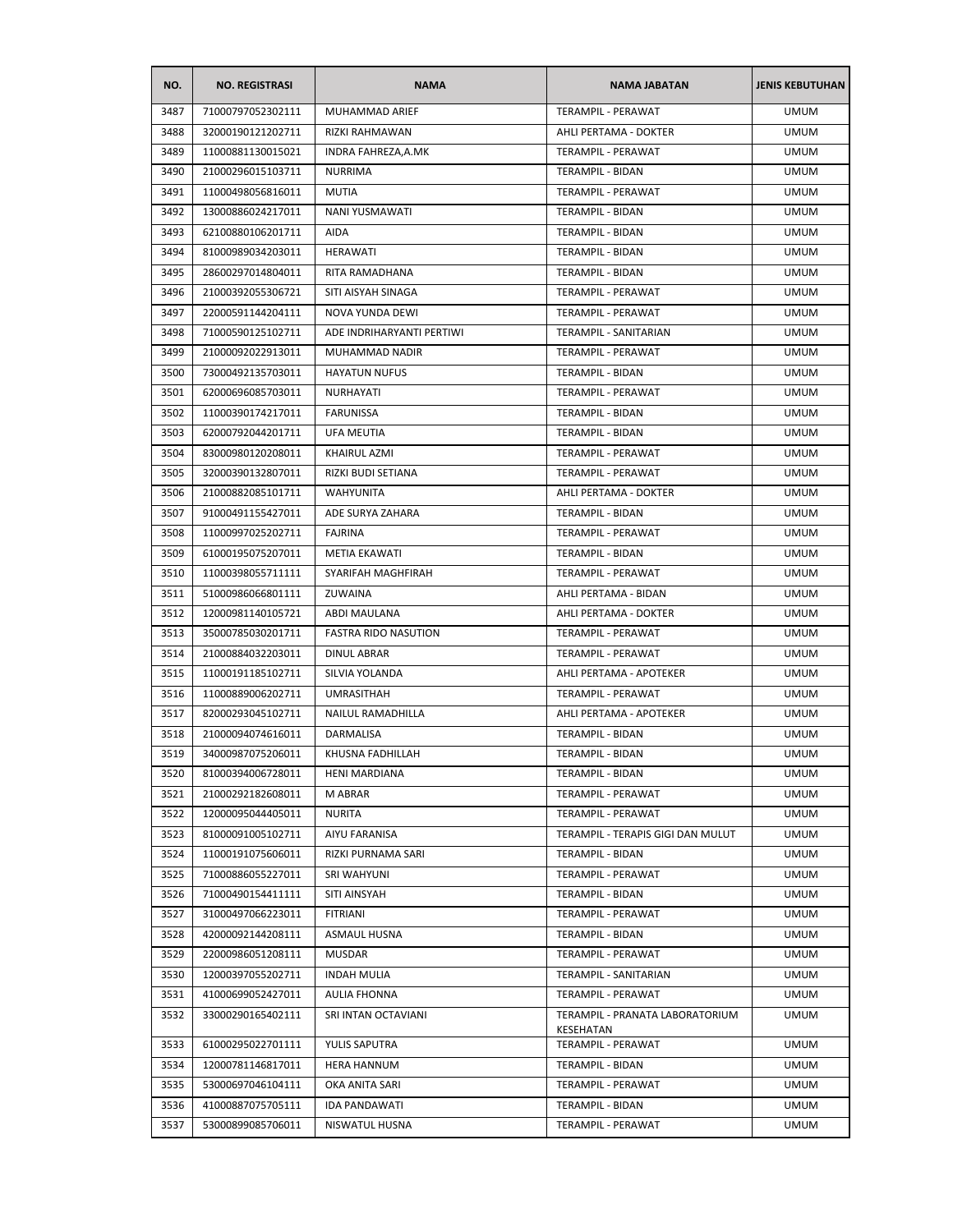| NO.  | <b>NO. REGISTRASI</b> | <b>NAMA</b>                 | <b>NAMA JABATAN</b>                          | <b>JENIS KEBUTUHAN</b> |
|------|-----------------------|-----------------------------|----------------------------------------------|------------------------|
| 3538 | 72000988015216011     | <b>CUT INTAN ARHAMA</b>     | TERAMPIL - TERAPIS GIGI DAN MULUT            | <b>UMUM</b>            |
| 3539 | 11000495044918011     | NURHELNI                    | TERAMPIL - BIDAN                             | <b>UMUM</b>            |
| 3540 | 31000391135306011     | <b>WILDATON JANNAH</b>      | TERAMPIL - PERAWAT                           | <b>UMUM</b>            |
| 3541 | 11000498045202711     | MULIANA.A.MD.KEP            | TERAMPIL - PERAWAT                           | <b>UMUM</b>            |
| 3542 | 91000880184603011     | <b>SURIYATI</b>             | TERAMPIL - BIDAN                             | <b>UMUM</b>            |
| 3543 | 28020597014918011     | RAHMAYANTI                  | TERAMPIL - BIDAN                             | <b>UMUM</b>            |
| 3544 | 83000498026013011     | ELMIYANTI                   | TERAMPIL - BIDAN                             | <b>UMUM</b>            |
| 3545 | 84000299006411111     | RITA MUNIRA                 | <b>TERAMPIL - BIDAN</b>                      | <b>UMUM</b>            |
| 3546 | 52000297064503011     | <b>HARDIYATI AINUN</b>      | TERAMPIL - BIDAN                             | <b>UMUM</b>            |
| 3547 | 22000885074907011     | <b>FAHMI ZANA</b>           | AHLI PERTAMA - DOKTER                        | <b>UMUM</b>            |
| 3548 | 11000396055918011     | MAWARDIANA                  | TERAMPIL - PRANATA LABORATORIUM<br>KESEHATAN | <b>UMUM</b>            |
| 3549 | 32000490174408011     | FITRI ASMA LIZA             | TERAMPIL - BIDAN                             | <b>UMUM</b>            |
| 3550 | 21000880146701711     | <b>NURUL LIA BUJRI</b>      | TERAMPIL - BIDAN                             | <b>UMUM</b>            |
| 3551 | 62000092025013011     | SAFRIYANTI                  | <b>TERAMPIL - BIDAN</b>                      | <b>UMUM</b>            |
| 3552 | 14000590186403711     | MIFTAHUL JANNAH             | TERAMPIL - BIDAN                             | <b>UMUM</b>            |
| 3553 | 11000797025711111     | ULFAYANTI                   | TERAMPIL - BIDAN                             | <b>UMUM</b>            |
| 3554 | 61000797036102711     | SILVIA ANGGIE YULIANI       | TERAMPIL - PERAWAT                           | <b>UMUM</b>            |
| 3555 | 71000191164116011     | LINDA YATUR RAHMI           | TERAMPIL - BIDAN                             | <b>UMUM</b>            |
| 3556 | 45000491115617011     | SUKMAWATI                   | AHLI PERTAMA - BIDAN                         | <b>UMUM</b>            |
| 3557 | 52000296026406111     | JUNIDAR NINGSIH ZF, AMD.KEP | <b>TERAMPIL - BIDAN</b>                      | <b>UMUM</b>            |
| 3558 | 11000391155107111     | <b>EVA GUSTIANI</b>         | AHLI PERTAMA - DOKTER                        | <b>UMUM</b>            |
| 3559 | 61000591144203111     | RAINA ASRIZA                | TERAMPIL - TERAPIS GIGI DAN MULUT            | <b>UMUM</b>            |
| 3560 | 71000699065204111     | LISA SAPUTRI                | TERAMPIL - BIDAN                             | <b>UMUM</b>            |
| 3561 | 11000490174806011     | ANISSA NURFITRIANI          | TERAMPIL - BIDAN                             | <b>UMUM</b>            |
| 3562 | 91000693076314011     | MAHDALENA, AM. KEB          | TERAMPIL - BIDAN                             | <b>UMUM</b>            |
| 3563 | 93000492165905021     | WINANDA SUKMA SARI          | TERAMPIL - BIDAN                             | <b>UMUM</b>            |
| 3564 | 14000898082501111     | <b>ARIEF SURIZA</b>         | TERAMPIL - PERAWAT                           | <b>UMUM</b>            |
| 3565 | 11000195095406011     | <b>MERI ERNITA</b>          | TERAMPIL - PERAWAT                           | <b>UMUM</b>            |
| 3566 | 62000198065304011     | TIRMIARA                    | TERAMPIL - BIDAN                             | <b>UMUM</b>            |
| 3567 | 52000782055905011     | NURUL ADHIMA                | TERAMPIL - PERAWAT                           | <b>UMUM</b>            |
| 3568 | 21000004086204111     | <b>VIKA DARMA SARI</b>      | TERAMPIL - PERAWAT                           | <b>UMUM</b>            |
| 3569 | 51000091094418011     | NUREFIDA                    | TERAMPIL - BIDAN                             | <b>UMUM</b>            |
| 3570 | 72000193034417011     | RUKNIZA                     | TERAMPIL - BIDAN                             | <b>UMUM</b>            |
| 3571 | 11000296075102711     | ISTI DINIASARI              | TERAMPIL - PERAWAT                           | <b>UMUM</b>            |
| 3572 | 41000880172303011     | PRIA MAULIYANDA             | TERAMPIL - PERAWAT                           | <b>UMUM</b>            |
| 3573 | 51000498046506011     | <b>MAULIDAR BAHAGIA</b>     | TERAMPIL - BIDAN                             | <b>UMUM</b>            |
| 3574 | 63000499096611111     | SAFRIANTI                   | TERAMPIL - BIDAN                             | <b>UMUM</b>            |
| 3575 | 23000781114216011     | NURRAHMI                    | TERAMPIL - PERAWAT                           | <b>UMUM</b>            |
| 3576 | 11000394016403711     | <b>INTAN FAHARTINI</b>      | TERAMPIL - BIDAN                             | <b>UMUM</b>            |
| 3577 | 53000693010411111     | MURDANI                     | TERAMPIL - PERAWAT                           | <b>UMUM</b>            |
| 3578 | 11000592006404111     | FITRI YUNIZAR               | TERAMPIL - PERAWAT                           | <b>UMUM</b>            |
| 3579 | 91000291162618011     | AFWADI                      | TERAMPIL - PERAWAT                           | <b>UMUM</b>            |
| 3580 | 21000499045102711     | DESYANA ONIS                | TERAMPIL - ASISTEN APOTEKER                  | <b>UMUM</b>            |
| 3581 | 11000293055326011     | SITI RAHMADHANI             | TERAMPIL - PERAWAT                           | <b>UMUM</b>            |
| 3582 | 91000196046104111     | NADIA DEWI                  | TERAMPIL - BIDAN                             | <b>UMUM</b>            |
| 3583 | 41000290171202711     | MOHAMMAD HABIBIE            | TERAMPIL - PERAWAT                           | <b>UMUM</b>            |
| 3584 | 32000984044406011     | <b>AVRI ZARNI</b>           | TERAMPIL - BIDAN                             | <b>UMUM</b>            |
| 3585 | 41000199016608111     | BADRIAH                     | TERAMPIL - BIDAN                             | <b>UMUM</b>            |
| 3586 | 42000192125409011     | SYMULA RIZKY AMANDA         | TERAMPIL - TERAPIS GIGI DAN MULUT            | <b>UMUM</b>            |
| 3587 | 71000694050102711     | <b>AZUIR RAIS</b>           | TERAMPIL - PERAWAT                           | <b>UMUM</b>            |
| 3588 | 12000881154303011     | RAHMAWATI                   | TERAMPIL - BIDAN                             | <b>UMUM</b>            |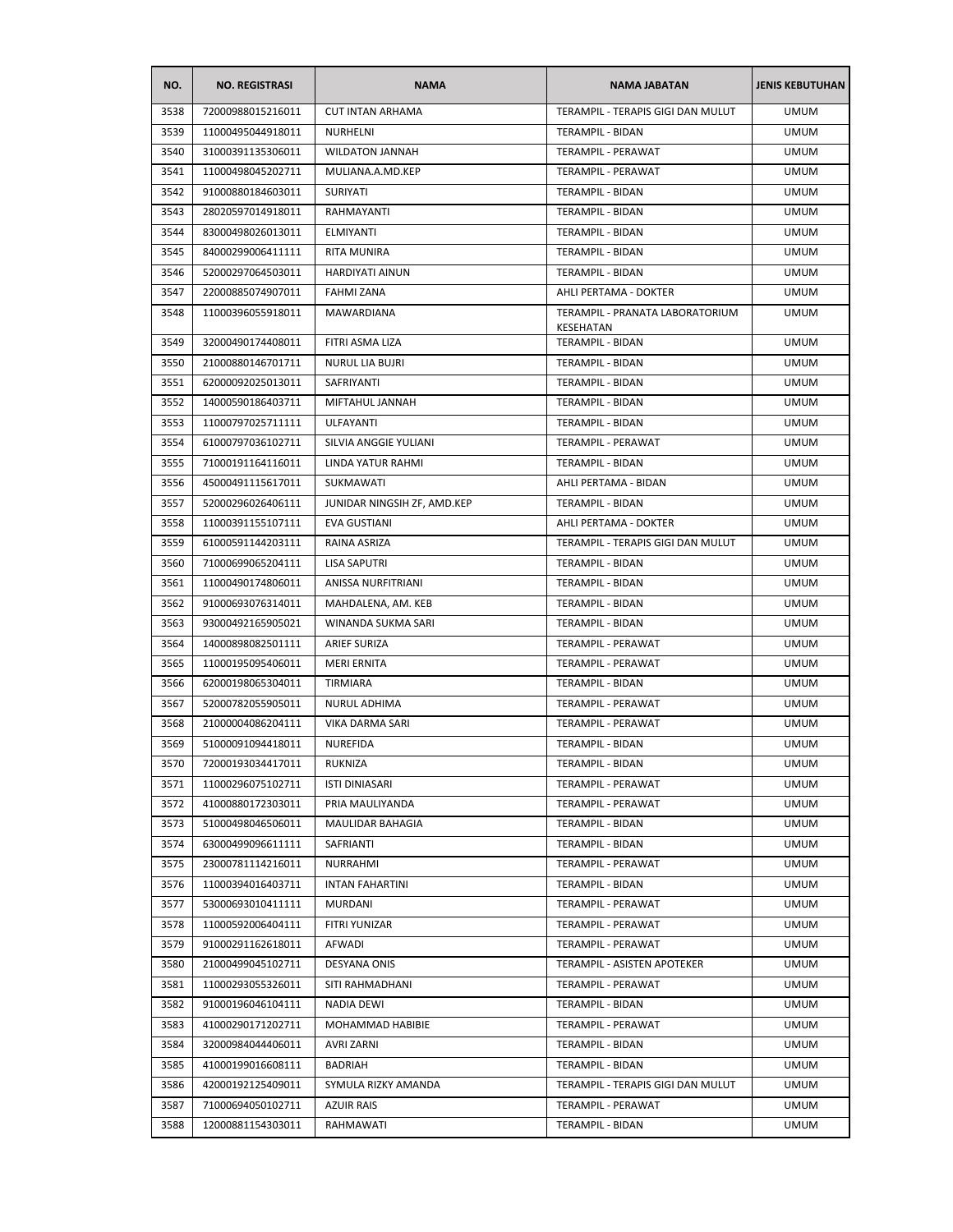| NO.  | <b>NO. REGISTRASI</b> | <b>NAMA</b>              | <b>NAMA JABATAN</b>                     | <b>JENIS KEBUTUHAN</b> |
|------|-----------------------|--------------------------|-----------------------------------------|------------------------|
| 3589 | 71000392024411111     | RISKA MAULINA            | TERAMPIL - BIDAN                        | <b>UMUM</b>            |
| 3590 | 12000980107016011     | LITA MUTIA               | AHLI PERTAMA - EPIDEMIOLOG<br>KESEHATAN | <b>UMUM</b>            |
| 3591 | 81000595096707011     | SARAH NADIA              | TERAMPIL - PERAWAT                      | <b>UMUM</b>            |
| 3592 | 11000295016606011     | RISKA PHONNA             | TERAMPIL - PERAWAT                      | <b>UMUM</b>            |
| 3593 | 31000696034408011     | <b>FARHATUNNISA</b>      | TERAMPIL - BIDAN                        | <b>UMUM</b>            |
| 3594 | 94000591156706011     | WILLIA SOPPI SEPTIKA AYU | TERAMPIL - BIDAN                        | <b>UMUM</b>            |
| 3595 | 51000691026021721     | PUTRI RAHMADANI          | AHLI PERTAMA - DOKTER                   | <b>UMUM</b>            |
| 3596 | 41000197044417011     | MULIANI                  | TERAMPIL - PERAWAT                      | <b>UMUM</b>            |
| 3597 | 82000194010427011     | RUSLAN                   | <b>TERAMPIL - PERAWAT</b>               | <b>UMUM</b>            |
| 3598 | 11000988034416011     | SHINTA SARTIKA           | TERAMPIL - BIDAN                        | <b>UMUM</b>            |
| 3599 | 51000391124506011     | SUCI NOFIYANTI           | TERAMPIL - PERAWAT                      | <b>UMUM</b>            |
| 3600 | 81000197016216011     | RIZKI RAHMA SARI         | AHLI PERTAMA - DOKTER                   | <b>UMUM</b>            |
| 3601 | 42000090135311111     | MARJAYANTI               | TERAMPIL - PERAWAT                      | <b>UMUM</b>            |
| 3602 | 91000194056101111     | FITRI YANI               | TERAMPIL - BIDAN                        | <b>UMUM</b>            |
| 3603 | 11000292154407031     | <b>DELIAN FATHURAHMI</b> | AHLI PERTAMA - NUTRISIONIS              | <b>UMUM</b>            |
| 3604 | 92000296014317011     | WARZATUL JANNAH          | <b>TERAMPIL - BIDAN</b>                 | <b>UMUM</b>            |
| 3605 | 83000292125608111     | <b>CUT AYI SAPUTRI</b>   | TERAMPIL - BIDAN                        | <b>UMUM</b>            |
| 3606 | 11000791003403011     | ZIKRI RAMADANI           | TERAMPIL - PERAWAT                      | <b>UMUM</b>            |
| 3607 | 11000296064901711     | PIPY NURSELLA RIZKY      | TERAMPIL - PERAWAT                      | <b>UMUM</b>            |
| 3608 | 32000492175202711     | <b>IKA AULIANI</b>       | TERAMPIL - PERAWAT                      | <b>UMUM</b>            |
| 3609 | 12000596055311721     | SYARIFAH DIKA MARSA      | AHLI PERTAMA - DOKTER                   | <b>UMUM</b>            |
| 3610 | 64000797046304711     | ULFA RAHMI               | TERAMPIL - BIDAN                        | <b>UMUM</b>            |
| 3611 | 11000590106606011     | <b>SUSI KHAIRATI</b>     | TERAMPIL - PERAWAT                      | <b>UMUM</b>            |
| 3612 | 41000291044013011     | SILVIA NANDA, AMD. KEB   | TERAMPIL - BIDAN                        | <b>UMUM</b>            |
| 3613 | 11000192164201111     | MAULIZAR                 | TERAMPIL - BIDAN                        | UMUM                   |
| 3614 | 72000395007103011     | MIFTAHUL JANNAH          | TERAMPIL - BIDAN                        | <b>UMUM</b>            |
| 3615 | 81000591186701111     | MUTHMAINNAH              | TERAMPIL - BIDAN                        | <b>UMUM</b>            |
| 3616 | 41000880162501111     | T HENDRA                 | TERAMPIL - PERAWAT                      | <b>UMUM</b>            |
| 3617 | 12000190102616011     | AMRIZAL                  | TERAMPIL - SANITARIAN                   | <b>UMUM</b>            |
| 3618 | 71000596006606111     | MUNAWARAH                | TERAMPIL - BIDAN                        | <b>UMUM</b>            |
| 3619 | 31000594084907011     | AYU FADILLAH             | <b>TERAMPIL - PERAWAT</b>               | <b>UMUM</b>            |
| 3620 | 90100987005303011     | JULIANI                  | <b>TERAMPIL - BIDAN</b>                 | <b>UMUM</b>            |
| 3621 | 92000094084507011     | <b>CUT RAHMAZANA</b>     | TERAMPIL - BIDAN                        | <b>UMUM</b>            |
| 3622 | 11000395017717011     | <b>EVI SUSANTI</b>       | TERAMPIL - BIDAN                        | <b>UMUM</b>            |
| 3623 | 61000095061507011     | RAFSANJANI               | TERAMPIL - PERAWAT                      | <b>UMUM</b>            |
| 3624 | 91000881054507011     | ASNIATI                  | <b>TERAMPIL - BIDAN</b>                 | <b>UMUM</b>            |
| 3625 | 13000591045105011     | ANITA MUSTAFA            | TERAMPIL - PERAWAT                      | <b>UMUM</b>            |
| 3626 | 51000096006411111     | MAULIZA                  | TERAMPIL - BIDAN                        | <b>UMUM</b>            |
| 3627 | 31000892065102711     | HENI FEBRIYANTI          | AHLI PERTAMA - EPIDEMIOLOG<br>KESEHATAN | <b>UMUM</b>            |
| 3628 | 91000897005728011     | MISNAWATI                | TERAMPIL - BIDAN                        | <b>UMUM</b>            |
| 3629 | 21000092165037011     | RAUZATUL MUNAWARAH       | TERAMPIL - BIDAN                        | <b>UMUM</b>            |
| 3630 | 41000191114901111     | <b>IRMA</b>              | <b>TERAMPIL - NUTRISIONIS</b>           | <b>UMUM</b>            |
| 3631 | 91000793085106011     | HILDAYANTI               | TERAMPIL - ASISTEN APOTEKER             | <b>UMUM</b>            |
| 3632 | 31000998085508011     | ERIKA YUHERA             | TERAMPIL - PERAWAT                      | <b>UMUM</b>            |
| 3633 | 22000982045306111     | FITRI SARTIKA BORU KARO  | TERAMPIL - BIDAN                        | <b>UMUM</b>            |
| 3634 | 11000988076605011     | YANNI SAFRIANTI          | TERAMPIL - BIDAN                        | <b>UMUM</b>            |
| 3635 | 74000891116515021     | SHAKILLA HANUM LESTARI   | TERAMPIL - BIDAN                        | <b>UMUM</b>            |
| 3636 | 73000697064304711     | YULIANTI                 | TERAMPIL - BIDAN                        | <b>UMUM</b>            |
| 3637 | 62000491125111111     | <b>NOVI MARLIANTI</b>    | TERAMPIL - BIDAN                        | <b>UMUM</b>            |
| 3638 | 94000196060407011     | JUM'ADI                  | TERAMPIL - PERAWAT                      | <b>UMUM</b>            |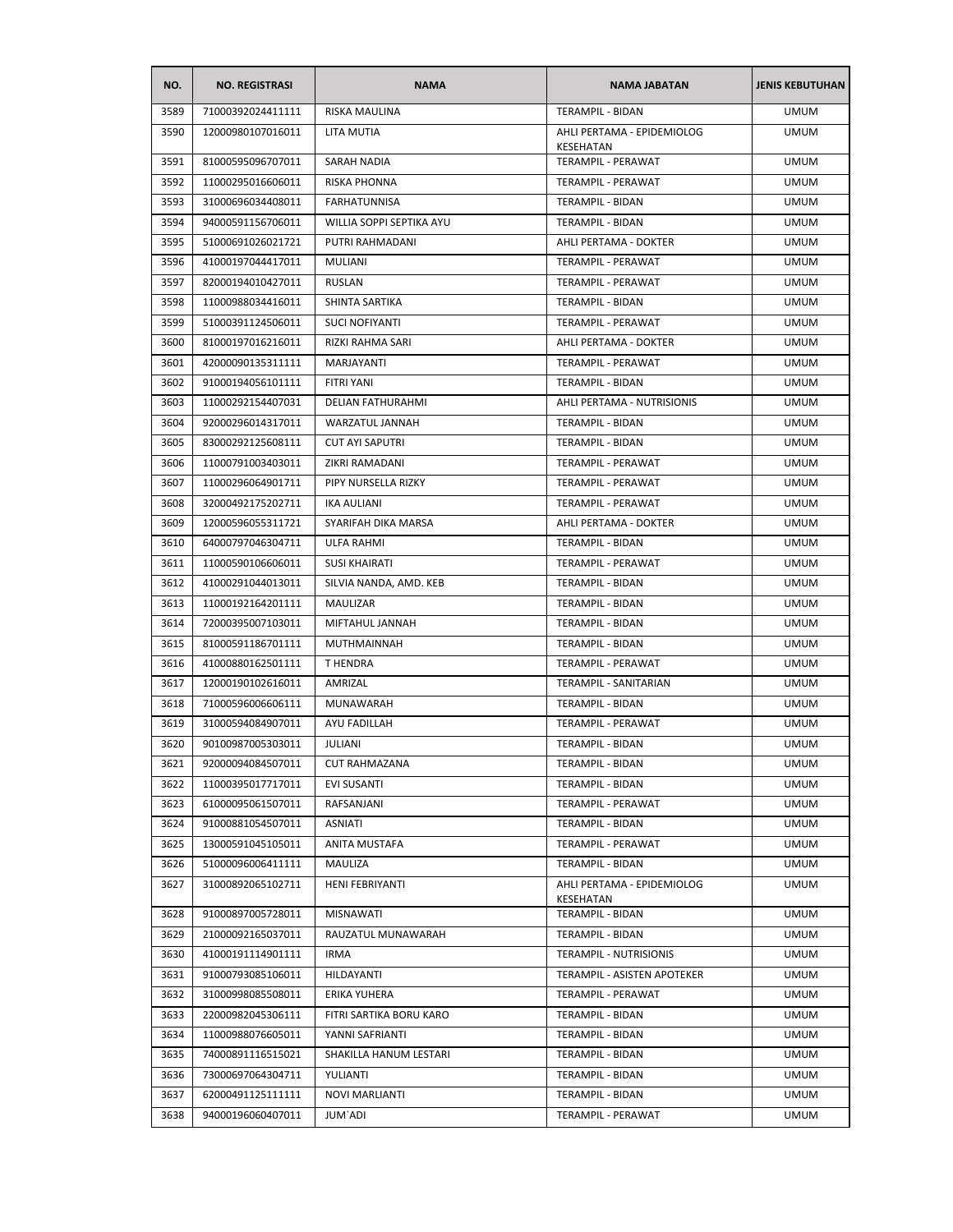| 71000191014816011<br><b>JAMALIAH</b><br><b>TERAMPIL - PERAWAT</b><br>3639<br><b>UMUM</b><br>3640<br>TERAMPIL - BIDAN<br>52000191064908011<br>NURMAWATI<br><b>UMUM</b><br>3641<br>21000290154501111<br><b>JUARNI ANWAR</b><br>TERAMPIL - BIDAN<br><b>UMUM</b><br>3642<br>24000992190607011<br>ALDI MUFADDHAL<br>TERAMPIL - PERAWAT<br><b>UMUM</b><br>3643<br>12000682176418011<br>PRATIWI PUJI LESTARI<br>TERAMPIL - BIDAN<br><b>UMUM</b><br>3644<br>11000291010207111<br><b>FANI IWANIARA</b><br>TERAMPIL - PERAWAT<br>UMUM<br>32000397034304711<br>DARA MISJULITA<br>TERAMPIL - BIDAN<br>3645<br><b>UMUM</b><br>3646<br>81000783036406011<br><b>NOVALIANI</b><br>TERAMPIL - PERAWAT<br><b>UMUM</b><br>3647<br>WAN ISMA JULIANA<br>64210197014013011<br>TERAMPIL - BIDAN<br><b>UMUM</b><br>3648<br>52000195075304711<br><b>ARIVITA</b><br>TERAMPIL - BIDAN<br><b>UMUM</b><br>3649<br>11000095024806011<br><b>LOLITA</b><br>TERAMPIL - BIDAN<br><b>UMUM</b><br>TERAMPIL - PRANATA LABORATORIUM<br>3650<br>71000392165806011<br><b>NUR HIDAYATI</b><br><b>UMUM</b><br>KESEHATAN<br>21000591185202711<br>3651<br>RASNA METHA<br>TERAMPIL - BIDAN<br><b>UMUM</b><br>NURMASYITHAH<br>3652<br>31000889095618011<br>TERAMPIL - BIDAN<br><b>UMUM</b><br>3653<br>41000992064102711<br>YUNI SAHARA<br>AHLI PERTAMA - EPIDEMIOLOG<br><b>UMUM</b><br>KESEHATAN<br>12000691156501111<br><b>CUT RISKA YANTI</b><br><b>UMUM</b><br>3654<br>TERAMPIL - BIDAN<br>3655<br>12000297044427011<br><b>CUT ELIMISNARITA</b><br>TERAMPIL - BIDAN<br><b>UMUM</b><br>RAUDHATUL JANNAH<br>TERAMPIL - PERAWAT<br>3656<br>11000390184706011<br><b>UMUM</b><br>91000090196616011<br>3657<br>KURNIAWATI<br>TERAMPIL - BIDAN<br><b>UMUM</b><br>3658<br>11000096005409011<br>LUSIANA SILITONGA<br>TERAMPIL - PERAWAT<br><b>UMUM</b><br>3659<br>31000496086412011<br><b>NOVIANDA</b><br>AHLI PERTAMA - BIDAN<br><b>UMUM</b><br>3660<br>13000893084405111<br>ASMINAWATI MAISYA<br>TERAMPIL - BIDAN<br><b>UMUM</b><br><b>IKA NAZARNI</b><br>TERAMPIL - BIDAN<br><b>UMUM</b><br>3661<br>51000794066301111<br>3662<br>82000392110128011<br>FAKHRURRAZI<br>TERAMPIL - PERAWAT<br><b>UMUM</b><br>3663<br>31000093055716011<br>SITI MARDHIANTI<br>TERAMPIL - BIDAN<br>UMUM<br>23000296065203711<br>3664<br><b>HELMIAH</b><br>TERAMPIL - BIDAN<br><b>UMUM</b><br>3665<br>31000791096901711<br>RISKA RAMADHANI<br>TERAMPIL - PERAWAT<br><b>UMUM</b><br>3666<br>51000392115506111<br>YURI ARMA NENGSIH, A.MD<br>TERAMPIL - BIDAN<br><b>UMUM</b><br>3667<br>43000983016507111<br>RUHMI MAHARAMI<br>TERAMPIL - BIDAN<br><b>UMUM</b><br>3668<br>92000395015111111<br>FITRIANI, AM.KEB<br>TERAMPIL - BIDAN<br><b>UMUM</b><br>3669<br>83000191146617011<br>YENNI MARSAPUTRI<br><b>TERAMPIL - BIDAN</b><br><b>UMUM</b><br>3670<br><b>TERAMPIL - BIDAN</b><br>61000194024306111<br><b>INA RAHAWA</b><br><b>UMUM</b><br>3671<br>41000398016201111<br><b>NELUL MILLAH</b><br>TERAMPIL - BIDAN<br><b>UMUM</b><br>TERAMPIL - BIDAN<br>3672<br>11000395094403711<br>MEI WULAN DARI<br><b>UMUM</b><br>3673<br>31000194094501711<br>SRI LAILAN<br>TERAMPIL - ASISTEN APOTEKER<br><b>UMUM</b><br><b>UMUM</b><br>3674<br>64000392005307011<br><b>FITRIANI</b><br>TERAMPIL - BIDAN<br>3675<br>91000989035227011<br>ERNAWATI<br>TERAMPIL - PERAWAT<br><b>UMUM</b><br>42000797034711111<br>TERAMPIL - BIDAN<br><b>UMUM</b><br>3676<br>ALMUNADIA<br>21000292096018011<br>TERAMPIL - BIDAN<br>3677<br>YENNI FEBRIANTI<br><b>UMUM</b><br>3678<br>12000291014807021<br>RINA HIDAYANI TARIGAN<br>TERAMPIL - BIDAN<br><b>UMUM</b><br>3679<br>47000595056203711<br>ANDRIANI<br>AHLI PERTAMA - APOTEKER<br><b>UMUM</b><br>3680<br>31000891056907011<br>FENTI RAHMADANI<br>TERAMPIL - ASISTEN APOTEKER<br><b>UMUM</b><br>3681<br><b>UMUM</b><br>31000391016317011<br>NAZIRAH<br>TERAMPIL - BIDAN<br>3682<br>91000396025227011<br>SRI WAHYUNI<br>TERAMPIL - BIDAN<br><b>UMUM</b><br>22000297026202711<br>3683<br>ROZA JULITA<br>TERAMPIL - PERAWAT<br><b>UMUM</b><br>31000092094118011<br>TERAMPIL - BIDAN<br>3684<br><b>HERNIAR</b><br><b>UMUM</b><br>64000092116103711<br>3685<br>PINTARI<br>TERAMPIL - BIDAN<br><b>UMUM</b><br>TERAMPIL - PERAWAT<br>3686<br>12000592012502111<br><b>FADHLI</b><br><b>UMUM</b><br>3687<br>21000493095906011<br><b>NURUL FITRA</b><br>TERAMPIL - PERAWAT<br><b>UMUM</b><br>3688<br>11000490114707011<br>YUSRINA<br>TERAMPIL - PERAWAT<br><b>UMUM</b> | NO. | <b>NO. REGISTRASI</b> | <b>NAMA</b> | <b>NAMA JABATAN</b> | <b>JENIS KEBUTUHAN</b> |
|---------------------------------------------------------------------------------------------------------------------------------------------------------------------------------------------------------------------------------------------------------------------------------------------------------------------------------------------------------------------------------------------------------------------------------------------------------------------------------------------------------------------------------------------------------------------------------------------------------------------------------------------------------------------------------------------------------------------------------------------------------------------------------------------------------------------------------------------------------------------------------------------------------------------------------------------------------------------------------------------------------------------------------------------------------------------------------------------------------------------------------------------------------------------------------------------------------------------------------------------------------------------------------------------------------------------------------------------------------------------------------------------------------------------------------------------------------------------------------------------------------------------------------------------------------------------------------------------------------------------------------------------------------------------------------------------------------------------------------------------------------------------------------------------------------------------------------------------------------------------------------------------------------------------------------------------------------------------------------------------------------------------------------------------------------------------------------------------------------------------------------------------------------------------------------------------------------------------------------------------------------------------------------------------------------------------------------------------------------------------------------------------------------------------------------------------------------------------------------------------------------------------------------------------------------------------------------------------------------------------------------------------------------------------------------------------------------------------------------------------------------------------------------------------------------------------------------------------------------------------------------------------------------------------------------------------------------------------------------------------------------------------------------------------------------------------------------------------------------------------------------------------------------------------------------------------------------------------------------------------------------------------------------------------------------------------------------------------------------------------------------------------------------------------------------------------------------------------------------------------------------------------------------------------------------------------------------------------------------------------------------------------------------------------------------------------------------------------------------------------------------------------------------------------------------------------------------------------------------------------------------------------------------------------------------------------------------------------------------------------------------------------------------------------------------------------------------------------------------------------------------------------------------------------------------------------------------------------------------------------------------------------------------------------------------------------------------------------------------------------------------------------------------------|-----|-----------------------|-------------|---------------------|------------------------|
|                                                                                                                                                                                                                                                                                                                                                                                                                                                                                                                                                                                                                                                                                                                                                                                                                                                                                                                                                                                                                                                                                                                                                                                                                                                                                                                                                                                                                                                                                                                                                                                                                                                                                                                                                                                                                                                                                                                                                                                                                                                                                                                                                                                                                                                                                                                                                                                                                                                                                                                                                                                                                                                                                                                                                                                                                                                                                                                                                                                                                                                                                                                                                                                                                                                                                                                                                                                                                                                                                                                                                                                                                                                                                                                                                                                                                                                                                                                                                                                                                                                                                                                                                                                                                                                                                                                                                                                                               |     |                       |             |                     |                        |
|                                                                                                                                                                                                                                                                                                                                                                                                                                                                                                                                                                                                                                                                                                                                                                                                                                                                                                                                                                                                                                                                                                                                                                                                                                                                                                                                                                                                                                                                                                                                                                                                                                                                                                                                                                                                                                                                                                                                                                                                                                                                                                                                                                                                                                                                                                                                                                                                                                                                                                                                                                                                                                                                                                                                                                                                                                                                                                                                                                                                                                                                                                                                                                                                                                                                                                                                                                                                                                                                                                                                                                                                                                                                                                                                                                                                                                                                                                                                                                                                                                                                                                                                                                                                                                                                                                                                                                                                               |     |                       |             |                     |                        |
|                                                                                                                                                                                                                                                                                                                                                                                                                                                                                                                                                                                                                                                                                                                                                                                                                                                                                                                                                                                                                                                                                                                                                                                                                                                                                                                                                                                                                                                                                                                                                                                                                                                                                                                                                                                                                                                                                                                                                                                                                                                                                                                                                                                                                                                                                                                                                                                                                                                                                                                                                                                                                                                                                                                                                                                                                                                                                                                                                                                                                                                                                                                                                                                                                                                                                                                                                                                                                                                                                                                                                                                                                                                                                                                                                                                                                                                                                                                                                                                                                                                                                                                                                                                                                                                                                                                                                                                                               |     |                       |             |                     |                        |
|                                                                                                                                                                                                                                                                                                                                                                                                                                                                                                                                                                                                                                                                                                                                                                                                                                                                                                                                                                                                                                                                                                                                                                                                                                                                                                                                                                                                                                                                                                                                                                                                                                                                                                                                                                                                                                                                                                                                                                                                                                                                                                                                                                                                                                                                                                                                                                                                                                                                                                                                                                                                                                                                                                                                                                                                                                                                                                                                                                                                                                                                                                                                                                                                                                                                                                                                                                                                                                                                                                                                                                                                                                                                                                                                                                                                                                                                                                                                                                                                                                                                                                                                                                                                                                                                                                                                                                                                               |     |                       |             |                     |                        |
|                                                                                                                                                                                                                                                                                                                                                                                                                                                                                                                                                                                                                                                                                                                                                                                                                                                                                                                                                                                                                                                                                                                                                                                                                                                                                                                                                                                                                                                                                                                                                                                                                                                                                                                                                                                                                                                                                                                                                                                                                                                                                                                                                                                                                                                                                                                                                                                                                                                                                                                                                                                                                                                                                                                                                                                                                                                                                                                                                                                                                                                                                                                                                                                                                                                                                                                                                                                                                                                                                                                                                                                                                                                                                                                                                                                                                                                                                                                                                                                                                                                                                                                                                                                                                                                                                                                                                                                                               |     |                       |             |                     |                        |
|                                                                                                                                                                                                                                                                                                                                                                                                                                                                                                                                                                                                                                                                                                                                                                                                                                                                                                                                                                                                                                                                                                                                                                                                                                                                                                                                                                                                                                                                                                                                                                                                                                                                                                                                                                                                                                                                                                                                                                                                                                                                                                                                                                                                                                                                                                                                                                                                                                                                                                                                                                                                                                                                                                                                                                                                                                                                                                                                                                                                                                                                                                                                                                                                                                                                                                                                                                                                                                                                                                                                                                                                                                                                                                                                                                                                                                                                                                                                                                                                                                                                                                                                                                                                                                                                                                                                                                                                               |     |                       |             |                     |                        |
|                                                                                                                                                                                                                                                                                                                                                                                                                                                                                                                                                                                                                                                                                                                                                                                                                                                                                                                                                                                                                                                                                                                                                                                                                                                                                                                                                                                                                                                                                                                                                                                                                                                                                                                                                                                                                                                                                                                                                                                                                                                                                                                                                                                                                                                                                                                                                                                                                                                                                                                                                                                                                                                                                                                                                                                                                                                                                                                                                                                                                                                                                                                                                                                                                                                                                                                                                                                                                                                                                                                                                                                                                                                                                                                                                                                                                                                                                                                                                                                                                                                                                                                                                                                                                                                                                                                                                                                                               |     |                       |             |                     |                        |
|                                                                                                                                                                                                                                                                                                                                                                                                                                                                                                                                                                                                                                                                                                                                                                                                                                                                                                                                                                                                                                                                                                                                                                                                                                                                                                                                                                                                                                                                                                                                                                                                                                                                                                                                                                                                                                                                                                                                                                                                                                                                                                                                                                                                                                                                                                                                                                                                                                                                                                                                                                                                                                                                                                                                                                                                                                                                                                                                                                                                                                                                                                                                                                                                                                                                                                                                                                                                                                                                                                                                                                                                                                                                                                                                                                                                                                                                                                                                                                                                                                                                                                                                                                                                                                                                                                                                                                                                               |     |                       |             |                     |                        |
|                                                                                                                                                                                                                                                                                                                                                                                                                                                                                                                                                                                                                                                                                                                                                                                                                                                                                                                                                                                                                                                                                                                                                                                                                                                                                                                                                                                                                                                                                                                                                                                                                                                                                                                                                                                                                                                                                                                                                                                                                                                                                                                                                                                                                                                                                                                                                                                                                                                                                                                                                                                                                                                                                                                                                                                                                                                                                                                                                                                                                                                                                                                                                                                                                                                                                                                                                                                                                                                                                                                                                                                                                                                                                                                                                                                                                                                                                                                                                                                                                                                                                                                                                                                                                                                                                                                                                                                                               |     |                       |             |                     |                        |
|                                                                                                                                                                                                                                                                                                                                                                                                                                                                                                                                                                                                                                                                                                                                                                                                                                                                                                                                                                                                                                                                                                                                                                                                                                                                                                                                                                                                                                                                                                                                                                                                                                                                                                                                                                                                                                                                                                                                                                                                                                                                                                                                                                                                                                                                                                                                                                                                                                                                                                                                                                                                                                                                                                                                                                                                                                                                                                                                                                                                                                                                                                                                                                                                                                                                                                                                                                                                                                                                                                                                                                                                                                                                                                                                                                                                                                                                                                                                                                                                                                                                                                                                                                                                                                                                                                                                                                                                               |     |                       |             |                     |                        |
|                                                                                                                                                                                                                                                                                                                                                                                                                                                                                                                                                                                                                                                                                                                                                                                                                                                                                                                                                                                                                                                                                                                                                                                                                                                                                                                                                                                                                                                                                                                                                                                                                                                                                                                                                                                                                                                                                                                                                                                                                                                                                                                                                                                                                                                                                                                                                                                                                                                                                                                                                                                                                                                                                                                                                                                                                                                                                                                                                                                                                                                                                                                                                                                                                                                                                                                                                                                                                                                                                                                                                                                                                                                                                                                                                                                                                                                                                                                                                                                                                                                                                                                                                                                                                                                                                                                                                                                                               |     |                       |             |                     |                        |
|                                                                                                                                                                                                                                                                                                                                                                                                                                                                                                                                                                                                                                                                                                                                                                                                                                                                                                                                                                                                                                                                                                                                                                                                                                                                                                                                                                                                                                                                                                                                                                                                                                                                                                                                                                                                                                                                                                                                                                                                                                                                                                                                                                                                                                                                                                                                                                                                                                                                                                                                                                                                                                                                                                                                                                                                                                                                                                                                                                                                                                                                                                                                                                                                                                                                                                                                                                                                                                                                                                                                                                                                                                                                                                                                                                                                                                                                                                                                                                                                                                                                                                                                                                                                                                                                                                                                                                                                               |     |                       |             |                     |                        |
|                                                                                                                                                                                                                                                                                                                                                                                                                                                                                                                                                                                                                                                                                                                                                                                                                                                                                                                                                                                                                                                                                                                                                                                                                                                                                                                                                                                                                                                                                                                                                                                                                                                                                                                                                                                                                                                                                                                                                                                                                                                                                                                                                                                                                                                                                                                                                                                                                                                                                                                                                                                                                                                                                                                                                                                                                                                                                                                                                                                                                                                                                                                                                                                                                                                                                                                                                                                                                                                                                                                                                                                                                                                                                                                                                                                                                                                                                                                                                                                                                                                                                                                                                                                                                                                                                                                                                                                                               |     |                       |             |                     |                        |
|                                                                                                                                                                                                                                                                                                                                                                                                                                                                                                                                                                                                                                                                                                                                                                                                                                                                                                                                                                                                                                                                                                                                                                                                                                                                                                                                                                                                                                                                                                                                                                                                                                                                                                                                                                                                                                                                                                                                                                                                                                                                                                                                                                                                                                                                                                                                                                                                                                                                                                                                                                                                                                                                                                                                                                                                                                                                                                                                                                                                                                                                                                                                                                                                                                                                                                                                                                                                                                                                                                                                                                                                                                                                                                                                                                                                                                                                                                                                                                                                                                                                                                                                                                                                                                                                                                                                                                                                               |     |                       |             |                     |                        |
|                                                                                                                                                                                                                                                                                                                                                                                                                                                                                                                                                                                                                                                                                                                                                                                                                                                                                                                                                                                                                                                                                                                                                                                                                                                                                                                                                                                                                                                                                                                                                                                                                                                                                                                                                                                                                                                                                                                                                                                                                                                                                                                                                                                                                                                                                                                                                                                                                                                                                                                                                                                                                                                                                                                                                                                                                                                                                                                                                                                                                                                                                                                                                                                                                                                                                                                                                                                                                                                                                                                                                                                                                                                                                                                                                                                                                                                                                                                                                                                                                                                                                                                                                                                                                                                                                                                                                                                                               |     |                       |             |                     |                        |
|                                                                                                                                                                                                                                                                                                                                                                                                                                                                                                                                                                                                                                                                                                                                                                                                                                                                                                                                                                                                                                                                                                                                                                                                                                                                                                                                                                                                                                                                                                                                                                                                                                                                                                                                                                                                                                                                                                                                                                                                                                                                                                                                                                                                                                                                                                                                                                                                                                                                                                                                                                                                                                                                                                                                                                                                                                                                                                                                                                                                                                                                                                                                                                                                                                                                                                                                                                                                                                                                                                                                                                                                                                                                                                                                                                                                                                                                                                                                                                                                                                                                                                                                                                                                                                                                                                                                                                                                               |     |                       |             |                     |                        |
|                                                                                                                                                                                                                                                                                                                                                                                                                                                                                                                                                                                                                                                                                                                                                                                                                                                                                                                                                                                                                                                                                                                                                                                                                                                                                                                                                                                                                                                                                                                                                                                                                                                                                                                                                                                                                                                                                                                                                                                                                                                                                                                                                                                                                                                                                                                                                                                                                                                                                                                                                                                                                                                                                                                                                                                                                                                                                                                                                                                                                                                                                                                                                                                                                                                                                                                                                                                                                                                                                                                                                                                                                                                                                                                                                                                                                                                                                                                                                                                                                                                                                                                                                                                                                                                                                                                                                                                                               |     |                       |             |                     |                        |
|                                                                                                                                                                                                                                                                                                                                                                                                                                                                                                                                                                                                                                                                                                                                                                                                                                                                                                                                                                                                                                                                                                                                                                                                                                                                                                                                                                                                                                                                                                                                                                                                                                                                                                                                                                                                                                                                                                                                                                                                                                                                                                                                                                                                                                                                                                                                                                                                                                                                                                                                                                                                                                                                                                                                                                                                                                                                                                                                                                                                                                                                                                                                                                                                                                                                                                                                                                                                                                                                                                                                                                                                                                                                                                                                                                                                                                                                                                                                                                                                                                                                                                                                                                                                                                                                                                                                                                                                               |     |                       |             |                     |                        |
|                                                                                                                                                                                                                                                                                                                                                                                                                                                                                                                                                                                                                                                                                                                                                                                                                                                                                                                                                                                                                                                                                                                                                                                                                                                                                                                                                                                                                                                                                                                                                                                                                                                                                                                                                                                                                                                                                                                                                                                                                                                                                                                                                                                                                                                                                                                                                                                                                                                                                                                                                                                                                                                                                                                                                                                                                                                                                                                                                                                                                                                                                                                                                                                                                                                                                                                                                                                                                                                                                                                                                                                                                                                                                                                                                                                                                                                                                                                                                                                                                                                                                                                                                                                                                                                                                                                                                                                                               |     |                       |             |                     |                        |
|                                                                                                                                                                                                                                                                                                                                                                                                                                                                                                                                                                                                                                                                                                                                                                                                                                                                                                                                                                                                                                                                                                                                                                                                                                                                                                                                                                                                                                                                                                                                                                                                                                                                                                                                                                                                                                                                                                                                                                                                                                                                                                                                                                                                                                                                                                                                                                                                                                                                                                                                                                                                                                                                                                                                                                                                                                                                                                                                                                                                                                                                                                                                                                                                                                                                                                                                                                                                                                                                                                                                                                                                                                                                                                                                                                                                                                                                                                                                                                                                                                                                                                                                                                                                                                                                                                                                                                                                               |     |                       |             |                     |                        |
|                                                                                                                                                                                                                                                                                                                                                                                                                                                                                                                                                                                                                                                                                                                                                                                                                                                                                                                                                                                                                                                                                                                                                                                                                                                                                                                                                                                                                                                                                                                                                                                                                                                                                                                                                                                                                                                                                                                                                                                                                                                                                                                                                                                                                                                                                                                                                                                                                                                                                                                                                                                                                                                                                                                                                                                                                                                                                                                                                                                                                                                                                                                                                                                                                                                                                                                                                                                                                                                                                                                                                                                                                                                                                                                                                                                                                                                                                                                                                                                                                                                                                                                                                                                                                                                                                                                                                                                                               |     |                       |             |                     |                        |
|                                                                                                                                                                                                                                                                                                                                                                                                                                                                                                                                                                                                                                                                                                                                                                                                                                                                                                                                                                                                                                                                                                                                                                                                                                                                                                                                                                                                                                                                                                                                                                                                                                                                                                                                                                                                                                                                                                                                                                                                                                                                                                                                                                                                                                                                                                                                                                                                                                                                                                                                                                                                                                                                                                                                                                                                                                                                                                                                                                                                                                                                                                                                                                                                                                                                                                                                                                                                                                                                                                                                                                                                                                                                                                                                                                                                                                                                                                                                                                                                                                                                                                                                                                                                                                                                                                                                                                                                               |     |                       |             |                     |                        |
|                                                                                                                                                                                                                                                                                                                                                                                                                                                                                                                                                                                                                                                                                                                                                                                                                                                                                                                                                                                                                                                                                                                                                                                                                                                                                                                                                                                                                                                                                                                                                                                                                                                                                                                                                                                                                                                                                                                                                                                                                                                                                                                                                                                                                                                                                                                                                                                                                                                                                                                                                                                                                                                                                                                                                                                                                                                                                                                                                                                                                                                                                                                                                                                                                                                                                                                                                                                                                                                                                                                                                                                                                                                                                                                                                                                                                                                                                                                                                                                                                                                                                                                                                                                                                                                                                                                                                                                                               |     |                       |             |                     |                        |
|                                                                                                                                                                                                                                                                                                                                                                                                                                                                                                                                                                                                                                                                                                                                                                                                                                                                                                                                                                                                                                                                                                                                                                                                                                                                                                                                                                                                                                                                                                                                                                                                                                                                                                                                                                                                                                                                                                                                                                                                                                                                                                                                                                                                                                                                                                                                                                                                                                                                                                                                                                                                                                                                                                                                                                                                                                                                                                                                                                                                                                                                                                                                                                                                                                                                                                                                                                                                                                                                                                                                                                                                                                                                                                                                                                                                                                                                                                                                                                                                                                                                                                                                                                                                                                                                                                                                                                                                               |     |                       |             |                     |                        |
|                                                                                                                                                                                                                                                                                                                                                                                                                                                                                                                                                                                                                                                                                                                                                                                                                                                                                                                                                                                                                                                                                                                                                                                                                                                                                                                                                                                                                                                                                                                                                                                                                                                                                                                                                                                                                                                                                                                                                                                                                                                                                                                                                                                                                                                                                                                                                                                                                                                                                                                                                                                                                                                                                                                                                                                                                                                                                                                                                                                                                                                                                                                                                                                                                                                                                                                                                                                                                                                                                                                                                                                                                                                                                                                                                                                                                                                                                                                                                                                                                                                                                                                                                                                                                                                                                                                                                                                                               |     |                       |             |                     |                        |
|                                                                                                                                                                                                                                                                                                                                                                                                                                                                                                                                                                                                                                                                                                                                                                                                                                                                                                                                                                                                                                                                                                                                                                                                                                                                                                                                                                                                                                                                                                                                                                                                                                                                                                                                                                                                                                                                                                                                                                                                                                                                                                                                                                                                                                                                                                                                                                                                                                                                                                                                                                                                                                                                                                                                                                                                                                                                                                                                                                                                                                                                                                                                                                                                                                                                                                                                                                                                                                                                                                                                                                                                                                                                                                                                                                                                                                                                                                                                                                                                                                                                                                                                                                                                                                                                                                                                                                                                               |     |                       |             |                     |                        |
|                                                                                                                                                                                                                                                                                                                                                                                                                                                                                                                                                                                                                                                                                                                                                                                                                                                                                                                                                                                                                                                                                                                                                                                                                                                                                                                                                                                                                                                                                                                                                                                                                                                                                                                                                                                                                                                                                                                                                                                                                                                                                                                                                                                                                                                                                                                                                                                                                                                                                                                                                                                                                                                                                                                                                                                                                                                                                                                                                                                                                                                                                                                                                                                                                                                                                                                                                                                                                                                                                                                                                                                                                                                                                                                                                                                                                                                                                                                                                                                                                                                                                                                                                                                                                                                                                                                                                                                                               |     |                       |             |                     |                        |
|                                                                                                                                                                                                                                                                                                                                                                                                                                                                                                                                                                                                                                                                                                                                                                                                                                                                                                                                                                                                                                                                                                                                                                                                                                                                                                                                                                                                                                                                                                                                                                                                                                                                                                                                                                                                                                                                                                                                                                                                                                                                                                                                                                                                                                                                                                                                                                                                                                                                                                                                                                                                                                                                                                                                                                                                                                                                                                                                                                                                                                                                                                                                                                                                                                                                                                                                                                                                                                                                                                                                                                                                                                                                                                                                                                                                                                                                                                                                                                                                                                                                                                                                                                                                                                                                                                                                                                                                               |     |                       |             |                     |                        |
|                                                                                                                                                                                                                                                                                                                                                                                                                                                                                                                                                                                                                                                                                                                                                                                                                                                                                                                                                                                                                                                                                                                                                                                                                                                                                                                                                                                                                                                                                                                                                                                                                                                                                                                                                                                                                                                                                                                                                                                                                                                                                                                                                                                                                                                                                                                                                                                                                                                                                                                                                                                                                                                                                                                                                                                                                                                                                                                                                                                                                                                                                                                                                                                                                                                                                                                                                                                                                                                                                                                                                                                                                                                                                                                                                                                                                                                                                                                                                                                                                                                                                                                                                                                                                                                                                                                                                                                                               |     |                       |             |                     |                        |
|                                                                                                                                                                                                                                                                                                                                                                                                                                                                                                                                                                                                                                                                                                                                                                                                                                                                                                                                                                                                                                                                                                                                                                                                                                                                                                                                                                                                                                                                                                                                                                                                                                                                                                                                                                                                                                                                                                                                                                                                                                                                                                                                                                                                                                                                                                                                                                                                                                                                                                                                                                                                                                                                                                                                                                                                                                                                                                                                                                                                                                                                                                                                                                                                                                                                                                                                                                                                                                                                                                                                                                                                                                                                                                                                                                                                                                                                                                                                                                                                                                                                                                                                                                                                                                                                                                                                                                                                               |     |                       |             |                     |                        |
|                                                                                                                                                                                                                                                                                                                                                                                                                                                                                                                                                                                                                                                                                                                                                                                                                                                                                                                                                                                                                                                                                                                                                                                                                                                                                                                                                                                                                                                                                                                                                                                                                                                                                                                                                                                                                                                                                                                                                                                                                                                                                                                                                                                                                                                                                                                                                                                                                                                                                                                                                                                                                                                                                                                                                                                                                                                                                                                                                                                                                                                                                                                                                                                                                                                                                                                                                                                                                                                                                                                                                                                                                                                                                                                                                                                                                                                                                                                                                                                                                                                                                                                                                                                                                                                                                                                                                                                                               |     |                       |             |                     |                        |
|                                                                                                                                                                                                                                                                                                                                                                                                                                                                                                                                                                                                                                                                                                                                                                                                                                                                                                                                                                                                                                                                                                                                                                                                                                                                                                                                                                                                                                                                                                                                                                                                                                                                                                                                                                                                                                                                                                                                                                                                                                                                                                                                                                                                                                                                                                                                                                                                                                                                                                                                                                                                                                                                                                                                                                                                                                                                                                                                                                                                                                                                                                                                                                                                                                                                                                                                                                                                                                                                                                                                                                                                                                                                                                                                                                                                                                                                                                                                                                                                                                                                                                                                                                                                                                                                                                                                                                                                               |     |                       |             |                     |                        |
|                                                                                                                                                                                                                                                                                                                                                                                                                                                                                                                                                                                                                                                                                                                                                                                                                                                                                                                                                                                                                                                                                                                                                                                                                                                                                                                                                                                                                                                                                                                                                                                                                                                                                                                                                                                                                                                                                                                                                                                                                                                                                                                                                                                                                                                                                                                                                                                                                                                                                                                                                                                                                                                                                                                                                                                                                                                                                                                                                                                                                                                                                                                                                                                                                                                                                                                                                                                                                                                                                                                                                                                                                                                                                                                                                                                                                                                                                                                                                                                                                                                                                                                                                                                                                                                                                                                                                                                                               |     |                       |             |                     |                        |
|                                                                                                                                                                                                                                                                                                                                                                                                                                                                                                                                                                                                                                                                                                                                                                                                                                                                                                                                                                                                                                                                                                                                                                                                                                                                                                                                                                                                                                                                                                                                                                                                                                                                                                                                                                                                                                                                                                                                                                                                                                                                                                                                                                                                                                                                                                                                                                                                                                                                                                                                                                                                                                                                                                                                                                                                                                                                                                                                                                                                                                                                                                                                                                                                                                                                                                                                                                                                                                                                                                                                                                                                                                                                                                                                                                                                                                                                                                                                                                                                                                                                                                                                                                                                                                                                                                                                                                                                               |     |                       |             |                     |                        |
|                                                                                                                                                                                                                                                                                                                                                                                                                                                                                                                                                                                                                                                                                                                                                                                                                                                                                                                                                                                                                                                                                                                                                                                                                                                                                                                                                                                                                                                                                                                                                                                                                                                                                                                                                                                                                                                                                                                                                                                                                                                                                                                                                                                                                                                                                                                                                                                                                                                                                                                                                                                                                                                                                                                                                                                                                                                                                                                                                                                                                                                                                                                                                                                                                                                                                                                                                                                                                                                                                                                                                                                                                                                                                                                                                                                                                                                                                                                                                                                                                                                                                                                                                                                                                                                                                                                                                                                                               |     |                       |             |                     |                        |
|                                                                                                                                                                                                                                                                                                                                                                                                                                                                                                                                                                                                                                                                                                                                                                                                                                                                                                                                                                                                                                                                                                                                                                                                                                                                                                                                                                                                                                                                                                                                                                                                                                                                                                                                                                                                                                                                                                                                                                                                                                                                                                                                                                                                                                                                                                                                                                                                                                                                                                                                                                                                                                                                                                                                                                                                                                                                                                                                                                                                                                                                                                                                                                                                                                                                                                                                                                                                                                                                                                                                                                                                                                                                                                                                                                                                                                                                                                                                                                                                                                                                                                                                                                                                                                                                                                                                                                                                               |     |                       |             |                     |                        |
|                                                                                                                                                                                                                                                                                                                                                                                                                                                                                                                                                                                                                                                                                                                                                                                                                                                                                                                                                                                                                                                                                                                                                                                                                                                                                                                                                                                                                                                                                                                                                                                                                                                                                                                                                                                                                                                                                                                                                                                                                                                                                                                                                                                                                                                                                                                                                                                                                                                                                                                                                                                                                                                                                                                                                                                                                                                                                                                                                                                                                                                                                                                                                                                                                                                                                                                                                                                                                                                                                                                                                                                                                                                                                                                                                                                                                                                                                                                                                                                                                                                                                                                                                                                                                                                                                                                                                                                                               |     |                       |             |                     |                        |
|                                                                                                                                                                                                                                                                                                                                                                                                                                                                                                                                                                                                                                                                                                                                                                                                                                                                                                                                                                                                                                                                                                                                                                                                                                                                                                                                                                                                                                                                                                                                                                                                                                                                                                                                                                                                                                                                                                                                                                                                                                                                                                                                                                                                                                                                                                                                                                                                                                                                                                                                                                                                                                                                                                                                                                                                                                                                                                                                                                                                                                                                                                                                                                                                                                                                                                                                                                                                                                                                                                                                                                                                                                                                                                                                                                                                                                                                                                                                                                                                                                                                                                                                                                                                                                                                                                                                                                                                               |     |                       |             |                     |                        |
|                                                                                                                                                                                                                                                                                                                                                                                                                                                                                                                                                                                                                                                                                                                                                                                                                                                                                                                                                                                                                                                                                                                                                                                                                                                                                                                                                                                                                                                                                                                                                                                                                                                                                                                                                                                                                                                                                                                                                                                                                                                                                                                                                                                                                                                                                                                                                                                                                                                                                                                                                                                                                                                                                                                                                                                                                                                                                                                                                                                                                                                                                                                                                                                                                                                                                                                                                                                                                                                                                                                                                                                                                                                                                                                                                                                                                                                                                                                                                                                                                                                                                                                                                                                                                                                                                                                                                                                                               |     |                       |             |                     |                        |
|                                                                                                                                                                                                                                                                                                                                                                                                                                                                                                                                                                                                                                                                                                                                                                                                                                                                                                                                                                                                                                                                                                                                                                                                                                                                                                                                                                                                                                                                                                                                                                                                                                                                                                                                                                                                                                                                                                                                                                                                                                                                                                                                                                                                                                                                                                                                                                                                                                                                                                                                                                                                                                                                                                                                                                                                                                                                                                                                                                                                                                                                                                                                                                                                                                                                                                                                                                                                                                                                                                                                                                                                                                                                                                                                                                                                                                                                                                                                                                                                                                                                                                                                                                                                                                                                                                                                                                                                               |     |                       |             |                     |                        |
|                                                                                                                                                                                                                                                                                                                                                                                                                                                                                                                                                                                                                                                                                                                                                                                                                                                                                                                                                                                                                                                                                                                                                                                                                                                                                                                                                                                                                                                                                                                                                                                                                                                                                                                                                                                                                                                                                                                                                                                                                                                                                                                                                                                                                                                                                                                                                                                                                                                                                                                                                                                                                                                                                                                                                                                                                                                                                                                                                                                                                                                                                                                                                                                                                                                                                                                                                                                                                                                                                                                                                                                                                                                                                                                                                                                                                                                                                                                                                                                                                                                                                                                                                                                                                                                                                                                                                                                                               |     |                       |             |                     |                        |
|                                                                                                                                                                                                                                                                                                                                                                                                                                                                                                                                                                                                                                                                                                                                                                                                                                                                                                                                                                                                                                                                                                                                                                                                                                                                                                                                                                                                                                                                                                                                                                                                                                                                                                                                                                                                                                                                                                                                                                                                                                                                                                                                                                                                                                                                                                                                                                                                                                                                                                                                                                                                                                                                                                                                                                                                                                                                                                                                                                                                                                                                                                                                                                                                                                                                                                                                                                                                                                                                                                                                                                                                                                                                                                                                                                                                                                                                                                                                                                                                                                                                                                                                                                                                                                                                                                                                                                                                               |     |                       |             |                     |                        |
|                                                                                                                                                                                                                                                                                                                                                                                                                                                                                                                                                                                                                                                                                                                                                                                                                                                                                                                                                                                                                                                                                                                                                                                                                                                                                                                                                                                                                                                                                                                                                                                                                                                                                                                                                                                                                                                                                                                                                                                                                                                                                                                                                                                                                                                                                                                                                                                                                                                                                                                                                                                                                                                                                                                                                                                                                                                                                                                                                                                                                                                                                                                                                                                                                                                                                                                                                                                                                                                                                                                                                                                                                                                                                                                                                                                                                                                                                                                                                                                                                                                                                                                                                                                                                                                                                                                                                                                                               |     |                       |             |                     |                        |
|                                                                                                                                                                                                                                                                                                                                                                                                                                                                                                                                                                                                                                                                                                                                                                                                                                                                                                                                                                                                                                                                                                                                                                                                                                                                                                                                                                                                                                                                                                                                                                                                                                                                                                                                                                                                                                                                                                                                                                                                                                                                                                                                                                                                                                                                                                                                                                                                                                                                                                                                                                                                                                                                                                                                                                                                                                                                                                                                                                                                                                                                                                                                                                                                                                                                                                                                                                                                                                                                                                                                                                                                                                                                                                                                                                                                                                                                                                                                                                                                                                                                                                                                                                                                                                                                                                                                                                                                               |     |                       |             |                     |                        |
|                                                                                                                                                                                                                                                                                                                                                                                                                                                                                                                                                                                                                                                                                                                                                                                                                                                                                                                                                                                                                                                                                                                                                                                                                                                                                                                                                                                                                                                                                                                                                                                                                                                                                                                                                                                                                                                                                                                                                                                                                                                                                                                                                                                                                                                                                                                                                                                                                                                                                                                                                                                                                                                                                                                                                                                                                                                                                                                                                                                                                                                                                                                                                                                                                                                                                                                                                                                                                                                                                                                                                                                                                                                                                                                                                                                                                                                                                                                                                                                                                                                                                                                                                                                                                                                                                                                                                                                                               |     |                       |             |                     |                        |
|                                                                                                                                                                                                                                                                                                                                                                                                                                                                                                                                                                                                                                                                                                                                                                                                                                                                                                                                                                                                                                                                                                                                                                                                                                                                                                                                                                                                                                                                                                                                                                                                                                                                                                                                                                                                                                                                                                                                                                                                                                                                                                                                                                                                                                                                                                                                                                                                                                                                                                                                                                                                                                                                                                                                                                                                                                                                                                                                                                                                                                                                                                                                                                                                                                                                                                                                                                                                                                                                                                                                                                                                                                                                                                                                                                                                                                                                                                                                                                                                                                                                                                                                                                                                                                                                                                                                                                                                               |     |                       |             |                     |                        |
|                                                                                                                                                                                                                                                                                                                                                                                                                                                                                                                                                                                                                                                                                                                                                                                                                                                                                                                                                                                                                                                                                                                                                                                                                                                                                                                                                                                                                                                                                                                                                                                                                                                                                                                                                                                                                                                                                                                                                                                                                                                                                                                                                                                                                                                                                                                                                                                                                                                                                                                                                                                                                                                                                                                                                                                                                                                                                                                                                                                                                                                                                                                                                                                                                                                                                                                                                                                                                                                                                                                                                                                                                                                                                                                                                                                                                                                                                                                                                                                                                                                                                                                                                                                                                                                                                                                                                                                                               |     |                       |             |                     |                        |
|                                                                                                                                                                                                                                                                                                                                                                                                                                                                                                                                                                                                                                                                                                                                                                                                                                                                                                                                                                                                                                                                                                                                                                                                                                                                                                                                                                                                                                                                                                                                                                                                                                                                                                                                                                                                                                                                                                                                                                                                                                                                                                                                                                                                                                                                                                                                                                                                                                                                                                                                                                                                                                                                                                                                                                                                                                                                                                                                                                                                                                                                                                                                                                                                                                                                                                                                                                                                                                                                                                                                                                                                                                                                                                                                                                                                                                                                                                                                                                                                                                                                                                                                                                                                                                                                                                                                                                                                               |     |                       |             |                     |                        |
|                                                                                                                                                                                                                                                                                                                                                                                                                                                                                                                                                                                                                                                                                                                                                                                                                                                                                                                                                                                                                                                                                                                                                                                                                                                                                                                                                                                                                                                                                                                                                                                                                                                                                                                                                                                                                                                                                                                                                                                                                                                                                                                                                                                                                                                                                                                                                                                                                                                                                                                                                                                                                                                                                                                                                                                                                                                                                                                                                                                                                                                                                                                                                                                                                                                                                                                                                                                                                                                                                                                                                                                                                                                                                                                                                                                                                                                                                                                                                                                                                                                                                                                                                                                                                                                                                                                                                                                                               |     |                       |             |                     |                        |
|                                                                                                                                                                                                                                                                                                                                                                                                                                                                                                                                                                                                                                                                                                                                                                                                                                                                                                                                                                                                                                                                                                                                                                                                                                                                                                                                                                                                                                                                                                                                                                                                                                                                                                                                                                                                                                                                                                                                                                                                                                                                                                                                                                                                                                                                                                                                                                                                                                                                                                                                                                                                                                                                                                                                                                                                                                                                                                                                                                                                                                                                                                                                                                                                                                                                                                                                                                                                                                                                                                                                                                                                                                                                                                                                                                                                                                                                                                                                                                                                                                                                                                                                                                                                                                                                                                                                                                                                               |     |                       |             |                     |                        |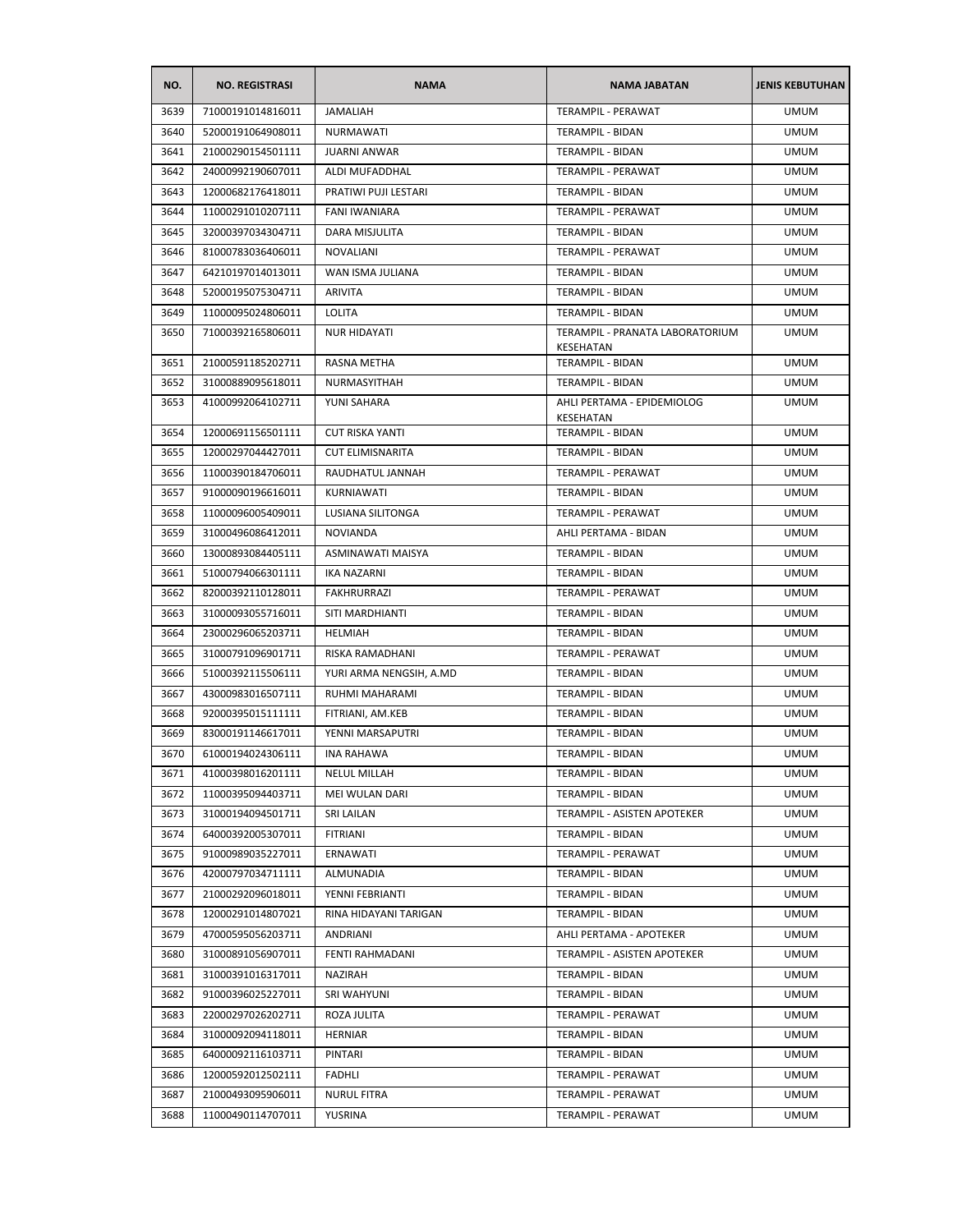| NO.  | <b>NO. REGISTRASI</b> | <b>NAMA</b>                    | <b>NAMA JABATAN</b>                          | <b>JENIS KEBUTUHAN</b> |
|------|-----------------------|--------------------------------|----------------------------------------------|------------------------|
| 3689 | 61000292044427011     | AULIA AZZAHRA                  | <b>TERAMPIL - BIDAN</b>                      | <b>UMUM</b>            |
| 3690 | 53000982155401711     | PUTRI HIDAYATI AZIZ            | AHLI PERTAMA - DOKTER                        | <b>UMUM</b>            |
| 3691 | 11000991184706011     | <b>REVITHA SARI</b>            | TERAMPIL - PERAWAT                           | <b>UMUM</b>            |
| 3692 | 11000590176202711     | RINA FAIRANI                   | AHLI PERTAMA - DOKTER                        | <b>UMUM</b>            |
| 3693 | 74000092055204711     | YESI DELVINA                   | TERAMPIL - BIDAN                             | <b>UMUM</b>            |
| 3694 | 41000098065703011     | RAHMATUL LATIFAH               | TERAMPIL - BIDAN                             | <b>UMUM</b>            |
| 3695 | 31000792044405011     | <b>NILAWATI</b>                | TERAMPIL - PERAWAT                           | <b>UMUM</b>            |
| 3696 | 32000096015102711     | <b>HERAWATI</b>                | TERAMPIL - PERAWAT                           | UMUM                   |
| 3697 | 81000095064716011     | RAHMATI                        | TERAMPIL - PERAWAT                           | <b>UMUM</b>            |
| 3698 | 51000797034427011     | RAFIKA ZAHARA                  | <b>TERAMPIL - BIDAN</b>                      | <b>UMUM</b>            |
| 3699 | 62000799014501111     | NURJANNAH                      | TERAMPIL - PERAWAT                           | <b>UMUM</b>            |
| 3700 | 23000093085506111     | <b>SILVI SOFIA</b>             | TERAMPIL - BIDAN                             | <b>UMUM</b>            |
| 3701 | 91000591024606011     | <b>ROSALIA</b>                 | TERAMPIL - PERAWAT                           | <b>UMUM</b>            |
| 3702 | 53000193045303011     | SURYANI                        | TERAMPIL - BIDAN                             | <b>UMUM</b>            |
| 3703 | 82000889064105011     | <b>HERLINA ISTIQAMAH</b>       | TERAMPIL - PERAWAT                           | <b>UMUM</b>            |
| 3704 | 21000198055107011     | SAFRIYANI                      | TERAMPIL - BIDAN                             | <b>UMUM</b>            |
| 3705 | 80100396014203711     | <b>MULIA SARI</b>              | <b>TERAMPIL - BIDAN</b>                      | <b>UMUM</b>            |
| 3706 | 82000191005402011     | <b>REPI SULPIANA</b>           | TERAMPIL - BIDAN                             | <b>UMUM</b>            |
| 3707 | 45000494044427011     | NURHIDAYAH                     | TERAMPIL - PERAWAT                           | <b>UMUM</b>            |
| 3708 | 91000190142202711     | <b>FIRDAUS AKBAR</b>           | AHLI PERTAMA - EPIDEMIOLOG<br>KESEHATAN      | <b>UMUM</b>            |
| 3709 | 31000399026102111     | <b>RISKA SILVIA</b>            | TERAMPIL - PERAWAT                           | <b>UMUM</b>            |
| 3710 | 31000782075327011     | ANISAH IDRIS                   | AHLI PERTAMA - NUTRISIONIS                   | <b>UMUM</b>            |
| 3711 | 91000295056201071     | NOVA ULANDARI                  | TERAMPIL - PRANATA LABORATORIUM<br>KESEHATAN | <b>UMUM</b>            |
| 3712 | 94000193036504111     | RAHMI YANTI                    | <b>TERAMPIL - PERAWAT</b>                    | <b>UMUM</b>            |
| 3713 | 91000098086802011     | SRI REZEKI HASIBUAN            | TERAMPIL - BIDAN                             | <b>UMUM</b>            |
| 3714 | 82000780174114011     | RIZCA VINA LANI                | TERAMPIL - BIDAN                             | <b>UMUM</b>            |
| 3715 | 23000495007801761     | AYU PUTRIANA                   | TERAMPIL - PERAWAT                           | <b>UMUM</b>            |
| 3716 | 71000599085127011     | <b>KHAIRUNNISA</b>             | TERAMPIL - PERAWAT                           | <b>UMUM</b>            |
| 3717 | 24000696025311111     | RAUDHATUL JANNAH               | TERAMPIL - BIDAN                             | <b>UMUM</b>            |
| 3718 | 91000198065602011     | WIRDANATUN NAFIAH              | <b>TERAMPIL - BIDAN</b>                      | <b>UMUM</b>            |
| 3719 | 11000392125328011     | DESI YUANNA                    | TERAMPIL - BIDAN                             | <b>UMUM</b>            |
| 3720 | 11000982152701111     | <b>DEDI MISWAR</b>             | TERAMPIL - PERAWAT                           | <b>UMUM</b>            |
| 3721 | 11000093006102711     | MARLINA                        | AHLI PERTAMA - EPIDEMIOLOG<br>KESEHATAN      | <b>UMUM</b>            |
| 3722 | 41000292034506011     | MAJDA LAILA                    | TERAMPIL - PERAWAT                           | <b>UMUM</b>            |
| 3723 | 62000986006208011     | <b>CUT ERNIA NASRIANTI</b>     | TERAMPIL - BIDAN                             | <b>UMUM</b>            |
| 3724 | 11000096016017011     | ZAITUN                         | TERAMPIL - BIDAN                             | <b>UMUM</b>            |
| 3725 | 21000499006527011     | NISBATUL KHAIRAN               | TERAMPIL - BIDAN                             | <b>UMUM</b>            |
| 3726 | 71000981024707011     | ERLINA                         | TERAMPIL - BIDAN                             | <b>UMUM</b>            |
| 3727 | 11000098084408111     | SAFRIATI RIZKA NUZULA          | TERAMPIL - PERAWAT                           | <b>UMUM</b>            |
| 3728 | 31000291112207721     | <b>GENANTAN SATRIA.U.S.KEP</b> | TERAMPIL - PERAWAT                           | <b>UMUM</b>            |
| 3729 | 52000696066408111     | NURUL HIDAYAH                  | TERAMPIL - BIDAN                             | <b>UMUM</b>            |
| 3730 | 32000784056408111     | <b>NURDIANA</b>                | TERAMPIL - PERAWAT                           | <b>UMUM</b>            |
| 3731 | 42000985052228011     | SYAMSYUDDIN                    | TERAMPIL - PERAWAT                           | <b>UMUM</b>            |
| 3732 | 82000787011901711     | MUHAMMAD ADITYAR FUL IQBAL     | TERAMPIL - PERAWAT                           | <b>UMUM</b>            |
| 3733 | 81000294046707011     | ANDIKA RIZKI                   | TERAMPIL - BIDAN                             | <b>UMUM</b>            |
| 3734 | 11000981026818011     | YATI SURYANI                   | TERAMPIL - BIDAN                             | <b>UMUM</b>            |
| 3735 | 23000397080202111     | <b>IRWAN</b>                   | TERAMPIL - PERAWAT                           | <b>UMUM</b>            |
| 3736 | 32000795072106111     | FIRNANDA                       | TERAMPIL - PERAWAT                           | <b>UMUM</b>            |
| 3737 | 51000699026113011     | RAHMA PUTRI                    | TERAMPIL - BIDAN                             | <b>UMUM</b>            |
| 3738 | 14000991164202711     | HIJRAH INDAH PRATIWI           | TERAMPIL - PERAWAT                           | <b>UMUM</b>            |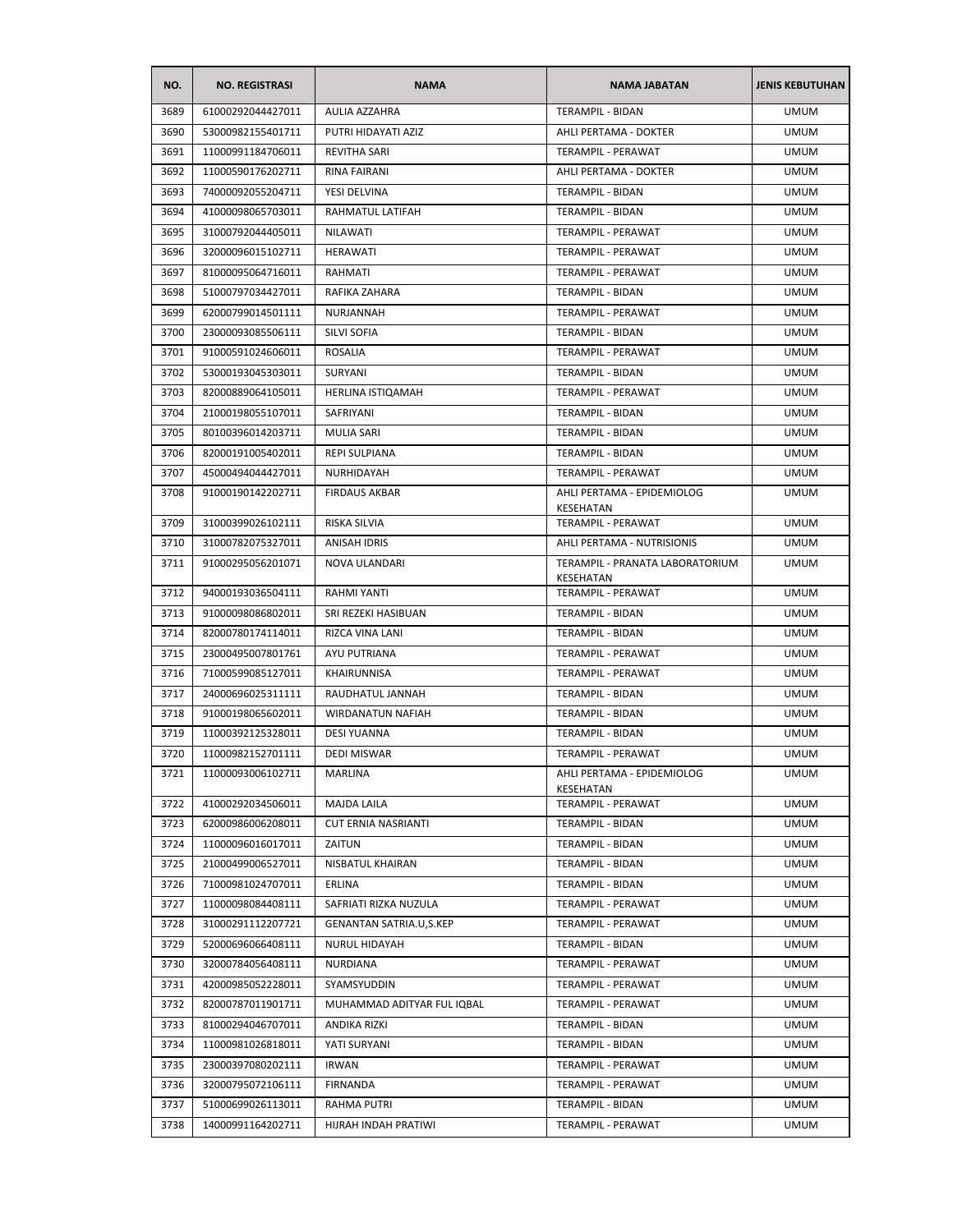| NO.  | <b>NO. REGISTRASI</b> | <b>NAMA</b>            | <b>NAMA JABATAN</b>                          | <b>JENIS KEBUTUHAN</b> |
|------|-----------------------|------------------------|----------------------------------------------|------------------------|
| 3739 | 21000193095326011     | <b>LIZA ZULAINI</b>    | <b>TERAMPIL - ASISTEN APOTEKER</b>           | <b>UMUM</b>            |
| 3740 | 62000988005201111     | ANITA                  | TERAMPIL - PERAWAT                           | <b>UMUM</b>            |
| 3741 | 43000882055306011     | LELY HELFIA            | TERAMPIL - PERAWAT                           | <b>UMUM</b>            |
| 3742 | 77000196015303011     | ARNIYATI               | TERAMPIL - BIDAN                             | <b>UMUM</b>            |
| 3743 | 13000989005308011     | ZULFIDA HANDAYANI      | TERAMPIL - BIDAN                             | <b>UMUM</b>            |
| 3744 | 81000092020402111     | <b>FEBRIAN DARMADI</b> | TERAMPIL - PERAWAT                           | <b>UMUM</b>            |
| 3745 | 40020597014608011     | MAISARAH               | TERAMPIL - BIDAN                             | <b>UMUM</b>            |
| 3746 | 91000881006516011     | ZULFINA                | TERAMPIL - PERAWAT                           | <b>UMUM</b>            |
| 3747 | 21000394064817011     | <b>FITRIANI</b>        | TERAMPIL - BIDAN                             | <b>UMUM</b>            |
| 3748 | 52000680122408011     | M RIZAL                | TERAMPIL - PERAWAT                           | <b>UMUM</b>            |
| 3749 | 81000884031708011     | FAKHRUUDIN             | TERAMPIL - PERAWAT                           | <b>UMUM</b>            |
| 3750 | 93000596005012011     | MIKA SIATIKA           | TERAMPIL - BIDAN                             | <b>UMUM</b>            |
| 3751 | 41000091005403711     | YUSNITA DEWI           | TERAMPIL - BIDAN                             | <b>UMUM</b>            |
| 3752 | 13000998054817011     | <b>NOVITA SARI</b>     | TERAMPIL - PERAWAT                           | <b>UMUM</b>            |
| 3753 | 71000491114706011     | MILA KARMILA           | <b>TERAMPIL - BIDAN</b>                      | <b>UMUM</b>            |
| 3754 | 71000798035416011     | <b>MARINI SOVIANA</b>  | TERAMPIL - BIDAN                             | <b>UMUM</b>            |
| 3755 | 51000292135403711     | ANNISA                 | TERAMPIL - BIDAN                             | <b>UMUM</b>            |
| 3756 | 51000780166703011     | RAHMAYANA, AM.KEB      | TERAMPIL - BIDAN                             | <b>UMUM</b>            |
| 3757 | 21000881105427011     | HERAWATI               | <b>TERAMPIL - PERAWAT</b>                    | <b>UMUM</b>            |
| 3758 | 12000294055427011     | RIZALYANI              | TERAMPIL - BIDAN                             | <b>UMUM</b>            |
| 3759 | 71000691110804011     | <b>FAIRI EKA PUTRA</b> | TERAMPIL - PERAWAT                           | UMUM                   |
| 3760 | 72000987051103711     | AAN SAIFATANUR         | TERAMPIL - PERAWAT                           | <b>UMUM</b>            |
| 3761 | 13000391115202711     | MISRUL DHIAFAH UTAMI   | AHLI PERTAMA - DOKTER                        | <b>UMUM</b>            |
| 3762 | 41000499084304711     | ASTRINAWATI            | TERAMPIL - PERAWAT                           | <b>UMUM</b>            |
| 3763 | 21000194054202111     | ROSMAINI               | TERAMPIL - PERAWAT                           | <b>UMUM</b>            |
| 3764 | 23000190130502111     | MIRZA ALFIYAN          | TERAMPIL - PERAWAT                           | <b>UMUM</b>            |
| 3765 | 31000592180215011     | <b>HERMAN</b>          | TERAMPIL - PERAWAT                           | <b>UMUM</b>            |
| 3766 | 13000597072705011     | DEDI MUHAMAD           | TERAMPIL - PERAWAT                           | <b>UMUM</b>            |
| 3767 | 14000394050505011     | T. AFRIJAL             | TERAMPIL - PERAWAT                           | <b>UMUM</b>            |
| 3768 | 86000688064905011     | <b>HELVI AGUSTINA</b>  | TERAMPIL - BIDAN                             | <b>UMUM</b>            |
| 3769 | 61000593016412011     | MARDAVILA              | TERAMPIL - PERAWAT                           | <b>UMUM</b>            |
| 3770 | 22000297025101711     | RAUDHATUL KAMALIA      | TERAMPIL - BIDAN                             | <b>UMUM</b>            |
| 3771 | 71000296091817011     | KAMARUDDIN             | <b>TERAMPIL - PERAWAT</b>                    | <b>UMUM</b>            |
| 3772 | 11000098084906011     | RENA NORA SILVANA      | TERAMPIL - PERAWAT                           | <b>UMUM</b>            |
| 3773 | 61000791085907011     | AULIA RAHMAH           | <b>TERAMPIL - BIDAN</b>                      | <b>UMUM</b>            |
| 3774 | 54000698084617011     | FIRDA ZAHRA            | TERAMPIL - BIDAN                             | <b>UMUM</b>            |
| 3775 | 11000193055402041     | RINI CHARLINA          | TERAMPIL - BIDAN                             | <b>UMUM</b>            |
| 3776 | 31000599065114011     | RITA SAHRINA           | TERAMPIL - PERAWAT                           | <b>UMUM</b>            |
| 3777 | 60100989016203711     | UTARY DEVI MARWAN      | TERAMPIL - BIDAN                             | <b>UMUM</b>            |
| 3778 | 11000598065606011     | <b>AGUS MAULINA</b>    | TERAMPIL - PERAWAT                           | <b>UMUM</b>            |
| 3779 | 71000697025111111     | <b>JULIANA</b>         | TERAMPIL - BIDAN                             | <b>UMUM</b>            |
| 3780 | 31000191144104111     | HARDIYANTI             | TERAMPIL - BIDAN                             | <b>UMUM</b>            |
| 3781 | 13000093056306111     | PERGIWA UTAMI, AM.KEB  | TERAMPIL - BIDAN                             | <b>UMUM</b>            |
| 3782 | 41000195015016011     | <b>SITI SARAH</b>      | TERAMPIL - PRANATA LABORATORIUM<br>KESEHATAN | <b>UMUM</b>            |
| 3783 | 12000982156101111     | FITRI YANTI            | TERAMPIL - BIDAN                             | <b>UMUM</b>            |
| 3784 | 62000787030401711     | SURYADI HAMDANI        | TERAMPIL - PERAWAT                           | <b>UMUM</b>            |
| 3785 | 82000295026401711     | SAZLIA NOLA            | TERAMPIL - PRANATA LABORATORIUM<br>KESEHATAN | <b>UMUM</b>            |
| 3786 | 84000889054208011     | NURHAYATI              | TERAMPIL - BIDAN                             | <b>UMUM</b>            |
| 3787 | 72000794031208111     | <b>HERI ZULFAN</b>     | TERAMPIL - TEKNISI ELEKTROMEDIS              | <b>UMUM</b>            |
| 3788 | 31000198066208011     | <b>AGUSRINI</b>        | TERAMPIL - BIDAN                             | <b>UMUM</b>            |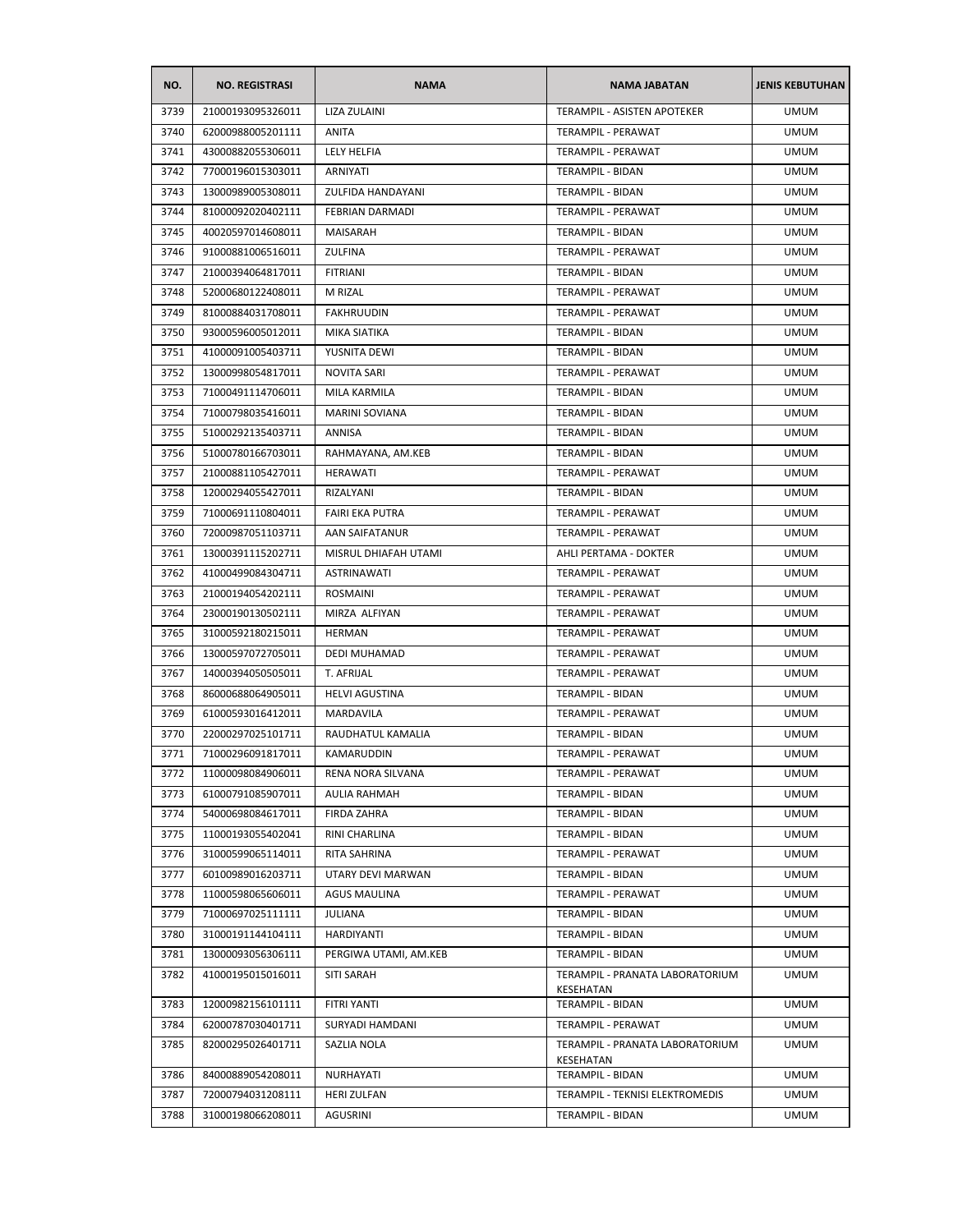| NO.  | <b>NO. REGISTRASI</b> | <b>NAMA</b>                | <b>NAMA JABATAN</b>                          | <b>JENIS KEBUTUHAN</b> |
|------|-----------------------|----------------------------|----------------------------------------------|------------------------|
| 3789 | 91000690165913011     | SUSILAWATI                 | <b>TERAMPIL - BIDAN</b>                      | <b>UMUM</b>            |
| 3790 | 63000597055102711     | RAHAYU ANITA PERMATA HADI  | AHLI PERTAMA - DOKTER                        | <b>UMUM</b>            |
| 3791 | 51000097071903011     | YUSDIAN NUUR               | TERAMPIL - PRANATA LABORATORIUM<br>KESEHATAN | <b>UMUM</b>            |
| 3792 | 61000091064317011     | RAHMI                      | <b>TERAMPIL - BIDAN</b>                      | <b>UMUM</b>            |
| 3793 | 81000799084504711     | <b>MUTIA</b>               | TERAMPIL - BIDAN                             | <b>UMUM</b>            |
| 3794 | 11000194094202711     | UNASYA USWATUL HUSNA       | AHLI PERTAMA - DOKTER                        | <b>UMUM</b>            |
| 3795 | 91000695001117011     | MUHAMMAD SUFANDI           | TERAMPIL - PERAWAT                           | <b>UMUM</b>            |
| 3796 | 51000491166609011     | FITRI HAYATI               | TERAMPIL - PERAWAT                           | <b>UMUM</b>            |
| 3797 | 76000792124208011     | <b>SUCI RAMADHANI</b>      | AHLI PERTAMA - BIDAN                         | <b>UMUM</b>            |
| 3798 | 62000783045203711     | <b>JULIANTI, S</b>         | TERAMPIL - BIDAN                             | <b>UMUM</b>            |
| 3799 | 41000397024801711     | <b>DESY YULIASTIKA</b>     | TERAMPIL - ASISTEN APOTEKER                  | <b>UMUM</b>            |
| 3800 | 41000981096403711     | <b>CUT FITRI</b>           | TERAMPIL - BIDAN                             | <b>UMUM</b>            |
| 3801 | 21000895006202711     | ZIA KHARDELA               | TERAMPIL - PERAWAT                           | <b>UMUM</b>            |
| 3802 | 32000982130504711     | TRIA FURQAN                | <b>TERAMPIL - PERAWAT</b>                    | <b>UMUM</b>            |
| 3803 | 71000884006116011     | <b>BADRIAH</b>             | TERAMPIL - PERAWAT                           | <b>UMUM</b>            |
| 3804 | 41000196084104711     | SRI WAHYUNI                | TERAMPIL - BIDAN                             | <b>UMUM</b>            |
| 3805 | 81000091185702011     | <b>RAY NOVITA INSANI</b>   | TERAMPIL - BIDAN                             | <b>UMUM</b>            |
| 3806 | 71000781175126011     | NOVA JAIYANTI              | TERAMPIL - PERAWAT                           | <b>UMUM</b>            |
| 3807 | 91000298075102711     | <b>REZEKY AGUSTINA</b>     | <b>TERAMPIL - BIDAN</b>                      | <b>UMUM</b>            |
| 3808 | 91000797076204711     | WULANDARI, A.MD.KEB        | TERAMPIL - BIDAN                             | <b>UMUM</b>            |
| 3809 | 81000698094608111     | NOVITA AGUS SUSANTI        | TERAMPIL - BIDAN                             | <b>UMUM</b>            |
| 3810 | 31000196024104015     | WAHYUNI DWIJAYANTI         | <b>TERAMPIL - BIDAN</b>                      | <b>UMUM</b>            |
| 3811 | 81000899024917011     | RIZKA ADINDA               | TERAMPIL - BIDAN                             | <b>UMUM</b>            |
| 3812 | 52000496046311111     | ADE HULANDARI              | TERAMPIL - BIDAN                             | <b>UMUM</b>            |
| 3813 | 51000091111527011     | YUDI AZHAR                 | TERAMPIL - PERAWAT                           | <b>UMUM</b>            |
| 3814 | 53000782064506011     | <b>IRNAWATI</b>            | AHLI PERTAMA - EPIDEMIOLOG<br>KESEHATAN      | <b>UMUM</b>            |
| 3815 | 52000592045406011     | <b>DEWI YANI</b>           | TERAMPIL - BIDAN                             | <b>UMUM</b>            |
| 3816 | 41000391125802011     | PUTRI MAHARANI             | <b>TERAMPIL - BIDAN</b>                      | <b>UMUM</b>            |
| 3817 | 84000291074617011     | <b>NUR MISBAHUL JANNAH</b> | <b>TERAMPIL - BIDAN</b>                      | <b>UMUM</b>            |
| 3818 | 11000989024717011     | NANDA YUSEVA               | <b>TERAMPIL - BIDAN</b>                      | <b>UMUM</b>            |
| 3819 | 84000290114105011     | <b>IRMA SURYANI</b>        | TERAMPIL - BIDAN                             | <b>UMUM</b>            |
| 3820 | 82000798046317011     | <b>NANDA MURIDA</b>        | <b>TERAMPIL - PERAWAT</b>                    | <b>UMUM</b>            |
| 3821 | 31000298084211111     | THAFIATUN                  | TERAMPIL - BIDAN                             | <b>UMUM</b>            |
| 3822 | 56000092125013011     | <b>IRMALASARI</b>          | <b>TERAMPIL - BIDAN</b>                      | <b>UMUM</b>            |
| 3823 | 11000390194108011     | KIKI SAMSINAR              | TERAMPIL - PEREKAM MEDIS                     | <b>UMUM</b>            |
| 3824 | 91000297050102711     | ALQUDLORI                  | TERAMPIL - TERAPIS GIGI DAN MULUT            | <b>UMUM</b>            |
| 3825 | 11000399026417011     | RIZA ANDRIANI              | TERAMPIL - BIDAN                             | <b>UMUM</b>            |
| 3826 | 21000797056801711     | WINDA YULIANDA             | TERAMPIL - PERAWAT                           | <b>UMUM</b>            |
| 3827 | 91000497026202711     | SAFRIANI                   | TERAMPIL - BIDAN                             | <b>UMUM</b>            |
| 3828 | 41000791065506111     | NURULRAHMAH                | TERAMPIL - BIDAN                             | <b>UMUM</b>            |
| 3829 | 62000886007617011     | <b>QURRATA AINA</b>        | TERAMPIL - BIDAN                             | <b>UMUM</b>            |
| 3830 | 14000093024901111     | ELVIRA                     | TERAMPIL - BIDAN                             | <b>UMUM</b>            |
| 3831 | 41000887076817011     | RADHIAH                    | <b>TERAMPIL - BIDAN</b>                      | <b>UMUM</b>            |
| 3832 | 32000987046418011     | LISA NURINDA SARI          | TERAMPIL - BIDAN                             | <b>UMUM</b>            |
| 3833 | 31000195015107011     | ZULFADHLIAH                | TERAMPIL - BIDAN                             | <b>UMUM</b>            |
| 3834 | 13000988025116011     | CUT RAHMI MUHARRINA        | AHLI PERTAMA - BIDAN                         | <b>UMUM</b>            |
| 3835 | 23100597014307011     | RATNA WATI                 | TERAMPIL - BIDAN                             | <b>UMUM</b>            |
| 3836 | 22000292005602111     | <b>BITNAWATI</b>           | TERAMPIL - PERAWAT                           | <b>UMUM</b>            |
|      |                       |                            |                                              |                        |
| 3837 | 41000987064608111     | RINI JULIANTI              | TERAMPIL - BIDAN                             | <b>UMUM</b>            |
| 3838 | 84000988054107011     | <b>NURAINI</b>             | TERAMPIL - BIDAN                             | <b>UMUM</b>            |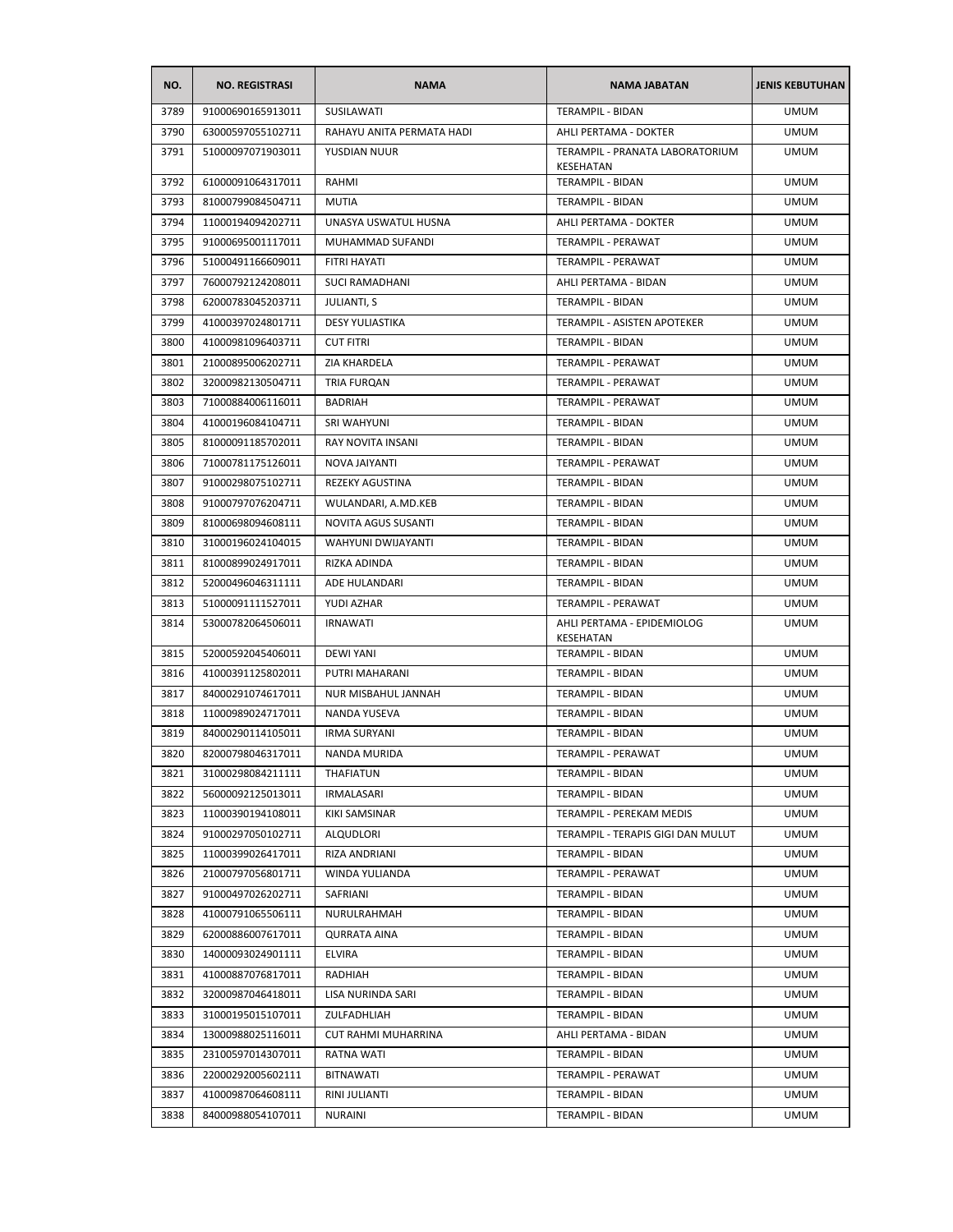| NO.  | <b>NO. REGISTRASI</b> | <b>NAMA</b>                  | <b>NAMA JABATAN</b>                          | <b>JENIS KEBUTUHAN</b> |
|------|-----------------------|------------------------------|----------------------------------------------|------------------------|
| 3839 | 72000398014302011     | <b>CUT AIDA TANOH ALAS</b>   | AHLI PERTAMA - APOTEKER                      | <b>UMUM</b>            |
| 3840 | 34000884021418011     | MUHAMMAD DARNA.A. MD.KEP     | TERAMPIL - PERAWAT                           | <b>UMUM</b>            |
| 3841 | 83000004044304111     | <b>IRMA AFRIANA</b>          | TERAMPIL - PERAWAT                           | <b>UMUM</b>            |
| 3842 | 11000292115801711     | PUTRI ARMANUSAH              | <b>TERAMPIL - BIDAN</b>                      | <b>UMUM</b>            |
| 3843 | 71000595044317011     | NURMALAHAYATI                | TERAMPIL - BIDAN                             | <b>UMUM</b>            |
| 3844 | 32000793054306011     | RITA NUR ZAHARA              | TERAMPIL - PERAWAT                           | <b>UMUM</b>            |
| 3845 | 71000006016304111     | <b>IRA WATI</b>              | <b>TERAMPIL - PERAWAT</b>                    | <b>UMUM</b>            |
| 3846 | 11000691185716011     | <b>ITA NELLITA</b>           | TERAMPIL - PERAWAT                           | <b>UMUM</b>            |
| 3847 | 12000595086913011     | VARA RIANA                   | TERAMPIL - PERAWAT                           | <b>UMUM</b>            |
| 3848 | 61000292014101111     | <b>ISRA MUTHMAINNAH</b>      | TERAMPIL - BIDAN                             | <b>UMUM</b>            |
| 3849 | 11000788014302011     | <b>RUHAMA</b>                | TERAMPIL - BIDAN                             | <b>UMUM</b>            |
| 3850 | 11000499035411111     | <b>IRA WAHYUNI</b>           | TERAMPIL - BIDAN                             | <b>UMUM</b>            |
| 3851 | 24000689096601041     | <b>SUSY SUSANTI MANURUNG</b> | TERAMPIL - BIDAN                             | <b>UMUM</b>            |
| 3852 | 11000997046204111     | SRI MAULIDA                  | TERAMPIL - PERAWAT                           | <b>UMUM</b>            |
| 3853 | 12000981020908011     | <b>IRMAN</b>                 | TERAMPIL - PERAWAT                           | <b>UMUM</b>            |
| 3854 | 62000980184201111     | <b>IRHAMNI</b>               | TERAMPIL - PERAWAT                           | <b>UMUM</b>            |
| 3855 | 81000392196406011     | HARYATI                      | <b>TERAMPIL - PERAWAT</b>                    | <b>UMUM</b>            |
| 3856 | 41000986084504111     | LINDA HAYATI                 | <b>TERAMPIL - PERAWAT</b>                    | <b>UMUM</b>            |
| 3857 | 11000191135908011     | <b>FITRIANI</b>              | TERAMPIL - BIDAN                             | <b>UMUM</b>            |
| 3858 | 91000591151807011     | ANDIKA                       | TERAMPIL - PERAWAT                           | <b>UMUM</b>            |
| 3859 | 81000491015506011     | <b>NUR ISMI</b>              | TERAMPIL - BIDAN                             | <b>UMUM</b>            |
| 3860 | 13000696014506011     | SUSANNA                      | TERAMPIL - BIDAN                             | <b>UMUM</b>            |
| 3861 | 87000988070105011     | <b>AGUS SALIM</b>            | TERAMPIL - PERAWAT                           | <b>UMUM</b>            |
| 3862 | 63000893026706011     | AYU LIDIANA                  | TERAMPIL - PERAWAT                           | <b>UMUM</b>            |
| 3863 | 63000595086303011     | RINA TURSINA                 | TERAMPIL - BIDAN                             | <b>UMUM</b>            |
| 3864 | 61000691154506011     | ZAHRATI                      | TERAMPIL - BIDAN                             | <b>UMUM</b>            |
| 3865 | 92000290136101111     | ZURRATUL IZZAAH              | TERAMPIL - BIDAN                             | <b>UMUM</b>            |
| 3866 | 71000399016608111     | <b>WULAN FITRIA</b>          | TERAMPIL - BIDAN                             | <b>UMUM</b>            |
| 3867 | 13000096085916011     | ZAHRATUL HUSNA               | TERAMPIL - BIDAN                             | <b>UMUM</b>            |
| 3868 | 51000681126026011     | <b>TUTI</b>                  | TERAMPIL - ASISTEN APOTEKER                  | <b>UMUM</b>            |
| 3869 | 71000681112126011     | TEUKU MAULIDIN RAHMANI SYAM  | <b>TERAMPIL - PERAWAT</b>                    | <b>UMUM</b>            |
| 3870 | 42000397082402011     | JULI MELIANA                 | AHLI PERTAMA - APOTEKER                      | <b>UMUM</b>            |
| 3871 | 23000099076105011     | DELLA AMILZA                 | TERAMPIL - BIDAN                             | <b>UMUM</b>            |
| 3872 | 21000498074207111     | NURHAYATI                    | TERAMPIL - BIDAN                             | <b>UMUM</b>            |
| 3873 | 54000191055304711     | KHADIJATUL SALIHA            | TERAMPIL - BIDAN                             | <b>UMUM</b>            |
| 3874 | 11000591125104111     | EKA SAFITRI NANDA            | TERAMPIL - PERAWAT                           | <b>UMUM</b>            |
| 3875 | 91000193086102711     | RISA NIRMALA                 | AHLI PERTAMA - DOKTER                        | <b>UMUM</b>            |
| 3876 | 71000490116501711     | NISA MAULIDA                 | TERAMPIL - BIDAN                             | <b>UMUM</b>            |
| 3877 | 14000885006105011     | <b>DEVI NOVITA</b>           | <b>TERAMPIL - BIDAN</b>                      | <b>UMUM</b>            |
| 3878 | 13000782154016011     | <b>DESI MUSTIKA</b>          | TERAMPIL - PRANATA LABORATORIUM              | <b>UMUM</b>            |
|      |                       |                              | KESEHATAN                                    |                        |
| 3879 | 53000699056901711     | <b>NAVIRA YUSUF</b>          | TERAMPIL - PERAWAT                           | <b>UMUM</b>            |
| 3880 | 51000493031208011     | ZULHILMI                     | TERAMPIL - PERAWAT                           | <b>UMUM</b>            |
| 3881 | 11000784007817011     | NURKHALIDAH                  | TERAMPIL - BIDAN                             | <b>UMUM</b>            |
| 3882 | 12000887065404111     | YULIANTI                     | TERAMPIL - PERAWAT                           | <b>UMUM</b>            |
| 3883 | 72000881012105011     | <b>ICHWAN HIDAYAT</b>        | TERAMPIL - PERAWAT                           | <b>UMUM</b>            |
| 3884 | 21000198080202711     | <b>INDRA SAADAN</b>          | TERAMPIL - PRANATA LABORATORIUM<br>KESEHATAN | <b>UMUM</b>            |
| 3885 | 11000693075101711     | RIZKA WIRA NANDA             | TERAMPIL - BIDAN                             | <b>UMUM</b>            |
| 3886 | 11000493066406011     | IRA FITRIANI                 | TERAMPIL - BIDAN                             | <b>UMUM</b>            |
| 3887 | 43000790185304711     | NURHAYATI                    | TERAMPIL - PERAWAT                           | <b>UMUM</b>            |
| 3888 | 33000491014606011     | LILIS IRMAWATI               | TERAMPIL - PERAWAT                           | <b>UMUM</b>            |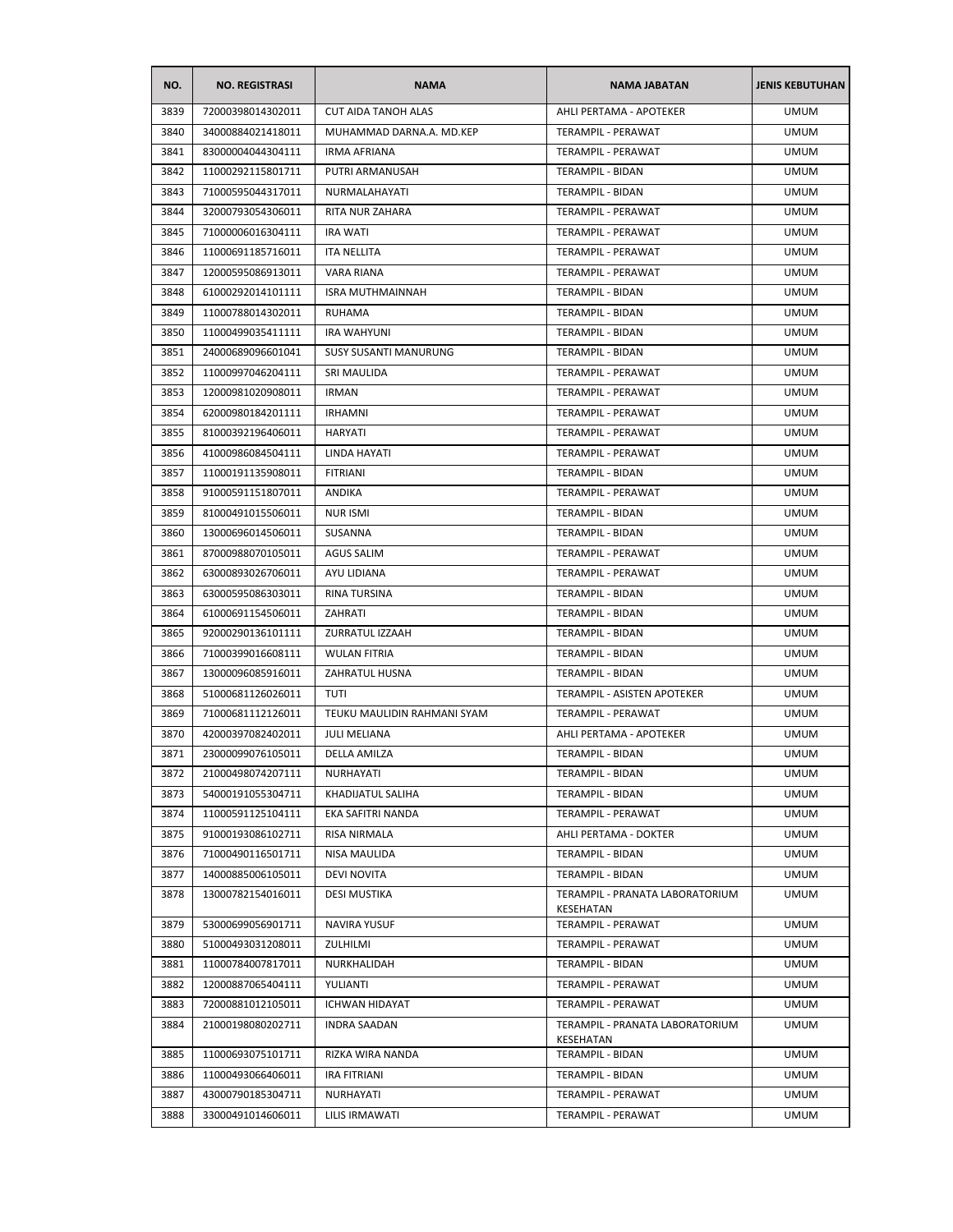| NO.  | <b>NO. REGISTRASI</b> | <b>NAMA</b>                  | <b>NAMA JABATAN</b>                          | <b>JENIS KEBUTUHAN</b> |
|------|-----------------------|------------------------------|----------------------------------------------|------------------------|
| 3889 | 52000399084801711     | <b>RATNA DWI PRATIWI</b>     | <b>TERAMPIL - PERAWAT</b>                    | <b>UMUM</b>            |
| 3890 | 21000291145202711     | <b>ENDAH SETYORINI</b>       | TERAMPIL - BIDAN                             | <b>UMUM</b>            |
| 3891 | 81000592196127011     | SHINTA DEVIANI               | <b>TERAMPIL - BIDAN</b>                      | <b>UMUM</b>            |
| 3892 | 51000196096716011     | AIDA FITRIA                  | <b>TERAMPIL - PERAWAT</b>                    | <b>UMUM</b>            |
| 3893 | 42000494064204711     | REZEKI AMALIA                | TERAMPIL - BIDAN                             | <b>UMUM</b>            |
| 3894 | 54000691064706011     | FATMALA SARI TELAUMBANUA     | TERAMPIL - PERAWAT                           | <b>UMUM</b>            |
| 3895 | 11000492084701111     | <b>MAYA ELVIRA</b>           | TERAMPIL - BIDAN                             | <b>UMUM</b>            |
| 3896 | 53000595005116011     | NOFA NOVITASARI              | TERAMPIL - PRANATA LABORATORIUM<br>KESEHATAN | <b>UMUM</b>            |
| 3897 | 92000699065013011     | RIRI PRAMITA OCTAMI          | TERAMPIL - PERAWAT                           | <b>UMUM</b>            |
| 3898 | 41000490186026011     | <b>SELLY LOVITA</b>          | TERAMPIL - SANITARIAN                        | <b>UMUM</b>            |
| 3899 | 16000491105901721     | SOFIA TUDDIN                 | AHLI PERTAMA - DOKTER                        | <b>UMUM</b>            |
| 3900 | 12000191015927011     | <b>LIA FADLIANI</b>          | TERAMPIL - BIDAN                             | <b>UMUM</b>            |
| 3901 | 71000199065317011     | MAULINA SARTIKA DWI, AMD.KEB | TERAMPIL - BIDAN                             | <b>UMUM</b>            |
| 3902 | 51000983046506011     | <b>MARAFRIANA</b>            | TERAMPIL - BIDAN                             | <b>UMUM</b>            |
| 3903 | 82000397034907021     | YUNDA SRI REZEKI SARAGIH     | TERAMPIL - BIDAN                             | <b>UMUM</b>            |
| 3904 | 12000294015607011     | <b>DEFFI FITRIANI</b>        | TERAMPIL - BIDAN                             | <b>UMUM</b>            |
| 3905 | 42000780174101711     | YUYUN SRI WAHYUNI            | TERAMPIL - PERAWAT                           | <b>UMUM</b>            |
| 3906 | 61000292145616011     | <b>CUT RAFIQAH DESI</b>      | TERAMPIL - BIDAN                             | <b>UMUM</b>            |
| 3907 | 11000492065037011     | SRI RAHMADANI                | <b>TERAMPIL - NUTRISIONIS</b>                | <b>UMUM</b>            |
| 3908 | 11000097036701711     | <b>BONA BONITA</b>           | TERAMPIL - BIDAN                             | <b>UMUM</b>            |
| 3909 | 21000090114216011     | SAIDAR NUR ALAM              | TERAMPIL - PERAWAT                           | <b>UMUM</b>            |
| 3910 | 42000297045516011     | AYU RAHMAWATI                | TERAMPIL - PERAWAT                           | <b>UMUM</b>            |
| 3911 | 52000291075816011     | MAYA KARINA                  | TERAMPIL - BIDAN                             | <b>UMUM</b>            |
| 3912 | 65000980105216011     | ROSMAWARDANI                 | TERAMPIL - PERAWAT                           | <b>UMUM</b>            |
| 3913 | 61000291176416011     | RAHMI NOVITA SARI            | TERAMPIL - BIDAN                             | <b>UMUM</b>            |
| 3914 | 43000882152617011     | ASYA'R YUDI SAPUTRA          | TERAMPIL - PERAWAT                           | <b>UMUM</b>            |
| 3915 | 25000390134208121     | ERNITA SARI                  | TERAMPIL - BIDAN                             | <b>UMUM</b>            |
| 3916 | 82000793054501711     | SAIFANUR AIDILA              | AHLI PERTAMA - PERAWAT                       | <b>UMUM</b>            |
| 3917 | 21000291130616011     | <b>MULTAZA</b>               | TERAMPIL - PERAWAT                           | <b>UMUM</b>            |
| 3918 | 73000295086101711     | RIKA MUDRIKAH                | TERAMPIL - BIDAN                             | <b>UMUM</b>            |
| 3919 | 13000097074418011     | YUSNITA                      | TERAMPIL - BIDAN                             | <b>UMUM</b>            |
| 3920 | 41000892146011111     | <b>IMA YANTI</b>             | TERAMPIL - BIDAN                             | <b>UMUM</b>            |
| 3921 | 91000794075711111     | SRI NANDA                    | TERAMPIL - BIDAN                             | <b>UMUM</b>            |
| 3922 | 92000491024104111     | RIA MELLY                    | TERAMPIL - BIDAN                             | <b>UMUM</b>            |
| 3923 | 81000393040306011     | HUSBAN                       | TERAMPIL - TERAPIS GIGI DAN MULUT            | <b>UMUM</b>            |
| 3924 | 18000985055801011     | DR. HASLINDA                 | AHLI PERTAMA - DOKTER                        | <b>UMUM</b>            |
| 3925 | 33000899066311721     | YONA JENISSA DAMANIK         | TERAMPIL - PERAWAT                           | <b>UMUM</b>            |
| 3926 | 63000098054201711     | FITRA NURHAYATI              | TERAMPIL - PRANATA LABORATORIUM<br>KESEHATAN | <b>UMUM</b>            |
| 3927 | 21000291005408011     | NURUL HASANAH                | TERAMPIL - BIDAN                             | <b>UMUM</b>            |
| 3928 | 32000695085016011     | PUTRI FARADILLA              | TERAMPIL - PERAWAT                           | <b>UMUM</b>            |
| 3929 | 91000290136306111     | INTAN SORAYA, AMD KEB        | TERAMPIL - BIDAN                             | <b>UMUM</b>            |
| 3930 | 43000095020102711     | IKHSAN MAULANA               | <b>TERAMPIL - RADIOGRAFER</b>                | <b>UMUM</b>            |
| 3931 | 73000984025304711     | SRI NINGSIH                  | TERAMPIL - BIDAN                             | <b>UMUM</b>            |
| 3932 | 81000696024806011     | YUDIKA SELVI                 | TERAMPIL - PERAWAT                           | <b>UMUM</b>            |
| 3933 | 11000193095701711     | ERY YANTI                    | TERAMPIL - PERAWAT                           | <b>UMUM</b>            |
| 3934 | 34000196020705111     | EDWARD                       | TERAMPIL - PERAWAT                           | <b>UMUM</b>            |
| 3935 | 61000692155101711     | NIDA IRHAMI                  | TERAMPIL - BIDAN                             | <b>UMUM</b>            |
| 3936 | 41000592005817011     | ISNAWATI                     | TERAMPIL - PERAWAT                           | <b>UMUM</b>            |
| 3937 | 51000497096507011     | SUKMAWATI                    | TERAMPIL - PERAWAT                           | <b>UMUM</b>            |
| 3938 | 51000496054114011     | NURI LINGGAWANI              | TERAMPIL - PERAWAT                           | <b>UMUM</b>            |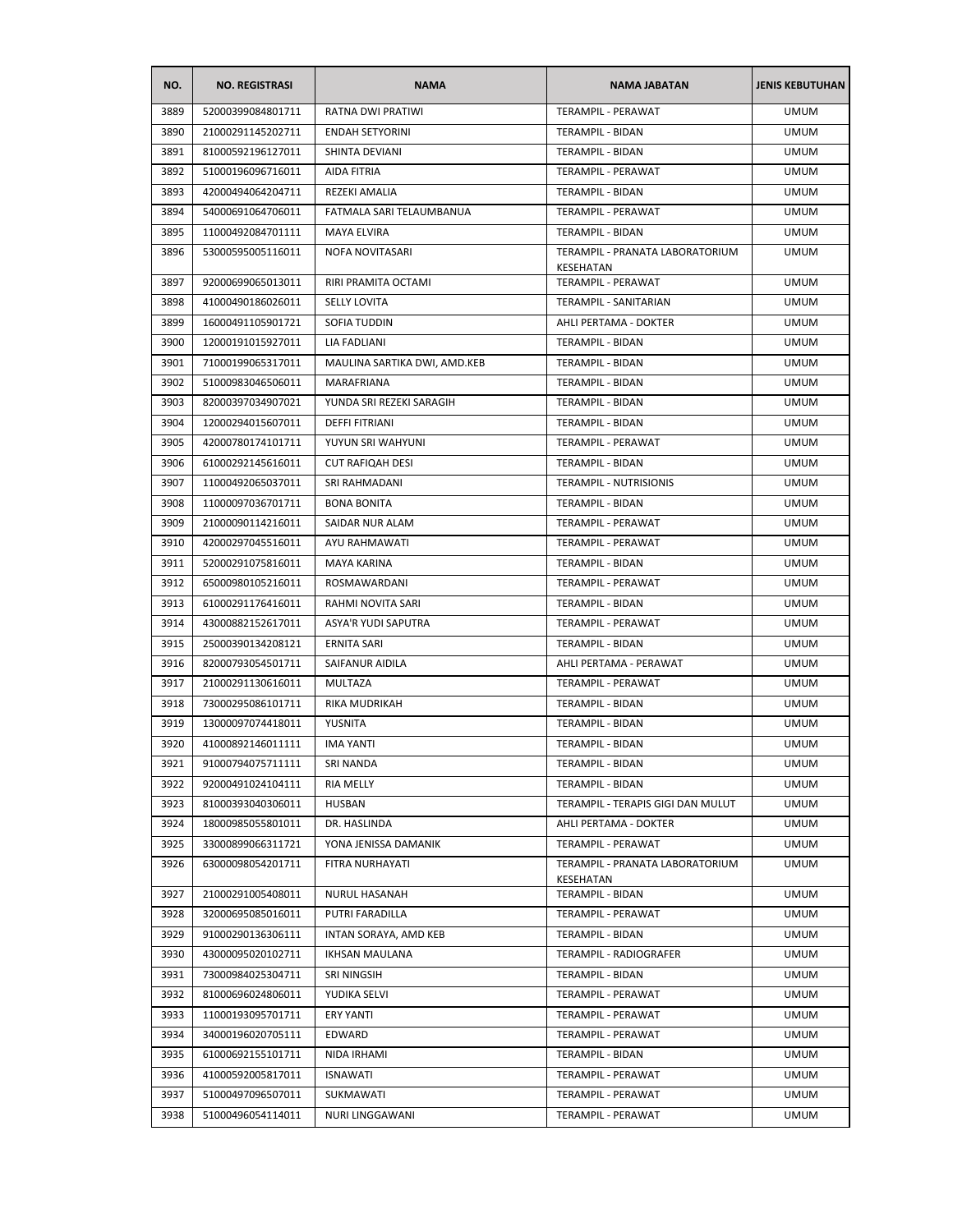| NO.  | <b>NO. REGISTRASI</b> | <b>NAMA</b>                  | <b>NAMA JABATAN</b>                          | <b>JENIS KEBUTUHAN</b> |
|------|-----------------------|------------------------------|----------------------------------------------|------------------------|
| 3939 | 11000692165213011     | ZULAINA                      | TERAMPIL - BIDAN                             | <b>UMUM</b>            |
| 3940 | 91000590105703011     | YENI OKTAVIA                 | TERAMPIL - PERAWAT                           | <b>UMUM</b>            |
| 3941 | 71000191025102711     | <b>DEASSY BUSTAMI</b>        | AHLI PERTAMA - DOKTER                        | <b>UMUM</b>            |
| 3942 | 41000296015101711     | <b>CUT YOHANA ANGGRELINA</b> | TERAMPIL - PERAWAT                           | <b>UMUM</b>            |
| 3943 | 31000492145104111     | DESSI AMANATULLAH            | TERAMPIL - PERAWAT                           | <b>UMUM</b>            |
| 3944 | 61000093096101111     | RIZKI FITRIA                 | TERAMPIL - BIDAN                             | <b>UMUM</b>            |
| 3945 | 71000092114717011     | JANNATUN MAWAR               | <b>TERAMPIL - NUTRISIONIS</b>                | <b>UMUM</b>            |
| 3946 | 63000781146104711     | YULIANI                      | TERAMPIL - BIDAN                             | <b>UMUM</b>            |
| 3947 | 11000799044901711     | <b>MAULINA SARI</b>          | TERAMPIL - PERAWAT                           | <b>UMUM</b>            |
| 3948 | 55000391115301711     | NADIA ULFA                   | TERAMPIL - TERAPIS GIGI DAN MULUT            | <b>UMUM</b>            |
| 3949 | 44000991105106111     | PUTRI RAHMATILLAH            | TERAMPIL - BIDAN                             | <b>UMUM</b>            |
| 3950 | 81000791154217011     | NOVA ZILLAH                  | TERAMPIL - BIDAN                             | <b>UMUM</b>            |
| 3951 | 92000093003111111     | RAHMAT HIDAYAT               | TERAMPIL - PERAWAT                           | <b>UMUM</b>            |
| 3952 | 37000897056203711     | POPPY HENDRIA ROSSY          | TERAMPIL - BIDAN                             | <b>UMUM</b>            |
| 3953 | 31000393035201711     | <b>FITRI SAHURNI</b>         | TERAMPIL - BIDAN                             | <b>UMUM</b>            |
| 3954 | 21000394016018011     | ULFA DARA FONNA              | TERAMPIL - PRANATA LABORATORIUM              | <b>UMUM</b>            |
|      |                       |                              | KESEHATAN                                    |                        |
| 3955 | 43000596081917011     | RIZAL EFENDI                 | TERAMPIL - PERAWAT                           | <b>UMUM</b>            |
| 3956 | 81000398066016011     | <b>SITI SARAH</b>            | TERAMPIL - PERAWAT                           | <b>UMUM</b>            |
| 3957 | 33000795007711111     | ZIA ULFA                     | TERAMPIL - PERAWAT                           | <b>UMUM</b>            |
| 3958 | 23000791125105011     | <b>IRA FARSIA</b>            | TERAMPIL - BIDAN                             | <b>UMUM</b>            |
| 3959 | 22000191056717011     | LIA KUSWITA                  | TERAMPIL - BIDAN                             | <b>UMUM</b>            |
| 3960 | 72000192014403711     | RAMAWATI                     | TERAMPIL - BIDAN                             | <b>UMUM</b>            |
| 3961 | 25000789025208011     | NURUL IRMAYANI               | AHLI PERTAMA - EPIDEMIOLOG<br>KESEHATAN      | <b>UMUM</b>            |
| 3962 | 78000498065509121     | SRI AYU SULANTIKA HASMY      | TERAMPIL - BIDAN                             | <b>UMUM</b>            |
| 3963 | 52000592114201711     | RAKHIMA                      | TERAMPIL - PRANATA LABORATORIUM<br>KESEHATAN | <b>UMUM</b>            |
| 3964 | 52000292031201711     | MUHAMMAD FAUZI               | TERAMPIL - TEKNISI ELEKTROMEDIS              | <b>UMUM</b>            |
| 3965 | 18000094051107011     | <b>KHALIKUL BAHRI</b>        | TERAMPIL - PERAWAT                           | <b>UMUM</b>            |
| 3966 | 91000985031707011     | TEUKU WAHYU SAPUTRA          | TERAMPIL - PERAWAT                           | <b>UMUM</b>            |
| 3967 | 23000988014216011     | SYUKRIAH                     | TERAMPIL - PERAWAT                           | <b>UMUM</b>            |
| 3968 | 85000393076303011     | <b>NIA ZUHAIROH</b>          | TERAMPIL - BIDAN                             | <b>UMUM</b>            |
| 3969 | 71000091175801711     | TORINA ERAWAN DONNA          | TERAMPIL - BIDAN                             | <b>UMUM</b>            |
| 3970 | 50140897014103711     | <b>SUCI AISYAH</b>           | TERAMPIL - BIDAN                             | <b>UMUM</b>            |
| 3971 | 51000294076801711     | <b>CUT INTAN MULIA</b>       | TERAMPIL - BIDAN                             | <b>UMUM</b>            |
| 3972 | 12000097007304711     | FARAH DHITA ANISSA PUTRI     | AHLI PERTAMA - DOKTER                        | <b>UMUM</b>            |
| 3973 | 65000598086402111     | DEKA AYU HAMDILLAH           | TERAMPIL - BIDAN                             | <b>UMUM</b>            |
| 3974 | 81000492024202711     | DEDE LILIAN                  | AHLI PERTAMA - APOTEKER                      | <b>UMUM</b>            |
| 3975 | 61000397005208111     | MALAHAYATI                   | TERAMPIL - BIDAN                             | <b>UMUM</b>            |
| 3976 | 74000885055102711     | DIAN EMAYANTI                | TERAMPIL - PERAWAT                           | <b>UMUM</b>            |
| 3977 | 61000399007108011     | KARMILA                      | TERAMPIL - BIDAN                             | <b>UMUM</b>            |
| 3978 | 31000299085101711     | <b>CUT NADIRA SABILLA</b>    | AHLI PERTAMA - DOKTER GIGI                   | <b>UMUM</b>            |
| 3979 | 61000193041126011     | <b>IRHAM RYANSYAH</b>        | TERAMPIL - PERAWAT                           | <b>UMUM</b>            |
| 3980 | 62000194046808121     | DAWI AFNIDA DAMANIK          | TERAMPIL - BIDAN                             | <b>UMUM</b>            |
| 3981 | 12000793046906011     | RAUZATUN JANNAH              | TERAMPIL - PERAWAT                           | <b>UMUM</b>            |
| 3982 | 41000297064327011     | LAIYA SARAH                  | TERAMPIL - TERAPIS GIGI DAN MULUT            | <b>UMUM</b>            |
| 3983 | 14000989015101711     | ADE VELLA FELIZA             | AHLI PERTAMA - DOKTER                        | <b>UMUM</b>            |
| 3984 | 21000795086311111     | AJENG SASTRI MULISTA         | TERAMPIL - BIDAN                             | <b>UMUM</b>            |
| 3985 | 51000595086301711     | <b>SUGITA MAIRANI</b>        | AHLI PERTAMA - NUTRISIONIS                   | <b>UMUM</b>            |
| 3986 | 11000197074308111     | SALMIAH                      | TERAMPIL - BIDAN                             | <b>UMUM</b>            |
| 3987 | 12000491131917011     | MUHAMMAD REZA                | TERAMPIL - PERAWAT                           | <b>UMUM</b>            |
| 3988 | 15000191010408111     | HASAN BASRI                  | TERAMPIL - PERAWAT                           | <b>UMUM</b>            |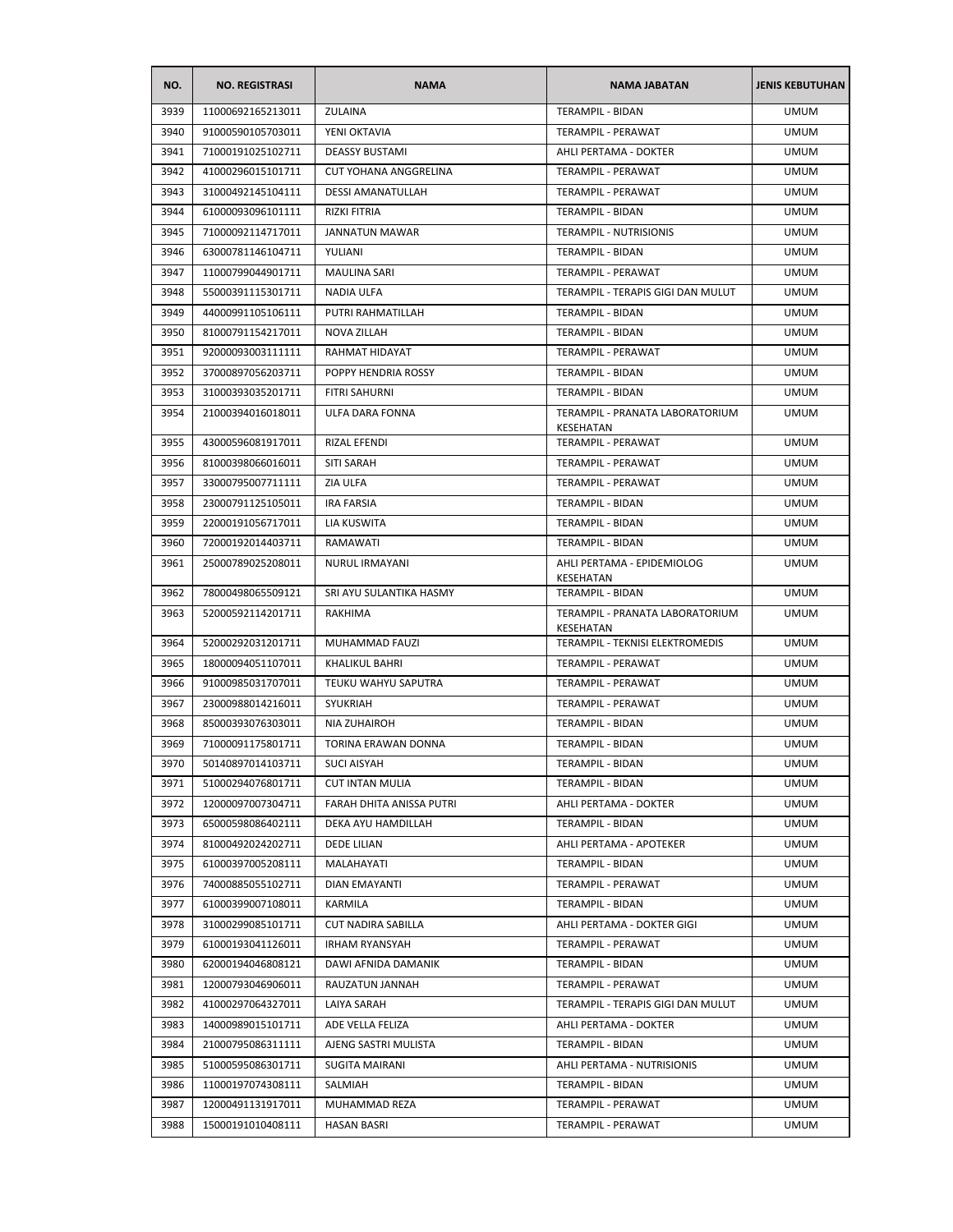| NO.  | <b>NO. REGISTRASI</b> | <b>NAMA</b>                | <b>NAMA JABATAN</b>                     | <b>JENIS KEBUTUHAN</b> |
|------|-----------------------|----------------------------|-----------------------------------------|------------------------|
| 3989 | 12000091005504111     | <b>IDA RAHMAWATI</b>       | <b>TERAMPIL - BIDAN</b>                 | <b>UMUM</b>            |
| 3990 | 11000096007101111     | KHAIRUNNISA                | TERAMPIL - BIDAN                        | <b>UMUM</b>            |
| 3991 | 43000492016206111     | RAMADHANI SAHFUTRI         | TERAMPIL - BIDAN                        | <b>UMUM</b>            |
| 3992 | 82000890134208011     | PUTRI RAHMASARI            | TERAMPIL - BIDAN                        | <b>UMUM</b>            |
| 3993 | 11000391154302111     | SYARIFAH MARTINI           | TERAMPIL - PERAWAT                      | <b>UMUM</b>            |
| 3994 | 11000898084102711     | <b>SAFIRA</b>              | TERAMPIL - PERAWAT                      | <b>UMUM</b>            |
| 3995 | 81000096016716011     | MUTIA WATI                 | TERAMPIL - TERAPIS GIGI DAN MULUT       | <b>UMUM</b>            |
| 3996 | 11000090170216011     | SYAHRUL RAMADHAN           | TERAMPIL - PERAWAT                      | <b>UMUM</b>            |
| 3997 | 12000294044518011     | MERI                       | TERAMPIL - BIDAN                        | <b>UMUM</b>            |
| 3998 | 51000699065706011     | HAYATUL FARA JANNAH        | TERAMPIL - ASISTEN APOTEKER             | <b>UMUM</b>            |
| 3999 | 71000292105707011     | YETI SAPURA                | TERAMPIL - PERAWAT                      | <b>UMUM</b>            |
| 4000 | 12000798056606011     | SITI HAJAR                 | TERAMPIL - PERAWAT                      | <b>UMUM</b>            |
| 4001 | 11000090114701711     | <b>MAULINA OCTIVA</b>      | TERAMPIL - PERAWAT                      | <b>UMUM</b>            |
| 4002 | 21000005056416011     | PUTROE TARI BUANA          | TERAMPIL - BIDAN                        | <b>UMUM</b>            |
| 4003 | 11000594061901711     | <b>ABDUL AZIZ</b>          | TERAMPIL - PERAWAT                      | <b>UMUM</b>            |
| 4004 | 21000597095202711     | AYU WIDYA LESTARI          | AHLI PERTAMA - PERAWAT                  | <b>UMUM</b>            |
| 4005 | 82000191002304711     | MUHAMMAD                   | <b>TERAMPIL - PERAWAT</b>               | <b>UMUM</b>            |
| 4006 | 41000190107606011     | RITA FIRNANDA              | TERAMPIL - PERAWAT                      | <b>UMUM</b>            |
| 4007 | 73000885044427011     | SRI MAWARNI                | TERAMPIL - BIDAN                        | <b>UMUM</b>            |
| 4008 | 12000781164617011     | <b>JUMALI SANTRI</b>       | TERAMPIL - PERAWAT                      | <b>UMUM</b>            |
| 4009 | 33000791066305021     | SUCI RAHMADANI BR SEBAYANG | TERAMPIL - BIDAN                        | <b>UMUM</b>            |
| 4010 | 61000392034608111     | MUAZZINAH                  | TERAMPIL - BIDAN                        | <b>UMUM</b>            |
| 4011 | 92000398096501711     | NISWATUL KHAIRA            | TERAMPIL - BIDAN                        | UMUM                   |
| 4012 | 54000891106306011     | <b>WIRDA SYUKRIAH</b>      | AHLI PERTAMA - NUTRISIONIS              | <b>UMUM</b>            |
| 4013 | 43000591115208011     | <b>CUT RAUZATUL HUSNA</b>  | TERAMPIL - BIDAN                        | <b>UMUM</b>            |
| 4014 | 41000393095326011     | PUTRI NAHRISAH             | TERAMPIL - ASISTEN APOTEKER             | <b>UMUM</b>            |
| 4015 | 91000591196206011     | <b>VINA NOVIANTI</b>       | TERAMPIL - PERAWAT                      | <b>UMUM</b>            |
| 4016 | 12000592024206111     | PUTRI RAHMADHANI           | TERAMPIL - BIDAN                        | <b>UMUM</b>            |
| 4017 | 31000982105016011     | <b>DESI ROSIANA</b>        | <b>TERAMPIL - BIDAN</b>                 | <b>UMUM</b>            |
| 4018 | 12000193096806011     | <b>MUTIA FAJERI</b>        | TERAMPIL - BIDAN                        | <b>UMUM</b>            |
| 4019 | 81000499055801711     | DAHLIA ALDILA              | TERAMPIL - PERAWAT                      | <b>UMUM</b>            |
| 4020 | 31000294021402011     | <b>MUHSIN</b>              | <b>TERAMPIL - PERAWAT</b>               | <b>UMUM</b>            |
| 4021 | 11000492015403721     | <b>HARTATY UTARI</b>       | TERAMPIL - BIDAN                        | <b>UMUM</b>            |
| 4022 | 82000298015304711     | SABRINA                    | TERAMPIL - BIDAN                        | <b>UMUM</b>            |
| 4023 | 53000698051202011     | YONANDA FADLY PELIS        | TERAMPIL - PERAWAT                      | <b>UMUM</b>            |
| 4024 | 62000892076917011     | WINDA ACHRAMI              | TERAMPIL - BIDAN                        | <b>UMUM</b>            |
| 4025 | 24000197025407011     | <b>HAWA THAIBAH</b>        | TERAMPIL - PERAWAT                      | <b>UMUM</b>            |
| 4026 | 71000595085406011     | <b>SUSI SAFURA</b>         | TERAMPIL - BIDAN                        | <b>UMUM</b>            |
| 4027 | 12000093064516011     | FIRDAHUSNA                 | TERAMPIL - PERAWAT                      | <b>UMUM</b>            |
| 4028 | 88000192117817011     | ELA AMELIA                 | TERAMPIL - PERAWAT                      | <b>UMUM</b>            |
| 4029 | 32000097066403711     | NURLELA                    | TERAMPIL - PERAWAT                      | <b>UMUM</b>            |
| 4030 | 92000791054701711     | RAHMA NISAH                | AHLI PERTAMA - EPIDEMIOLOG<br>KESEHATAN | <b>UMUM</b>            |
| 4031 | 32000987030401711     | MUHAMMAD YANIS             | TERAMPIL - PERAWAT                      | <b>UMUM</b>            |
| 4032 | 41000783021704763     | <b>HARPOPO</b>             | AHLI PERTAMA - APOTEKER                 | <b>UMUM</b>            |
| 4033 | 11000596016706011     | FERZA YUNITA               | TERAMPIL - PERAWAT                      | <b>UMUM</b>            |
| 4034 | 91000892066916011     | EVA FARADILLA              | TERAMPIL - NUTRISIONIS                  | <b>UMUM</b>            |
| 4035 | 82000193056027011     | <b>JULIANA</b>             | TERAMPIL - BIDAN                        | <b>UMUM</b>            |
| 4036 | 22000793066201711     | SARAH FARISKA              | TERAMPIL - PERAWAT                      | <b>UMUM</b>            |
| 4037 | 82000491172304711     | RISKI MAULANA              | TERAMPIL - PERAWAT                      | <b>UMUM</b>            |
| 4038 | 32000491005908011     | <b>DESY UTARI</b>          | TERAMPIL - BIDAN                        | <b>UMUM</b>            |
| 4039 | 32000299065908011     | <b>IRMAYANI</b>            | TERAMPIL - BIDAN                        | <b>UMUM</b>            |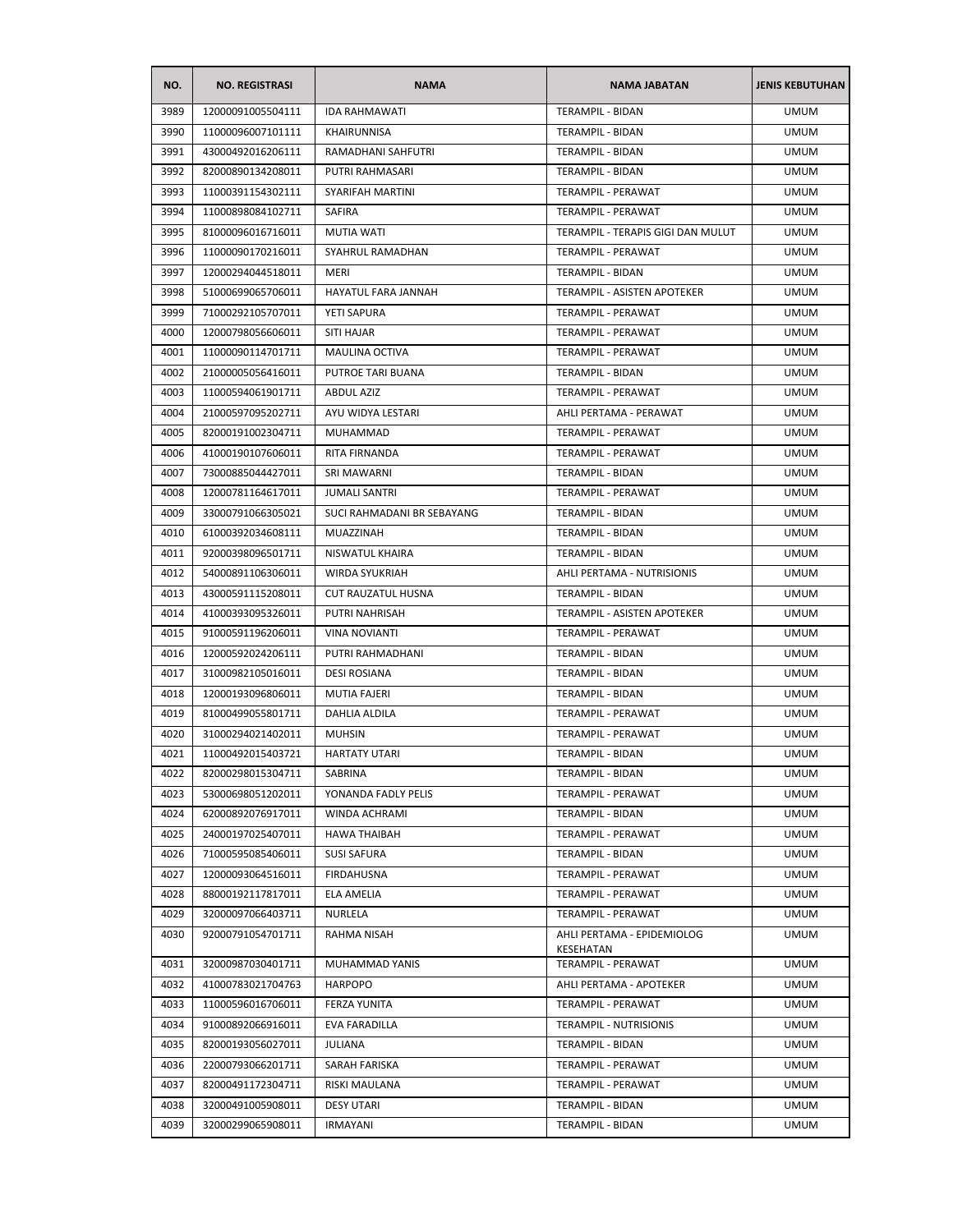| NO.  | <b>NO. REGISTRASI</b> | <b>NAMA</b>                | <b>NAMA JABATAN</b>                     | <b>JENIS KEBUTUHAN</b> |
|------|-----------------------|----------------------------|-----------------------------------------|------------------------|
| 4040 | 81000492094501111     | <b>EKA YUNITA</b>          | <b>TERAMPIL - BIDAN</b>                 | <b>UMUM</b>            |
| 4041 | 44000498005011111     | <b>MAUNILA</b>             | TERAMPIL - BIDAN                        | <b>UMUM</b>            |
| 4042 | 11000884056801711     | KHALIDA MUNARTI            | TERAMPIL - BIDAN                        | <b>UMUM</b>            |
| 4043 | 11000495095106011     | ENI HIJRIAH                | TERAMPIL - PERAWAT                      | <b>UMUM</b>            |
| 4044 | 71000698025116011     | SRI MAULIANA PUTRI         | TERAMPIL - PERAWAT                      | <b>UMUM</b>            |
| 4045 | 51000792136311111     | TRIA ALFANI                | TERAMPIL - TERAPIS GIGI DAN MULUT       | <b>UMUM</b>            |
| 4046 | 31000291046102711     | FRY SHEYLLA SAFIRAH        | AHLI PERTAMA - APOTEKER                 | <b>UMUM</b>            |
| 4047 | 41000592015801711     | YULIA FONNA ROHAZA         | TERAMPIL - BIDAN                        | <b>UMUM</b>            |
| 4048 | 21000594095816011     | <b>BELLA AULIA</b>         | <b>TERAMPIL - BIDAN</b>                 | <b>UMUM</b>            |
| 4049 | 14000797036304711     | LISA ANDRIANI              | <b>TERAMPIL - BIDAN</b>                 | <b>UMUM</b>            |
| 4050 | 12000199031905011     | ARMURSYDI                  | TERAMPIL - PERAWAT                      | <b>UMUM</b>            |
| 4051 | 93000491164718021     | MELVI MUDTI NASUTION       | AHLI PERTAMA - DOKTER                   | <b>UMUM</b>            |
| 4052 | 82000783014301711     | EKA MARETA NOVIKA          | AHLI PERTAMA - PERAWAT                  | <b>UMUM</b>            |
| 4053 | 82000491101808011     | SANUSI                     | TERAMPIL - PERAWAT                      | <b>UMUM</b>            |
| 4054 | 71000597015427011     | RIZKA FATLIANA             | <b>TERAMPIL - BIDAN</b>                 | <b>UMUM</b>            |
| 4055 | 32000598054504111     | <b>FAHRUN NISAK</b>        | TERAMPIL - BIDAN                        | <b>UMUM</b>            |
| 4056 | 41000296007116011     | SYARIFAH NURZAKIAH         | TERAMPIL - ASISTEN APOTEKER             | <b>UMUM</b>            |
| 4057 | 81000891102607011     | YUNUS AL FAIZ              | TERAMPIL - PERAWAT                      | <b>UMUM</b>            |
| 4058 | 51000781115026011     | <b>IDAWATI</b>             | TERAMPIL - BIDAN                        | <b>UMUM</b>            |
| 4059 | 41000399026717011     | <b>MARIA ULFA</b>          | TERAMPIL - PERAWAT                      | <b>UMUM</b>            |
| 4060 | 43000295007016011     | <b>FAZILAH HANUM</b>       | TERAMPIL - ASISTEN APOTEKER             | <b>UMUM</b>            |
| 4061 | 72000595036701711     | RUHUL AFDHAL AMR           | TERAMPIL - PERAWAT                      | <b>UMUM</b>            |
| 4062 | 20100988045105721     | <b>INA MULIANA</b>         | TERAMPIL - BIDAN                        | UMUM                   |
| 4063 | 41000896094406011     | SAFINATUN NAJA ASSYIFA     | TERAMPIL - PERAWAT                      | <b>UMUM</b>            |
| 4064 | 91000393055127011     | <b>MULIANI</b>             | TERAMPIL - BIDAN                        | <b>UMUM</b>            |
| 4065 | 13001880115706111     | <b>NURMA</b>               | TERAMPIL - BIDAN                        | <b>UMUM</b>            |
| 4066 | 11000592145326011     | <b>RAHMATON AULIA</b>      | TERAMPIL - PERAWAT                      | <b>UMUM</b>            |
| 4067 | 72000391115511111     | <b>MAYA SHINTA</b>         | TERAMPIL - BIDAN                        | <b>UMUM</b>            |
| 4068 | 11000491086701111     | <b>ASMAUL HUSNA</b>        | TERAMPIL - BIDAN                        | <b>UMUM</b>            |
| 4069 | 41000492034311111     | <b>FARAH MUTIA</b>         | TERAMPIL - PERAWAT                      | <b>UMUM</b>            |
| 4070 | 31000392064711111     | ZURAINI                    | TERAMPIL - BIDAN                        | <b>UMUM</b>            |
| 4071 | 92000594007311111     | <b>INTAN APRILIA PUTRI</b> | <b>TERAMPIL - ASISTEN APOTEKER</b>      | <b>UMUM</b>            |
| 4072 | 22000781007901711     | EMA REZIKA                 | TERAMPIL - PERAWAT                      | <b>UMUM</b>            |
| 4073 | 71000295026201011     | FIRDALISMA                 | TERAMPIL - PERAWAT                      | <b>UMUM</b>            |
| 4074 | 51000292114411111     | LILI SILVIA                | TERAMPIL - PERAWAT                      | <b>UMUM</b>            |
| 4075 | 43000095036706111     | EDTRI ANINDA, A.MD.KEB     | TERAMPIL - BIDAN                        | <b>UMUM</b>            |
| 4076 | 73000788085406011     | <b>ROSMANIDAR</b>          | TERAMPIL - PERAWAT                      | <b>UMUM</b>            |
| 4077 | 23000786074309121     | KASIATI                    | TERAMPIL - BIDAN                        | <b>UMUM</b>            |
| 4078 | 21000885052202711     | ANGGA LAHANDA              | TERAMPIL - PERAWAT                      | <b>UMUM</b>            |
| 4079 | 23000493055309121     | SWATANTRI                  | TERAMPIL - BIDAN                        | <b>UMUM</b>            |
| 4080 | 75000881144216011     | <b>CUT IRHAMNA</b>         | TERAMPIL - PERAWAT                      | <b>UMUM</b>            |
| 4081 | 61000190152418011     | MUHAMMAD MUNAWAR SIDIQ     | TERAMPIL - TERAPIS GIGI DAN MULUT       | <b>UMUM</b>            |
| 4082 | 12000880114408111     | NURUL HAJJAH               | TERAMPIL - BIDAN                        | <b>UMUM</b>            |
| 4083 | 11000193095708011     | JANNAH MUFRIDA             | TERAMPIL - BIDAN                        | <b>UMUM</b>            |
| 4084 | 61000297061201711     | WIRA STARY RUKMANA         | AHLI PERTAMA - DOKTER GIGI              | <b>UMUM</b>            |
| 4085 | 83000897025102711     | ADINDA PUTIA               | TERAMPIL - PERAWAT                      | <b>UMUM</b>            |
| 4086 | 22000982044701111     | <b>FITRIANI</b>            | TERAMPIL - BIDAN                        | <b>UMUM</b>            |
| 4087 | 83000692081617011     | MUHAMMAD RIDHA MAHFUD      | AHLI PERTAMA - EPIDEMIOLOG<br>KESEHATAN | <b>UMUM</b>            |
| 4088 | 13000197054106111     | NURMALINDA                 | TERAMPIL - BIDAN                        | <b>UMUM</b>            |
| 4089 | 31000292014903011     | MAGFIRAH RIDHANI           | TERAMPIL - BIDAN                        | <b>UMUM</b>            |
| 4090 | 41000195006501711     | ERLINA USMAN               | TERAMPIL - BIDAN                        | <b>UMUM</b>            |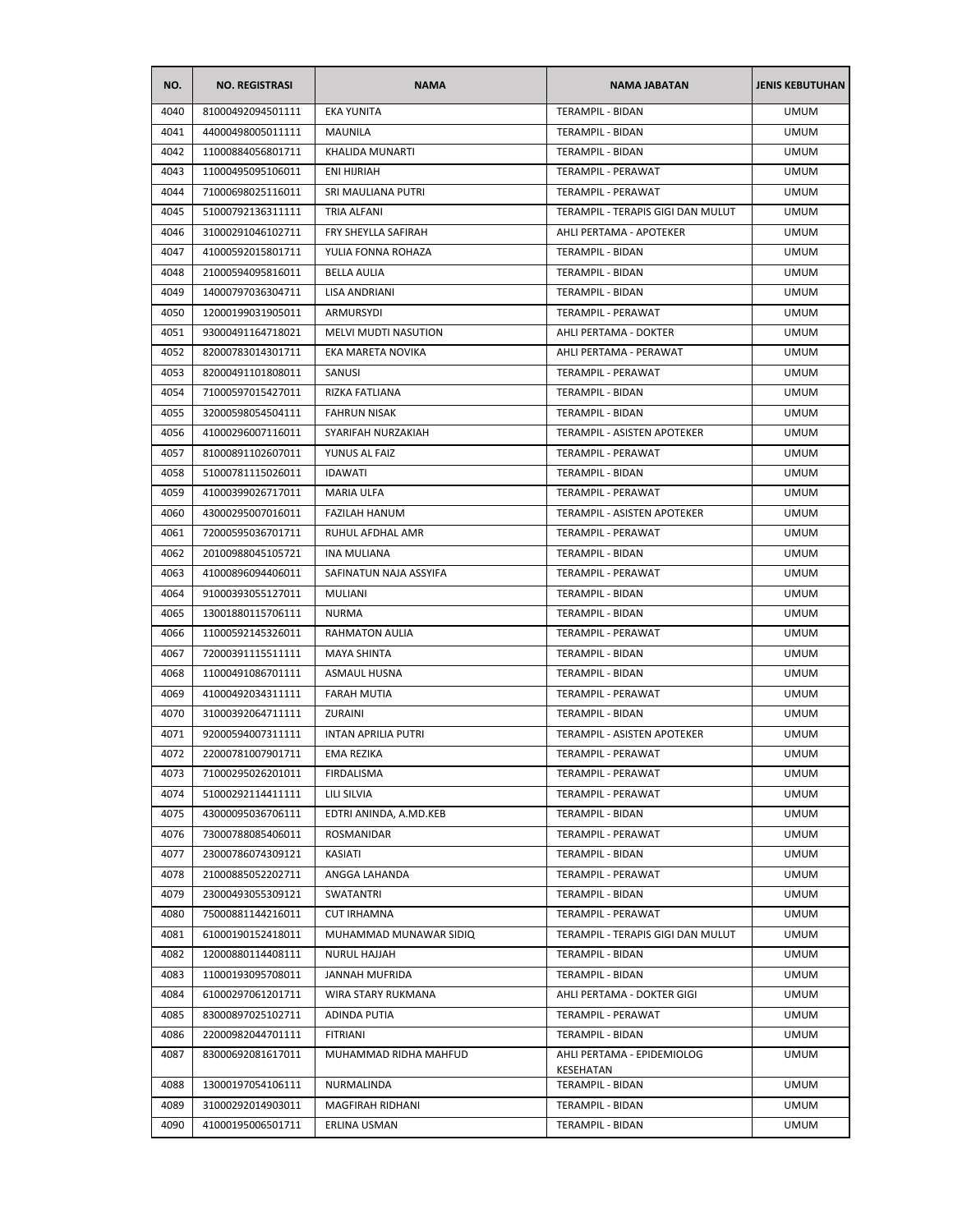| AYU DARA ANDHIKA, S.SIT<br>TERAMPIL - BIDAN<br><b>UMUM</b><br>4091<br>51000096034103711<br>4092<br>44000195085806111<br><b>IRMA YUNITA</b><br>TERAMPIL - BIDAN<br><b>UMUM</b><br>4093<br>62000798041102711<br><b>REGUSTI ISWANDI</b><br>TERAMPIL - PERAWAT<br><b>UMUM</b><br>TERAMPIL - BIDAN<br><b>UMUM</b><br>4094<br>61000194065906111<br>FITRI SYAHRANI<br><b>UMUM</b><br>4095<br>22000390146617011<br>RATNA MEUTIA<br>TERAMPIL - BIDAN<br>AHLI PERTAMA - EPIDEMIOLOG<br>4096<br>61000399003801111<br>FIRMAN AZRIA<br><b>UMUM</b><br>KESEHATAN<br>80100395010706011<br>SAIDINA OZAL<br>TERAMPIL - TEKNISI ELEKTROMEDIS<br><b>UMUM</b><br>4097<br>4098<br>81000092115307011<br>NANDA TAFRIKHA<br>TERAMPIL - BIDAN<br><b>UMUM</b><br>4099<br>61000391024511111<br>RIDHA UMMAHA ACIFA<br>TERAMPIL - BIDAN<br><b>UMUM</b><br>4100<br>11000595052307111<br><b>TIKKI SENDI</b><br>TERAMPIL - PERAWAT<br><b>UMUM</b><br><b>UMUM</b><br>4101<br>93000894055706011<br>SARAH MUSFAHANI<br>TERAMPIL - BIDAN<br>4102<br>52000492176104111<br>SUSAN NOVIA SARI<br>TERAMPIL - PERAWAT<br><b>UMUM</b><br>4103<br>42000194095504111<br>MAIDA LUSIANA<br>TERAMPIL - BIDAN<br><b>UMUM</b><br>4104<br>53000984045016011<br><b>RAHMA YUNITA</b><br>TERAMPIL - BIDAN<br><b>UMUM</b><br>4105<br>91000196025903011<br><b>MEUTIA HAJRIAH</b><br>TERAMPIL - BIDAN<br><b>UMUM</b><br>4106<br>65000884040016011<br>TERAMPIL - PERAWAT<br><b>UMUM</b><br>HENDRI<br>TERAMPIL - PERAWAT<br><b>UMUM</b><br>4107<br>43000595080601011<br><b>HAMRIZAL SAPUTRA</b><br>4108<br>57000591116102711<br>ADE LOLY ULVIA<br>TERAMPIL - BIDAN<br><b>UMUM</b><br>21000198014518011<br>4109<br><b>INTAN ANGGIA</b><br>AHLI PERTAMA - BIDAN<br><b>UMUM</b><br>4110<br>41000987051207011<br><b>FAKHRURRAZI</b><br>TERAMPIL - PERAWAT<br><b>UMUM</b><br>4111<br>51000397066706011<br>DARA MUCHAYRA<br>TERAMPIL - PERAWAT<br><b>UMUM</b><br>4112<br>18000787050608111<br>JULIADI<br>TERAMPIL - PERAWAT<br><b>UMUM</b><br>4113<br>91000891145102711<br>NURJANNAH<br>TERAMPIL - PERAWAT<br><b>UMUM</b><br><b>UMUM</b><br>4114<br>13000398044701111<br>AZKIA<br>TERAMPIL - BIDAN<br>4115<br>92000093034706011<br>RISKI SETIAWATI<br>TERAMPIL - SANITARIAN<br><b>UMUM</b><br>MUHAMMAD CHATAB<br>4116<br>91000192022808011<br>TERAMPIL - PERAWAT<br><b>UMUM</b><br>4117<br>93000293005105011<br><b>DAHNIAR</b><br>TERAMPIL - BIDAN<br><b>UMUM</b><br>4118<br>95000096065303011<br><b>MUNIRA</b><br>TERAMPIL - BIDAN<br><b>UMUM</b><br>4119<br>TERAMPIL - BIDAN<br>14000090105501111<br>EVATRIANI<br><b>UMUM</b><br>4120<br>81000590164326011<br>TERAMPIL - PERAWAT<br><b>UMUM</b><br><b>INTAN OKTIASARI</b><br>4121<br><b>UMUM</b><br>33000887016303011<br><b>NURUL HAYATI</b><br>TERAMPIL - BIDAN<br>4122<br>TERAMPIL - TERAPIS GIGI DAN MULUT<br>91000492164306011<br>HILDA AINIS SYIFA<br><b>UMUM</b><br>4123<br>23000198054104111<br>EMA LIDIA SANTRI<br>TERAMPIL - BIDAN<br><b>UMUM</b><br>4124<br>TERAMPIL - PERAWAT<br><b>UMUM</b><br>51000192091903011<br>SADDAM<br>4125<br>61000597045016011<br><b>JULIA KHAIRATON</b><br>TERAMPIL - PRANATA LABORATORIUM<br><b>UMUM</b><br>KESEHATAN<br>4126<br>33000098054607011<br>RIZA HAYATI<br>TERAMPIL - PERAWAT<br><b>UMUM</b><br><b>UMUM</b><br>4127<br>61000297071517011<br>ARIS MUNANDAR<br>TERAMPIL - PERAWAT<br>4128<br>TERAMPIL - TERAPIS GIGI DAN MULUT<br><b>UMUM</b><br>31000883062801711<br>RONAL MOFIARI<br>4129<br>31000493065604111<br>TERAMPIL - BIDAN<br>WULANDARI<br><b>UMUM</b><br>4130<br>21000990146608011<br><b>INTAN MUTIA SARI</b><br><b>TERAMPIL - BIDAN</b><br><b>UMUM</b><br>4131<br>31000193076606011<br>YUSRINA<br>TERAMPIL - BIDAN<br><b>UMUM</b><br>4132<br>52000296064901711<br><b>LELI SUMARNI</b><br>TERAMPIL - PRANATA LABORATORIUM<br><b>UMUM</b><br>KESEHATAN<br>4133<br>AHLI PERTAMA - DOKTER<br><b>UMUM</b><br>51000192154302011<br>DR.DESWINA PUTERI<br>4134<br>61000390176702011<br>NUR RAPIDAH AZIS<br>TERAMPIL - PERAWAT<br><b>UMUM</b><br>4135<br>12000792016415021<br>IKA KARTIKA DEWI S<br>TERAMPIL - BIDAN<br><b>UMUM</b><br>4136<br><b>NOVA FAJRIATI</b><br>TERAMPIL - ASISTEN APOTEKER<br>52000195085511111<br><b>UMUM</b><br>INTAN ELYSTA EVAWARNI, S.TR.KE. M.K.M<br>4137<br>32000199056304711<br>TERAMPIL - BIDAN<br><b>UMUM</b><br>4138<br>33000788024118011<br><b>AGUSNIAR H</b><br>TERAMPIL - BIDAN<br><b>UMUM</b><br>4139<br>21000292125018011<br>DESITA RATNA SARI<br>TERAMPIL - BIDAN<br><b>UMUM</b><br><b>UMUM</b><br>4140<br>11000790175508121<br>YOLANDA WULANDARI<br>TERAMPIL - BIDAN | NO. | <b>NO. REGISTRASI</b> | <b>NAMA</b> | <b>NAMA JABATAN</b> | <b>JENIS KEBUTUHAN</b> |
|---------------------------------------------------------------------------------------------------------------------------------------------------------------------------------------------------------------------------------------------------------------------------------------------------------------------------------------------------------------------------------------------------------------------------------------------------------------------------------------------------------------------------------------------------------------------------------------------------------------------------------------------------------------------------------------------------------------------------------------------------------------------------------------------------------------------------------------------------------------------------------------------------------------------------------------------------------------------------------------------------------------------------------------------------------------------------------------------------------------------------------------------------------------------------------------------------------------------------------------------------------------------------------------------------------------------------------------------------------------------------------------------------------------------------------------------------------------------------------------------------------------------------------------------------------------------------------------------------------------------------------------------------------------------------------------------------------------------------------------------------------------------------------------------------------------------------------------------------------------------------------------------------------------------------------------------------------------------------------------------------------------------------------------------------------------------------------------------------------------------------------------------------------------------------------------------------------------------------------------------------------------------------------------------------------------------------------------------------------------------------------------------------------------------------------------------------------------------------------------------------------------------------------------------------------------------------------------------------------------------------------------------------------------------------------------------------------------------------------------------------------------------------------------------------------------------------------------------------------------------------------------------------------------------------------------------------------------------------------------------------------------------------------------------------------------------------------------------------------------------------------------------------------------------------------------------------------------------------------------------------------------------------------------------------------------------------------------------------------------------------------------------------------------------------------------------------------------------------------------------------------------------------------------------------------------------------------------------------------------------------------------------------------------------------------------------------------------------------------------------------------------------------------------------------------------------------------------------------------------------------------------------------------------------------------------------------------------------------------------------------------------------------------------------------------------------------------------------------------------------------------------------------------------------------------------------------------------------------------------------------------------------------------------------------------------------------------------------------------------------------------------------------------------------------------------------------------------------------------------------------------------------------------------------------|-----|-----------------------|-------------|---------------------|------------------------|
|                                                                                                                                                                                                                                                                                                                                                                                                                                                                                                                                                                                                                                                                                                                                                                                                                                                                                                                                                                                                                                                                                                                                                                                                                                                                                                                                                                                                                                                                                                                                                                                                                                                                                                                                                                                                                                                                                                                                                                                                                                                                                                                                                                                                                                                                                                                                                                                                                                                                                                                                                                                                                                                                                                                                                                                                                                                                                                                                                                                                                                                                                                                                                                                                                                                                                                                                                                                                                                                                                                                                                                                                                                                                                                                                                                                                                                                                                                                                                                                                                                                                                                                                                                                                                                                                                                                                                                                                                                                                                                                                                   |     |                       |             |                     |                        |
|                                                                                                                                                                                                                                                                                                                                                                                                                                                                                                                                                                                                                                                                                                                                                                                                                                                                                                                                                                                                                                                                                                                                                                                                                                                                                                                                                                                                                                                                                                                                                                                                                                                                                                                                                                                                                                                                                                                                                                                                                                                                                                                                                                                                                                                                                                                                                                                                                                                                                                                                                                                                                                                                                                                                                                                                                                                                                                                                                                                                                                                                                                                                                                                                                                                                                                                                                                                                                                                                                                                                                                                                                                                                                                                                                                                                                                                                                                                                                                                                                                                                                                                                                                                                                                                                                                                                                                                                                                                                                                                                                   |     |                       |             |                     |                        |
|                                                                                                                                                                                                                                                                                                                                                                                                                                                                                                                                                                                                                                                                                                                                                                                                                                                                                                                                                                                                                                                                                                                                                                                                                                                                                                                                                                                                                                                                                                                                                                                                                                                                                                                                                                                                                                                                                                                                                                                                                                                                                                                                                                                                                                                                                                                                                                                                                                                                                                                                                                                                                                                                                                                                                                                                                                                                                                                                                                                                                                                                                                                                                                                                                                                                                                                                                                                                                                                                                                                                                                                                                                                                                                                                                                                                                                                                                                                                                                                                                                                                                                                                                                                                                                                                                                                                                                                                                                                                                                                                                   |     |                       |             |                     |                        |
|                                                                                                                                                                                                                                                                                                                                                                                                                                                                                                                                                                                                                                                                                                                                                                                                                                                                                                                                                                                                                                                                                                                                                                                                                                                                                                                                                                                                                                                                                                                                                                                                                                                                                                                                                                                                                                                                                                                                                                                                                                                                                                                                                                                                                                                                                                                                                                                                                                                                                                                                                                                                                                                                                                                                                                                                                                                                                                                                                                                                                                                                                                                                                                                                                                                                                                                                                                                                                                                                                                                                                                                                                                                                                                                                                                                                                                                                                                                                                                                                                                                                                                                                                                                                                                                                                                                                                                                                                                                                                                                                                   |     |                       |             |                     |                        |
|                                                                                                                                                                                                                                                                                                                                                                                                                                                                                                                                                                                                                                                                                                                                                                                                                                                                                                                                                                                                                                                                                                                                                                                                                                                                                                                                                                                                                                                                                                                                                                                                                                                                                                                                                                                                                                                                                                                                                                                                                                                                                                                                                                                                                                                                                                                                                                                                                                                                                                                                                                                                                                                                                                                                                                                                                                                                                                                                                                                                                                                                                                                                                                                                                                                                                                                                                                                                                                                                                                                                                                                                                                                                                                                                                                                                                                                                                                                                                                                                                                                                                                                                                                                                                                                                                                                                                                                                                                                                                                                                                   |     |                       |             |                     |                        |
|                                                                                                                                                                                                                                                                                                                                                                                                                                                                                                                                                                                                                                                                                                                                                                                                                                                                                                                                                                                                                                                                                                                                                                                                                                                                                                                                                                                                                                                                                                                                                                                                                                                                                                                                                                                                                                                                                                                                                                                                                                                                                                                                                                                                                                                                                                                                                                                                                                                                                                                                                                                                                                                                                                                                                                                                                                                                                                                                                                                                                                                                                                                                                                                                                                                                                                                                                                                                                                                                                                                                                                                                                                                                                                                                                                                                                                                                                                                                                                                                                                                                                                                                                                                                                                                                                                                                                                                                                                                                                                                                                   |     |                       |             |                     |                        |
|                                                                                                                                                                                                                                                                                                                                                                                                                                                                                                                                                                                                                                                                                                                                                                                                                                                                                                                                                                                                                                                                                                                                                                                                                                                                                                                                                                                                                                                                                                                                                                                                                                                                                                                                                                                                                                                                                                                                                                                                                                                                                                                                                                                                                                                                                                                                                                                                                                                                                                                                                                                                                                                                                                                                                                                                                                                                                                                                                                                                                                                                                                                                                                                                                                                                                                                                                                                                                                                                                                                                                                                                                                                                                                                                                                                                                                                                                                                                                                                                                                                                                                                                                                                                                                                                                                                                                                                                                                                                                                                                                   |     |                       |             |                     |                        |
|                                                                                                                                                                                                                                                                                                                                                                                                                                                                                                                                                                                                                                                                                                                                                                                                                                                                                                                                                                                                                                                                                                                                                                                                                                                                                                                                                                                                                                                                                                                                                                                                                                                                                                                                                                                                                                                                                                                                                                                                                                                                                                                                                                                                                                                                                                                                                                                                                                                                                                                                                                                                                                                                                                                                                                                                                                                                                                                                                                                                                                                                                                                                                                                                                                                                                                                                                                                                                                                                                                                                                                                                                                                                                                                                                                                                                                                                                                                                                                                                                                                                                                                                                                                                                                                                                                                                                                                                                                                                                                                                                   |     |                       |             |                     |                        |
|                                                                                                                                                                                                                                                                                                                                                                                                                                                                                                                                                                                                                                                                                                                                                                                                                                                                                                                                                                                                                                                                                                                                                                                                                                                                                                                                                                                                                                                                                                                                                                                                                                                                                                                                                                                                                                                                                                                                                                                                                                                                                                                                                                                                                                                                                                                                                                                                                                                                                                                                                                                                                                                                                                                                                                                                                                                                                                                                                                                                                                                                                                                                                                                                                                                                                                                                                                                                                                                                                                                                                                                                                                                                                                                                                                                                                                                                                                                                                                                                                                                                                                                                                                                                                                                                                                                                                                                                                                                                                                                                                   |     |                       |             |                     |                        |
|                                                                                                                                                                                                                                                                                                                                                                                                                                                                                                                                                                                                                                                                                                                                                                                                                                                                                                                                                                                                                                                                                                                                                                                                                                                                                                                                                                                                                                                                                                                                                                                                                                                                                                                                                                                                                                                                                                                                                                                                                                                                                                                                                                                                                                                                                                                                                                                                                                                                                                                                                                                                                                                                                                                                                                                                                                                                                                                                                                                                                                                                                                                                                                                                                                                                                                                                                                                                                                                                                                                                                                                                                                                                                                                                                                                                                                                                                                                                                                                                                                                                                                                                                                                                                                                                                                                                                                                                                                                                                                                                                   |     |                       |             |                     |                        |
|                                                                                                                                                                                                                                                                                                                                                                                                                                                                                                                                                                                                                                                                                                                                                                                                                                                                                                                                                                                                                                                                                                                                                                                                                                                                                                                                                                                                                                                                                                                                                                                                                                                                                                                                                                                                                                                                                                                                                                                                                                                                                                                                                                                                                                                                                                                                                                                                                                                                                                                                                                                                                                                                                                                                                                                                                                                                                                                                                                                                                                                                                                                                                                                                                                                                                                                                                                                                                                                                                                                                                                                                                                                                                                                                                                                                                                                                                                                                                                                                                                                                                                                                                                                                                                                                                                                                                                                                                                                                                                                                                   |     |                       |             |                     |                        |
|                                                                                                                                                                                                                                                                                                                                                                                                                                                                                                                                                                                                                                                                                                                                                                                                                                                                                                                                                                                                                                                                                                                                                                                                                                                                                                                                                                                                                                                                                                                                                                                                                                                                                                                                                                                                                                                                                                                                                                                                                                                                                                                                                                                                                                                                                                                                                                                                                                                                                                                                                                                                                                                                                                                                                                                                                                                                                                                                                                                                                                                                                                                                                                                                                                                                                                                                                                                                                                                                                                                                                                                                                                                                                                                                                                                                                                                                                                                                                                                                                                                                                                                                                                                                                                                                                                                                                                                                                                                                                                                                                   |     |                       |             |                     |                        |
|                                                                                                                                                                                                                                                                                                                                                                                                                                                                                                                                                                                                                                                                                                                                                                                                                                                                                                                                                                                                                                                                                                                                                                                                                                                                                                                                                                                                                                                                                                                                                                                                                                                                                                                                                                                                                                                                                                                                                                                                                                                                                                                                                                                                                                                                                                                                                                                                                                                                                                                                                                                                                                                                                                                                                                                                                                                                                                                                                                                                                                                                                                                                                                                                                                                                                                                                                                                                                                                                                                                                                                                                                                                                                                                                                                                                                                                                                                                                                                                                                                                                                                                                                                                                                                                                                                                                                                                                                                                                                                                                                   |     |                       |             |                     |                        |
|                                                                                                                                                                                                                                                                                                                                                                                                                                                                                                                                                                                                                                                                                                                                                                                                                                                                                                                                                                                                                                                                                                                                                                                                                                                                                                                                                                                                                                                                                                                                                                                                                                                                                                                                                                                                                                                                                                                                                                                                                                                                                                                                                                                                                                                                                                                                                                                                                                                                                                                                                                                                                                                                                                                                                                                                                                                                                                                                                                                                                                                                                                                                                                                                                                                                                                                                                                                                                                                                                                                                                                                                                                                                                                                                                                                                                                                                                                                                                                                                                                                                                                                                                                                                                                                                                                                                                                                                                                                                                                                                                   |     |                       |             |                     |                        |
|                                                                                                                                                                                                                                                                                                                                                                                                                                                                                                                                                                                                                                                                                                                                                                                                                                                                                                                                                                                                                                                                                                                                                                                                                                                                                                                                                                                                                                                                                                                                                                                                                                                                                                                                                                                                                                                                                                                                                                                                                                                                                                                                                                                                                                                                                                                                                                                                                                                                                                                                                                                                                                                                                                                                                                                                                                                                                                                                                                                                                                                                                                                                                                                                                                                                                                                                                                                                                                                                                                                                                                                                                                                                                                                                                                                                                                                                                                                                                                                                                                                                                                                                                                                                                                                                                                                                                                                                                                                                                                                                                   |     |                       |             |                     |                        |
|                                                                                                                                                                                                                                                                                                                                                                                                                                                                                                                                                                                                                                                                                                                                                                                                                                                                                                                                                                                                                                                                                                                                                                                                                                                                                                                                                                                                                                                                                                                                                                                                                                                                                                                                                                                                                                                                                                                                                                                                                                                                                                                                                                                                                                                                                                                                                                                                                                                                                                                                                                                                                                                                                                                                                                                                                                                                                                                                                                                                                                                                                                                                                                                                                                                                                                                                                                                                                                                                                                                                                                                                                                                                                                                                                                                                                                                                                                                                                                                                                                                                                                                                                                                                                                                                                                                                                                                                                                                                                                                                                   |     |                       |             |                     |                        |
|                                                                                                                                                                                                                                                                                                                                                                                                                                                                                                                                                                                                                                                                                                                                                                                                                                                                                                                                                                                                                                                                                                                                                                                                                                                                                                                                                                                                                                                                                                                                                                                                                                                                                                                                                                                                                                                                                                                                                                                                                                                                                                                                                                                                                                                                                                                                                                                                                                                                                                                                                                                                                                                                                                                                                                                                                                                                                                                                                                                                                                                                                                                                                                                                                                                                                                                                                                                                                                                                                                                                                                                                                                                                                                                                                                                                                                                                                                                                                                                                                                                                                                                                                                                                                                                                                                                                                                                                                                                                                                                                                   |     |                       |             |                     |                        |
|                                                                                                                                                                                                                                                                                                                                                                                                                                                                                                                                                                                                                                                                                                                                                                                                                                                                                                                                                                                                                                                                                                                                                                                                                                                                                                                                                                                                                                                                                                                                                                                                                                                                                                                                                                                                                                                                                                                                                                                                                                                                                                                                                                                                                                                                                                                                                                                                                                                                                                                                                                                                                                                                                                                                                                                                                                                                                                                                                                                                                                                                                                                                                                                                                                                                                                                                                                                                                                                                                                                                                                                                                                                                                                                                                                                                                                                                                                                                                                                                                                                                                                                                                                                                                                                                                                                                                                                                                                                                                                                                                   |     |                       |             |                     |                        |
|                                                                                                                                                                                                                                                                                                                                                                                                                                                                                                                                                                                                                                                                                                                                                                                                                                                                                                                                                                                                                                                                                                                                                                                                                                                                                                                                                                                                                                                                                                                                                                                                                                                                                                                                                                                                                                                                                                                                                                                                                                                                                                                                                                                                                                                                                                                                                                                                                                                                                                                                                                                                                                                                                                                                                                                                                                                                                                                                                                                                                                                                                                                                                                                                                                                                                                                                                                                                                                                                                                                                                                                                                                                                                                                                                                                                                                                                                                                                                                                                                                                                                                                                                                                                                                                                                                                                                                                                                                                                                                                                                   |     |                       |             |                     |                        |
|                                                                                                                                                                                                                                                                                                                                                                                                                                                                                                                                                                                                                                                                                                                                                                                                                                                                                                                                                                                                                                                                                                                                                                                                                                                                                                                                                                                                                                                                                                                                                                                                                                                                                                                                                                                                                                                                                                                                                                                                                                                                                                                                                                                                                                                                                                                                                                                                                                                                                                                                                                                                                                                                                                                                                                                                                                                                                                                                                                                                                                                                                                                                                                                                                                                                                                                                                                                                                                                                                                                                                                                                                                                                                                                                                                                                                                                                                                                                                                                                                                                                                                                                                                                                                                                                                                                                                                                                                                                                                                                                                   |     |                       |             |                     |                        |
|                                                                                                                                                                                                                                                                                                                                                                                                                                                                                                                                                                                                                                                                                                                                                                                                                                                                                                                                                                                                                                                                                                                                                                                                                                                                                                                                                                                                                                                                                                                                                                                                                                                                                                                                                                                                                                                                                                                                                                                                                                                                                                                                                                                                                                                                                                                                                                                                                                                                                                                                                                                                                                                                                                                                                                                                                                                                                                                                                                                                                                                                                                                                                                                                                                                                                                                                                                                                                                                                                                                                                                                                                                                                                                                                                                                                                                                                                                                                                                                                                                                                                                                                                                                                                                                                                                                                                                                                                                                                                                                                                   |     |                       |             |                     |                        |
|                                                                                                                                                                                                                                                                                                                                                                                                                                                                                                                                                                                                                                                                                                                                                                                                                                                                                                                                                                                                                                                                                                                                                                                                                                                                                                                                                                                                                                                                                                                                                                                                                                                                                                                                                                                                                                                                                                                                                                                                                                                                                                                                                                                                                                                                                                                                                                                                                                                                                                                                                                                                                                                                                                                                                                                                                                                                                                                                                                                                                                                                                                                                                                                                                                                                                                                                                                                                                                                                                                                                                                                                                                                                                                                                                                                                                                                                                                                                                                                                                                                                                                                                                                                                                                                                                                                                                                                                                                                                                                                                                   |     |                       |             |                     |                        |
|                                                                                                                                                                                                                                                                                                                                                                                                                                                                                                                                                                                                                                                                                                                                                                                                                                                                                                                                                                                                                                                                                                                                                                                                                                                                                                                                                                                                                                                                                                                                                                                                                                                                                                                                                                                                                                                                                                                                                                                                                                                                                                                                                                                                                                                                                                                                                                                                                                                                                                                                                                                                                                                                                                                                                                                                                                                                                                                                                                                                                                                                                                                                                                                                                                                                                                                                                                                                                                                                                                                                                                                                                                                                                                                                                                                                                                                                                                                                                                                                                                                                                                                                                                                                                                                                                                                                                                                                                                                                                                                                                   |     |                       |             |                     |                        |
|                                                                                                                                                                                                                                                                                                                                                                                                                                                                                                                                                                                                                                                                                                                                                                                                                                                                                                                                                                                                                                                                                                                                                                                                                                                                                                                                                                                                                                                                                                                                                                                                                                                                                                                                                                                                                                                                                                                                                                                                                                                                                                                                                                                                                                                                                                                                                                                                                                                                                                                                                                                                                                                                                                                                                                                                                                                                                                                                                                                                                                                                                                                                                                                                                                                                                                                                                                                                                                                                                                                                                                                                                                                                                                                                                                                                                                                                                                                                                                                                                                                                                                                                                                                                                                                                                                                                                                                                                                                                                                                                                   |     |                       |             |                     |                        |
|                                                                                                                                                                                                                                                                                                                                                                                                                                                                                                                                                                                                                                                                                                                                                                                                                                                                                                                                                                                                                                                                                                                                                                                                                                                                                                                                                                                                                                                                                                                                                                                                                                                                                                                                                                                                                                                                                                                                                                                                                                                                                                                                                                                                                                                                                                                                                                                                                                                                                                                                                                                                                                                                                                                                                                                                                                                                                                                                                                                                                                                                                                                                                                                                                                                                                                                                                                                                                                                                                                                                                                                                                                                                                                                                                                                                                                                                                                                                                                                                                                                                                                                                                                                                                                                                                                                                                                                                                                                                                                                                                   |     |                       |             |                     |                        |
|                                                                                                                                                                                                                                                                                                                                                                                                                                                                                                                                                                                                                                                                                                                                                                                                                                                                                                                                                                                                                                                                                                                                                                                                                                                                                                                                                                                                                                                                                                                                                                                                                                                                                                                                                                                                                                                                                                                                                                                                                                                                                                                                                                                                                                                                                                                                                                                                                                                                                                                                                                                                                                                                                                                                                                                                                                                                                                                                                                                                                                                                                                                                                                                                                                                                                                                                                                                                                                                                                                                                                                                                                                                                                                                                                                                                                                                                                                                                                                                                                                                                                                                                                                                                                                                                                                                                                                                                                                                                                                                                                   |     |                       |             |                     |                        |
|                                                                                                                                                                                                                                                                                                                                                                                                                                                                                                                                                                                                                                                                                                                                                                                                                                                                                                                                                                                                                                                                                                                                                                                                                                                                                                                                                                                                                                                                                                                                                                                                                                                                                                                                                                                                                                                                                                                                                                                                                                                                                                                                                                                                                                                                                                                                                                                                                                                                                                                                                                                                                                                                                                                                                                                                                                                                                                                                                                                                                                                                                                                                                                                                                                                                                                                                                                                                                                                                                                                                                                                                                                                                                                                                                                                                                                                                                                                                                                                                                                                                                                                                                                                                                                                                                                                                                                                                                                                                                                                                                   |     |                       |             |                     |                        |
|                                                                                                                                                                                                                                                                                                                                                                                                                                                                                                                                                                                                                                                                                                                                                                                                                                                                                                                                                                                                                                                                                                                                                                                                                                                                                                                                                                                                                                                                                                                                                                                                                                                                                                                                                                                                                                                                                                                                                                                                                                                                                                                                                                                                                                                                                                                                                                                                                                                                                                                                                                                                                                                                                                                                                                                                                                                                                                                                                                                                                                                                                                                                                                                                                                                                                                                                                                                                                                                                                                                                                                                                                                                                                                                                                                                                                                                                                                                                                                                                                                                                                                                                                                                                                                                                                                                                                                                                                                                                                                                                                   |     |                       |             |                     |                        |
|                                                                                                                                                                                                                                                                                                                                                                                                                                                                                                                                                                                                                                                                                                                                                                                                                                                                                                                                                                                                                                                                                                                                                                                                                                                                                                                                                                                                                                                                                                                                                                                                                                                                                                                                                                                                                                                                                                                                                                                                                                                                                                                                                                                                                                                                                                                                                                                                                                                                                                                                                                                                                                                                                                                                                                                                                                                                                                                                                                                                                                                                                                                                                                                                                                                                                                                                                                                                                                                                                                                                                                                                                                                                                                                                                                                                                                                                                                                                                                                                                                                                                                                                                                                                                                                                                                                                                                                                                                                                                                                                                   |     |                       |             |                     |                        |
|                                                                                                                                                                                                                                                                                                                                                                                                                                                                                                                                                                                                                                                                                                                                                                                                                                                                                                                                                                                                                                                                                                                                                                                                                                                                                                                                                                                                                                                                                                                                                                                                                                                                                                                                                                                                                                                                                                                                                                                                                                                                                                                                                                                                                                                                                                                                                                                                                                                                                                                                                                                                                                                                                                                                                                                                                                                                                                                                                                                                                                                                                                                                                                                                                                                                                                                                                                                                                                                                                                                                                                                                                                                                                                                                                                                                                                                                                                                                                                                                                                                                                                                                                                                                                                                                                                                                                                                                                                                                                                                                                   |     |                       |             |                     |                        |
|                                                                                                                                                                                                                                                                                                                                                                                                                                                                                                                                                                                                                                                                                                                                                                                                                                                                                                                                                                                                                                                                                                                                                                                                                                                                                                                                                                                                                                                                                                                                                                                                                                                                                                                                                                                                                                                                                                                                                                                                                                                                                                                                                                                                                                                                                                                                                                                                                                                                                                                                                                                                                                                                                                                                                                                                                                                                                                                                                                                                                                                                                                                                                                                                                                                                                                                                                                                                                                                                                                                                                                                                                                                                                                                                                                                                                                                                                                                                                                                                                                                                                                                                                                                                                                                                                                                                                                                                                                                                                                                                                   |     |                       |             |                     |                        |
|                                                                                                                                                                                                                                                                                                                                                                                                                                                                                                                                                                                                                                                                                                                                                                                                                                                                                                                                                                                                                                                                                                                                                                                                                                                                                                                                                                                                                                                                                                                                                                                                                                                                                                                                                                                                                                                                                                                                                                                                                                                                                                                                                                                                                                                                                                                                                                                                                                                                                                                                                                                                                                                                                                                                                                                                                                                                                                                                                                                                                                                                                                                                                                                                                                                                                                                                                                                                                                                                                                                                                                                                                                                                                                                                                                                                                                                                                                                                                                                                                                                                                                                                                                                                                                                                                                                                                                                                                                                                                                                                                   |     |                       |             |                     |                        |
|                                                                                                                                                                                                                                                                                                                                                                                                                                                                                                                                                                                                                                                                                                                                                                                                                                                                                                                                                                                                                                                                                                                                                                                                                                                                                                                                                                                                                                                                                                                                                                                                                                                                                                                                                                                                                                                                                                                                                                                                                                                                                                                                                                                                                                                                                                                                                                                                                                                                                                                                                                                                                                                                                                                                                                                                                                                                                                                                                                                                                                                                                                                                                                                                                                                                                                                                                                                                                                                                                                                                                                                                                                                                                                                                                                                                                                                                                                                                                                                                                                                                                                                                                                                                                                                                                                                                                                                                                                                                                                                                                   |     |                       |             |                     |                        |
|                                                                                                                                                                                                                                                                                                                                                                                                                                                                                                                                                                                                                                                                                                                                                                                                                                                                                                                                                                                                                                                                                                                                                                                                                                                                                                                                                                                                                                                                                                                                                                                                                                                                                                                                                                                                                                                                                                                                                                                                                                                                                                                                                                                                                                                                                                                                                                                                                                                                                                                                                                                                                                                                                                                                                                                                                                                                                                                                                                                                                                                                                                                                                                                                                                                                                                                                                                                                                                                                                                                                                                                                                                                                                                                                                                                                                                                                                                                                                                                                                                                                                                                                                                                                                                                                                                                                                                                                                                                                                                                                                   |     |                       |             |                     |                        |
|                                                                                                                                                                                                                                                                                                                                                                                                                                                                                                                                                                                                                                                                                                                                                                                                                                                                                                                                                                                                                                                                                                                                                                                                                                                                                                                                                                                                                                                                                                                                                                                                                                                                                                                                                                                                                                                                                                                                                                                                                                                                                                                                                                                                                                                                                                                                                                                                                                                                                                                                                                                                                                                                                                                                                                                                                                                                                                                                                                                                                                                                                                                                                                                                                                                                                                                                                                                                                                                                                                                                                                                                                                                                                                                                                                                                                                                                                                                                                                                                                                                                                                                                                                                                                                                                                                                                                                                                                                                                                                                                                   |     |                       |             |                     |                        |
|                                                                                                                                                                                                                                                                                                                                                                                                                                                                                                                                                                                                                                                                                                                                                                                                                                                                                                                                                                                                                                                                                                                                                                                                                                                                                                                                                                                                                                                                                                                                                                                                                                                                                                                                                                                                                                                                                                                                                                                                                                                                                                                                                                                                                                                                                                                                                                                                                                                                                                                                                                                                                                                                                                                                                                                                                                                                                                                                                                                                                                                                                                                                                                                                                                                                                                                                                                                                                                                                                                                                                                                                                                                                                                                                                                                                                                                                                                                                                                                                                                                                                                                                                                                                                                                                                                                                                                                                                                                                                                                                                   |     |                       |             |                     |                        |
|                                                                                                                                                                                                                                                                                                                                                                                                                                                                                                                                                                                                                                                                                                                                                                                                                                                                                                                                                                                                                                                                                                                                                                                                                                                                                                                                                                                                                                                                                                                                                                                                                                                                                                                                                                                                                                                                                                                                                                                                                                                                                                                                                                                                                                                                                                                                                                                                                                                                                                                                                                                                                                                                                                                                                                                                                                                                                                                                                                                                                                                                                                                                                                                                                                                                                                                                                                                                                                                                                                                                                                                                                                                                                                                                                                                                                                                                                                                                                                                                                                                                                                                                                                                                                                                                                                                                                                                                                                                                                                                                                   |     |                       |             |                     |                        |
|                                                                                                                                                                                                                                                                                                                                                                                                                                                                                                                                                                                                                                                                                                                                                                                                                                                                                                                                                                                                                                                                                                                                                                                                                                                                                                                                                                                                                                                                                                                                                                                                                                                                                                                                                                                                                                                                                                                                                                                                                                                                                                                                                                                                                                                                                                                                                                                                                                                                                                                                                                                                                                                                                                                                                                                                                                                                                                                                                                                                                                                                                                                                                                                                                                                                                                                                                                                                                                                                                                                                                                                                                                                                                                                                                                                                                                                                                                                                                                                                                                                                                                                                                                                                                                                                                                                                                                                                                                                                                                                                                   |     |                       |             |                     |                        |
|                                                                                                                                                                                                                                                                                                                                                                                                                                                                                                                                                                                                                                                                                                                                                                                                                                                                                                                                                                                                                                                                                                                                                                                                                                                                                                                                                                                                                                                                                                                                                                                                                                                                                                                                                                                                                                                                                                                                                                                                                                                                                                                                                                                                                                                                                                                                                                                                                                                                                                                                                                                                                                                                                                                                                                                                                                                                                                                                                                                                                                                                                                                                                                                                                                                                                                                                                                                                                                                                                                                                                                                                                                                                                                                                                                                                                                                                                                                                                                                                                                                                                                                                                                                                                                                                                                                                                                                                                                                                                                                                                   |     |                       |             |                     |                        |
|                                                                                                                                                                                                                                                                                                                                                                                                                                                                                                                                                                                                                                                                                                                                                                                                                                                                                                                                                                                                                                                                                                                                                                                                                                                                                                                                                                                                                                                                                                                                                                                                                                                                                                                                                                                                                                                                                                                                                                                                                                                                                                                                                                                                                                                                                                                                                                                                                                                                                                                                                                                                                                                                                                                                                                                                                                                                                                                                                                                                                                                                                                                                                                                                                                                                                                                                                                                                                                                                                                                                                                                                                                                                                                                                                                                                                                                                                                                                                                                                                                                                                                                                                                                                                                                                                                                                                                                                                                                                                                                                                   |     |                       |             |                     |                        |
|                                                                                                                                                                                                                                                                                                                                                                                                                                                                                                                                                                                                                                                                                                                                                                                                                                                                                                                                                                                                                                                                                                                                                                                                                                                                                                                                                                                                                                                                                                                                                                                                                                                                                                                                                                                                                                                                                                                                                                                                                                                                                                                                                                                                                                                                                                                                                                                                                                                                                                                                                                                                                                                                                                                                                                                                                                                                                                                                                                                                                                                                                                                                                                                                                                                                                                                                                                                                                                                                                                                                                                                                                                                                                                                                                                                                                                                                                                                                                                                                                                                                                                                                                                                                                                                                                                                                                                                                                                                                                                                                                   |     |                       |             |                     |                        |
|                                                                                                                                                                                                                                                                                                                                                                                                                                                                                                                                                                                                                                                                                                                                                                                                                                                                                                                                                                                                                                                                                                                                                                                                                                                                                                                                                                                                                                                                                                                                                                                                                                                                                                                                                                                                                                                                                                                                                                                                                                                                                                                                                                                                                                                                                                                                                                                                                                                                                                                                                                                                                                                                                                                                                                                                                                                                                                                                                                                                                                                                                                                                                                                                                                                                                                                                                                                                                                                                                                                                                                                                                                                                                                                                                                                                                                                                                                                                                                                                                                                                                                                                                                                                                                                                                                                                                                                                                                                                                                                                                   |     |                       |             |                     |                        |
|                                                                                                                                                                                                                                                                                                                                                                                                                                                                                                                                                                                                                                                                                                                                                                                                                                                                                                                                                                                                                                                                                                                                                                                                                                                                                                                                                                                                                                                                                                                                                                                                                                                                                                                                                                                                                                                                                                                                                                                                                                                                                                                                                                                                                                                                                                                                                                                                                                                                                                                                                                                                                                                                                                                                                                                                                                                                                                                                                                                                                                                                                                                                                                                                                                                                                                                                                                                                                                                                                                                                                                                                                                                                                                                                                                                                                                                                                                                                                                                                                                                                                                                                                                                                                                                                                                                                                                                                                                                                                                                                                   |     |                       |             |                     |                        |
|                                                                                                                                                                                                                                                                                                                                                                                                                                                                                                                                                                                                                                                                                                                                                                                                                                                                                                                                                                                                                                                                                                                                                                                                                                                                                                                                                                                                                                                                                                                                                                                                                                                                                                                                                                                                                                                                                                                                                                                                                                                                                                                                                                                                                                                                                                                                                                                                                                                                                                                                                                                                                                                                                                                                                                                                                                                                                                                                                                                                                                                                                                                                                                                                                                                                                                                                                                                                                                                                                                                                                                                                                                                                                                                                                                                                                                                                                                                                                                                                                                                                                                                                                                                                                                                                                                                                                                                                                                                                                                                                                   |     |                       |             |                     |                        |
|                                                                                                                                                                                                                                                                                                                                                                                                                                                                                                                                                                                                                                                                                                                                                                                                                                                                                                                                                                                                                                                                                                                                                                                                                                                                                                                                                                                                                                                                                                                                                                                                                                                                                                                                                                                                                                                                                                                                                                                                                                                                                                                                                                                                                                                                                                                                                                                                                                                                                                                                                                                                                                                                                                                                                                                                                                                                                                                                                                                                                                                                                                                                                                                                                                                                                                                                                                                                                                                                                                                                                                                                                                                                                                                                                                                                                                                                                                                                                                                                                                                                                                                                                                                                                                                                                                                                                                                                                                                                                                                                                   |     |                       |             |                     |                        |
|                                                                                                                                                                                                                                                                                                                                                                                                                                                                                                                                                                                                                                                                                                                                                                                                                                                                                                                                                                                                                                                                                                                                                                                                                                                                                                                                                                                                                                                                                                                                                                                                                                                                                                                                                                                                                                                                                                                                                                                                                                                                                                                                                                                                                                                                                                                                                                                                                                                                                                                                                                                                                                                                                                                                                                                                                                                                                                                                                                                                                                                                                                                                                                                                                                                                                                                                                                                                                                                                                                                                                                                                                                                                                                                                                                                                                                                                                                                                                                                                                                                                                                                                                                                                                                                                                                                                                                                                                                                                                                                                                   |     |                       |             |                     |                        |
|                                                                                                                                                                                                                                                                                                                                                                                                                                                                                                                                                                                                                                                                                                                                                                                                                                                                                                                                                                                                                                                                                                                                                                                                                                                                                                                                                                                                                                                                                                                                                                                                                                                                                                                                                                                                                                                                                                                                                                                                                                                                                                                                                                                                                                                                                                                                                                                                                                                                                                                                                                                                                                                                                                                                                                                                                                                                                                                                                                                                                                                                                                                                                                                                                                                                                                                                                                                                                                                                                                                                                                                                                                                                                                                                                                                                                                                                                                                                                                                                                                                                                                                                                                                                                                                                                                                                                                                                                                                                                                                                                   |     |                       |             |                     |                        |
|                                                                                                                                                                                                                                                                                                                                                                                                                                                                                                                                                                                                                                                                                                                                                                                                                                                                                                                                                                                                                                                                                                                                                                                                                                                                                                                                                                                                                                                                                                                                                                                                                                                                                                                                                                                                                                                                                                                                                                                                                                                                                                                                                                                                                                                                                                                                                                                                                                                                                                                                                                                                                                                                                                                                                                                                                                                                                                                                                                                                                                                                                                                                                                                                                                                                                                                                                                                                                                                                                                                                                                                                                                                                                                                                                                                                                                                                                                                                                                                                                                                                                                                                                                                                                                                                                                                                                                                                                                                                                                                                                   |     |                       |             |                     |                        |
|                                                                                                                                                                                                                                                                                                                                                                                                                                                                                                                                                                                                                                                                                                                                                                                                                                                                                                                                                                                                                                                                                                                                                                                                                                                                                                                                                                                                                                                                                                                                                                                                                                                                                                                                                                                                                                                                                                                                                                                                                                                                                                                                                                                                                                                                                                                                                                                                                                                                                                                                                                                                                                                                                                                                                                                                                                                                                                                                                                                                                                                                                                                                                                                                                                                                                                                                                                                                                                                                                                                                                                                                                                                                                                                                                                                                                                                                                                                                                                                                                                                                                                                                                                                                                                                                                                                                                                                                                                                                                                                                                   |     |                       |             |                     |                        |
|                                                                                                                                                                                                                                                                                                                                                                                                                                                                                                                                                                                                                                                                                                                                                                                                                                                                                                                                                                                                                                                                                                                                                                                                                                                                                                                                                                                                                                                                                                                                                                                                                                                                                                                                                                                                                                                                                                                                                                                                                                                                                                                                                                                                                                                                                                                                                                                                                                                                                                                                                                                                                                                                                                                                                                                                                                                                                                                                                                                                                                                                                                                                                                                                                                                                                                                                                                                                                                                                                                                                                                                                                                                                                                                                                                                                                                                                                                                                                                                                                                                                                                                                                                                                                                                                                                                                                                                                                                                                                                                                                   |     |                       |             |                     |                        |
|                                                                                                                                                                                                                                                                                                                                                                                                                                                                                                                                                                                                                                                                                                                                                                                                                                                                                                                                                                                                                                                                                                                                                                                                                                                                                                                                                                                                                                                                                                                                                                                                                                                                                                                                                                                                                                                                                                                                                                                                                                                                                                                                                                                                                                                                                                                                                                                                                                                                                                                                                                                                                                                                                                                                                                                                                                                                                                                                                                                                                                                                                                                                                                                                                                                                                                                                                                                                                                                                                                                                                                                                                                                                                                                                                                                                                                                                                                                                                                                                                                                                                                                                                                                                                                                                                                                                                                                                                                                                                                                                                   |     |                       |             |                     |                        |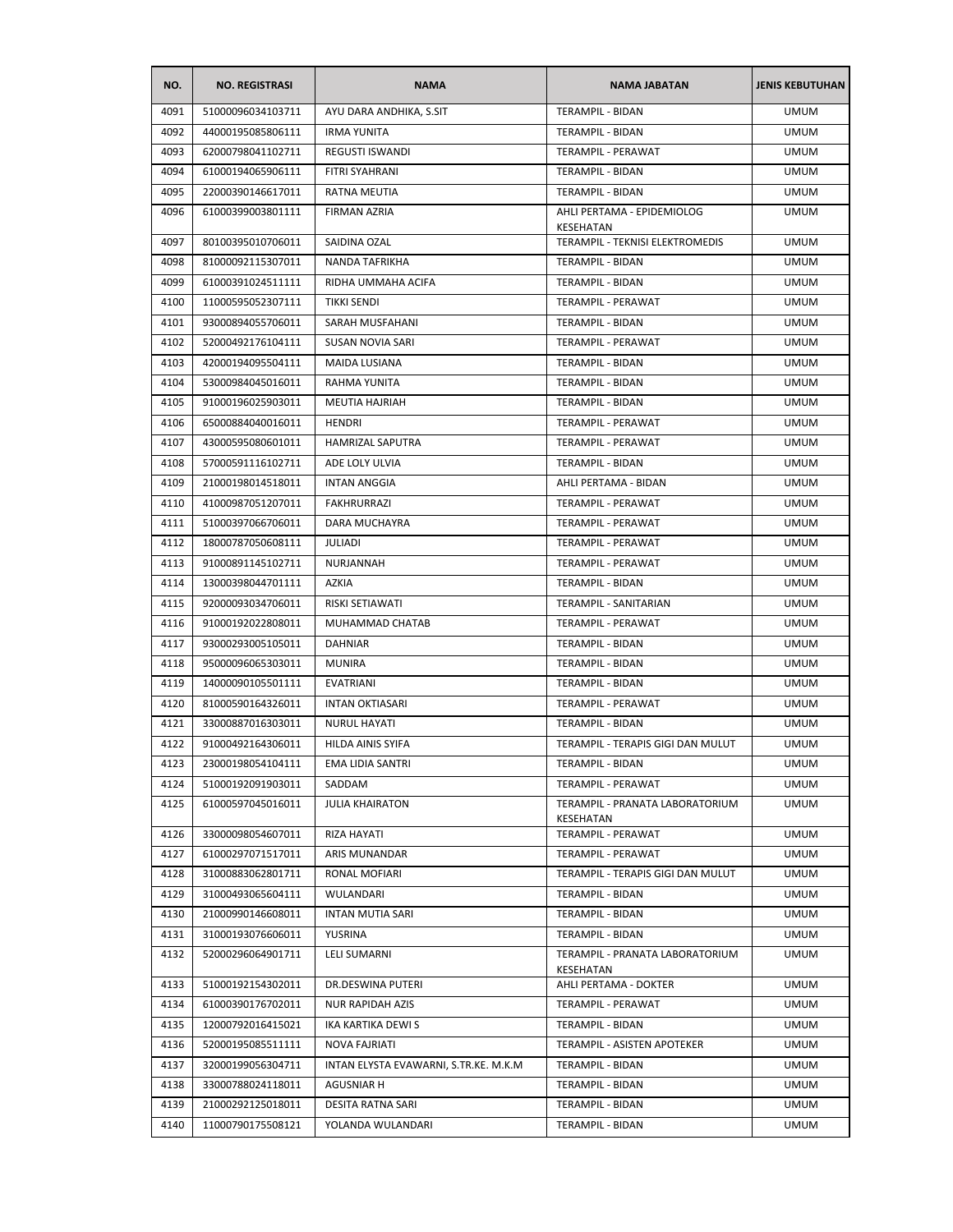| NO.  | <b>NO. REGISTRASI</b> | <b>NAMA</b>              | <b>NAMA JABATAN</b>                          | <b>JENIS KEBUTUHAN</b> |
|------|-----------------------|--------------------------|----------------------------------------------|------------------------|
| 4141 | 62000391116306011     | YUSNIDAR                 | <b>TERAMPIL - BIDAN</b>                      | <b>UMUM</b>            |
| 4142 | 81000881196117011     | <b>DEWI YANTI</b>        | TERAMPIL - BIDAN                             | <b>UMUM</b>            |
| 4143 | 71000997052127011     | MUHAMMAD IRFAN           | <b>TERAMPIL - PERAWAT</b>                    | <b>UMUM</b>            |
| 4144 | 21000096016116011     | <b>AZIZAHFITRIANI</b>    | TERAMPIL - PERAWAT                           | <b>UMUM</b>            |
| 4145 | 34000592144306111     | <b>RINA RAHAYU</b>       | <b>TERAMPIL - BIDAN</b>                      | <b>UMUM</b>            |
| 4146 | 12000096024901111     | NURHAYATI                | TERAMPIL - BIDAN                             | <b>UMUM</b>            |
| 4147 | 91000881165707011     | <b>ASMAUL HUSNA</b>      | TERAMPIL - BIDAN                             | <b>UMUM</b>            |
| 4148 | 11000999015206011     | <b>PUTRI SAHARA</b>      | TERAMPIL - PERAWAT                           | <b>UMUM</b>            |
| 4149 | 11000594084501111     | <b>MANSUR</b>            | TERAMPIL - PERAWAT                           | <b>UMUM</b>            |
| 4150 | 72000981061917011     | <b>T FAISAL</b>          | AHLI PERTAMA - EPIDEMIOLOG<br>KESEHATAN      | <b>UMUM</b>            |
| 4151 | 21000591174711111     | <b>IDA ERNAWATI</b>      | <b>TERAMPIL - BIDAN</b>                      | <b>UMUM</b>            |
| 4152 | 51000592075405011     | <b>FELLY NUZULY</b>      | TERAMPIL - PERAWAT                           | <b>UMUM</b>            |
| 4153 | 62000190195707011     | <b>ANITA</b>             | TERAMPIL - BIDAN                             | <b>UMUM</b>            |
| 4154 | 11000390107306011     | EKA MAULIDA              | TERAMPIL - TERAPIS GIGI DAN MULUT            | <b>UMUM</b>            |
| 4155 | 12000092005301111     | <b>LIDA ARYANI</b>       | TERAMPIL - BIDAN                             | <b>UMUM</b>            |
| 4156 | 15000981164504111     | <b>NUR ANISAH</b>        | TERAMPIL - BIDAN                             | <b>UMUM</b>            |
| 4157 | 42000194036102111     | MUSYFIRAH DEVI           | TERAMPIL - BIDAN                             | <b>UMUM</b>            |
| 4158 | 81000492025206011     | ELLA YUDINDA             | TERAMPIL - NUTRISIONIS                       | <b>UMUM</b>            |
| 4159 | 51000092074403711     | <b>ASMAUL HUSNA</b>      | TERAMPIL - BIDAN                             | <b>UMUM</b>            |
| 4160 | 11000791135202711     | <b>DEVIRA</b>            | TERAMPIL - PERAWAT                           | <b>UMUM</b>            |
| 4161 | 40100987005401711     | <b>MAULIDAR</b>          | TERAMPIL - BIDAN                             | <b>UMUM</b>            |
| 4162 | 21000392035616011     | <b>IDA RIANI</b>         | TERAMPIL - PRANATA LABORATORIUM<br>KESEHATAN | <b>UMUM</b>            |
| 4163 | 11000983064703011     | <b>EVI YANA</b>          | <b>TERAMPIL - BIDAN</b>                      | <b>UMUM</b>            |
| 4164 | 31000191066701711     | RIRI HARYANTI            | TERAMPIL - BIDAN                             | <b>UMUM</b>            |
| 4165 | 64000094086201711     | AULIA NUZURIL IMAN       | TERAMPIL - BIDAN                             | <b>UMUM</b>            |
| 4166 | 11000492134502011     | DR. PUTRI SUKMA DEWI     | AHLI PERTAMA - DOKTER                        | <b>UMUM</b>            |
| 4167 | 41000896055108111     | LINDA SAFRIATI           | <b>TERAMPIL - BIDAN</b>                      | <b>UMUM</b>            |
| 4168 | 51000982070101111     | YUSRIZAL                 | TERAMPIL - PERAWAT                           | <b>UMUM</b>            |
| 4169 | 83000293005714011     | <b>INTAN KUMALA SARY</b> | <b>TERAMPIL - BIDAN</b>                      | <b>UMUM</b>            |
| 4170 | 41000490125304711     | RAYNI                    | TERAMPIL - PERAWAT                           | <b>UMUM</b>            |
| 4171 | 21000885011616011     | M. AZWIR                 | TERAMPIL - PERAWAT                           | <b>UMUM</b>            |
| 4172 | 71000496096202711     | <b>ISMATURRAHMI</b>      | TERAMPIL - PERAWAT                           | <b>UMUM</b>            |
| 4173 | 71000192014317011     | KHAIRUNNISA              | TERAMPIL - TERAPIS GIGI DAN MULUT            | <b>UMUM</b>            |
| 4174 | 71000196015417011     | ERNAWATI                 | <b>TERAMPIL - BIDAN</b>                      | <b>UMUM</b>            |
| 4175 | 63000298006615021     | NEVITA SARI, AM. KEB     | TERAMPIL - BIDAN                             | <b>UMUM</b>            |
| 4176 | 41000392196201711     | AYU DESTIKA              | TERAMPIL - ASISTEN APOTEKER                  | <b>UMUM</b>            |
| 4177 | 81000190185303011     | EVIE MAULIZAR            | TERAMPIL - BIDAN                             | <b>UMUM</b>            |
| 4178 | 11000393086323011     | SITI HAJAR               | TERAMPIL - BIDAN                             | <b>UMUM</b>            |
| 4179 | 13000492160037011     | M.RIZA MUKAUKIS          | TERAMPIL - PERAWAT                           | <b>UMUM</b>            |
| 4180 | 25000092114301711     | <b>DESI SAFRIANI</b>     | AHLI PERTAMA - BIDAN                         | <b>UMUM</b>            |
| 4181 | 11000985085616011     | <b>IDA FASRAH</b>        | TERAMPIL - BIDAN                             | <b>UMUM</b>            |
| 4182 | 52000688064104711     | RINI AGUSTINA            | TERAMPIL - PERAWAT                           | <b>UMUM</b>            |
| 4183 | 81000792165327011     | NABILA DIANA PUTRI       | TERAMPIL - PERAWAT                           | <b>UMUM</b>            |
| 4184 | 61000098054613011     | DAHLIA                   | TERAMPIL - BIDAN                             | <b>UMUM</b>            |
| 4185 | 73000091042903011     | RAMZUL RIZAL             | TERAMPIL - PERAWAT                           | <b>UMUM</b>            |
| 4186 | 11000399055803011     | RAINANDA MARINA          | TERAMPIL - BIDAN                             | <b>UMUM</b>            |
| 4187 | 31000197075304711     | <b>ICHA HERVITA</b>      | AHLI PERTAMA - EPIDEMIOLOG                   | <b>UMUM</b>            |
| 4188 | 41000789050801711     | MUHAMMAD FADHLUL SYAH    | KESEHATAN<br>AHLI PERTAMA - EPIDEMIOLOG      | <b>UMUM</b>            |
|      |                       |                          | KESEHATAN                                    |                        |
| 4189 | 41000680135716011     | RISA DARLIA              | TERAMPIL - PERAWAT                           | <b>UMUM</b>            |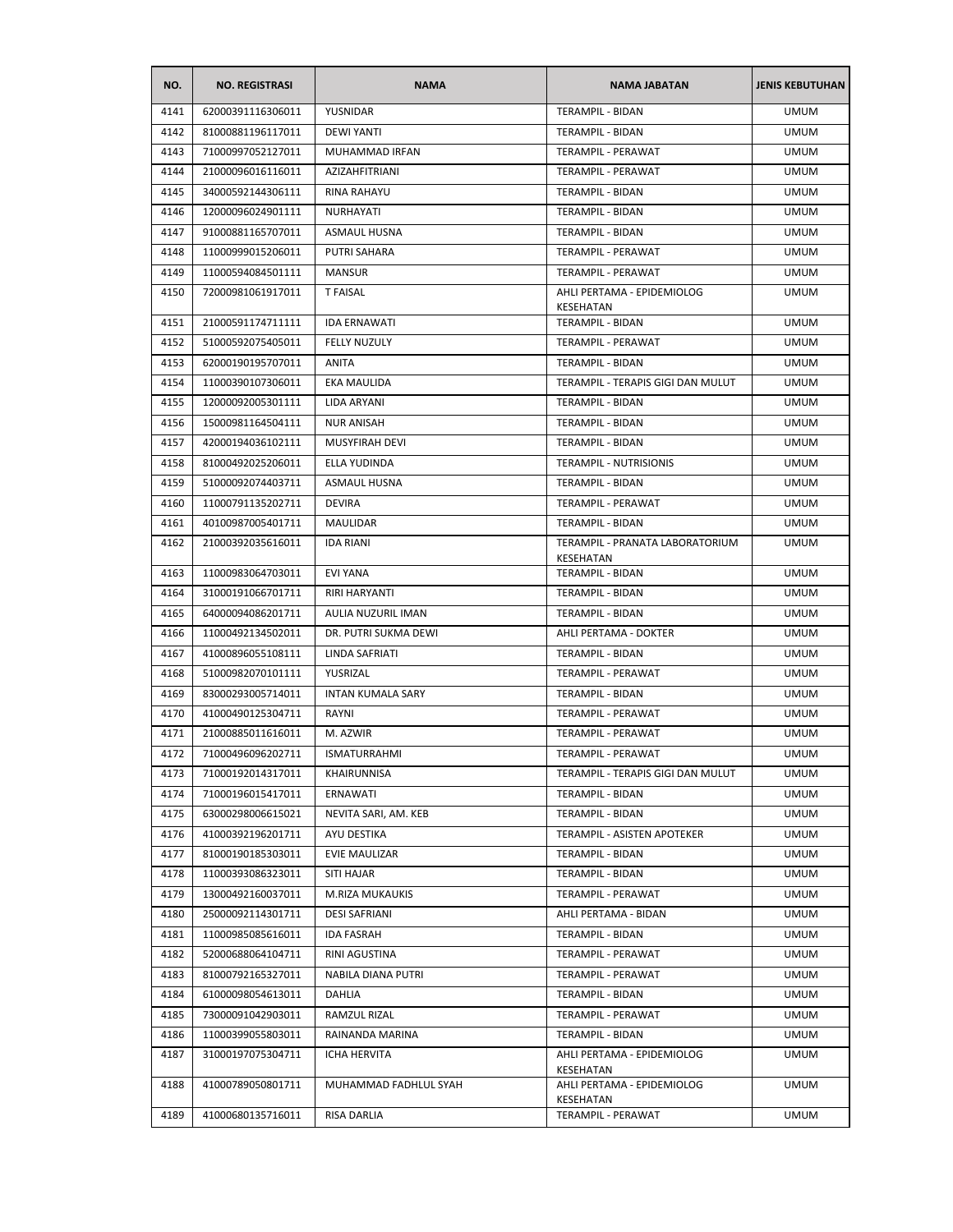| NO.  | <b>NO. REGISTRASI</b> | <b>NAMA</b>                | <b>NAMA JABATAN</b>               | <b>JENIS KEBUTUHAN</b> |
|------|-----------------------|----------------------------|-----------------------------------|------------------------|
| 4190 | 44000996024104711     | LAURA SHAFARINA            | <b>TERAMPIL - BIDAN</b>           | <b>UMUM</b>            |
| 4191 | 64000197005016011     | RIZQA WINDANY PUTRI        | TERAMPIL - BIDAN                  | <b>UMUM</b>            |
| 4192 | 21000296065402011     | <b>MAHDA LENAWATI</b>      | TERAMPIL - BIDAN                  | <b>UMUM</b>            |
| 4193 | 42000192165102711     | DESI MIRANDAYATI           | TERAMPIL - BIDAN                  | <b>UMUM</b>            |
| 4194 | 12000192125306011     | <b>DESI ARIANTI</b>        | TERAMPIL - PERAWAT                | <b>UMUM</b>            |
| 4195 | 11000696016127011     | RAUZATUN HASANAH           | TERAMPIL - PERAWAT                | <b>UMUM</b>            |
| 4196 | 91000498096408111     | LIQA DEWI                  | TERAMPIL - TERAPIS GIGI DAN MULUT | <b>UMUM</b>            |
| 4197 | 41000792054202711     | SITI NURJANI               | TERAMPIL - BIDAN                  | <b>UMUM</b>            |
| 4198 | 63000496041104111     | ROBI ALKAMIL AKBAR         | TERAMPIL - PERAWAT                | <b>UMUM</b>            |
| 4199 | 51000498015701111     | <b>NELLY AGUSTIN</b>       | TERAMPIL - BIDAN                  | <b>UMUM</b>            |
| 4200 | 11000883046217011     | SAFRIANI                   | TERAMPIL - BIDAN                  | <b>UMUM</b>            |
| 4201 | 45000492106301721     | DEASY RISKY HANDANI        | TERAMPIL - BIDAN                  | <b>UMUM</b>            |
| 4202 | 66000596034206111     | <b>VERA SANTI</b>          | TERAMPIL - BIDAN                  | <b>UMUM</b>            |
| 4203 | 21000891115201711     | ADE NURULHAYATI            | TERAMPIL - PRANATA LABORATORIUM   | <b>UMUM</b>            |
|      |                       |                            | KESEHATAN                         |                        |
| 4204 | 21000798056211111     | <b>ASMAUL HUSNA</b>        | TERAMPIL - BIDAN                  | <b>UMUM</b>            |
| 4205 | 81000395006501711     | DELLIANI                   | TERAMPIL - PERAWAT                | <b>UMUM</b>            |
| 4206 | 64000398075104111     | NURSYAHRIL FITRI, A.MD.KEB | TERAMPIL - BIDAN                  | <b>UMUM</b>            |
| 4207 | 61000291006606011     | <b>SRI AYUNI</b>           | TERAMPIL - PERAWAT                | <b>UMUM</b>            |
| 4208 | 41000395095817011     | <b>RINI AYUNI</b>          | <b>TERAMPIL - BIDAN</b>           | <b>UMUM</b>            |
| 4209 | 42000291154918011     | <b>LIA LIZARA</b>          | TERAMPIL - BIDAN                  | <b>UMUM</b>            |
| 4210 | 12000592105806011     | DESI RAHMAWATI.N           | TERAMPIL - PERAWAT                | <b>UMUM</b>            |
| 4211 | 71000988016807011     | RENA AGUSTINA              | TERAMPIL - BIDAN                  | <b>UMUM</b>            |
| 4212 | 13000980115105111     | TRINA OKTA NOVIZA          | TERAMPIL - BIDAN                  | <b>UMUM</b>            |
| 4213 | 45000191014703011     | <b>NURLAILAN NAHAR</b>     | TERAMPIL - BIDAN                  | <b>UMUM</b>            |
| 4214 | 71000599052413011     | <b>IRWANSYAH</b>           | TERAMPIL - PERAWAT                | <b>UMUM</b>            |
| 4215 | 91000295045208011     | CUT MELISSA RIANDA         | TERAMPIL - PERAWAT                | <b>UMUM</b>            |
| 4216 | 71000884080402111     | ARIFIN YOGA SAPUTRA        | TERAMPIL - RADIOGRAFER            | <b>UMUM</b>            |
| 4217 | 43000490186303711     | RIZKI AMALIA               | TERAMPIL - BIDAN                  | <b>UMUM</b>            |
| 4218 | 41000598046203011     | NURHAFIZAH                 | TERAMPIL - BIDAN                  | <b>UMUM</b>            |
| 4219 | 21000597065427011     | <b>INTAN PURNAMA</b>       | <b>TERAMPIL - BIDAN</b>           | <b>UMUM</b>            |
| 4220 | 11000291026407011     | MARYANA                    | TERAMPIL - BIDAN                  | <b>UMUM</b>            |
| 4221 | 21000197054413011     | <b>FITRIANI</b>            | TERAMPIL - BIDAN                  | <b>UMUM</b>            |
| 4222 | 75000292094306111     | LINDA MEUTIA               | TERAMPIL - BIDAN                  | <b>UMUM</b>            |
| 4223 | 82000099034102711     | MAYA MAISYARAH             | TERAMPIL - PERAWAT                | <b>UMUM</b>            |
| 4224 | 21000781195706011     | LISA ANDRIANI              | TERAMPIL - BIDAN                  | <b>UMUM</b>            |
| 4225 | 92000392166104111     | <b>NUR AZIZI</b>           | TERAMPIL - PERAWAT                | <b>UMUM</b>            |
| 4226 | 44000881122201711     | <b>MUHAJIR</b>             | AHLI PERTAMA - DOKTER             | <b>UMUM</b>            |
| 4227 | 41000590116208011     | INTAN MULYA SARI           | TERAMPIL - BIDAN                  | <b>UMUM</b>            |
| 4228 | 12000693007606111     | TIRA MIRANDA               | TERAMPIL - BIDAN                  | <b>UMUM</b>            |
| 4229 | 12000596006706011     | YUNITA                     | TERAMPIL - BIDAN                  | <b>UMUM</b>            |
| 4230 | 81000297085417011     | <b>ISNANI HIDAYATI</b>     | TERAMPIL - BIDAN                  | <b>UMUM</b>            |
| 4231 | 42000490195427011     | NURHIDAYATI                | TERAMPIL - BIDAN                  | <b>UMUM</b>            |
| 4232 | 91000292192616011     | SHAHIBUL AMNAR             | TERAMPIL - PERAWAT                | <b>UMUM</b>            |
| 4233 | 65000887064707011     | RATNA MUTIA                | TERAMPIL - PERAWAT                | <b>UMUM</b>            |
| 4234 | 11000986035118011     | RISDANI                    | TERAMPIL - BIDAN                  | <b>UMUM</b>            |
| 4235 | 12000392172601011     | ALMI RINALDI               | TERAMPIL - PERAWAT                | <b>UMUM</b>            |
| 4236 | 51000999015817011     | MAULIDIA                   | TERAMPIL - BIDAN                  | <b>UMUM</b>            |
| 4237 | 12000190105701721     | FATMA HANI AM.KEB          | TERAMPIL - BIDAN                  | <b>UMUM</b>            |
| 4238 | 41000295084416011     | MAINUR LISNAWATI           | TERAMPIL - BIDAN                  | <b>UMUM</b>            |
| 4239 | 71000398085906011     | <b>ENDAH AGUSTIA</b>       | TERAMPIL - BIDAN                  | <b>UMUM</b>            |
| 4240 | 72000290102201711     | <b>JALALUS SAYUTI</b>      | TERAMPIL - PERAWAT                | <b>UMUM</b>            |